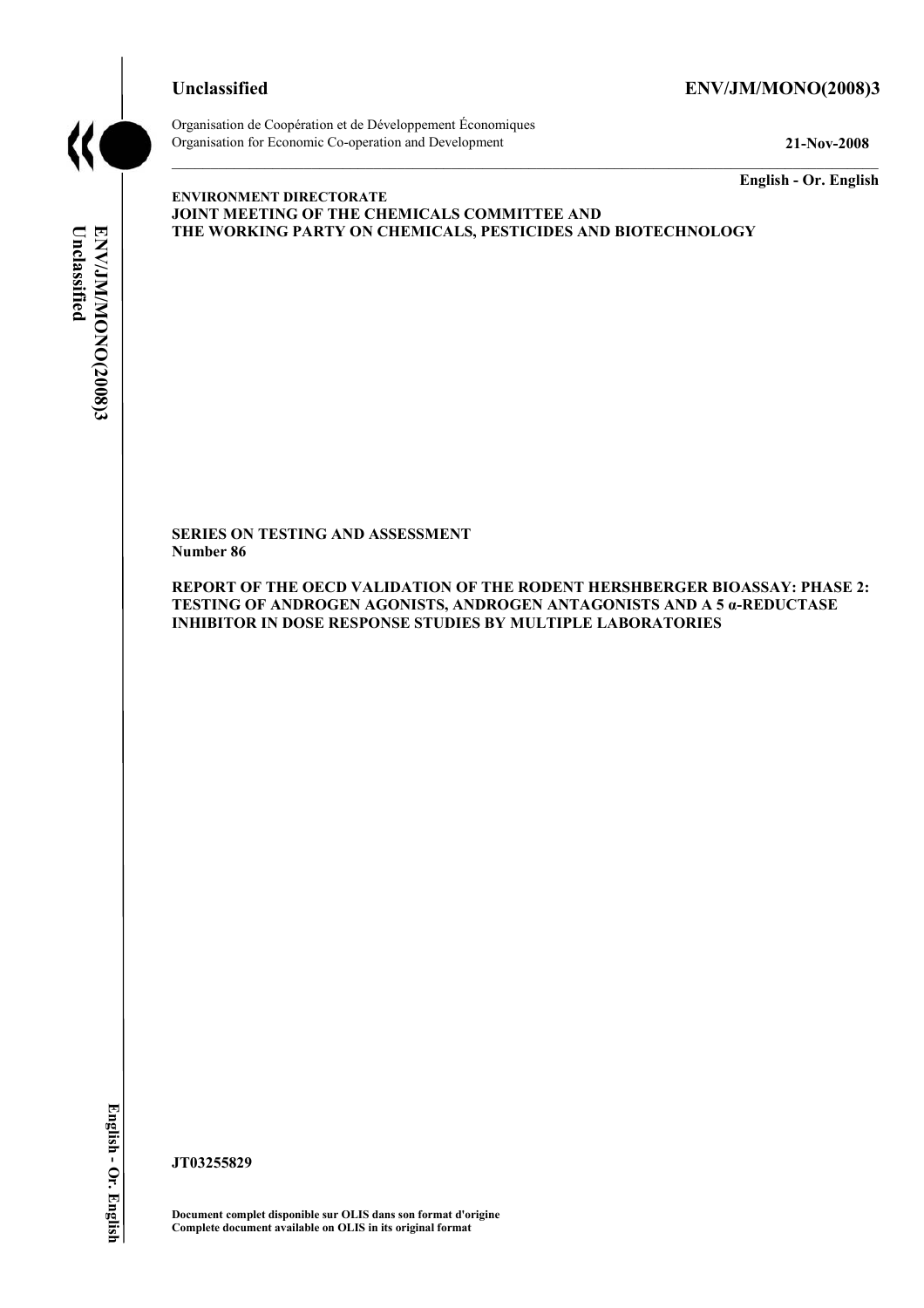# **OECD Environment Health and Safety Publications**

**Series on Testing and Assessment** 

**No. 86** 

# **REPORT OF THE OECD VALIDATION OF THE RODENT HERSHBERGER BIOASSAY: PHASE 2: TESTING OF ANDROGEN AGONISTS, ANDROGEN ANTAGONISTS AND A 5 α-REDUCTASE INHIBITOR IN DOSE RESPONSE STUDIES BY MULTIPLE LABORATORIES**



INTER-ORGANIZATION PROGRAMME FOR THE SOUND MANAGEMENT OF CHEMICALS

A cooperative agreement among UNEP, ILO, FAO, WHO, UNIDO, UNITAR and OECD

**Environment Directorate** 

**ORGANISATION FOR ECONOMIC CO-OPERATION AND DEVELOPMENT Paris 2008**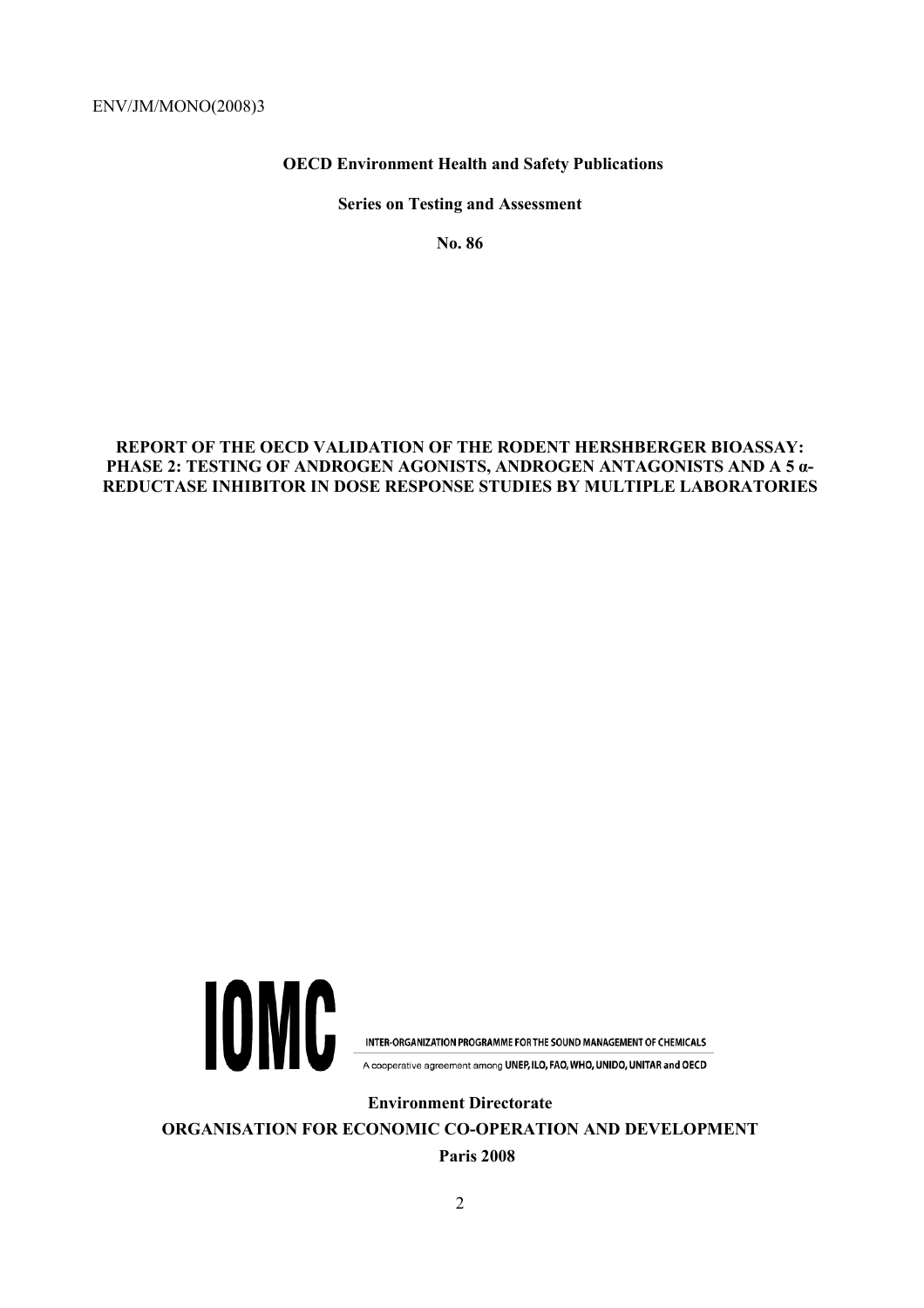#### **Also published in the Series on Testing and Assessment:**

No. 1, *Guidance Document for the Development of OECD Guidelines for Testing of Chemicals (1993; reformatted 1995, revised 2006)*

No. 2, *Detailed Review Paper on Biodegradability Testing (1995)*

No. 3, *Guidance Document for Aquatic Effects Assessment (1995)* 

No. 4, *Report of the OECD Workshop on Environmental Hazard/Risk Assessment (1995)*

No. 5, *Report of the SETAC/OECD Workshop on Avian Toxicity Testing (1996)*

No. 6, *Report of the Final Ring-test of the Daphnia magna Reproduction Test (1997)*

No. 7, *Guidance Document on Direct Phototransformation of Chemicals in Water (1997)* 

No. 8, *Report of the OECD Workshop on Sharing Information about New Industrial Chemicals Assessment (1997)*

No. 9, *Guidance Document for the Conduct of Studies of Occupational Exposure to Pesticides during Agricultural Application (1997)*

No. 10, *Report of the OECD Workshop on Statistical Analysis of Aquatic Toxicity Data (1998)*

No. 11, *Detailed Review Paper on Aquatic Testing Methods for Pesticides and industrial Chemicals (1998)*

No. 12, *Detailed Review Document on Classification Systems for Germ Cell Mutagenicity in OECD Member Countries (1998)*

No. 13, *Detailed Review Document on Classification Systems for Sensitising Substances in OECD Member Countries 1998)*

No. 14, *Detailed Review Document on Classification Systems for Eye Irritation/Corrosion in OECD Member Countries (1998)*

No. 15, *Detailed Review Document on Classification Systems for Reproductive Toxicity in OECD Member Countries (1998)*

No. 16, *Detailed Review Document on Classification Systems for Skin Irritation/Corrosion in OECD Member Countries (1998)*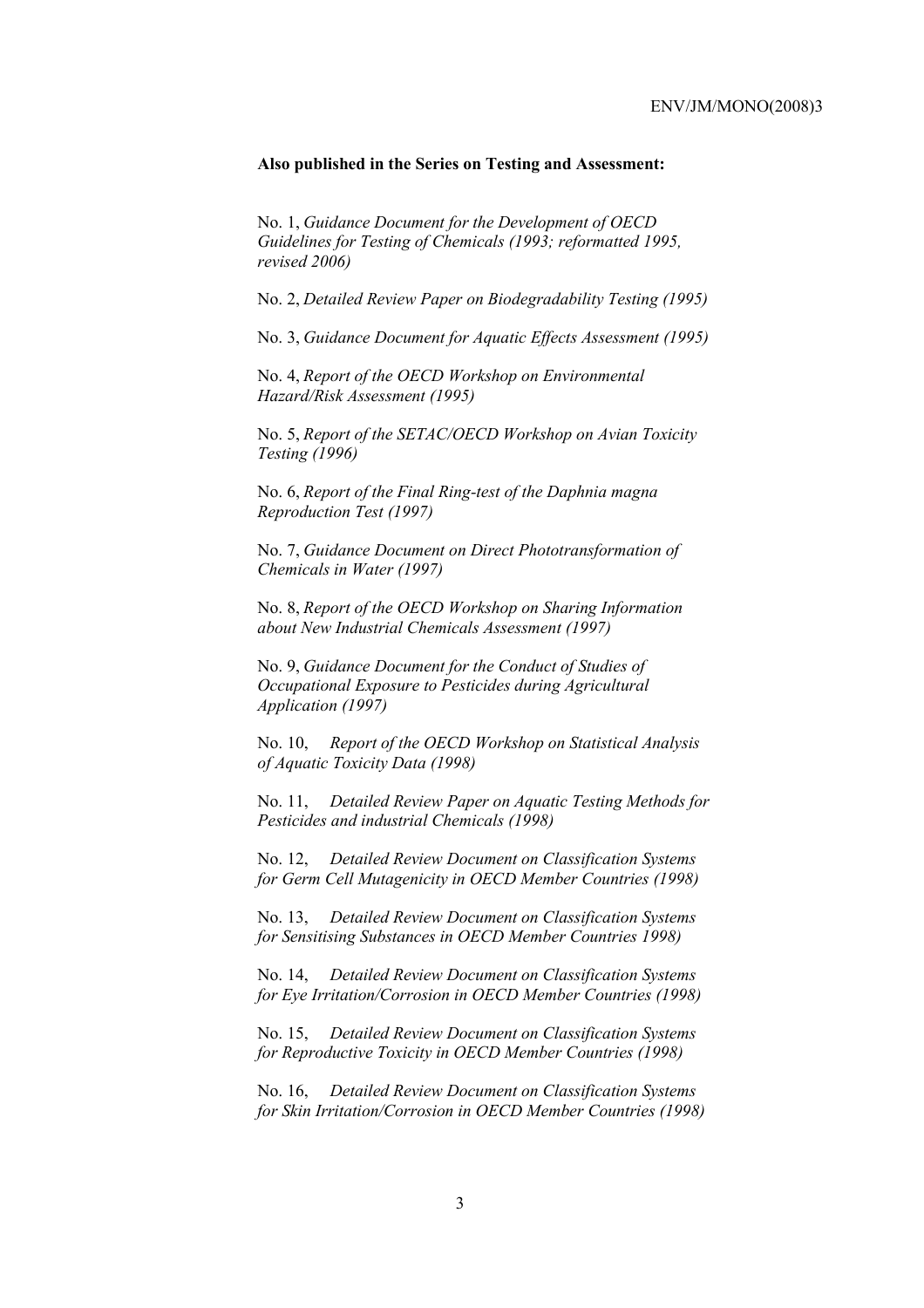No. 17, *Environmental Exposure Assessment Strategies for Existing Industrial Chemicals in OECD Member Countries (1999)*

No. 18, *Report of the OECD Workshop on Improving the Use of Monitoring Data in the Exposure Assessment of Industrial Chemicals (2000)*

No. 19, *Guidance Document on the Recognition, Assessment and Use of Clinical Signs as Humane Endpoints for Experimental Animals used in Safety Evaluation (1999)*

No. 20, *Revised Draft Guidance Document for Neurotoxicity Testing (2004)*

No. 21, *Detailed Review Paper: Appraisal of Test Methods for Sex Hormone Disrupting Chemicals (2000)*

No. 22, *Guidance Document for the Performance of Out-door Monolith Lysimeter Studies (2000)*

No. 23, *Guidance Document on Aquatic Toxicity Testing of Difficult Substances and Mixtures (2000)*

No. 24, *Guidance Document on Acute Oral Toxicity Testing (2001)*

No. 25, *Detailed Review Document on Hazard Classification Systems for Specifics Target Organ Systemic Toxicity Repeated Exposure in OECD Member Countries (2001)*

No. 26, *Revised Analysis of Responses Received from Member Countries to the Questionnaire on Regulatory Acute Toxicity Data Needs (2001)*

No 27, *Guidance Document on the Use of the Harmonised System for the Classification of Chemicals Which are Hazardous for the Aquatic Environment (2001)*

No 28, *Guidance Document for the Conduct of Skin Absorption Studies (2004)*

No 29, *Guidance Document on Transformation/Dissolution of Metals and Metal Compounds in Aqueous Media (2001)*

No 30, *Detailed Review Document on Hazard Classification Systems for Mixtures (2001)*

No 31, *Detailed Review Paper on Non-Genotoxic Carcinogens Detection: The Performance of In-Vitro Cell Transformation Assays (2007)*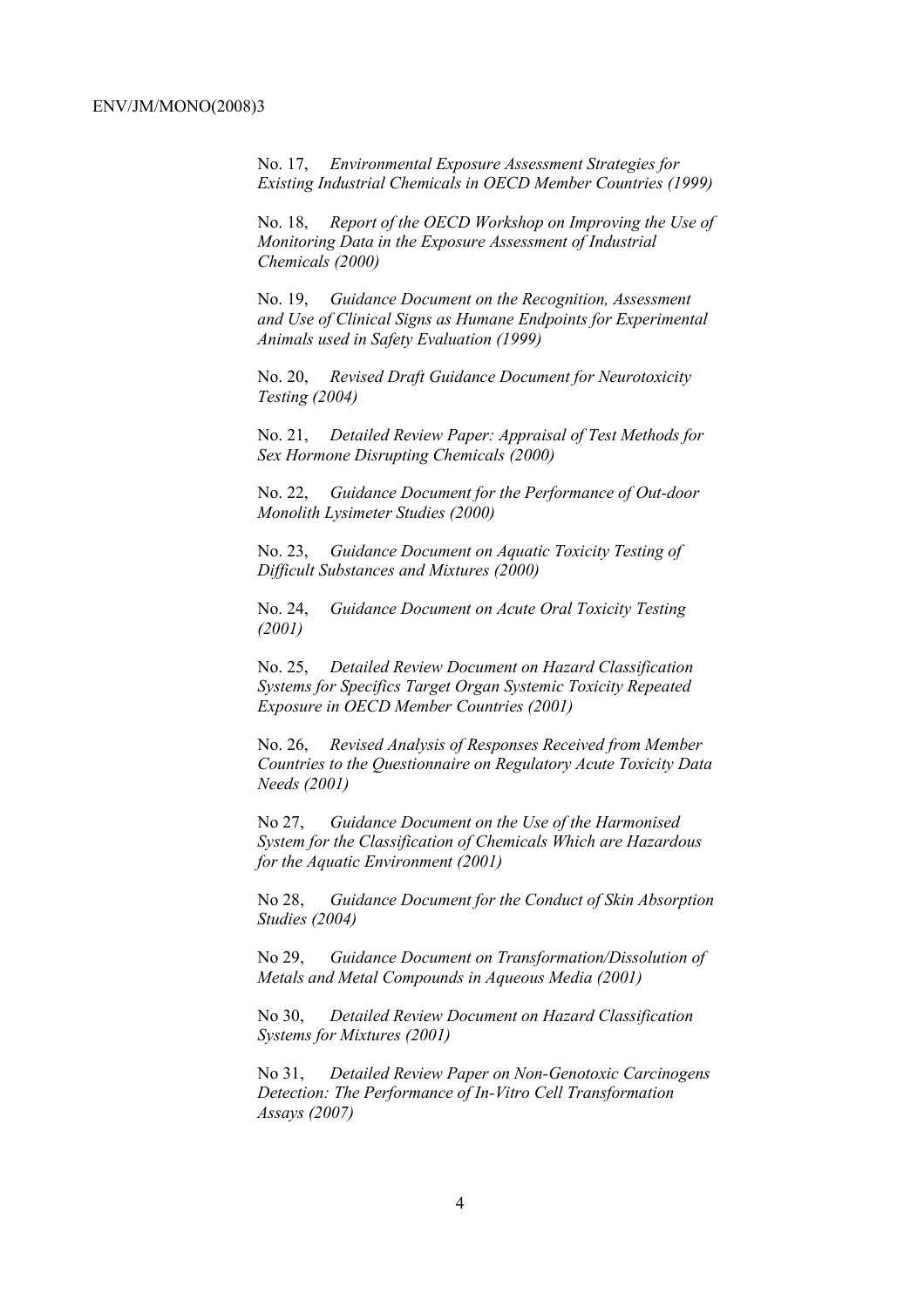No. 32, *Guidance Notes for Analysis and Evaluation of Repeat-Dose Toxicity Studies (2000)*

No. 33, *Harmonised Integrated Classification System for Human Health and Environmental Hazards of Chemical Substances and Mixtures (2001)*

No. 34, *Guidance Document on the Development, Validation and Regulatory Acceptance of New and Updated Internationally Acceptable Test Methods in Hazard Assessment (2005)*

No. 35, *Guidance notes for analysis and evaluation of chronic toxicity and carcinogenicity studies (2002)*

No. 36, *Report of the OECD/UNEP Workshop on the use of Multimedia Models for estimating overall Environmental Persistence and long range Transport in the context of PBTS/POPS Assessment (2002)*

No. 37, *Detailed Review Document on Classification Systems for Substances Which Pose an Aspiration Hazard (2002)*

No. 38, *Detailed Background Review of the Uterotrophic Assay Summary of the Available Literature in Support of the Project of the OECD Task Force on Endocrine Disrupters Testing and Assessment (EDTA) to Standardise and Validate the Uterotrophic Assay (2003)*

No. 39, *Guidance Document on Acute Inhalation Toxicity Testing (in preparation)*

No. 40, *Detailed Review Document on Classification in OECD Member Countries of Substances and Mixtures Which Cause Respiratory Tract Irritation and Corrosion (2003)*

No. 41, *Detailed Review Document on Classification in OECD Member Countries of Substances and Mixtures which in Contact with Water Release Toxic Gases (2003)*

No. 42, *Guidance Document on Reporting Summary Information on Environmental, Occupational and Consumer Exposure (2003)*

No. 43, *Draft Guidance Document on Reproductive Toxicity Testing and Assessment (in preparation)*

No. 44, *Description of Selected Key Generic Terms Used in Chemical Hazard/Risk Assessment (2003)* 

No. 45, *Guidance Document on the Use of Multimedia Models for Estimating Overall Environmental Persistence and Long-range Transport (2004)*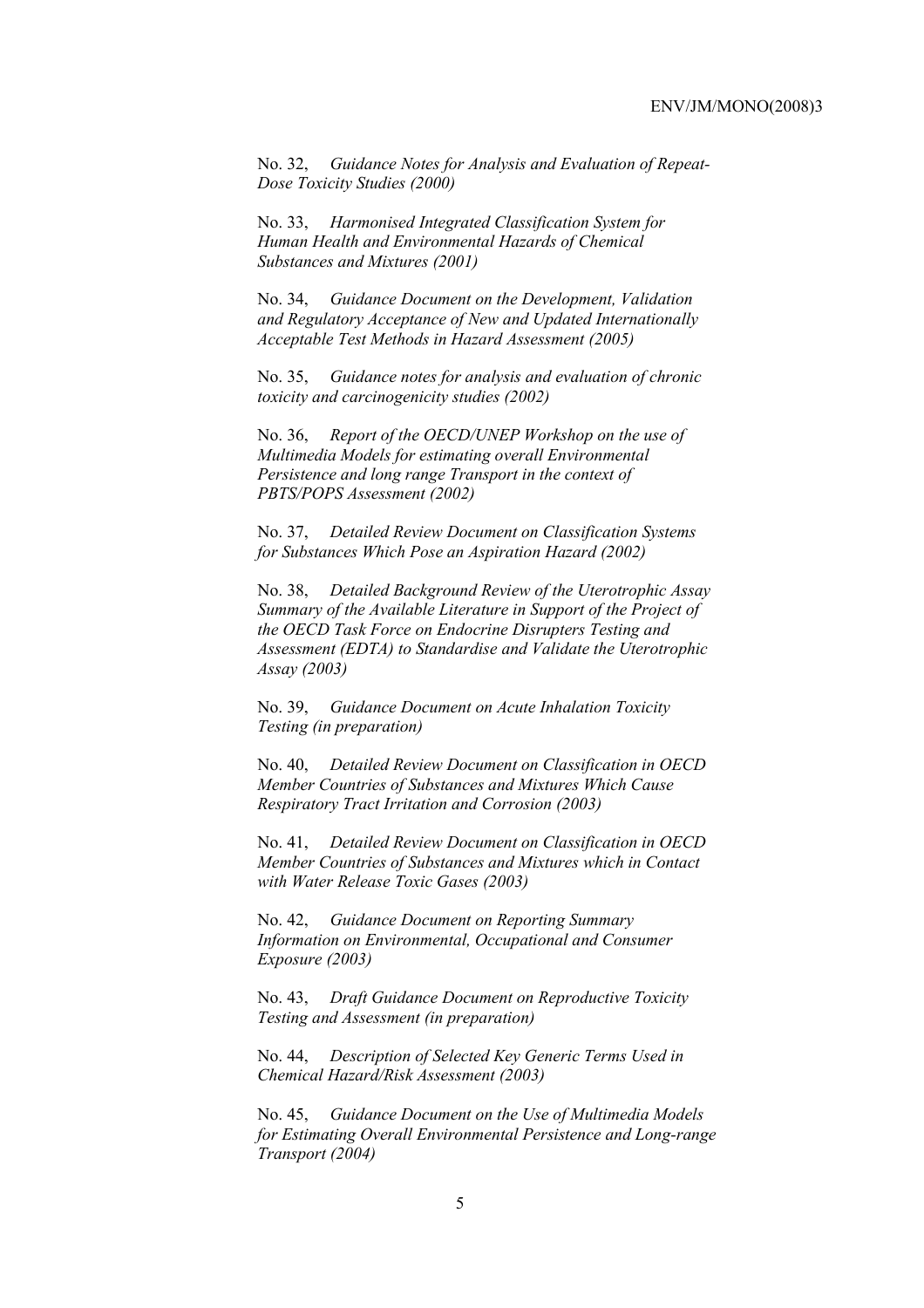No. 46*, Detailed Review Paper on Amphibian Metamorphosis Assay for the Detection of Thyroid Active Substances (2004)* 

No. 47, *Detailed Review Paper on Fish Screening Assays for the Detection of Endocrine Active Substances (2004)* 

No. 48, *New Chemical Assessment Comparisons and Implications for Work Sharing (2004)* 

No. 49, *Report from the Expert Group on (Quantitative) Structure-Activity Relationships [(Q)SARs] on the Principles for the Validation of (Q)SARs (2004)* 

No. 50, *Report of the OECD/IPCS Workshop on Toxicogenomics (2005)* 

No. 51, *Approaches to Exposure Assessment in OECD Member Countries: Report from the Policy Dialogue on Exposure Assessment in June 2005 (2006)* 

No. 52, *Comparison of emission estimation methods used in Pollutant Release and Transfer Registers (PRTRs) and Emission Scenario Documents (ESDs): Case study of pulp and paper and textile sectors (2006)* 

No. 53, *Guidance Document on Simulated Freshwater Lentic Field Tests (Outdoor Microcosms and Mesocosms) (2006)* 

No. 54*, Current Approaches in the Statistical Analysis of Ecotoxicity Data: A Guidance to Application (2006)* 

No. 55, *Detailed Review Paper on Aquatic Arthropods in Life Cycle Toxicity Tests with an Emphasis on Developmental, Reproductive and Endocrine Disruptive Effects (2006)* 

No. 56, *Guidance Document on the Breakdown of Organic Matter in Litter Bags (2006)* 

No. 57, *Detailed Review Paper on Thyroid Hormone Disruption Assays (2006)* 

No. 58, *Report on the Regulatory Uses and Applications in OECD Member Countries of (Quantitative) Structure-Activity Relationship [(Q)SAR] Models in the Assessment of New and Existing Chemicals (2006)* 

No. 59, *Report of the Validation of the Updated Test Guideline 407: Repeat Dose 28-Day Oral Toxicity Study in Laboratory Rats (2006)*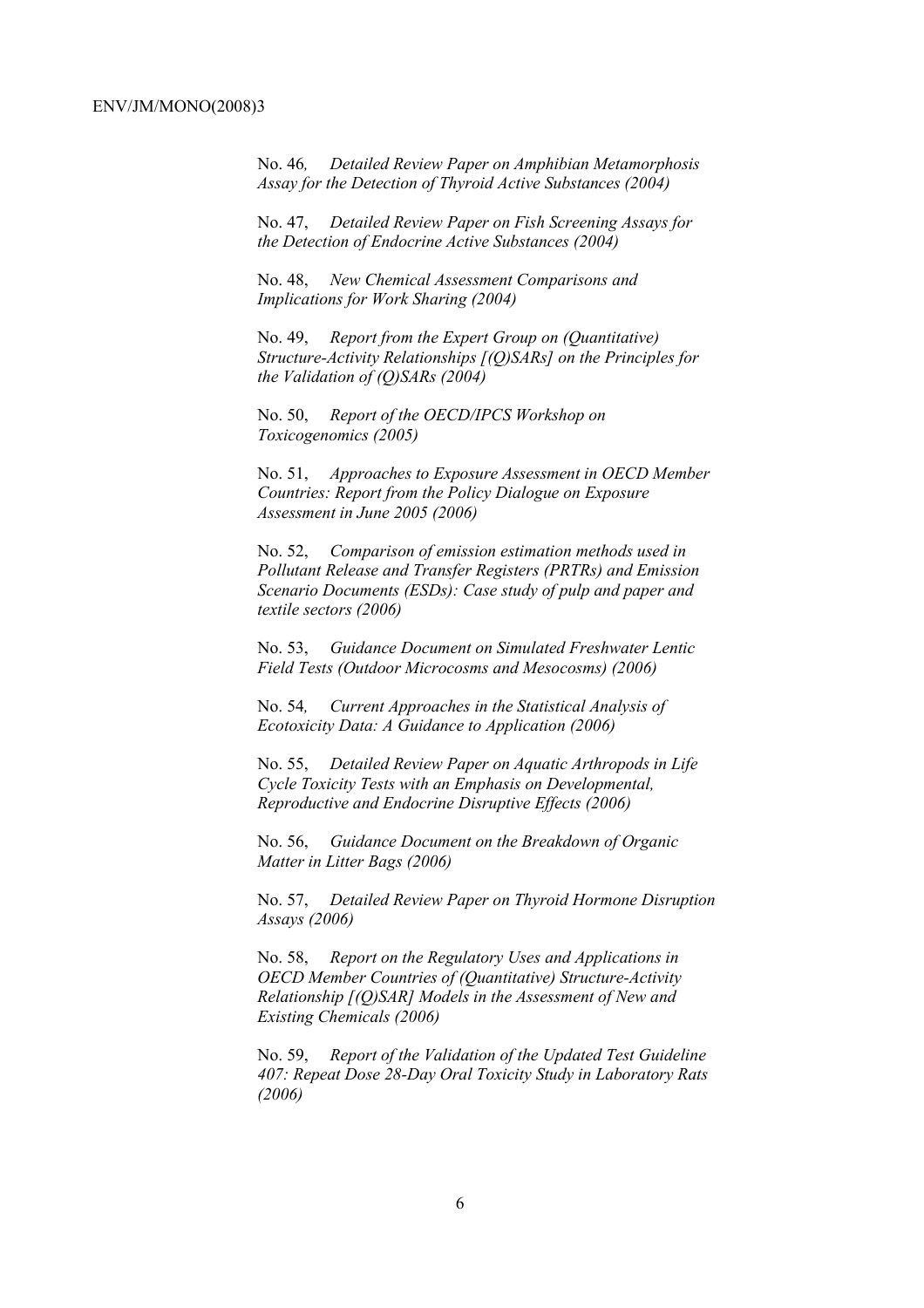No. 60, *Report of the Initial Work Towards the Validation of the 21-Day Fish Screening Assay for the Detection of Endocrine Active Substances (Phase 1A) (2006)* 

No. 61, *Report of the Validation of the 21-Day Fish Screening Assay for the Detection of Endocrine Active Substances (Phase 1B) (2006)* 

No. 62, *Final OECD Report of the Initial Work Towards the Validation of the Rat Hershberger Assay : Phase-1, Androgenic Response to Testosterone Propionate, and Anti-Androgenic Effects of Flutamide (2006)* 

No. 63, *Guidance Document on the Definition of Residue (2006)* 

No. 64, *Guidance Document on Overview of Residue Chemistry Studies (2006)* 

No. 65, *OECD Report of the Initial Work Towards the Validation of the Rodent Utertrophic Assay - Phase 1 (2006)* 

No. 66, *OECD Report of the Validation of the Rodent Uterotrophic Bioassay: Phase 2. Testing of Potent and Weak Oestrogen Agonists by Multiple Laboratories (2006)* 

No. 67, *Additional data supporting the Test Guideline on the Uterotrophic Bioassay in rodents (2007)* 

No. 68, *Summary Report of the Uterotrophic Bioassay Peer Review Panel, including Agreement of the Working Group of the National Coordinators of the Test Guidelines Programme on the follow up of this report (2006)* 

No. 69, *Guidance Document on the Validation of (Quantitative) Structure-Activity Relationship [(Q)SAR] Models (2007)* 

No. 70, *Report on the Preparation of GHS Implementation by the OECD Countries (2007)*

No. 71, *Guidance Document on the Uterotrophic Bioassay - Procedure to Test for Antioestrogenicity (2007)*

No. 72, *Guidance Document on Pesticide Residue Analytical Methods (2007)* 

No. 73, *Report of the Validation of the Rat Hershberger Assay: Phase 3: Coded Testing of Androgen Agonists, Androgen Antagonists and Negative Reference Chemicals by Multiple Laboratories. Surgical Castrate Model Protocol (2007)* 

No. 74, *Detailed Review Paper for Avian Two-generation Toxicity Testing (2007)*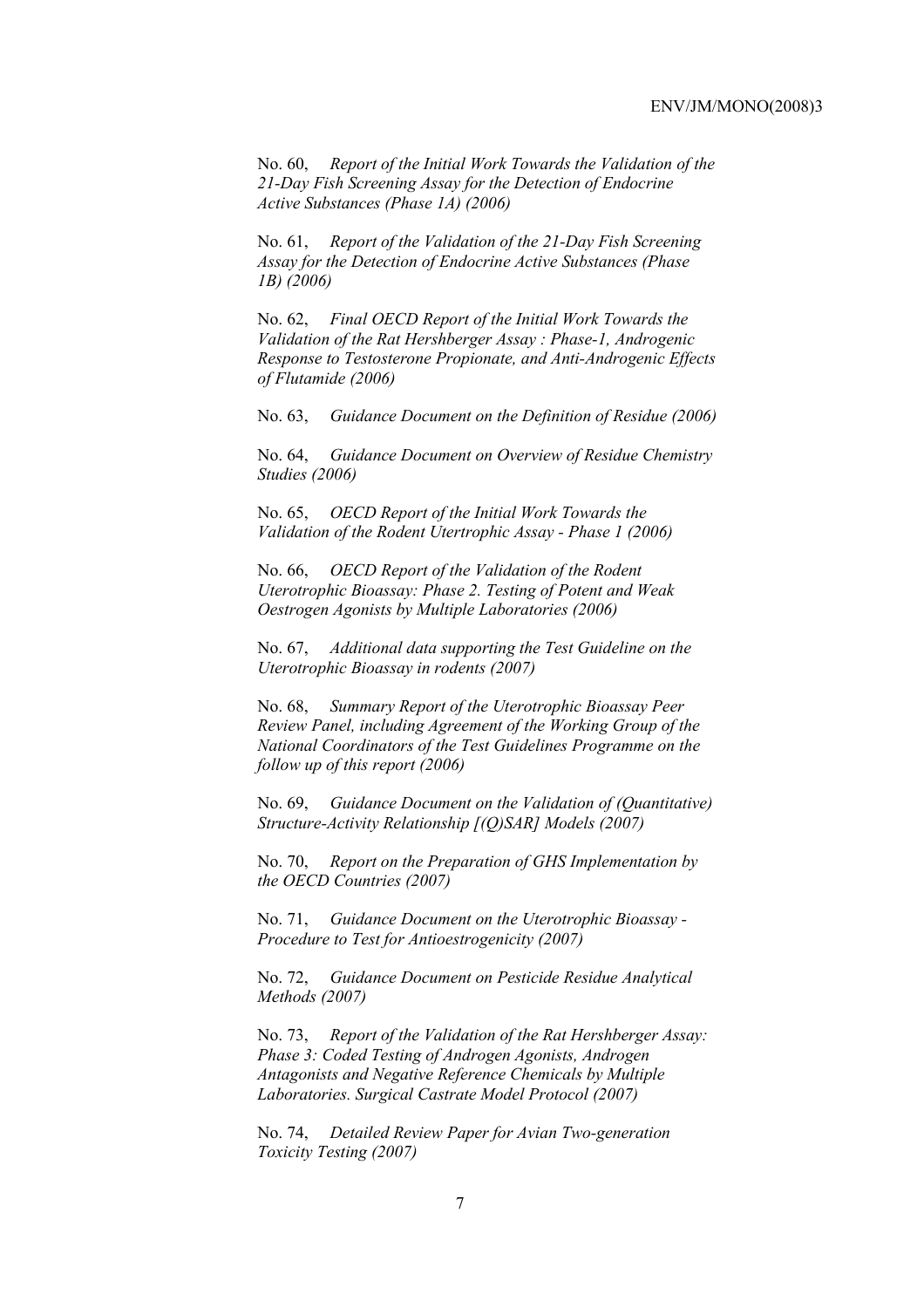No. 75, *Guidance Document on the Honey Bee (Apis Mellifera L.) Brood test Under Semi-field Conditions (2007)* 

No. 76, *Final Report of the Validation of the Amphibian Metamorphosis Assay for the Detection of Thyroid Active Substances: Phase 1 - Optimisation of the Test Protocol (2007)* 

No. 77, *Final Report of the Validation of the Amphibian Metamorphosis Assay: Phase 2 - Multi-chemical Interlaboratory Study (2007)* 

No. 78, *Final report of the Validation of the 21-day Fish Screening Assay for the Detection of Endocrine Active Substances. Phase 2: Testing Negative Substances (2007)* 

No. 79, *Validation Report of the Full Life-cycle Test with the Harpacticoid Copepods Nitocra Spinipes and Amphiascus Tenuiremis and the Calanoid Copepod Acartia Tonsa - Phase 1 (2007)* 

No. 80, *Guidance on Grouping of Chemicals (2007)* 

No.81*, Summary Report of the Validation Peer Review for the Updated Test Guideline 407, and Agreement of the Working Group of National Coordinators of the Test Guidelines Programme on the follow-up of this report (2007)* 

No.82, *Guidance Document on Amphibian Thyroid Histology (2007)* 

No.83, *Summary Report of the Peer Review Panel on the Stably Transfected Transcriptional Activation Assay for Detecting Estrogenic Activity of Chemicals, and Agreement of the Working Group of the National Coordinators of the Test Guidelines Programme on the Follow-up of this Report (2007)* 

No.84 *Report on the Workshop on the Application of the GHS Classification Criteria to HPV Chemicals, 5-6 July Bern Switzerland (2007)* 

No.85 *Report of the Validation Peer Review for the Hershberger Bioassay, and Agreement of the Working Group of the National Coordinators of the Test Guidelines Programme on the Follow-up of this Report (2007* 

No.86 *Report of the OECD Validation of the Rodent Hershberger Bioassay: Phase 2: Testing of Androgen Agonists, Androgen Antagonists and a 5 α-Reductase Inhibitor in Dose Response Studies by Multiple Laboratories (2003)*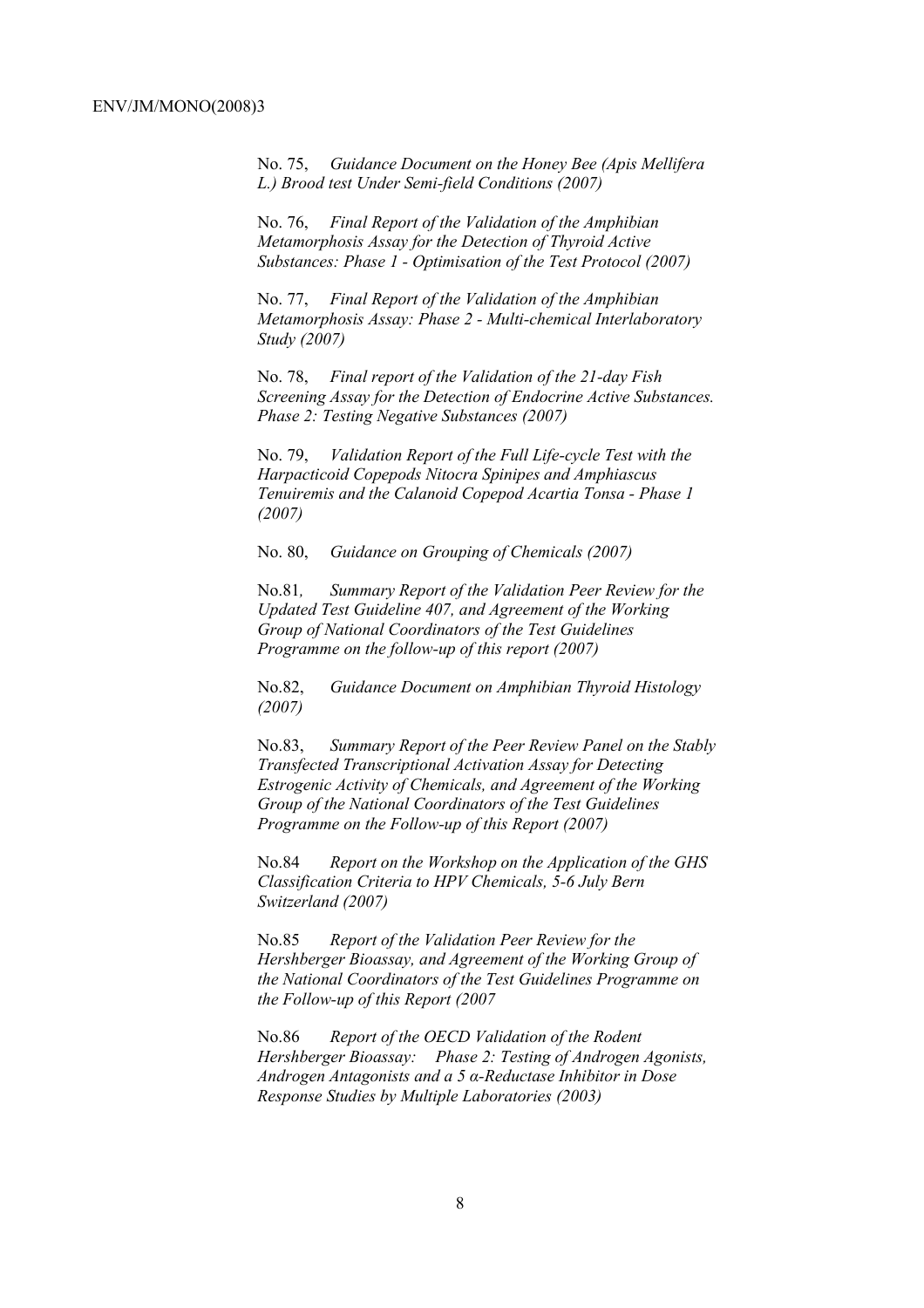# **© OECD 2008**

Applications for permission to reproduce or translate all or part of this material should be made to: Head of Publications Service, OECD, 2 rue André-Pascal, 75775 Paris Cedex 16, France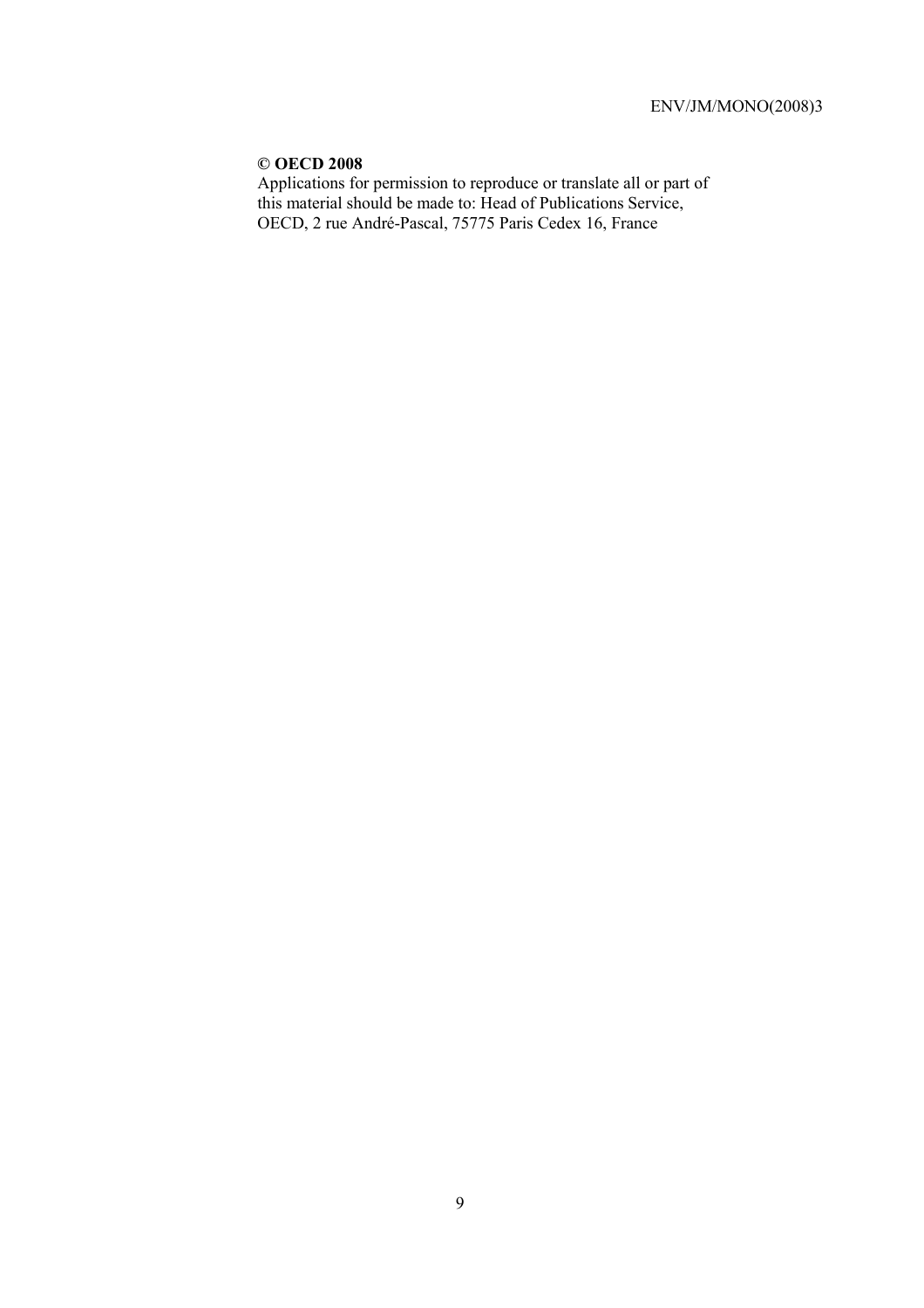#### **About the OECD**

The Organisation for Economic Co-operation and Development (OECD) is an intergovernmental organisation in which representatives of 30 industrialised countries in North America, Europe and the Asia and Pacific region, as well as the European Commission, meet to co-ordinate and harmonise policies, discuss issues of mutual concern, and work together to respond to international problems. Most of the OECD's work is carried out by more than 200 specialised committees and working groups composed of member country delegates. Observers from several countries with special status at the OECD, and from interested international organisations, attend many of the OECD's workshops and other meetings. Committees and working groups are served by the OECD Secretariat, located in Paris, France, which is organised into directorates and divisions.

The Environment, Health and Safety Division publishes free-of-charge documents in ten different series: **Testing and Assessment; Good Laboratory Practice and Compliance Monitoring; Pesticides and Biocides; Risk Management; Harmonisation of Regulatory Oversight in Biotechnology; Safety of Novel Foods and Feeds; Chemical Accidents; Pollutant Release and Transfer Registers; Emission Scenario Documents; and the Safety of Manufactured Nanomaterials.** More information about the Environment, Health and Safety Programme and EHS publications is available on the OECD's World Wide Web site (http://www.oecd.org/ehs/).

#### *This publication was produced within the framework of the Inter-Organisation Programme for the Sound Management of Chemicals (IOMC).*

**The Inter-Organisation Programme for the Sound Management of Chemicals (IOMC) was established in 1995 following recommendations made by the 1992 UN Conference on Environment and Development to strengthen co-operation and increase international coordination in the field of chemical safety. The participating organisations are FAO, ILO, OECD, UNEP, UNIDO, UNITAR and WHO. The World Bank and UNDP are observers. The purpose of the IOMC is to promote co-ordination of the policies and activities pursued by the Participating Organisations, jointly or separately, to achieve the sound management of chemicals in relation to human health and the environment.**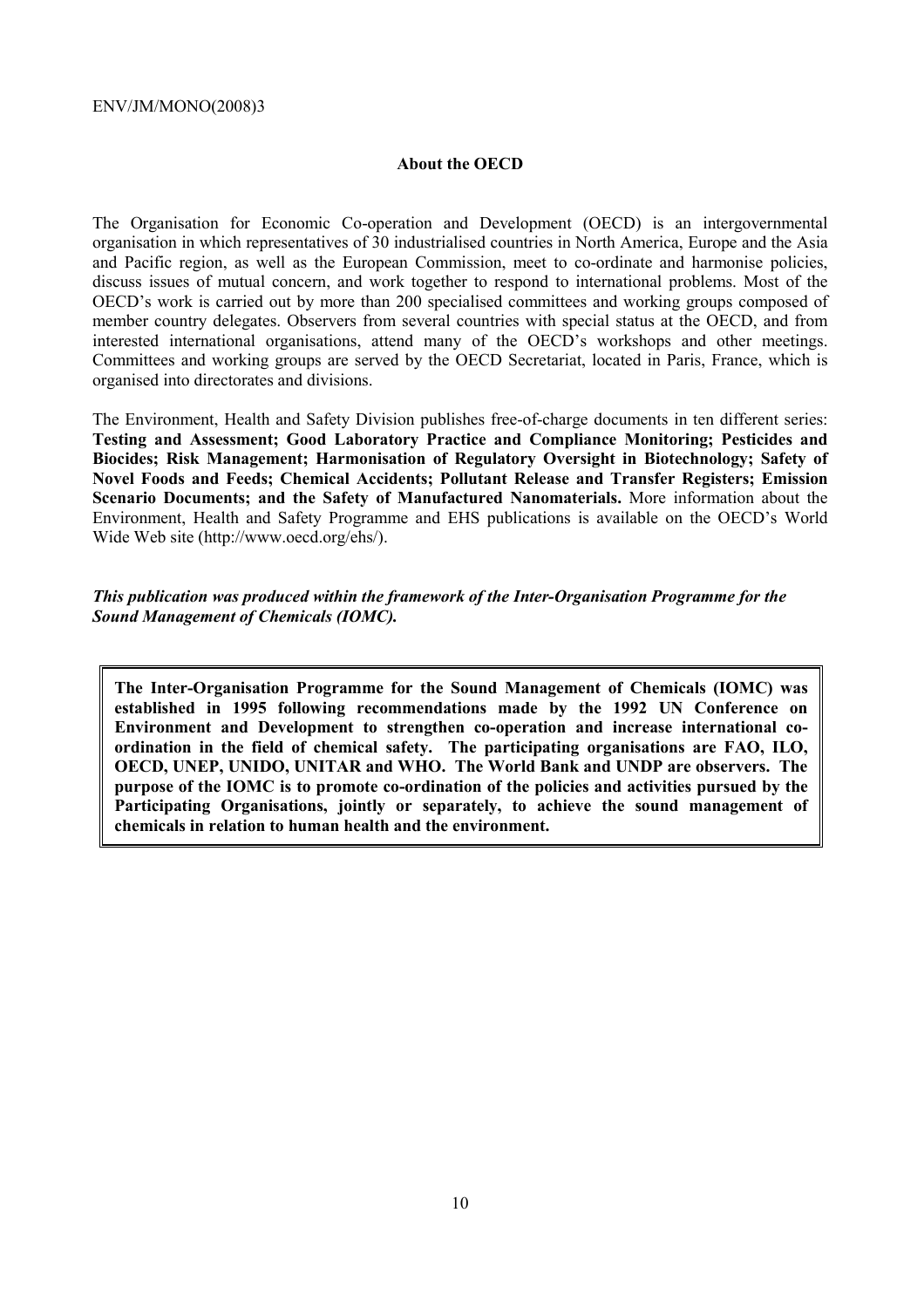**This publication is available electronically, at no charge.** 

**For this and many other Environment, Health and Safety publications, consult the OECD's World Wide Web site (www.oecd.org/ehs/)** 

**or contact:** 

**OECD Environment Directorate, Environment, Health and Safety Division**

> **2 rue André-Pascal 75775 Paris Cedex 16 France**

**Fax: (33-1) 44 30 61 80** 

**E-mail: ehscont@oecd.org**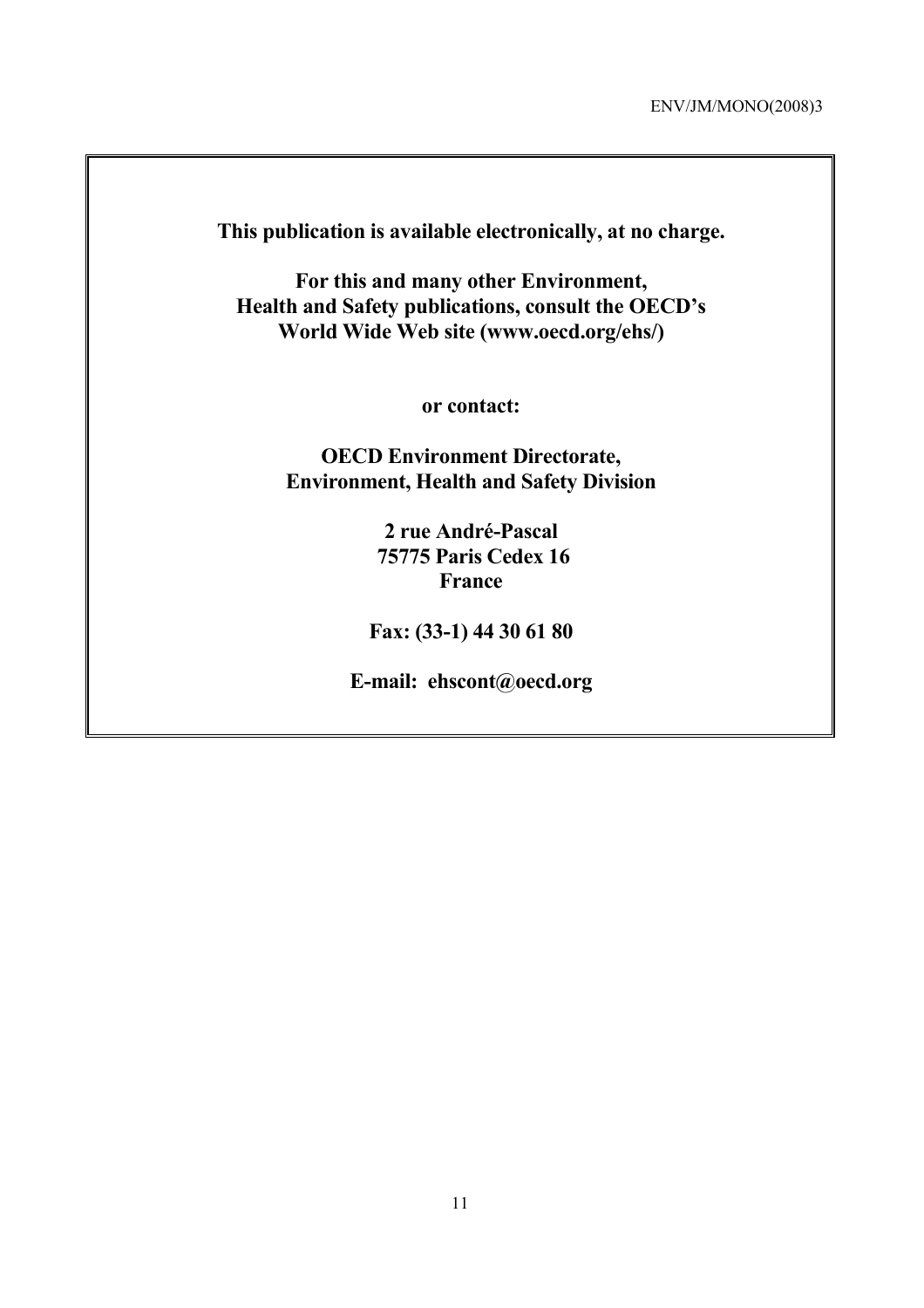#### **FOREWORD**

 This document provides a description and comprehensive summary of the study results for Phase-2 of the OECD validation of the rodent Hershberger bioassay. It contains the background on how the validation study was organised and performed, the standardised protocols used, detailed summaries and statistical analyses of the data, and the conclusions drawn from the studies. Phase-2 consisted of uncoded dose-response studies with two androgen agonists, four androgen antagonists, and a  $5\alpha$ -reductase inhibitor. A single protocol was used for the agonists studies based on direct administration of the agonists and statistically significant increases in the target tissues versus an untreated control. Similarly, a single protocol was used for the antagonists and the  $5\alpha$ -reductase inhibitor based on coadministration with a reference androgen and statistically significant decreases in the target tissues versus a reference androgen only group as the control.

 The laboratory-testing portion of this phase was conducted in Japan between January and June 2002 and outside of Japan between November 2002 and June 2003. This document was written by the OECD Secretariat. Comments and input were contributed by the Lead Laboratory, Dr. L. Earl Gray, Jr., (United States Environmental Protection Agency, Research Triangle Park, USA) and members of the Mammalian Validation Management Group, notably Drs. John Ashby (Syngenta, CTL Laboratory, UK), Mike Wade (Health & Welfare, Canada), Gary Timm (US Environmental Protection Agency, Washington, DC), and William Owens (Procter & Gamble, Cincinnati, USA).

The draft report was approved by the VMG by written procedure in January 2004.

 This document has been automatically declassified, under the responsibility of the Secretary-General, after three years. The opinions expressed and arguments employed herein do not necessarily reflect the official views of the Organisation.

Contact for further details Environment, Health and Safety Division Environment Directorate Organisation for Economic Co-operation and Development 2, rue André-Pascal, 75775 Paris Cedex 16, France

Tel: 33-1-45-24-1674 or 9843 Fax: 33-1-45-24-16-75 E-mail: env.edcontact@oecd.org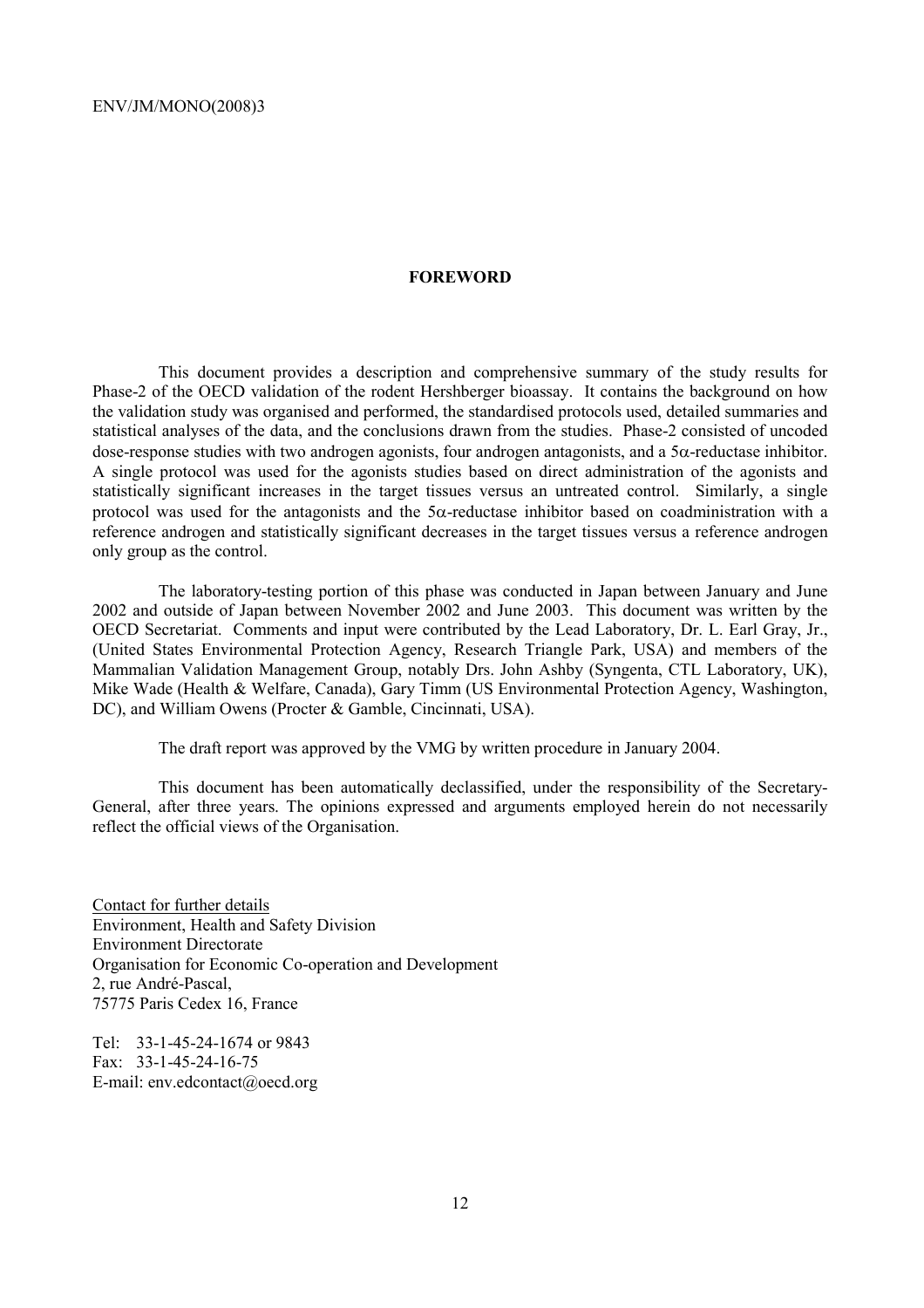# **TABLE OF CONTENTS**

| Introduction 1, 31                                                                                                                                   |  |
|------------------------------------------------------------------------------------------------------------------------------------------------------|--|
|                                                                                                                                                      |  |
|                                                                                                                                                      |  |
|                                                                                                                                                      |  |
|                                                                                                                                                      |  |
|                                                                                                                                                      |  |
|                                                                                                                                                      |  |
|                                                                                                                                                      |  |
|                                                                                                                                                      |  |
|                                                                                                                                                      |  |
|                                                                                                                                                      |  |
|                                                                                                                                                      |  |
| Comparison of 17 $\alpha$ -methyl testosterone studies with different dose series51                                                                  |  |
|                                                                                                                                                      |  |
|                                                                                                                                                      |  |
|                                                                                                                                                      |  |
|                                                                                                                                                      |  |
|                                                                                                                                                      |  |
|                                                                                                                                                      |  |
| Results of vinclozolin studies using 0.4 mg/kg/d TP coadministration73                                                                               |  |
| Results of vinclozolin studies using 0.2 mg/kg/d TP coadministration80                                                                               |  |
| Comparison of vinclozolin studies with different TP coadministration doses85                                                                         |  |
|                                                                                                                                                      |  |
|                                                                                                                                                      |  |
|                                                                                                                                                      |  |
| Results of p,p'-DDE studies using 0.4 mg/kg/d TP coadministration 96                                                                                 |  |
| Results of p,p'-DDE studies using 0.2 mg/kg/d TP coadministration 103<br>Comparison of p,p'-DDE studies with different TP coadministration doses 108 |  |
|                                                                                                                                                      |  |
|                                                                                                                                                      |  |
|                                                                                                                                                      |  |
|                                                                                                                                                      |  |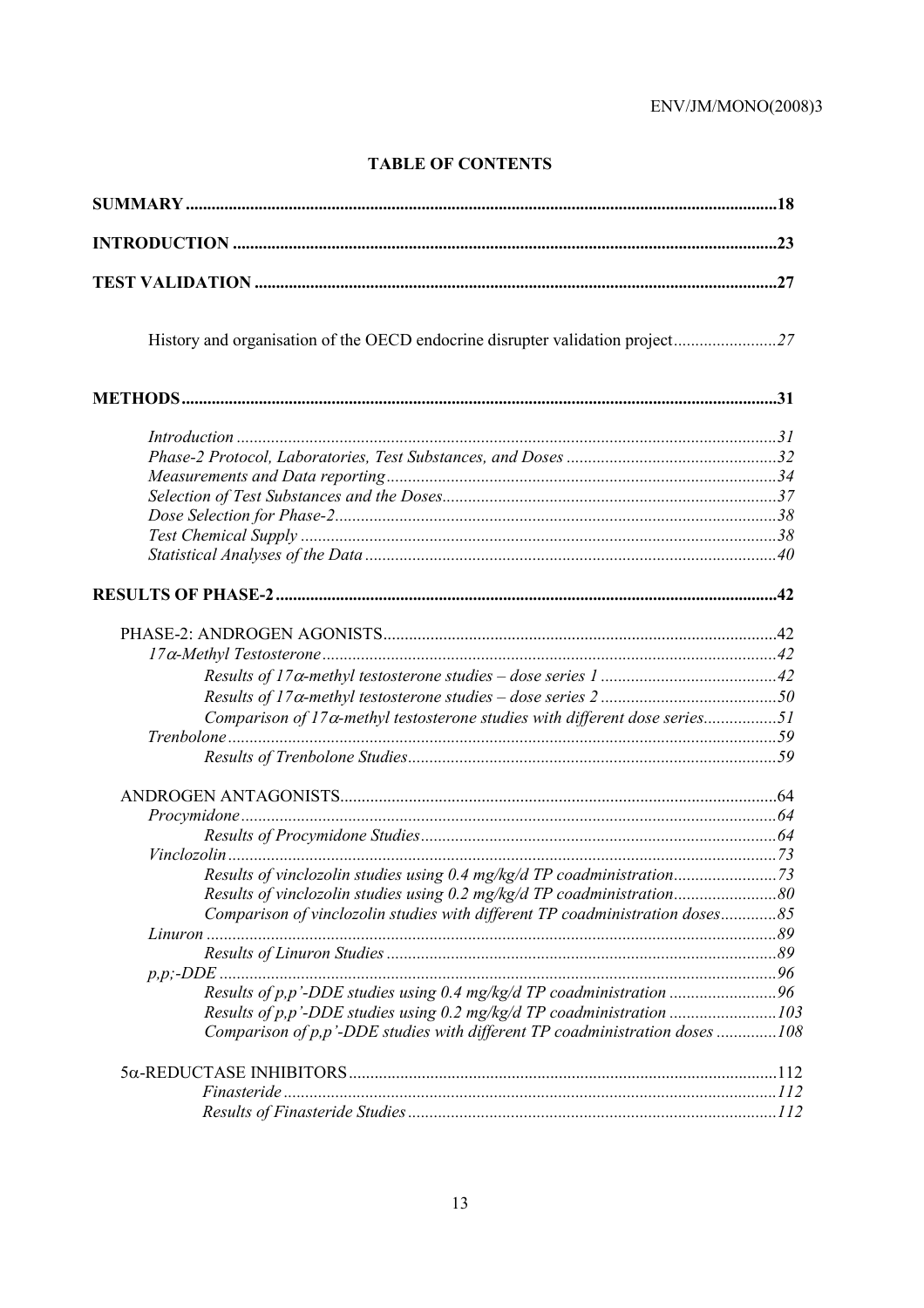| Coefficients of variation: Mandatory tissue variability and laboratory performance 126 |  |
|----------------------------------------------------------------------------------------|--|
|                                                                                        |  |
|                                                                                        |  |
|                                                                                        |  |
| Correspondence of Hershberger Phase-2 results with developmental and reproductive      |  |
|                                                                                        |  |
|                                                                                        |  |
|                                                                                        |  |
|                                                                                        |  |
|                                                                                        |  |
|                                                                                        |  |
|                                                                                        |  |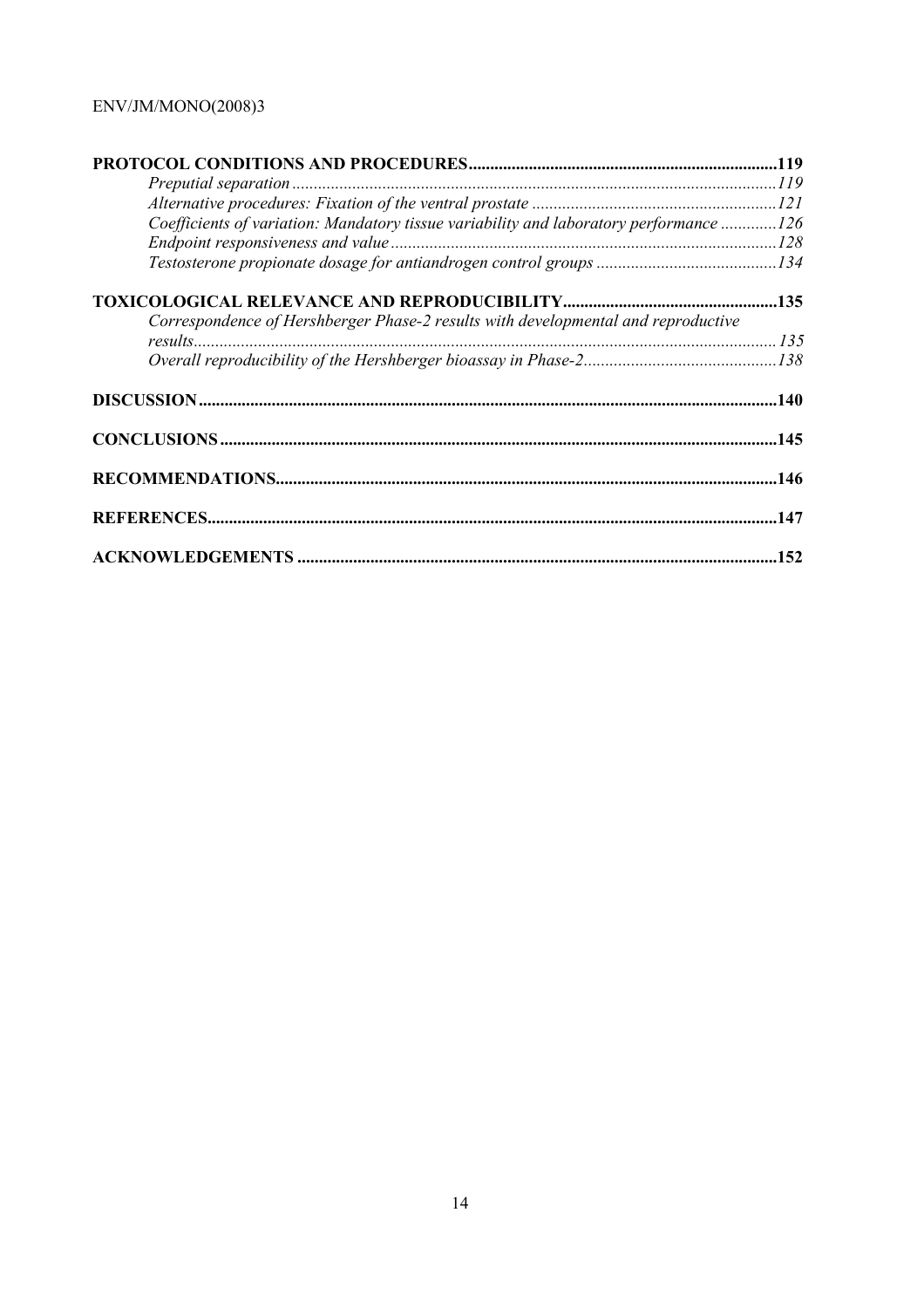# **LIST OF TABLES**

| Table 3. Laboratories participating in the OECD Hershberger Phase-2 validation study33                  |
|---------------------------------------------------------------------------------------------------------|
|                                                                                                         |
|                                                                                                         |
|                                                                                                         |
| Table 5. The mandatory and optional measurements performed by laboratories in Phase-236                 |
|                                                                                                         |
| Table 7. Body weights, mandatory tissue weights and pooled statistics in methyltestosterone (MT)        |
| 45<br>studies – dose series 1.                                                                          |
| Table 8. Coefficients of variation for the mandatory endpoints in the methyltestosterone (MT)           |
| studies-dose series1<br>.47                                                                             |
|                                                                                                         |
| Table 10. Body weights, mandatory tissue weights and pooled statistics in methyltestosterone (MT)       |
|                                                                                                         |
| Table 11. Coefficients of variation for the mandatory endpoints in the methyltestosterone (MT)          |
| studies-dose series 2.<br>. 54                                                                          |
| Table 12. Body weights, mandatory tissue weights and pooled statistics in trenbolone (TREN) studies  60 |
| Table 13. Coefficients of variation for the mandatory endpoints in the trenbolone (TREN) studies 62     |
|                                                                                                         |
| Table 15. Body weights, mandatory tissue weights and pooled statistics in procymidone (PRO) studies67   |
| Table 16. Coefficients of variation of the mandatory endpoints in the procymidone (PRO) studies 69      |
|                                                                                                         |
|                                                                                                         |
| Table 18. Body weights, mandatory tissue weights and pooled statistics in vinclozolin (VIN) studies     |
|                                                                                                         |
| Table 19. Coefficients of variation for the mandatory endpoints in the vinclozolin (VIN) studies        |
|                                                                                                         |
|                                                                                                         |
| Table 21. Body weights, mandatory tissue weights and pooled statistics in Vinclozolin (VIN) studies     |
| with $0.2 \text{ mg/kg/d TP}$ .<br>82                                                                   |
| Table 22. Coefficients of variation for the mandatory endpoints in the vinclozolin (VIN) studies        |
|                                                                                                         |
| Table 23. Body weights, mandatory tissue weights and pooled statistics in linuron (LIN) studies91       |
|                                                                                                         |
|                                                                                                         |
| Table 26. Body weights, mandatory tissue weights and pooled statistics in $p, p'$ -DDE (DDE) studies    |
| .98                                                                                                     |
| Table 27. Coefficients of variation for the mandatory endpoints in the $p, p'$ -DDE (DDE) studies       |
|                                                                                                         |
| Table 28. Optional organ weights in the $p, p'$ -DDE (DDE) studies with 0.4 mg/kg/d TP 101              |
| Table 29. Body weights, mandatory tissue weights and pooled statistics in the $p, p'$ -DDE (DDE)        |
|                                                                                                         |
| Table 30. Coefficients of variation for the mandatory endpoints in the $p, p'$ -DDE (DDE) studies       |
|                                                                                                         |
| Table 31. Body weights, mandatory tissue weights and pooled statistics in finasteride (FIN) studies114  |
| Table 32. Coefficients of variation for the mandatory endpoints in the finasteride (FIN) studies116     |
|                                                                                                         |
| Table 34. Preputial separation recorded at necropsy during Phase-2 Hershberger studies121               |
| Table 35A. Comparison of fresh and fixed ventral prostate data for androgen agonists: means,            |
|                                                                                                         |
| Table 35B. Comparison of fresh and fixed ventral prostate data for $5\alpha$ -reductase inhibitors:     |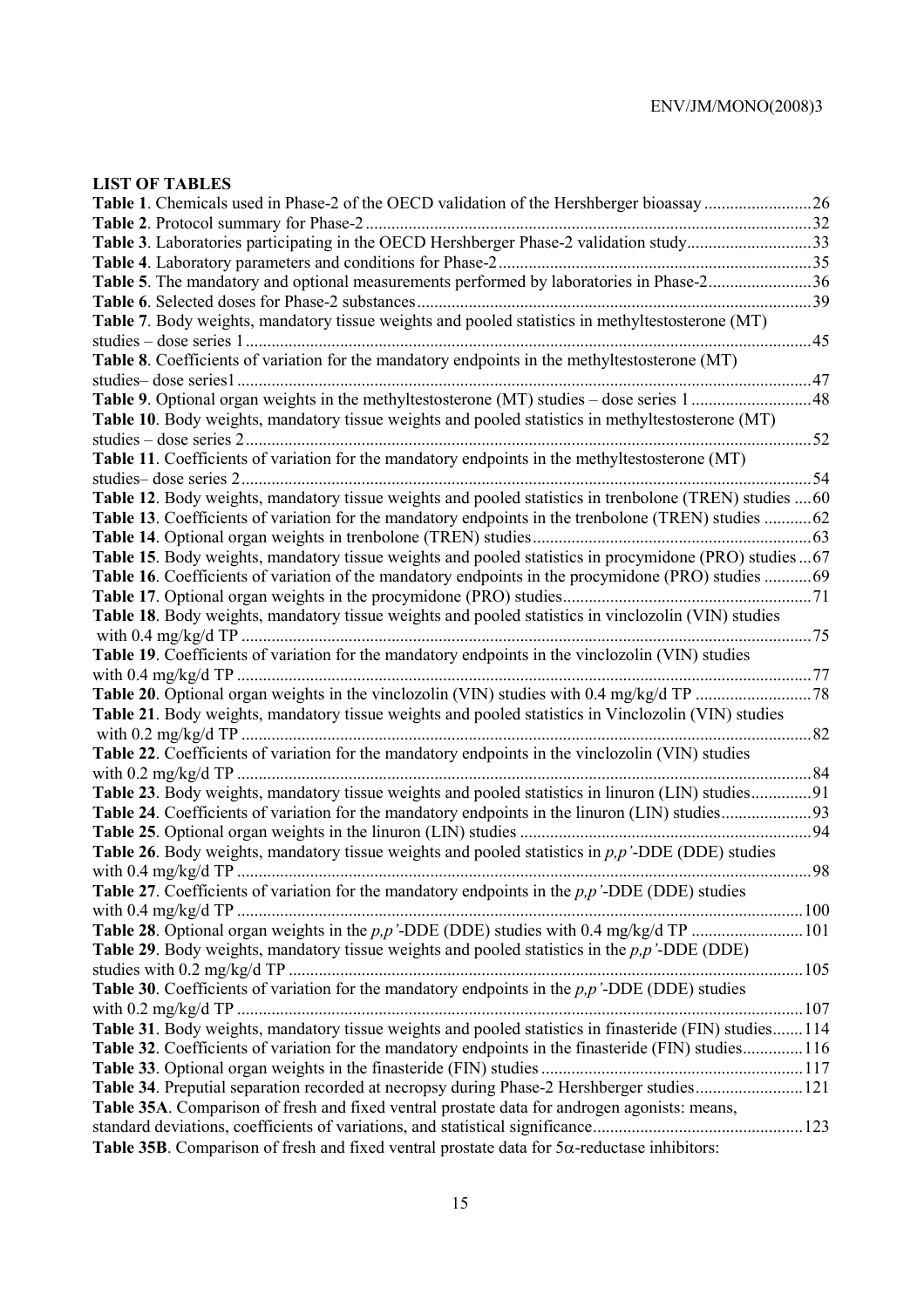| means, standard deviations, coefficients of variations, and statistical significance.                          | 124         |
|----------------------------------------------------------------------------------------------------------------|-------------|
| <b>Table 35C.</b> Comparison of fresh and fixed ventral prostate data for androgen antagonists: means,         |             |
| standard deviations, coefficients of variations, and statistical significance.                                 | 125         |
| Table 36. Mean coefficients of variation for the five mandatory tissues in each Phase-2 study.                 | 127         |
| <b>Table 37.</b> Summary of the LOEL dose performance of the five mandatory tissues in each Phase-2 study 130  |             |
| <b>Table 38</b> . R-Square for test substance response of the five mandatory tissues in each Phase-2 study.    | $\dots$ 132 |
| Table 39. Comparison of GP treatment R-square values across Phase-2 test substances                            | 133         |
| Table 40A. Comparison of TREN Hershberger Phase-2 results with developmental and                               |             |
| reproductive results.                                                                                          | 136         |
| Table 40B. Comparison of PRO Hershberger Phase-2 results with developmental and reproductive                   |             |
| results                                                                                                        | 136         |
| Table 40C. Comparison of VIN Hershberger Phase-2 results with developmental and reproductive                   |             |
| results.                                                                                                       | 136         |
| Table 40D. Comparison of LIN Hershberger Phase-2 results with developmental and reproductive                   |             |
| Results.                                                                                                       | 136         |
| Table 40E. Comparison of DDE Hershberger Phase-2 results with developmental and reproductive                   |             |
| results.                                                                                                       | 138         |
| Table 40F. Comparison of FIN Hershberger Phase-2 results with developmental and reproductive                   |             |
| Results.                                                                                                       | 138         |
| Table 41A. Comparison of chemical F values across Phase-2 test substances and tissues                          | 139         |
| <b>Table 41B.</b> Comparison of chemical * laboratory F values across Phase-2 test substances and tissues  139 |             |

## **LIST OF FIGURES**

| LINI VI FIUUNLN                                                                                           |     |
|-----------------------------------------------------------------------------------------------------------|-----|
| Figure 1. Assessment Process of the Relevance and Reliability of New or Significantly Revised Testing     |     |
| Methods for Hazard Characterisation                                                                       | 28  |
| Figure 2. Role and structure of OECD EDTA and Validation Management Group (Mammalian)                     | 29  |
| <b>Figure 3A.</b> Relative increase in ventral prostate (VP) mean weights with methyl testosterone (MT)   |     |
|                                                                                                           | 55  |
| Figure 3B. Relative increase in levator ani and bulbocavernosus (LABC) mean weights with methyl           |     |
| testosterone (MT) administration in eight laboratories using two dose series                              | 56  |
| Figure 3C. Relative increase in seminal vesicles and coagulating gland (SVCG) mean weights with           |     |
| Methyl testosterone (MT) administration in eight laboratories using two dose series                       | 57  |
| <b>Figure 3D.</b> Relative increase in glans penis (GP) mean weights with methyl testosterone             |     |
| (MT) administration in eight laboratories using two dose series.                                          | 57  |
| Figure 3E. Relative increase in Cowper's gland (COWS) mean weights with methyl testosterone (MT)          |     |
| administration in eight laboratories using two dose series.                                               | 58  |
| Figure 4A. Relative decrease in ventral prostate (VP) mean weights with Vinclozolin (VIN)                 |     |
| Administration in eight laboratories                                                                      | 85  |
| Figure 4B. Relative decrease in levator ani and bulbocavernosus (LABC) mean weights with                  |     |
| Vinclozolin (VIN) administration in eight laboratories                                                    | 86  |
| Figure 4C. Relative decrease in seminal vesicles and coagulating gland (SVCG) mean weights with           |     |
| Vinclozolin (VIN) administration in eight laboratories.                                                   | 87  |
| Figure 4D. Relative decrease in glans penis (GP) mean weights with Vinclozolin (VIN) administration       |     |
| in eight laboratories                                                                                     | 87  |
| Figure 4E. Relative decrease in Cowper's gland (COWS) mean weights with Vinclozolin (VIN)                 |     |
| administration in eight laboratories.                                                                     | 88  |
| <b>Figure 5A.</b> Relative decrease in ventral prostate (VP) mean weights with $p, p'$ -DDE (DDE)         |     |
| Administration in nine laboratories.                                                                      | 109 |
| <b>Figure 5B.</b> Relative decrease in levator ani and bulbocavernosus (LABC) mean weights with $p, p'$ - |     |
| DDE (DDE) administration in nine laboratories                                                             | 109 |
|                                                                                                           |     |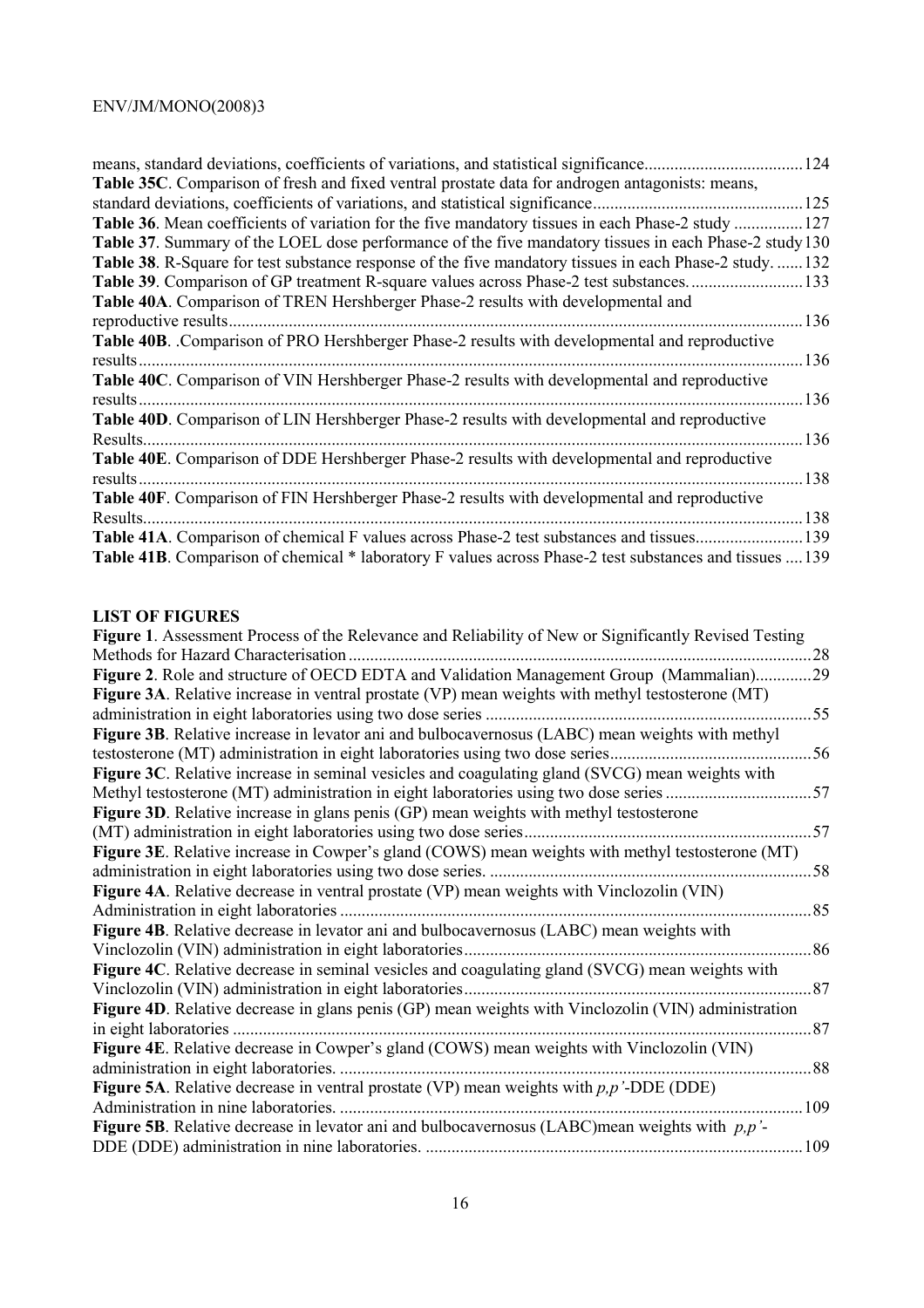| <b>Figure 5C.</b> Relative decrease in seminal vesicles and coagulating gland (SVCG) mean weights with  |  |
|---------------------------------------------------------------------------------------------------------|--|
| <b>Figure 5D</b> . Relative decrease in glans penis (GP) mean weights with $p, p'$ -DDE                 |  |
| Figure 5E. Relative decrease in Cowper's gland (COWS) mean weights with $p, p'$ -DDE                    |  |
|                                                                                                         |  |
| <b>ANNEXES</b>                                                                                          |  |
|                                                                                                         |  |
|                                                                                                         |  |
| ANNEX 3 - REPORT OF THE LEAD LABORATORY ON PHASE-2<br>See separate document [ENV/JM/TG/EDTA(2003)5/ANN] |  |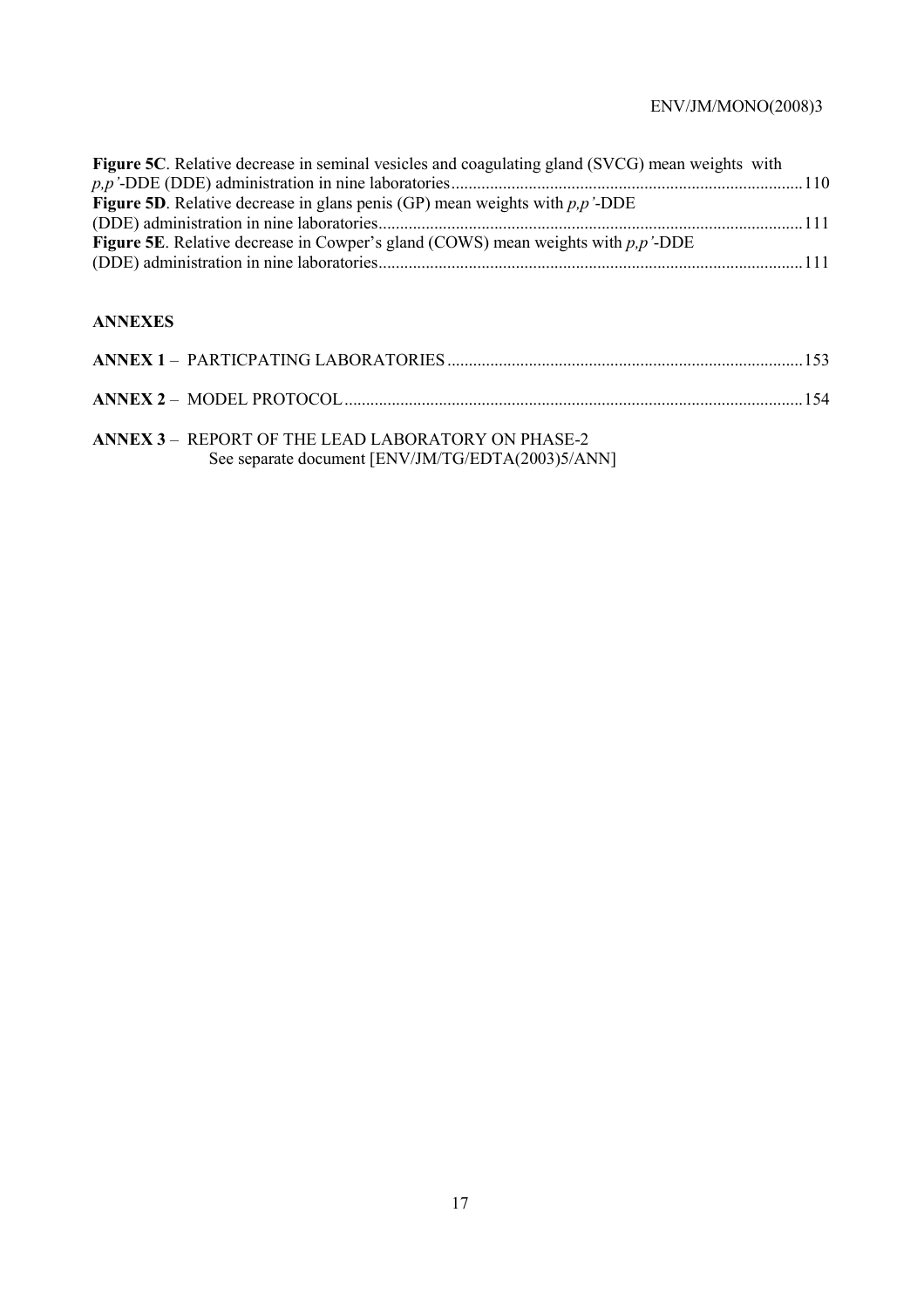#### **HERSHBERGER PHASE-2 SUMMARY**

i) The OECD has undertaken the validation of the Hershberger bioassay. The studies in this report comprise Phase-2 of the Hershberger validation programme that were conducted in 2002-2003 to demonstrate the Hershberger bioassay's ability in dose response studies to reliably detect strong and weak androgen agonists and antagonists as well as a strong 5α-reductase inhibitor. Combined with the results of Phase-1, these studies further demonstrate the transferability of standardised protocols amongst laboratories and begin to quantitate the inter- and intra-laboratory reproducibility of the assay. These studies were designed and directed by the OECD Task Force on Endocrine Disrupters Testing and Assessment (EDTA), which was established to develop and validate new and improved methods to identify and to assess substances acting through endocrine mechanisms (1). The Hershberger bioassay was one of three *in vivo* assays selected by the EDTA for validation after a review of possible assays (2). (Further information concerning the OECD Endocrine Disruptor testing programme can be found at http://www.oecd.org/EN/document/0,,EN-document-524-nodirectorate-no-24-6685-8,00.html.)

ii) The principle of the rodent Hershberger bioassay is that organs and accessory tissues in the male reproductive tract are under the control of androgens, which are necessary to stimulate and to maintain growth of these tissues. If the endogenous source of this hormone is not available, either because of immaturity of the animals or because the animals have been surgically castrated, the animal requires an exogenous androgen source to initiate or restore growth of these tissues. Chemicals that act as agonists may be identified if they cause a statistically significant increase in the weights of the target androgendependent tissues, or chemicals may be identified as antagonists if they cause a statistically significant decrease in target tissues when co-administered with a potent androgen. Similarly, several tissues depend upon the local conversion of testosterone to dihydrotestosterone by the enzyme  $5\alpha$ -reductase. The androgen response of those tissues, and not others, are then sensitive to inhibitors of  $5\alpha$ -reductase. Therefore, 5α-reductase inhibitors may be identified if they cause a relative decrease in the weight gain of particular tissues, when co-administered with a potent androgen.

iii) The first phase (Phase-1) of the validation of the rodent Hershberger bioassay was supported by the Lead Laboratory from the U.S. EPA. There were 19 participating laboratories from Denmark, France, Germany, Japan, Korea, U.K and U.S. The work was conducted in two phases. Phase-1A studied the dose response to the potent androgen agonist, testosterone propionate (TP) (CASRN 57-82-5). Phase-1B studied the dose response to the potent androgen antagonist, flutamide (FLU) (CASRN 1311-84-7) using two doses of TP as the potent, coadministered androgen. Those TP doses were chosen based upon the preceding Phase-1A studies. Seventeen laboratories contributed to Phase-1A, and seven laboratories to Phase-1B. Despite differences in rat strain used and different levels of experience among the participating laboratories, there was acceptable agreement in both Phase-1A and 1B among laboratories with respect to the magnitudes of the responses at the different dose levels and the doses at which significant responses were obtained  $(3)$ .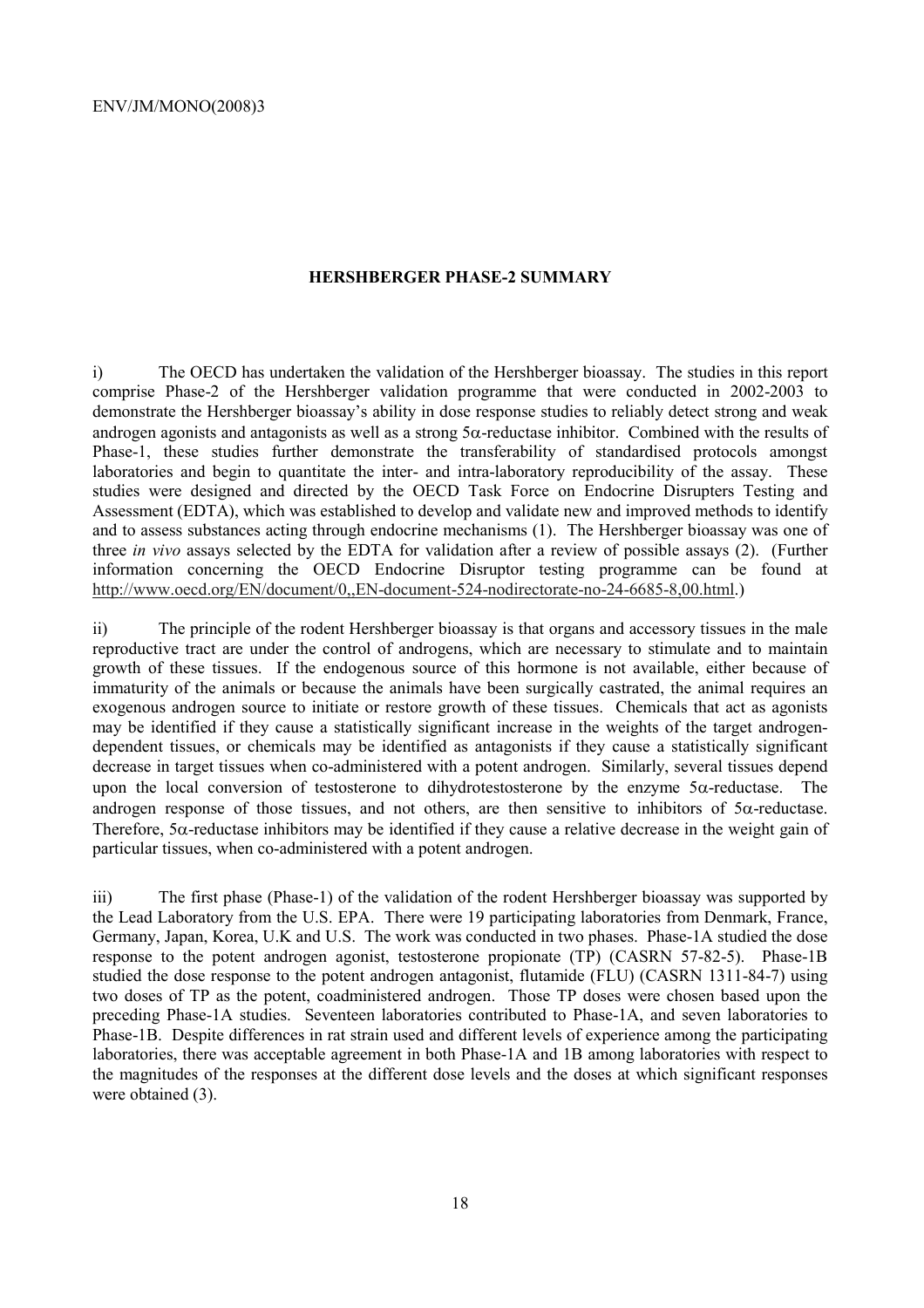iv) Phase-1A demonstrated the weight increase stimulated by testosterone propionate in five male accessory sex organs and tissues: the ventral prostate (VP), seminal vesicles plus coagulating glands (SVCG), levator ani and bulbocavernosus muscle complex (LABC), glans penis (GLANS), and Cowper's glands (COWS). The same five tissues were mandatory measurements during Phase-2 along with body weight. Additional optional measures were liver, kidney, and adrenal weights and circulating serum levels of testosterone and lutenising hormone. Phase-1B used these same accessory sex organs and tissues in dose response studies with the antagonist, FLU, when co-administered with specified doses of TP. Other parameters examined in Phase-1 included an assessment of weighing certain tissues fresh or after fixation and the response of the dorsolateral prostate weight, which was considered more challenging to dissect (3).

v) All laboratories and all protocols were successful in detecting increases in the weights of the five mandatory accessory sex organs and tissues in response to TP, and in detecting the anti-androgenic effects of FLU. There was good agreement among laboratories with regard to the dose responses obtained. There was similar agreement in their ability to identify the anti-androgenic effects of FLU. The ability of the five androgen target tissues to detect statistically significant changes in response to androgen agonist and antagonists was similar, and all five mandatory tissues were retained for investigation in Phase-2. The additional tissues provided complimentary toxicological information, but did not respond in an androgenspecific way, but rather to individual characteristics of the test substances. These additional tissues were then measured voluntarily for Phase-2. No effective advantage or disadvantage of tissue fixation was demonstrated. No added value was demonstrated for the dorsolateral prostate, and the dissection and measurement of this tissue was dropped from the Phase-2 studies (3).

vi) Phase-2 of the validation of the rodent Hershberger bioassay was conducted in two stages. The first stage involved 7 laboratories from Japan, and the second stage involved 9 laboratories from Denmark, France, Germany, Korea, U.K., and the U.S. This timing was mandated for two reasons 1) budgetary regulations in Japan required that in-life studies begin before the end of the government fiscal year or be lost and 2) the departure and the resulting vacancies of personnel managing the Hershberger programme at the Secretariat. Laboratories from both the public and private sectors participated in both stages of the work. The participating laboratories and principal investigators from both stages are identified in Annex 1. The lead laboratory for the Phase-2 validation study continued to be from United States Environmental Protection Agency, Research Triangle Park, USA.

vii) The Phase-2 work used the potent androgen, testosterone propionate (TP), as the reference agonist at selected doses of 0.2 and 0.4 mg/kg/d. In some studies, the potent antagonist, flutamide (FLU), was used at a dose of 3 mg/kg/d as a reference antagonist to demonstrate the responsiveness of the laboratory animals. The Phase-2 work was conducted with 7 new test substances. Dose response studies were conducted with two additional androgen agonists,  $17\alpha$ -methyl testosterone (MT) and trenbolone (TREN); with four antagonists weaker than flutamide including procymidone (PRO), vinclozolin (VIN), linuron (LIN), and *p,p'*-DDT (DDT); and with a potent 5α-reductase inhibitor, finasteride (FIN). No coded studies were conducted in Phase-2, and no unknown or negative substances were used.

viii) Specific goals of Phase-2 were to:

- evaluate the reproducibility of the protocol for identifying weaker androgen agonists and antagonists;
- evaluate the capability of the protocol to detect and to identify a  $5\alpha$ -reductase inhibitor;
- − continue the evaluation of the relative effectiveness of the five sex accessory tissues and glands;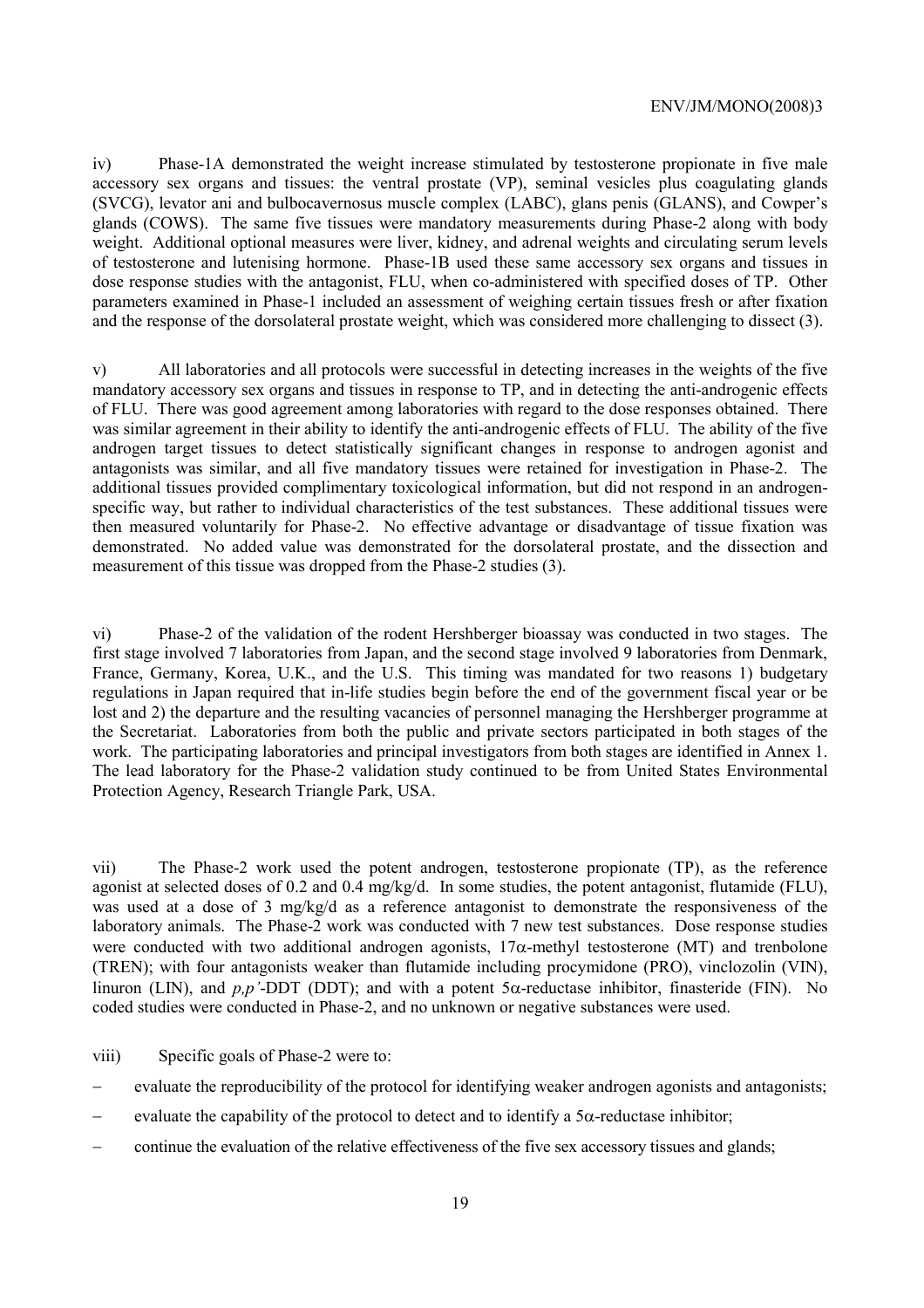- − characterize protocol variability with different test substances; and
- support the reliability and relevance of the Hershberger bioassay as a robust method for the detection of chemicals that may act like either androgen agonists or antagonists and, consequently, may have the potential to interfere with endogenous male hormones; thereby, supporting the recommendation that an OECD Test Guideline for the rat Hershberger bioassay be developed.

ix) Few participating laboratories reported animal deaths during the course of the studies. The causes of these deaths were attributed primarily to gavaging errors and rarely to overt toxicity of any of the test substances.

x) The validation programme successfully achieved the goal of demonstrating the reproducibility of the protocol for detecting weaker androgen agonists. The Hershberger bioassay successfully achieved this goal with MT and TREN. All laboratories were able to detect MT and TREN with all five mandatory tissues achieving statistically significant decreases.

xi) The validation programme successfully achieved the goal of demonstrating the reproducibility of the protocol for detecting weaker androgen antagonists. The Hershberger bioassay successfully achieved this goal with PRO, VIN, LIN, and DDE. All laboratories were able to detect DDE with all five mandatory tissues achieving statistically significant decreases. All laboratories were able to detect PRO and VIN with four mandatory tissues achieving statistically significant decreases. Although the GP absolute weights were decreased, the GP, however, sometimes failed to achieve statistical significance in all cases. Three of four laboratories were able to detect LIN with at least four of the mandatory tissues achieving statistically significant decreases. The fourth laboratory detected LIN only with the SCVG and only when the more liberal pairwise comparison statistical approach was used. This laboratory had the largest CVs and encountered some apparent difficulties in the dissection of the small unstimulated tissues. This reinforces the need for laboratories to sufficiently train their personnel in the dissection of the small tissues which are sometimes embed in adipose tissues, and for laboratories to demonstrate this proficiency before undertaking the Hershberger bioassay.

xii) The validation programme successfully achieved the goal of demonstrating the reproducibility of the protocol for detecting a 5α-reductase. The Hershberger bioassay successfully achieved this goal with FIN. All laboratories were able to detect FIN with four mandatory tissues achieving statistically significant decreases in all instances. In this case, the lack or low level of activity of a  $5\alpha$ -reductase enzyme in the GP is a plausible reason this tissue did not achieve statistically significant decreases in one laboratory.

xiii) The Phase-2 results suggested some possible protocol refinements. Two laboratories encountered a low rate of incomplete preputial separation, and this impacted the ability to dissect the GP. The basic recommendation made based upon these data is that laboratories should understand particular characteristics of their animal strain and supplier, e.g., if the animals are castrated on pnd 42, whether preputial separation be complete at necropsy. If preputial separation would not be complete, the obvious solution is to delay castration in those particular circumstances by the minimum time needed. This would represent a minimal, but acceptable, change in the protocol. The results of Phase-2 fully supported the previous findings in Phase-1: fixation of the ventral prostate offers no increase in sensitivity and no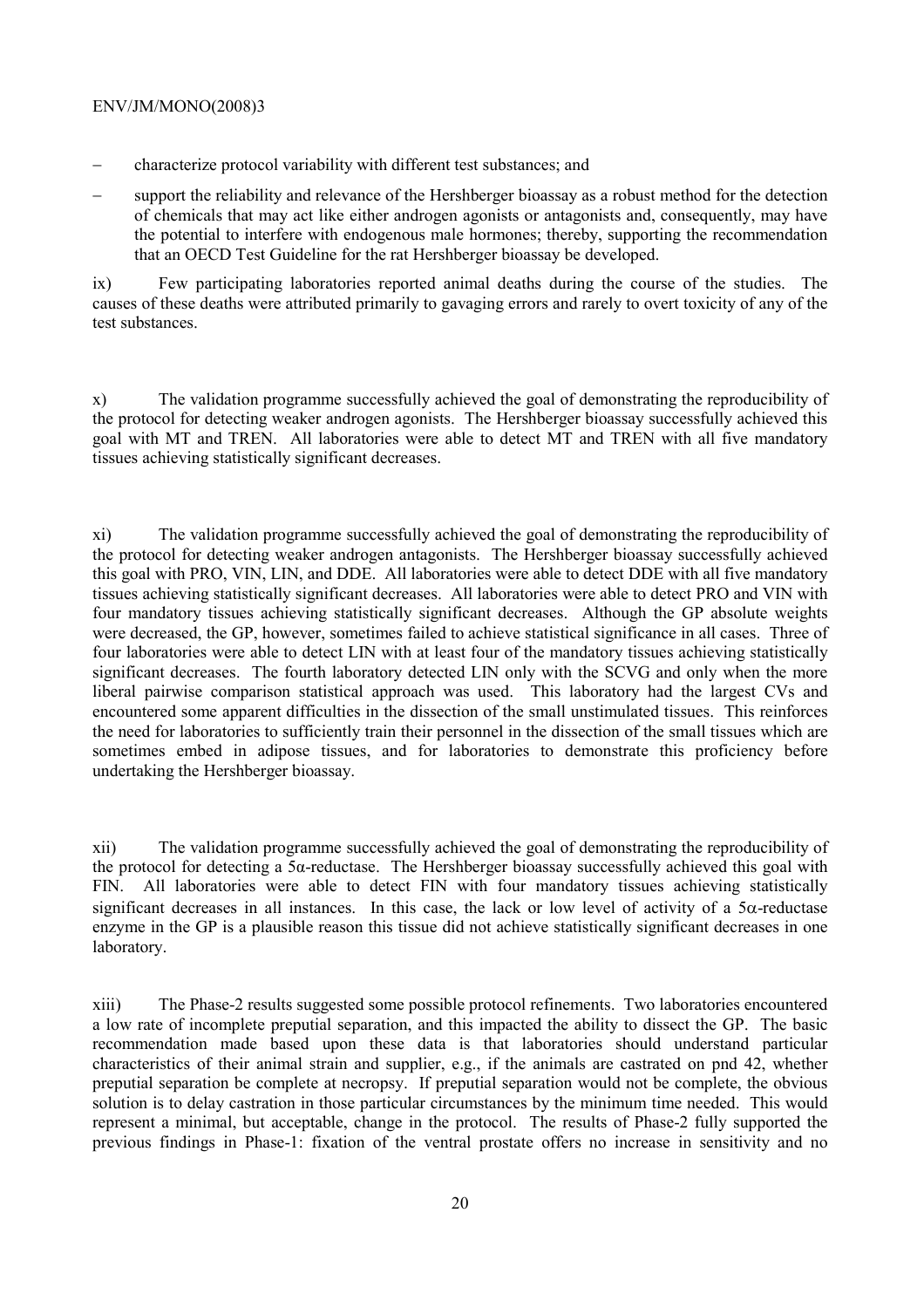reduction in CV. It is recommended that no further work be done with ventral prostate fixation, and that this endpoint need not be included in Phase-3.

xiv) The responsiveness and the variability of the five mandatory tissues differed. The three fluidfilled tissues, VP, SVCG, and COWS, responded to sufficient agonist doses by increasing in weight several fold and responded to sufficient antagonist doses with major decreases in weight. However, the coefficients of variation (CV) in these tissues were relatively large. In some laboratories, the CVs were very large. In contrast, the LABC and GP were less responsive to agonist and antagonist doses, but their CVs tended to be lower. As a result, the ability to detect agonists, antagonists, and  $5\alpha$ -reductase inhibitors was approximately the same for the VP, SVCG, COWS, and LABC. However, the GP as the least responsive tissue, sometimes failed to detect weak acting test substances.

xv) The ability of laboratories to perform the protocol also appeared to differ when measured by the CVs of the tissues. The CV values tend to vary amongst laboratories for a given tissue and that the tendency towards a smaller or larger CV continues across all five mandatory tissues. As with the uterotrophic bioassay, the CV differences among laboratories indicates that a validation programme not only characterizes a particular protocol, but also the performance of the participating laboratories. This difference is presumably related to the dissection and the handling of these small and sometimes fluidfilled tissues as the magnitude of the CVs for a given tissue tended to be similar across as many as three experiments within a laboratory. For example, CVs for the VP (38.2, 42.9, and 60.3) and COWS (35.8, 41.4, and 56.5) were among the largest in one laboratory while the CVs for the VP (12.6, 15.5, and 18.4) and the COWS (8.7, 16.7, and 17.7) were among the smallest in another laboratory. This suggests that laboratory personnel training and performance is a major variable in the Hershberger bioassay and may be related to the ability to detect weakly acting substances.

xvi) The protocol itself appears to yield reproducible results. Data from three substances, MT, VIN, and DDE, were available for comparison from laboratories from both stages of work in Phase-2. The VIN doses were identical. The MT doses had been adjusted to avoid possible animal wastage as no response had been observed at the lowest MT doses and to provide for clearly overlapping MT doses with the enhanced TG 407 program where male doses included 10 and 40 mg/kg/d MT. The DDE doses were also adjusted to ensure that a response was observed at the highest dose and to overlap with the TG 407 where male doses were  $12.5 - 150$  mg/kg/d. All substances were detected by all laboratories, and all five mandatory tissues responded. The dose responses were similar in the magnitude of the response, the shape of the dose response curve, and the doses at which significant responses were observed for the MT agonist and the VIN and DDE antagonists. Further, the studies were conducted using different rat strains, diets, and housing conditions with no indication that these variables influenced the outcome of the assay.

xvii) Phase-1B results indicated that little or no difference was evident between 0.2 mg/kg/d and 0.4 mg/kg/d as the reference dose of TP when coadministered with a dose series of FLU. Phase-2 has then expanded this comparison with dose series of VIN and of DDE. Again, there was no evidence for a difference between the two TP reference doses, particularly, in regards to the ability to detect weaker anitandrogens. Importantly, no obvious difference was evident in sensitivity with the weaker antiandrogen, DDE. Therefore, at this time, both doses appear acceptable for use. It is recommended, however, that studies with the two doses be continued in Phase-3, if it is apparent that different national authorities may desire to use both of the TP reference doses. This would enlarge the data set to support both doses or, alternatively, may yet reveal an important difference.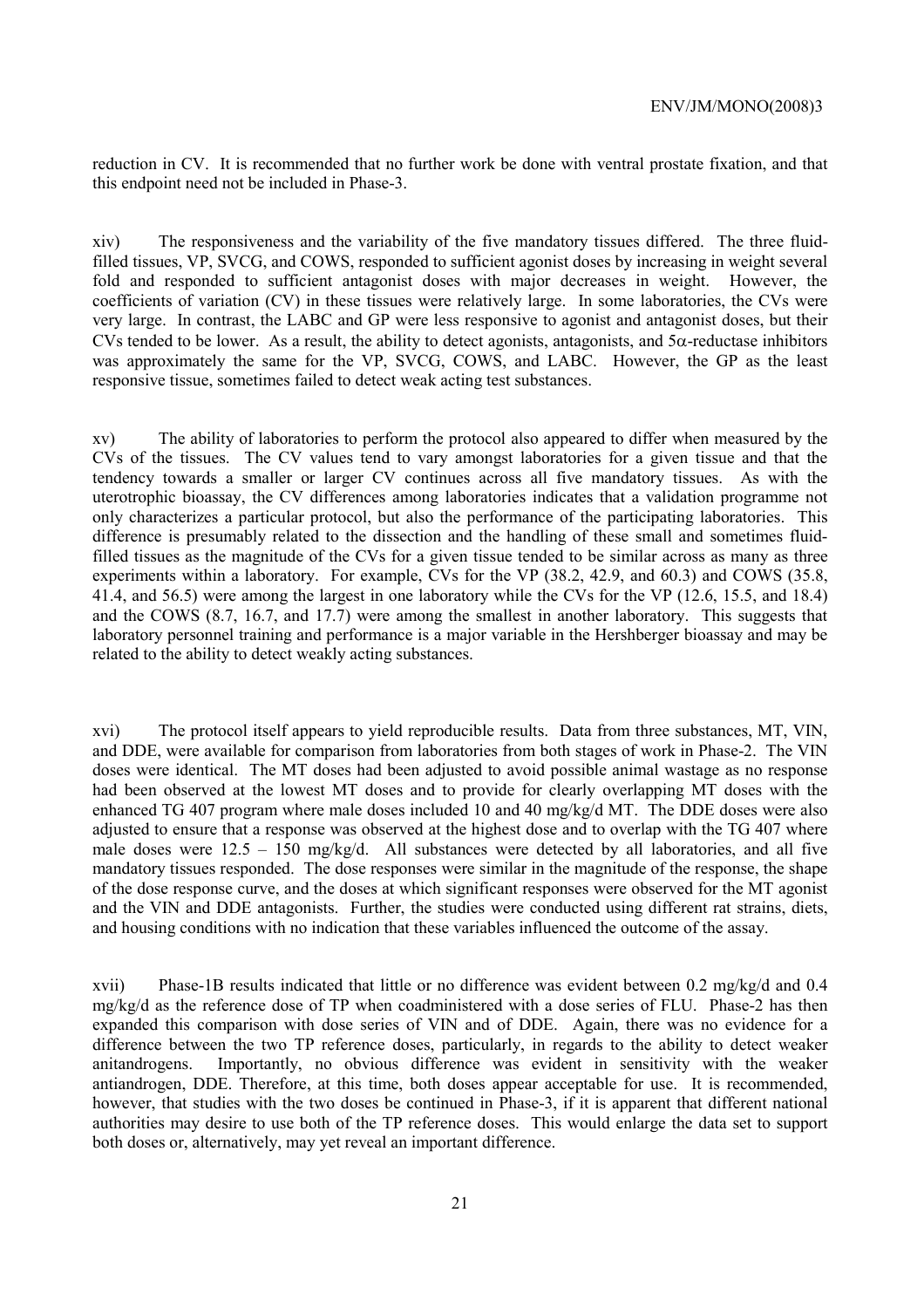xviii) The protocol reproducibility was also good for the other substances, TREN, PRO, LIN, and FIN. The magnitude and shape of the dose response curve as well as the doses at which significant responses were observed were again similar for each of the five mandatory tissues across laboratories. Again, the variables such as rat strain and diet did not appear to influence the outcome of the assay.

xix) The need for all five of the mandatory tissues remains open to some question. The VP, SVCG, LABC, and COWS were sufficient in all cases for detection of the test substances in Phase-2. The VP, SVCG, and COWS were on occasion the sole most sensitive endpoint, and the VP, SVCG, and LABC were routinely among the most sensitive endpoints, followed by the COWS. In contrast, the GP did not achieve statistical significance in several instances. The GP may contribute in some cases to identifying the particular mechanistic profile of a chemical, if that is also the intended purpose of conducting a Hershberger assay. However, a Hershberger bioassay alone does not appear to be sufficient to identify a mechanistic profile. Instead, it appears to be an important contributor to the overall weight of evidence, when combined with other information, e.g., androgen receptor binding assays and enzyme inhibition assays. Therefore, further work with the GP should be conducted in Phase-3.

xx) A comparison between the results of the Hershberger bioassay and the findings of developmental and reproductive bioassays was made for six test substances in Tables 40A-F. A similar comparison has been made for the uterotrophic bioassay (64)(65). This comparison strongly supports the toxicological relevance of the Hershberger bioassay in its ability to reliably screen for (anti)androgens. In almost all cases, a correspondence exists between the LOELs observed in Phase-2 and LOELs seen in the developmental and reproductive studies. Final conclusions should, however, await work with coded negative substances.

xxi) Several test substances caused statistically significant changes to the optional tissues (liver, paired adrenals, and paired kidneys). These changes were sporadic, dependent upon the nature of the individual test substance, and were not correlated with changes in the male reproductive tract. As a result, the investigation of these optional tissues should continue to be an option for participating laboratories in Phase-3, but it should be recognized that these changes are not intrinsically (anti)androgenic in mechanism.

xxii) It can be concluded from this second phase of the validation study that the Hershberger protocol is transferable and reliable for identifying androgen agonists, androgen antagonists, and 5α-reductase inhibitors. Proper dissection and handling of several tissues in the male reproductive sometimes remains a challenge for laboratories, apparently resulting in high coefficients of variation that reduce the power of the assay.

xxiii) Based on the success of Phase-2, a third phase of the validation study for the Hershberger protocol is recommended using coded test substances from Phase-2 to assess the reproducibility of the assay results over time. Negative test substances should be included in Phase-3 to quantify the false positive rate of the bioassay.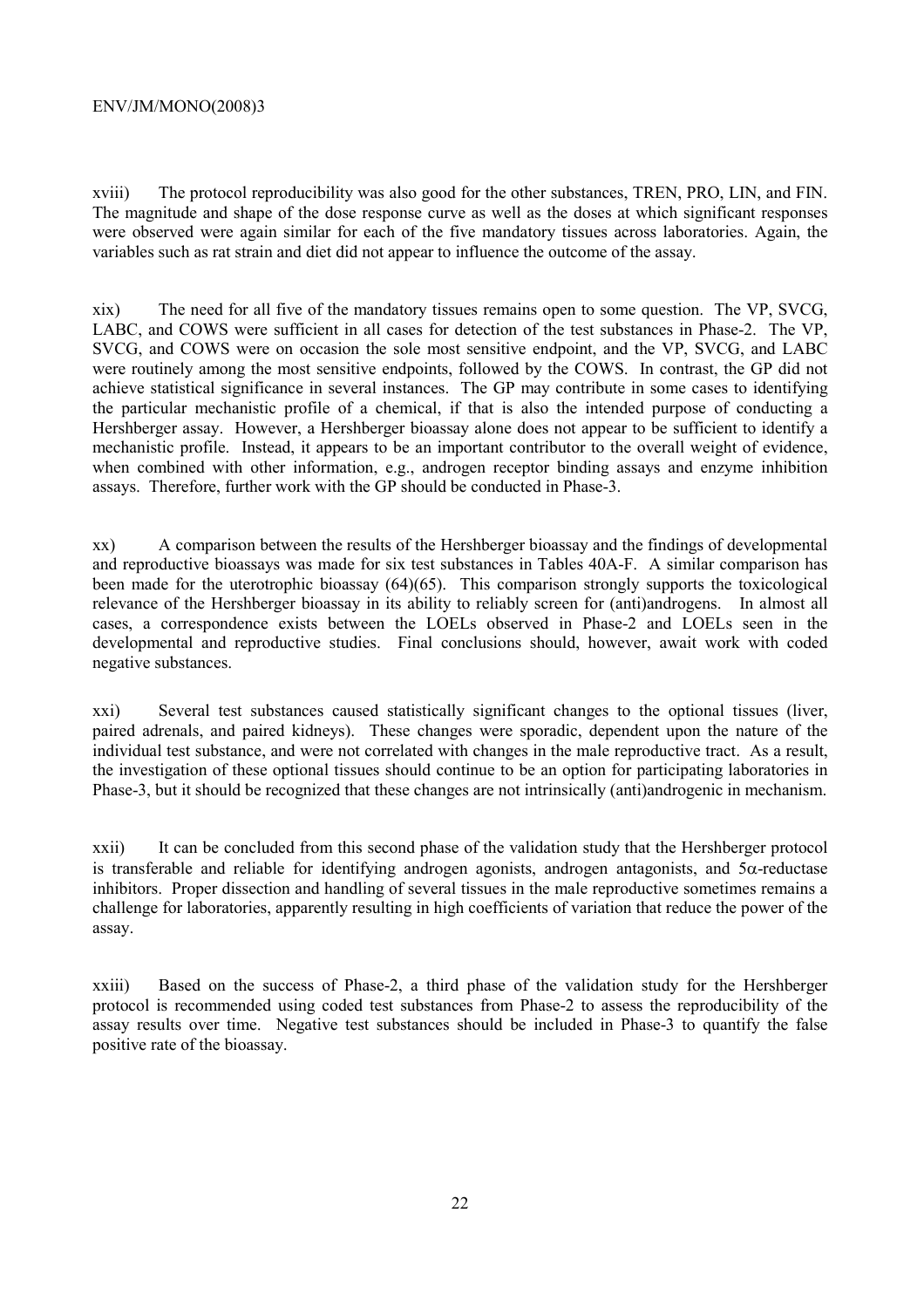#### **INTRODUCTION**

1. The need to validate the rodent Hershberger bioassay arises from the concerns that ambient levels of natural and industrial chemicals may interact with the endocrine system and as a consequence possibly elicit reproductive, developmental, and other adverse effects in humans and wildlife. Current reviews have noted that there is very limited evidence for endocrine disruption in humans, but that local, high level exposures to environmental pollutants have probably resulted in endocrine-related effects in wildlife  $(4)(5)(6)$ .

2. Androgen were first hypothesized to be necessary for the *in utero* development of the male reproductive tract in the late 1930s (7)(8). Strong support for the hypothesis was first produced in the late 1940s, when fetal rabbits that were surgically castrated prior to development of the male reproductive tract the failed to undergo develop a male phenotype (9)(10). Then, beginning in the 1960s, a series of experiments demonstrated that chemical substances could block the action of testosterone by binding at the androgen receptor (11)(12)(13)(14)(15), the steroidogenic synthetic pathway for testosterone by inhibiting one or more of the enzymes involved (16)(17)(18), and the formation of the more potent dihydrotestosterone agonist from testosterone by inhibiting the  $5\alpha$ -reductase enzyme (19)(20). These mechanisms of action can potentially negatively impact the androgen-dependent tissues of the male reproductive tract, including the anlage from the Wolffian ducts (epididymis, vas deferens, and seminal vesicles), the urogenital sinus (prostate), and the genital tubercle (penis and scrotum). In its severest form, the resulting phenotype is that of a pseudohermaphrodite, including agenesis of several of these tissues. A classical set of internal and external malformations of the male reproductive tract are evident whose occurrence and rate depend on a substance's precise mechanism of action, potency and dose, including epididymal deformities, reduced size of the prostate, and hypospadias. In fact, the ontology of the androgen receptor and the necessary enzymes for steroid synthesis and testosterone conversion to dihydrotestosterone occur coincide with both tissue development and sensitivity to antiandrogens beginning about pnd 14 (21). This period of development and sensitivity extends in the male rat almost to partiution. This phenotype can also be produced in man by genetic mutations leading to defects in the androgen receptor and the biosynthetic enzymes of testosterone and dihydrotestosterone (22)(23)(24). The same phenotype has been produced in several variations of knock-out mice resulting in defects in the androgen receptor and the biosynthesis of androgens (25)(26). Therefore, detection of these hazards is relevant to human health, and a screening bioassay is needed to identify potential toxicants that might act through these various mechanisms.

3. The need then arises for a bioassay to identify potential androgens and antiandrogens that is rapid, efficient, sensitive, and specific. The leading candidate is the surgically castrated male rat or Hershberger bioassay. The surgically castrated male rat assay for androgens has existed in various forms for 70 years (27)(28)(29). This original assay was intended for androgens and was based on the responses of tissues such as VP and SV. The assay was later modified to assess the related myotrophic properties of androgenic chemicals by measuring the LABC and to assess androgen antagonists by measuring the blockade of a coadministered reference androgen (31)(32)(33)(34). The assay has been used primarily in the pharmaceutical industry for work with potent androgen agonists and antagonists. Prior to this time, a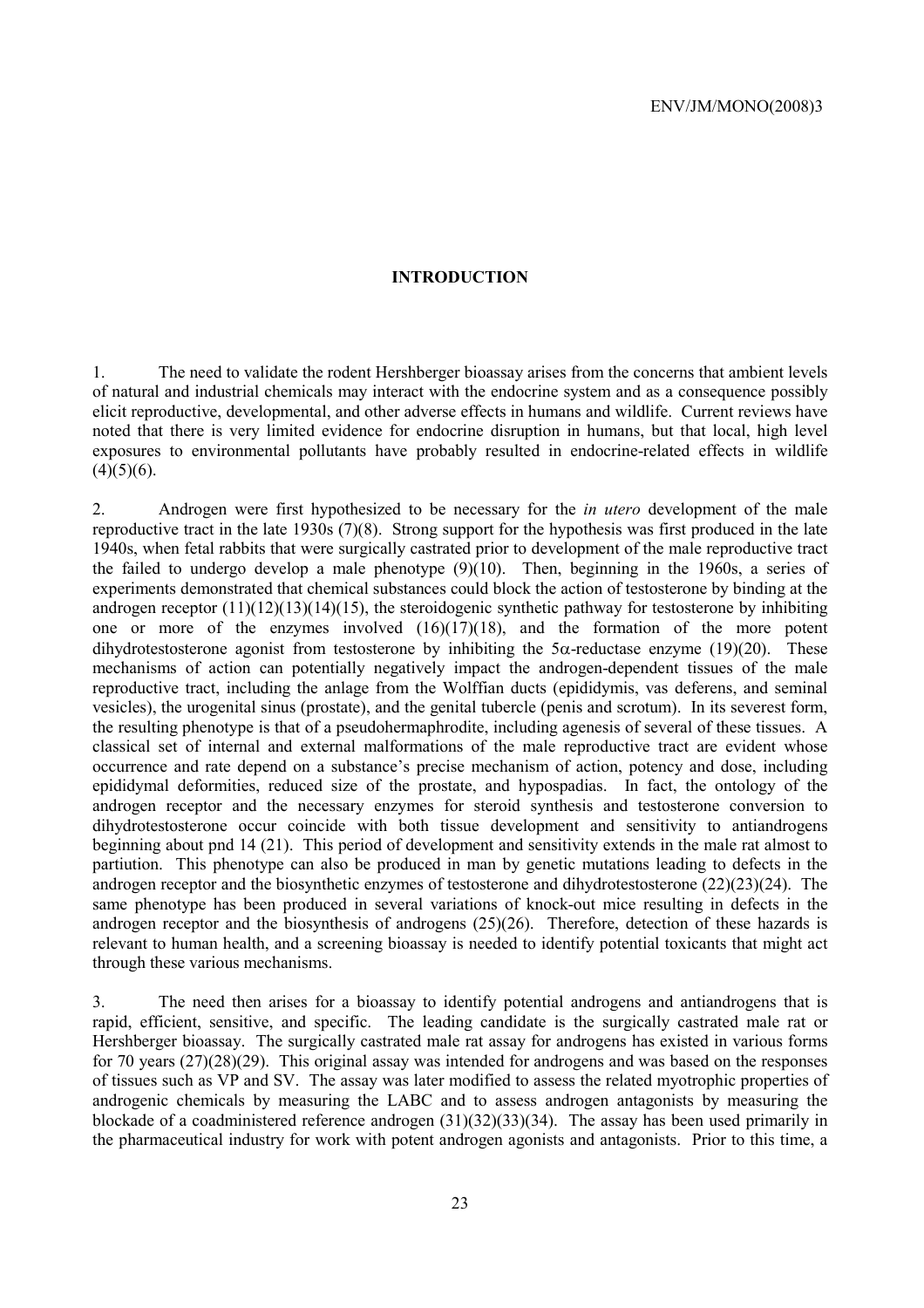standardised protocol has not been available for consideration internationally, e.g., there is no consensus on which of the various tissues of the male reproductive tract to include in a protocol. This current protocol is based on the standardisation and optimisation work performed under OECD auspices in Phase-1 of the Hershberger validation (3).

4. The principle of the rodent Hershberger bioassay is that organs and accessory tissues in the male reproductive tract are under the control of androgens, which are necessary to stimulate and to maintain growth. If the endogenous source of this hormone is not available, either because of immaturity of the animals or because the animals have been surgically castrated, the animal requires an exogenous androgen source to initiate or restore growth of these tissues. Chemicals that act as agonists may be identified if they cause a statistically significant increase in the weights of the target androgen-dependent tissues, or chemicals may be identified as antagonists if they cause a statistically significant decrease in target tissues when co-administered with a potent androgen (see reviews  $(35)(36)$ ). Similarly, several tissues depend upon the local conversion of testosterone to dihydrotestosterone by the enzyme  $5\alpha$ -reductase. The androgen response of those tissues, and not others, are then sensitive to inhibitors of  $5\alpha$ -reductase. Therefore,  $5\alpha$ -reductase inhibitors may be identified if they cause a relative decrease in the weight gain of particular tissues, when co-administered with a potent androgen. The Hershberger bioassay is included in the OECD conceptual framework for endocrine disrupter testing and assessment as agreed by EDTA6 in June, 2002 (37).

5. The objective for the Hershberger validation programme is to develop and validate a test protocol in order to support the development of a Test Guideline for the detection of chemicals having the potential to act as androgen agonists and antagonists in rats. The Test Guideline, once available, would be intended to be used as one element in an overall testing strategy for the detection and assessment of potential endocrine disrupters.

6. The in-life studies for Phase-1A of the OECD validation study of the Hershberger bioassay, in which 17 laboratories in Europe, Japan, Korea, and the United States participated, occurred from June 2000 through January 2001. The in-life studies for Phase-1B of the OECD validation study of the Hershberger bioassay, in which 7 laboratories from Japan participated, occurred from March 2001 through June 2001. The results showed that the protocol was robust and produced comparable results among laboratories with the reference androgen, testosterone propionate (TP), and with a potent, reference androgen antagonist, flutamide (FLU) (3).

7. The protocol used for Phase-2 of the validation study is largely unchanged from the protocol employed in Phases-1A and 1B. The primary modifications were 1) to cease further work with the dorsolateral prostate and 2) to delay the day of castration until or after pnd 42, as animals in several laboratories in Phase-1 did not undergo preputial separation, the lack of which can compromise the glans penis dissection. The protocol is outlined as follows:

• Agonists. Males entering puberty are surgically castrated on pnd 42 or thereafter. The animals are allowed to recover and the tissues of the male reproductive tract to regress for a minimum of 7 days. Treatment would then preferably begin between pnd 49 and 60. The animals are treated for ten consecutive days, once per day, with the test substance by either s.c. injection or oral gavage. The animals are sacrificed and necropsied 24 hours after the last administration and the target tissues are removed and weighed.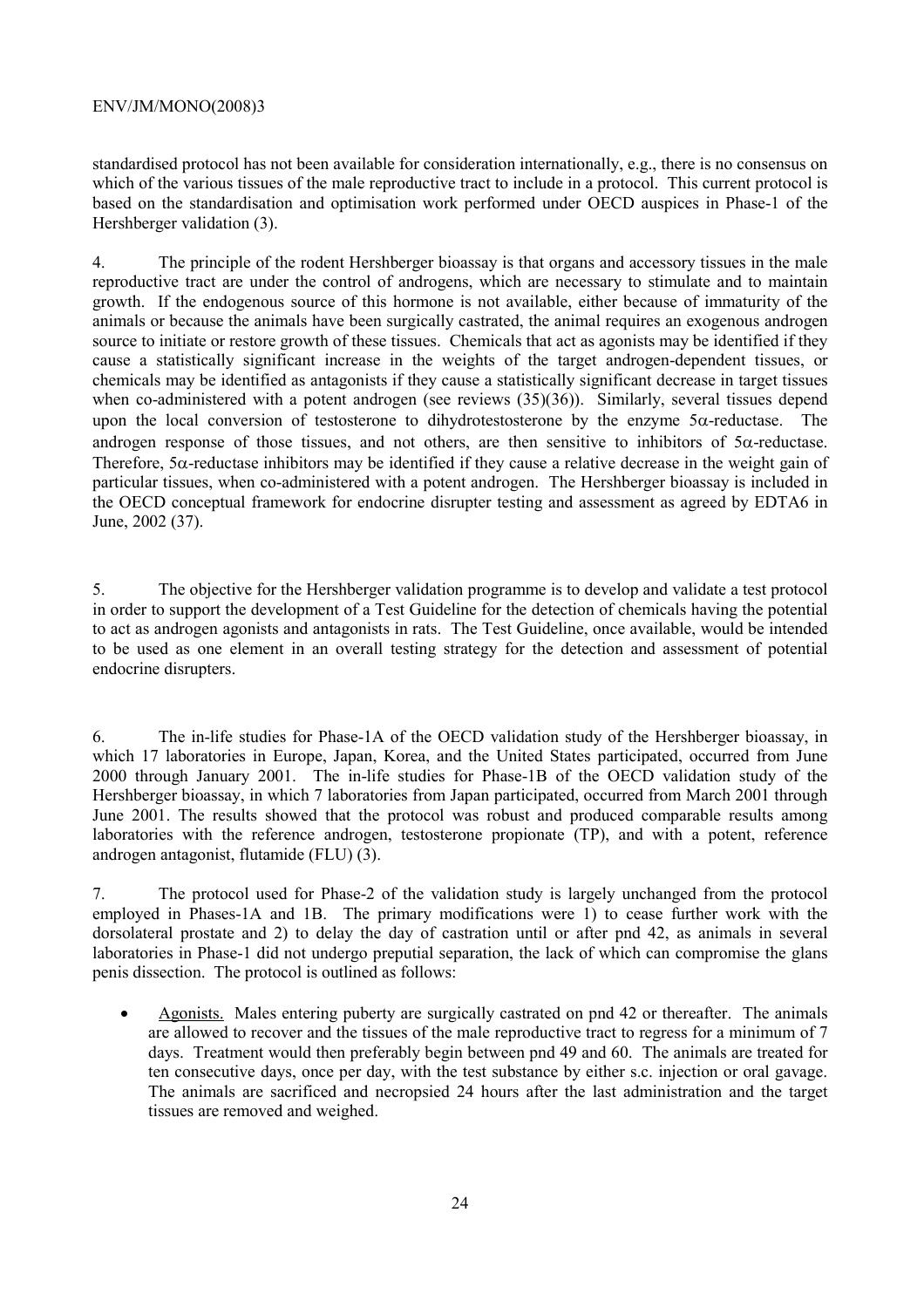• Antagonists. Males entering puberty are surgically castrated on pnd 42 or thereafter. The animals are allowed to recover and the tissues of the male reproductive tract to regress for a minimum of 7 days. Treatment would then preferably begin between pnd 49 and 60. The animals are treated for ten consecutive days, once per day, with the test substance by either s.c. injection or oral gavage. The animals are coadministered the reference androgen TP via s.c. injection. The animals are sacrificed and necropsied 24 hours after the last administration and the target tissues are removed and weighed.

The protocol is described in more detail in following sections of this document, and the full text of the model protocol used by the laboratories is contained in Annex 2.

8. The Phase-2 validation studies were designed to determine the robustness of the protocol using the dose response of androgen agonists, including a substance that does not undergo conversion to a more potent form due to  $5\alpha$ -reductase conversion (TREN); of androgen antagonists with range of potencies less than FLU; and of a 5 $\alpha$ -reductase inhibitor. The selected substances and their CASR-numbers are noted in Table 1. The reference doses of 0.2 and 0.4 mg/kg/d of TP were used by the laboratories in Japan and the laboratories outside of Japan, respectively. Several laboratories also employed a standard dose of 3 mg/kg/d flutamide to demonstrate the effectiveness of a reference antagonists in their laboratory.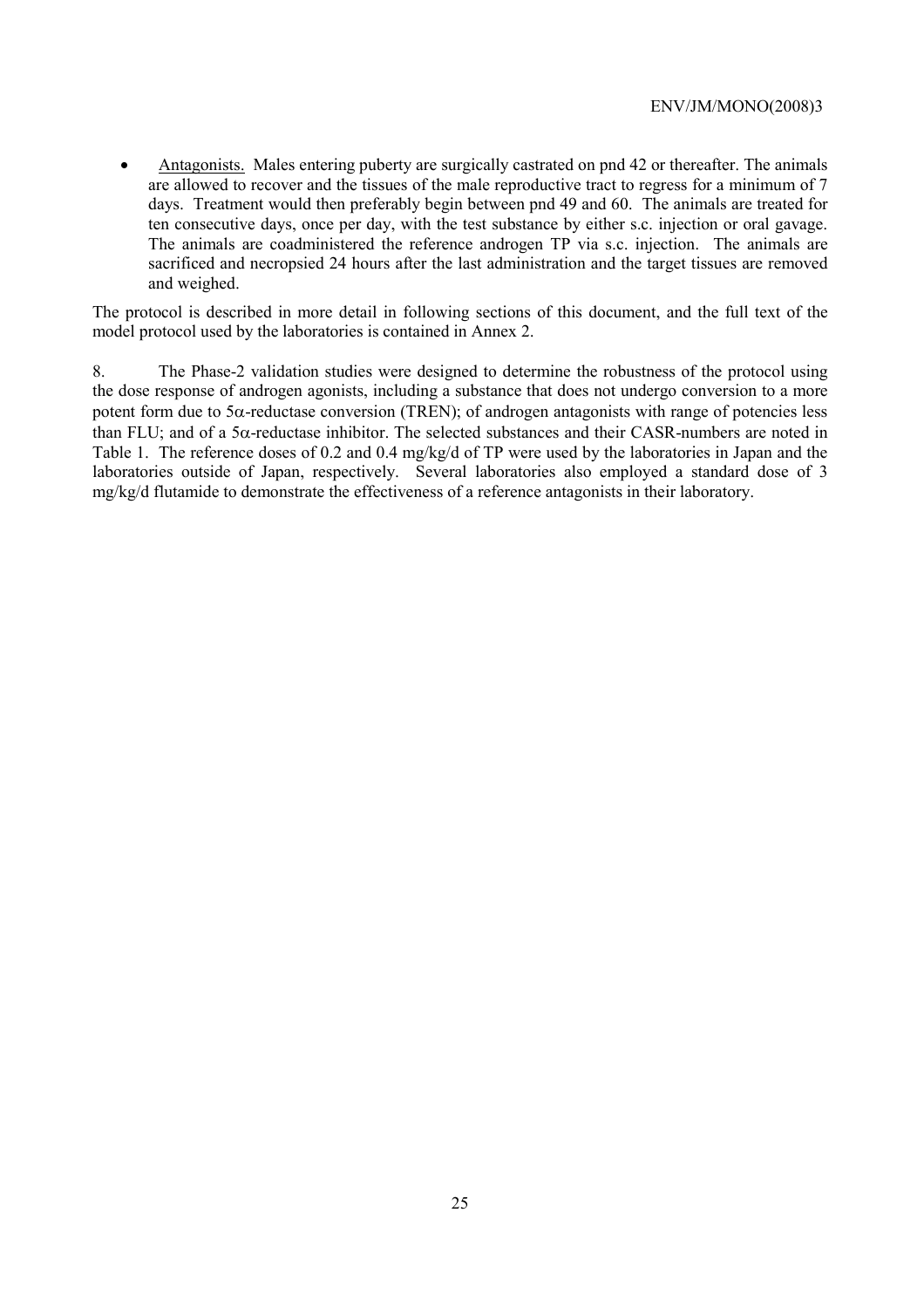| <b>ANDROGEN RECEPTOR AGONISTS</b>             |               |  |
|-----------------------------------------------|---------------|--|
|                                               |               |  |
|                                               |               |  |
|                                               |               |  |
| Testosterone Propionate <sup>a</sup>          | 57-85-2       |  |
| $17\alpha$ -Methyltestosterone                | 58-18-4       |  |
| Trenbolone                                    | 10161-33-8    |  |
| $17\beta$ Hydroxyestra-4,9,11-trien-3-one     |               |  |
| <b>Androgen Receptor Antagonists</b>          |               |  |
| Vinclozolin                                   | 50471-44-8    |  |
| Procymidone                                   | 32809-16-8    |  |
| Linuron                                       | 330-55-2      |  |
| $p, p'$ -DDE                                  | $72 - 55 - 9$ |  |
| 1,1-Dichoro-2,2-bis-(p-chlorophenyl) ethylene |               |  |
| Flutamide <sup>b</sup>                        | 1311-84-7     |  |
| 5α-Reductase Inhibitor                        |               |  |
| Finasteride                                   | 98319-26-7    |  |

# **Table 1. Chemicals used in Phase-2 of the OECD validation of the Hershberger bioassay**

Finasteride 98319-26-7<br>
<sup>a</sup> Testosterone propionate is the reference androgen agonist, which is coadministered with a suspected antagonist or inhibitor. Standard curves were produced in Phase-1A.

<sup>b</sup> Flutamide is the reference androgen antagonist, which can be coadministered with TP as a positive control antagonist. Standard curves were produced in Phase-1B.

9. The overall goal of the Phase-2 test validation study was to assess the robustness and reproducibility of the Hershberger bioassay in response to test substances acting via androgenic and antiandrogenic mechanisms. The specific goals of Phase-2 were to:

- evaluate the reproducibility of the protocol for identifying weaker androgen agonists and antagonists;
- evaluate the capability of the protocol to detect and to identify a  $5\alpha$ -reductase inhibitor;
- continue the evaluation of the relative effectiveness of the five sex accessory tissues and glands;
- characterize protocol variability with different test substances;
- support the reliability and relevance of the Hershberger bioassay for the detection of chemicals that may act like either androgen agonists or antagonists and, consequently, may have the potential to interfere with endogenous male hormones; and,
- thereby, support a recommendation for the development of an OECD Test Guideline for the Hershberger bioassay.

10. In order to assess inter-laboratory variability, it was recommended that at least three and possibly four laboratories test each chemical during the studies.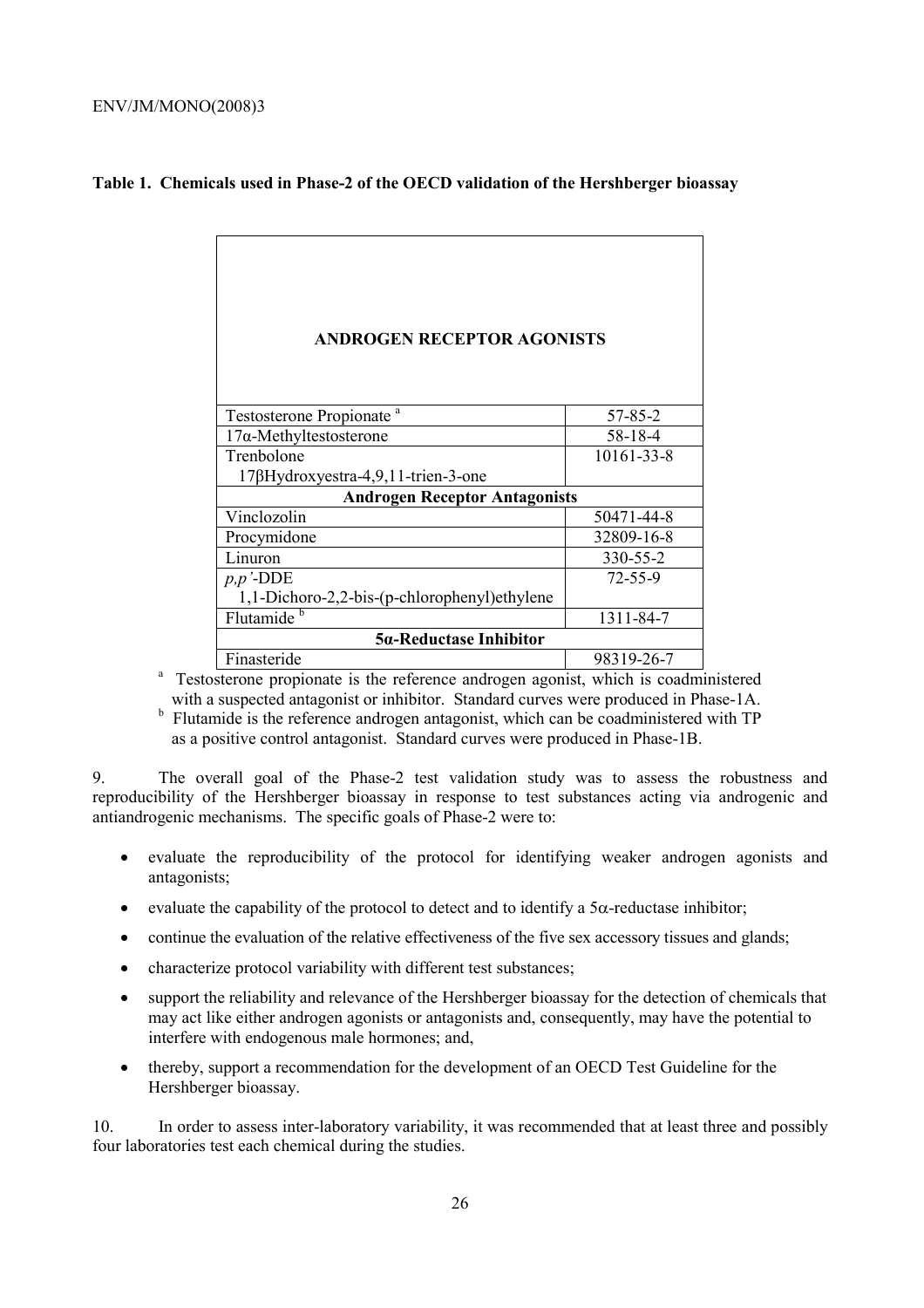#### **TEST VALIDATION**

11. *Validation* is a term that refers to the scientific process designed to characterise the operational characteristics and limitations of a test method, and to demonstrate its reliability and relevance for a particular purpose.

12. The Report of the OECD Workshop on Harmonisation of Validation and Acceptance Criteria for Alternative Test Methods (Solna Report) (38) provides the principles of test validation that are followed by OECD. Further practical guidance for the application of the validation and regulatory acceptance principles and criteria were discussed and agreed to by the Stockholm Conference on Validation and Regulatory Acceptance of New and Updated Methods in Hazard Assessment (39). These principles are currently being incorporated into a revised OECD Guidance Document for the Preparation of Test Guidelines (Guidance Document No. 34). The OECD principles are consistent with approaches used in Europe, particularly those of the European Centre for Validation of Alternative Methods (ECVAM) (40) and are consistent with the approaches used in the US as stated by the Interagency Co-ordinating Committee on Validation of Alternative Methods (ICCVAM) (41).

13. In 1998, the Joint Meeting of the OECD Chemicals Group and Committee and Working Party on Chemicals, Pesticides and Biotechnology (the Joint Meeting) decided that the criteria and approaches for the validation of test methods should apply equally to the development of all toxicology tests *in vitro* and *in vivo*, and to tests for ecotoxicological effects. The Joint Meeting agreed that flexibility should be shown in designing validation studies so that they would be appropriate for the specific test and its proposed purpose. Most importantly, all decisions on the extent and design of the validation study should be fully transparent and documented. In principle, a new test is validated for its proposed use by developing a protocol, standardizing it among one or two laboratories, and then testing a number of potent and weakly acting chemicals under code in a number of laboratories, and evaluating the assay's reliability (i.e., reproducibility within and among laboratories) and relevance (i.e., its ability to accurately measure or predict the effect of concern in the species of concern). This approach is represented in Figure 1, which shows how the assessment process of the relevance and reliability of new or significantly revised testing methods for hazard characterisation can be undertaken in a stepwise, yet flexible, manner while still providing the information necessary to address the Solna criteria and principles.

#### **History and organisation of the OECD validation programme for the Hershberger bioassay**

14. In early 1998, the National Co-ordinators of the Test Guidelines Programme established a Task Force on Endocrine Disrupters Testing and Assessment (EDTA) to provide a focal point within OECD to consider and recommend priorities for the development of testing and assessment methods for endocrine disrupters (2). Members of EDTA were nominated by Member countries; industry and environmental groups also participated as Invited Experts.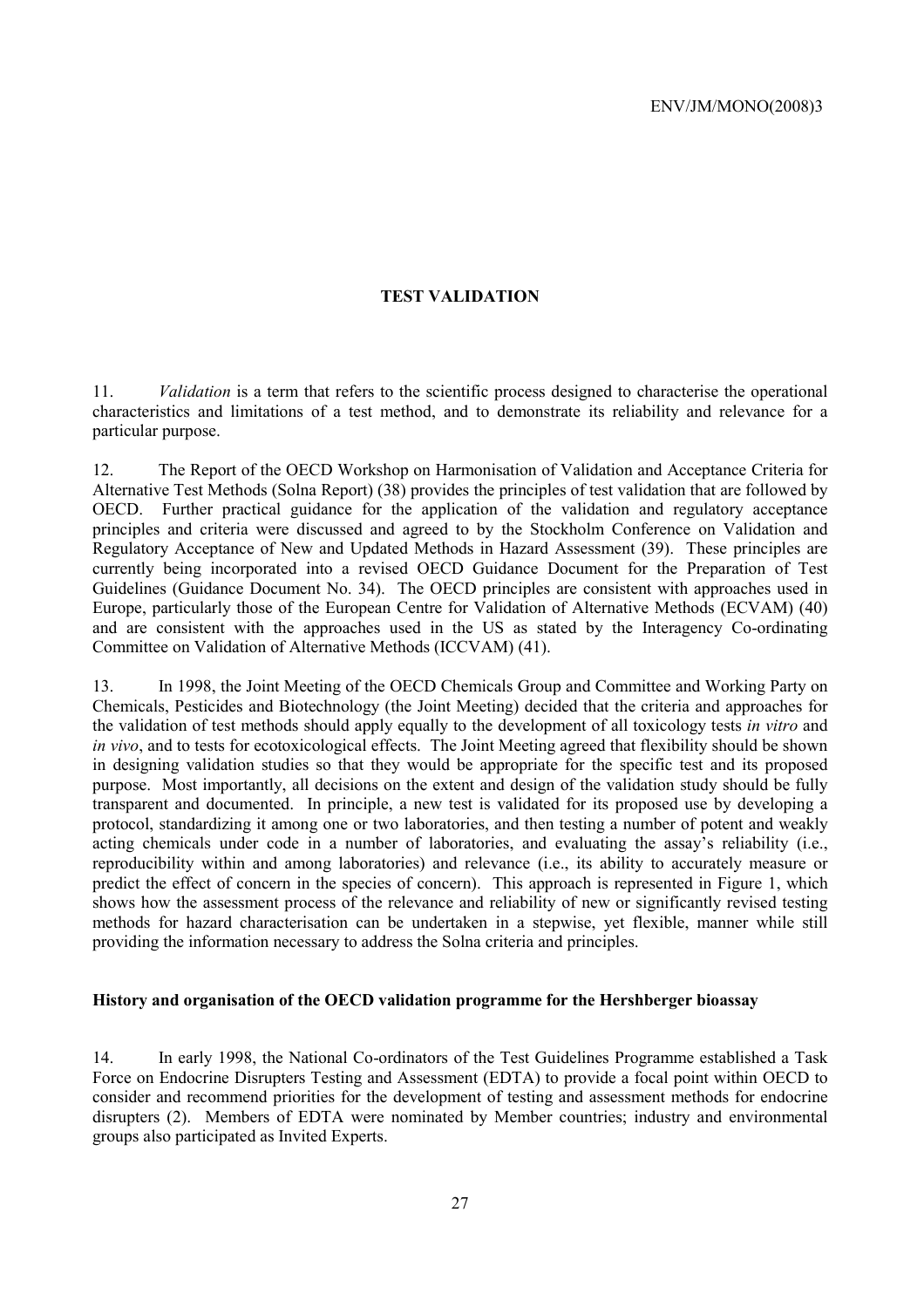15. The EDTA subsequently established three Validation Management Groups (VMG), one for mammalian test methods, one for ecotoxicology test methods, and one for in vitro or non-animal test methods. The role of each VMGs is to oversee and manage the conduct of the endocrine disrupter test validation studies in its respective area.

16. A schematic diagram is provided in Figure 2 which describes the role and structure of the OECD VMG-mammalian. The VMG-mammalian is comprised of experts nominated both by Member countries and non-government organisations. The membership contains a balance of experts from disciplines including toxicology, endocrinology, and test method development and validation. The VMGs are charged to provide independent, objective review, to address animal welfare issues, and to consider the requirements for regulatory acceptance of new assays.

# **Figure 1. Assessment Process of the Relevance and Reliability of New or Significantly Revised Testing Methods for Hazard Characterisation**

| <b>Time Line</b>                                                                                                                              |                                                                                          |
|-----------------------------------------------------------------------------------------------------------------------------------------------|------------------------------------------------------------------------------------------|
|                                                                                                                                               | <b>Essential Aspects Include:</b>                                                        |
| <b>From Method Selection to Test Protocol</b>                                                                                                 |                                                                                          |
| • identify the need for specific data<br>• select/develop test fit for purpose<br>• detailed description, including variables,<br>as relevant | identify basis of test<br>define scientific purpose and<br>relevance                     |
|                                                                                                                                               | define endpoints and possible<br>endpoints                                               |
|                                                                                                                                               | define test limitations                                                                  |
| <b>Initial Assessment of the Relevance and</b><br><b>Reliability of the Test Protocol</b>                                                     | define test and test predictions<br>design the validation work<br>- management structure |
| • intra-laboratory testing                                                                                                                    | - GLP procedures<br>- blind testing                                                      |
|                                                                                                                                               | - data collection and record<br>keeping procedures                                       |
| <b>Broad assessment of the Relevance and</b>                                                                                                  | identification of participating<br>laboratories                                          |
| <b>Reliability of the Test Protocol</b><br>• inter-laboratory follow-up testing                                                               | optimise protocols and develop<br>SOPs                                                   |
| <b>Overall Evaluation and Conclusions</b>                                                                                                     | define positive and negative<br>control chemicals, reference data                        |
| • independent review<br>• conclusions; recommendations                                                                                        | distribution of test substances                                                          |
|                                                                                                                                               | perform testing                                                                          |
| $\Omega$                                                                                                                                      |                                                                                          |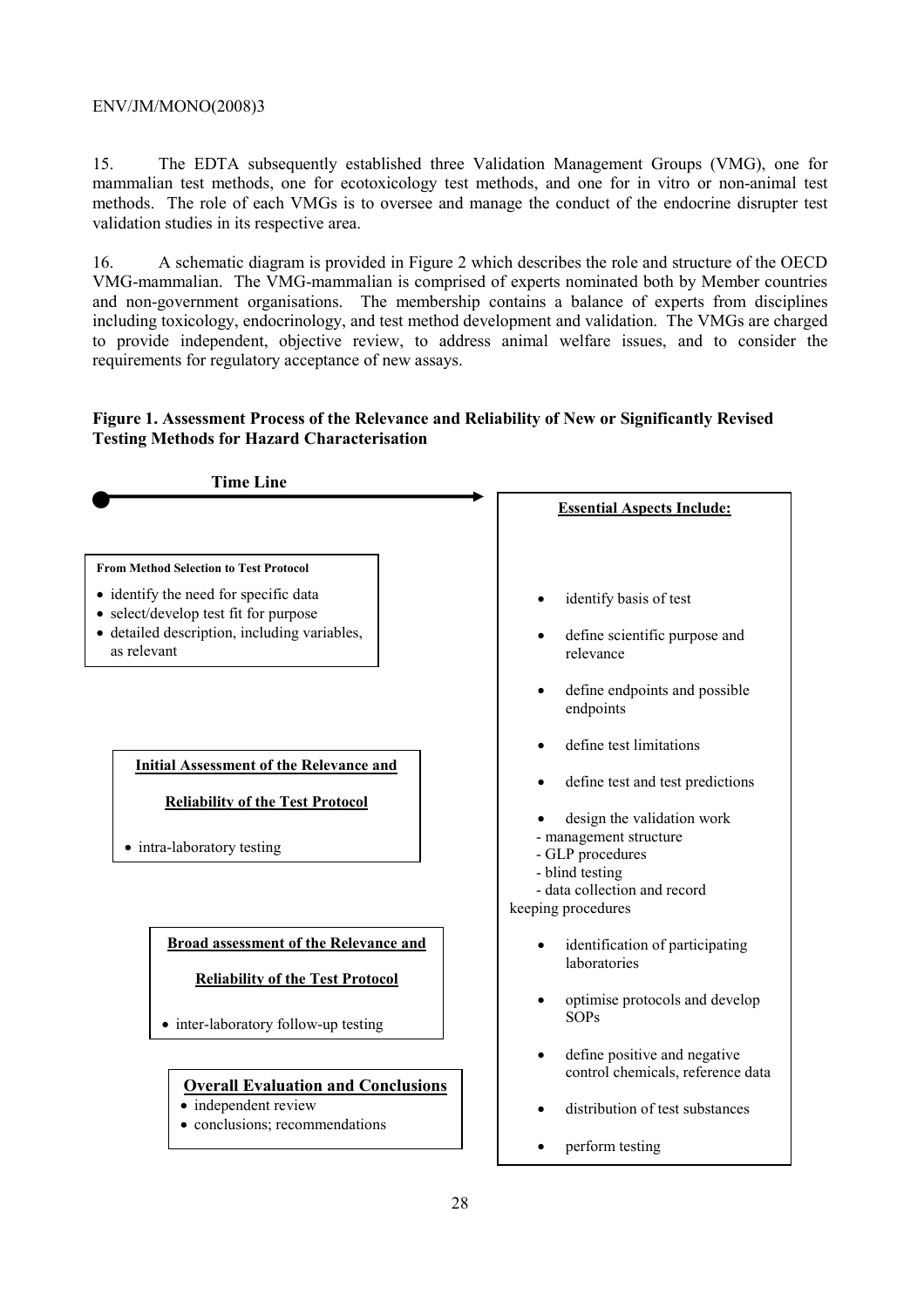17. The VMG made the determination to perform the OECD Hershberger validation work in phases, taking into consideration the long history of the assay and its many variants. The measurement of the responses of accessory sex tissues in castrated or immature rats to administered androgens has been in use since 1932 (28). However, the bioassay is commonly attributed to Hershberger *et. al*. (33) who in 1953 published the test results for a number of chemicals. There have been a number of protocols used, which vary with regard to whether sexually immature or castrated rats or mice are used, the number of days dosing and the route, and the tissues examined. The assay has subsequently been accepted and employed by testing laboratories, industry, and regulatory authorities for testing pharmaceuticals for androgenic and anti-androgenic effects.





18. A U.S. EPA research laboratory volunteered as the Lead Laboratory with the responsibilities of addressing day-to-day technical questions from participating laboratories, providing guidance and training to standardize male reproductive tract tissue dissection, summarising and evaluating the data, and preparing recommendations for the next validation phase. The Lead Laboratory, however, did not perform the assay protocols. In addition, an independent statistician was asked to evaluate the results and assess the validity of the statistical procedures used by the Lead Laboratory. The OECD Secretariat provided the overall project co-ordination and has authored the Final Reports.

19. The VMG-mammalian developed protocols for the conduct of the Hershberger assay, designed the each stage or Phase of the validation programme, identified the test substances to be used, and selected the doses of each substance. Expressions of interest were then sought from laboratories wishing to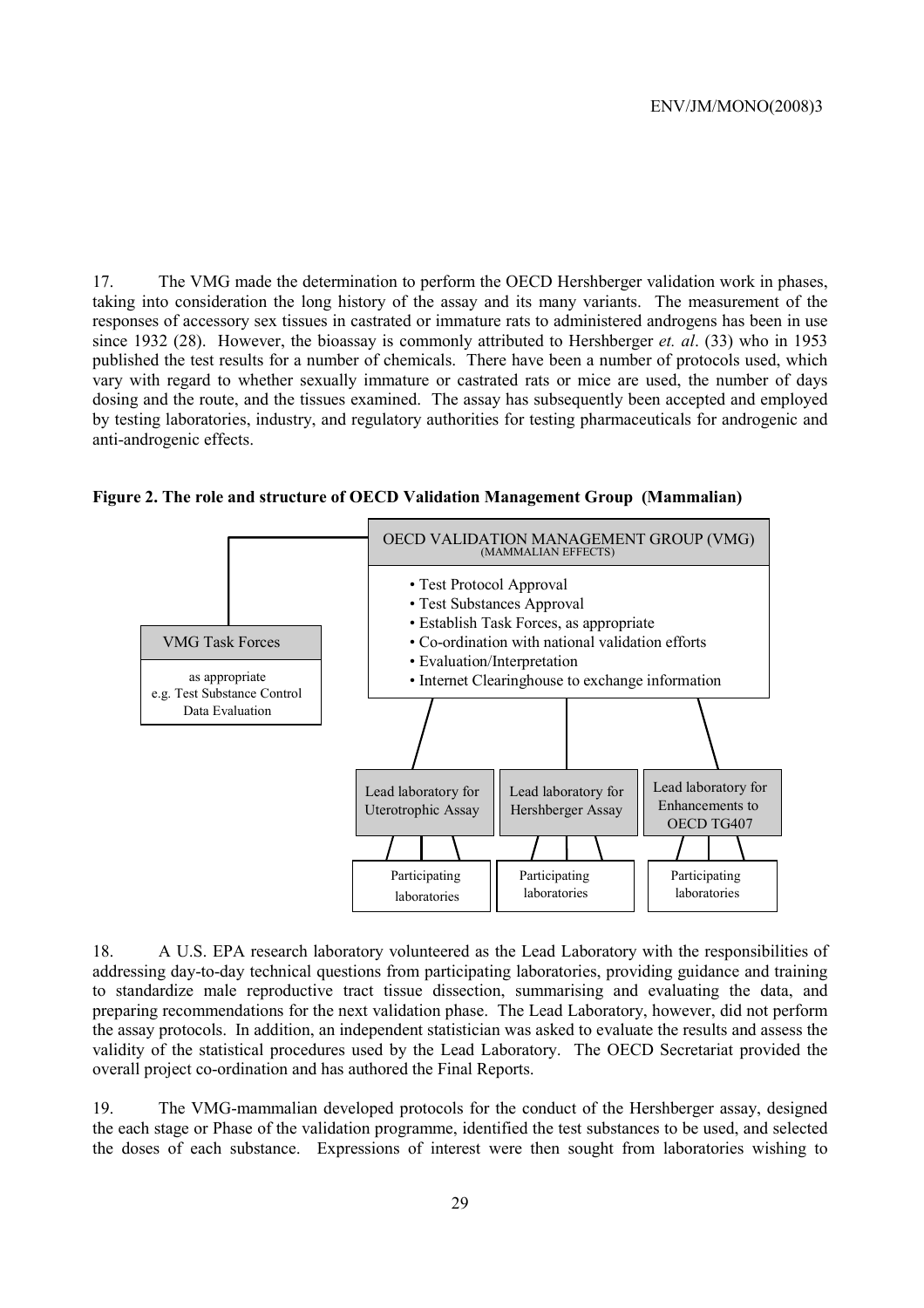participate in the validation studies. The laboratories that expressed interest were invited to participate in meetings of the VMG, whenever appropriate. The selection of participating laboratories was determined by the willingness of the laboratory to strictly follow the OECD test protocol at their own expense, their willingness to adhere to the projected timeline for completion of the study, and their agreement to provide their data for summary and analysis by the Lead Laboratory and the Secretariat.

20. Phase-1 of the validation procedure was to demonstrate a standardized protocol that would be expected to identify potent androgenic and anti-androgenic substances; Phase-2 was to demonstrate the protocol's variability and inter-laboratory reproducibility with a variety of potent and weakly acting substances, and to determine the relative effectiveness of the different tissues for measuring the effects. The need for subsequent phases for the validation of the assay (e.g., additional substances, coded or blind testing, negative chemicals, and so on) would be determined following the completion and evaluation of the initial phase. A Phase-3 was endorsed at the  $4<sup>th</sup>$  VMG-mammalian in April, 2003, and was to demonstrate reproducibility over time using coded samples (42).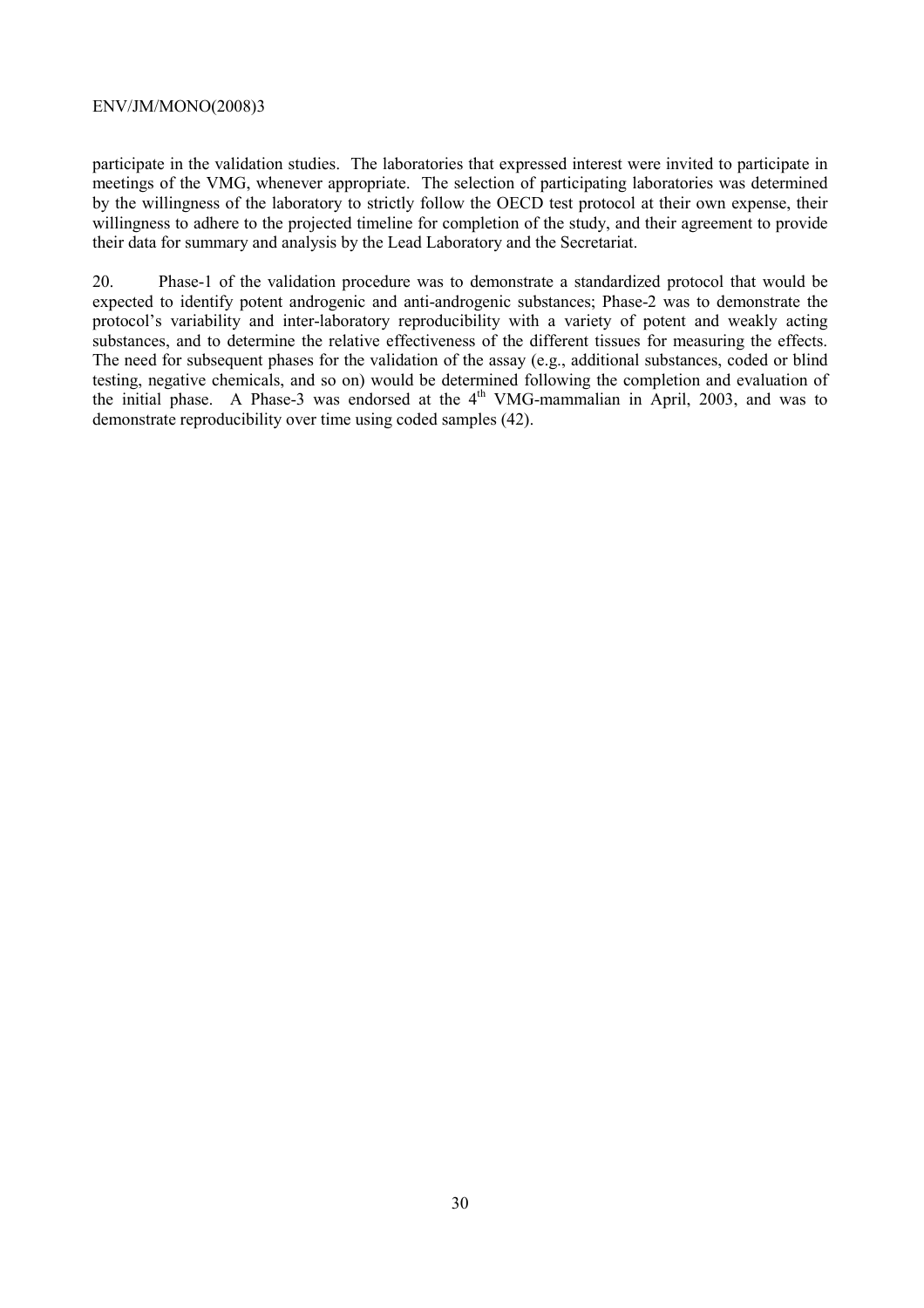#### **METHODS**

#### **Introduction**

21. The rodent Hershberger assay was selected for validation by the OECD following an expert Workshop that was held in Washington, DC in 1998. The expert Workshop noted national recommendations to standardise and validate the Hershberger bioassay as an *in vivo* assay in order to identify possible androgen agonists and antagonists (43) and the OECD's Detailed Review Paper on the appraisal of test methods for sex-hormone disrupting chemicals noting the long history of use of the Hershberger bioassay (2), and the Workshop recommended that the OECD proceed to standardise and validate the Hershberger bioassay. The EDTA then endorsed the standardization and validation of the Hershberger bioassay under the direction of experts in the VMG-mammalian.

22. The precursor of the rodent Hershberger assay was first developed in the 1930s and included various tissues of the male reproductive tract (27) (28) (29), including the ventral prostate, the seminal vesicles with coagulating glands, the Cowper's glands, the glans penis, and preputial glands. The measurement of the levator ani and bulbocavernosus muscles were first investigated in the 1940s (31) (32). After publication of work with an extensive number of compounds by Hershberger *et. al.* in 1953 (33), the assay has subsequently been referred to as the Hershberger assay.

23. The advantages of the Hershberger bioassay include:

- the male reproductive tissues rapidly respond to endogenous androgens and are, thus, relevant targets for assaying exogenous androgens and antiandrogens,
- the biological response is rapid and occurs within 5-10 days of test substance administration,
- the tissue responses can be quantified by the measurement of the tissue weights,
- the dose responses of the tissues can be evaluated statistically,
- the assay can be conducted without specialised facilities, equipment, or techniques.

However, there is a disadvantage in that personnel training and expertise are required because dissection of the male reproductive tract and its small, fluid-filled tissues is difficult.

24. The assay has been used primarily in the pharmaceutical industry for work with potent androgen agonists and antagonists. Prior to this time, a standardised protocol has not been available for consideration internationally, e.g., there is no consensus on which of the various tissues of the male reproductive tract to include in a protocol. A draft standardised protocol was developed by the VMGmammalian based on the work of an expert meeting in Tokyo in February, 1999 (42). This protocol proposed to assess the responses of five tissues: the ventral prostate (VP), the seminal vesicles and coagulating glands (SVCG), and the levator ani and bulbocavernosus muscles (LABC). Subsequently, the glans penis (GP) and the Cowper's or bulbourethral glands (COWS), and the dorsolateral prostate were suggested by the Lead Laboratory and others and approved by the EDTA (43).

25. In Phase-1A, the dose response of these five tissues to a series of TP doses was assessed and found to be satisfactory and reproducible, while the dorsolateral prostate was found to add no overall value (3). In Phase-1B, the inhibition of this response in all five tissues to selected TP doses as assessed against a series of FLU doses. Again, the response of all five tissues was found to be robust and reproducible across laboratories and in the presence of several variations, e.g., strain of rat, diet, and modest variations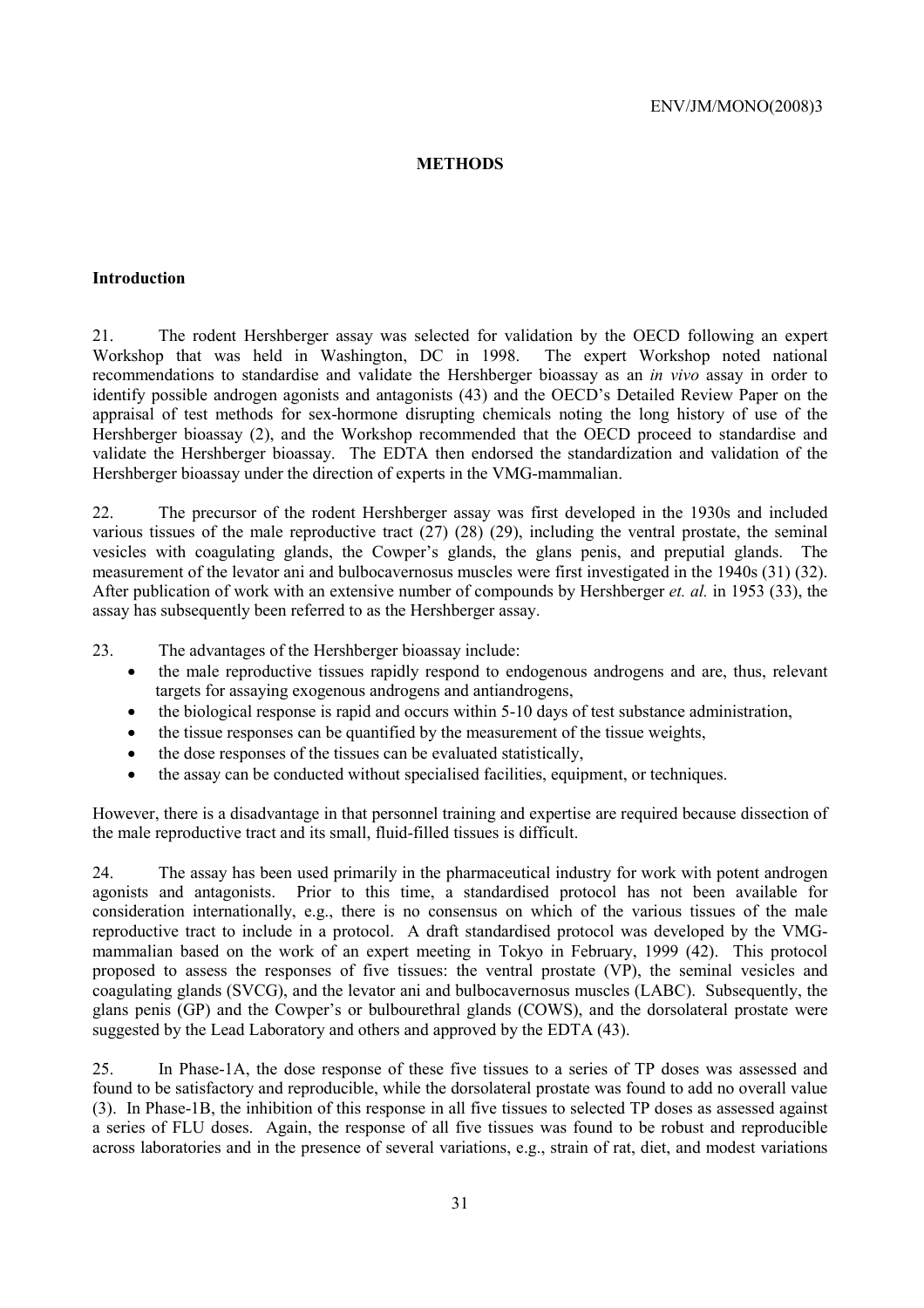in the age of castration. All laboratories and all protocols were successful in detecting increases in the weights of the accessory sex organs and tissues in response to TP, and there was good agreement among laboratories with regard to the dose responses obtained. There was similar robustness, reproducibility, and agreement among laboratories in their ability with regard to the dose responses of the anti-androgenic effects of FLU (3).

26. In Phase-2, the capability of the protocol and the five tissues was to be assessed against additional androgen agonists, antagonists, and a  $5\alpha$ -reductase inhibitor. In Phase-1, several laboratories encountered some difficulties in the dissection of the glans penis when preputial separation had not occurred in young animals. Therefore, the specified minimum time of castration was increased slightly to pnd 42. No other significant changes were made in the protocol.

## **Phase-2 Protocol, Laboratories, Test Substances, and Doses**

27. The VMG-mammalian then recommended and the EDTA endorsed Phase-2 of the Hershberger validation programme (44). In Phase-2, the capability of the protocol and the five tissues was to be assessed against additional androgen agonists, antagonists, and a 5α-reductase inhibitor. The specific individual objectives of Phase-2 have been described in paragraph 9 of the Introduction. The outline of the protocol is shown in Table 2 and the full model protocol is contained in Annex 2.

28. In addition to the mandatory measurements of the total body weight and the five male reproductive tract tissues, the protocol provided for several optional organ weights and hormone measurements. The optional organ weights included the liver, the paired kidneys, and the paired adrenal glands, and the optional hormonal measurements included serum testosterone and lutenising hormone  $(LH)$ .

|                  | Factor                      | <b>Protocol requirements</b>        |
|------------------|-----------------------------|-------------------------------------|
| <b>Animals</b>   | <b>Species</b>              | Rat                                 |
|                  | Strain                      | No preference (not Fischer          |
|                  |                             | 344)                                |
|                  | Age at castration           | At peripuberty; approx. 6 weeks,    |
|                  |                             | but minimum age of 42 days          |
|                  | Time after castration       | 1-2 weeks                           |
|                  | Age at initiation of        | 7-8 weeks                           |
|                  | treatment                   |                                     |
|                  | Weight at time of treatment | Not specified; should be $\pm 20\%$ |
| <b>Animal</b>    | Diet                        | Laboratory preference               |
| husbandry        |                             |                                     |
|                  | Bedding                     | Laboratory preference               |
|                  | Caging                      | Laboratory preference               |
| <b>Treatment</b> | Animals per dose group      | 6                                   |
| regimen          |                             |                                     |
|                  | Vehicle                     | corn oil                            |
|                  | Volume of administration    |                                     |
|                  | subcutaneous                | $0.5$ ml/kg/day                     |

#### **Table 2. Protocol summary for Phase-2**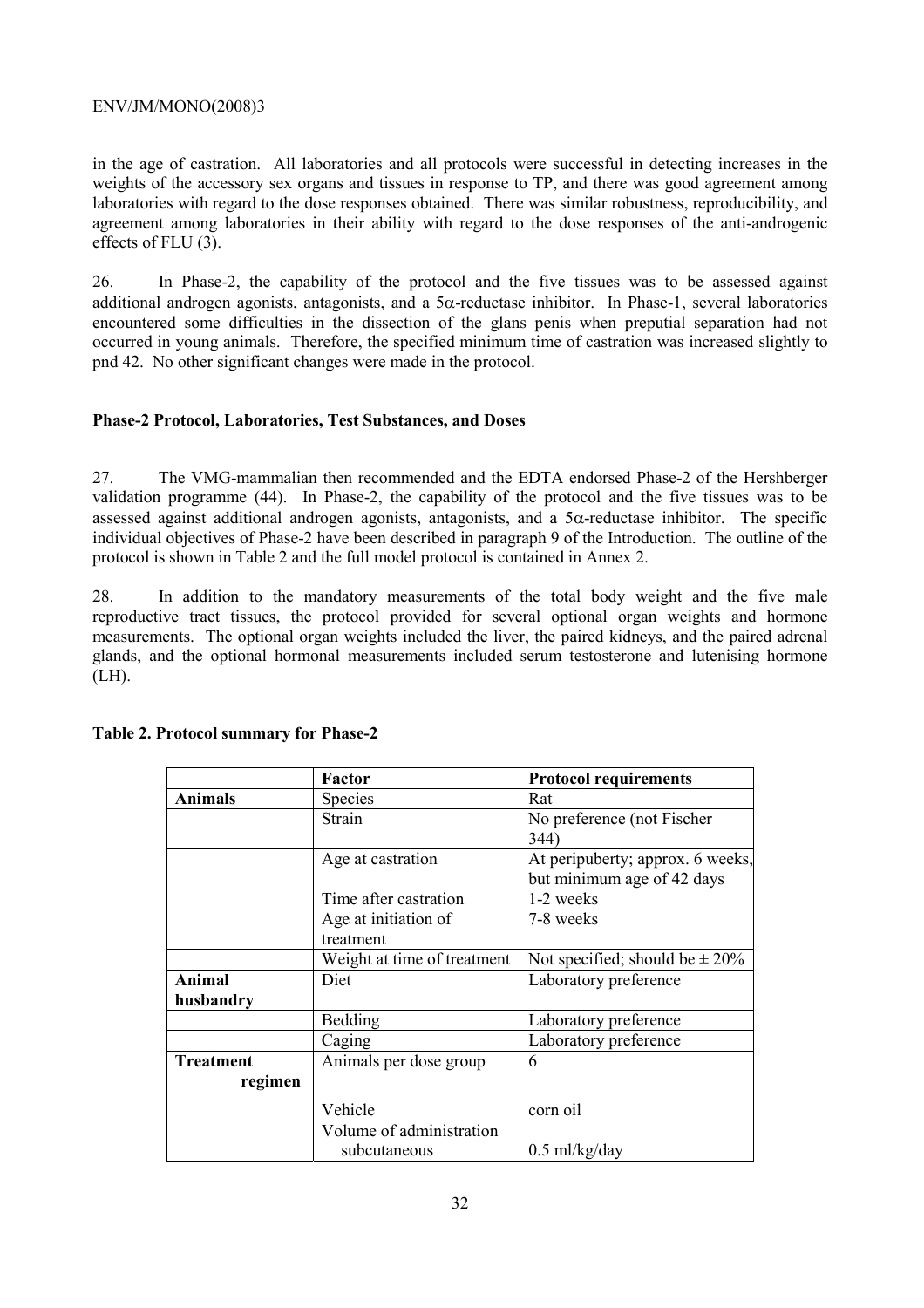|                     | gavage               | $5.0$ ml/kg/day                 |
|---------------------|----------------------|---------------------------------|
|                     | Dosing regimen       | 10 consecutive daily            |
|                     | (mg/kg/day)          | administrations                 |
|                     | Sacrifice            | 24-hrs after last treatment     |
| <b>Measurements</b> | Mandatory weights    | Total body weight               |
|                     |                      | Ventral prostate (fresh)        |
|                     |                      | Seminal vesicle $+$ coagulating |
|                     |                      | glands                          |
|                     |                      | Levator ani + bulbocavernosus   |
|                     |                      | muscles                         |
|                     |                      | Glans penis                     |
|                     |                      | Cowper's glands                 |
|                     | Optional weights and | Liver                           |
|                     | measurements         | Adrenal gland (paired) weight   |
|                     |                      | Kidney (paired) weight          |
|                     |                      | Fixed ventral prostate          |
|                     |                      | Serum testosterone and LH       |

29. A total of sixteen laboratories, from Denmark, France, Germany, Japan, Korea, the UK, and the US, volunteered to participate in the Phase-2 studies under the direction of the Lead Laboratory and the Secretariat. All of the laboratories had previously participated in Phase-1A or 1B. The laboratories were from both the public and private sectors as noted in Table 3. The participating laboratories and lead investigators are identified in Annex 1. As there were differences in the studies in the particular doses of some test substances and in the dose of TP (i.e., 0.2 mg/kg/d and 0.4 mg/kg/d coadministration doses of TP), the studies are first reported separately and then the appropriate results are compared for consistency.

| Country              | Laboratory                 | Number of           |
|----------------------|----------------------------|---------------------|
|                      |                            | <b>Laboratories</b> |
| Denmark              | Government                 |                     |
| France               | Industry                   |                     |
|                      | Private Contract           |                     |
| Germany              | Industry                   | າ                   |
| Japan                | Government                 |                     |
|                      | Industry                   |                     |
|                      | <b>Private Contract</b>    |                     |
| Korea                | Government                 |                     |
| United Kingdom       | Industry                   |                     |
|                      | Private Contract           |                     |
| <b>United States</b> | Government                 |                     |
|                      | (Lead laboratory)          |                     |
|                      | Industry                   |                     |
|                      | performing<br><b>Total</b> | 16                  |
|                      | studies                    |                     |

| Table 3. Laboratories participating in the OECD Hershberger Phase-2 validation study |  |  |
|--------------------------------------------------------------------------------------|--|--|
|                                                                                      |  |  |

30. Because the intended purpose of the Hershberger bioassay is the rapid screening of a potentially large number of chemicals, the judgment was that rigorous and detailed standardisation of all of these variables would constrain the ability to widely use the Hershberger in many of the OECD member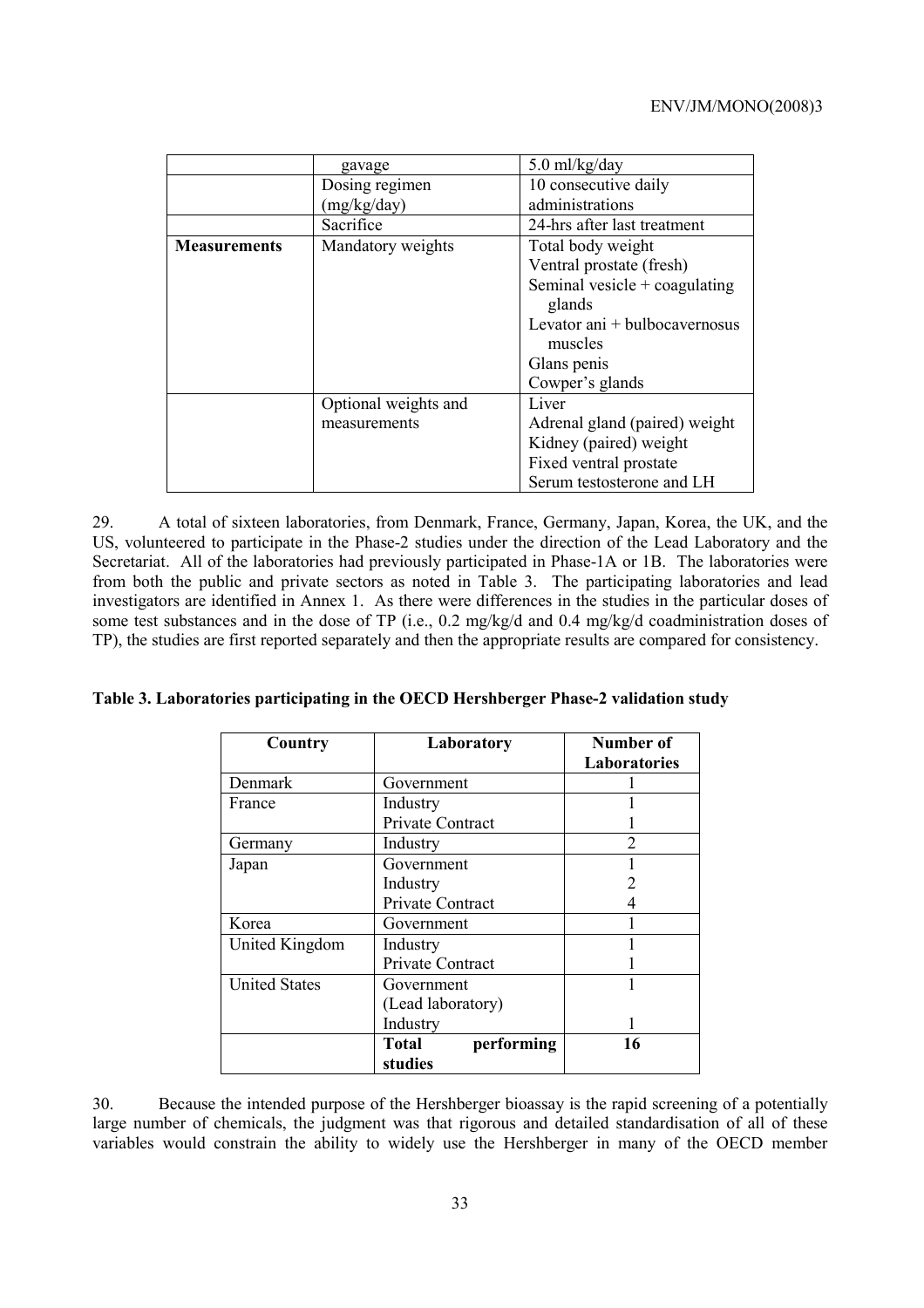countries. Therefore, the protocol allowed variations in a number of study conditions, including the choice of rat strain, the laboratory diet, housing and husbandry practices such as the use of cage bedding, the vehicle employed, and within the ranges of permitted by the model protocol for the age of castration and the time period of regression after castration. The specific conditions in each laboratory at the time that the Hershberger Phase-2 studies were conducted have been summarized in Table 4.

#### **Measurements and Data Reporting**

31. The mandatory and optional measurements actually performed in each laboratory during the Hershberger Phase-2 studies have been summarized in Tables 5A and 5B.

32. For data submission and records, the Secretariat provided each participating laboratory with a standardized Excel spreadsheet for recording and transmitting the data in a standard format. This standard format provided for rapid e-mail transmission of the results regardless of geographic location to the Secretariat and retransmission to the Lead Laboratory. The spreadsheet contained an initial worksheet for recording the laboratory personnel, parameters such as diet and rat strain as well as the suppliers, protocol variables such as the data of castration and the initiation of treatment, caging practices, bedding, and so on. The spreadsheet then contained two individual worksheets for each test substance. The first worksheet was to record for each dosage group the individual animal number, daily body weights, time of administration,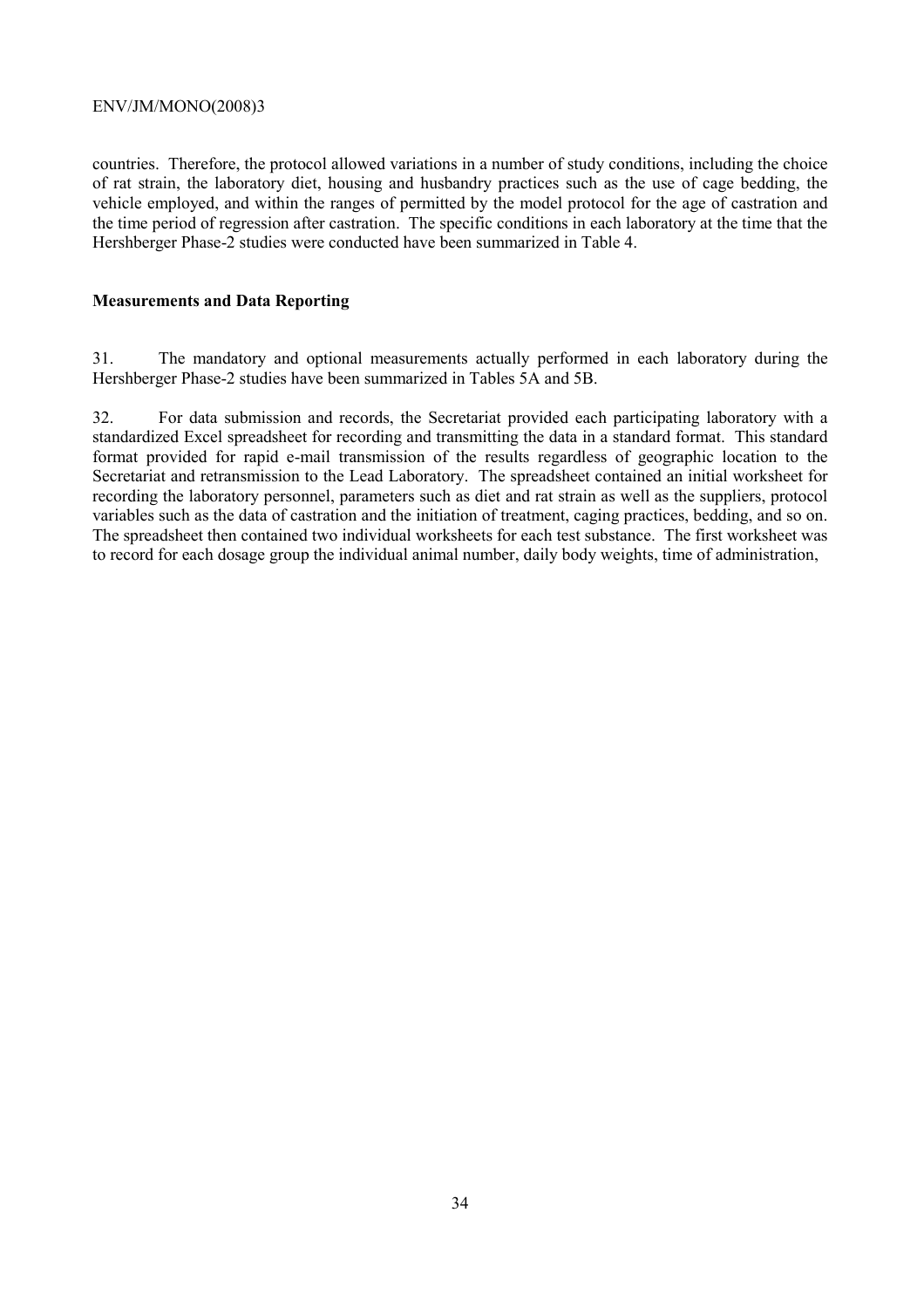| Lab            | Rat strain                                                                              | Age at<br>castration | <b>Acclimatio</b><br>n time<br>(days) | Age at<br><b>Vehicle</b><br>autopsy |                    | <b>Diet</b>              | Animal<br>s per<br>cage |
|----------------|-----------------------------------------------------------------------------------------|----------------------|---------------------------------------|-------------------------------------|--------------------|--------------------------|-------------------------|
| $\mathbf{1}$   | Wistar rats,<br>CrlGlxBrlHan: Wl                                                        | 44-46                | 7                                     | corn oil                            | $61 - 63$          | Provimi Kliba SA         | 1                       |
| $\overline{2}$ | <b>Sprague Dawley</b>                                                                   | 43-45, 47            | $12, 10-11$                           | $0.5\%$ MC                          | 64-67, 67-<br>68   | <b>UAR, A04C-10</b>      | $\mathbf{1}$            |
| $\overline{3}$ | <b>SPF-bred Wistar</b><br>HsdCpb:WU                                                     | 45-46                | $12 - 13$                             | corn oil                            | 67-69              | Provimi Kliba SA         | $\overline{3}$          |
| $\overline{4}$ | $\operatorname{Crl} \operatorname{CD}^{\circledR}$ (SD) IGS<br><b>BR</b> Sprague Dawley | 43-44,44-<br>46      | $12 - 14$                             | corn oil                            | 69-70              | A04 C SAFE               | $\overline{3}$          |
| 5              | Brl:WIST Han@Mol<br>outbred                                                             | $42 - 45$            | $14-15, 18$                           | corn oil                            | $66-70, 70-$<br>73 | Proprietary <sup>a</sup> | $\overline{3}$          |
| 6              | Crl:CD(SD)IGS BR                                                                        | 42                   | $14 - 15$                             | corn oil                            | 66-67              | <b>PMI 5002</b>          | 3                       |
| 7              | CD (SD) IGS BR                                                                          | 42-45                | 7                                     | corn oil                            | 59-63              | SDS, RM1                 | $\overline{3}$          |
| 8              | <b>Sprague Dawley</b>                                                                   | 42                   | 8                                     | corn oil                            | 60                 | PMI 5057                 | $\overline{3}$          |
| $\overline{9}$ | Alpk:APfSD                                                                              | $42 - 43$            | $9-10$                                | corn oil                            | $62 - 63$          | SDS, RM1                 | $\overline{3}$          |
| 10             | Brl Han: WIST Jcl<br>(GALAS)                                                            | $41 - 43$            | 7                                     | corn oil                            | 59-61              | MF, Oriental<br>Yeast    | $\overline{3}$          |
| 11             | $Crj$ :CD IGS (SD) <sup>b</sup>                                                         | 40-44                | 8                                     | corn oil                            | 59-63              | MF, Oriental<br>Yeast    | 1                       |
| 12             | Brl Han: WIST Jcl<br>(GALAS)                                                            | 40-42                | 6                                     | corn oil                            | 57-59              | MF, Oriental<br>Yeast    | $\overline{3}$          |
| 13             | Crj:CD IGS $(SD)$ <sup>b</sup>                                                          | 41-44                | 11                                    | corn oil                            | 63-66              | MF, Oriental<br>Yeast    | 1                       |
| 14             | Crj:CD IGS $(SD)^c$                                                                     | 43-46                | $\overline{7}$                        | corn oil                            | 61-64              | MF, Oriental<br>Yeast    | $\overline{2}$          |
| 15             | $Cri$ :CD IGS (SD) <sup>c</sup>                                                         | $41 - 43$            | $\overline{7}$                        | corn oil                            | 59-61              | MF, Oriental<br>Yeast    | $\overline{3}$          |
| 16             | $Crj$ :CD IGS (SD) $c^b$                                                                | 42-44                | 7                                     | corn oil                            | 60-62              | MF, Oriental<br>Yeast    | $\overline{2}$          |

# **Table 4. Laboratory parameter and conditions for Phase-2***.*

MC: Methyl cellulose; UAR: Usine d'Alimentation Rationnelle; SDS: Special Diet Services ; SAFE : Scientific Animal Food & Engineering<br>
<sup>a</sup> Purified (semi synthetic) diet, prepared at laboratory 5<br>
<sup>b</sup> – Atsugi facility in Kanagawa, Japan; <sup>c</sup> – Hino facility in Siga, Japan.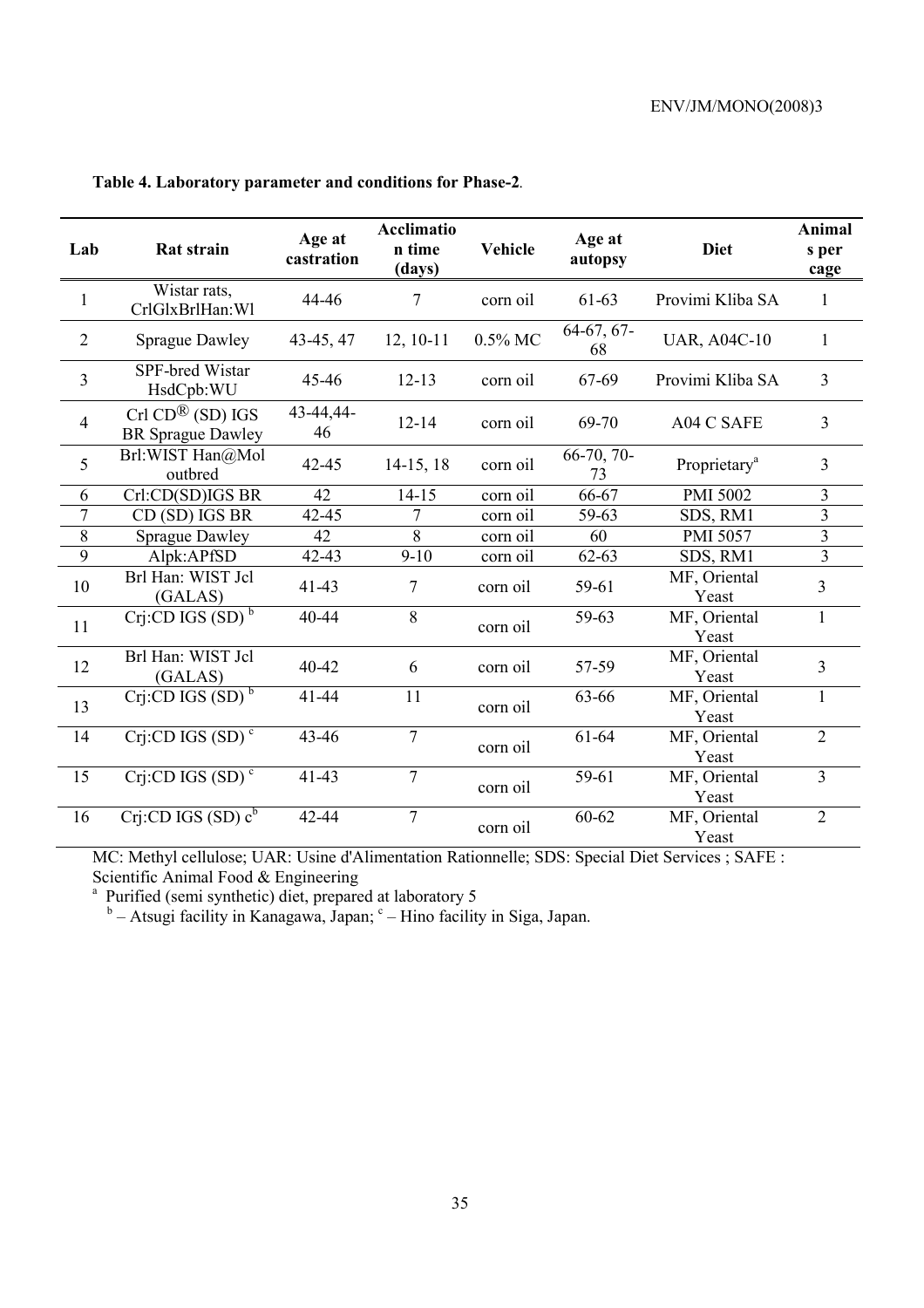|                               | <b>Measurements made in Phase-2</b> |                                             |                     |                  |                  |                |                               |                |                             |                                |                    |
|-------------------------------|-------------------------------------|---------------------------------------------|---------------------|------------------|------------------|----------------|-------------------------------|----------------|-----------------------------|--------------------------------|--------------------|
|                               | <b>Mandatory</b>                    |                                             |                     |                  | Optional         |                |                               |                |                             |                                |                    |
| <b>Laboratory (chemicals)</b> | Ventral prostate                    | coagulating glands<br>ళ<br>Seminal vesicles | <b>LABC</b> muscles | Glans penis      | Cowper's glands  | Liver          | Adrenals                      | Kidneys        | a<br><b>Tissue fixation</b> | $\blacksquare$<br><b>Serum</b> | Serum LH           |
| 1 (LIN, TREN, VIN)            | ▲                                   | $\blacktriangle$                            | ▲                   | $\blacktriangle$ | $\blacktriangle$ | Y              | Y                             | $\overline{Y}$ | Y                           | N                              | N                  |
| 2 (FIN, MT, PRO)              | $\blacktriangle$                    | $\blacktriangle$                            | ▲                   | $\blacktriangle$ | $\blacktriangle$ | Y              | Y                             | Y              | Y                           | Y                              | Y                  |
| 3 (DDE, TREN, VIN)            |                                     | ▲                                           |                     | ▲                | ▲                | Y              | Y                             | Y              | N                           | N                              | N                  |
| 4 (DDE, LIN, MT)              |                                     | ▲                                           |                     | ▲                | $\blacktriangle$ | $\overline{Y}$ | $\overline{Y}$                | $\overline{Y}$ | $\overline{Y}$              | $Y^{\mathfrak{b}}$             | $Y^{\mathfrak{b}}$ |
| 5 (FIN, LIN, VIN)             |                                     |                                             |                     | ▲                | ▲                | Y              | Y                             | Y              | N                           | N                              | N                  |
| $6$ (FIN, LIN, MT)            | $\blacktriangle$                    | $\blacktriangle$                            | ▲                   | $\blacktriangle$ | $\blacktriangle$ | Y              | Y                             | Y              | Y                           | N                              | N                  |
| 7 (PRO, TREN, VIN)            | ▲                                   | $\blacktriangle$                            |                     | ▲                | ▲                |                |                               |                |                             |                                |                    |
| 8 (DDE, MT, PRO)              |                                     | $\blacktriangle$                            |                     | $\blacktriangle$ | $\blacktriangle$ | Y              | Y                             | Y              | Y                           | N                              | N                  |
| 9 (DDE, FIN, PRO)             | ▲                                   | $\blacktriangle$                            | ▲                   | ▲                | ▲                | Y              | Y                             | Y              | N                           | N                              | N                  |
| 10 (DDE, VIN)                 | ▲                                   | $\blacktriangle$                            | ▲                   | ▲                | ▲                | N              | N                             | N              | N                           | N                              | N                  |
| 11 (DDE, MT, VIN)             |                                     | ▲                                           |                     | ▲                | ▲                | N              | N                             | N              | N                           | N                              | N                  |
| 12 (DDE)                      |                                     | Δ                                           |                     | ▲                | ▲                | N              | N                             | Y              | N                           | N                              | N                  |
| 13 (MT, VIN)                  |                                     | ▲                                           | ▲                   | ▲                | ▲                | Y              | Y                             | Y              | N                           | Y                              | Y                  |
| 14 (DDE, VIN)                 | ▲                                   | ▲                                           | ▲                   | ▲                | ▲                | N              | N                             | N              | N                           | N                              | N                  |
| 15 (MT)                       |                                     |                                             |                     | ▲                | $\blacktriangle$ | Y              | N                             | $\ast$         | N                           | N                              | N                  |
| 16 (MT, DDE)                  | $\mathbf c$                         | $\mathbf c$                                 | ▲                   | $\mathbf c$      | $\blacktriangle$ | Y              | $\overline{Y}^{\mathfrak{c}}$ | Y              | Y                           | N                              | N                  |

### **Table 5. The mandatory and optional measurements performed by laboratories in Phase-2.**

Chemicals: DDE – *p,p'*-DDE; FIN – finasteride; LN – linuron; MT – methyl testosterone; PRO – procymidone; TR – trenbolone; VN - vinclozolin

▲ - Performed mandatory endpoint

Y – Performed optional endpoint; N – Did not perform optional endpoint

\* VCZ is Y, and MT is N

<sup>a</sup> Ventral prostate only was fixed and reweighed after fixation.

<sup>b</sup> Hormone analyses were done for DDE, and not MT or LN.

<sup>c</sup> Ventral prostate, seminal vesicles, Cowper's glands and adrenals were fixed in laboratory 16

administration volumes and any clinical signs or observations. The second worksheet provided preset areas to record all mandatory and optional endpoints, group and individual animal identification, dates, entry of preputial separation observations, and so on. These worksheets were adaptable to either androgen agonists or antagonists and  $5\alpha$ -reductase inhibitors. In addition to rapid transmission, the worksheets provided the means to quickly calculate basic means, standard deviations, and coefficients of variation to assist data audits. This proved essential for a rapid assessment of possible entry errors or identification of possible issues by the Secretariat and the Lead Laboratory, e.g., unusually large standard deviations for a group. In addition, the organization and format of the data allowed the rapid extraction into statistical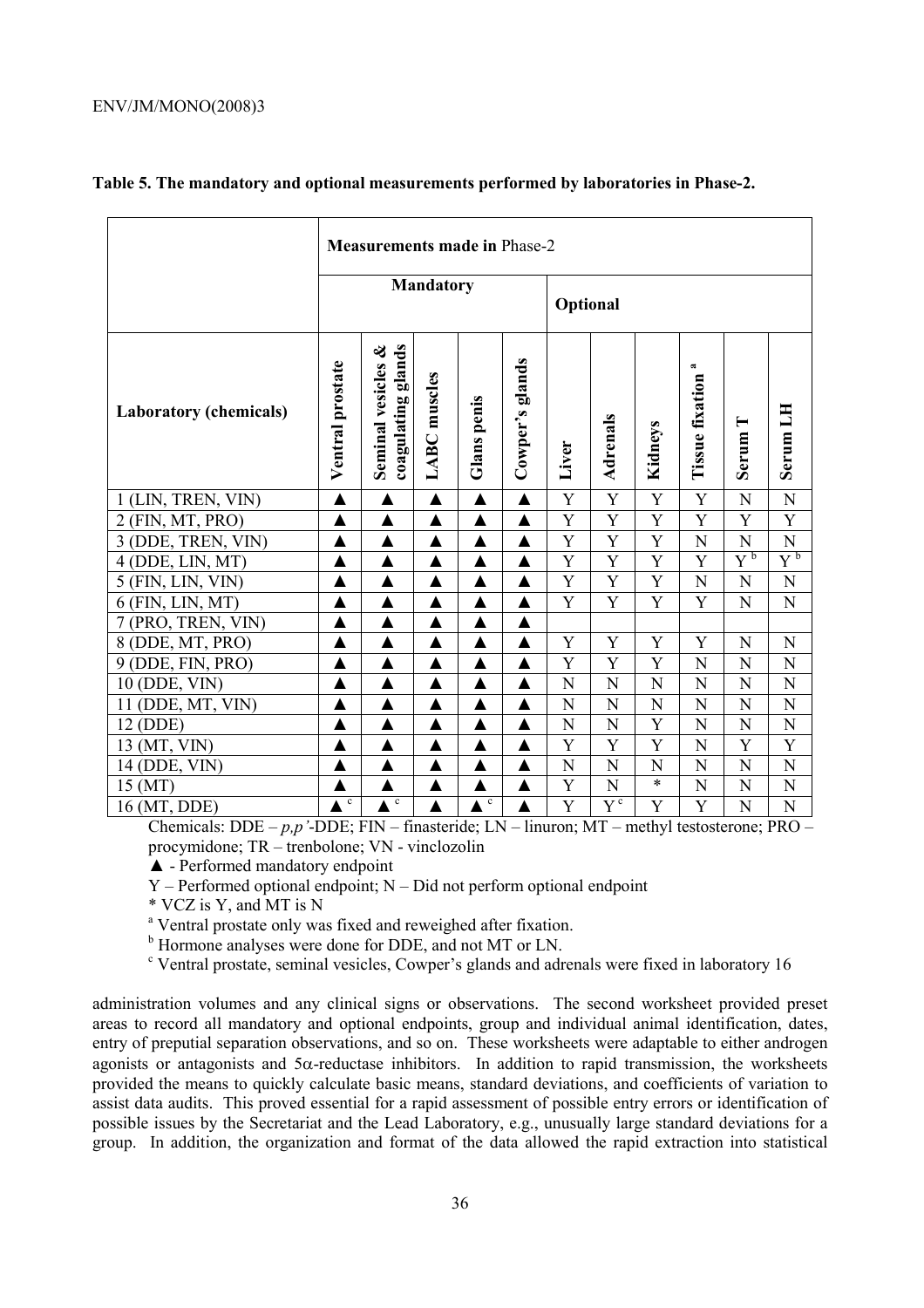programs by the Secretariat and the Lead Laboratory.

# **Selection of Test Substances and the Doses**

33. The reference chemicals were the same as for Phase-1. For the agonists, the reference group was the vehicle control group. For the antiandrogens, the positive agonist test substance was TP, and it was the TP group that was the stimulated reference against which antagonists and  $5\alpha$ -reductase inhibitors were statistically evaluated. In some laboratories, FLU was voluntarily used as the control antagonist to confirm the performance of the antagonist assay.

34. Based upon the results of the TP and FLU dose response studies in Phase-1A and 1B, the Lead Laboratory recommended that the standardized protocol should use 0.4 mg TP/kg/d as the reference dose. This TP dose was approximately the ED70 for three of the five androgenic tissues in Phase-1A, so it represented a large dynamic range without reaching a potentially insensitive maximum plateau. This TP dose was as sensitive to FLU as was the 0.2 mg/kg/d TP. In all cases, the FLU effect was larger in the 0.4 mg TP group than in the 0.2 mg TP group for all five tissues when the data from all laboratories was pooled and analyzed. However, the difference between 0.2 and 0.4 mg/kg/d was very modest (see Table 12 (3)). Seven laboratories chose to employ 0.2 mg/kg/d TP, and nine laboratories chose to employ 0.4 mg/kg/d TP.

35. Also based upon the results of Phase-1B, a reference dose of 3 mg/kg/d FLU was chosen. This dose produces a dramatic decrease in the TP response, but was not the maximum in the dose series (see Table 12 (3)). The 3 mg/kg/d FLU dose then allows an assessment of the laboratory response to antagonists is adequately sensitive.

36. The positive compounds nominated by Lead Laboratory and accepted by the VMG-mammalian (3) were:

- − methyl testosterone (MT), a potent AR *agonist* active by the oral route and like testosterone propionate, activated by 5α-reductase.
- − Trenbolone (TREN), a potent AR *agonist*, which is not activated by 5α-reductase.
- − Procymidone (PRO), a weak AR *antagonist*.
- − Vinclozolin (VIN), whose metabolites are weak AR *antagonists*.
- − Linuron (LIN), a weak AR *antagonist* not requiring metabolism.
- − *p,p'*-DDE (DDE), a weak AR *antagonist* not requiring metabolism.
- − Finasteride (FIN), a 5α-reductase inhibitor.

37. The basis for selecting the two agonists (MT and TREN) was differences in their activation by 5α-reductase and the hypothesis that the tissues may respond differently to these agonists depending upon the activation by 5α-reductase. This would potentially generate a profile for distinguishing agonists activated by 5 $\alpha$ -reductase and distinguishing androgen receptor antagonists from 5 $\alpha$ -reductase inhibitors.

38. The basis for selecting the four antagonists was the demonstrated binding affinity of the parent or metabolites to the androgen receptor, the demonstrated activity of the parent or metabolite using *in vitro* assays, activity in previous Hershberger assays, and evidence for biological activity *in utero* inhibiting the development of the male reproductive tract. A summary of these points can be found in Annex 9 of the Hershberger Phase I Report (3).

39. The basis for selecting the 5α-reductase inhibitor (FIN) is similar evidence for its inhibition of the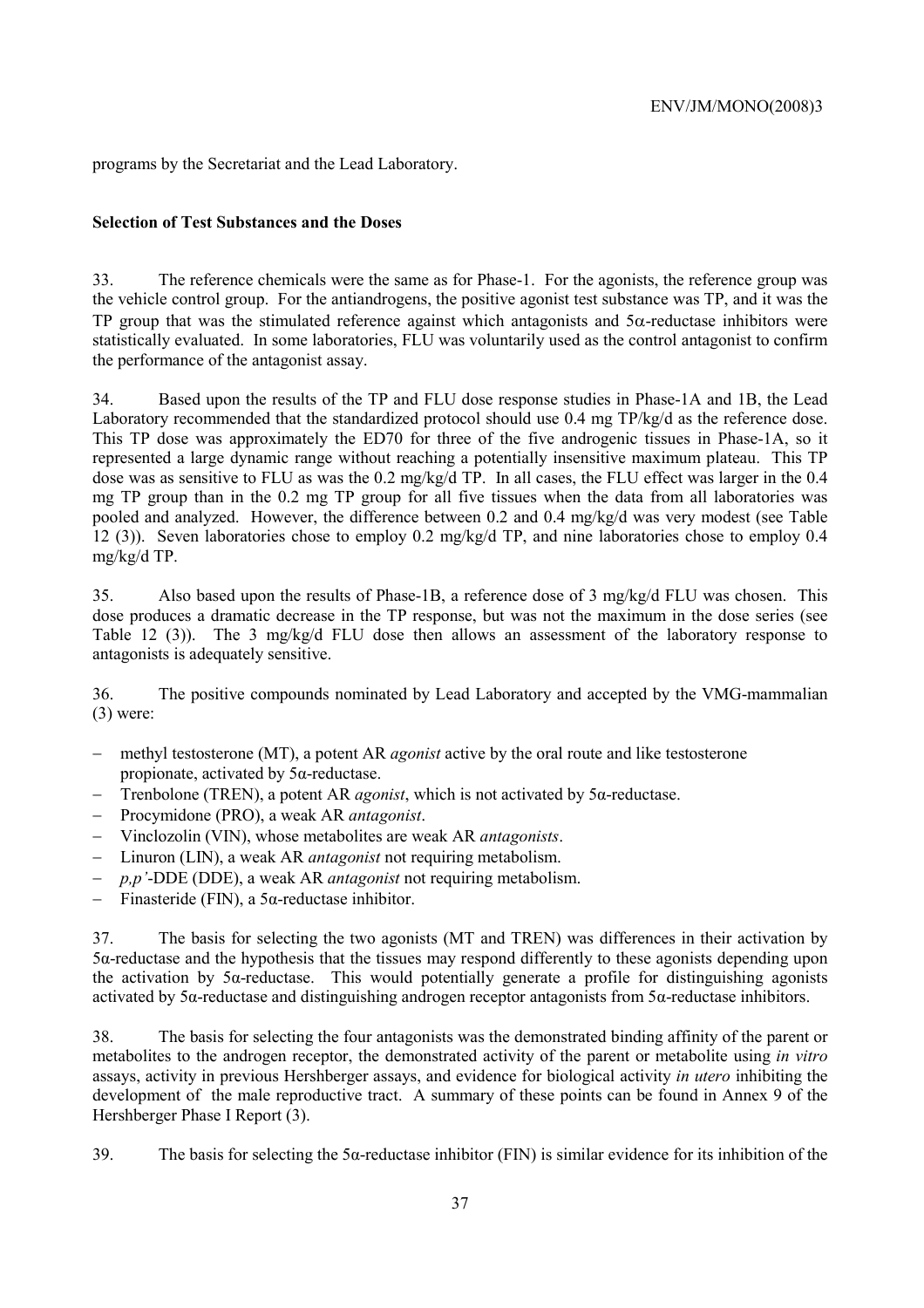Type 2 5α-reductase activity found primarily in the male reproductive tract and evidence for its biological activity *in utero* inhibiting the development of the male reproductive tract. Again, a summary of these points can be found in Annex 9 of the Hershberger Phase I Report (3).

### **Dose Selection for Phase-2**

40. The Lead Laboratory first made a series of dose proposals for the positive chemicals for Phase-2 in November, 2000. These recommendations were discussed at the  $3<sup>rd</sup>$  VMG-mammalian meeting in Paris in March, 2001 (45). Meanwhile, for reasons related to the availability of funds only during the current fiscal year ending in March, 2001, the Japanese laboratories were forced to select among the positive chemicals and to make dosing decisions for these substances in order to proceed with their work prior to the VMG-mammalian meeting. Three chemicals were selected; the agonist MT and the antagonists VIN and DDE. The doses selected and employed in Japan were similar, but not identical to, those originally proposed by the Lead Laboratory. Thee laboratories employed a series of four at either one half or one log intervals with each test substance.

41. In order to make a statistical comparison with that work conducted in the first stage, it was judged necessary to repeat or to at least overlap with one or more of those doses. At the same time, some of the initial MT doses employed in the first stage were clearly non-responsive. Animal welfare considerations were taken into account, and the MT dose series was revised to one-half log intervals in the upper portion of the dose range used in the first stage. Finally, the case of *p,p'*-DDE, the first stage dose series resulted in significant antiandrogen responses only at the highest dose, and it was felt necessary to increase the dose levels of this substance. As a result of a series of expert consultations, the recommended doses for the selected positive compounds in Phase-2 and the rationale for the dose selection are shown in Table 6 for all studies.

## **Test Chemical Supply**

42. The European Chemical Industry Association (CEFIC) has previously supported the uterotrophic validation programme, the enhanced TG 407 validation programme, and Phase-1 of the Hershberger validation programme by providing financial and managerial responsibility for a centralised chemical repository. CEFIC agreed to continue their support for Phase-2 of the Hershberger validation programme. TNO in the Netherlands continued to serve as the centralised chemical repository as it had for other programmes and phases. Chemicals were purchased, donated, or acquired by synthesis. Where chemicals were included in more than one programme, sufficient quantities of test substances, the same batch could be used in parallel or future studies.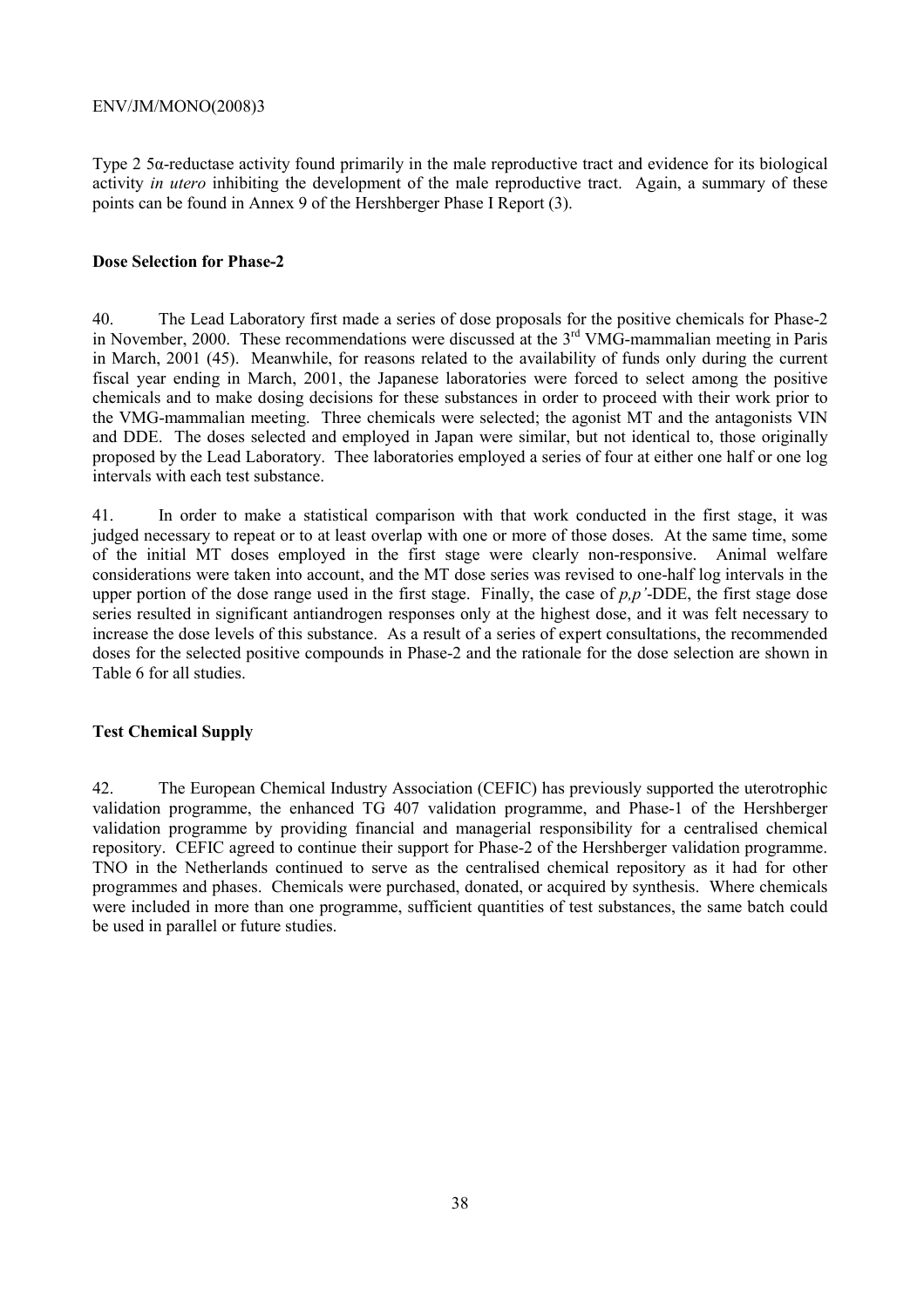| Compound            | <b>Doses</b>              | <b>Rationale</b>                                                                   |
|---------------------|---------------------------|------------------------------------------------------------------------------------|
| Testosterone        | In stage $1:0.2$ mg/kg/d  | Selected based on Phase-1 results                                                  |
| propionate          | In stage $2: 0.4$ mg/kg/d | Selected based on Phase-1 results                                                  |
| Flutamide           | $3$ mg/kg/d               | Selected based on Phase-1 results                                                  |
| Methyl testosterone | In stage $1$ :            | Extended dose range with 1 log dose                                                |
|                     | $0.05, 0.5, 5$ and 50     | increments.                                                                        |
|                     | mg/kg/d                   |                                                                                    |
|                     | In stage 2:               | Achieves adequate coverage of positive                                             |
|                     | $0.5, 2, 10,$ and $40$    | dose response range observed in stage 1,                                           |
|                     | mg/kg/d                   | and, based on animal welfare concerns,                                             |
|                     |                           | omits the 0.05 mg/kg/d dose, which was                                             |
|                     |                           | clearly unresponsive,.                                                             |
| Trenbolone          | $0.3, 1.5, 8,$ and 40     | New test substance. Doses adapted                                                  |
|                     | mg/kg/d                   | from the Lead Laboratory's                                                         |
|                     |                           | recommendations in order to give 0.5                                               |
|                     |                           | log dose increments.                                                               |
| Vinclozolin         | 3, 10, 30, 100 mg/kg/d    | Identical dose ranges with 0.5 log dose                                            |
|                     |                           | increments in both stages.                                                         |
| Procymidone         | 3, 10, 30, 100 mg/kg/d    | New test substance with potency similar                                            |
|                     |                           | or slightly greater than vinclozolin.                                              |
|                     |                           | Therefore, the doses are identical to                                              |
|                     |                           | vinclozolin stage 1 dose range with 1                                              |
|                     |                           | log dose increments.                                                               |
| Linuron             | 3, 10, 30, 100 mg/kg/d    | New test substance with potency                                                    |
|                     |                           | somewhat less than vinclozolin.                                                    |
|                     |                           | Therefore, the doses are identical to                                              |
|                     |                           | vinclozolin stage 1 dose range with 0.5                                            |
|                     |                           | log dose increments.                                                               |
| $p, p'$ -DDE        | In stage $1$ :            | In stage 1, this dose range matched the                                            |
|                     | $3, 10, 30, 100$ mg/kg/d  | doses selected for vinclozolin with 0.5                                            |
|                     |                           | log dose increments.                                                               |
|                     | In stage 2:               | Modest increase in dose range, based on                                            |
|                     | 5, 16, 50, 160 mg/kg/d    | stage 1 data, prediction that $p, p'$ -DDE is                                      |
|                     |                           | weakest antagonist, and 0.5 log dose                                               |
|                     |                           | increments.                                                                        |
| Finasteride         | $0.2, 1, 5, 25$ mg/kg/d   | The dose range was expanded,                                                       |
|                     |                           | particularly lowering the first dose from                                          |
|                     |                           | 1 to 0.2 mg/kg/d due to data showing<br>biological effects with finasteride at 0.4 |
|                     |                           |                                                                                    |
|                     |                           | mg/kg/d, from the Lead Laboratory                                                  |
|                     |                           | recommendations based on published                                                 |
|                     |                           | data and 0.5 log dose increments                                                   |

# **Table 6. Selected doses for Phase-2 substances***.*

43. After the participation of each laboratory was confirmed, the quantities of test substance that would be needed by each laboratory were calculated. Chemicals were shipped in compliance with regulatory and customs requirements of each nation where participating laboratories were located. Shipments were timed to arrive before the study animals in order to avoid wastage, e.g., expiration of the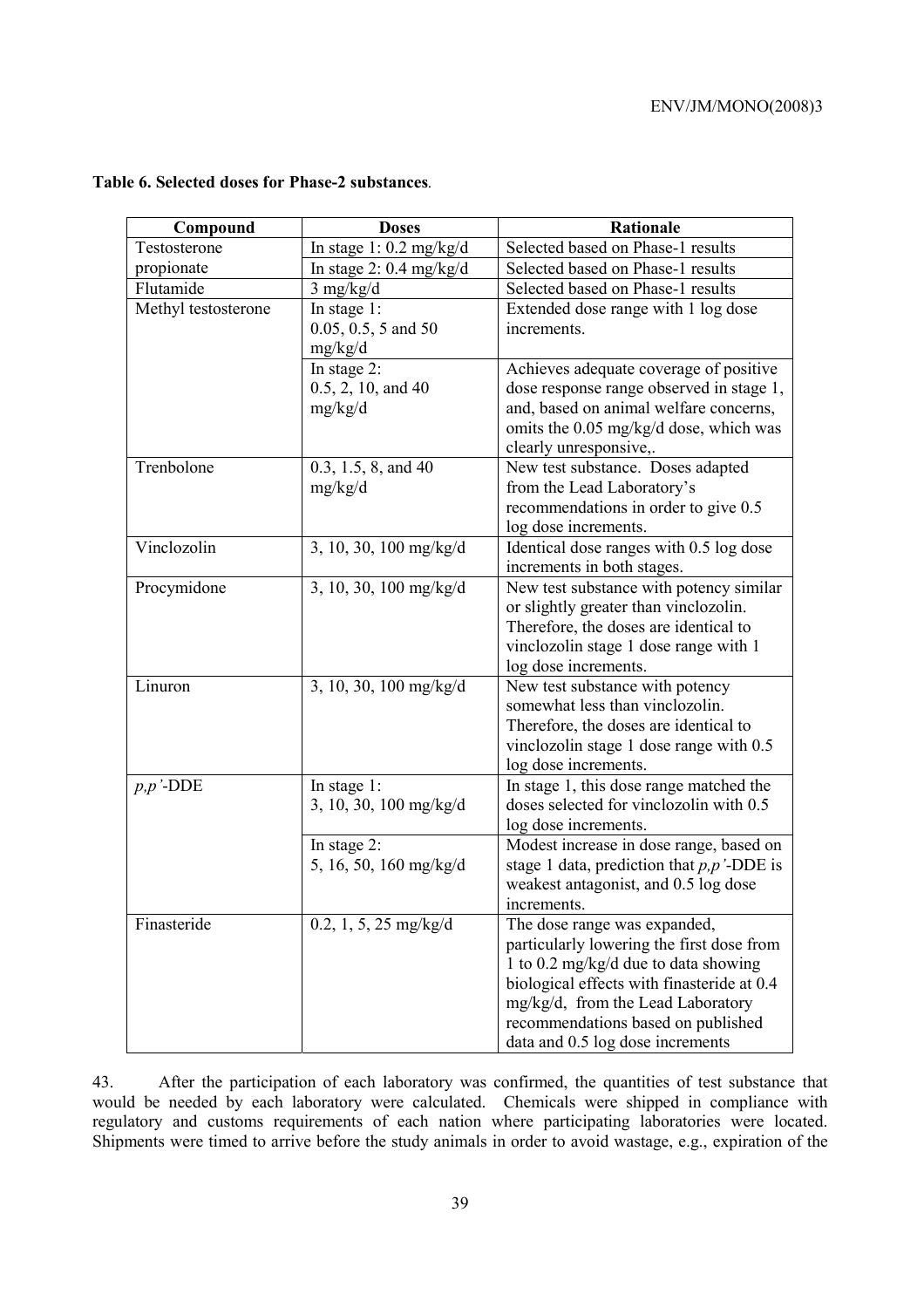time window for using immature animals. Other details of the substance supply and handling included:

- The amounts of test chemical needed by each laboratory were calculated and weighed into individually coded, opaque vials. Individualised instructions were given to each laboratory, including the volume of test vehicle to be added to provide a test dose solution that could be administered to give the prescribed doses.
- The Lead Laboratory reviewed that the instructions for dissolving, preparing, and making up the solutions for suitability for the test substances. The model protocol for Phase-2 recommended the use of corn oil as most ligands for nuclear receptors such as the androgen receptor have hydrophobic characteristics and corn oil is widely accepted and used by toxicologists for both s.c. and gavage administration.
- Participating laboratories were asked to ensure that personnel performing the necropsies would not know the identity or doses of the test substances administered to the animals.

## **Statistical Analyses of the Data**

44. The Lead Laboratory calculated means, standard errors, and the coefficients of variation for each endpoint using PROC MEANS on SAS (version 6.08, SAS Institute, Cary, NC, USA). ANOVAs were done using PROC GLM for each laboratory and then the laboratories were pooled for each test substance. Data were then analysed by ANOVA on PROC GLM for each laboratory (with dose as a main effect). Data for each endpoint also were analysed as a two-way ANOVA, with dose and laboratory as main effects, so that the magnitude of the overall dose and laboratory effects, and their interaction, could be determined. The CV for each androgen-dependent organ weight was fairly constant as the means increased, the SD being proportional to the mean. This supported the log transformation of the data to provide for a more valid comparison of the effects of TP on organ weights at lower dosage levels.

45. These analyses also were conducted with body weight as a covariate. The use of body weight covariate adjusts the analysis for experimental variation from several sources, such as, large differences in the size of the rats from laboratory to laboratory, a large component of which appeared to arise from the use of different strains; and differences in the sizes of the rats on study within a laboratory.

46. In addition to means and CVs, the  $R^2$  values for different effects were calculated. An  $R^2$  for an effect was calculated by dividing the sums of squares from the ANOVA for an effect by the total sums of squares in the model. This provides an indication of the strength of the association for an effect with an endpoint. This calculation can be used to compare the robustness of the TP effect across endpoints, the variation from lab to lab, or to what degree the dose-responses vary among laboratories, as indicated by the  $R<sup>2</sup>$  for the lab by dose interaction.

47. The Secretariat also conducted a base statistical analysis of the data for the mandatory endpoints. The procedures of the Lead Laboratory are based upon a pairwise t-test comparison of the individual groups with the vehicle control. It was decided to also employ Dunnett's multiple comparison procedure, which is a modification of the t-test. The same estimate of pooled variance is used in both tests, but in Dunnett's test a different critical value is used that takes into account the special case of comparing each treatment group to a single particular control. The number of pairwise comparisons and the correlation of the pairwise comparisons is taken into account in order to control the overall error rate of all comparisons to this single control (correlation exists among the comparisons since each comparison includes the same control group). Since the overall error rate (chance of incorrectly declaring one or more comparisons statistically significant) is addressed in this manner, it is not necessary in the case of the Dunnett's test to have a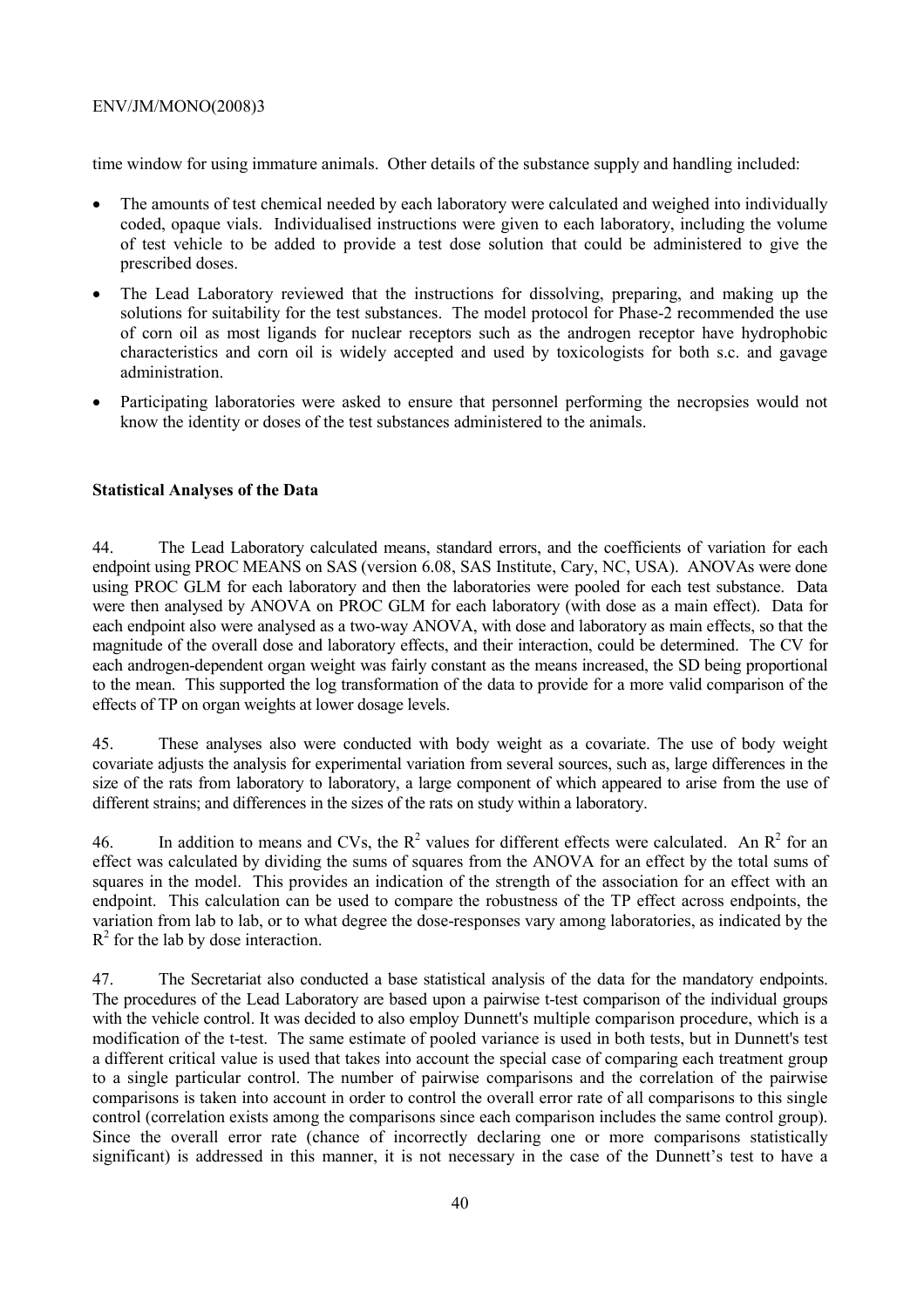significant overall ANCOVA F-test in order to control overall error (as is necessary when employing ttests). Dunnett's procedure was developed specifically for pairwise comparisons of for quantitative and continuous data from multiple treatment groups to a single control, efficiently controls overall error, and dose not rely upon a monotonic dose response (46)(47)(48). In addition, the same Dunnett's approach with body weight as a covariable was used by NIEHS statisticians for the uterotrophic bioassay validation (48)(49). Therefore, it was judged that similar statistics ought to be available for both the Hershberger and the uterotrophic validation programmes.

48. Neither of the two approaches is incorrect. The primary difference in practice is that the ANCOVA F-test followed by a t-test comparison is slightly more liberal in achieving statistical significance. That is, there is an inherent tendency that pairwise comparisons in the t-test approach may achieve statistical significance in some marginal cases where Dunnett's will not. The results of both analyses are reported here side-by-side in the tables for the mandatory endpoints.

49. For the Dunnett's test, the data were analysed using S-Plus (Insightful Corp., Seattle, WA, USA) both on untransformed data and after A variance-stabilising logarithmic transformation was carried out. In addition to statistical significance, the ratio of the geometric means of the various tissue weights (treated relative to the vehicle control for agonists and the 0.4 mg/kg/d TP reference group for antagonists) after adjusting for the body weight of the individual animals at necropsy along with respective upper and lower 95% confidence levels were also calculated. Outliers were observed (as defined as Studentised Residuals  $> 4$  or  $<$  -4), but they were excluded from the statistical analyses in only one case where the residual was exceedingly large, i.e.,  $\leq -7$ .

50. In the case of the antagonists, the vehicle control group, if performed by the participating laboratory, was excluded from the analyses (i.e., was not one of the analyzed groups in the Dunnett's approach). A primary assumption of both statistical approaches is that there is constant or nearly constant variance amongst the groups being compared. If the variance of the vehicle control group is much lower than that of the treated groups, the constant variance assumption of the models is violated and the results may be unreasonable.

51. In the case of positive controls (the inclusion of a 0.4 mg/kg/d TP group in an agonist assay or the inclusion of a flutamide co-treatment with 0.4 mg/kg/d TP in an antagonist assay), the positive control was included in the overall Dunnett's multiple comparison.

52. In the cases of the optional organs and tissues and when data were pooled across laboratories for a test substance, the Dunnett's analyses were not performed. Only the pairwise t-test analyses are then reported for those data.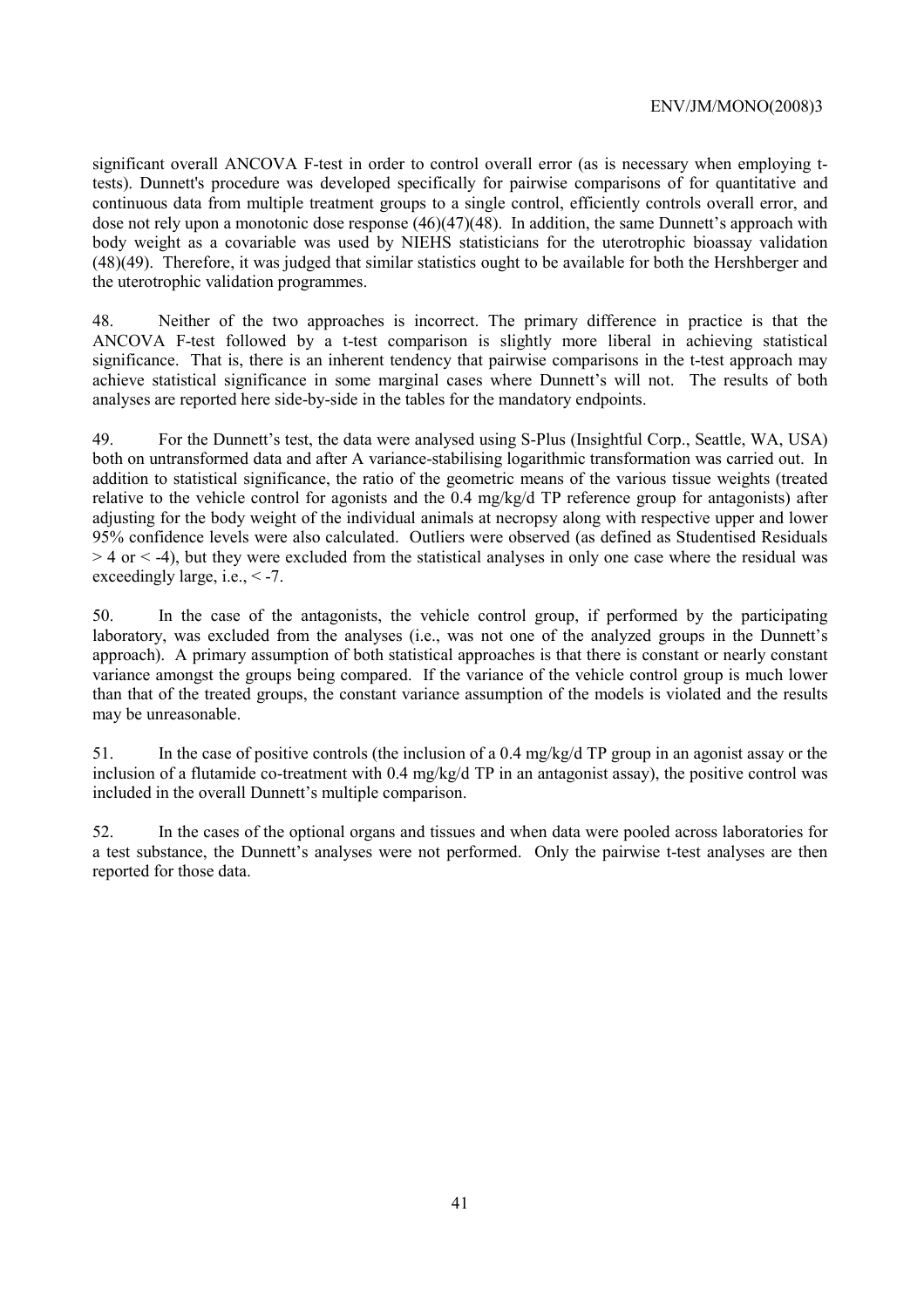### **RESULTS OF PHASE-2**

53. The results from studies are presented below separately for androgens (agonists), androgen antagonists, and  $5\alpha$ -reductase inhibitors. The results are reported with a section for each individual test substance. For the three test substances (MT, VIN, DDE), there are separate subsection as the dose series differed for MT and the TP dosage was different for VIN and DDE. The results from the sets of studies are then compared in a following third subsection.

54. There was little animal mortality in these studies. There were a total of 241 groups with 1446 animals, and there were a total of 11 mortalities. Half of these mortalities (six) occurred in a single laboratory, where gavage errors by a new technician resulted in all mortalities. In other laboratories, another two animals were lost during test substance administration and a third due to infection at the anaesthetic injection site for the surgical castration. Only two mortalities among the laboratories were attributed to the test substances, one with linuron and one with *p,p'*-DDE.

### **PHASE-2: ANDROGEN AGONISTS**

55. Two androgen agonists were employed as test substances in Phase-2. MT was employed in laboratory studies in eight laboratories with two overlapping dose series. TREN was employed in studies in three laboratories.

### *17*α*-Methyl Testosterone*

56. Eight laboratories tested two dose series of methyl testosterone (MT) in order to assess the ability of the Hershberger bioassay to detect androgen agonists. There were four MT doses in both series. All laboratories conducted the assigned studies as intended, submitted their laboratory parameters and study data electronically using standardized Excel spreadsheets, audited the study data, and, if necessary, informed the Secretariat of data corrections.

## *Results of MT studies – dose series 1*

57. The results of the individual laboratory studies and the summary results of the accessory organ and tissue weights and the statistical analyses for the MT studies conducted with a dose series of 0.5, 2, 10, and 40 mg/kg/d MT (dose series 1) are reported in Table 7. The Hershberger bioassay successfully and reproducibly detected MT in all four laboratories. The weights of all five male sex accessory tissues increased with the MT doses in a dose-responsive manner. All tissues achieved statistical significance with both statistical techniques in all laboratories at the top MT dose of 40 mg/kg/d.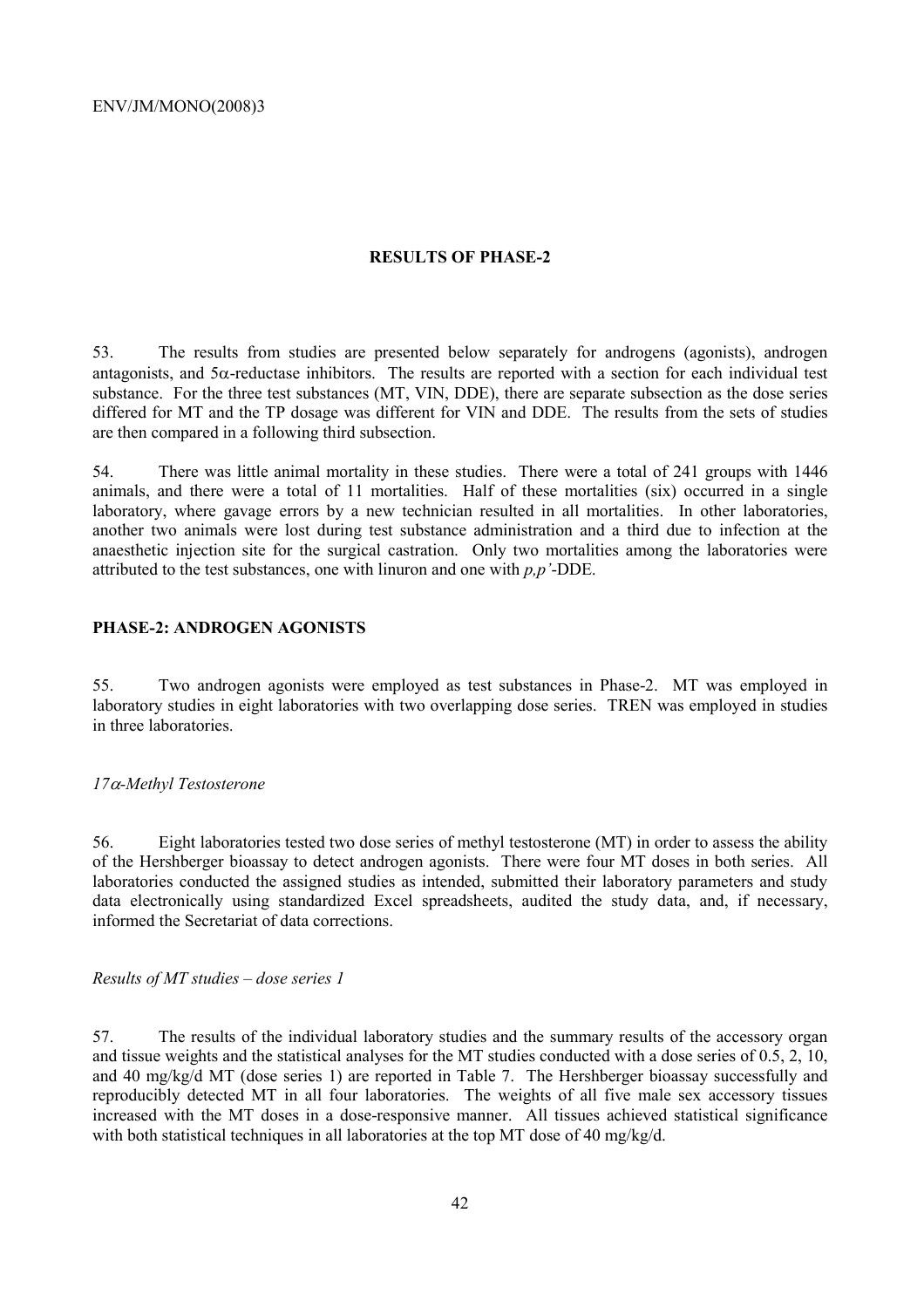58. Ventral Prostate (VP). There were statistically significant dose-dependent increases in the weights of the VP in all laboratories with MT. Laboratory 4 achieved statistical significance for the MTtreated VP at 2 mg/kg/d MT, laboratories 2 and 8 at 10 mg/kg/d MT, and laboratory 6 at 10 mg/kg/d MT with the pairwise comparison and at 40 mg/kg/d with the multiple comparison (Table 7). The absolute VP weights in laboratory 6 were less than half those of the other three laboratories. This difference cannot be attributed to modest differences in body weights and is likely due to differences in the dissection procedures and techniques for this tissue. The overall mean CV for the VP ranged from 25 in laboratory 8 to 60 in laboratory 6 (Table 8). This again suggests that the VP may have been somewhat difficult to dissect, and that laboratory technique was an important variable.

59. Seminal Vesicles and Coagulating Glands (SVCG). There were statistically significant dosedependent increases in the weights of the SVCG in all laboratories with MT. Laboratory 4 achieved statistical significance for the MT-treated SVCG at 2 mg/kg/d MT with the pairwise comparison, laboratories 6 and 8 at 10 mg/kg/d MT, and laboratory 2 at 40 mg/kg/d MT (Table 7). The absolute SVCG weights were similar among the laboratories. The overall mean CVs for the SVCG ranged from 23-38 (Table 8).

60. Levator ani and Bulbocavernosus muscle complex (LABC). There were statistically significant dose-dependent increases in the weights of the LABC in all laboratories with MT. Laboratories 4, 6 and 8 achieved statistical significance for the MT-treated LABC at 2 mg/kg/d MT and laboratory 2 at 10 mg/kg/d MT (Table 7). The LABC was the most sensitive or among the most sensitive tissues in 3 or the 4 laboratories. The absolute LABC weights differed among the laboratories about 2-fold in both the unstimulated and stimulated state, suggesting possible dissection differences as neither body weights or animal strain appeared related to these data. The overall mean CVs for the LABC were among the lowest of any tissue ranging from 8 to 16 (Table 8).

61. Glans Penis (GP). There were statistically significant dose-dependent increases in the weights of the GP in all laboratories with MT. Laboratory 4 achieved statistical significance for the MT-treated GP at 2 mg/kg/d MT, laboratories 2 and 8 at 10 mg/kg/d, and laboratory 6 at 40 mg/kg/d (Table 7). The absolute values of the GP were similar among laboratories at all doses with the exception of a low mean in laboratory 2 at 2 mg/kg/d. In this particular group, two animals did not achieve preputial separation and the weights for these and another individual appeared to be relatively low. The overall mean CVs for the GP ranged from 12 to 18 (Table 8).

62. Cowper's Glands (COWS). There were statistically significant dose-dependent increases in the weights of the COWS in all laboratories with MT. Laboratories 4, 6 and 8 achieved statistical significance for the MT-treated COWS at 2 mg/kg/d MT and laboratory 2 at 40 mg/kg/d (Table 7). The absolute values of the COWS should be noted, as the weights were similar for laboratories 2, 4 and 8, but the weights in laboratory 6 were only about one-sixth of the others. This suggests a difference among the laboratories in the dissection and tissue handling techniques, as differences in body weights and rat strain could not account for the dissimilar weights. The overall mean CVs for the small, fluid filled COWS ranged from 15 to 26 (Table 8).

63. Overall Review of Mandatory Endpoints. When the data were pooled across the participating laboratories, all five mandatory endpoints achieved statistical significance using the pairwise comparison approach. The VP, LABC, and COWS achieved significance at 2 mg MT/kg/d and the SVCG and GP at 10 mg MT/kg/d (Table 7). The R-square analyses indicate strong overall and treatment relationships, and some relationships for laboratory effects for the VP [29], LABC [33], and COWS [34] (Table 7).

64. Body weights. The initial body weights ranged from approximately 235 to 255 grams among the four laboratories. The body weight gains during the treatment period were approximately 60 to 70 grams.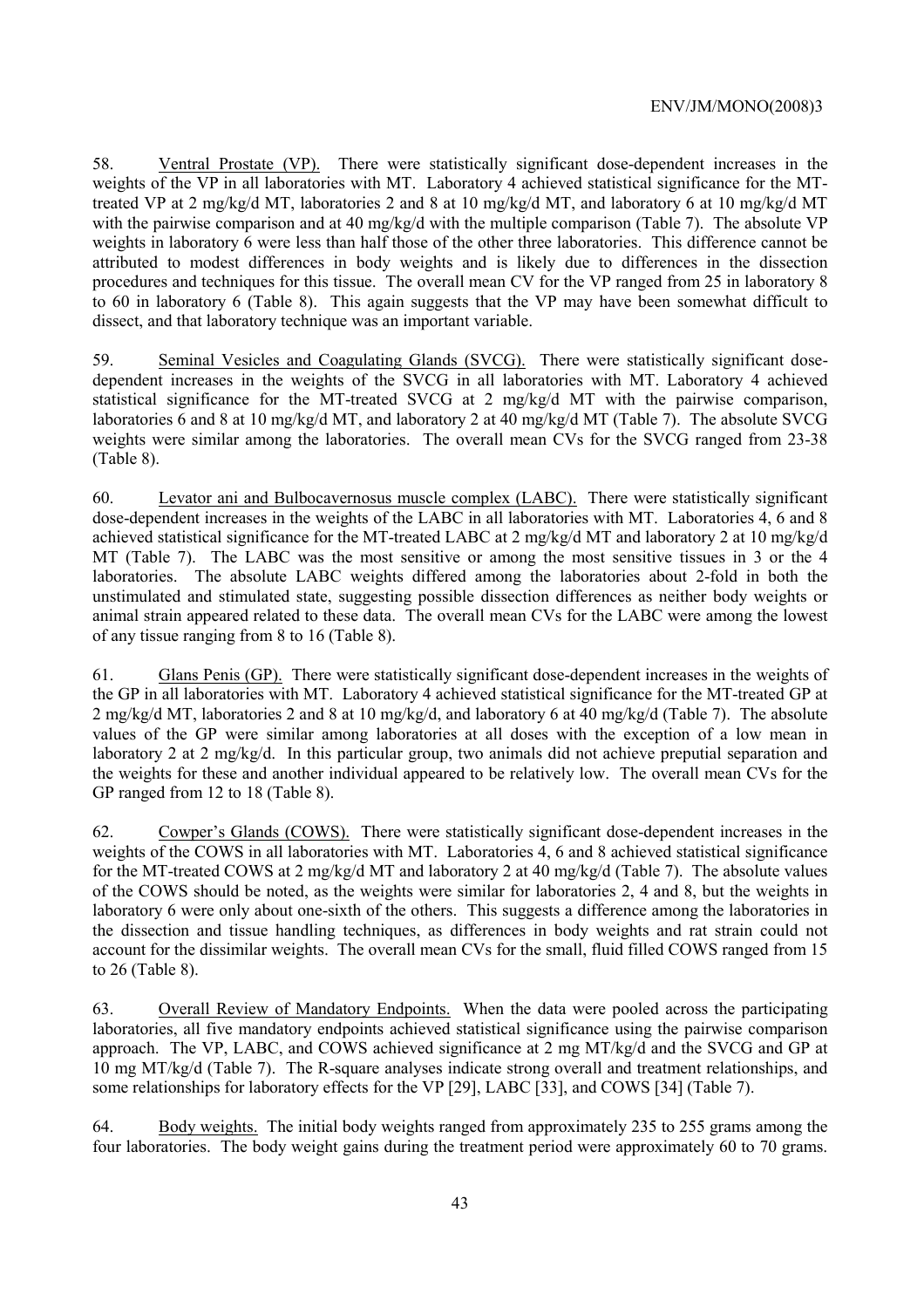There was no discernable change in body weight gain with increasing doses of MT based on the starting and terminal body weights, and there were no statistically significant changes in any laboratory (Table 7).

65. Optional organ weights. The absolute optional organ weights were all modestly changed by MT administration (Table 9). Liver weights were at least one gram larger at the high MT dose than with the vehicle. This increase in liver weights achieved statistical significance in laboratories 2, 4, and 8 at 40 mg/kg/d MT. The paired adrenal weights were approximately ten milligrams lower at the high MT dose in three of the four laboratories. This decrease achieved statistical significance in laboratories 2, 4, and 6 at 40 mg/kg/d MT. The paired kidney weights were 100 to 300 milligrams larger at the high MT dose. This increase in paired kidney weights achieved statistical significance in labs 4 and 8 at 10 mg/kg/d MT, and in laboratory  $\overline{6}$  at 40 mg/kg/d.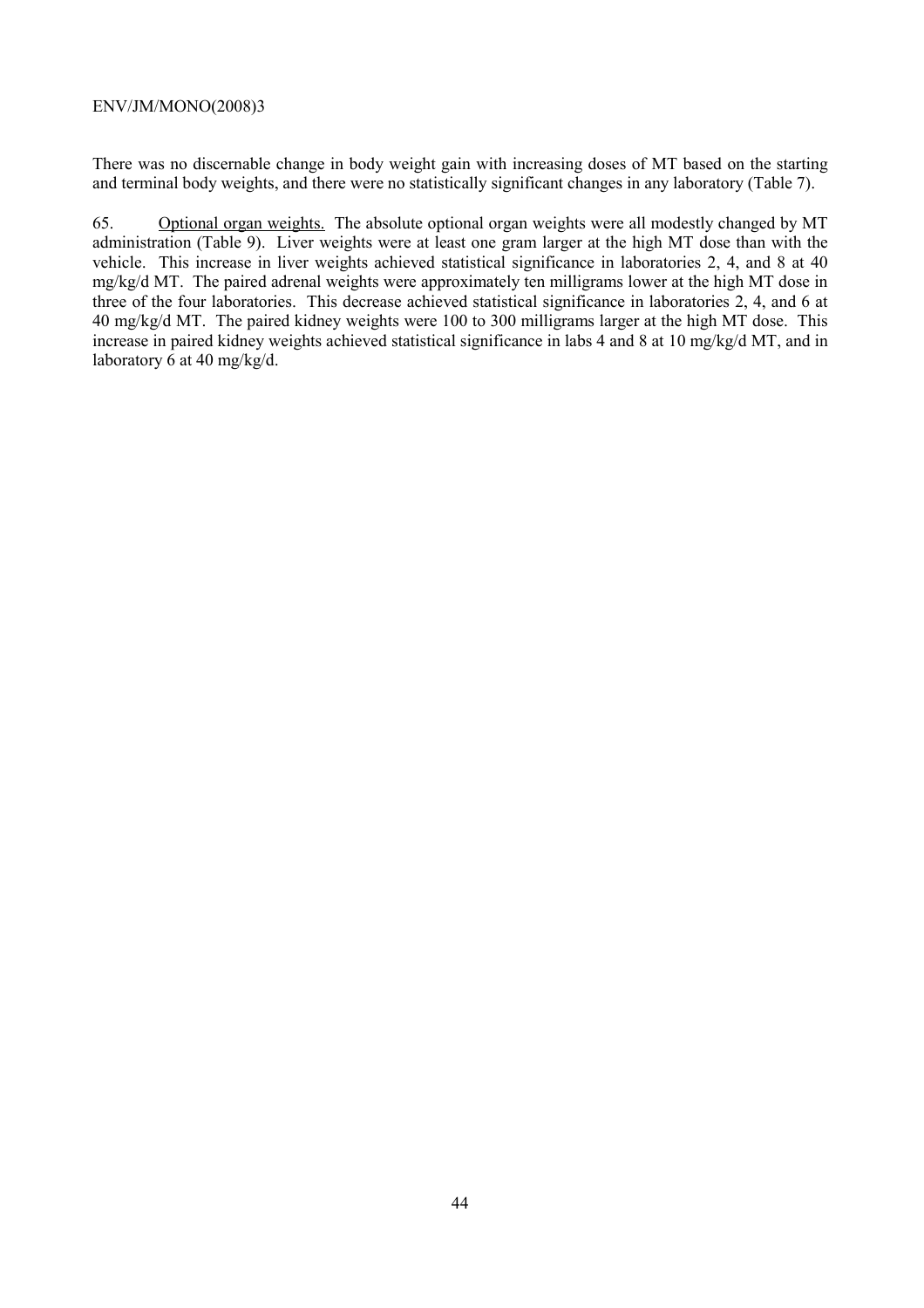| Lab            | <b>Methyl Testosterone (mg/kg/d)</b> | $\bf{0}$          | 0.5                                  | $\overline{2}$               | 10                              | 40                           |
|----------------|--------------------------------------|-------------------|--------------------------------------|------------------------------|---------------------------------|------------------------------|
|                | Starting Body Wt $(g)$ <sup>a</sup>  | $240.8 \pm 12.42$ | $242.5 \pm 10.05$                    | $239.5 \pm 13.17$            | $238.8 \pm 16.18$               | $243.7 \pm 9.44$             |
|                | Terminal Body Wt $(g)$ <sup>a</sup>  | $300.9 \pm 22.51$ | $306.9 \pm 14.57$                    | $296.8 \pm 13.38$            | $303.6 \pm 21.42$               | $309.3 \pm 11.41$            |
|                | Ventral prostate (mg)                | $15.6 \pm 5.53$   | $17.5 \pm 7.89$                      | $21.6 \pm 11.34$             | $50.3 \pm 25.30$ ** $\cdot$     | $110.2 \pm 34.88$ **         |
| 2              | Seminal vesicles (mg)                | $53.4 \pm 29.34$  | $55.3 \pm 15.86$<br>$45.0 \pm 17.44$ |                              | $78.3 \pm 38.61$                | $142.0 \pm 26.74$ ***        |
|                | LABC muscles (mg)                    | $123.7 \pm 26.73$ | $112.6 \pm 13.64$                    | $119.2 \pm 22.44$            | $159.2 \pm 17.09$ ***           | $262.7 \pm 23.12$ **         |
|                | Glans penis (mg)                     | $52.3 \pm 6.92$   | $55.2 \pm 7.01$                      | $44.9 \pm 12.72$             | $68.1 \pm 16.28$ *              | $79.2 \pm 11.35$ ***         |
|                | Cowper's glands (mg)                 | $5.9 \pm 1.70$    | $4.2 \pm 1.05$                       | $6.4 \pm 2.02$               | $9.9 \pm 4.78$                  | $19.0 \pm 3.62$ ** $\cdot$   |
|                | Starting Body Wt (g)                 | $253.8 \pm 12.91$ | $255.3 \pm 13.72$                    | $261.5 \pm 13.56$            | $256.7 \pm 12.72$               | $258.0 \pm 15.62$            |
|                | Terminal Body Wt (g)                 | $321.7 \pm 16.31$ | $331.6 \pm 19.72$                    | $334.0 \pm 17.69$            | $322.9 \pm 15.57$               | $323.3 \pm 20.70$            |
|                | Ventral prostate (mg)                | $24.8 \pm 10.81$  | $26.8 \pm 5.97$                      | $50.5 \pm 28.93$ ** $\cdot$  | $75.5 \pm 9.33$ ** $\cdot$      | $162.5 \pm 58.11$ ***        |
| $\overline{4}$ | Seminal vesicles (mg)                | $54.0 \pm 10.63$  | $64.0 \pm 15.04$                     | $77.5 \pm 15.66$ **          | $110.7 \pm 27.48$ ***           | $246.5 \pm 68.36$ ** $\cdot$ |
|                | LABC muscles (mg)                    | $213.5 \pm 33.78$ | $214.1 \pm 26.18$                    | $306.5 \pm 71.62$ ** $\cdot$ | $326.6 \pm 73.14$ ***           | $496.1 \pm 80.63$ ** $\cdot$ |
|                | Glans penis (mg)                     | $50.4 \pm 6.71$   | $56.9 \pm 8.18$                      | $65.1 \pm 9.82$ ** $\cdot$   | $66.6 \pm 11.27$ ** $\cdot$     | $78.9 \pm 11.00$ ***         |
|                | Cowper's glands (mg)                 | $6.1 \pm 1.85$    | $7.2 \pm 1.04$                       | $10.4 \pm 3.58$ ***          | $13.2 \pm 2.89$ ***             | $23.3 \pm 5.97$ ** $\cdot$   |
|                | Starting Body Wt (g)                 | $234.1 \pm 4.95$  | $236.9 \pm 10.73$                    | $234.7 \pm 10.15$            | $234.2 \pm 14.50$               | $234.3 \pm 9.98$             |
|                | Terminal Body Wt (g)                 | $291.2 \pm 7.49$  | $302.0 \pm 11.25$                    | $298.0 \pm 16.33$            | $293.5 \pm 23.06$               | $290.7 \pm 14.88$            |
|                | Ventral prostate (mg)                | $4.9 \pm 3.24$    | $4.2 \pm 1.55$                       | $8.1 \pm 4.74$               | $21.1 \pm 21.53$ *              | $70.0 \pm 26.19$ ***         |
| 6              | Seminal vesicles (mg)                | $42.1 \pm 21.42$  | $43.4 \pm 13.94$                     | $46.0 \pm 13.61$             | $83.9 \pm 47.44$ *              | $190.9 \pm 39.83$ ** $\cdot$ |
|                | LABC muscles (mg)                    | $145.2 \pm 37.51$ | $166.2 \pm 37.85$                    | $188.1 \pm 13.02$ *          | $254.5 \pm 73.36$ ** $\cdot$    | $445.9 \pm 39.00$ ** $\cdot$ |
|                | Glans penis (mg)                     | $60.4 \pm 10.43$  | $56.8 \pm 12.74$                     | $67.2 \pm 11.03$             | $73.5 \pm 20.31$                | $88.4 \pm 15.73$ ** $\cdot$  |
|                | Cowper's glands (mg)                 | $0.7 \pm 0.29$    | $1.9 \pm 1.78$                       | $2.3 \pm 0.83$ ** $\cdot$    | $6.9 \pm 5.78$ ** $\cdot$       | $17.4 \pm 4.57$ ** $\cdot$   |
|                | Starting Body Wt (g)                 | $250.7 \pm 5.49$  | $251.0 \pm 7.61$                     | $250.3 \pm 6.06$             | $249.3 \pm 6.89$                | $250.7 \pm 9.68$             |
|                | Terminal Body Wt (g)                 | $319.6 \pm 10.64$ | $320.1 \pm 15.70$                    | $313.5 \pm 15.06$            | $324.0 \pm 12.37$               | $321.4 \pm 12.37$            |
|                | Ventral prostate (mg)                | $18.8 \pm 6.74$   | $21.1 \pm 2.32$                      | $24.8 \pm 6.87$              | $62.5 \pm 14.13$ ** $\cdot$     | $151.1 \pm 38.29$ ***        |
| 8              | Seminal vesicles (mg)                | $58.0 \pm 20.02$  | $62.2 \pm 9.32$                      | $63.5 \pm 14.09$             | $117.0 \pm 25.79$ ***           | $304.9 \pm 111.25$           |
|                |                                      |                   |                                      |                              |                                 | $***\wedge$                  |
|                | LABC muscles (mg)                    | $187.7 \pm 29.96$ | $214.5 \pm 34.69$                    | $229.5 \pm 38.53$ *^         | $348.6 \pm 57.91$ **            | $523.8 \pm 40.27$ ***        |
|                | Glans penis (mg)                     | $50.5 \pm 9.11$   | $56.3 \pm 12.43$                     | $52.7 \pm 12.18$             | $67.8 \pm 12.45$ * <sup>^</sup> | $90.3 \pm 11.06$ ***         |
|                | Cowper's glands (mg)                 | $6.8 \pm 1.66$    | $7.8 \pm 2.48$                       | $11.8 \pm 2.62$ **           | $16.9 \pm 1.91$ ***             | $29.9 \pm 4.58$ ** $\cdot$   |

**Table 7. Body weights, mandatory tissue weights and pooled statistics in methyltestosterone (MT) studies – dose series 1**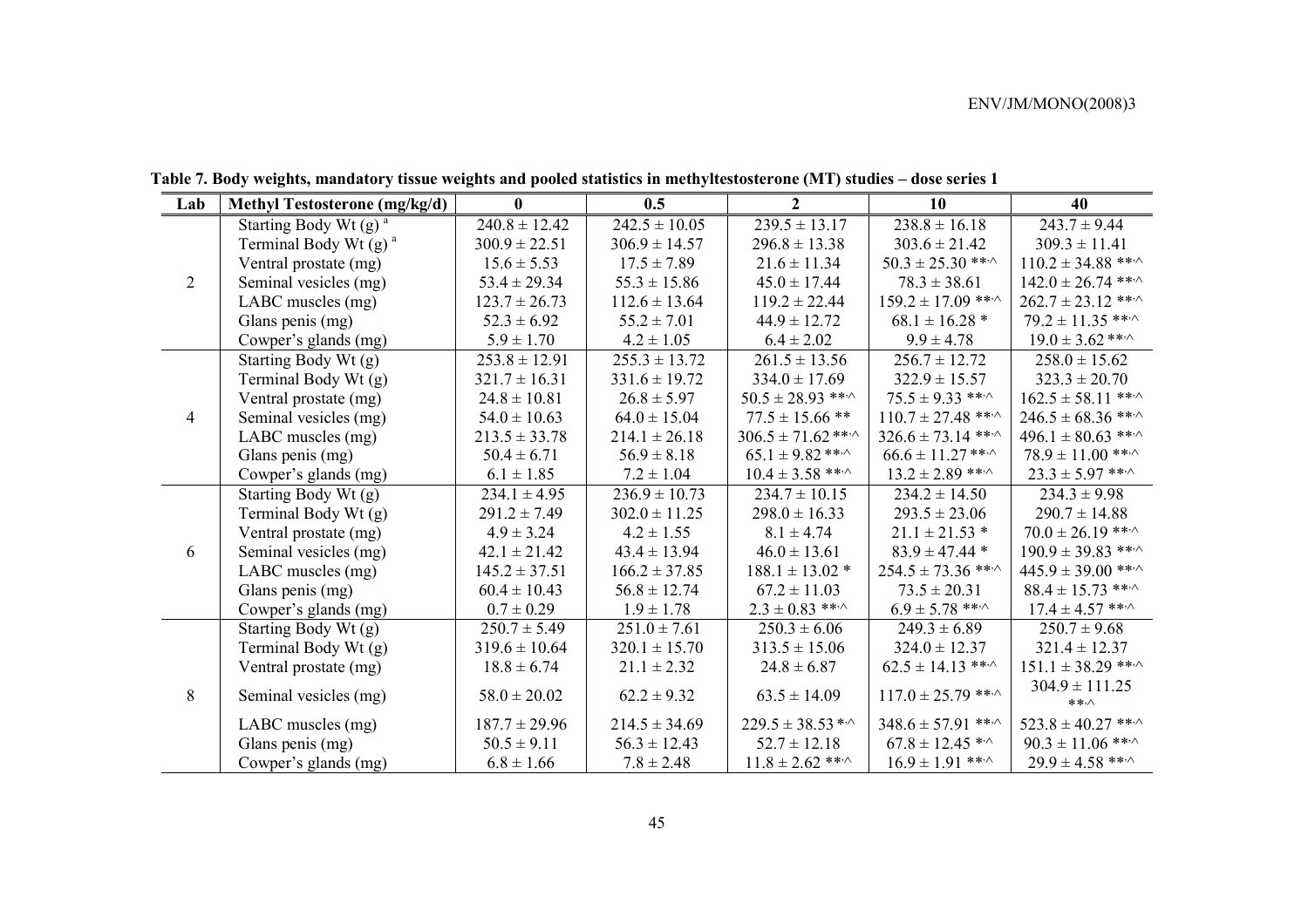|                          |               | R-square $(\% )$ |            |                                                    |          |               |             |               |  |  |  |
|--------------------------|---------------|------------------|------------|----------------------------------------------------|----------|---------------|-------------|---------------|--|--|--|
|                          | OV<br>$\bf R$ | <b>TRT</b>       | <b>LAB</b> | Overall means and [CV] for tissues at a given dose |          |               |             |               |  |  |  |
| Ventral prostate<br>(mg) | 77            | 50               | 29         | 16[62]                                             | 14 [58]  | $26 [83]$ *   | 52 [57] **  | $123 [43]$ ** |  |  |  |
| Seminal vesicles<br>(mg) | 75            | 67               | 8.6        | 52 [40]                                            | 56 [28]  | 58 [34]       | 98 [39] **  | 221 [41] **   |  |  |  |
| $LABC$ (mg)              | 82            | 53               | 33         | 168 [28]                                           | 178 [29] | $211$ [38] ** | 272 [35] ** | 432 [26] **   |  |  |  |
| Glans penis (mg)         | 52            | 43               | 4.2        | 53 [17]                                            | 56 [17]  | 58 [25]       | 69 [21] **  | $84$ [15] **  |  |  |  |
| Cowper's glands<br>(mg)  | 77            | 41               | 34         | 5 [59]                                             | 5 [55]   | $8[57]$ **    | $12[46]$ ** | 22 [30] **    |  |  |  |

OVR - Overall effect; TRT - Effect of treatments; LAB - Effect of laboratory; CV - Coefficient of variation.

\*,\*\* Significantly different from control at P<0.05 and P<0.01, respectively, using T-test pairwise comparisons.

^ Significantly different from control at P<0.05 using two-tailed Dunnett's multiple comparisons of the tissue with body weight adjustment.

<sup>a</sup> The starting body weight is on the first day of substance administration and the terminal body weight is at necropsy approximately 24-hours after the last administration.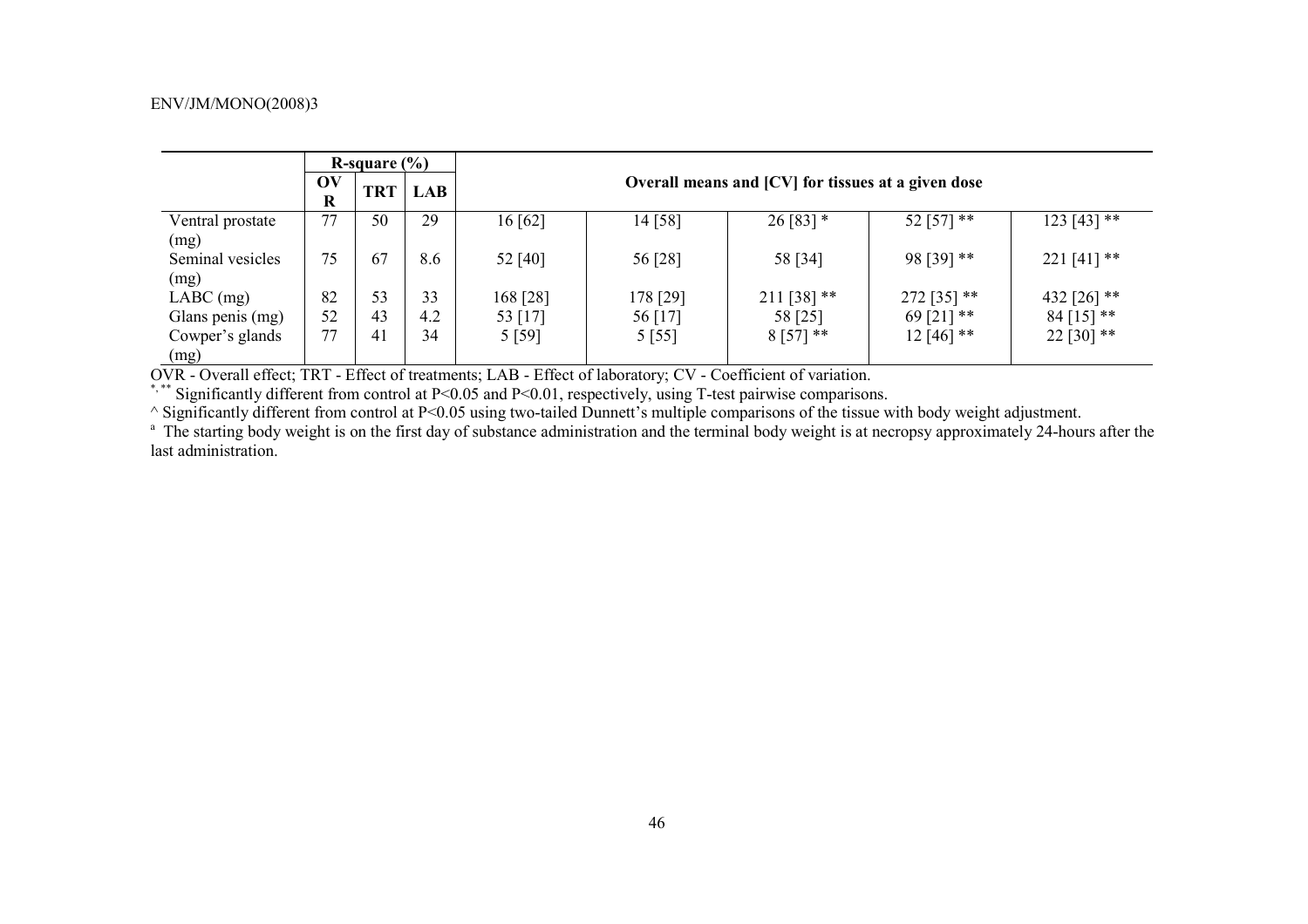| Lab            | <b>Methyl Testosterone</b> | $\bf{0}$ | 0.5   | $\overline{2}$ | 10     | 40    | <b>MEAN<sup>a</sup></b> |
|----------------|----------------------------|----------|-------|----------------|--------|-------|-------------------------|
|                | (mg/kg/d)                  |          |       |                |        |       |                         |
|                | Terminal Body Wt (g)       | 7.48     | 4.75  | 4.51           | 7.05   | 3.69  | 5.50                    |
|                | Ventral prostate (mg)      | 35.59    | 45.24 | 52.54          | 50.33  | 31.67 | 43.07                   |
| $\overline{2}$ | Seminal vesicles (mg)      | 54.95    | 28.67 | 38.75          | 49.33  | 18.82 | 38.11                   |
|                | LABC muscles (mg)          | 21.61    | 12.12 | 18.84          | 10.74  | 8.80  | 14.42                   |
|                | Glans penis (mg)           | 13.25    | 12.70 | 28.30          | 23.90  | 14.34 | 18.50                   |
|                | Cowper's glands (mg)       | 28.88    | 24.89 | 31.44          | 48.22  | 19.00 | 30.49                   |
|                | Terminal Body Wt (g)       | 5.07     | 5.95  | 5.30           | 4.82   | 6.40  | 5.51                    |
|                | Ventral prostate (mg)      | 43.66    | 22.23 | 57.31          | 12.37  | 35.75 | 34.26                   |
| $\overline{4}$ | Seminal vesicles (mg)      | 19.68    | 23.52 | 20.21          | 24.84  | 27.73 | 23.19                   |
|                | LABC muscles (mg)          | 15.83    | 12.23 | 23.37          | 22.39  | 16.25 | 18.02                   |
|                | Glans penis (mg)           | 13.32    | 14.37 | 15.08          | 16.93  | 13.93 | 14.73                   |
|                | Cowper's glands (mg)       | 30.60    | 14.55 | 34.41          | 21.93  | 25.70 | 25.44                   |
|                | Terminal Body Wt (g)       | 2.57     | 3.73  | 5.48           | 7.86   | 5.12  | 4.95                    |
|                | Ventral prostate (mg)      | 65.85    | 37.23 | 58.80          | 102.06 | 37.44 | 60.28                   |
| 6              | Seminal vesicles (mg)      | 50.90    | 32.08 | 29.58          | 56.54  | 20.86 | 37.99                   |
|                | LABC muscles (mg)          | 25.83    | 22.78 | 6.92           | 28.83  | 8.75  | 18.62                   |
|                | Glans penis (mg)           | 17.28    | 22.42 | 16.41          | 27.62  | 17.79 | 20.31                   |
|                | Cowper's glands (mg)       | 44.16    | 91.81 | 36.37          | 83.70  | 26.24 | 56.46                   |
|                | Terminal Body Wt (g)       | 3.33     | 4.90  | 4.80           | 3.82   | 3.85  | 4.14                    |
|                | Ventral prostate (mg)      | 35.86    | 10.98 | 27.76          | 22.61  | 25.35 | 24.51                   |
| 8              | Seminal vesicles (mg)      | 34.54    | 14.97 | 22.18          | 22.05  | 36.49 | 26.05                   |
|                | LABC muscles (mg)          | 15.97    | 16.17 | 16.79          | 16.61  | 7.69  | 14.65                   |
|                | Glans penis (mg)           | 18.05    | 22.05 | 23.12          | 18.36  | 12.25 | 18.77                   |
|                | Cowper's glands (mg)       | 24.60    | 31.94 | 22.26          | 11.28  | 15.32 | 21.08                   |

**Table 8. Coefficients of variation for the mandatory endpoints in the methyltestosterone (MT) studies – dose series 1.** 

<sup>a</sup> The overall mean CV, depending upon the laboratory, may also include a testosterone propionate positive control.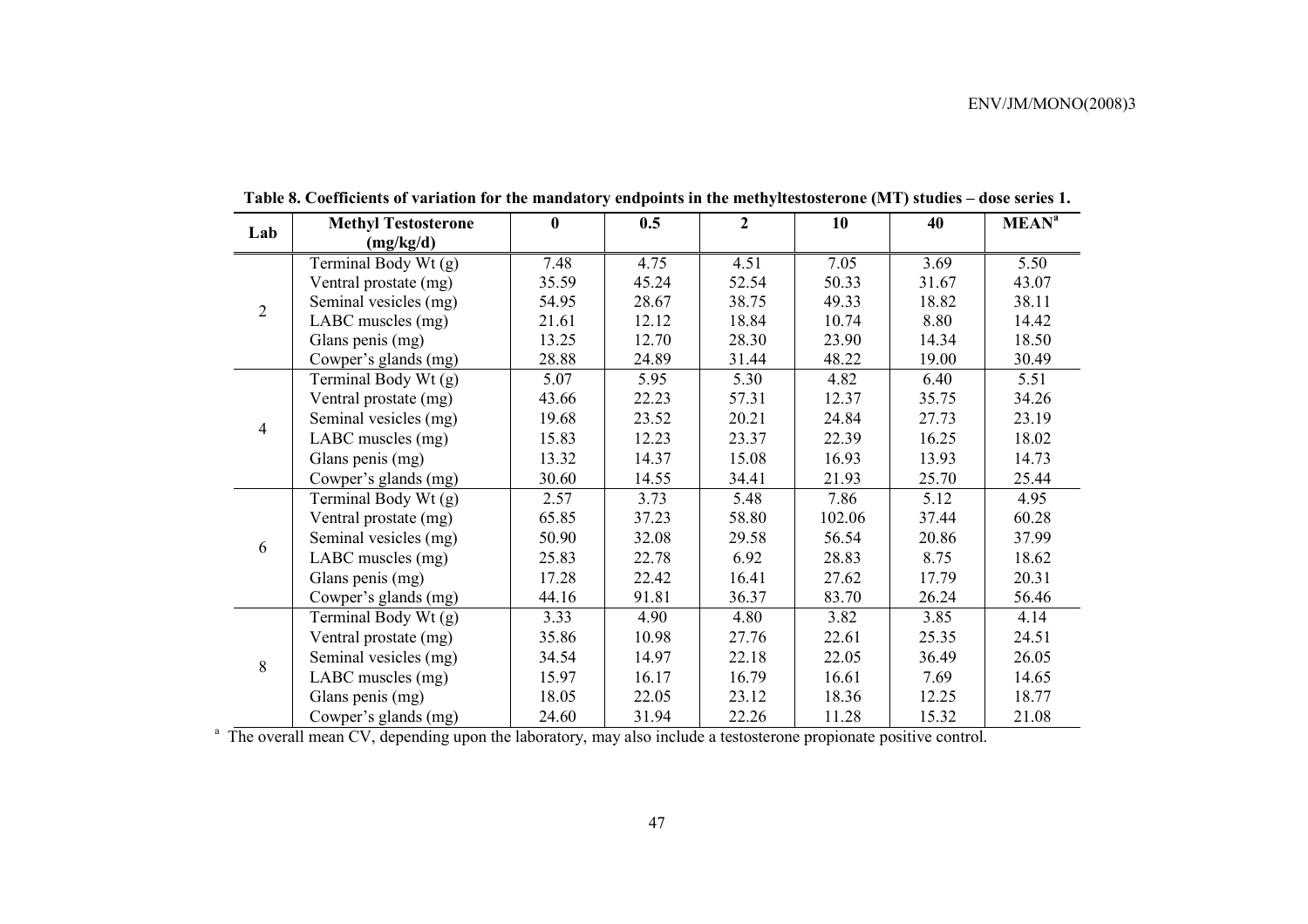|                | <b>Methyl Testosterone</b> | $\bf{0}$            | 0.5                 | $\boldsymbol{2}$    | 10                    | 40                   |
|----------------|----------------------------|---------------------|---------------------|---------------------|-----------------------|----------------------|
| Lab            | (mg/kg/d)                  |                     |                     |                     |                       |                      |
|                | Terminal Body Wt (g)       | $300.9 \pm 22.51$   | $306.9 \pm 14.57$   | $296.8 \pm 13.38$   | $303.6 \pm 21.42$     | $309.3 \pm 11.41$    |
|                | Liver $(g)$                | $11.6 \pm 0.93$     | $11.9 \pm 1.09$     | $11.7 \pm 0.95$     | $11.8 \pm 0.66$       | $13.1 \pm 1.04$ **   |
|                | (relative to bw)           | 3.86%               | 3.88%               | 3.94%               | 3.89%                 | 4.24%                |
| $\overline{2}$ | Adrenals (mg)              | $65.9 \pm 11.98$    | $61.3 \pm 9.85$     | $51.4 \pm 7.49$ **  | $62.1 \pm 7.68$       | $53.5 \pm 7.18$ **   |
|                | (relative to bw)           | 0.0219%             | 0.0200%             | 0.0173%             | 0.0205%               | 0.0173%              |
|                | Kidneys (mg)               | $2062.9 \pm 214.41$ | $2127.2 \pm 176.65$ | $2071.1 \pm 178.22$ | $2126.6 \pm 80.26$    | $2194.1 \pm 176.12$  |
|                | (relative to bw)           | 0.6856%             | 0.6931%             | 0.6978%             | 0.7005%               | 0.7094%              |
|                | Terminal Body Wt (g)       | $321.7 \pm 16.31$   | $331.6 \pm 19.72$   | $334.0 \pm 17.69$   | $322.9 \pm 15.57$     | $323.3 \pm 20.70$    |
|                | Liver $(g)$                | $13.7 \pm 0.85$     | $14.4 \pm 1.35$     | $15.1 \pm 1.14$     | $14.3 \pm 0.85$       | $14.9 \pm 0.67$ *    |
|                | (relative to bw)           | 4.26%               | 4.34%               | 4.52%               | 4.43%                 | 4.61%                |
| $\overline{4}$ | Adrenals (mg)              | $56.8 \pm 5.91$     | $56.2 \pm 7.51$     | $58.8 \pm 6.03$     | $51.7 \pm 6.83$       | $46.7 \pm 6.60$ *    |
|                | (relative to bw)           | 0.0177%             | 0.0169%             | 0.0176%             | 0.0160%               | 0.0144%              |
|                | Kidneys (mg)               |                     |                     |                     |                       | $2385.4 \pm 178.43$  |
|                |                            | $2100.8 \pm 76.57$  | $2213.7 \pm 265.21$ | $2319.4 \pm 213.40$ | $2318.3 \pm 168.06$ * | $***$                |
|                | (relative to bw)           | 0.6530%             | 0.6676%             | 0.6944%             | 0.7180%               | 0.7378%              |
|                | Terminal Body Wt (g)       | $291.2 \pm 7.49$    | $302.0 \pm 11.25$   | $298.0 \pm 16.33$   | $293.5 \pm 23.06$     | $290.7 \pm 14.88$    |
|                | Liver $(g)$                | $13.5 \pm 1.06$     | $14.7 \pm 1.77$     | $14.7 \pm 2.20$     | $14.5 \pm 1.82$       | $14.5 \pm 1.40$      |
|                | (relative to bw)           | 4.64%               | 4.87%               | 4.93%               | 4.94%                 | 4.99%                |
| 6              | Adrenals (mg)              | $55.6 \pm 2.39$     | $54.0 \pm 8.89$     | $59.9 \pm 12.61$    | $53.8 \pm 2.91$       | $46.3 \pm 4.81$ *    |
|                | (relative to bw)           | 0.0191%             | 0.0179%             | 0.0201%             | 0.0183%               | 0.0159%              |
|                | Kidneys (mg)               | $2326.1 \pm 207.46$ | $2434.4 \pm 169.78$ | $2461.5 \pm 312.41$ | $2542.2 \pm 231.14$   | $2566.5 \pm 291.1$ * |
|                | (relative to bw)           | 0.7988%             | 0.8061%             | 0.8260%             | 0.8662%               | 0.8829%              |
|                | Terminal Body Wt (g)       | $319.6 \pm 10.64$   | $320.1 \pm 15.70$   | $313.5 \pm 15.06$   | $324.0 \pm 12.37$     | $321.4 \pm 12.37$    |
|                | Liver $(g)$                | $12.9 \pm 1.05$     | $13.2 \pm 1.10$     | $12.6 \pm 1.00$     | $13.7 \pm 0.39$       | $14.1 \pm 1.10$ *    |
| 8              | (relative to bw)           | 4.04%               | 4.12%               | 4.02%               | 4.23%                 | 4.39%                |
|                | Adrenals (mg)              | $50.6 \pm 4.34$     | $51.5 \pm 5.14$     | $49.5 \pm 9.93$     | $53.0 \pm 11.81$      | $47.2 \pm 6.67$      |
|                | (relative to bw)           | 0.0158%             | 0.0161%             | 0.0158%             | 0.0164%               | 0.0147%              |

**Table 9. Optional organ weights in the methyltestosterone (MT) studies – dose series 1***.*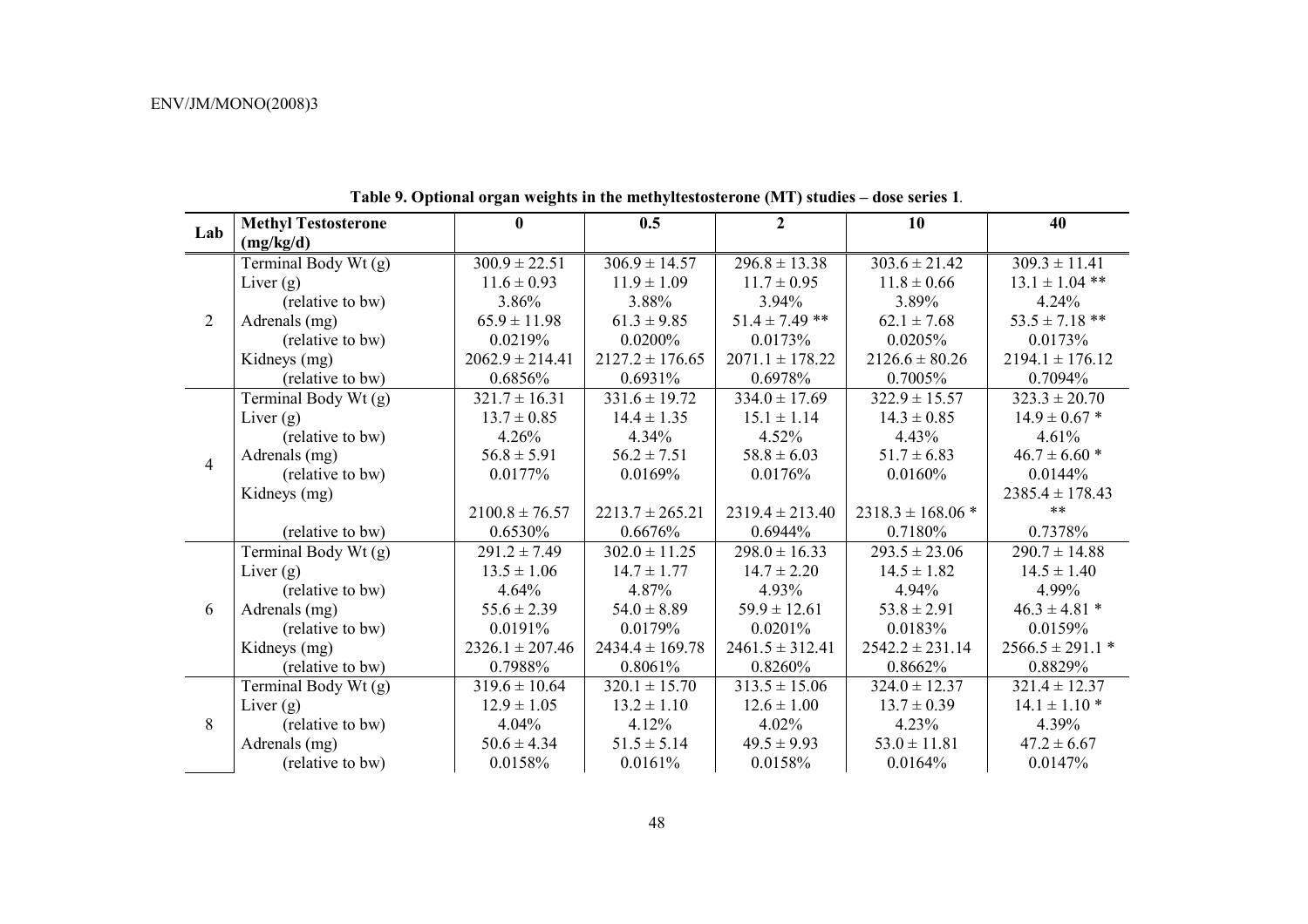| Kidneys (mg)     |                     |            |                                           | $2404.7 \pm 203.79$ | $2380.9 \pm 103.28$ |
|------------------|---------------------|------------|-------------------------------------------|---------------------|---------------------|
|                  | $2081.6 \pm 134.82$ |            | $2189.8 \pm 182.60$   $2103.2 \pm 138.34$ | $***$               | $***$               |
| (relative to bw) | 0.6513%             | $0.6841\%$ | $0.6709\%$                                | 0.7422%             | 0.7408%             |

\*\*\*\* Significantly different from control at P<0.05 and P<0.01, respectively, using T-test pairwise comparisons.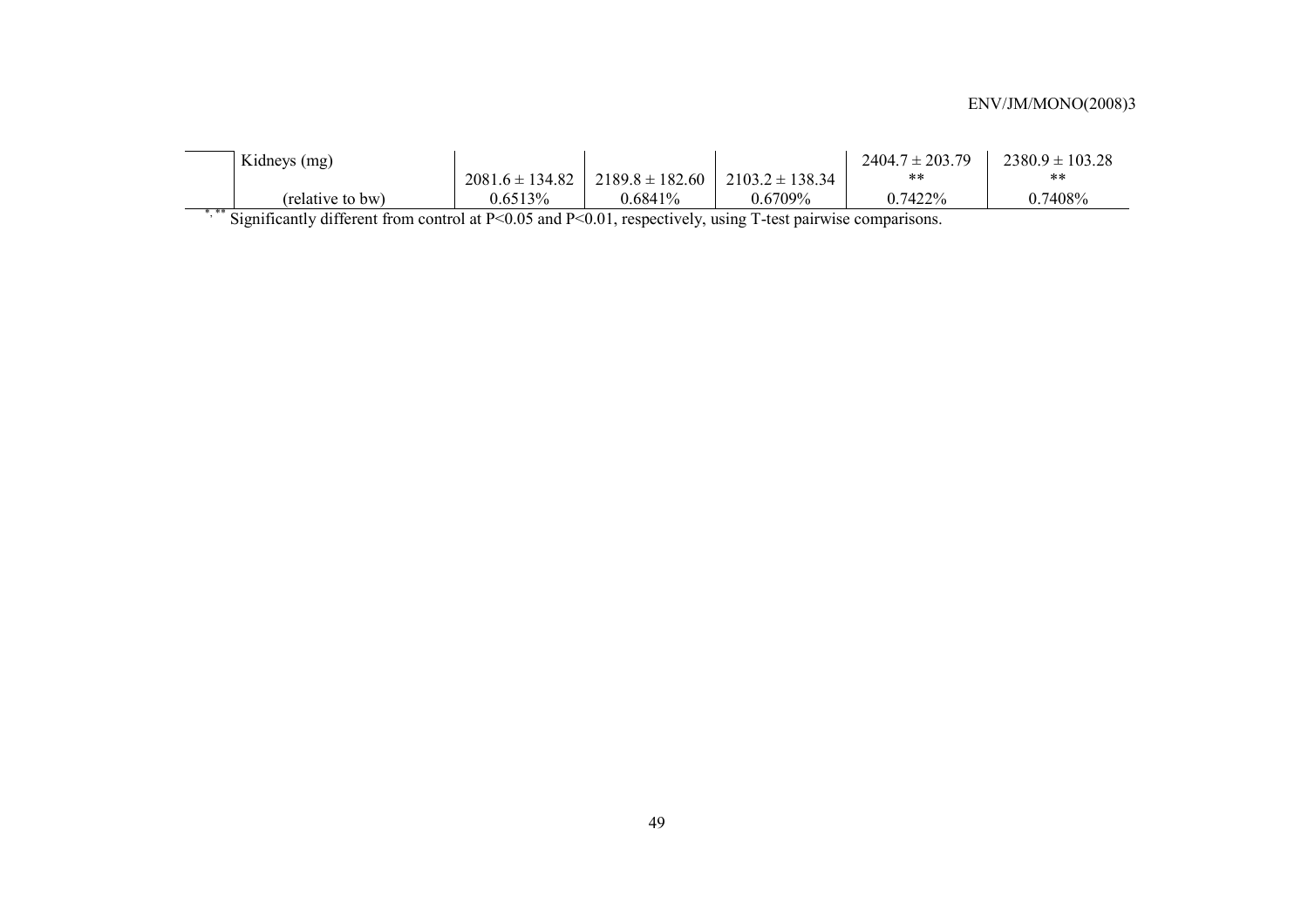### *Results of Methyl Testosterone studies – dose series 2*

66. The results of the individual laboratory studies and the summary results of the accessory organ and tissue weights and the statistical analyses for the MT studies with dose series 2 are reported in Table 10. The doses were 0.05, 0.5, 5, and 50 mg/kg/d MT. First, this Table shows that the Hershberger bioassay successfully and reproducibly detected MT in all four laboratories. The weights of all five male sex accessory tissues increased with increasing MT doses in a dose-responsive manner. All tissues achieved statistical significance in all laboratories at the top MT dose of 40 mg/kg/d.

67. Ventral Prostate (VP). There were statistically significant dose-dependent increases in the weights of the VP in all laboratories with MT. Laboratory 11 achieved statistical significance for the MT-treated VP at 0.5 mg/kg/d MT, laboratories 13 and 15 at 5 mg/kg/d MT, and laboratory 16 at 50 mg/kg/d MT (Table 10). The overall mean CVs of the VP ranged from 10 to 21 (Table 11).

68. Seminal Vesicles and Coagulating Glands (SVCG). There were statistically significant dosedependent increases in the weights of the SVCG in all laboratories with MT. Laboratories 13 and 15 achieved statistical significance for the MT-treated SVCG at 5 mg/kg/d MT and laboratories 11 and 16 at 50 mg/kg/d MT (Table 10). The overall mean CVs for the SVCG ranged from 8 to 18 (Table 11).

69. Levator ani and Bulbocavernosus muscle complex (LABC). There were statistically significant dose-dependent increases in the weights of the LABC in all laboratories with MT. All laboratories achieved statistical significance for the MT-treated LABC at 5 mg/kg/d MT (Table 10). The overall mean CVs for the LABC ranged from 9 to 12 (Table 11).

70. Glans Penis (GP). There were statistically significant dose-de pendent increases in the weights of the GP in all laboratories with MT. All laboratories achieved statistical significance for the MT-treated GP at 5 mg/kg/d MT based on the pairwise comparison approach (Table 10). The overall mean CVs for the GP ranged from 12 to 18 (Table 11).

71. Cowper's Glands (COWS). There were statistically significant dose-dependent increases in the weights of the COWS in all laboratories with MT. Laboratories 11, 13 and 15 achieved statistical significance for the MT-treated COWS at 5 mg/kg/d MT and laboratory 16 at 50 mg/kg/d (Table 10). The overall mean CVs for the small, fluid filled COWS ranged from 10 to 26 (Table 11).

72. Overall Review of Mandatory Endpoints. When the data were pooled across the participating laboratories, all five mandatory endpoints achieved statistical significance using the pairwise comparison approach at 5 mg MT/kg/d (Table 10). The R-square analyses indicate strong overall and treatment relationships, and one slight relationship for possible laboratory effects for the GP [17] (Table 7).

73. Body and organs weights. The initial body weights ranged from approximately 220 to 260 grams among the four laboratories. The body weight gains during the treatment period were approximately 60 to 70 grams. There was a slight absolute, but not statistically significant, increase in absolute body weights with increasing doses of MT based on the starting and terminal body weights (Table 10). Liver and adrenal weights were measured in two laboratories. There were significant increases in the liver weights and decreases in the adrenal weights at 50 mg MT/kg/d.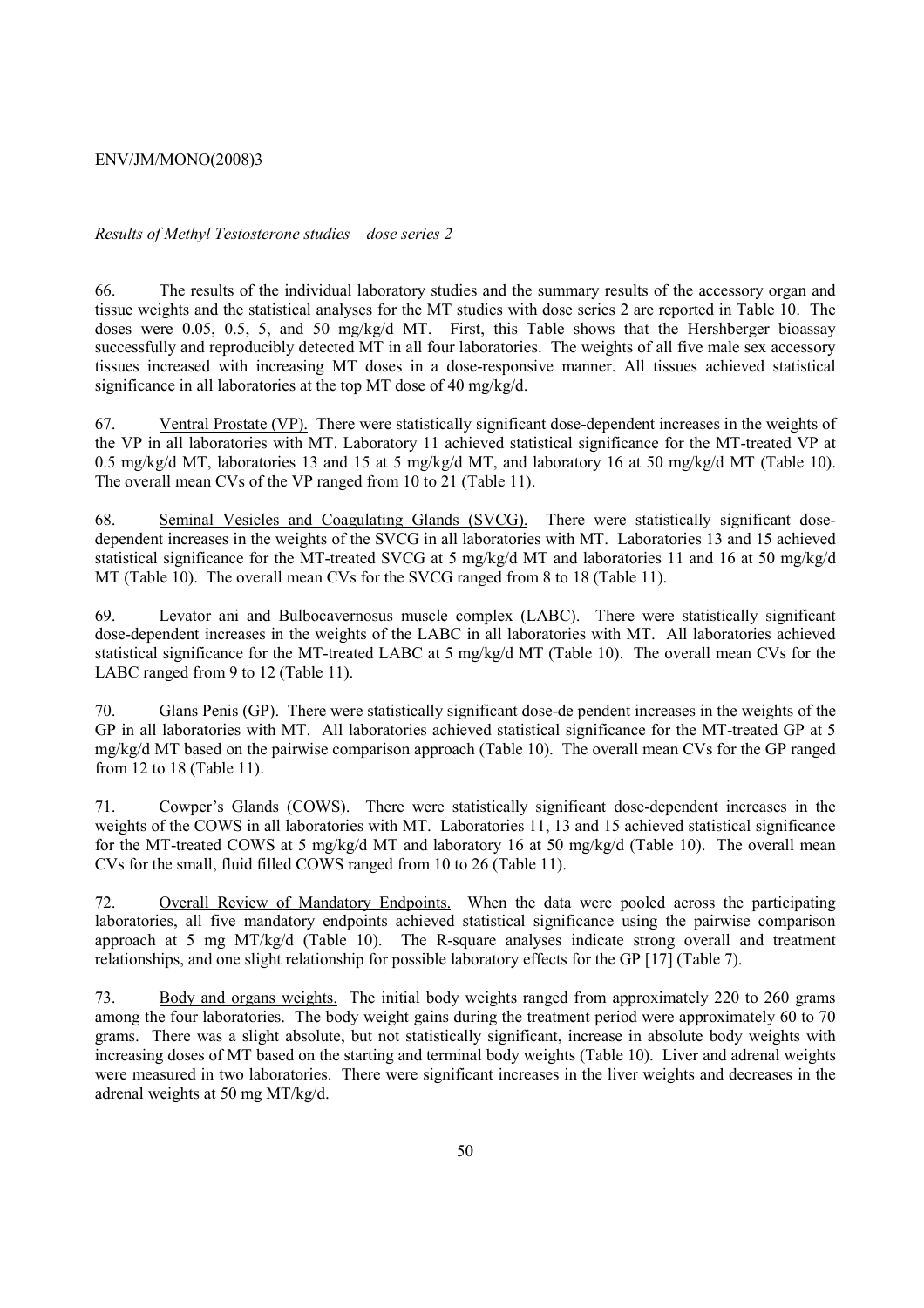*Comparison of Methyl Testosterone results from the different dose series* 

74. The MT results with dose series 2 were produced approximately one year earlier than the results with dose series 1. As with other test substance studies in this report, there were modest differences in body weights among the animals in these studies and some apparent absolute weight differences in the tissues that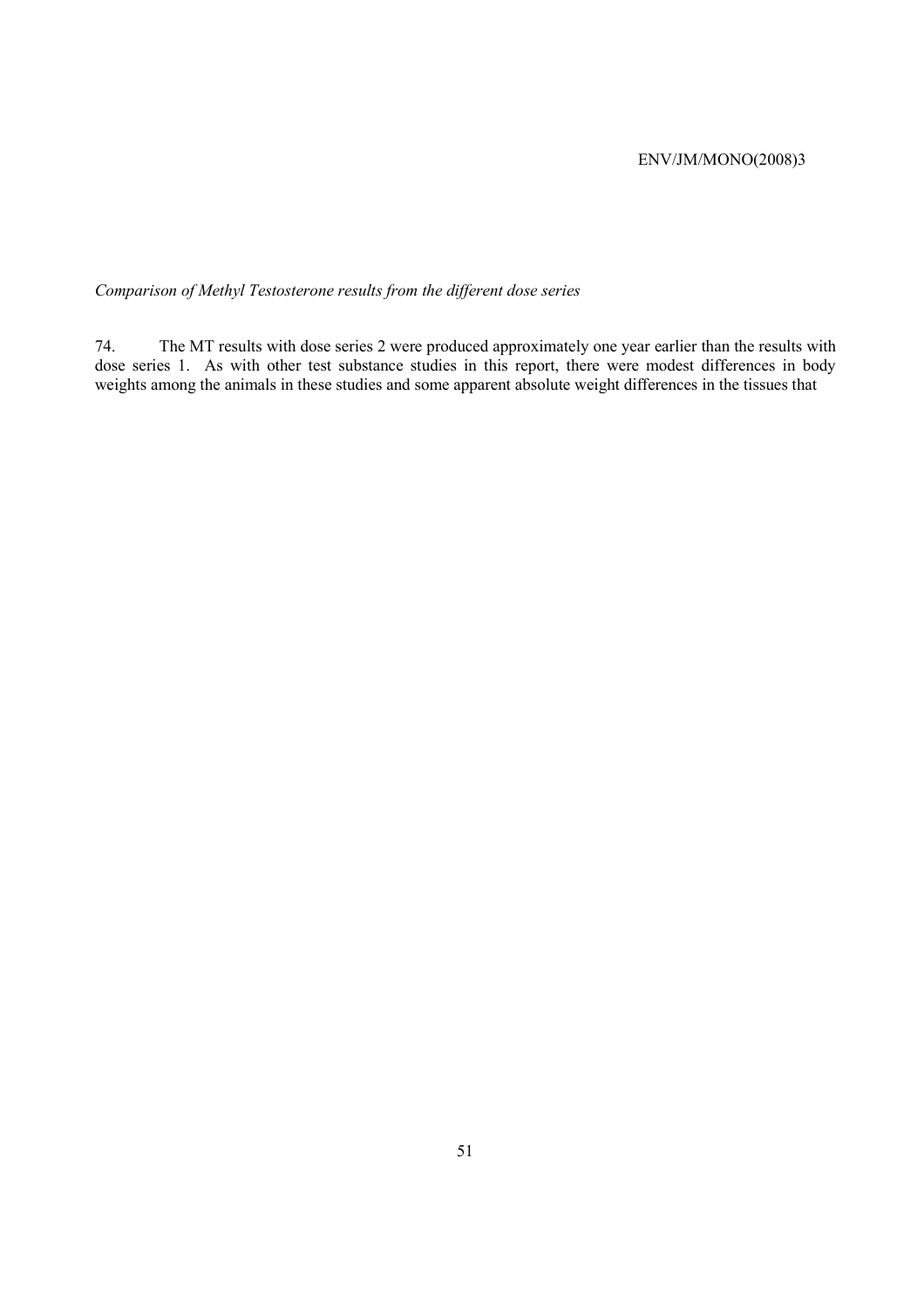| Lab | <b>Methyl Testosterone (mg/kg/d)</b> | $\bf{0}$          | 0.05              | 0.5               | 5 <sup>5</sup>        | 50                     |
|-----|--------------------------------------|-------------------|-------------------|-------------------|-----------------------|------------------------|
|     | Starting Body Wt $(g)$ <sup>a</sup>  | $239.0 \pm 10.17$ | $238.0 \pm 9.96$  | $239.2 \pm 6.99$  | $239.4 \pm 7.87$      | $237.2 \pm 8.83$       |
|     | Terminal Body Wt $(g)$ <sup>a</sup>  | $297.6 \pm 19.06$ | $291.2 \pm 11.74$ | $292.6 \pm 10.85$ | $294.6 \pm 12.68$     | $299.1 \pm 15.28$      |
|     | Ventral prostate (mg)                | $12.6 \pm 5.57$   | $14.4 \pm 5.17$   | $21.4 \pm 7.78$ ^ | $45.3 \pm 8.79$ **.   | $128.3 \pm 35.38$ **,^ |
| 11  | Seminal vesicles (mg)                | $52.5 \pm 12.48$  | $50.2 \pm 7.23$   | $48.1 \pm 12.96$  | $70.7 \pm 21.49$      | $278.5 \pm 65.88$ **,^ |
|     | LABC muscles (mg)                    | $236.3 \pm 39.04$ | $218.6 \pm 38.49$ | $228.7 \pm 19.82$ | $287.3 \pm 19.17$ **. | $533.8 \pm 63.23$ **,^ |
|     | Glans penis (mg)                     | $48.9 \pm 5.69$   | $50.8 \pm 3.14$   | $49.9 \pm 3.95$   | $55.0 \pm 4.48$ **    | $73.3 \pm 5.34$ **.    |
|     | Cowper's glands (mg)                 | $6.5 \pm 2.50$    | $6.8 \pm 1.47$    | $7.6 \pm 1.80$    | $11.0 \pm 2.38$ ^     | $27.2 \pm 11.48$ **,^  |
|     | Starting Body Wt (g)                 | $260.0 \pm 9.66$  | $259.8 \pm 8.37$  | $259.3 \pm 8.23$  | $259.8 \pm 8.77$      | $258.9 \pm 8.86$       |
|     | Terminal Body Wt (g)                 | $309.2 \pm 10.91$ | $318.5 \pm 16.53$ | $313.4 \pm 11.53$ | $315.6 \pm 17.62$     | $317.0 \pm 10.07$      |
|     | Ventral prostate (mg)                | $21.1 \pm 4.89$   | $20.4 \pm 3.16$   | $18.7 \pm 3.24$   | $40.6 \pm 14.58$ **,^ | $135.0 \pm 18.86$ **,  |
| 13  | Seminal vesicles (mg)                | $45.2 \pm 6.05$   | $43.7 \pm 5.12$   | $43.3 \pm 4.91$   | $65.7 \pm 17.85$ ^    | $248.2 \pm 61.78$ **.  |
|     | LABC muscles (mg)                    | $192.3 \pm 28.59$ | $198.0 \pm 19.90$ | $198.1 \pm 15.71$ | $253.2 \pm 36.02$ **. | $460.5 \pm 52.65$ **,^ |
|     | Glans penis (mg)                     | $51.4 \pm 2.83$   | $55.6 \pm 4.46$   | $53.4 \pm 4.83$   | $64.8 \pm 5.61$ **,^  | $83.2 \pm 6.60$ **.    |
|     | Cowper's glands (mg)                 | $6.5 \pm 1.54$    | $7.8 \pm 1.74$    | $7.6 \pm 1.8$     | $10.8 \pm 3.58$ **,   | $25.3 \pm 1.12$ **,    |
|     | Starting Body Wt (g)                 | $222.1 \pm 7.40$  | $222.5 \pm 9.01$  | $225.5 \pm 10.45$ | $224.1 \pm 8.77$      | $221.1 \pm 8.28$       |
|     | Terminal Body Wt (g)                 | $282.7 \pm 17.81$ | $288.6 \pm 17.05$ | $293.1 \pm 15.21$ | $290.4 \pm 13.60$     | $288.7 \pm 11.71$      |
|     | Ventral prostate (mg)                | $19.3 \pm 1.89$   | $22.1 \pm 6.81$   | $26.2 \pm 4.16$   | $51.1 \pm 13.17$ **.  | $158.2 \pm 35.19$ **.  |
| 15  |                                      |                   |                   |                   |                       | $312.6 \pm 108.93$     |
|     | Seminal vesicles (mg)                | $44.2 \pm 3.75$   | $52.9 \pm 23.80$  | $66.2 \pm 7.48$   | $108.0 \pm 23.28$ **. | $*** \wedge$           |
|     | LABC muscles (mg)                    | $201.5 \pm 23.25$ | $203.6 \pm 27.74$ | $212.6 \pm 30.14$ | $254.2 \pm 31.82$ **. | $482.0 \pm 78.02$ **,^ |
|     | Glans penis (mg)                     | $62.6 \pm 4.47$   | $60.8 \pm 3.67$   | $61.9 \pm 4.66$   | $74.4 \pm 10.26$ **.  | $94.7 \pm 11.58$ **.   |
|     | Cowper's glands (mg)                 | $8.1 \pm 1.39$    | $7.5 \pm 2.21$    | $9.5 \pm 1.8$     | $11.8 \pm 3.10$ **.   | $22.1 \pm 2.72$ **.    |
|     | Starting Body Wt (g)                 | $227.4 \pm 15.84$ | $227.4 \pm 10.13$ | $227.8 \pm 12.14$ | $228.5 \pm 15.05$     | $227.3 \pm 10.26$      |
|     | Terminal Body Wt (g)                 | $287.3 \pm 16.12$ | $286.0 \pm 17.42$ | $281.4 \pm 16.92$ | $293.4 \pm 19.55$     | $294.2 \pm 16.46$      |
|     | Ventral prostate $(mg)^b$            | $19.2 \pm 3.73$   | $20.8 \pm 5.08$   | $19.5 \pm 3.78$   | $32.3 \pm 10.44$      | $150.9 \pm 38.65$ **.  |
| 16  | Seminal vesicles (mg)                | $39.7 \pm 4.82$   | $37.3 \pm 5.38$   | $34.8 \pm 5.67$   | $41.2 \pm 6.49$       | $184.4 \pm 15.57$ **,  |
|     | LABC muscles (mg)                    | $206.3 \pm 20.14$ | $199.8 \pm 32.16$ | $203.6 \pm 28.66$ | $243.8 \pm 27.83$ **  | $487.1 \pm 26.36$ **,  |
|     | Glans penis (mg)                     | $52.8 \pm 2.53$   | $53.1 \pm 2.90$   | $53.7 \pm 1.52$   | $56.8 \pm 2.60$ *     | $83.5 \pm 3.27$ **,    |
|     | Cowper's glands $(mg)^b$             | $6.5 \pm 0.65$    | $7.4 \pm 0.83$    | $5.8 \pm 0.9$     | $7.6 \pm 1.58$        | $26.3 \pm 5.16$ **.    |

**Table 10. Body weights, mandatory tissue weights and pooled statistics in methyltestosterone (MT) studies – dose series 2**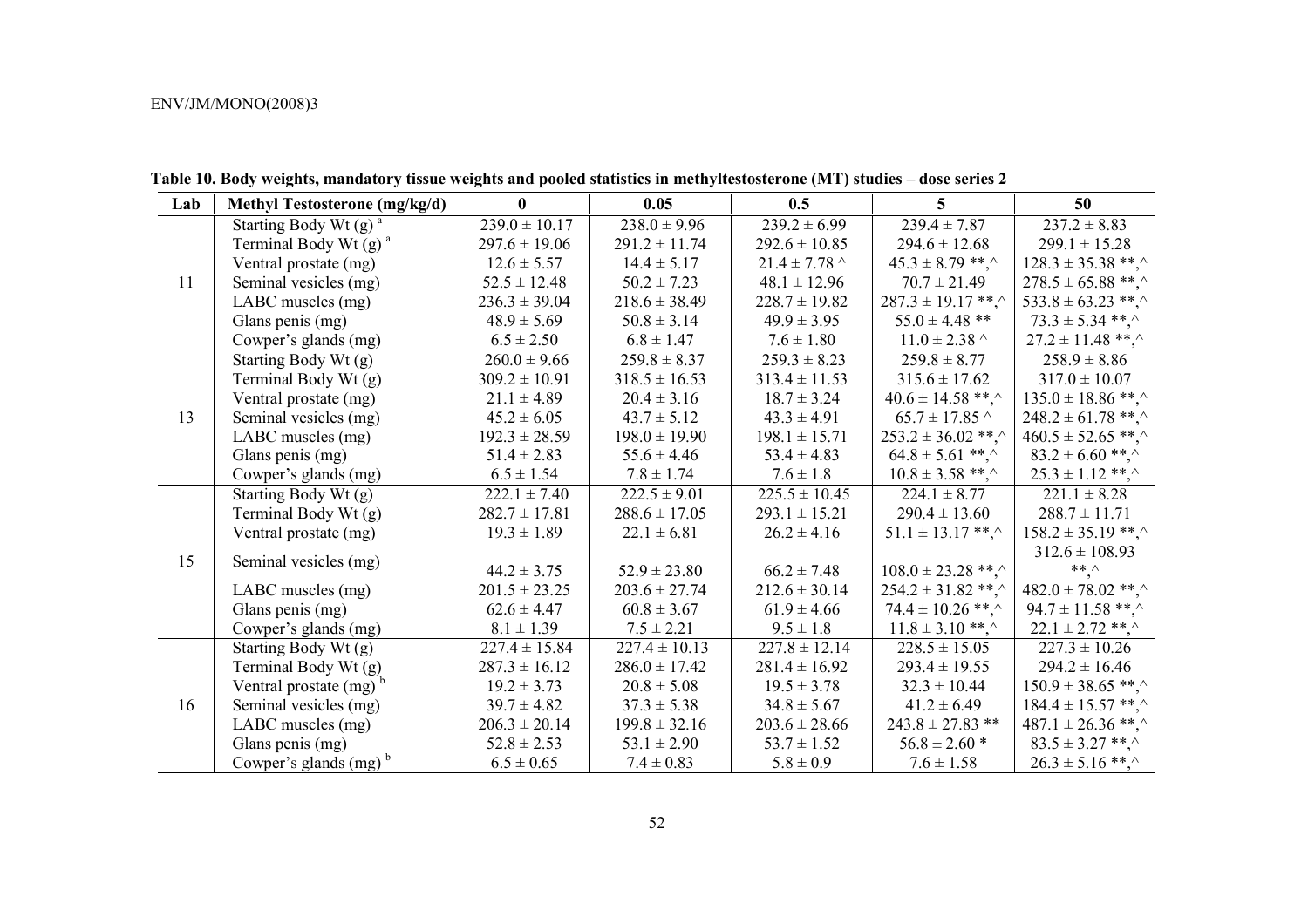|                          | R-square value<br>$(\%)$            |            |            |                                                            | Overall means and [CV] for tissues at a given dose |          |             |             |  |  |  |  |
|--------------------------|-------------------------------------|------------|------------|------------------------------------------------------------|----------------------------------------------------|----------|-------------|-------------|--|--|--|--|
|                          | $\mathbf{O}(\mathbf{V})$<br>$\bf R$ | <b>TRT</b> | <b>LAB</b> |                                                            |                                                    |          |             |             |  |  |  |  |
| Ventral prostate<br>(mg) | 92                                  | 89         | 0.6        | 18 [29]                                                    | 19 [29]                                            | 22 [26]  | 42 [31] **  | 143 [23] ** |  |  |  |  |
| Seminal vesicles<br>(mg) | 90                                  | 81         | 3.9        | 45 [19]                                                    | 46 [30]                                            | 48 [29]  | $71[42]$ ** | 256 [32] ** |  |  |  |  |
| $LABC$ (mg)              | 92                                  | 90         | 7.8        | 209 [15]                                                   | 205 [14]                                           | 211 [12] | 260 [12] ** | 491 [12] ** |  |  |  |  |
| Glans penis (mg)         | 86                                  | 68         | 16.9       | 63 [16] **<br>$84$ [12] **<br>54 [13]<br>55 [9]<br>55 [11] |                                                    |          |             |             |  |  |  |  |
| Cowper's glands<br>(mg)  | 91                                  | 81         | 0.3        | $10$ [30] **<br>$25$ [25] **<br>8[27]<br>7[21]<br>7[25]    |                                                    |          |             |             |  |  |  |  |

OVR - Overall effect; TRT - Effect of treatments; LAB - Effect of laboratory; CV - Coefficient of variation.

\*,\*\* Significantly different from control at P<0.05 and P<0.01, respectively, using T-test pairwise comparisons.

^ Significantly different from control at P<0.05 using two-tailed Dunnett's multiple comparisons of the tissue with body weight adjustment.

<sup>a</sup> The starting body weight is on the first day of substance administration and the terminal body weight is at necropsy approximately 24-hours after the last administration.

<sup>b</sup> The VP and COWS were fixed and then weighed in laboratory 16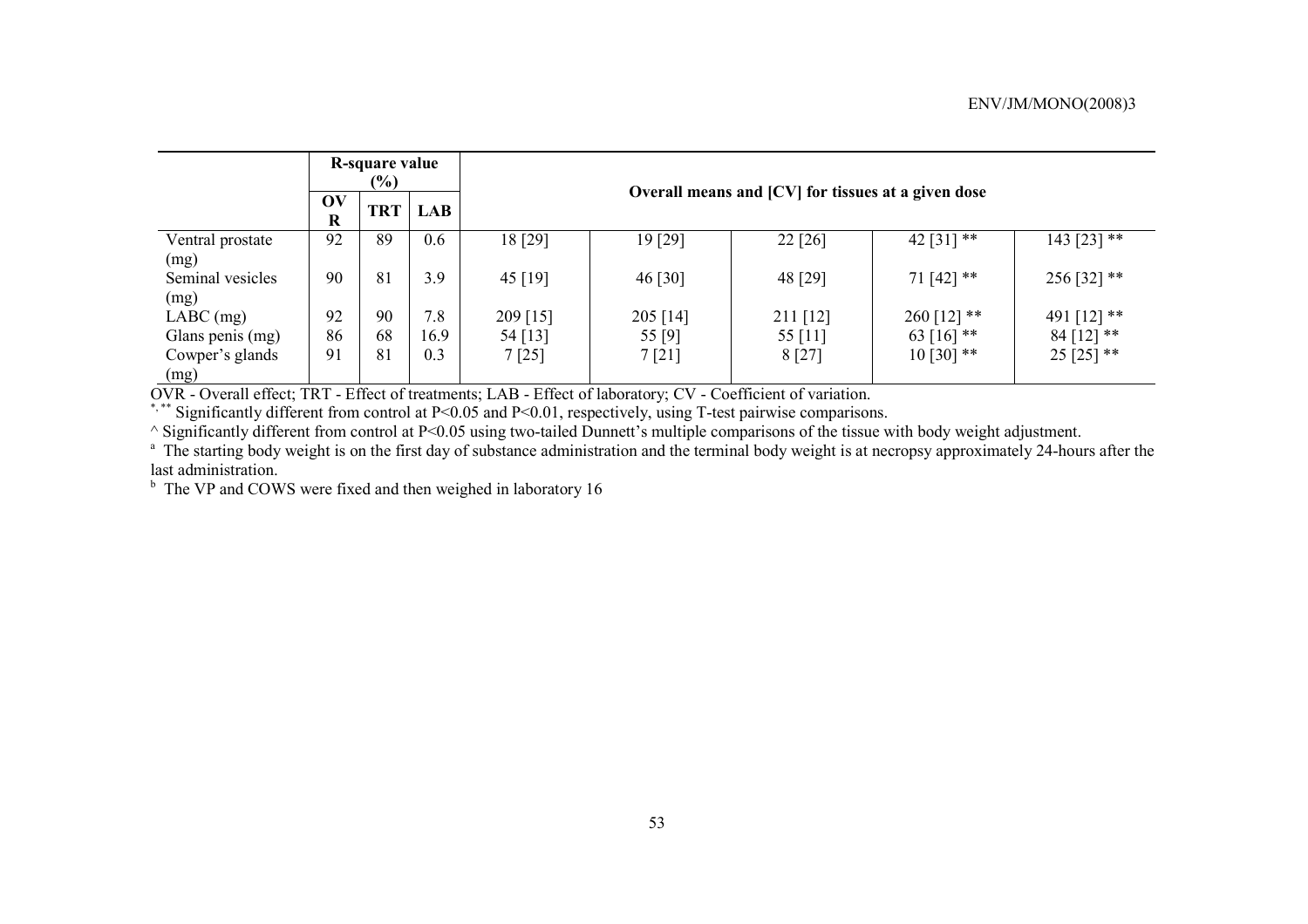| Lab | <b>Methyl Testosterone</b> | $\bf{0}$ | 0.05  | 0.5   | $5\overline{)}$ | 50    | MEAN <sup>a</sup> |
|-----|----------------------------|----------|-------|-------|-----------------|-------|-------------------|
|     | (mg/kg/d)                  |          |       |       |                 |       |                   |
|     | Terminal Body Wt (g)       | 6.40     | 4.03  | 3.71  | 4.30            | 5.11  | 4.09              |
|     | Ventral prostate (mg)      | 44.35    | 35.79 | 36.33 | 19.42           | 27.58 | 17.83             |
| 11  | Seminal vesicles (mg)      | 23.77    | 14.39 | 26.94 | 30.38           | 23.66 | 17.07             |
|     | LABC muscles (mg)          | 16.52    | 17.61 | 8.67  | 6.67            | 11.85 | 9.21              |
|     | Glans penis (mg)           | 11.65    | 6.18  | 7.92  | 8.15            | 7.29  | 3.61              |
|     | Cowper's glands (mg)       | 38.30    | 21.55 | 23.74 | 21.58           | 42.28 | 25.66             |
|     | Terminal Body Wt (g)       | 3.53     | 5.19  | 3.68  | 5.58            | 3.18  | 4.23              |
|     | Ventral prostate (mg)      | 23.24    | 15.47 | 17.33 | 35.95           | 13.97 | 21.19             |
| 13  | Seminal vesicles (mg)      | 13.39    | 11.73 | 11.35 | 27.18           | 24.89 | 17.71             |
|     | LABC muscles (mg)          | 14.87    | 10.05 | 7.93  | 14.22           | 11.43 | 11.70             |
|     | Glans penis (mg)           | 5.52     | 8.02  | 9.05  | 8.67            | 7.93  | 7.84              |
|     | Cowper's glands (mg)       | 23.83    | 22.21 | 23.96 | 33.17           | 4.45  | 21.52             |
|     | Terminal Body Wt (g)       | 6.30     | 5.91  | 5.19  | 4.68            | 4.06  | 6.30              |
|     | Ventral prostate (mg)      | 9.80     | 30.84 | 15.90 | 25.79           | 22.24 | 9.80              |
| 15  | Seminal vesicles (mg)      | 8.49     | 44.99 | 11.29 | 21.56           | 34.84 | 8.49              |
|     | LABC muscles (mg)          | 11.54    | 13.63 | 14.18 | 12.51           | 16.19 | 11.54             |
|     | Glans penis (mg)           | 7.14     | 6.04  | 7.52  | 13.79           | 12.22 | 7.14              |
|     | Cowper's glands (mg)       | 17.26    | 29.51 | 18.89 | 26.24           | 12.33 | 17.26             |
|     | Terminal Body Wt (g)       | 5.61     | 6.09  | 6.01  | 6.66            | 5.60  | 5.61              |
|     | Ventral prostate $(mg)^b$  | 9.97     | 11.25 | 16.36 | 20.90           | 19.60 | 9.97              |
| 16  | Seminal vesicles (mg)      | 12.15    | 14.42 | 16.29 | 15.74           | 8.44  | 12.15             |
|     | LABC muscles (mg)          | 9.77     | 16.09 | 14.08 | 11.41           | 5.41  | 9.77              |
|     | Glans penis (mg)           | 4.79     | 5.46  | 2.84  | 4.58            | 3.92  | 4.79              |
|     | Cowper's glands $(mg)^b$   | 9.97     | 11.25 | 16.36 | 20.90           | 19.60 | 9.97              |

**Table 11. Coefficients of variation for the mandatory endpoints in the methyltestosterone (MT) studies – dose series 2***.* 

<sup>a</sup> The overall mean CV, depending upon the laboratory, may also include a testosterone propionate positive control.

 $b$  The VP and COWS were fixed and then weighed in laboratory 16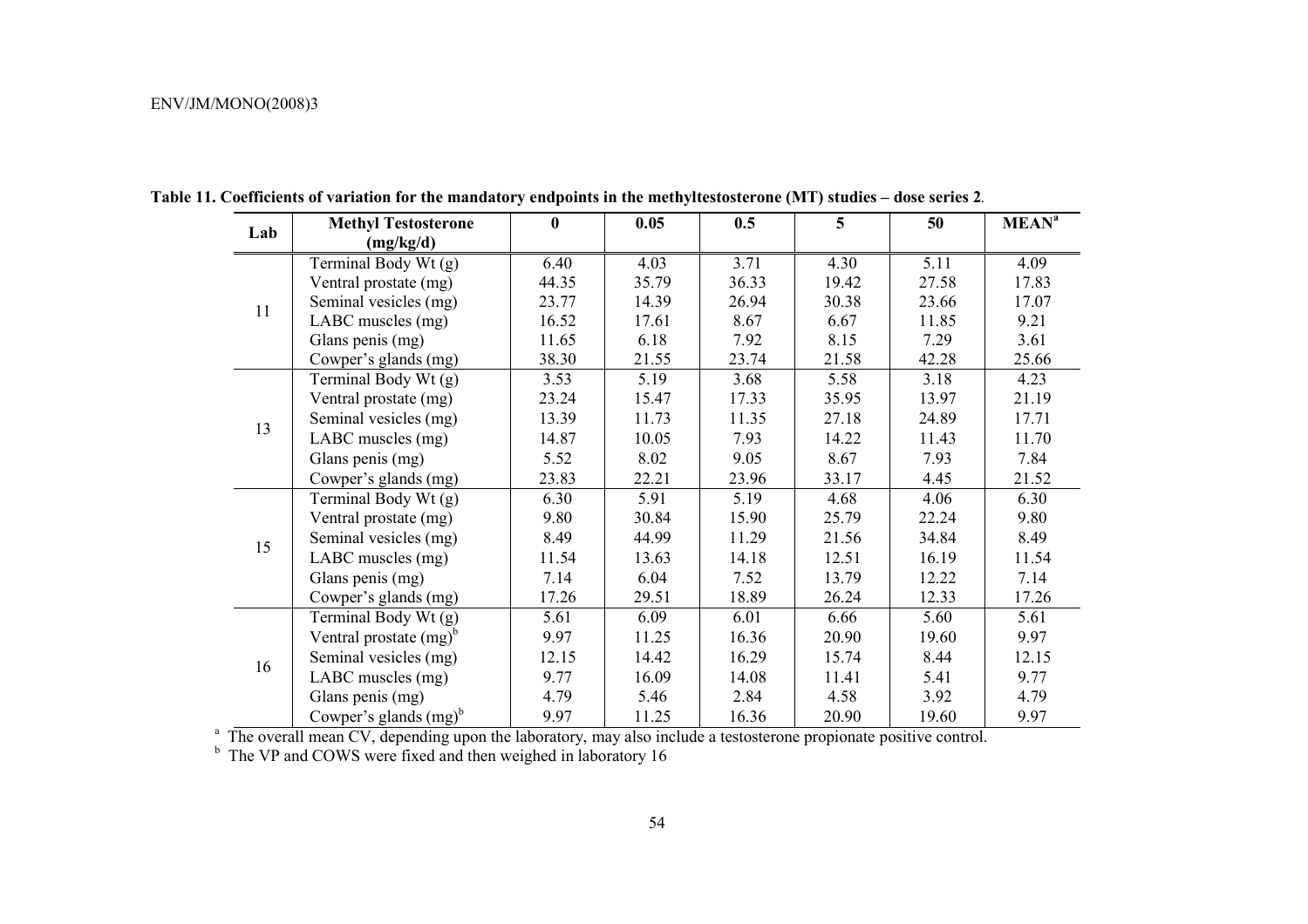may be attributed to variations in dissection and handling among the laboratories. In addition, there were strain, diet and other differences among laboratories (see Table 4). The similarity of the results supports the reproducibility of the Hershberger bioassay.

75. To illustrate the consistency of the dose responses, relative increases in tissue weights from MT administration have been analyzed. Figures 3A-E show the relative increase for all tissues from 8 individual laboratories with MT in dose (log x-axis)- response (normal y-axis) plots. The results for the mean relative increase show the excellent reproducibility of the overall dose response both in the dose response and the strength of the response. The lead laboratory has plotted overall mean weights for the mandatory tissues from the studies with the two dose series for the VP, SVCG, LABC, and COWS in Figure 27 of Annex 3, further illustrating the MT dose response reproducibility across laboratories.

76. The primary anomalous findings were the COWS and VP in laboratory 6 (see Figures 3E and 3A, respectively). The absolute mean control COWS weight was 0.7 mg compared to a range of 5.9-8.1 mg in other laboratories. However, the absolute mean weight of this tissue at the high MT dose in laboratory 6 is similar to the other laboratories (see Tables 7 and 10). This leads to a very high relative increase for this tissue in laboratory 6. A similar, but less extreme, case is the VP data from this laboratory. This suggests possible difficulty in dissecting the small, unstimulated tissues compared to other laboratories.



**Figure 3A. Relative increase in ventral prostate (VP) mean weights with methyl testosterone (MT) administration in eight laboratories using two dose series (Laboratories 2-8 used 0.5, 2, 10, and 40 mg/kg/d MT and laboratories 11-16 used 0.05, 0.5, 5 and 50 mg/kg/d MT).**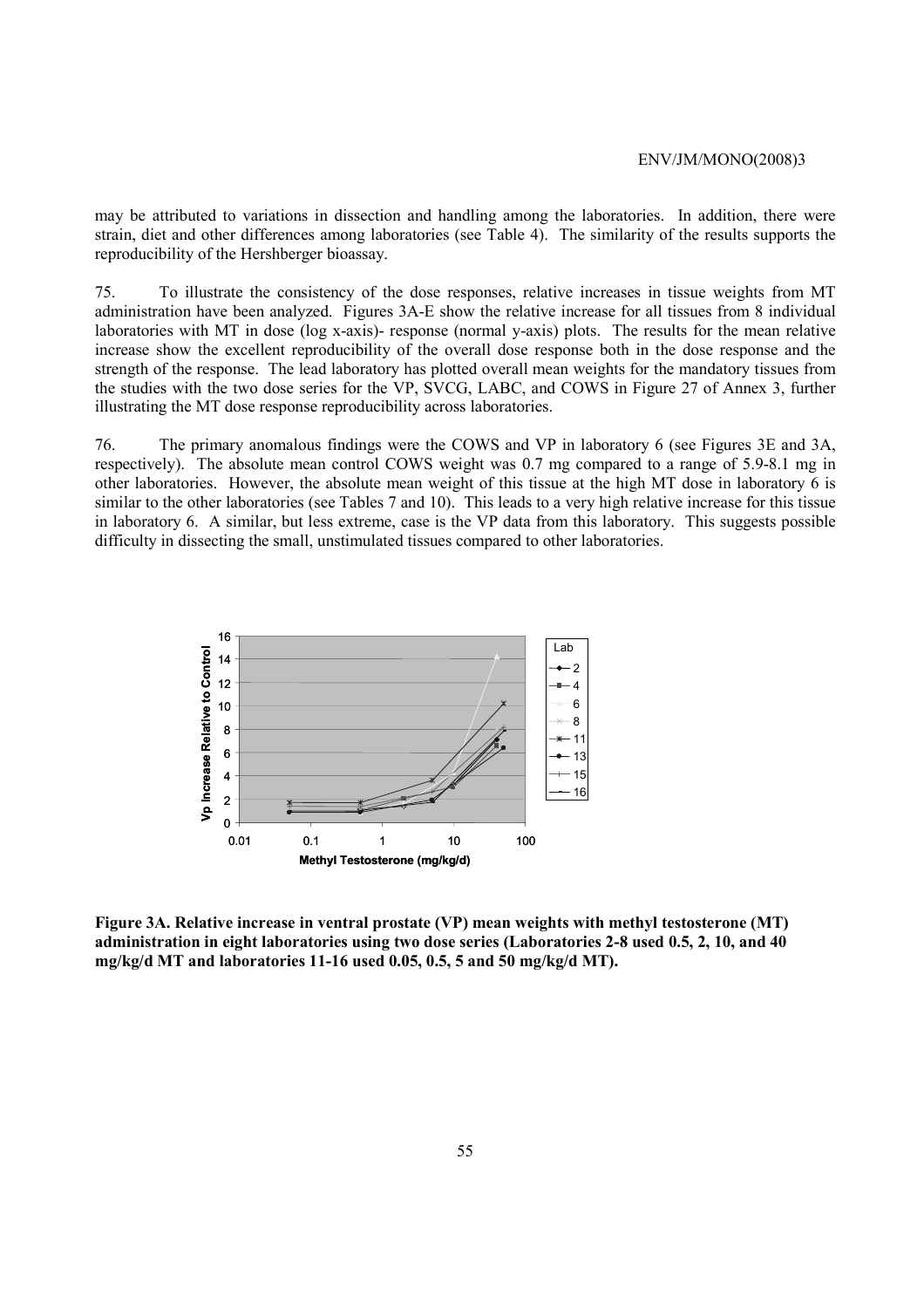

**Figure 3B. Relative increase in levator ani and bulbocavernosus (LABC) mean weights with methyl testosterone (MT) administration in eight laboratories using two dose series (Laboratories 2-8 used 0.5, 2, 10, and 40 mg/kg/d MT and laboratories 11-16 used 0.05, 0.5, 5 and 50 mg/kg/d MT).**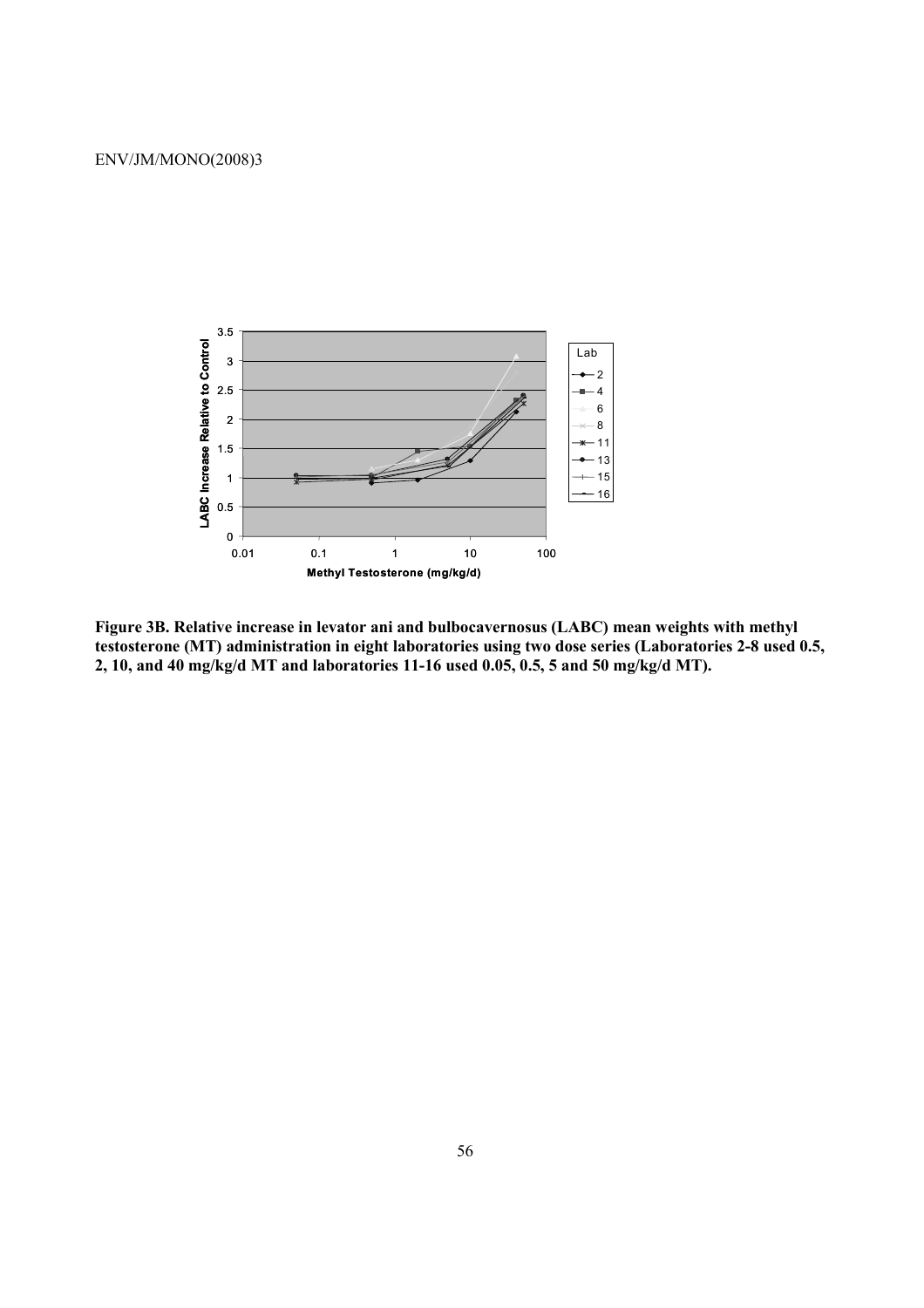

**Figure 3C. Relative increase in seminal vesicles and coagulating gland (SVCG) mean weights with methyl testosterone (MT) administration in eight laboratories using two dose series (Laboratories 2-8**  used 0.5, 2, 10, and 40 mg/kg/d MT and laboratories 11-16 used 0.05, 0.5, 5 and 50 mg/kg/d MT).



**Figure 3D. Relative increase in glans penis (GP) mean weights with methyl testosterone (MT) administration in eight laboratories using two dose series (Laboratories 2-8 used 0.5, 2, 10, and 40 mg/kg/d MT and laboratories 11-16 used 0.05, 0.5, 5 and 50 mg/kg/d MT).**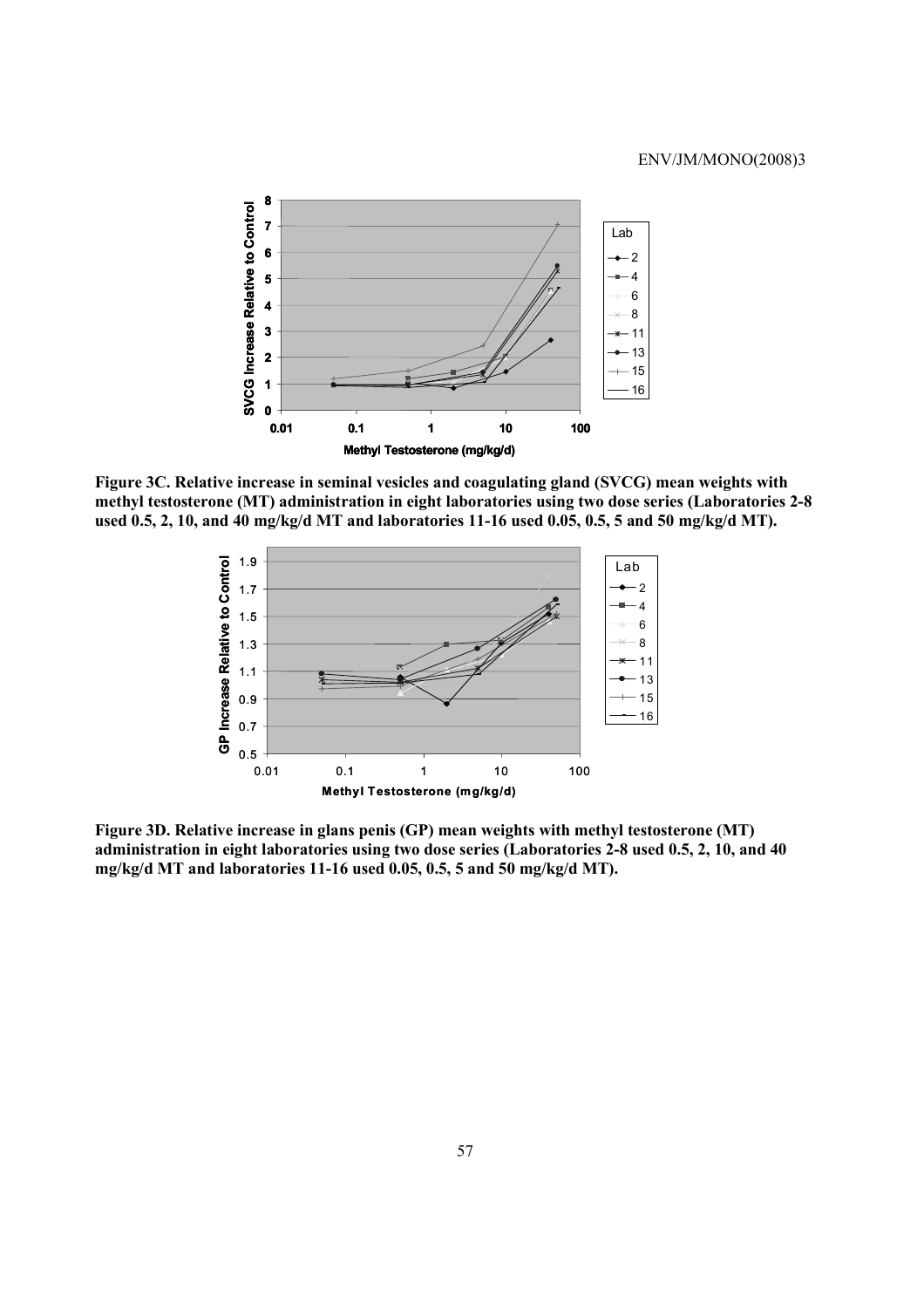

**Figure 3E. Relative increase in Cowper's gland (COWS) mean weights with methyl testosterone (MT) administration in eight laboratories using two dose series (Laboratories 2-8 used 0.5, 2, 10, and 40 mg/kg/d MT and laboratories 11-16 used 0.05, 0.5, 5 and 50 mg/kg/d MT). Note that the laboratory 6 COWS values for the last two doses are off the graph scale.**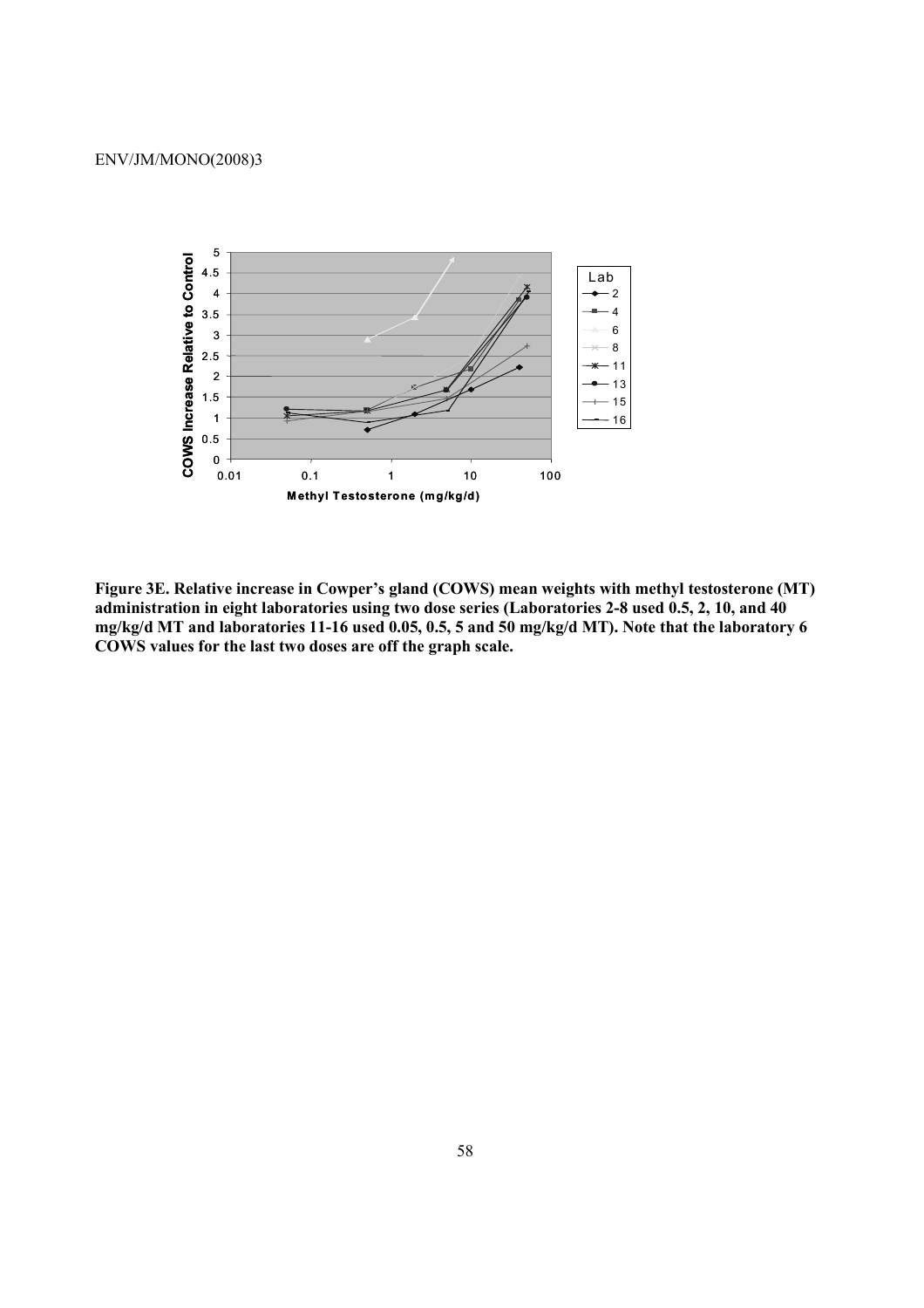### **Trenbolone**

77. Three laboratories tested four doses of trenbolone (TREN) in order to assess the ability of the Hershberger bioassay to detect other androgen agonists. All three laboratories conducted the assigned studies as intended, submitted their laboratory and study data electronically using standardized Excel spreadsheets, audited the study data, and, if necessary, informed the Secretariat of data corrections. Due to shipment restrictions by the supplier (i.e., TREN could not be reshipped once received), TREN could not be distributed from the central TNO repository. Therefore, arrangements were made with the supplier (Sigma) to ensure that each laboratory could place an order that would be filled from the same lot of TREN.

### *Results of Trenbolone studies*

78. The results of the individual laboratory studies and the summary results of the accessory organ and tissue weights and the statistical analyses for the TREN studies are reported in Table 12. The results indicate that the Hershberger bioassay successfully and reproducibly detected TREN in all laboratories. The absolute weights of all five male sex accessory tissues increased with increasing TREN doses in a dose-responsive manner. All five tissues achieved statistical significance with the pairwise comparison approach, but the SVCG, GP, and COWS failed to achieve significance on one or more occasions with the multiple comparison approach.

79. Ventral Prostate (VP). There were statistically significant dose-dependent increases in the weights of the VP in all laboratories with TREN. Laboratory 7 achieved statistical significance for the TREN-treated VP at 8 mg/kg/d TREN and laboratories 1 and 3 at 40 mg/kg/d (Table 12). The absolute values of the VP was smaller in laboratory 1 compared to the other two laboratories. The overall mean CVs for the VP ranged from 29 to 51 (Table 13).

80. Seminal Vesicles and Coagulating Glands (SVCG). There were dose-dependent increases in the absolute weights of the SVCG in all laboratories with TREN. All laboratories achieved statistical significance at a dose of 40 mg/kg/d TREN using the pairwise comparison, but only laboratory 7 using the multiple comparison (Table 12). The overall mean CVs for the SVCG ranged from 31 to 37, suggesting some contribution to the inability to achieve statistical significance (Table 13).

81. Levator ani and Bulbocavernosus muscle complex (LABC). There were statistically significant dose-dependent increases in the weights of the LABC in all laboratories with TREN. Laboratory 7 achieved statistical significance for the TREN-treated LABC at 8 mg/kg/d TREN and laboratories 1 and 3 at 40 mg/kg/d (Table 12). The overall mean CVs for the LABC ranged from 17 to 19 (Table 13).

82. Glans Penis (GP). There were dose-dependent increases in the absolute weights of the GP in all laboratories with TREN. Laboratory 7 achieved statistical significance at 8 mg/kg/d TREN and laboratories 1 and 3 at 40 mg/kg/d (Table 12). The overall mean CVs for the GP ranged from 9 to 12 (Table 13).

83. Cowper's Glands (COWS). There were dose-dependent increases in the absolute weights of the COWS in all laboratories with TREN. Laboratories 3 and 7 achieved statistical significance with both statistical approaches at a dose of 40 mg/kg/d TREN, and laboratory 1 achieved statistical significance at p < 0.05 using the pairwise comparison approach at the same dose (Table 12). The overall mean CVs for the COWS ranged from 22 to 44 (Table 13).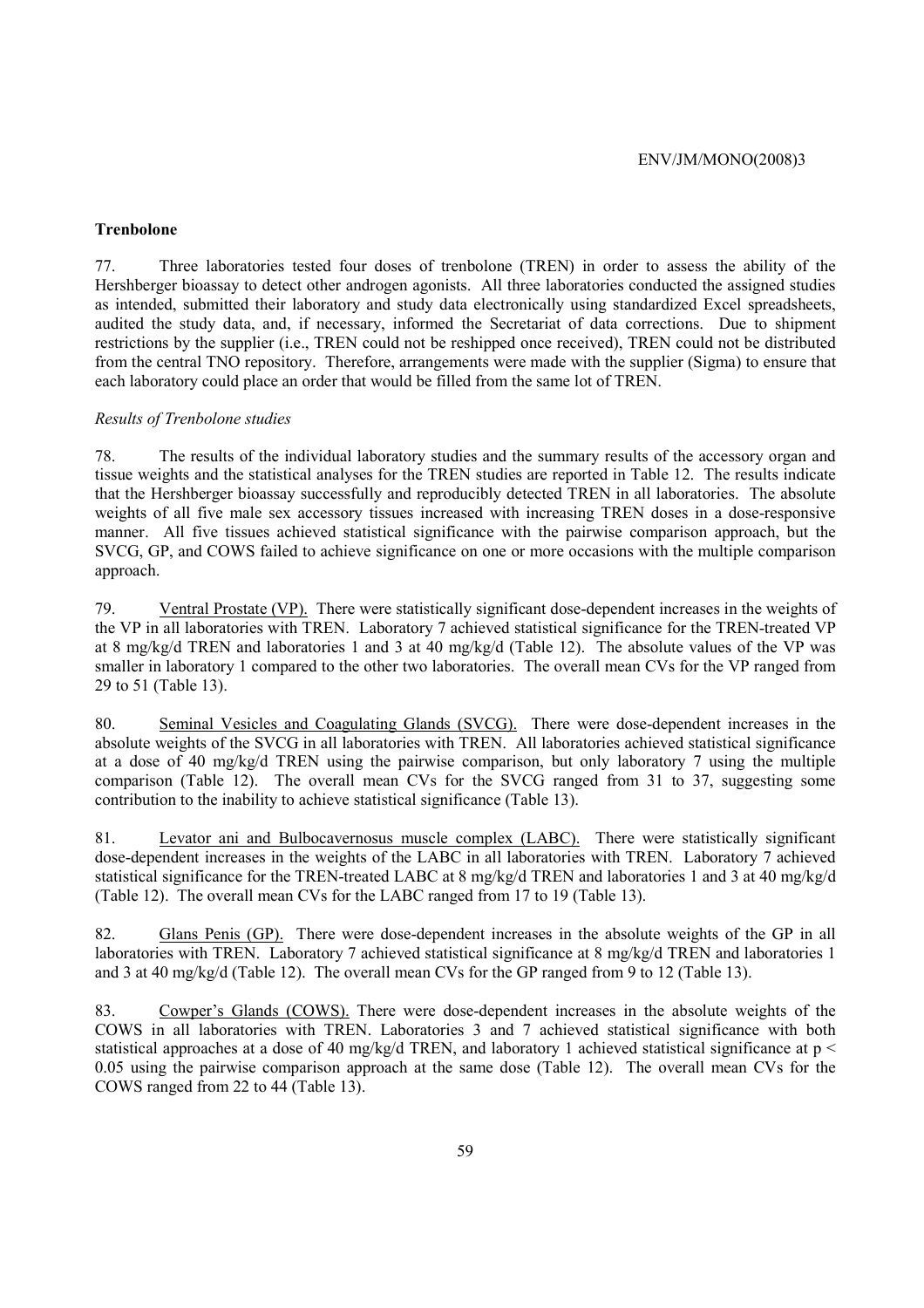| Lab            |                                     | Trenbolone (mg/kg/d) |                 |            | $\bf{0}$          | 0.3               | 1.5                                                | 8                            | 40                              |
|----------------|-------------------------------------|----------------------|-----------------|------------|-------------------|-------------------|----------------------------------------------------|------------------------------|---------------------------------|
|                | Starting Body Wt $(g)$ <sup>a</sup> |                      |                 |            | $192.7 \pm 9.37$  | $194.8 \pm 7.20$  | $196.3 \pm 4.86$                                   | $194.1 \pm 7.90$             | $192.2 \pm 8.19$                |
|                | Terminal Body Wt $(g)$ <sup>a</sup> |                      |                 |            | $207.4 \pm 12.71$ | $211.2 \pm 14.91$ | $209.4 \pm 8.65$                                   | $198.6 \pm 9.22$             | $189.7 \pm 10.42*$              |
|                | Ventral prostate (mg)               |                      |                 |            | $15.7 \pm 3.14$   | $19.7 \pm 5.02$   | $18.8 \pm 3.63$                                    | $19.8 \pm 4.27$              | $37.6 \pm 11.36$ ** $\cdot$     |
| $\mathbf{1}$   | Seminal vesicles (mg)               |                      |                 |            | $23.2 \pm 4.52$   | $24.1 \pm 11.50$  | $26.1 \pm 8.58$                                    | $28.1 \pm 11.11$             | $58.0 \pm 27.23$ *              |
|                | LABC muscles (mg)                   |                      |                 |            | $146.4 \pm 18.30$ | $137.2 \pm 20.79$ | $147.0 \pm 26.23$                                  | $165.1 \pm 40.90$            | $262.9 \pm 41.55$ ** $\cdot$    |
|                | Glans penis (mg)                    |                      |                 |            | $42.9 \pm 3.23$   | $41.9 \pm 3.93$   | $44.7 \pm 5.32$                                    | $43.0 \pm 6.90$              | $52.2 \pm 4.30$ ** $\cdot$      |
|                | Cowper's glands (mg)                |                      |                 |            | $7.2 \pm 2.61$    | $5.8 \pm 1.07$    | $6.2 \pm 0.99$                                     | $6.6 \pm 1.77$               | $11.4 \pm 3.75$ * <sup>3</sup>  |
|                |                                     | Starting Body Wt (g) |                 |            | $201.1 \pm 14.62$ | $203.2 \pm 11.40$ | $205.9 \pm 11.50$                                  | $210.1 \pm 9.24$             | $207.4 \pm 15.89$               |
|                | Terminal Body Wt (g)                |                      |                 |            | $238.8 \pm 17.47$ | $243.4 \pm 10.87$ | $247.6 \pm 19.25$                                  | $236.9 \pm 12.20$            | $224.3 \pm 23.93$               |
|                | Ventral prostate (mg)               |                      |                 |            | $26.3 \pm 13.38$  | $29.9 \pm 15.89$  | $32.5 \pm 15.29$                                   | $29.4 \pm 16.22$             | $48.3 \pm 22.55$ * <sup>^</sup> |
| $\overline{3}$ | Seminal vesicles (mg)               |                      |                 |            | $63.0 \pm 18.53$  | $57.6 \pm 9.28$   | $76.6 \pm 16.06$                                   | $67.8 \pm 30.94$             | $155.5 \pm 71.56$ **            |
|                | LABC muscles (mg)                   |                      |                 |            | $195.6 \pm 40.07$ | $185.6 \pm 36.53$ | $218.7 \pm 30.62$                                  | $223.5 \pm 36.83$            | $395.2 \pm 50.84$ ** $\cdot$    |
|                | Glans penis (mg)                    |                      |                 |            | $48.1 \pm 3.63$   | $48.0 \pm 3.94$   | $51.8 \pm 5.83$                                    | $51.3 \pm 7.30$              | $69.5 \pm 11.34$ ** $\cdot$     |
|                |                                     | Cowper's glands (mg) |                 |            | $5.7 \pm 1.93$    | $5.2 \pm 1.26$    | $7.3 \pm 1.15$                                     | $5.5 \pm 0.69$               | $11.2 \pm 2.43$ ***             |
|                |                                     | Starting Body Wt (g) |                 |            | $245.9 \pm 14.40$ | $257.2 \pm 12.15$ | $248.3 \pm 11.92$                                  | $251.2 \pm 13.08$            | $251.8 \pm 6.28$                |
|                |                                     | Terminal Body Wt (g) |                 |            | $305.4 \pm 20.86$ | $327.3 \pm 24.20$ | $312.8 \pm 11.86$                                  | $303.6 \pm 30.84$            | $271.2 \pm 16.02*$              |
|                | Ventral prostate (mg)               |                      |                 |            | $15.2 \pm 5.41$   | $19.5 \pm 5.39$   | $16.5 \pm 6.11$                                    | $25.3 \pm 5.92$ ** $\cdot$   | $35.2 \pm 6.81$ ** $\cdot$      |
| $\overline{7}$ | Seminal vesicles (mg)               |                      |                 |            | $95.4 \pm 25.16$  | $76.5 \pm 23.20$  | $73.4 \pm 18.39$                                   | $93.5 \pm 14.20$             | $170.6 \pm 95.48$ ***           |
|                | LABC muscles (mg)                   |                      |                 |            | $233.5 \pm 42.05$ | $248.1 \pm 57.69$ | $260.3 \pm 53.35$                                  | $321.7 \pm 57.23$ ** $\cdot$ | $477.8 \pm 74.51$ ** $\cdot$    |
|                | Glans penis (mg)                    |                      |                 |            | $69.7 \pm 5.42$   | $67.9 \pm 5.18$   | $65.1 \pm 10.25$                                   | $80.9 \pm 5.19$ **           | $87.3 \pm 5.84$ ***             |
|                | Cowper's glands (mg)                |                      |                 |            | $8.2 \pm 3.52$    | $10.3 \pm 6.23$   | $8.0 \pm 2.86$                                     | $10.0 \pm 3.41$              | $19.6 \pm 9.00$ ***             |
|                |                                     |                      | R-square $(\%)$ |            |                   |                   |                                                    |                              |                                 |
|                |                                     | <b>OVR</b>           | <b>TRT</b>      | <b>LAB</b> |                   |                   | Overall means and [CV] for tissues at a given dose |                              |                                 |
|                | Ventral prostate                    | 45                   | 32              | 11         | 19[50]            | 23 [47]           | 23 [52]                                            | $25[42]*$                    | 40 [33] **                      |
| (mg)           |                                     |                      |                 |            |                   |                   |                                                    |                              |                                 |
|                | Seminal vesicles                    | 46                   | 18              | 57         | 61 [58]           | 53 [51]           | 59 [47]                                            | 63 [54]                      | $128[66]$ **                    |
| (mg)           |                                     |                      |                 |            |                   |                   |                                                    |                              |                                 |
| $LABC$ (mg)    |                                     | 71                   | 44              | 37         | 192 [26]          | 191 [32]          | 209 [29]                                           | $237$ [33] **                | 379 [28] **                     |

**Table 12. Body weights, mandatory tissue weights and pooled statistics in trenbolone (TREN) studies***.*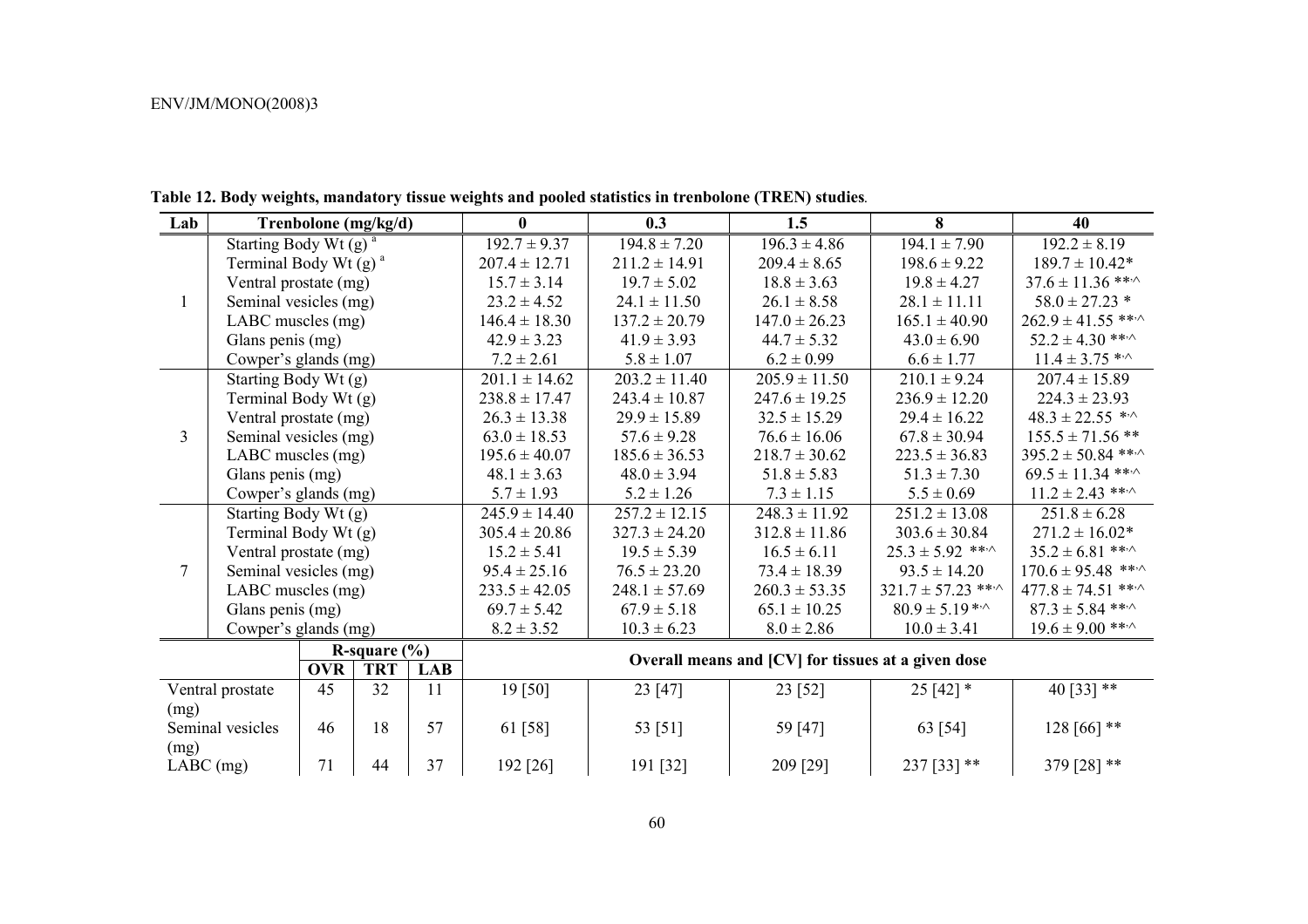| Glans penis (mg)                  | $\overline{\phantom{a}}$<br>62 | 10           | 00 | $\lceil 24 \rceil$<br>54 | 53 [23]<br>ل ∠ا<br>- - | $CA$ $TA$ 1<br>27121              | 58 [31] | $70$ [24] ** |
|-----------------------------------|--------------------------------|--------------|----|--------------------------|------------------------|-----------------------------------|---------|--------------|
| $\sim$ owper's $\prime$<br>glands | 46                             | $\sim$<br>-- | -  | 7[63]                    | 7[59]                  | 7.527<br>$\overline{\phantom{0}}$ | 7[39]   | 14 [48] **   |
| (mg)                              |                                |              |    |                          |                        |                                   |         |              |

OVR – Overall effect on tissue; TRT - Effect of treatments; LAB - Effect of laboratory; CV - Coefficient of variation.

\*,\*\* Significantly different from control at P<0.05 and P<0.01, respectively, using T-test pairwise comparisons.

^ Significantly different from control at P<0.05 using two-tailed Dunnett's multiple comparisons of the tissue with body weight adjustment.

<sup>a</sup> The starting body weight is on the first day of substance administration and the terminal body weight is at necropsy approximately 24-hours after the last administration.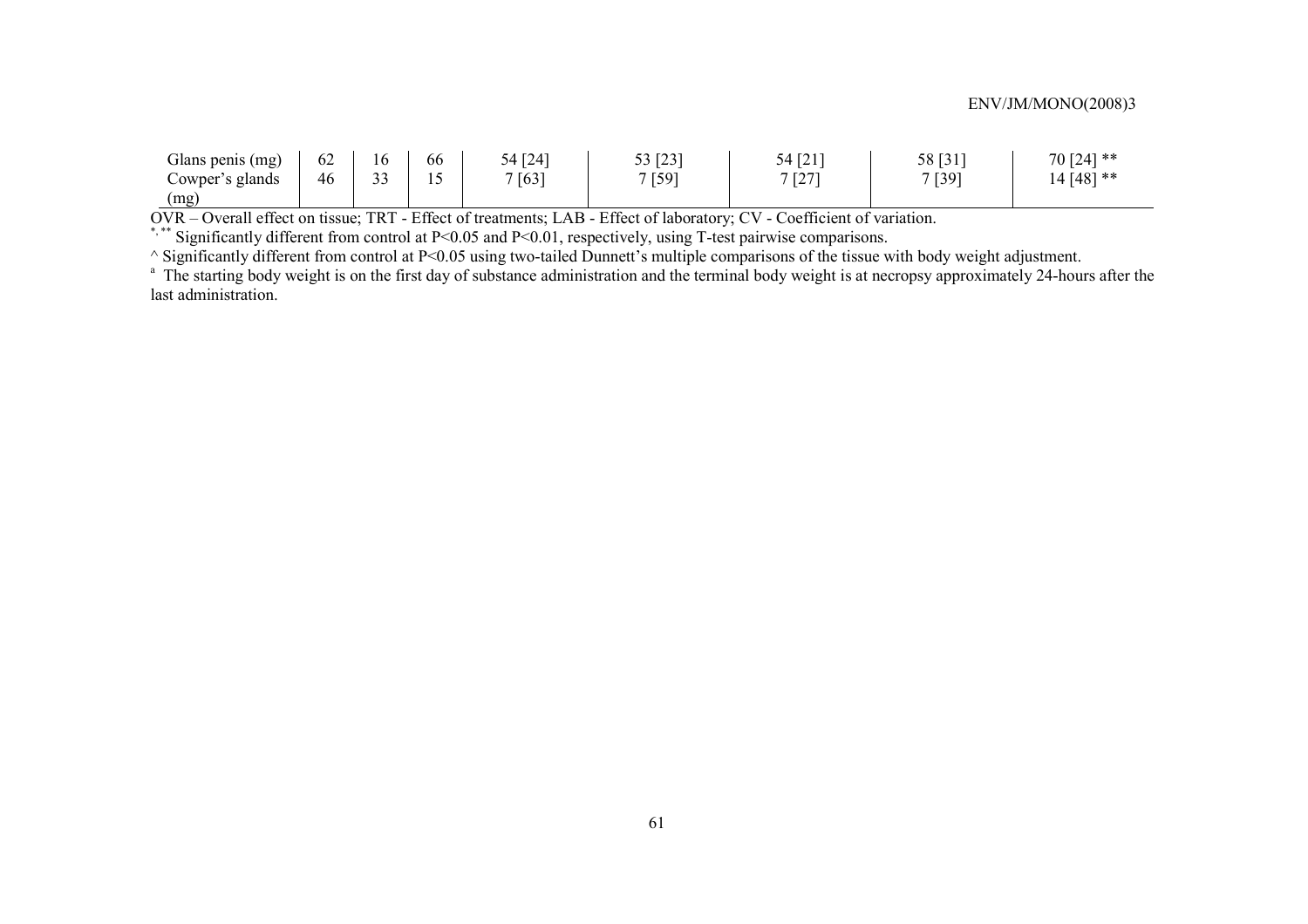| Lab | Trenbolone (mg/kg/d)   | $\bf{0}$ | 0.3   | 1.5   | 8     | 40    | <b>MEAN<sup>a</sup></b> |
|-----|------------------------|----------|-------|-------|-------|-------|-------------------------|
|     | Terminal Body Wt $(g)$ | 6.13     | 7.06  | 4.13  | 4.64  | 5.49  | 5.49                    |
|     | Ventral prostate (mg)  | 19.98    | 25.54 | 19.34 | 21.56 | 30.25 | 23.34                   |
|     | Seminal vesicles (mg)  | 19.44    | 47.75 | 32.89 | 39.52 | 46.94 | 37.31                   |
|     | LABC muscles (mg)      | 12.50    | 15.16 | 17.84 | 24.77 | 15.81 | 17.22                   |
|     | Glans penis (mg)       | 7.55     | 9.38  | 11.91 | 16.07 | 8.25  | 10.63                   |
|     | Cowper's glands (mg)   | 36.55    | 18.54 | 16.06 | 27.00 | 32.83 | 26.19                   |
|     | Terminal Body Wt (g)   | 7.32     | 4.47  | 7.77  | 5.15  | 10.67 | 7.08                    |
|     | Ventral prostate (mg)  | 50.91    | 53.10 | 47.12 | 55.20 | 46.74 | 50.61                   |
| 3   | Seminal vesicles (mg)  | 29.41    | 16.12 | 20.98 | 45.62 | 46.02 | 31.63                   |
|     | LABC muscles (mg)      | 20.48    | 19.68 | 14.00 | 16.48 | 12.87 | 16.70                   |
|     | Glans penis (mg)       | 7.54     | 8.21  | 11.24 | 14.24 | 16.32 | 11.51                   |
|     | Cowper's glands (mg)   | 34.09    | 23.99 | 15.71 | 12.51 | 21.60 | 21.58                   |
|     | Terminal Body Wt (g)   | 6.83     | 7.39  | 3.79  | 10.16 | 5.91  | 6.82                    |
|     | Ventral prostate (mg)  | 35.65    | 27.64 | 36.96 | 23.39 | 19.37 | 28.60                   |
|     | Seminal vesicles (mg)  | 26.36    | 30.33 | 25.05 | 15.18 | 55.97 | 30.58                   |
|     | LABC muscles (mg)      | 18.01    | 23.25 | 20.50 | 17.79 | 15.59 | 19.03                   |
|     | Glans penis (mg)       | 7.77     | 7.62  | 15.74 | 6.42  | 6.68  | 8.85                    |
|     | Cowper's glands (mg)   | 42.82    | 60.33 | 35.65 | 34.06 | 45.85 | 43.74                   |

**Table 13. Coefficients of variation for the mandatory endpoints in the trenbolone (TREN) studies** 

<sup>a</sup> The overall mean CV, depending upon the laboratory, may also include a testosterone propionate positive control.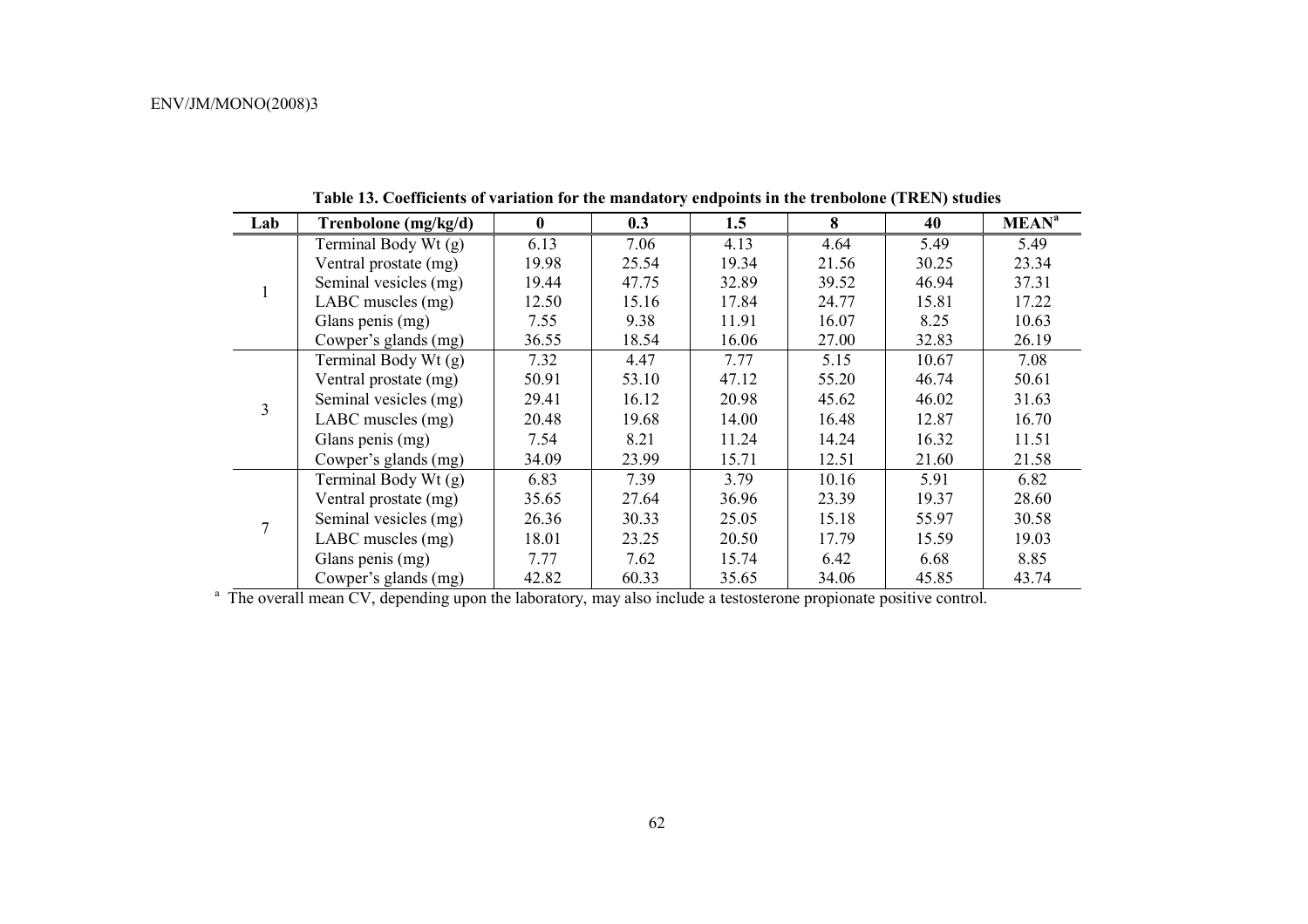| Lab            | Trenbolone (mg/kg/d) | 0                   | 0.3                 | 1.5                 | 8                   | 40                  |
|----------------|----------------------|---------------------|---------------------|---------------------|---------------------|---------------------|
|                | Terminal Body Wt (g) | $207.4 \pm 12.71$   | $211.2 \pm 14.91$   | $209.4 \pm 8.65$    | $198.6 \pm 9.22$    | $189.7 \pm 10.42*$  |
|                | Liver $(g)$          | $6.5 \pm 0.52$      | $6.4 \pm 0.52$      | $6.6 \pm 0.62$      | $6.6 \pm 0.35$      | $6.8 \pm 0.61$      |
|                | (relative to bw)     | 3.13%               | $3.03\%$            | 3.15%               | $3.32\%$            | 3.58%               |
| $\mathbf{1}$   | Adrenals (mg)        | $65.2 \pm 7.31$     | $66.2 \pm 9.90$     | $65.1 \pm 7.97$     | $64.3 \pm 8.73$     | $66.1 \pm 8.04$     |
|                | (relative to bw)     | 0.0314%             | 0.0313%             | 0.0311%             | 0.0324%             | 0.0348%             |
|                | Kidneys (mg)         | $1624.1 \pm 109.79$ | $1679.7 \pm 166.09$ | $1662.6 \pm 107.27$ | $1625.5 \pm 95.99$  | $1600.3 \pm 94.85$  |
|                | (relative to bw)     | 0.7831%             | 0.7953%             | 0.7940%             | 0.8185%             | 0.8436%             |
|                | Terminal Body Wt (g) | $238.8 \pm 17.47$   | $243.4 \pm 10.87$   | $247.6 \pm 19.25$   | $236.9 \pm 12.20$   | $224.3 \pm 23.93$   |
|                | Liver $(g)$          | $10.4 \pm 0.95$     | $10.3 \pm 0.76$     | $10.7 \pm 1.34$     | $10.6 \pm 0.87$     | $10.4 \pm 2.26$     |
|                | (relative to bw)     | $4.35\%$            | 4.24%               | 4.31%               | 4.46%               | 4.61%               |
| $\overline{3}$ | Adrenals (mg)        | $56.0 \pm 7.71$     | $45.9 \pm 6.83$     | $48.1 \pm 7.63$     | $42.9 \pm 7.14$     | $45.0 \pm 5.61$     |
|                | (relative to bw)     | 0.0235%             | 0.0189%             | 0.0194%             | 0.0181%             | 0.0201%             |
|                | Kidneys (mg)         | $1600.3 \pm 188.99$ | $1523.2 \pm 111.96$ | $1485.1 \pm 116.91$ | $1582.8 \pm 60.08$  | $1501.1 \pm 235.58$ |
|                | (relative to bw)     | 0.6701%             | 0.6258%             | 0.5998%             | 0.6681%             | $0.6692\%$          |
|                | Terminal Body Wt (g) | $305.4 \pm 20.86$   | $327.3 \pm 24.20$   | $312.8 \pm 11.86$   | $303.6 \pm 30.84$   | $271.2 \pm 16.02*$  |
|                | Liver $(g)$          | $14.6 \pm 1.68$     | $18.7 \pm 3.66$     | $17.5 \pm 1.47$     | $17.8 \pm 3.29$     | $16.0 \pm 1.65$     |
|                | (relative to bw)     | 4.78%               | $5.71\%$            | 5.59%               | 5.86%               | 5.90%               |
|                | Adrenals (mg)        | $54.6 \pm 6.56$     | $54.3 \pm 8.84$     | $55.4 \pm 7.74$     | $53.1 \pm 7.97$     | $55.1 \pm 9.37$     |
|                | (relative to bw)     | 0.0179%             | 0.0166%             | $0.0177\%$          | 0.0175%             | 0.0203%             |
|                | Kidneys (mg)         | $2652.2 \pm 236.06$ | $2822.8 \pm 267.25$ | $2677.3 \pm 208.58$ | $2828.5 \pm 382.49$ | $2502.5 \pm 128.33$ |
|                | (relative to bw)     | 0.8684%             | 0.8625%             | 0.8559%             | 0.9317%             | 0.9228%             |

# **Table 14. Optional organ weights in trenbolone (TREN) studies**

\*,\*\* Significantly different from control at P<0.05 and P<0.01, respectively, using T-test pairwise comparisons.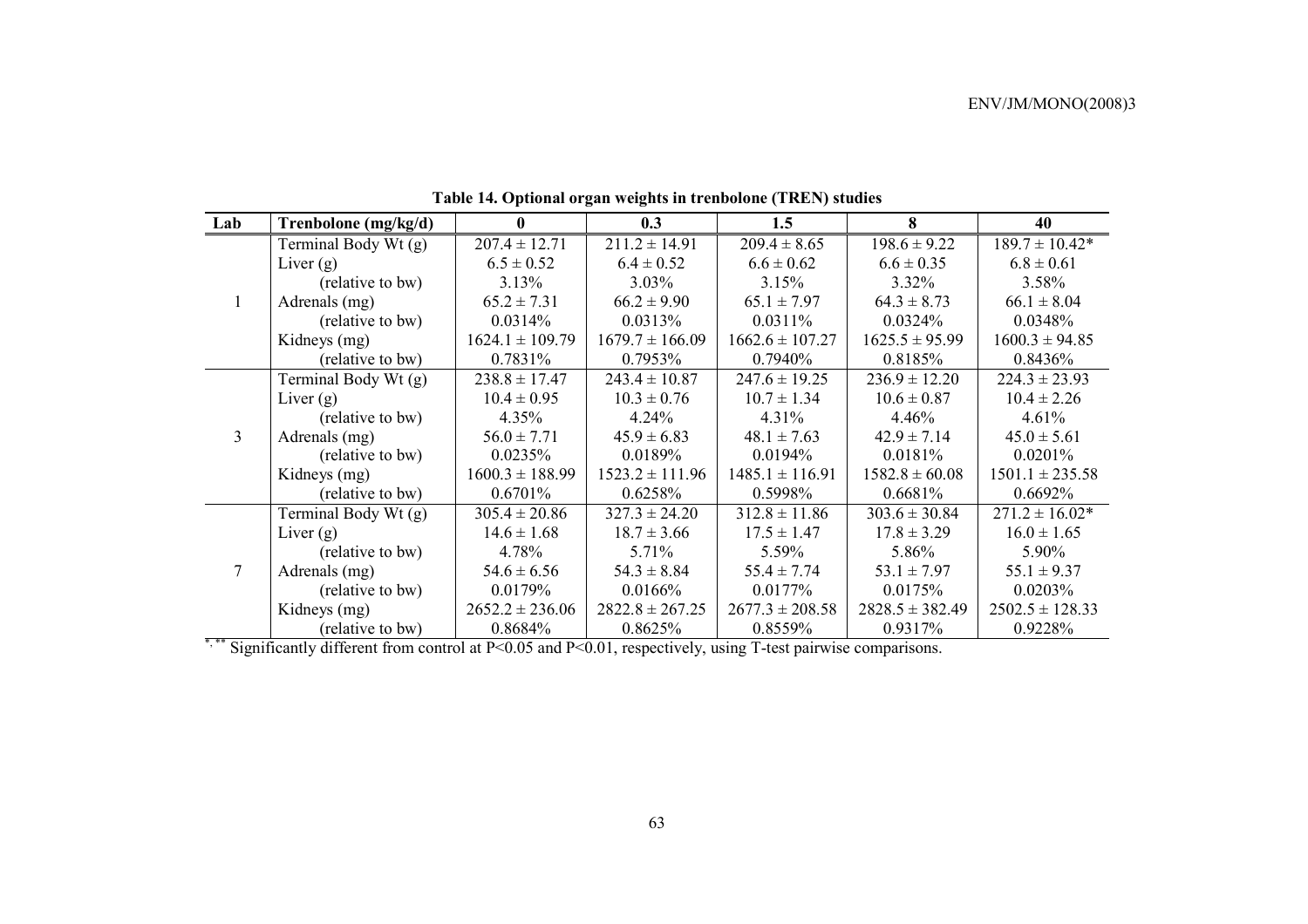84. Overall Review of Mandatory Endpoints. When the data were pooled across the participating laboratories, all five mandatory endpoints achieved statistical significance using the pairwise comparison approach. The VP and LABC achieved significance at 8 mg TREN/kg/d and the SVCG, GP and COWS at 40 mg TREN/kg/d (Table 12). The R-square analyses indicate moderate overall and treatment relationships, and some relationships for laboratory effects for the SVCG [57], LABC [37], and GP [66] (Table 7).

85. Body weights. The initial body weights for the four labs ranged from approximately 195 to 250 grams among the three laboratories. The body weight gains during the treatment period were reduced with increasing doses of TREN based on the starting and terminal body weights (Table 10). In two laboratories, the body weight gains were reduced by 50%, while in laboratory 1 the terminal body weight mean was below the starting body weight with a loss during treatment of about 2.5 g. The body weight decreases were statistically significant in laboratories 1 and 7 ( $p<0.05$ ) and when the data were pooled ( $p<0.01$ ) at 40 mg/kg/d TREN.

86. Optional organ weights. The absolute optional organ weights were not consistently changed by TREN administration (Table 12). Liver weights were largely unchanged in laboratories 1 and 3 at the high TREN dose and were not significantly different in laboratory 7. The paired adrenal weights and the paired kidney weights were not significantly different with TREN treatment in any laboratory.

### **PHASE 2: ANDROGEN ANTAGONISTS**

87. Four androgen antagonists were employed as test substances in Phase-2. VIN and DDE were employed in eight laboratories each. PRO and LIN were employed in four laboratories each.

### **Procymidone**

88. Four laboratories tested four doses of procymidone (PRO) with coadministration of 0.4 mg/kg/d TP in order to assess the ability of the Hershberger bioassay to detect androgen antagonists. All four laboratories conducted the assigned studies as intended, submitted their laboratory and study data electronically using standardized Excel spreadsheets, audited the study data, and, if necessary, informed the Secretariat of data corrections.

### *Results of Procymidone studies*

89. The results of the individual laboratory studies and the summary results of the accessory organ and tissue weights and the statistical analyses for the PRO studies are reported in Table 15. The Hershberger bioassay successfully and reproducibly detected PRO in all four laboratories. Laboratory 8 performed a second study when gavage errors in the first study resulted in several groups being reduced to 5 animals, and the results of both of these studies are reported and designated 8A for the first study and 8B for the second study. The absolute weights of all five male sex accessory tissues decreased with increasing PRO doses in a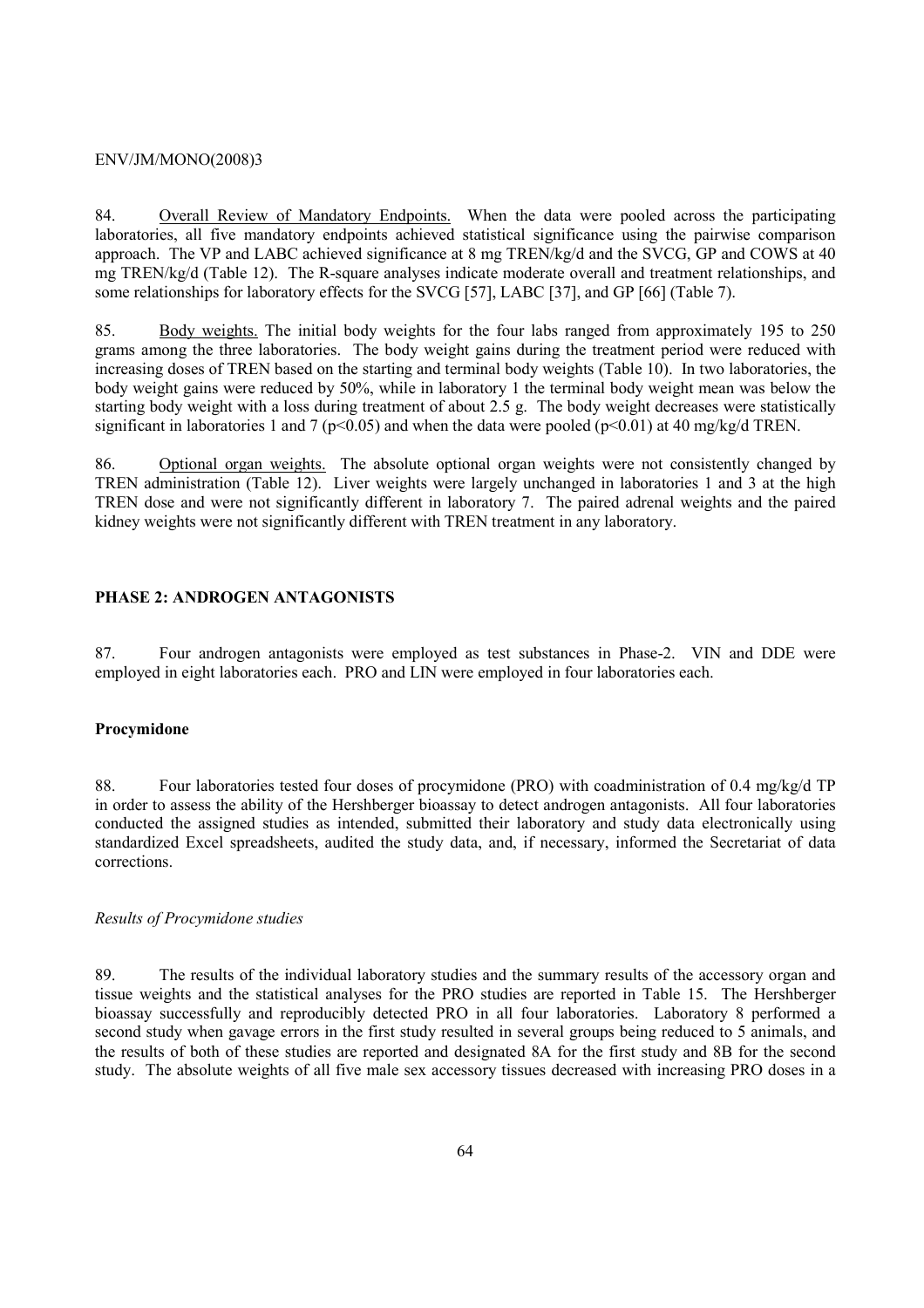dose-responsive manner. The VP, SVCG, LABC and COWS achieved statistically significant decreases in all laboratories, and the GP achieved significance in two of the four laboratories.

90. Ventral Prostate (VP). There were statistically significant dose-dependent decreases in the weights of the VP in all laboratories with PRO. Laboratories 2, 8, and 9 achieved statistically significant decreases for the PRO-treated VP at 10 mg/kg/d PRO (laboratory 2 when the pairwise comparison approach was used), and laboratory 7 achieved significance at 30 mg/kg/d (Table 15). The overall mean CVs for the VP ranged from 12 to 33 (Table 16). The mean CVs differed among laboratories and was 12-13 for laboratories 8 and 9 and 32-33 for laboratories 2 and 7.

91. Seminal Vesicles and Coagulating Glands (SVCG). There were statistically significant dosedependent decreases in the weights of the SVCG in all laboratories with PRO. Laboratories 8 and 9 achieved statistically significant decreases for the PRO-treated SVCG at 10 mg/kg/d PRO, and both laboratories 2 and 7 achieved significance at 30 mg/kg/d, when the pairwise comparison approach was used for lab 2 data (Table 15). The overall mean CVs for the SVCG ranged from 11 to 30 (Table 16).

92. Levator ani and Bulbocavernosus muscle complex (LABC). There were statistically significant dose-dependent decreases in the weights of the LABC in all laboratories with PRO. Laboratory 9 achieved statistically significant decreases for the PRO-treated LABC at 3 mg/kg/d PRO, when the pairwise comparison approach was used, and laboratories 7 and 8 achieved significance at 30 mg/kg/d, and laboratory 2 at 100 mg/k/d (Table 15). An outlier with a Studentised residual of less than –7 was removed from the 30 mg/kg/d group of laboratory 7 for these statistical analyses. The overall mean CVs for the LABC ranged from 12 to 33 (Table 16).

93. Glans Penis (GP). There were statistically significant dose-dependent decreases in the weights of the GP in two of the four laboratories with PRO. Laboratory 9 achieved statistically significant decreases for the PRO-treated GP at 10 mg/kg/d PRO, when the pairwise comparison approach was used, and laboratory 8 achieved significance in both studies at 30 mg/kg/d. However, labs 2 and 7 did not achieve significance with either statistical approach (Table 15). The overall mean CVs for the VP ranged from 7 to 17 (Table 16).

94. Cowper's Glands (COWS). There were statistically significant dose-dependent decreases in the weights of the COWS in all laboratories with PRO. Laboratory 9 achieved a statistically significant decrease for the PRO-treated COWS at 3 mg/kg/d PRO when the pairwise comparison approach was used, lab study 8B at 10 mg/kg/d, lab 7 at 30 mg/kg/d, and lab 2 and 8A studies achieved significance at 100 mg/kg/d (Table 15). The overall mean CVs for the COWS ranged from 9 to 33 (Table 16).

95. Overall Review of Mandatory Endpoints. When the data were pooled across the participating laboratories, all five mandatory endpoints achieved statistical significance using the pairwise comparison approach. The VP, LABC, and COWS achieved significant decreases at 10 mg PRO/kg/d and the GP at 30 mg  $\overline{M}T/kg/d$  (Table 15). The R-square analyses indicate strong overall and treatment relationships except for the GP, and the R-square indicated some relationships with laboratory effects for the LABC [41] and GP [47] (Table 15).

96. Body weights. The initial body weights ranged from approximately 215 to 250 grams among the four laboratories. The body weight gains during the treatment period were modestly reduced by 10-20 grams with increasing doses of PRO based on the starting and terminal body weights (Table 15). These reductions achieved statistical significance in laboratory 8 at 100 mg/kg/d PRO and in the overall pooled data at 10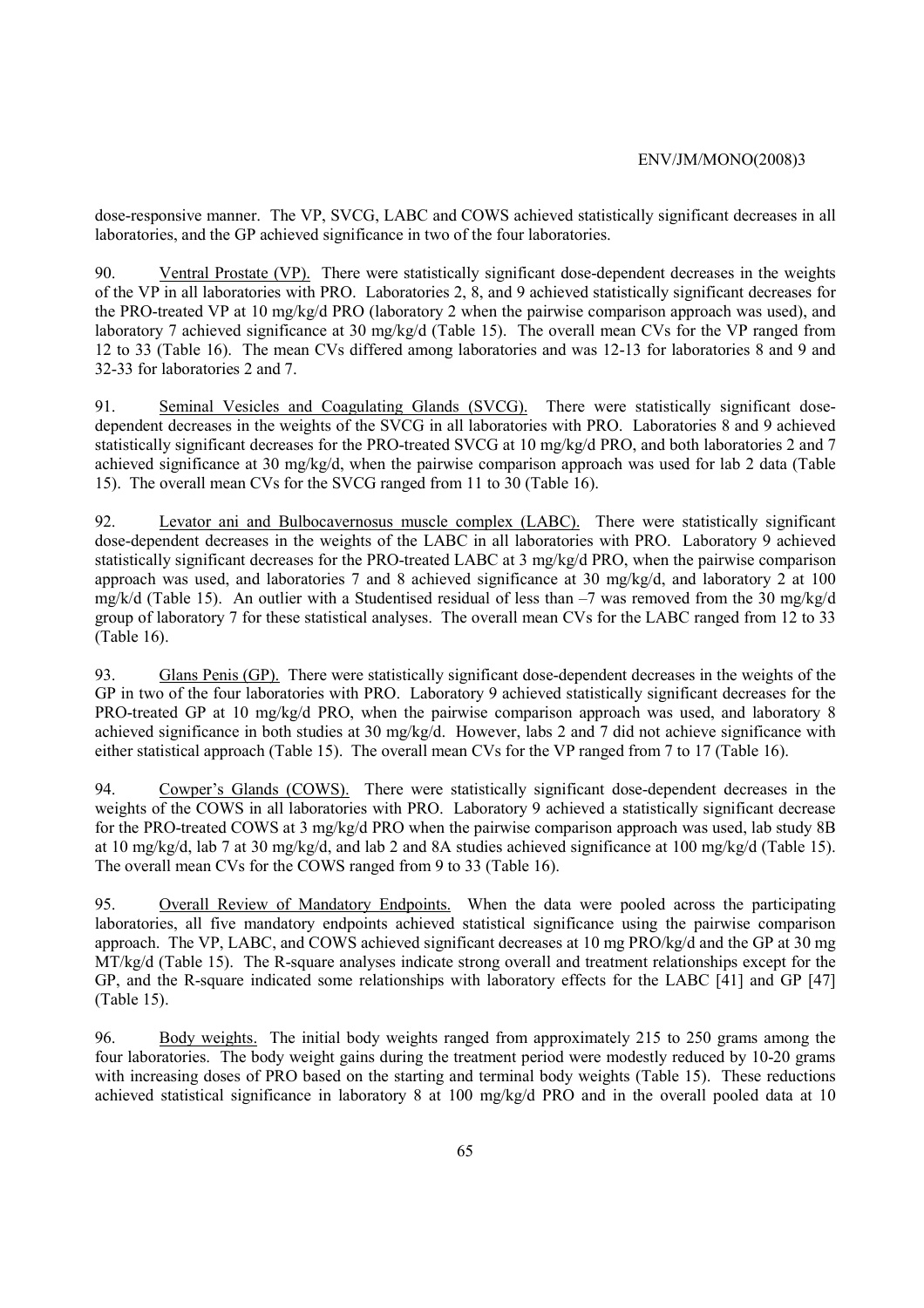mg/kg/d PRO ( $p$ <0.05) and 30 and 100 mg/kg/d ( $p$ <0.01).

97. Optional organ weights. The body weight adjusted liver weights were significantly increased in all 4 laboratories (10 mg/kg/d PRO dose in lab 7, 30 mg/kg/d in lab 9, and 100 mg/kg/d in labs 1 and 8) (Table 17). The body weight adjusted paired adrenal weights were significantly increased in laboratories 2, 7, and 8 at the 30 or 100 mg/kg/d PRO dose. Absolute values of the paired adrenals were also increased in laboratory 9, but did not achieve statistical significance. The paired kidney weights were not significantly affected by PRO treatment.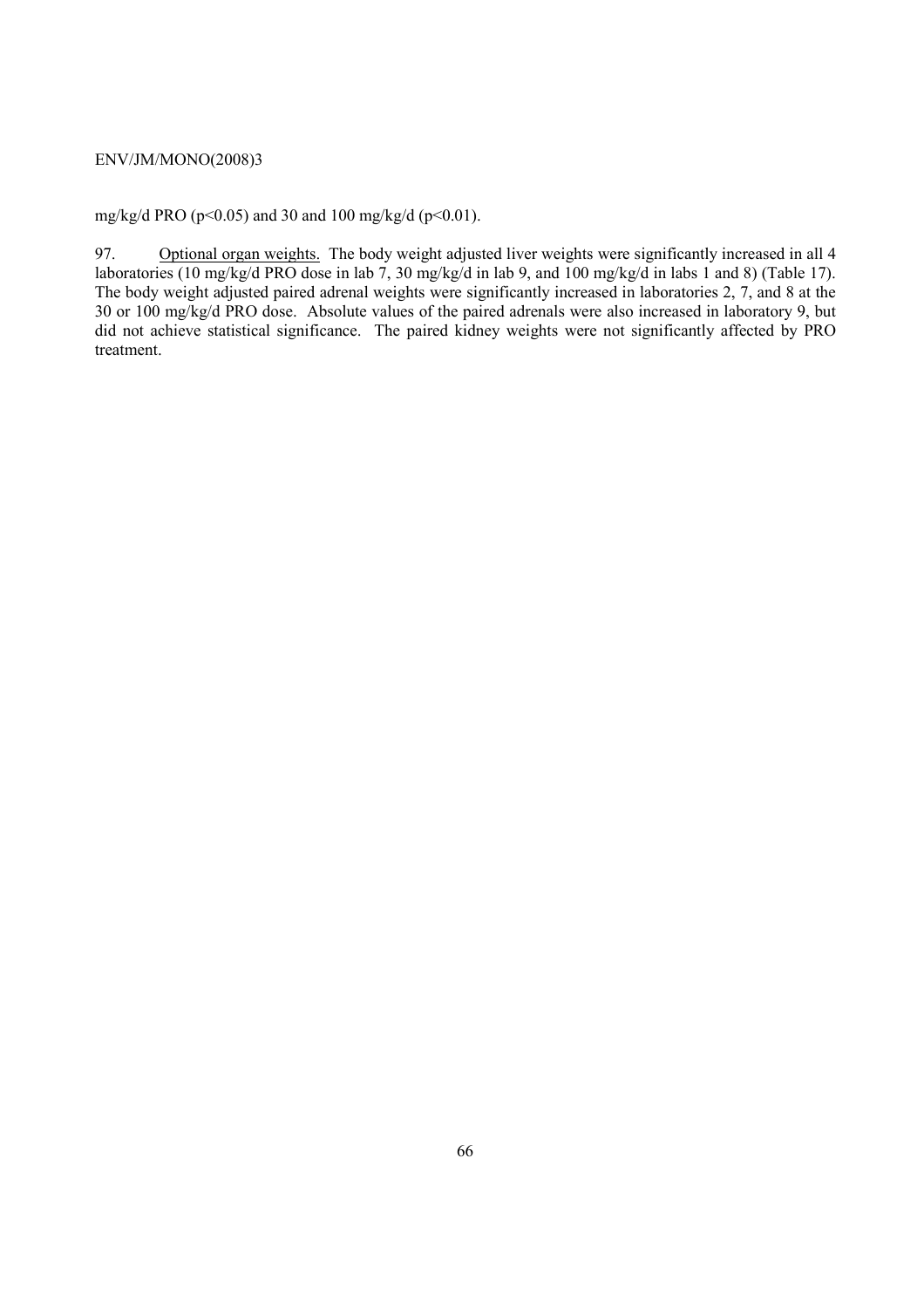|                 | <b>Testosterone Propionate</b>      | 0.4                | 0.4                | 0.4                          | 0.4                           | 0.4                          |
|-----------------|-------------------------------------|--------------------|--------------------|------------------------------|-------------------------------|------------------------------|
| Lab             | (mg/kg/d)                           |                    |                    |                              |                               |                              |
|                 | Procymidone (mg/kg/d)               | $\bf{0}$           | 3 <sup>1</sup>     | 10                           | 30                            | 100                          |
|                 | Starting Body Wt $(g)$ <sup>a</sup> | $218.0 \pm 13.59$  | $218.7 \pm 7.69$   | $214.7 \pm 11.74$            | $222.7 \pm 9.67$              | $216.5 \pm 14.24$            |
|                 | Terminal Body Wt $(g)$ <sup>a</sup> | $307.0 \pm 17.57$  | $305.4 \pm 6.96$   | $297.0 \pm 16.21$            | $301.1 \pm 16.27$             | $295.0 \pm 16.97$            |
|                 | Ventral prostate (mg)               | $173.8 \pm 32.53$  | $180.2 \pm 43.10$  | $150.9 \pm 52.33$ *          | $103.3 \pm 16.49$ ** $\cdot$  | $52.7 \pm 23.55$ ** $\cdot$  |
| $\overline{2}$  | Seminal vesicles (mg)               | $356.2 \pm 53.09$  | $362.1 \pm 46.86$  | $406.3 \pm 176.22$           | $215.6 \pm 59.20$ *           | $145.7 \pm 69.80$ ***        |
|                 | LABC muscles (mg)                   | $292.6 \pm 41.88$  | $339.7 \pm 33.72$  | $321.7 \pm 79.39$            | $277.9 \pm 40.28$             | $204.3 \pm 31.79$ ***        |
|                 | Glans penis (mg)                    | $79.1 \pm 4.94$    | $83.2 \pm 19.96$   | $85.6 \pm 7.75$              | $79.7 \pm 10.98$              | $66.6 \pm 18.60$             |
|                 | Cowper's glands (mg)                | $32.7 \pm 8.00$    | $30.4 \pm 8.32$    | $31.4 \pm 8.92$              | $29.1 \pm 14.32$              | $15.6 \pm 4.96$ ***          |
|                 | Starting Body Wt (g)                | $248.4 \pm 3.33$   | $249.3 \pm 8.05$   | $234.1 \pm 9.13$             | $248.0 \pm 11.67$             | $246.2 \pm 9.97$             |
| $\tau$          | Terminal Body Wt (g)                | $325.5 \pm 20.55$  | $322.8 \pm 6.77$   | $304.3 \pm 20.97$            | $317.0 \pm 23.65$             | $308.8 \pm 12.23$            |
|                 | Ventral prostate (mg)               | $157.4 \pm 18.02$  | $140.5 \pm 49.23$  | $103.8 \pm 33.01$            | $80.4 \pm 25.95$ ** $\cdot$   | $57.9 \pm 19.68$ ** $\cdot$  |
|                 | Seminal vesicles (mg)               | $485.3 \pm 36.90$  | $475.1 \pm 105.59$ | $396.6 \pm 49.11$            | $224.1 \pm 48.65$ ** $\cdot$  | $205.8 \pm 76.43$ ** $\cdot$ |
|                 | LABC muscles (mg)                   | $541.7 \pm 62.63$  | $514.5 \pm 45.79$  | $468.0 \pm 118.45$           | $324.6 \pm 130.67$ ** $\cdot$ | $333.1 \pm 62.28$ ** $\cdot$ |
|                 | Glans penis (mg)                    | $91.7 \pm 15.20$   | $96.9 \pm 12.29$   | $85.3 \pm 4.43$              | $78.5 \pm 8.82$               | $81.2 \pm 7.56$              |
|                 | Cowper's glands (mg)                | $36.8 \pm 10.21$   | $34.6 \pm 9.05$    | $29.5 \pm 9.32$              | $22.3 \pm 2.57$ ** $\cdot$    | $21.5 \pm 6.36$ ** $\cdot$   |
|                 | Starting Body Wt (g)                | $248.7 \pm 12.81$  | $248.2 \pm 8.95$   | $248.0 \pm 11.94$            | $247.8 \pm 10.82$             | $248.5 \pm 13.24$            |
|                 | Terminal Body Wt (g)                | $325.1 \pm 19.36$  | $319.1 \pm 16.43$  | $317.6 \pm 7.60$             | $314.8 \pm 17.74$             | $312.6 \pm 15.87**$          |
|                 | Ventral prostate (mg)               | $210.4 \pm 22.59$  | $206.8 \pm 8.64$   | $151.8 \pm 31.83$ ***        | $124.3 \pm 13.54$ ***         | $67.8 \pm 10.92$ ** $\cdot$  |
| 8A <sup>b</sup> | Seminal vesicles (mg)               | $693.9 \pm 78.29$  | $612.3 \pm 95.93$  | $479.7 \pm 41.19$ **^        | $388.3 \pm 64.40$ ** $\cdot$  | $212.6 \pm 56.76$ ** $\cdot$ |
|                 | LABC muscles (mg)                   | $655.7 \pm 80.55$  | $589.4 \pm 50.02$  | $537.3 \pm 52.33$ ** $\cdot$ | $441.6 \pm 26.28$ **          | $318.6 \pm 38.01$ ***        |
|                 | Glans penis (mg)                    | $97.4 \pm 8.18$    | $88.0 \pm 3.34$    | $88.7 \pm 8.81$              | $78.9 \pm 5.48$ ** $\cdot$    | $70.4 \pm 11.87$ ** $\cdot$  |
|                 | Cowper's glands (mg)                | $50.8 \pm 9.69$    | $49.7 \pm 4.87$    | $41.5 \pm 12.39$             | $41.3 \pm 11.35$              | $24.2 \pm 4.63$ **           |
|                 | Starting Body Wt (g)                | $251.2 \pm 6.49$   | $251.2 \pm 8.75$   | $249.7 \pm 8.68$             | $248.3 \pm 6.95$              | $249.2 \pm 6.55$             |
|                 | Terminal Body Wt (g)                | $333.2 \pm 17.58$  | $330.6 \pm 17.91$  | $329.1 \pm 13.81$            | $319.7 \pm 11.30$             | $310.9 \pm 13.99$ **         |
| 8B <sup>b</sup> | Ventral prostate (mg)               | $214.2 \pm 19.13$  | $181.9 \pm 37.40$  | $140.2 \pm 22.69$ ***        | $136.7 \pm 19.89$ ***         | $68.7 \pm 16.64$ ** $\cdot$  |
|                 | Seminal vesicles (mg)               | $581.5 \pm 125.60$ | $580.1 \pm 96.63$  | $498.7 \pm 76.13$            | $404.2 \pm 29.43$ ***         | $189.9 \pm 53.51$ ** $\cdot$ |
|                 | LABC muscles (mg)                   | $654.1 \pm 58.88$  | $642.2 \pm 48.05$  | $571.3 \pm 58.51$            | $488.5 \pm 42.11$ ***         | $319.1 \pm 43.64$ ** $\cdot$ |
|                 | Glans penis (mg)                    | $86.8 \pm 6.57$    | $82.6 \pm 11.94$   | $79.1 \pm 6.36$              | $73.8 \pm 7.69$ ** $\cdot$    | $60.7 \pm 2.90$ ** $\cdot$   |

**Table 15. Body weights, mandatory tissue weights and pooled statistics in procymidone (PRO) studies**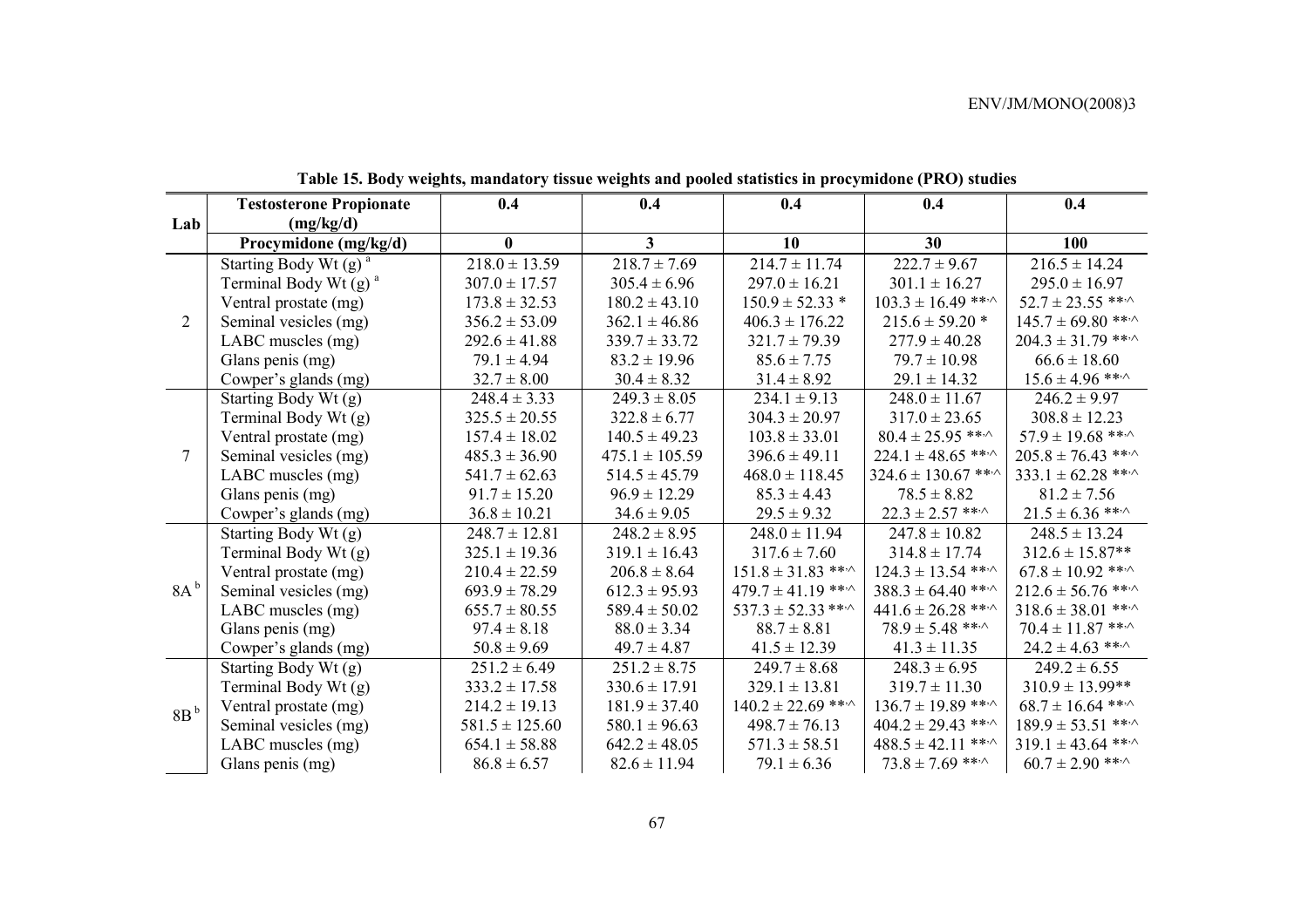|  | Cowper's glands (mg)  | $45.6 \pm 6.07$   | $40.7 \pm 5.9$      | $34.6 \pm 3.63$ ***         | $29.9 \pm 4.32$ **           | $19.4 \pm 3.29$ **         |
|--|-----------------------|-------------------|---------------------|-----------------------------|------------------------------|----------------------------|
|  | Starting Body Wt (g)  | $248.7 \pm 12.68$ | $248.0 \pm 7.75$    | $247.3 \pm 8.98$            | $248.3 \pm 8.78$             | $249.2 \pm 7.88$           |
|  | Terminal Body Wt (g)  | $338.0 \pm 19.10$ | $336.2 \pm 14.77$   | $335.3 \pm 15.56$           | $329.7 \pm 8.80$             | $331.5 \pm 16.39$          |
|  | Ventral prostate (mg) | $145.8 \pm 15.41$ | $138.7 \pm 18.71$   | $118.9 \pm 17.33$ * $\sim$  | $111.5 \pm 16.78$ **         | $76.4 \pm 9.43$ **         |
|  | Seminal vesicles (mg) | $488.8 \pm 51.60$ | $445.7 \pm 39.53$   | $403.1 \pm 30.92$ ** $\sim$ | $282.1 \pm 27.01$ **         | $255.0 \pm 21.14$ **       |
|  | LABC muscles (mg)     | $393.6 \pm 30.95$ | $355.0 \pm 30.28$ * | $346.6 \pm 29.13$ **        | $275.0 \pm 25.46$ ** $\cdot$ | $252.0 \pm 18.15$ **       |
|  | Glans penis (mg)      | $124.1 \pm 13.12$ | $115.4 \pm 7.76$    | $113.1 \pm 7.08$ *          | $108.7 \pm 6.45$ ***         | $107.9 \pm 5.18$ **        |
|  | Cowper's glands (mg)  | $40.1 \pm 3.29$   | $35.4 \pm 2.55$ *   | 31 $6 \pm 2.22$ ***         | $26.1 \pm 2.44$ ** $\cdot$   | $20.8 \pm 1.93$ ** $\cdot$ |

\*, \*\* Significantly different from control at P<0.05 and P<0.01, respectively, using T-test pairwise comparisons.

 $\land$  Significantly different from control at P<0.05 using two-tailed Dunnett's multiple comparisons of the tissue with body weight adjustment.

<sup>a</sup> The starting body weight is on the first day of substance administration and the terminal body weight is at necropsy approximately 24-hours after the last administration.

 $<sup>b</sup>$  Laboratory 8 performed two studies as several mortalities occurred reducing group size in the first study due to gavage errors.</sup>

|                  | <b>Testosterone Propionate (mg/kg/d)</b><br>Procymidone (mg/kg/d) |            |     | 0.4      | 0.4                                                | 0.4          | 0.4           | 0.4            |  |  |  |
|------------------|-------------------------------------------------------------------|------------|-----|----------|----------------------------------------------------|--------------|---------------|----------------|--|--|--|
| Lab              |                                                                   |            |     |          |                                                    | 10           | 30            | 100            |  |  |  |
|                  | R-square $(\% )$                                                  |            |     |          |                                                    |              |               |                |  |  |  |
|                  | OVR                                                               | <b>TRT</b> | LAB |          | Overall means and [CV] for tissues at a given dose |              |               |                |  |  |  |
| Ventral prostate | 76                                                                | 67         | 8   | 180 [19] | 170 [25]                                           | 132 [28] **  | $111$ [24] ** | 65 [28] $**$   |  |  |  |
| (mg)             |                                                                   |            |     |          |                                                    |              |               |                |  |  |  |
| Seminal vesicles | 78                                                                | 61         | 14  | 521 [26] | 495 [24]                                           | 434 $[23]$ * | 303 [31] **   | 202 [32] **    |  |  |  |
| (mg)             |                                                                   |            |     |          |                                                    |              |               |                |  |  |  |
| $LABC$ (mg)      | 67                                                                | 33         | 41  | 508 [31] | 488 [27]                                           | 441 $[28]$ * | 362 [30] $**$ | 285 [22] $**$  |  |  |  |
| Glans penis (mg) | 37                                                                | 16         | 47  | 96 [19]  | 93 [18]                                            | 91 [15]      | $84$ [18] **  | $77$ [25] $**$ |  |  |  |
| Cowper's glands  | 63                                                                | 49         | 13  | 41 [24]  | 38 [24]                                            | 33 [25] $**$ | $30[34]$ **   | $20$ [25] **   |  |  |  |
| (mg)             |                                                                   |            |     |          |                                                    |              |               |                |  |  |  |

## **Table 15 continued. Body weights, mandatory tissue weights and pooled statistics in procymidone (PRO) studies**

OVR – Overall effect on tissue; TRT - Effect of treatments; LAB - Effect of laboratory; CV - Coefficient of variation.

\*,\*\*\* Significantly different from control at P<0.05 and P<0.01, respectively, using T-test pairwise comparisons.

 $\land$  Significantly different from control at P<0.05 using two-tailed Dunnett's multiple comparisons of the tissue with body weight adjustment.

<sup>a</sup> The starting body weight is on the first day of substance administration and the terminal body weight is at necropsy approximately 24-hours after the last administration.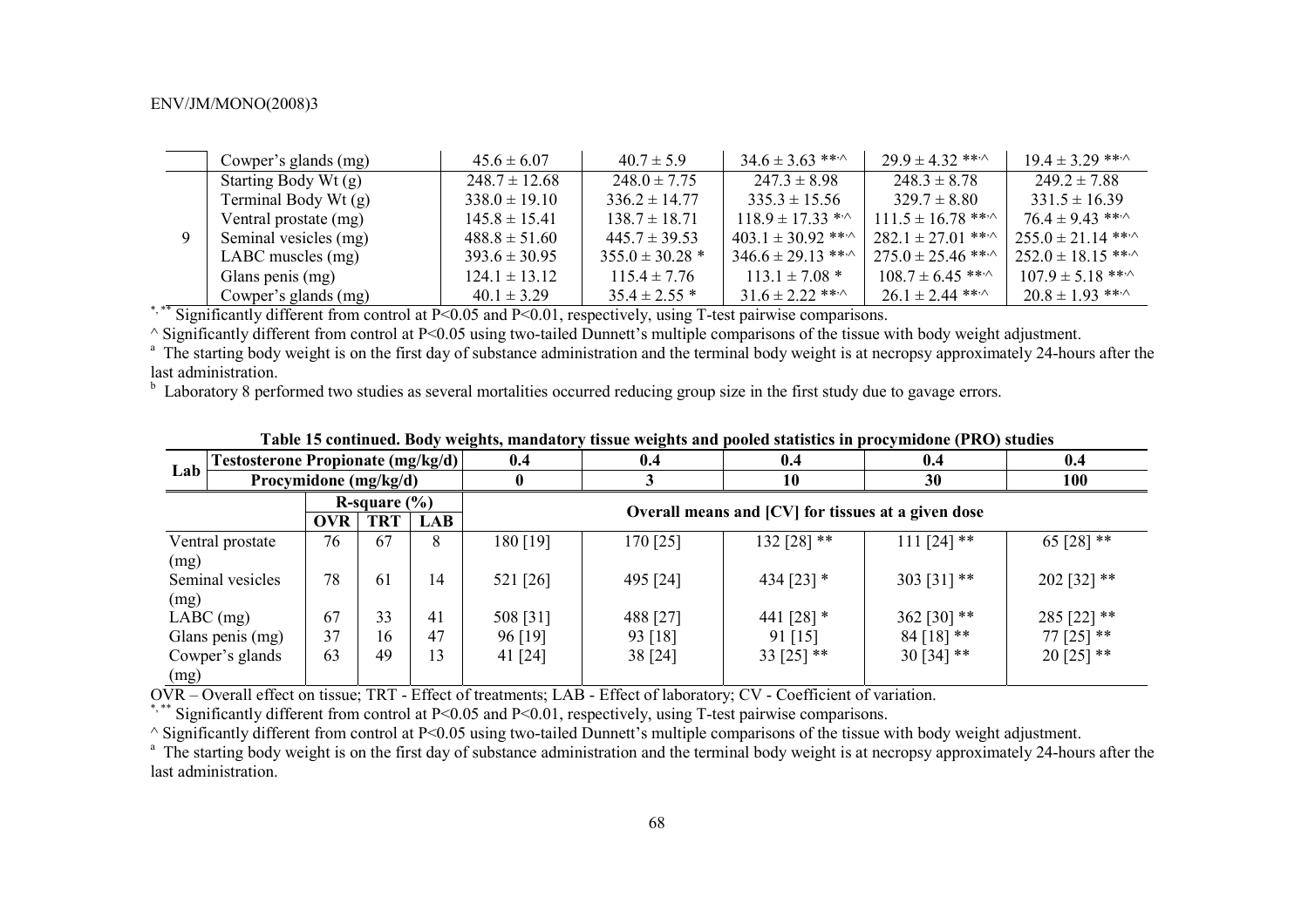|                  | <b>Testosterone Prop.</b> | 0.4      | 0.4          | 0.4   | 0.4   | 0.4   | <b>MEAN<sup>a</sup></b> |
|------------------|---------------------------|----------|--------------|-------|-------|-------|-------------------------|
| Lab              | (mg/kg/d)                 |          |              |       |       |       |                         |
|                  | Procymidone (mg/kg/d)     | $\bf{0}$ | $\mathbf{3}$ | 10    | 30    | 100   |                         |
|                  | Terminal Body Wt (g)      | 5.72     | 2.28         | 5.46  | 5.40  | 5.75  | 5.03                    |
| $\overline{2}$   | Ventral prostate (mg)     | 18.72    | 23.92        | 34.68 | 15.96 | 44.67 | 31.79                   |
|                  | Seminal vesicles (mg)     | 14.91    | 12.94        | 43.38 | 27.46 | 47.92 | 30.03                   |
|                  | LABC muscles (mg)         | 14.32    | 9.93         | 24.68 | 14.50 | 15.56 | 17.73                   |
|                  | Glans penis (mg)          | 6.25     | 23.99        | 9.05  | 13.78 | 27.92 | 16.81                   |
|                  | Cowper's glands (mg)      | 27.36    | 27.36        | 28.44 | 49.26 | 31.82 | 32.90                   |
|                  | Terminal Body Wt (g)      | 5.96     | 5.15         | 2.39  | 5.64  | 5.08  | 5.28                    |
|                  | Ventral prostate (mg)     | 10.74    | 4.18         | 20.97 | 10.90 | 16.10 | 32.63                   |
| $\boldsymbol{7}$ | Seminal vesicles (mg)     | 11.28    | 15.67        | 8.59  | 16.59 | 26.70 | 23.15                   |
|                  | LABC muscles (mg)         | 12.28    | 8.49         | 9.74  | 5.95  | 11.93 | 24.04                   |
|                  | Glans penis (mg)          | 8.40     | 3.79         | 9.93  | 6.95  | 16.86 | 11.36                   |
|                  | Cowper's glands (mg)      | 9.80     | 9.80         | 29.86 | 27.46 | 19.15 | 25.67                   |
|                  | Terminal Body Wt (g)      | 5.96     | 5.15         | 2.39  | 5.64  | 5.08  | 4.87                    |
|                  | Ventral prostate (mg)     | 10.74    | 4.18         | 20.97 | 10.90 | 16.10 | 12.32                   |
| 8A <sup>b</sup>  | Seminal vesicles (mg)     | 11.28    | 15.67        | 8.59  | 16.59 | 26.70 | 15.07                   |
|                  | LABC muscles (mg)         | 12.28    | 8.49         | 9.74  | 5.95  | 11.93 | 9.76                    |
|                  | Glans penis (mg)          | 8.40     | 3.79         | 9.93  | 6.95  | 16.86 | 8.78                    |
|                  | Cowper's glands (mg)      | 9.80     | 9.80         | 29.86 | 27.46 | 19.15 | 22.63                   |
|                  | Terminal Body Wt (g)      | 5.28     | 5.42         | 4.20  | 3.53  | 4.50  | 4.83                    |
|                  | Ventral prostate (mg)     | 8.93     | 20.56        | 16.19 | 14.55 | 24.25 | 16.40                   |
| 8B <sup>b</sup>  | Seminal vesicles (mg)     | 21.60    | 16.66        | 15.27 | 7.28  | 28.18 | 16.93                   |
|                  | LABC muscles (mg)         | 9.00     | 7.48         | 10.24 | 8.62  | 13.68 | 10.06                   |
|                  | Glans penis (mg)          | 7.57     | 14.44        | 8.04  | 10.42 | 4.78  | 9.93                    |
|                  | Cowper's glands (mg)      | 14.38    | 14.38        | 10.47 | 14.44 | 16.95 | 15.45                   |
|                  | Terminal Body Wt (g)      | 5.65     | 4.39         | 4.64  | 2.67  | 4.94  | 4.53                    |
| 9                | Ventral prostate (mg)     | 10.57    | 13.49        | 14.58 | 15.04 | 12.35 | 12.54                   |
|                  | Seminal vesicles (mg)     | 10.56    | 8.87         | 7.67  | 9.57  | 8.29  | 10.79                   |

**Table 16. Coefficients of variation of the mandatory endpoints in the procymidone (PRO) studies**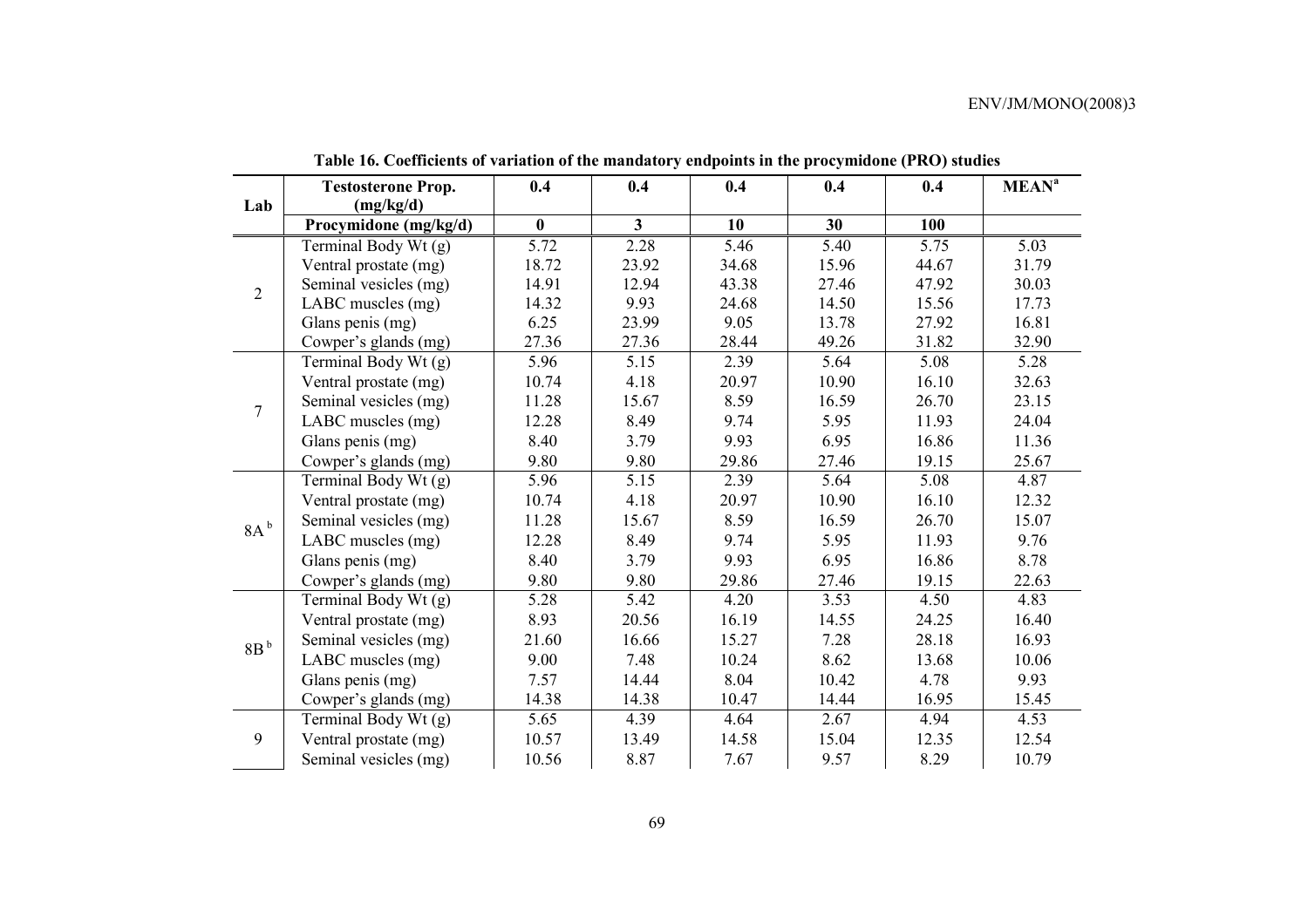| LABC muscles (mg)          | 7.86       | 50 <sup>2</sup><br>در.ه | 8.41 | 9.26 | 7.20 | 9.29 |
|----------------------------|------------|-------------------------|------|------|------|------|
| Glans penis (mg)           | 10.58      | $\sim$ 70.<br>0.73      | 6.2  | 5.93 | 4.80 | 6.62 |
| Cowper's<br>'s glands (mg) | റാ<br>0.ZZ | 7.01                    | 7.01 | 9.35 | 9.26 | 8.68 |

<sup>a</sup> The overall mean CV, depending upon the laboratory, may also include the vehicle control and a flutamide positive control.

<sup>b</sup> Laboratory 8 performed two studies as several mortalities occurred reducing group size in the first study due to gavage errors.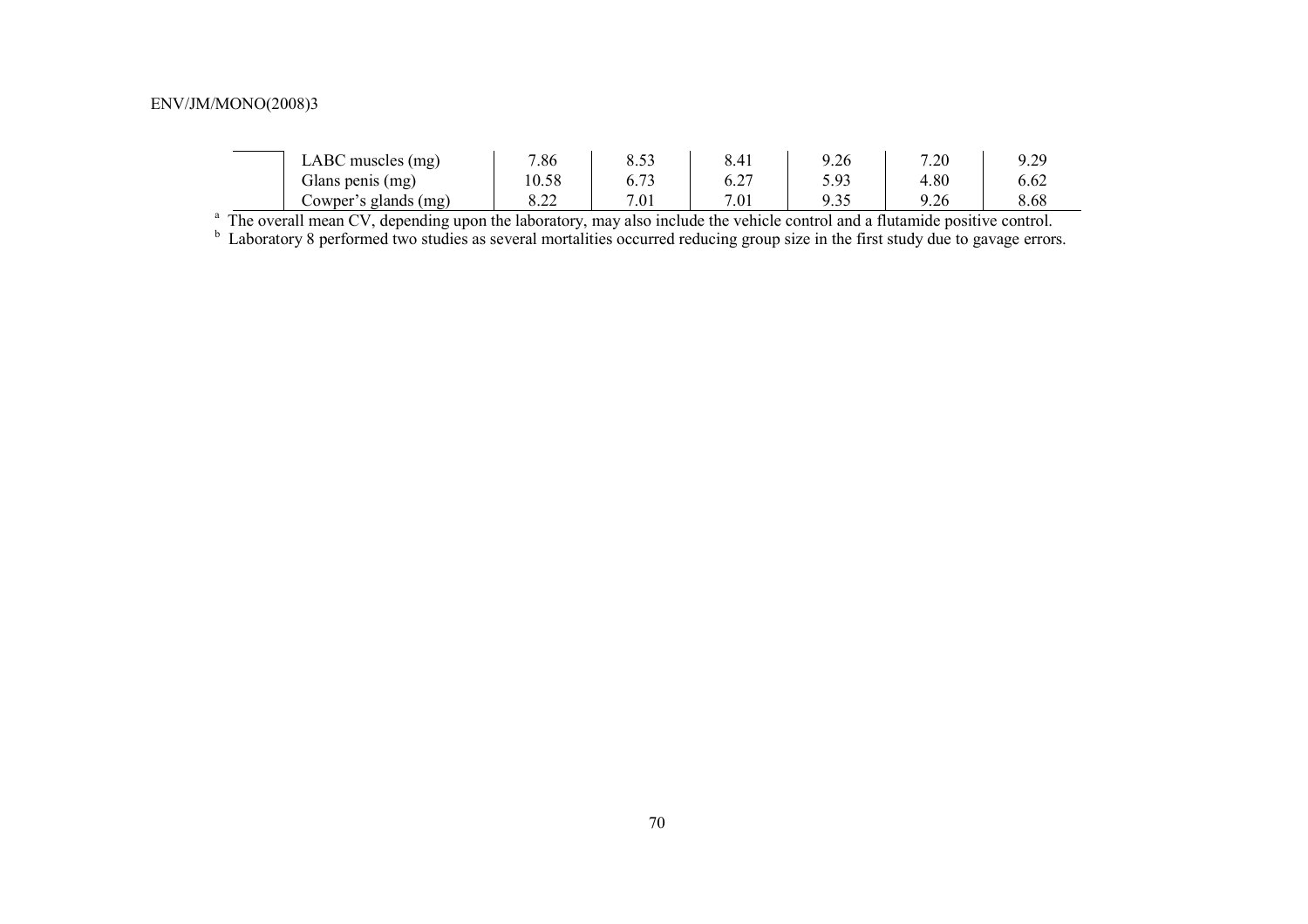|                 | <b>Testosterone Prop.</b> | 0.4                 | 0.4                 | 0.4                 | 0.4                 | 0.4                  |
|-----------------|---------------------------|---------------------|---------------------|---------------------|---------------------|----------------------|
| Lab             | (mg/kg/d)                 |                     |                     |                     |                     |                      |
|                 | Procymidone (mg/kg/d)     | $\bf{0}$            | 3 <sup>1</sup>      | 10                  | 30                  | 100                  |
|                 | Terminal Body Wt (g)      | $307.0 \pm 17.57$   | $305.4 \pm 6.96$    | $297.0 \pm 16.21$   | $301.1 \pm 16.27$   | $295.0 \pm 16.97$    |
|                 | Liver $(g)$               | $13.4 \pm 0.78$     | $13.1 \pm 0.75$     | $12.5 \pm 0.98$     | $13.8 \pm 1.60$     | $13.9 \pm 0.84$ *    |
|                 | (relative to bw)          | 4.36%               | 4.29%               | 4.21%               | 4.58%               | 4.71%                |
| $\overline{2}$  | Adrenals (mg)             | $54.0 \pm 9.04$     | $63.4 \pm 14.12$    | $61.9 \pm 9.86$     | $66.2 \pm 6.26$ *   | $80.6 \pm 13.53$ **  |
|                 | (relative to bw)          | 0.0176%             | 0.0208%             | 0.0208%             | 0.0220%             | 0.0273%              |
|                 | Kidneys (mg)              | $2226.6 \pm 199.91$ | $2165.5 \pm 129.50$ | $2138.6 \pm 100.53$ | $2165.2 \pm 107.41$ | $2082.7 \pm 95.33$   |
|                 | (relative to bw)          | 0.725%              | 0.709%              | 0.720%              | 0.719%              | 0.706%               |
|                 | Terminal Body Wt (g)      | $325.5 \pm 20.55$   | $322.8 \pm 6.77$    | $304.3 \pm 20.97$   | $317.0 \pm 23.65$   | $308.8 \pm 12.23$    |
|                 | Liver $(g)$               | $16.3 \pm 1.67$     | $17.4 \pm 1.87$     | $17.9 \pm 2.00$ **  | $18.7 \pm 2.57$ **  | $20.2 \pm 0.70$ **   |
| $\overline{7}$  | (relative to bw)          | 5.01%               | 5.39%               | 5.88%               | 5.90%               | 6.54%                |
|                 | Adrenals (mg)             | $57.8 \pm 5.32$     | $57.7 \pm 7.25$     | $61.8 \pm 7.78$     | $66.3 \pm 7.22$ *   | $64.9 \pm 7.07$      |
|                 | (relative to bw)          | 0.0178%             | 0.0179%             | 0.0203%             | 0.0209%             | 0.0210%              |
|                 | Kidneys (mg)              | $2818.3 \pm 170.89$ | $2705.2 \pm 136.19$ | $2659.2 \pm 142.98$ | $2759.5 \pm 263.11$ | $2722.6 \pm 232.62$  |
|                 | (relative to bw)          | 0.866%              | 0.838%              | 0.874%              | 0.871%              | 0.882%               |
|                 | Terminal Body Wt (g)      | $325.1 \pm 19.36$   | $319.1 \pm 16.43$   | $317.6 \pm 7.60$    | $314.8 \pm 17.74$   | $312.6 \pm 15.87**$  |
|                 | Liver $(g)$               | $13.9 \pm 1.28$     | $13.6 \pm 1.21$     | $13.3 \pm 0.84$     | $13.3 \pm 0.55$     | $14.5 \pm 1.19$ **   |
|                 | (relative to bw)          | 4.28%               | 4.26%               | 4.19%               | $4.22\%$            | 4.64%                |
| 8A <sup>a</sup> | Adrenals (mg)             | $51.2 \pm 6.41$     | $48.5 \pm 6.28$     | $58.6 \pm 7.38$     | $60.2 \pm 5.85$     | $62.3 \pm 6.01$      |
|                 | (relative to bw)          | 0.0157%             | 0.0152%             | 0.0185%             | 0.0191%             | 0.0199%              |
|                 | Kidneys (mg)              | $2198.4 \pm 186.19$ | $2179.1 \pm 197.50$ | $2072.8 \pm 129.05$ | $2134.1 \pm 193.25$ | $2003.3 \pm 194.90$  |
|                 | (relative to bw)          | 0.676%              | 0.683%              | 0.653%              | 0.678%              | 0.641%               |
|                 | Terminal Body Wt (g)      | $333.2 \pm 17.58$   | $330.6 \pm 17.91$   | $329.1 \pm 13.81$   | $319.7 \pm 11.30$   | $310.9 \pm 13.99$ ** |
|                 | Liver $(g)$               | $13.1 \pm 1.1$      | $13.5 \pm 1.0$      | $13.2 \pm 0.5$      | $13.3 \pm 0.7$      | $13.7 \pm 1.3$ *     |
| $8Ba$           | (relative to bw)          | 3.94%               | 4.07%               | 4.00%               | 4.16%               | 4.40%                |
|                 | Adrenals (mg)             | $57.1 \pm 5.6$      | $50.6 \pm 5.4$      | $54.4 \pm 7.2$      | $57.5 \pm 8.2$      | $69.7 \pm 9.6$ **    |
|                 | (relative to bw)          | 0.0171%             | 0.0153%             | 0.0165%             | 0.0180%             | 0.0224%              |
|                 | Kidneys (mg)              | $2270.8 \pm 168.9$  | $2334.1 \pm 169.1$  | $2121.8 \pm 106.0$  | $2145.6 \pm 183.3$  | $2036.5 \pm 60.8$    |

**Table 17. Optional organ weights in the procymidone (PRO) studies.**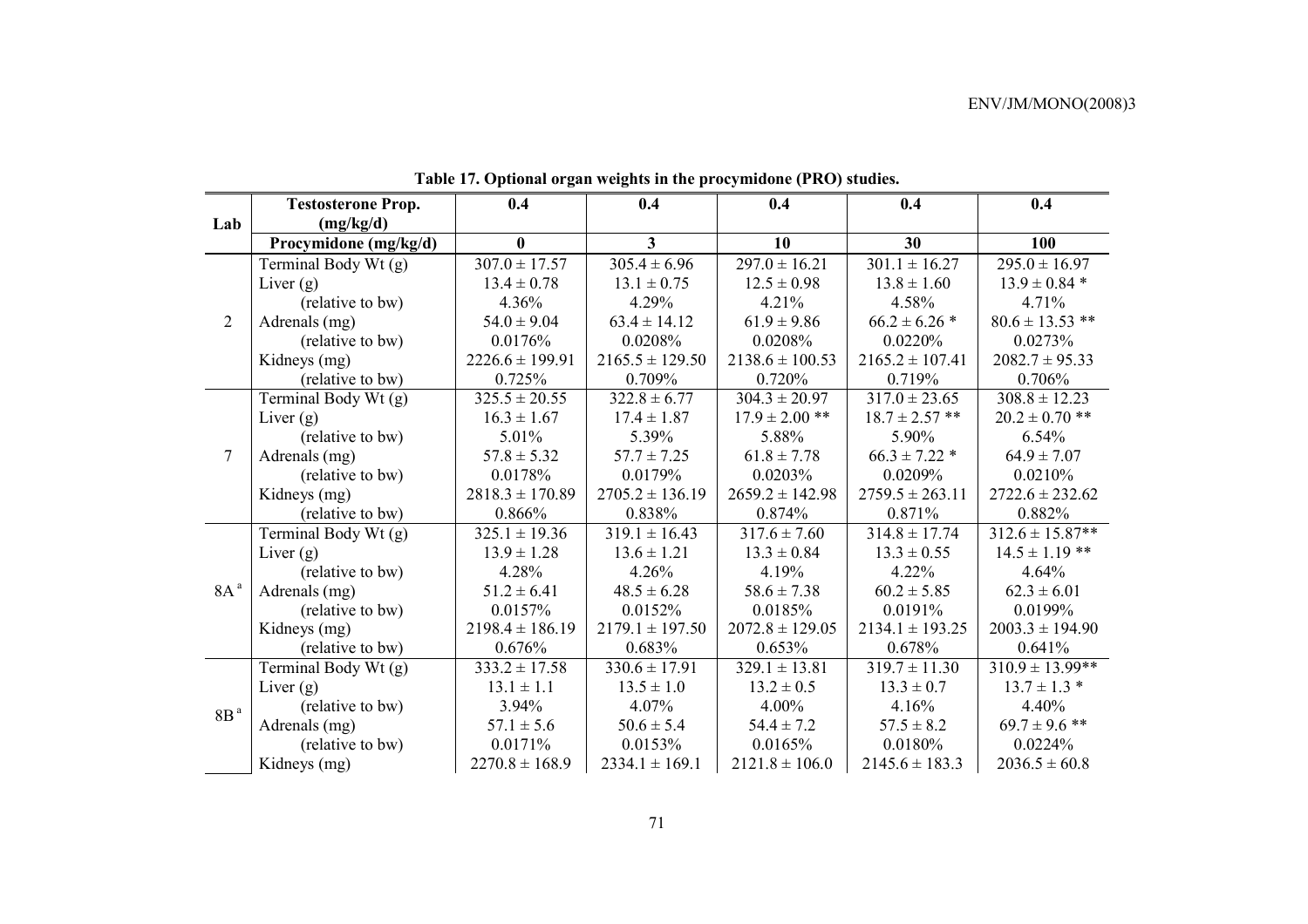|          | (relative to bw)     | 0.681%              | $0.706\%$           | $0.645\%$           | $0.671\%$          | $0.655\%$           |
|----------|----------------------|---------------------|---------------------|---------------------|--------------------|---------------------|
| $\Omega$ | Terminal Body Wt (g) | $338.0 \pm 19.10$   | $336.2 \pm 14.77$   | $335.3 \pm 15.56$   | $329.7 \pm 8.80$   | $331.5 \pm 16.39$   |
|          | Liver $(g)$          | $17.2 \pm 1.33$     | $16.3 \pm 0.91$     | $16.8 \pm 0.84$     | $18.0 \pm 1.07$ ** | $18.4 \pm 1.73$ **  |
|          | (relative to bw)     | $5.09\%$            | 4 8 5 %             | $5.01\%$            | 5.46%              | 5.55%               |
|          | Adrenals (mg)        | $56.6 \pm 4.70$     | $56.7 \pm 5.20$     | $53.5 \pm 10.49$    | $61.3 \pm 14.05$   | $67.2 \pm 11.72$    |
|          | (relative to bw)     | $0.0167\%$          | $0.0169\%$          | $0.0160\%$          | 0.0186%            | $0.0203\%$          |
|          | Kidneys (mg)         | $2398.6 \pm 169.06$ | $2525.8 \pm 138.74$ | $2394.0 \pm 111.39$ | $2529.0 \pm 98.65$ | $2483.6 \pm 166.40$ |
|          | (relative to bw)     | $0.710\%$           | $0.751\%$           | $0.714\%$           | $0.767\%$          | 0.749%              |

\*,\*\* Significantly different from control at P<0.05 and P<0.01, respectively, using T-test pairwise comparisons.

<sup>a</sup> Laboratory 8 performed two studies as several mortalities occurred reducing group size in the first study due to gavage errors.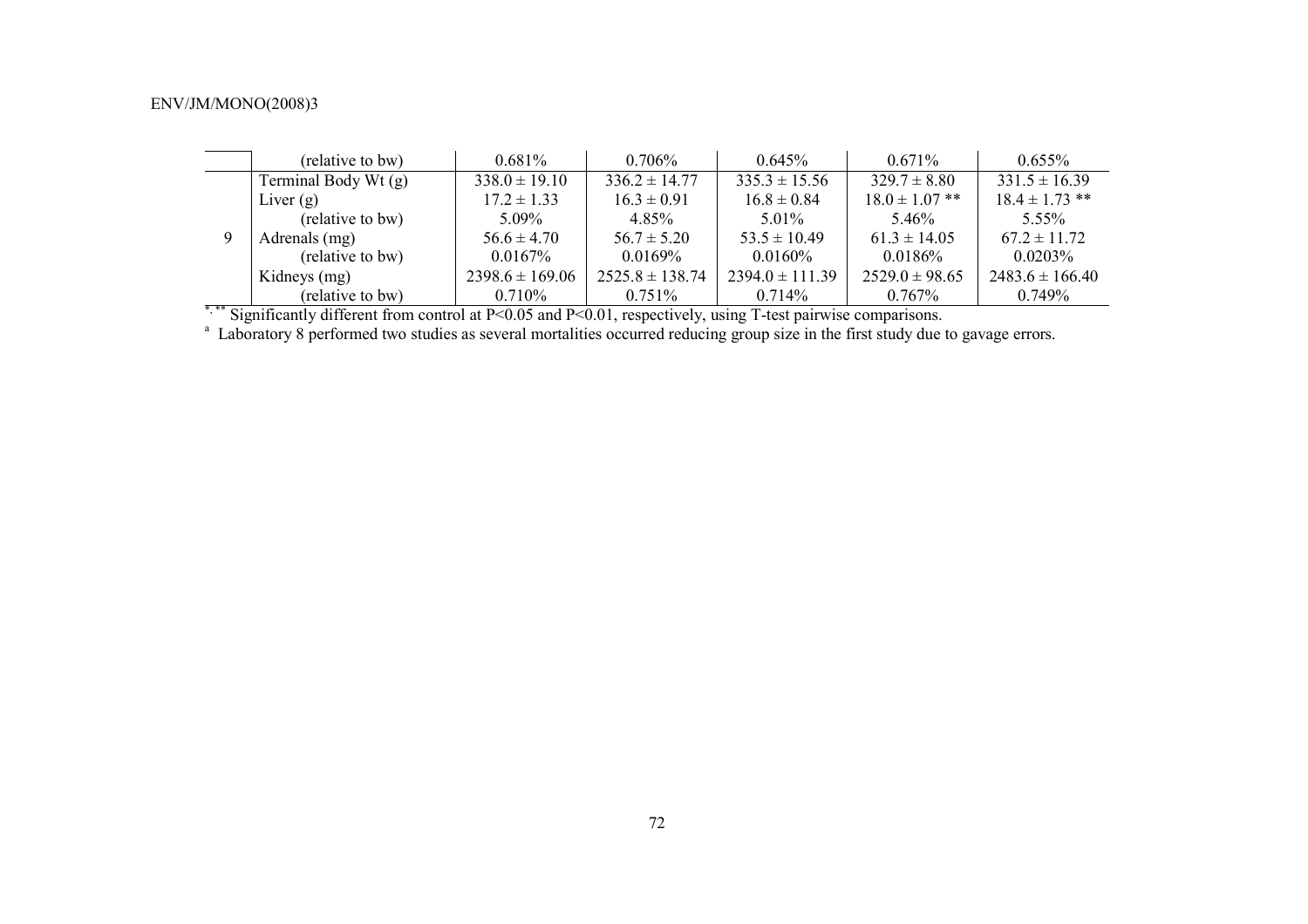### **Vinclozolin**

98. Eight laboratories tested the same doses of vinclozolin (VIN) in order to assess the ability of the Hershberger bioassay to detect androgen antagonists. Four laboratories performed their studies using coadministration of 0.2 mg/kg/d TP, and four laboratories performed their studies using coadministration of 0.4 mg/kg/d TP. All laboratories conducted the assigned studies as intended, submitted their laboratory and study data electronically using standardized Excel spreadsheets, audited the study data, and, if necessary, informed the Secretariat of data corrections.

### *Results of Vinclozolin studies using 0.4 mg/kg/d TP coadministration*

99. The summary results of the accessory organ and tissue weights and the statistical analyses for the VIN studies conducted with 0.4 mg/kg/d TP coadministration are reported in Table 18. The results show that the Hershberger bioassay successfully and reproducibly detected VIN in all laboratories. The weights of all five male sex accessory tissues decreased with increasing VIN doses in a dose-responsive manner and achieved statistical significance.

100. Ventral Prostate (VP). There were statistically significant dose-dependent decreases in VP weights in all laboratories with VIN. Labs 1, 3, and 7 achieved a statistically significant decrease for the VIN-treated VP at 30 mg/kg/d using the pairwise comparison approach. Lab 5 achieved significance at 100 mg/kg/d (Table 18). The overall mean CVs for the VP ranged from 22 to 26 (Table 19).

101. Seminal Vesicles and Coagulating Glands (SVCG). There were statistically significant dosedependent decreases in the weights of the SVCG in all laboratories with VIN. All laboratories achieved statistically significant decreases for the VIN-treated SVCG at 30 mg/kg/d VIN when using the pairwise comparison approach (Table 18). The overall mean CVs for the SVCG ranged from 19 to 28 (Table 19).

102. Levator ani and Bulbocavernosus muscle complex (LABC). There were statistically significant dose-dependent decreases in the weights of the LABC in all laboratories with VIN. All laboratories achieved a statistically significant decrease for the VIN-treated LABC at 30 mg/kg/d VIN with both the pairwise and multiple comparison approaches (Table 18). The overall mean CVs for the LABC ranged from 10 to 15 (Table 19).

103. Glans Penis (GP). There were statistically significant dose-dependent decreases in the weights of the GP in three of four laboratories with VIN. Laboratory 1 achieved a statistically significant decrease for the VIN-treated GP at 30 mg/kg/d, and labs 3 and 7 achieved significance at 100 mg/kg/d (Table 18). The absolute decrease in GP weight in lab 5 was similar, but did not achieve statistical significance using either statistical approach. However, this laboratory did not dissect and weight the GP in cases where preputial separation was judged to be incomplete; this reduced the group size in some cases and, therefore, the power for the high VIN doses (see notations for lab 5 in Table 18). The overall mean CVs for the GP ranged from 9 to 12 (Table 19).

104. Cowper's Glands (COWS). There were statistically significant dose-dependent decreases in the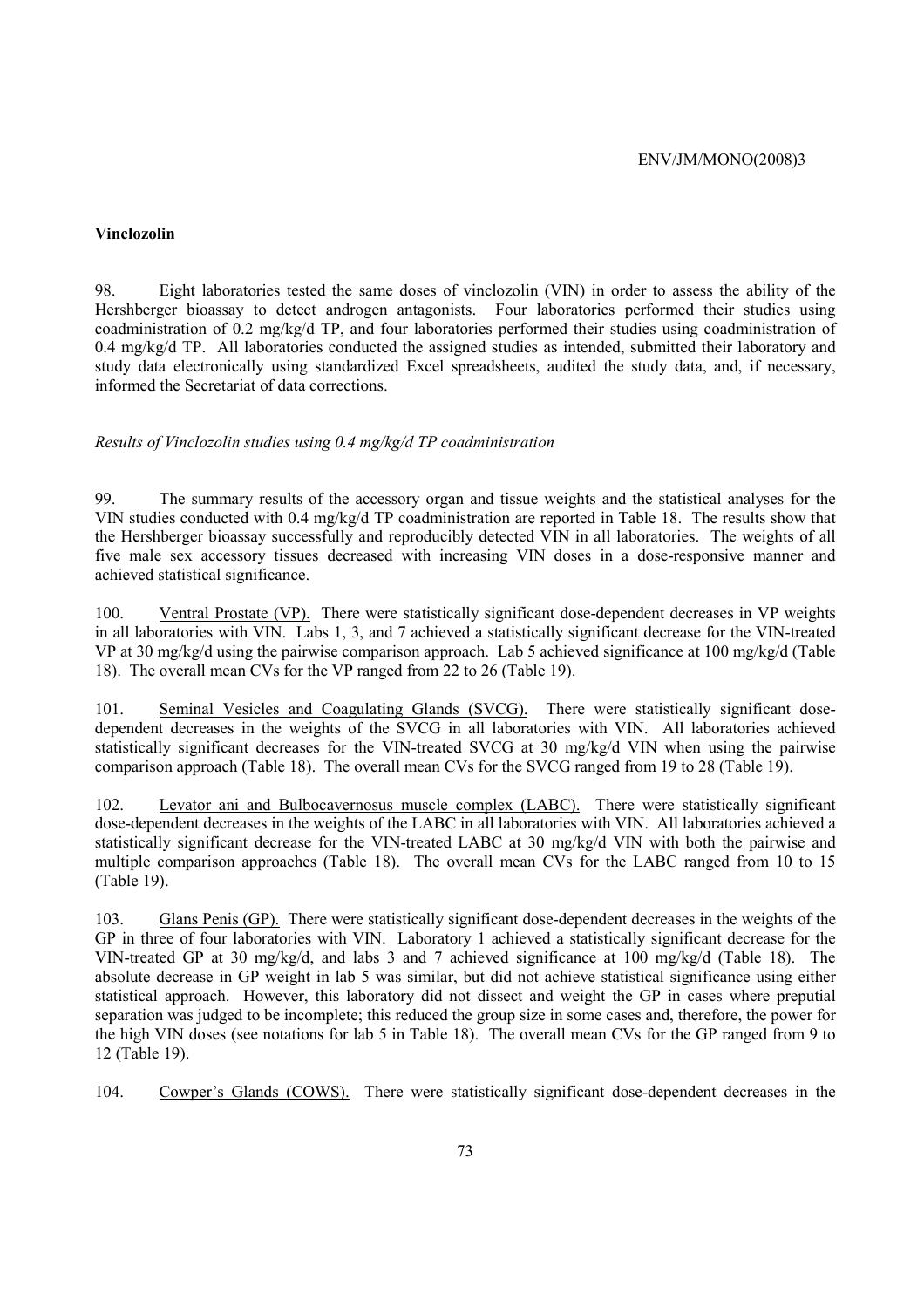weights of the COWS in all laboratories with VIN. Laboratory 1 achieved a statistically significant decrease for the VIN-treated COWS at 30 mg/kg/d. Labs 3, 5 and 7 achieved significance at 100 mg/kg/d (Table 18). The overall mean CVs for the COWS ranged from 16 to 30 (Table 19).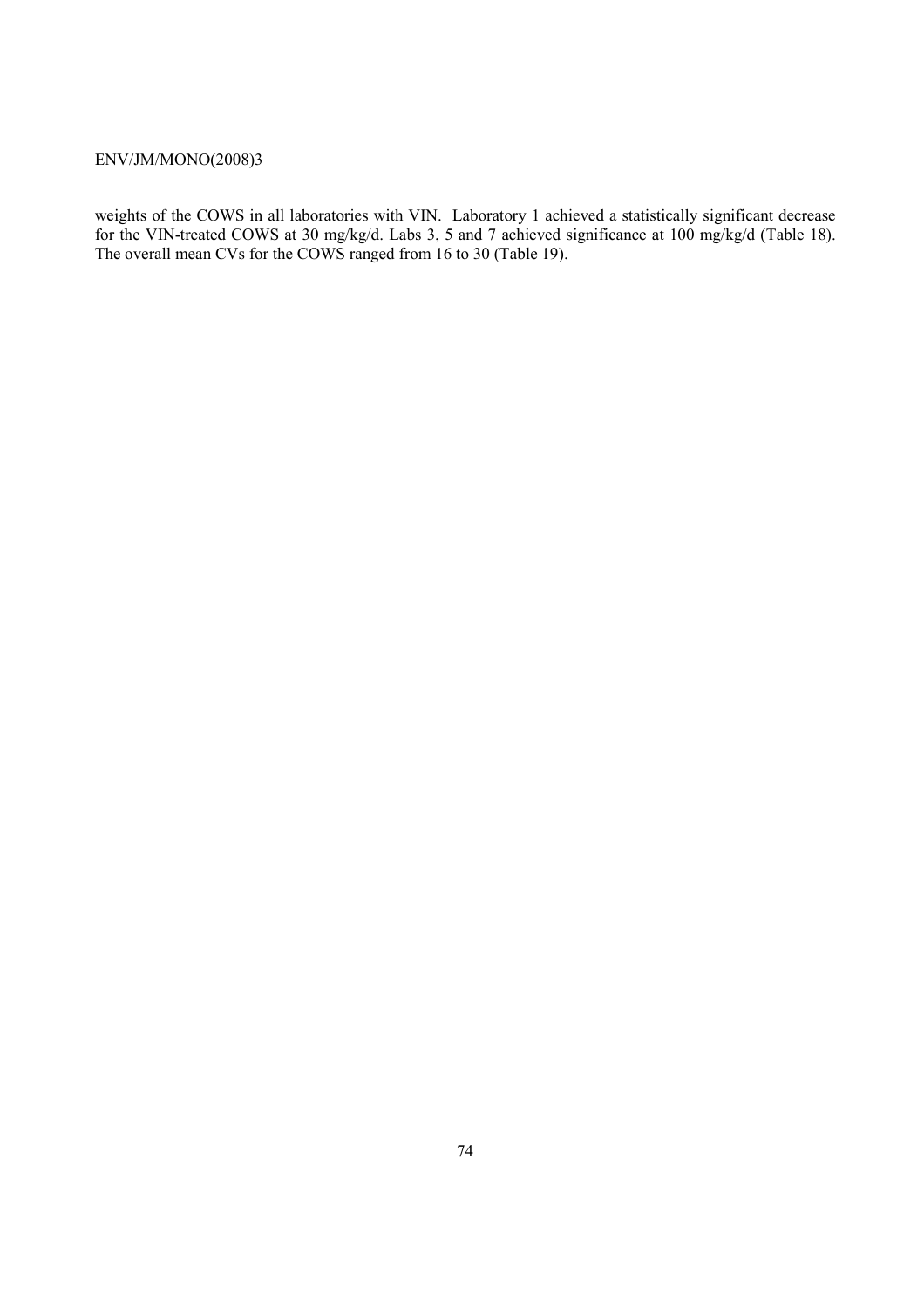|                | <b>Testosterone Propionate</b>      | 0.4                         | 0.4                | 0.4                | 0.4                               | 0.4                          |
|----------------|-------------------------------------|-----------------------------|--------------------|--------------------|-----------------------------------|------------------------------|
| Lab            | (mg/kg/d)                           |                             |                    |                    |                                   |                              |
|                | Vinclozolin (mg/kg/d)               | $\mathbf{0}$                | 3 <sup>1</sup>     | 10                 | 30                                | 100                          |
|                | Starting Body Wt $(g)$ <sup>a</sup> | $205.2 \pm 11.42$           | $212.6 \pm 11.97$  | $209.6 \pm 11.11$  | $208.9 \pm 14.78$                 | $206.4 \pm 12.95$            |
|                | Terminal Body Wt $(g)$ <sup>a</sup> | $219.9 \pm 11.37$           | $226.9 \pm 14.96$  | $223.4 \pm 16.59$  | $221.0 \pm 14.55$                 | $219.0 \pm 12.18$            |
|                | Ventral prostate (mg)               | $106.5 \pm 19.82$           | $103.7 \pm 25.01$  | $94.5 \pm 12.57$   | $79.0 \pm 16.38$ *                | $32.2 \pm 8.04$ ***          |
|                | Seminal vesicles (mg)               | $216.7 \pm 58.54$           | $261.7 \pm 100.28$ | $201.7 \pm 39.71$  | $143.3 \pm 43.20$ *               | $45.0 \pm 10.49$ ***         |
|                | LABC muscles (mg)                   | $310.0 \pm 22.80$           | $336.7 \pm 56.45$  | $295.0 \pm 42.78$  | $235.0 \pm 31.46$ ** $\cdot$      | $160.0 \pm 14.14$ ***        |
|                | Glans penis (mg)                    | $66.0 \pm 4.29$             | $66.0 \pm 4.98$    | $58.3 \pm 6.02$    | $55.3 \pm 7.06$ ***               | $42.8 \pm 5.49$ ** $\cdot$   |
|                | Cowper's glands (mg)                | $21.7 \pm 1.97$             | $25.2 \pm 7.19$    | $18.7 \pm 3.93$    | $15.0 \pm 2.19$ ** $\cdot$        | $10.7 \pm 2.58$ ** $\cdot$   |
|                | Starting Body Wt (g)                | $249.6 \pm 15.42$           | $245.6 \pm 15.95$  | $244.2 \pm 13.94$  | $241.5 \pm 16.72$                 | $244.1 \pm 14.68$            |
|                | Terminal Body Wt (g)                | $309.0 \pm 17.55$           | $287.7 \pm 25.08$  | $299.8 \pm 16.81$  | $294.7 \pm 16.73$                 | $297.9 \pm 18.83$            |
|                | Ventral prostate (mg)               | $179.4 \pm 25.28$           | $182.7 \pm 55.77$  | $172.2 \pm 37.86$  | $130.3 \pm 22.47$ *               | $83.2 \pm 26.24$ ***         |
| $\overline{3}$ | Seminal vesicles (mg)               | $814.4 \pm 130.88$          | $913.8 \pm 151.31$ | $764.3 \pm 98.40$  | $532.9 \pm 117.17$ * <sup>^</sup> | $347.5 \pm 49.45$ ** $\cdot$ |
|                | LABC muscles (mg)                   | $653.4 \pm 81.23$           | $699.5 \pm 80.61$  | $633.8 \pm 57.25$  | $483.3 \pm 23.62$ ** $\cdot$      | $369.3 \pm 23.73$ ** $\cdot$ |
|                | Glans penis (mg)                    | $90.7 \pm 7.83$             | $89.5 \pm 11.60$   | $84.2 \pm 3.08$    | $91.8 \pm 11.31$                  | $73.8 \pm 6.94$ ** $\cdot$   |
|                | Cowper's glands (mg)                | $31.7 \pm 4.36$             | $36.4 \pm 7.65$    | $33.4 \pm 4.04$    | $29.8 \pm 2.43$                   | $20.7 \pm 2.88$ ** $\cdot$   |
|                | Starting Body Wt (g)                | $\overline{234.2} \pm 9.56$ | $238.7 \pm 15.90$  | $234.7 \pm 12.50$  | $230.8 \pm 13.04$                 | $234.0 \pm 15.49$            |
|                | Terminal Body Wt (g)                | $290.3 \pm 15.06$           | $293.3 \pm 18.57$  | $291.2 \pm 16.74$  | $281.2 \pm 12.64$                 | $281.2 \pm 21.20$            |
|                | Ventral prostate (mg)               | $131.8 \pm 35.65$           | $123.7 \pm 52.05$  | $126.3 \pm 35.30$  | $110.2 \pm 19.75$                 | $50.3 \pm 9.87$ ** $\cdot$   |
| 5              | Seminal vesicles (mg)               |                             |                    |                    | $341.3 \pm 109.94$                |                              |
|                |                                     | $546.8 \pm 106.80$          | $463.9 \pm 55.52$  | $491.0 \pm 79.51$  | $***\wedge$                       | $146.5 \pm 29.32$ ***        |
|                | LABC muscles (mg)                   | $467.0 \pm 53.65$           | $396.4 \pm 45.83$  | $429.5 \pm 60.06$  | $352.3 \pm 59.31$ ** $\cdot$      | $256.7 \pm 29.00$ ** $\cdot$ |
|                | Glans penis $(mg)^b$                | $89.5 \pm 13.58$            | $86.9 \pm 8.46$    | $87.1 \pm 7.72$    | $86.5 \pm 7.96$ (5)               | $75.1 \pm 6.69$ (2)          |
|                | Cowper's glands (mg)                | $34.3 \pm 8.62$             | $27.2 \pm 5.64$    | $32.9 \pm 7.01$    | $25.7 \pm 3.83$                   | $16.4 \pm 5.37$ ** $\cdot$   |
|                | Starting Body Wt (g)                | $253.7 \pm 5.04$            | $261.1 \pm 15.25$  | $259.1 \pm 11.96$  | $251.9 \pm 7.37$                  | $257.4 \pm 7.09$             |
|                | Terminal Body Wt (g)                | $326.1 \pm 11.41$           | $337.3 \pm 24.42$  | $343.1 \pm 17.71$  | $328.6 \pm 14.28$                 | $330.1 \pm 9.03$             |
| 7              | Ventral prostate (mg)               | $161.1 \pm 28.20$           | $131.4 \pm 31.05$  | $130.6 \pm 23.82$  | $92.9 \pm 18.57$ ** $\cdot$       | $50.7 \pm 23.49$ ** $\cdot$  |
|                | Seminal vesicles (mg)               | $420.3 \pm 81.32$           | $433.7 \pm 49.81$  | $397.7 \pm 121.51$ | $280.5 \pm 55.20$ ***             | $135.2 \pm 47.47$ ***        |
|                | LABC muscles (mg)                   | $548.4 \pm 68.92$           | $501.3 \pm 61.75$  | $511.8 \pm 94.43$  | $376.8 \pm 24.11$ ***             | $282.4 \pm 40.42$ ** $\cdot$ |

**Table 18. Body weights, mandatory tissue weights and pooled statistics in vinclozolin (VIN) studies with 0.4 mg/kg/d TP**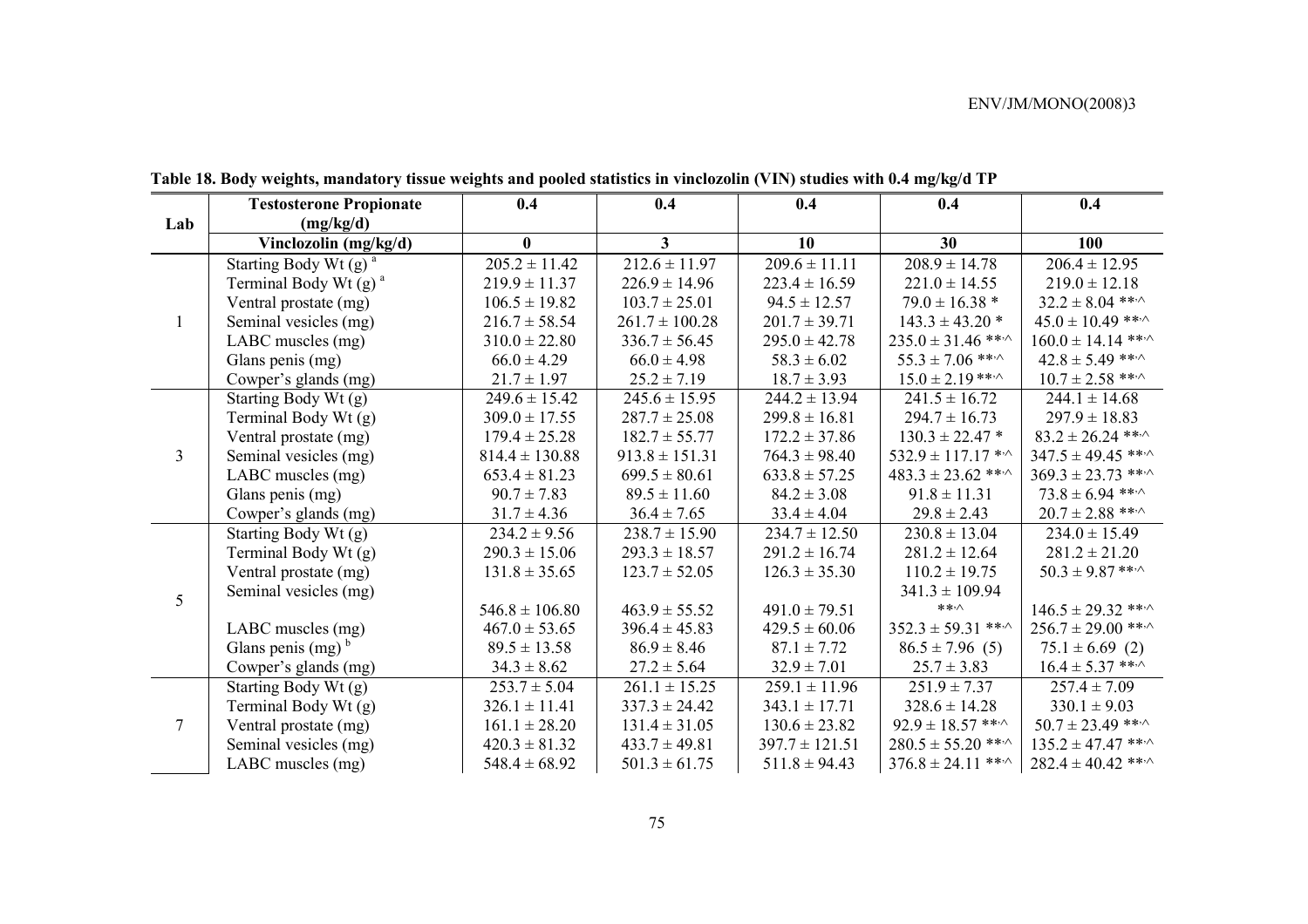|                                                            | Glans penis (mg)                    |                  |            | $91.3 \pm 6.57$ | $91.6 \pm 13.75$                                   | $94.3 \pm 10.24$ | $86.7 \pm 7.63$  | $74.2 \pm 11.33$ ** $\cdot$ |  |  |  |
|------------------------------------------------------------|-------------------------------------|------------------|------------|-----------------|----------------------------------------------------|------------------|------------------|-----------------------------|--|--|--|
|                                                            | Cowper's glands (mg)                |                  |            | $36.7 \pm 3.80$ | $36.2 \pm 2.77$                                    | $34.7 \pm 8.76$  | $42.2 \pm 33.77$ | $18.2 \pm 4.91$ ***         |  |  |  |
|                                                            |                                     | R-square $(\% )$ |            |                 |                                                    |                  |                  |                             |  |  |  |
|                                                            | <b>OVR</b>                          | <b>TRT</b>       | <b>LAB</b> |                 | Overall means and [CV] for tissues at a given dose |                  |                  |                             |  |  |  |
| 18<br>71<br>57<br>135 [37]<br>145 [27]<br>Ventral prostate |                                     |                  |            | 131 [30]        | $103$ [26] **                                      | 54 [47] **       |                  |                             |  |  |  |
| (mg)                                                       |                                     |                  |            |                 |                                                    |                  |                  |                             |  |  |  |
| Seminal vesicles                                           | 81                                  | 40               | 48         | 487 [49]        | 518 [51]                                           | 464 [48]         | 325 [51] **      | $169$ [70] **               |  |  |  |
| (mg)                                                       |                                     |                  |            |                 |                                                    |                  |                  |                             |  |  |  |
| $LABC$ (mg)                                                | 76                                  | 37               | 50         | 495 [28]        | 471 [33]                                           | 468 [30]         | 361 $[27]$ **    | 267 [30] **                 |  |  |  |
| Glans penis (mg)                                           | 43                                  | 16               | 62         | 84 [16]         | 84 [17]                                            | 81 [19]          | 80 [21]          | 65 [26] $**$                |  |  |  |
| Cowper's glands                                            | 37<br>32<br>63<br>31 [25]<br>31[25] |                  | 30 [30]    | 28 [67] **      | $17[33]$ **                                        |                  |                  |                             |  |  |  |
| (mg)                                                       |                                     |                  |            |                 |                                                    |                  |                  |                             |  |  |  |

OVR – Overall effect on tissue; TRT - Effect of treatments; LAB - Effect of laboratory; CV - Coefficient of variation.

\*,\*\* Significantly different from control at P<0.05 and P<0.01, respectively, using T-test pairwise comparisons.

^ Significantly different from control at P<0.05 using two-tailed Dunnett's multiple comparisons of the tissue with body weight adjustment.

<sup>a</sup> The starting body weight is on the first day of substance administration and the terminal body weight is at necropsy approximately 24-hours after the last administration.

<sup>b</sup> If preputial separation was incomplete, this lab did not dissect and weigh that individual GP. Actual numbers per group are in parenthesis, if the group size was decreased as a result.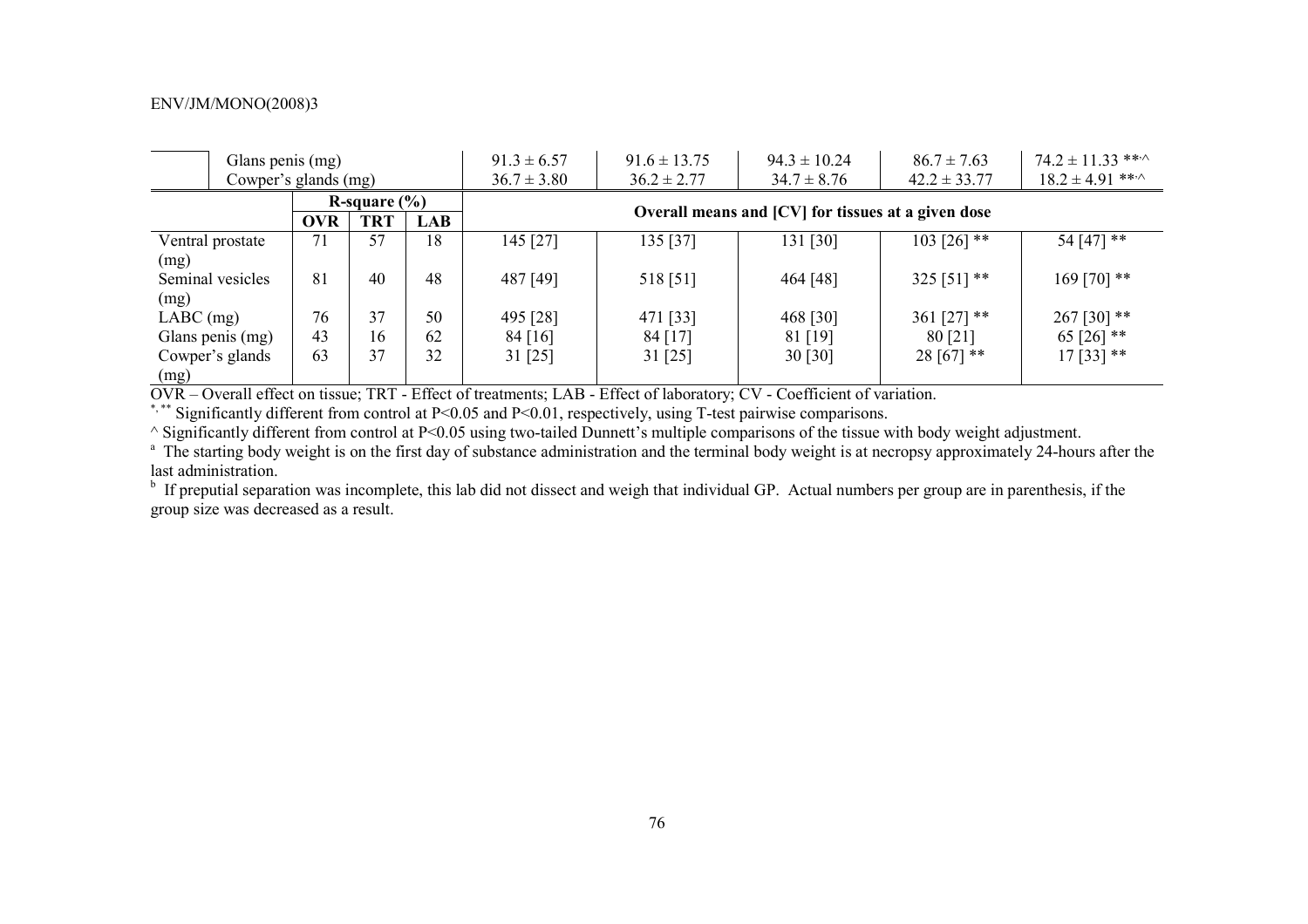|              | <b>Testosterone Prop.</b> | 0.4      | 0.4            | 0.4   | 0.4   | 0.4   |                         |
|--------------|---------------------------|----------|----------------|-------|-------|-------|-------------------------|
| Lab          | (mg/kg/d)                 |          |                |       |       |       | <b>MEAN<sup>a</sup></b> |
|              | Vinclozolin (mg/kg/d)     | $\bf{0}$ | 3 <sup>1</sup> | 10    | 30    | 100   |                         |
|              | Terminal Body Wt (g)      | 5.17     | 6.59           | 7.43  | 6.58  | 5.56  | 6.27                    |
|              | Ventral prostate (mg)     | 18.61    | 24.12          | 13.30 | 20.74 | 24.98 | 22.35                   |
| $\mathbf{1}$ | Seminal vesicles (mg)     | 27.02    | 38.32          | 19.69 | 30.14 | 23.31 | 28.05                   |
|              | LABC muscles (mg)         | 7.36     | 16.77          | 14.50 | 13.39 | 8.84  | 12.70                   |
|              | Glans penis (mg)          | 6.50     | 7.55           | 10.32 | 12.76 | 12.82 | 11.91                   |
|              | Cowper's glands (mg)      | 28.59    | 28.59          | 21.07 | 14.61 | 24.21 | 21.14                   |
|              | Terminal Body Wt (g)      | 5.68     | 8.20           | 5.61  | 5.68  | 6.32  | 6.38                    |
|              | Ventral prostate (mg)     | 14.09    | 30.53          | 21.98 | 17.24 | 31.53 | 26.32                   |
| 3            | Seminal vesicles (mg)     | 16.07    | 16.56          | 12.87 | 21.98 | 14.23 | 19.47                   |
|              | LABC muscles (mg)         | 12.43    | 11.52          | 9.03  | 4.89  | 6.42  | 9.79                    |
|              | Glans penis (mg)          | 8.63     | 12.96          | 3.66  | 12.32 | 9.41  | 9.69                    |
|              | Cowper's glands (mg)      | 17.13    | 21.03          | 12.09 | 8.18  | 13.92 | 16.33                   |
|              | Terminal Body Wt (g)      | 5.19     | 6.33           | 5.75  | 4.50  | 7.54  | 5.61                    |
|              | Ventral prostate (mg)     | 27.04    | 42.07          | 27.95 | 17.93 | 19.61 | 25.86                   |
| 5            | Seminal vesicles (mg)     | 19.53    | 11.97          | 16.19 | 32.21 | 20.02 | 20.00                   |
|              | LABC muscles (mg)         | 11.49    | 11.56          | 13.98 | 16.84 | 11.30 | 15.35                   |
|              | Glans penis (mg)          | 15.18    | 9.73           | 8.86  | 9.20  | 8.91  | 9.35                    |
|              | Cowper's glands (mg)      | 27.12    | 20.71          | 21.26 | 14.89 | 32.83 | 24.13                   |
|              | Terminal Body Wt (g)      | 3.50     | 7.24           | 5.16  | 4.34  | 2.73  | 4.75                    |
|              | Ventral prostate (mg)     | 17.51    | 23.62          | 18.25 | 19.99 | 46.33 | 23.79                   |
|              | Seminal vesicles (mg)     | 19.35    | 11.48          | 30.55 | 19.68 | 35.12 | 24.87                   |
| 7            | LABC muscles (mg)         | 12.57    | 12.32          | 18.45 | 6.40  | 14.31 | 12.33                   |
|              | Glans penis (mg)          | 7.19     | 15.02          | 10.86 | 8.80  | 15.27 | 11.70                   |
|              | Cowper's glands (mg)      | 7.66     | 7.66           | 25.28 | 80.11 | 27.07 | 30.13                   |

**Table 19. Coefficients of variation for the mandatory endpoints in the vinclozolin (VIN) studies with 0.4 mg/kg/d TP** 

<sup>a</sup> The overall mean CV, depending upon the laboratory, may also include the vehicle control and a flutamide positive control.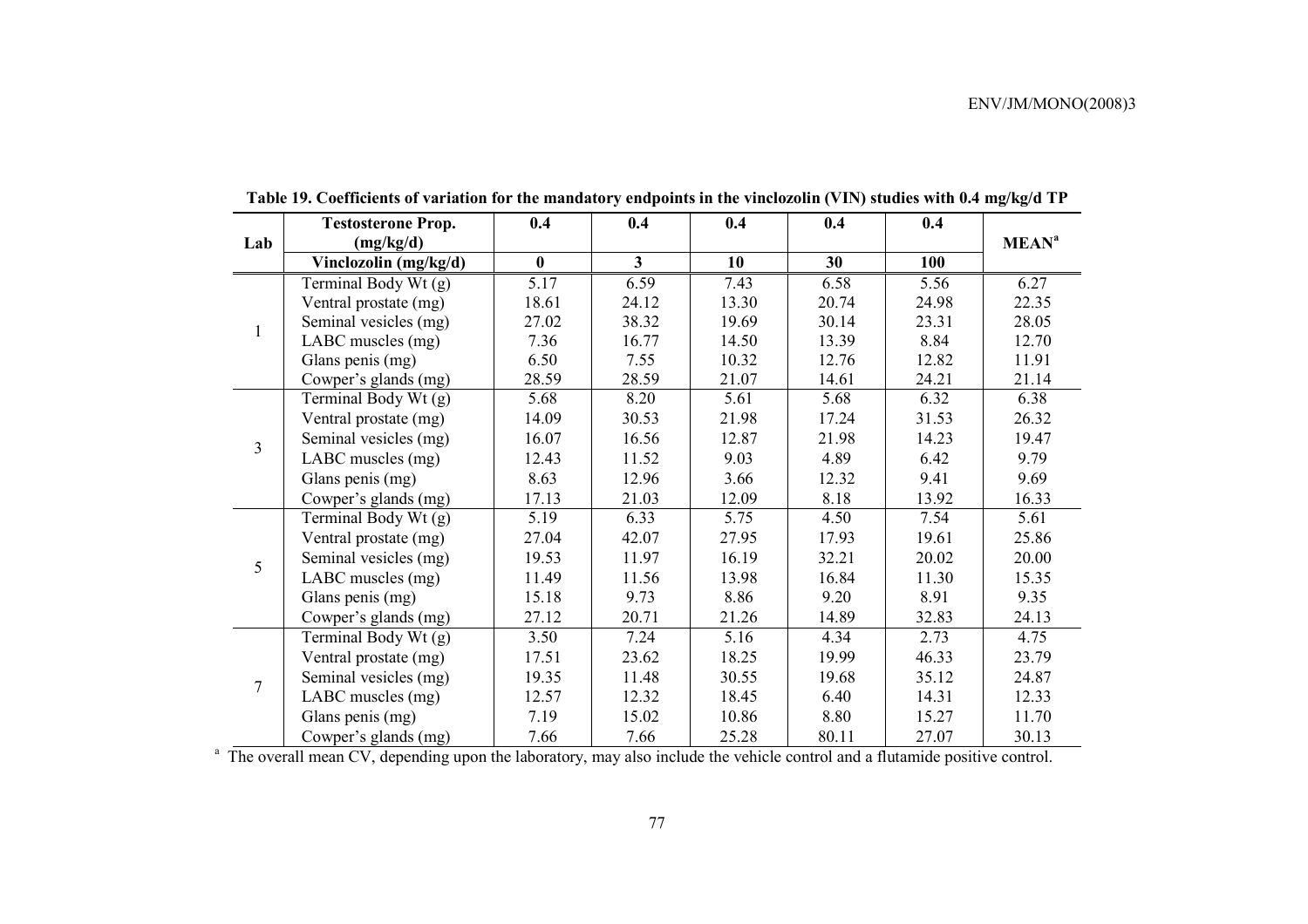|                | <b>Testosterone Prop.</b> | 0.4                 | 0.4                 | 0.4                 | 0.4                 | 0.4                 |
|----------------|---------------------------|---------------------|---------------------|---------------------|---------------------|---------------------|
| Lab            | (mg/kg/d)                 |                     |                     |                     |                     |                     |
|                | Vinclozolin (mg/kg/d)     | $\bf{0}$            | 3                   | 10                  | 30                  | 100                 |
|                | Terminal Body Wt (g)      | $219.9 \pm 11.37$   | $226.9 \pm 14.96$   | $223.4 \pm 16.59$   | $221.0 \pm 14.55$   | $219.0 \pm 12.18$   |
|                | Liver $(g)$               | $6.6 \pm 0.29$      | $6.7 \pm 0.53$      | $6.7 \pm 0.77$      | $6.7 \pm 0.94$      | $7.2 \pm 0.48$ **   |
|                | (relative to bw)          | 3.00%               | 2.95%               | 3.00%               | $3.03\%$            | 3.29%               |
| $\mathbf{1}$   | Adrenals (mg)             | $69.3 \pm 12.79$    | $63.7 \pm 9.33$     | $65.0 \pm 8.51$     | $77.5 \pm 17.81$    | $95.0 \pm 12.90$ ** |
|                | (relative to bw)          | 0.0315%             | 0.0281%             | 0.0291%             | 0.0351%             | 0.0434%             |
|                | Kidneys (mg)              | $1681.7 \pm 75.74$  | $1748.3 \pm 116.86$ | $1645.0 \pm 67.45$  | $1680.0 \pm 233.84$ | $1756.7 \pm 122.58$ |
|                | (relative to bw)          | 0.7648%             | 0.7705%             | 0.7363%             | 0.7602%             | 0.8021%             |
|                | Terminal Body Wt (g)      | $309.0 \pm 17.55$   | $283.8 \pm 25.08$   | $299.8 \pm 16.81$   | $294.7 \pm 16.73$   | $297.9 \pm 18.83$   |
|                | Liver $(g)$               | $13.2 \pm 1.71$     | $13.0 \pm 1.98$     | $13.0 \pm 0.916$    | $13.7 \pm 0.901$ ** | $14.0 \pm 1.39$ **  |
|                | (relative to bw)          | 4.27%               | 4.58%               | 4.33%               | 4.66%               | 4.69%               |
| $\overline{3}$ | Adrenals (mg)             | $49.4 \pm 5.93$     | $53.8 \pm 8.10$     | $59.7 \pm 7.78$ **  | $62.7 \pm 8.21$ **  | $62.3 \pm 13.85$ ** |
|                | (relative to bw)          | 0.0160%             | $0.0190\%$          | 0.0199%             | 0.0213%             | 0.0209%             |
|                | Kidneys (mg)              | $1895.9 \pm 179.90$ | $1898.0 \pm 180.58$ | $1855.6 \pm 211.91$ | $1888.3 \pm 133.50$ | $1856.0 \pm 202.25$ |
|                | (relative to bw)          | 0.6136%             | 0.6688%             | 0.6189%             | 0.6408%             | 0.6230%             |
|                | Terminal Body Wt (g)      | $290.3 \pm 15.06$   | $293.3 \pm 18.57$   | $291.2 \pm 16.74$   | $281.2 \pm 12.64$   | $281.2 \pm 21.20$   |
|                | Liver $(g)$               | $10.4 \pm 1.10$     | $10.5 \pm 1.02$     | $10.7 \pm 1.10$     | $11.1 \pm 0.70$ *   | $12.1 \pm 1.11$ **  |
|                | (relative to bw)          | 3.58%               | 3.58%               | 3.67%               | 3.95%               | 4.30%               |
| 5              | Adrenals (mg)             | $60.1 \pm 6.50$     | $63.9 \pm 9.04$     | $60.6 \pm 8.88$     | $69.0 \pm 8.55$ *   | $86.8 \pm 19.01$ ** |
|                | (relative to bw)          | 0.0207%             | 0.0218%             | 0.0208%             | 0.0245%             | 0.0309%             |
|                | Kidneys (mg)              | $1763.2 \pm 84.13$  | $1811.0 \pm 117.23$ | $1886.0 \pm 144.75$ | $1740.3 \pm 79.55$  | $1793.8 \pm 125.04$ |
|                | (relative to bw)          | 0.6074%             | 0.6175%             | 0.6477%             | 0.6189%             | 0.6379%             |
|                | Terminal Body Wt (g)      | $326.1 \pm 11.41$   | $337.3 \pm 24.42$   | $343.1 \pm 17.71$   | $328.6 \pm 14.28$   | $330.1 \pm 9.03$    |
|                | Liver $(g)$               | $15.9 \pm 1.43$     | $17.4 \pm 0.93$     | $17.9 \pm 1.99$     | $17.9 \pm 1.69$ **  | $18.2 \pm 1.15$ **  |
| $\overline{7}$ | (relative to bw)          | 4.88%               | 5.16%               | 5.22%               | 5.45%               | 5.51%               |
|                | Adrenals (mg)             | $59.5 \pm 6.92$     | $56.8 \pm 9.52$     | $63.7 \pm 11.01$    | $63.5 \pm 5.87$     | $71.1 \pm 7.51$ *   |
|                | (relative to bw)          | 0.0182%             | 0.0168%             | 0.0186%             | 0.0193%             | 0.0215%             |

**Table 20. Optional organ weights in the vinclozolin (VIN) studies with 0.4 mg/kg/d TP**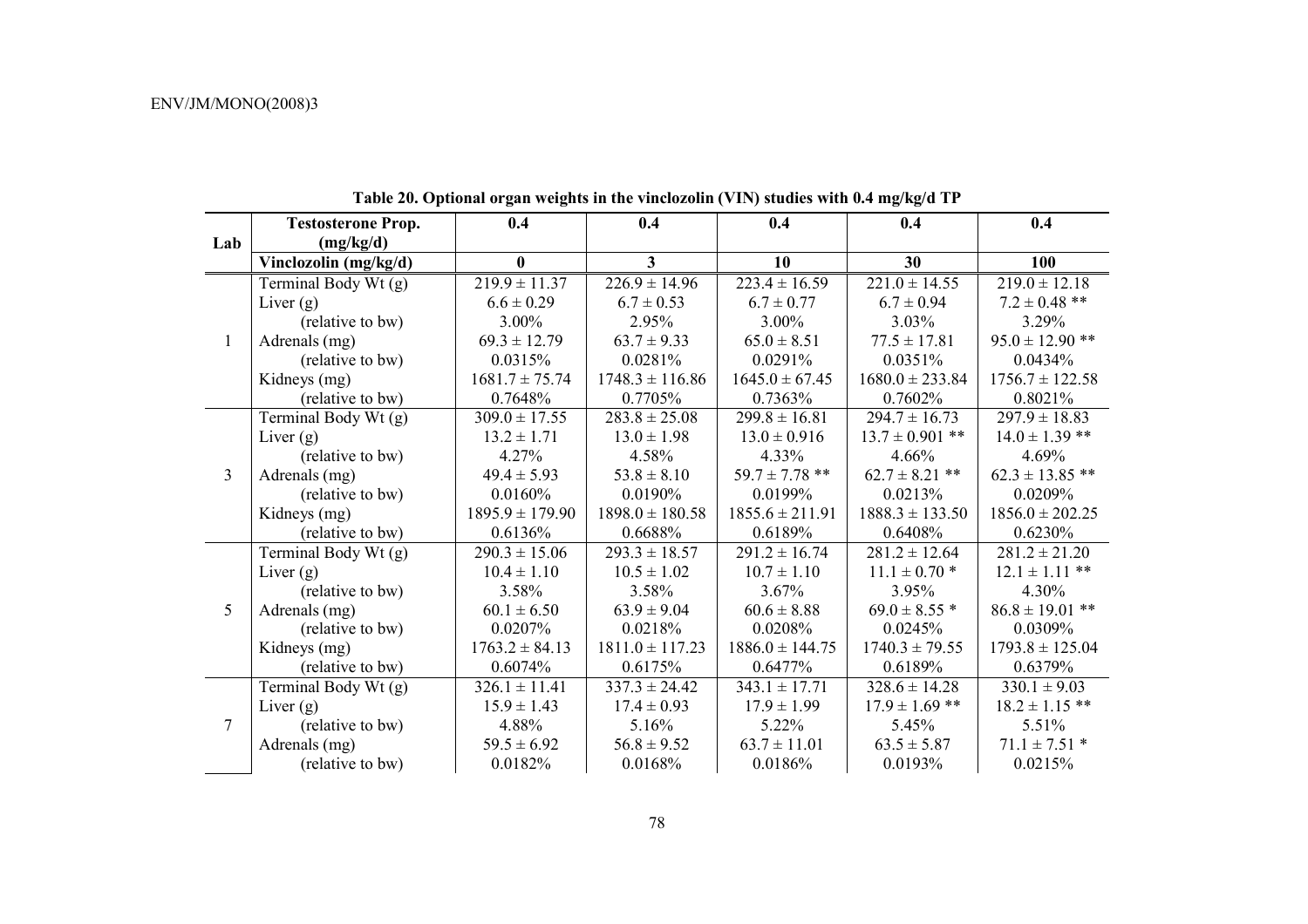| Kidneys (mg)     | $27204 \pm 1$<br>$166.57$ | $2691.8 \pm 270.86$       |         | $2950.0 \pm 262.69$   2709.8 $\pm$ 199.39   2712.1 $\pm$ 222.35 |         |
|------------------|---------------------------|---------------------------|---------|-----------------------------------------------------------------|---------|
| (relative to bw) | 0.8342%                   | $\degree$ 7980% $\degree$ | 0.8598% | 0.8247%                                                         | 0.8216% |

\*,\*\* Significantly different from control at P<0.05 and P<0.01, respectively, using T-test pairwise comparisons.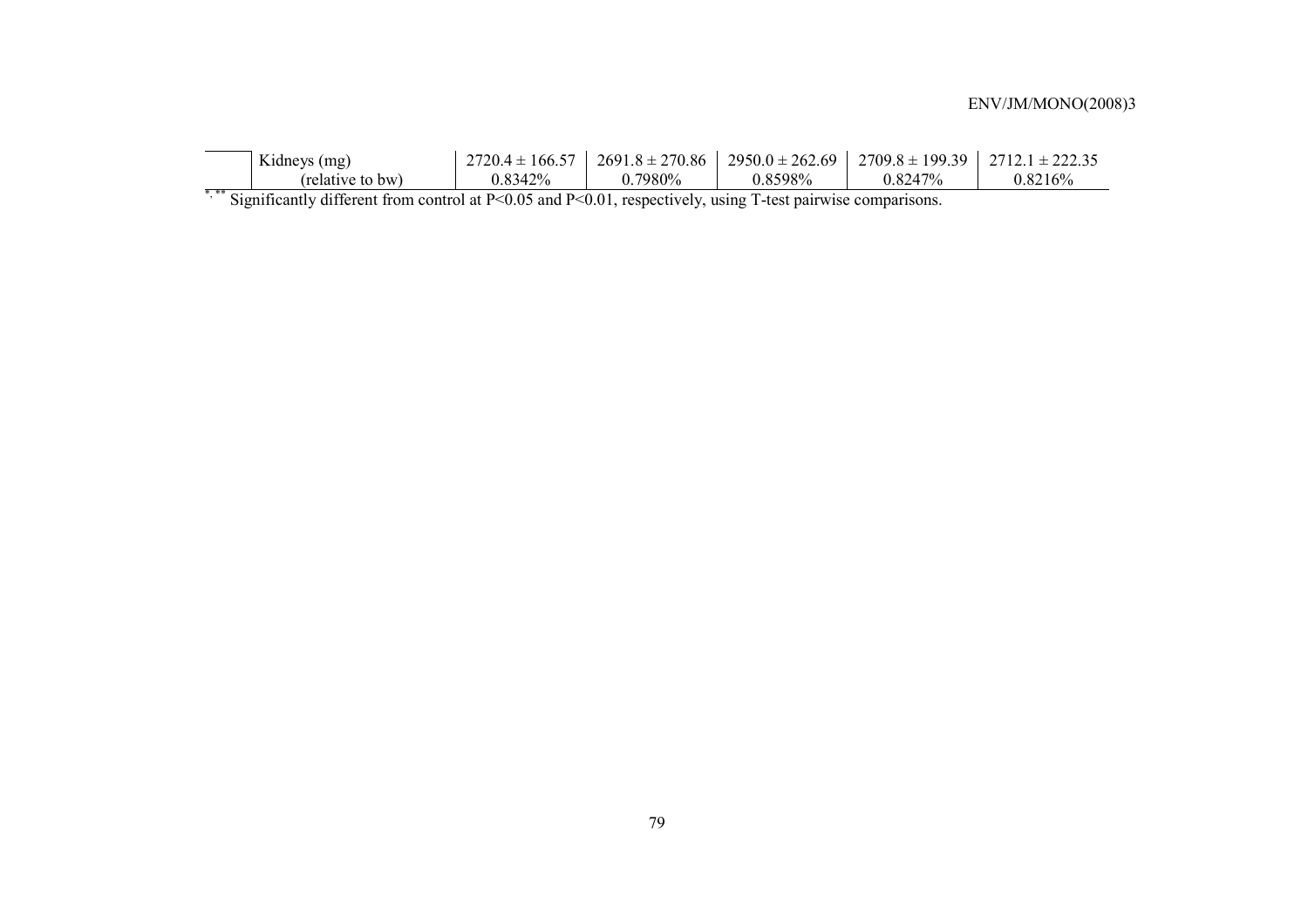105. Overall Review of Mandatory Endpoints. When the data were pooled across the laboratories, all five mandatory endpoints achieved statistical significance using the pairwise comparison approach. The VP, SVCG, LABC, and COWS achieved significance at 30 mg/kg/d and the GP at 100 mg/kg/d (Table 18). The R-square analyses indicate moderate to strong overall relationships. There were moderate treatment relationships with the tissue responses except for the GP, and some relationships for laboratory effects for the SCVG [48], LABC [50], GP [62], and COWS [32] (Table 18).

106. Body weights. The initial mean body weights ranged from approximately 205 to 255 grams among the four laboratories. The body weight gains during the treatment period were largely unchanged with increasing doses of VIN based on the starting and terminal body weights in laboratories 1 and 7 and with slight decreases in laboratories 3 and 5 (Table 18). The latter did not achieve statistical significance.

107. Optional organ weights. The absolute organ weights of the liver and the adrenals were increased by VIN administration (Table 20). With body weight adjustments, both the liver and adrenal weights were significantly increased at the high VIN dose in all laboratories, and one or both organs were significantly increased at lower VIN doses in laboratories 3, 5, and 7. The paired kidney weights were not affected by VIN treatment in any laboratory.

## *Results of Vinclozolin studies using 0.2 mg/kg/d TP coadministration*

108. The summary results of the accessory organ and tissue weights and the statistical analyses for the VIN studies conducted using 0.2 mg/kg/d TP coadministration are reported in Table 21. First, this Table shows that the Hershberger bioassay successfully and reproducibly detected VIN in all laboratories. The weights of all five male sex accessory tissues decreased with increasing VIN doses in a dose-responsive manner and achieved statistical significance at the 100 mg/kg/d dose.

109. Ventral Prostate (VP). There were statistically significant dose-dependent decreases in the weights of the VP in all labs with VIN. Labs 10, 13 and 14 achieved significant decreases for the VIN-treated VP at 10 mg/kg/d with the pairwise comparison approach, and lab 11 achieved significance at 100 mg/kg/d (Table 21). The overall mean CVs for the VP ranged from 20 to 34 (Table 22).

110. Seminal Vesicles and Coagulating Glands (SVCG). There were statistically significant dosedependent decreases in the weights of the SVCG in all lab with VIN. Laboratory 14 achieved a statistically significant decrease for the VIN-treated SVCG at 3 mg/kg/d with the pairwise comparison approach, and laboratories 10, 11, and 13 achieved significance at 30 mg/kg/d (Table 21). The overall mean CVs for the SVCG ranged from 17 to 32 (Table 22).

111. Levator ani and Bulbocavernosus muscle complex (LABC). There were statistically significant dose-dependent decreases in the weights of the LABC in all laboratories with VIN. Laboratory 13 achieved a statistically significant decrease for the VIN-treated LABC at 10 mg/kg/d, and laboratories 10, 11 and 14 achieved significance at 30 mg/kg/d (Table 21). The overall mean CVs for the LABC ranged from 9 to 20 (Table 22).

112. Glans Penis (GP). There were statistically significant dose-dependent decreases in the weights of the GP in all labs with VIN. Laboratory 13 achieved a statistically significant decrease for the VIN-treated GP at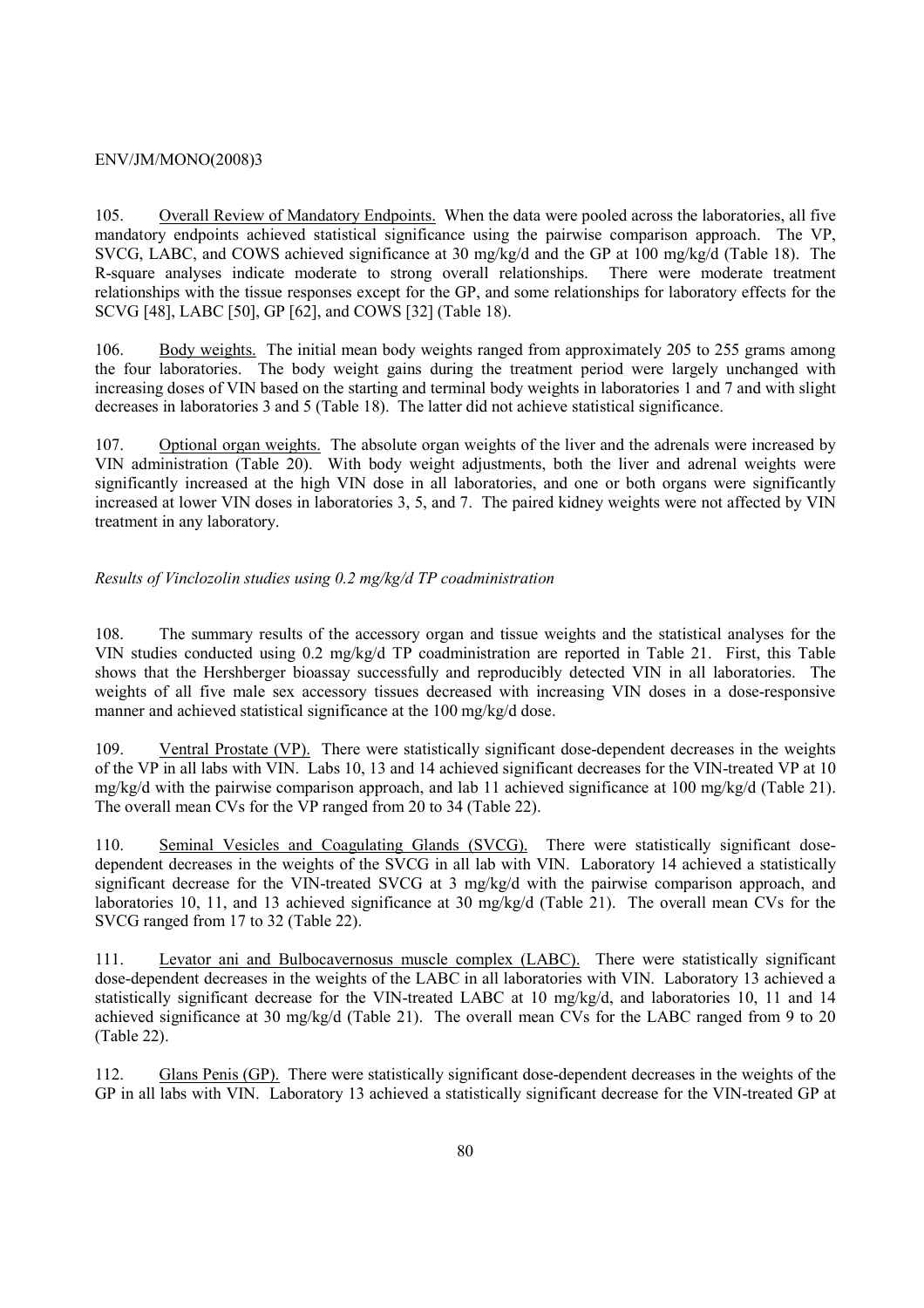10 mg/kg/d, and labs 10, 11 and 14 achieved significance at 30 mg/kg/d using the pairwise comparison approach (Table 21). The overall mean CVs for the GP ranged from 5 to 13 (Table 22).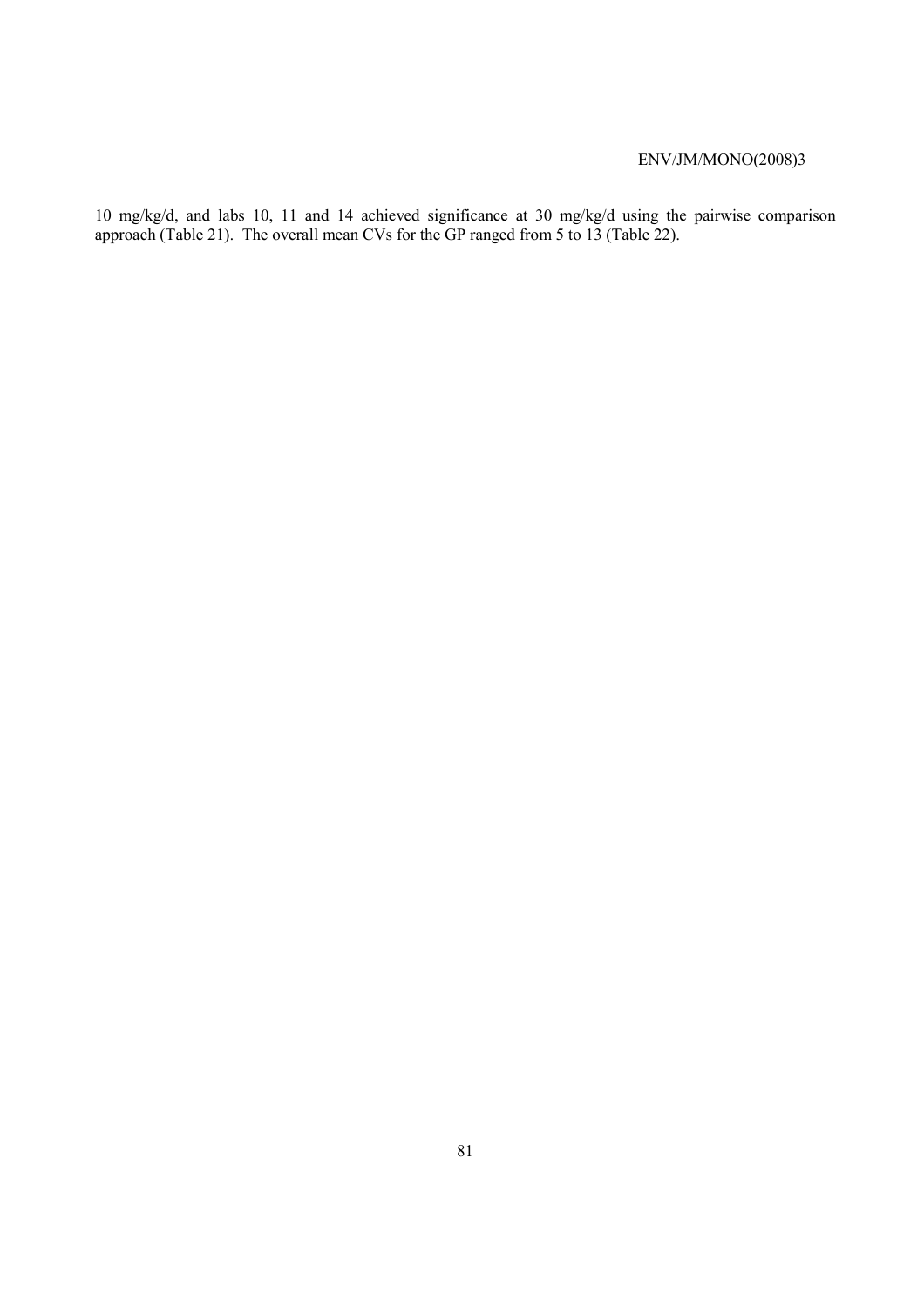|     | <b>Testosterone Propionate</b>      | 0.2               | 0.2                     | 0.2                          | 0.2                          | 0.2                          |
|-----|-------------------------------------|-------------------|-------------------------|------------------------------|------------------------------|------------------------------|
| Lab | (mg/kg/d)                           |                   |                         |                              |                              |                              |
|     | Vinclozolin (mg/kg/d)               | $\bf{0}$          | $\overline{\mathbf{3}}$ | 10                           | 30                           | 100                          |
|     | Starting Body Wt (g) <sup>a</sup>   | $232.8 \pm 6.77$  | $233.1 \pm 7.93$        | $232.9 \pm 9.63$             | $232.9 \pm 7.07$             | $231.4 \pm 6.73$             |
|     | Terminal Body Wt $(g)$ <sup>a</sup> | $291.2 \pm 6.73$  | $289.9 \pm 6.69$        | $286.2 \pm 12.68$            | $286.3 \pm 14.62$            | $289.2 \pm 11.56$            |
|     | Ventral prostate (mg)               | $106.4 \pm 14.26$ | $98.9 \pm 21.14$        | $84.1 \pm 13.72$ **          | $75.3 \pm 1.31$ **           | $38.9 \pm 13.18$ ** $\cdot$  |
| 10  | Seminal vesicles (mg)               | $216.7 \pm 38.21$ | $221.6 \pm 16.72$       | $168.4 \pm 42.77$            | $116.2 \pm 20.78$ ** $\cdot$ | $47.3 \pm 15.09$ ***         |
|     | LABC muscles (mg)                   | $361.3 \pm 46.54$ | $320.6 \pm 41.20$       | $323.9 \pm 19.29$            | $268.0 \pm 23.87$ ** $\cdot$ | $181.8 \pm 34.78$ ** $\cdot$ |
|     | Glans penis (mg)                    | $70.1 \pm 3.88$   | $69.9 \pm 1.98$         | $67.3 \pm 3.97$              | $64.7 \pm 4.48$ **           | $51.4 \pm 6.59$ ***          |
|     | Cowper's glands (mg)                | $20.8 \pm 1.29$   | $21.1 \pm 5.3$          | $19.5 \pm 3.49$              | $15.1 \pm 2.87$ ***          | $7.4 \pm 1.75$ ** $\cdot$    |
|     | Starting Body Wt (g)                | $247.6 \pm 8.96$  | $246.7 \pm 8.10$        | $245.2 \pm 10.72$            | $246.2 \pm 5.91$             | $245.9 \pm 8.33$             |
|     | Terminal Body Wt (g)                | $326.8 \pm 11.23$ | $327.7 \pm 9.75$        | $320.8 \pm 15.11$            | $319.6 \pm 14.03$            | $319.1 \pm 17.51$            |
|     | Ventral prostate (mg)               | $97.2 \pm 42.65$  | $111.6 \pm 18.27$       | $105.1 \pm 18.69$            | $79.4 \pm 14.81$             | $34.1 \pm 10.86$ ***         |
| 11  | Seminal vesicles (mg)               | $361.7 \pm 75.94$ | $335.9 \pm 54.90$       | $321.0 \pm 34.82$            | $210.8 \pm 56.27$ ** $\cdot$ | $71.8 \pm 16.77$ ***         |
|     | LABC muscles (mg)                   | $537.7 \pm 90.89$ | $500.5 \pm 80.02$       | $485.2 \pm 69.83$            | $416.0 \pm 53.61$ ***        | $275.2 \pm 25.42$ ** $\cdot$ |
|     | Glans penis (mg)                    | $81.7 \pm 8.86$   | $75.9 \pm 6.08$         | $73.7 \pm 5.55$              | $69.8 \pm 7.25$ ** $\cdot$   | $58.5 \pm 5.12$ ** $\cdot$   |
|     | Cowper's glands (mg)                | $28.0 \pm 6.21$   | $26.8 \pm 3.06$         | $21.1 \pm 5.65$ **           | $20.1 \pm 2.39$ **           | $11.2 \pm 1.94$ ***          |
|     | Starting Body Wt (g)                | $273.4 \pm 10.42$ | $273.6 \pm 10.41$       | $273.3 \pm 10.78$            | $274.8 \pm 10.48$            | $273.3 \pm 11.13$            |
|     | Terminal Body Wt (g)                | $338.4 \pm 17.57$ | $344.7 \pm 12.17$       | $340.3 \pm 16.34$            | $347.4 \pm 18.84$            | $334.0 \pm 13.12$            |
|     | Ventral prostate (mg)               | $136.6 \pm 33.74$ | $118.8 \pm 13.20$       | $91.3 \pm 22.93$ ***         | $60.7 \pm 8.20$ ***          | $36.4 \pm 9.93$ ***          |
| 13  | Seminal vesicles (mg)               | $393.5 \pm 51.83$ | $358.5 \pm 47.52$       | $248.7 \pm 45.50$ ** $\sim$  | $174.5 \pm 31.98$ ***        | $60.7 \pm 13.00$ ***         |
|     | LABC muscles (mg)                   | $533.9 \pm 25.92$ | $511.5 \pm 25.01$       | $441.9 \pm 33.29$ ***        | $381.8 \pm 50.41$ ** $\cdot$ | $257.8 \pm 51.50$ ** $\cdot$ |
|     | Glans penis (mg)                    | $91.1 \pm 5.70$   | $88.9 \pm 4.42$         | $79.8 \pm 4.48$ ** $\cdot$   | $76.8 \pm 4.37$ ** $\cdot$   | $64.0 \pm 2.90$ ***          |
|     | Cowper's glands (mg)                | $32.7 \pm 5.98$   | $32.7 \pm 5.1$          | $24.3 \pm 6.53$ ***          | $20.2 \pm 3.07$ ** $\cdot$   | $12.4 \pm 2.51$ ***          |
|     | Starting Body Wt (g)                | $257.8 \pm 7.79$  | $257.7 \pm 4.50$        | $256.1 \pm 6.72$             | $258.2 \pm 7.25$             | $258.7 \pm 4.60$             |
|     | Terminal Body Wt (g)                | $340.6 \pm 12.23$ | $337.0 \pm 8.56$        | $338.8 \pm 5.18$             | $333.5 \pm 9.43$             | $335.3 \pm 8.76$             |
| 14  | Ventral prostate $(mg)^b$           | $183.6 \pm 21.96$ | $149.7 \pm 16.28$ **    | $136.7 \pm 14.60$ ** $\cdot$ | $98.2 \pm 10.79$ ***         | $51.0 \pm 10.33$ ***         |
|     | Seminal vesicles (mg)               | $420.8 \pm 92.86$ | $458.7 \pm 102.65$      | $344.3 \pm 46.63$            | $247.7 \pm 69.88$ ** $\cdot$ | $96.4 \pm 16.13$ ***         |
|     | LABC muscles (mg)                   | $590.4 \pm 52.57$ | $608.8 \pm 95.73$       | $529.3 \pm 52.23$            | $430.7 \pm 32.79$ ** $\cdot$ | $308.6 \pm 31.24$ ***        |

**Table 21. Body weights, mandatory tissue weights and pooled statistics in Vinclozolin (VIN) studies with 0.2 mg/kg/d TP**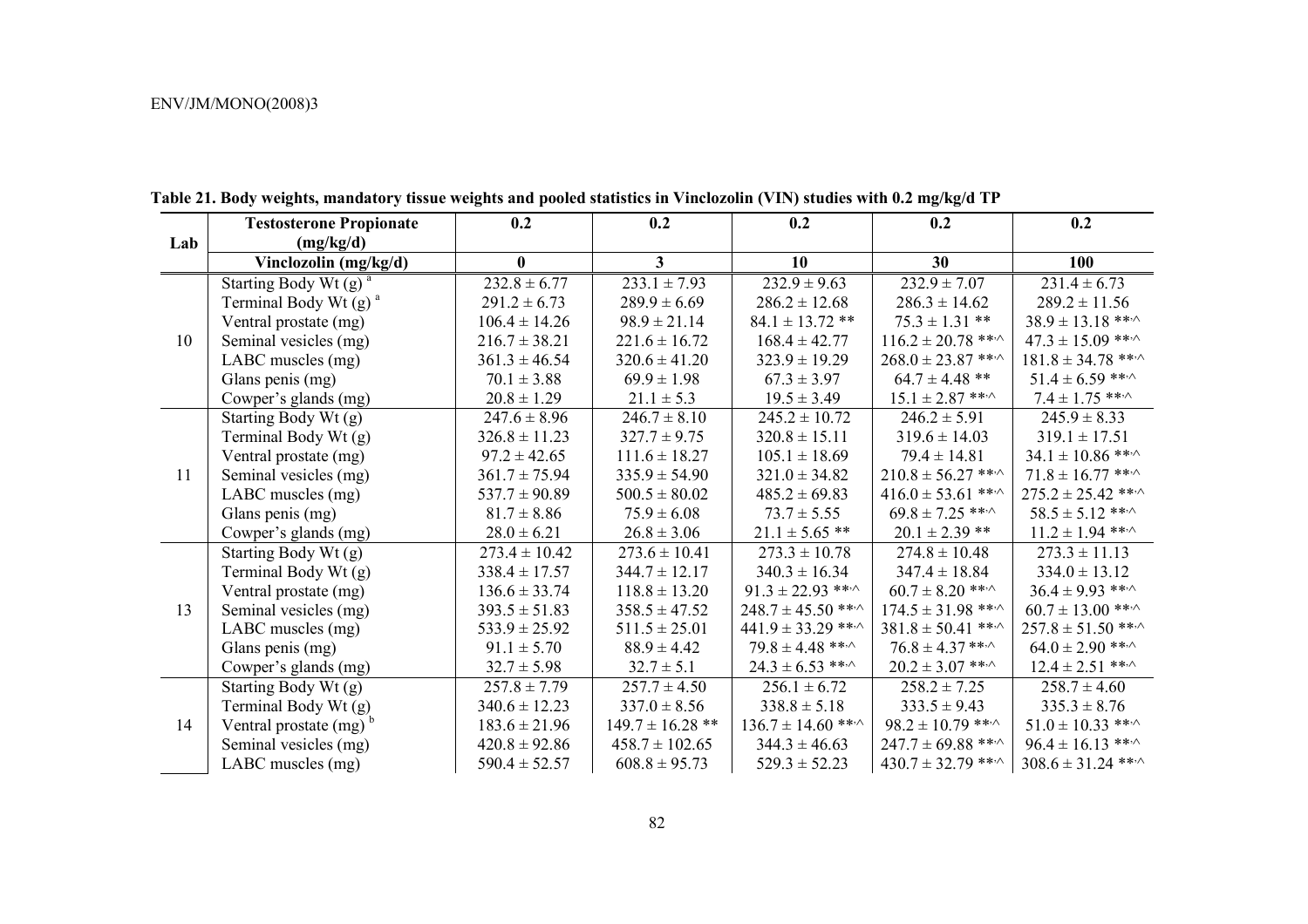| Glans penis (mg)                               |                          |            |            | $76.4 \pm 7.60$                                    | $78.0 \pm 11.24$ | $77.7 \pm 4.42$ | $70.2 \pm 5.66$ *          | $52.7 \pm 2.56$ ** $\cdot$ |  |  |
|------------------------------------------------|--------------------------|------------|------------|----------------------------------------------------|------------------|-----------------|----------------------------|----------------------------|--|--|
|                                                | Cowper's glands $(mg)^b$ |            |            |                                                    | $36.0 \pm 7.4$   | $32.9 \pm 5.13$ | $25.9 \pm 5.57$ ** $\cdot$ | $16.2 \pm 5.65$ ***        |  |  |
| R-square $(\% )$                               |                          |            |            | Overall means and [CV] for tissues at a given dose |                  |                 |                            |                            |  |  |
|                                                | OVR                      | <b>TRT</b> | <b>LAB</b> |                                                    |                  |                 |                            |                            |  |  |
| 131 [34]<br>81<br>60<br>16<br>Ventral prostate |                          |            |            |                                                    | $120$ [21] **    | $104$ [25] **   | $78[21]$ **                | 69 [34] **                 |  |  |
| (mg)                                           |                          |            |            |                                                    |                  |                 |                            |                            |  |  |
| Seminal vesicles                               | 91                       | 64         | 19         | 348 [29]                                           | 344 [30]         | 271 [30] $**$   | $187$ [36] **              | 69 [34] **                 |  |  |
| (mg)                                           |                          |            |            |                                                    |                  |                 |                            |                            |  |  |
| $LABC$ (mg)                                    | 83                       | 50         | 34         | 506 [21]                                           | 485 [25]         | 445 [20] $**$   | 374 [20] $**$              | $256$ [23] **              |  |  |
| Glans penis (mg)                               | 75                       | 53         | 23         | 80 [13]                                            | 78 [12]          | $75[9]*$        | $70$ [10] **               | 57 [12] **                 |  |  |
| Cowper's glands                                | 78                       | 51         | 26         | 30 [27]                                            | 29 [26]          | $25 [30]$ **    | $20$ [25] **               | $12 [38]$ **               |  |  |
| (mg)                                           |                          |            |            |                                                    |                  |                 |                            |                            |  |  |

OVR – Overall effect on tissue; TRT - Effect of treatments; LAB - Effect of laboratory; CV - Coefficient of variation.

\*,\*\* Significantly different from control at P<0.05 and P<0.01, respectively, using T-test pairwise comparisons.

^ Significantly different from control at P<0.05 using two-tailed Dunnett's multiple comparisons of the tissue with body weight adjustment.

<sup>a</sup> The starting body weight is on the first day of substance administration and the terminal body weight is at necropsy approximately 24-hours after the last administration.

 $<sup>b</sup>$  The VP and COWS were fixed and then weighed in laboratory 16</sup>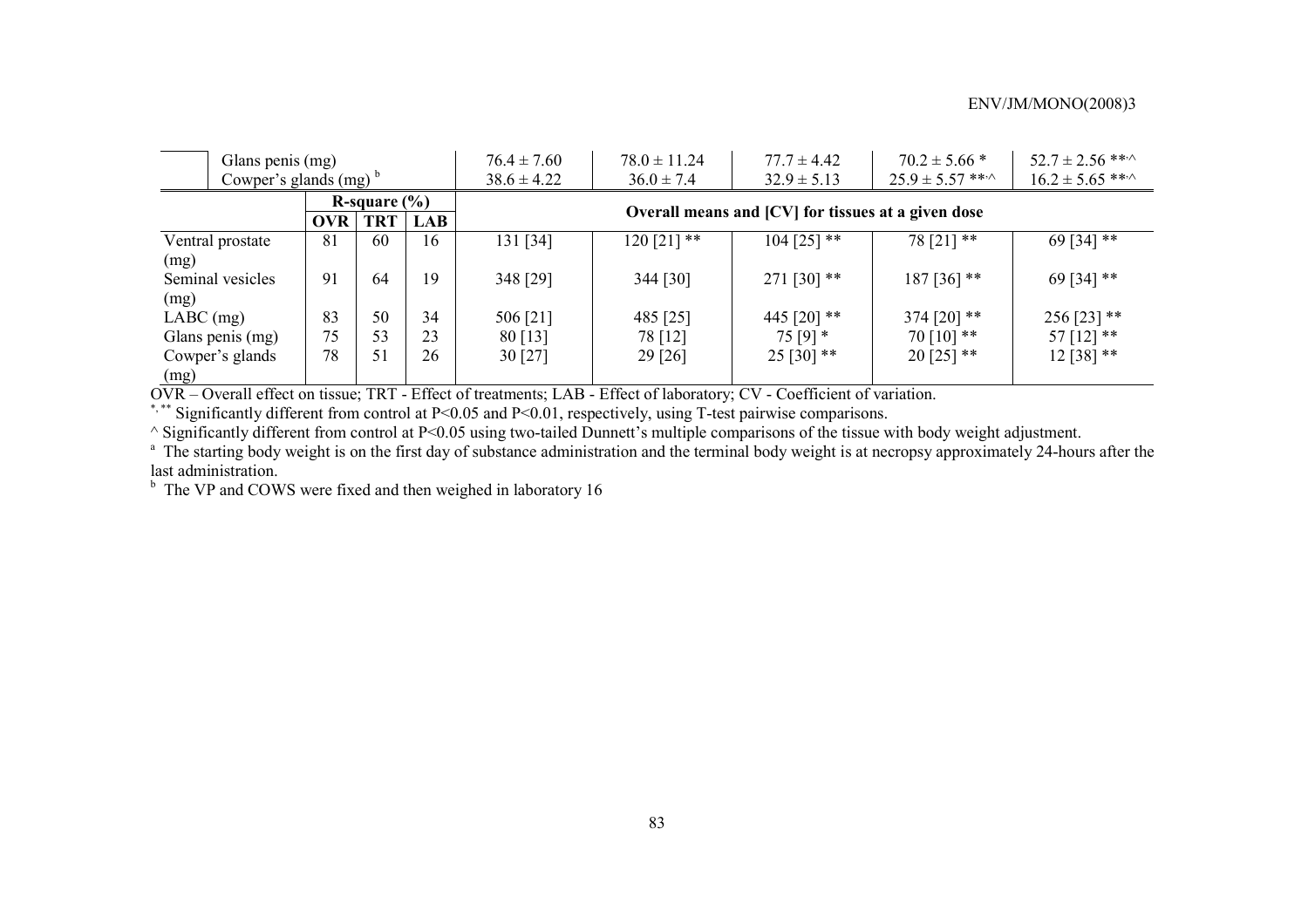|     | <b>Methyl Testosterone</b> | 0.2      | 0.2            | 0.2   | 0.2   | 0.2   |                         |
|-----|----------------------------|----------|----------------|-------|-------|-------|-------------------------|
| Lab | (mg/kg/d)                  |          |                |       |       |       | <b>MEAN<sup>a</sup></b> |
|     | Vinclozolin (mg/kg/d)      | $\bf{0}$ | 3 <sup>1</sup> | 10    | 30    | 100   |                         |
|     | Terminal Body Wt (g)       | 3.48     | 2.31           | 2.31  | 4.43  | 5.10  | 4.00                    |
|     | Ventral prostate (mg)      | 20.35    | 13.40          | 21.38 | 16.32 | 1.74  | 33.91                   |
| 10  | Seminal vesicles (mg)      | 15.98    | 17.63          | 7.55  | 25.39 | 17.88 | 31.95                   |
|     | LABC muscles (mg)          | 12.38    | 12.88          | 12.85 | 5.96  | 8.91  | 19.13                   |
|     | Glans penis (mg)           | 7.15     | 5.54           | 2.83  | 5.90  | 6.93  | 12.82                   |
|     | Cowper's glands (mg)       | 18.91    | 6.18           | 24.85 | 17.95 | 19.04 | 23.65                   |
|     | Terminal Body Wt (g)       | 4.97     | 3.44           | 2.98  | 4.71  | 4.39  | 5.49                    |
|     | Ventral prostate (mg)      | 27.68    | 43.90          | 16.36 | 17.79 | 18.66 | 31.84                   |
| 11  | Seminal vesicles (mg)      | 21.65    | 20.99          | 16.35 | 10.85 | 26.70 | 23.34                   |
|     | LABC muscles (mg)          | 7.87     | 16.90          | 15.99 | 14.39 | 12.89 | 9.24                    |
|     | Glans penis (mg)           | 4.67     | 10.84          | 8.00  | 7.54  | 10.39 | 8.75                    |
|     | Cowper's glands (mg)       | 29.66    | 11.41          | 11.41 | 26.71 | 11.87 | 17.31                   |
|     | Terminal Body Wt (g)       | 4.82     | 5.19           | 3.53  | 4.80  | 5.42  | 3.93                    |
|     | Ventral prostate (mg)      | 11.81    | 24.71          | 11.11 | 25.13 | 13.52 | 27.29                   |
| 13  | Seminal vesicles (mg)      | 11.66    | 13.17          | 13.26 | 18.30 | 18.33 | 21.40                   |
|     | LABC muscles (mg)          | 8.12     | 4.86           | 4.89  | 7.53  | 13.20 | 19.97                   |
|     | Glans penis (mg)           | 4.77     | 6.26           | 4.97  | 5.61  | 5.69  | 4.53                    |
|     | Cowper's glands (mg)       | 14.47    | 18.29          | 15.54 | 26.82 | 15.24 | 20.22                   |
|     | Terminal Body Wt (g)       | 3.40     | 3.59           | 2.54  | 1.53  | 2.83  | 2.61                    |
|     | Ventral prostate (mg)      | 25.51    | 11.96          | 10.88 | 10.68 | 10.99 | 20.25                   |
|     | Seminal vesicles (mg)      | 15.01    | 22.07          | 22.38 | 13.54 | 28.22 | 16.73                   |
| 14  | LABC muscles (mg)          | 8.42     | 8.90           | 15.72 | 9.87  | 7.61  | 10.12                   |
|     | Glans penis (mg)           | 11.00    | 9.95           | 14.40 | 5.68  | 8.05  | 4.85                    |
|     | Cowper's glands (mg)       | 31.70    | 10.91          | 20.53 | 15.59 | 21.54 | 34.83                   |

**Table 22. Coefficients of variation for the mandatory endpoints in the vinclozolin (VIN) studies with 0.2 mg/kg/d TP.** 

<sup>a</sup> The overall mean CV, depending upon the laboratory, may also include a vehicle control group and a flutamide positive control group.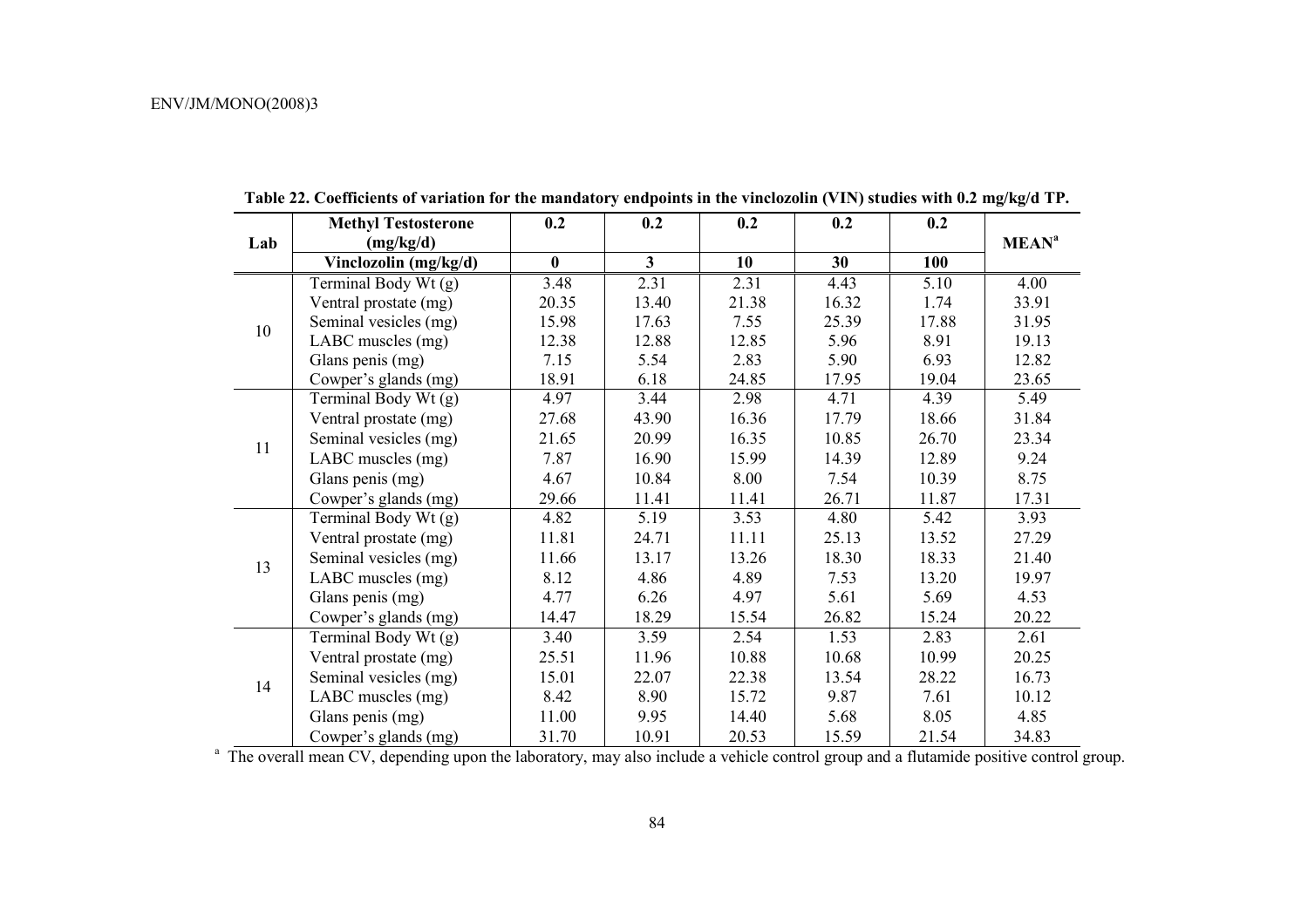113. Cowper's Glands (COWS). There were statistically significant dose-dependent decreases in the weights of the COWS in all laboratories with VIN. Labs 11 and 13 achieved statistically significant decreases for the VIN-treated COWS at 10 mg/kg/d, and laboratories 10 and 14 achieved significance at 30 mg/kg/d (Table 21). The overall mean CVs for the COWS ranged from 17 to 35 (Table 22).

114. Body weights. The initial mean body weights ranged from approximately 230 to 275 grams among the four laboratories. The body weight gains during the treatment period were largely unchanged with increasing doses of VIN based on the starting and terminal body weights (Table 21).

### *Comparison of Vinclozolin results with different TP coadministration doses*

115. The VIN results using 0.2 mg/kg/d TP coadministered dose were produced approximately one year earlier than the results using 0.4 mg/kg/d TP. Despite modest differences in body weights, strain, diet and other differences among laboratories (see Table 4), the results are similar, supporting the robustness of the bioassay.

116. To illustrate the consistency of the dose response of these tissues, the relative decreases in tissue weights in response to VIN doses have been analyzed together for both 0.2 and 0.4 mg/kg/d TP. Figures 4A-E show the relative decrease for the five tissues in the eight laboratories with increasing VIN doses and using the group administered only TP as the control. The dose response results for the mean relative decrease show the good reproducibility of the overall dose response with VIN.



**Figure 4A. Relative decrease in ventral prostate (VP) mean weights with VIN doses in eight laboratories. Labs 1 through 7 used 0.4 mg/kg/d TP and labs 10 through 14 used 0.2 mg/kg/d TP**.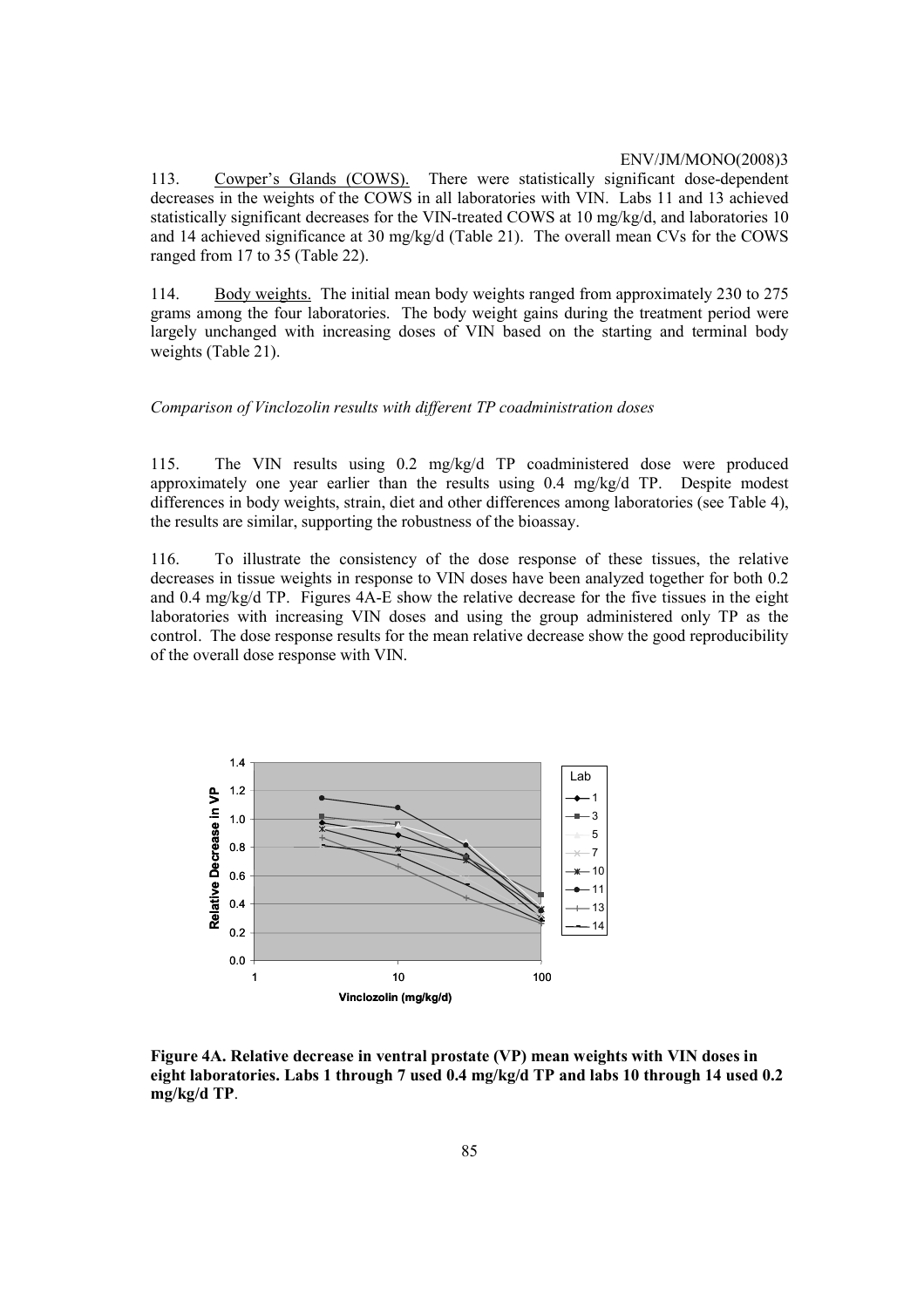

**Figure 4B. Relative decrease in levator ani and bulbocavernosus (LABC) mean weights with VIN doses in eight labs. Labs 1 through 7 used 0.4 mg/kg/d TP and labs 10 through 14 used 0.2 mg/kg/d TP.**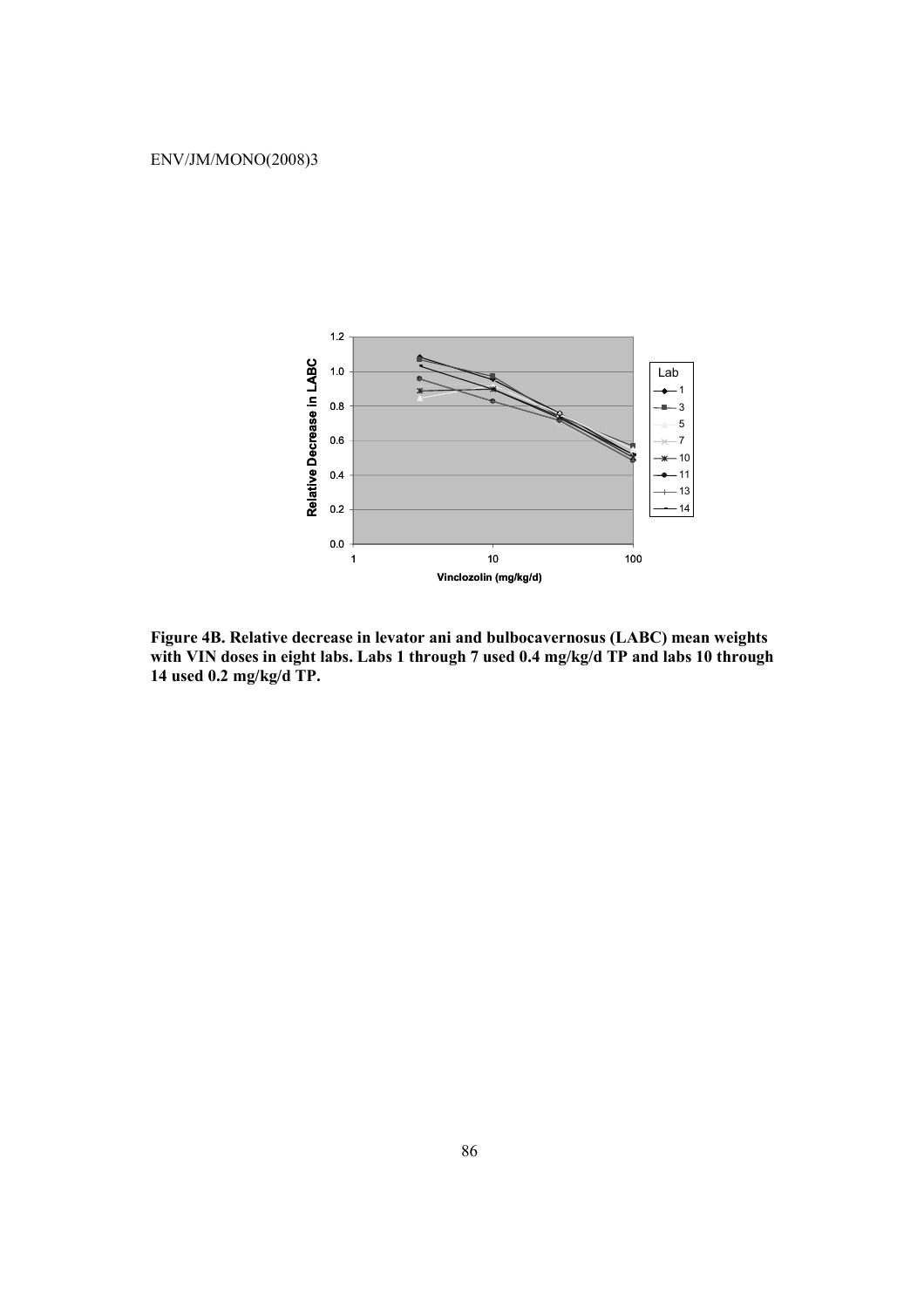

**Figure 4C. Relative decrease in seminal vesicles and coagulating gland (SVCG) mean weights with VIN doses in eight laboratories. Labs 1 through 7 used 0.4 mg/kg/d TP and labs 10 through 14 used 0.2 mg/kg/d TP.** 



**Figure 4D. Relative decrease in glans penis (GP) mean weights with VIN doses in eight laboratories. Labs 1 through 7 used 0.4 mg/kg/d TP and labs 10 through 14 used 0.2 mg/kg/d TP.**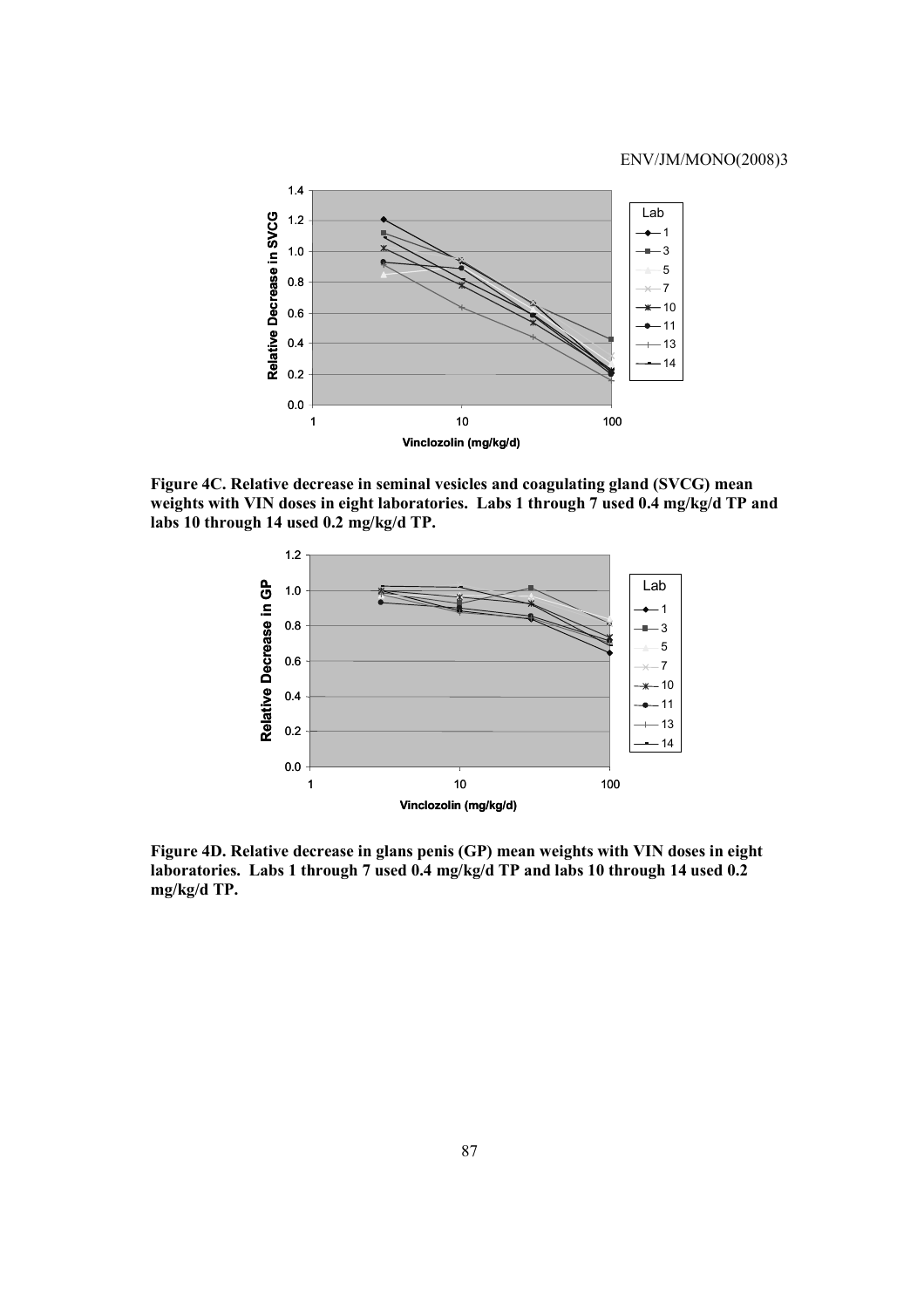

**Figure 4E. Relative decrease in Cowper's gland (COWS) mean weights with VIN doses in eight laboratories. Labs 1 through 7 used 0.4 mg/kg/d TP and labs 10 through 14 used 0.2 mg/kg/d TP.**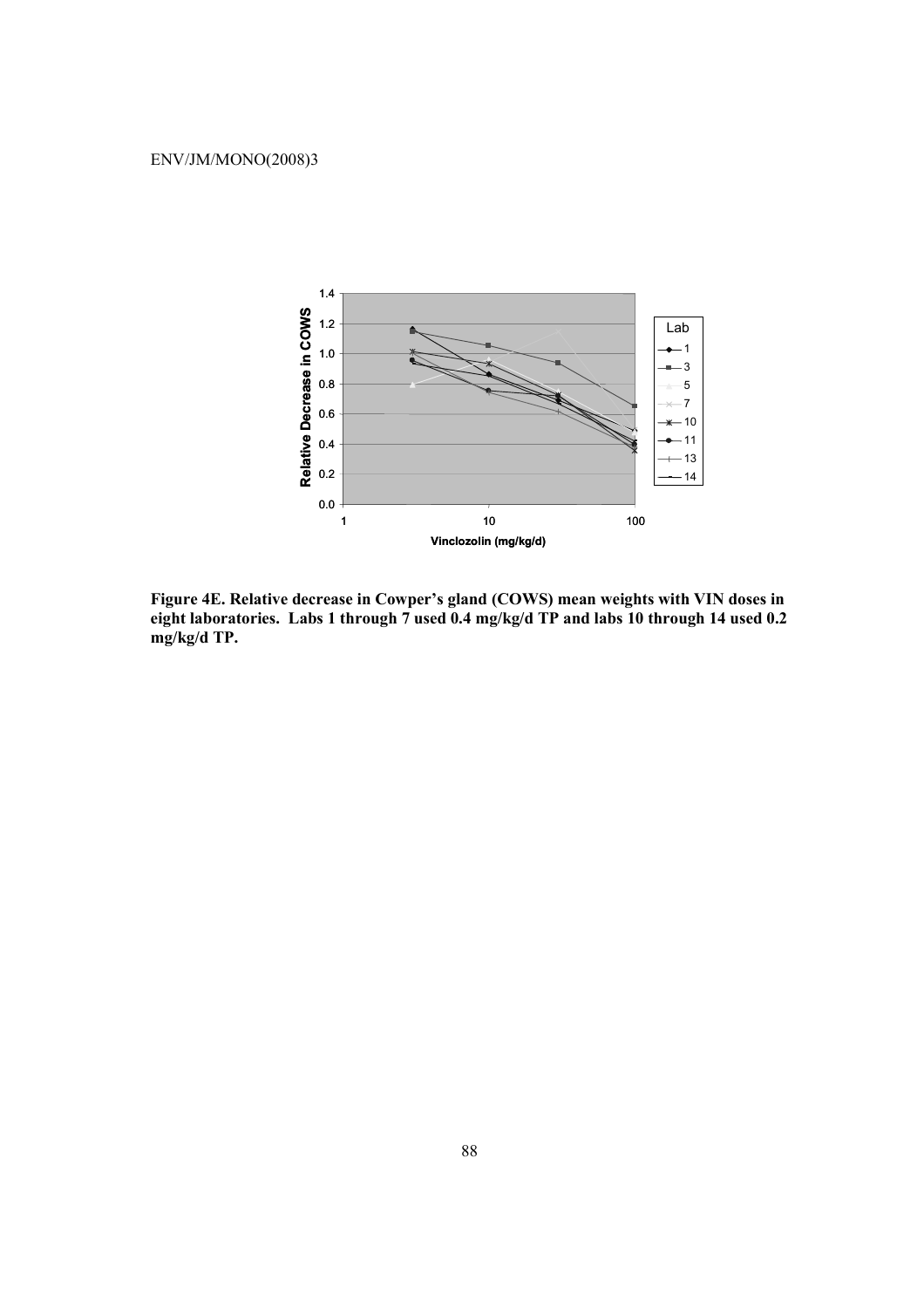#### **Linuron**

117. Four laboratories tested four doses of LIN with coadministration of 0.4 mg/kg/d TP in order to assess the ability of the Hershberger bioassay to detect androgen antagonists. All four laboratories conducted the assigned studies as intended, submitted their laboratory and study data electronically using standardized Excel spreadsheets, audited the study data, and, if necessary, informed the Secretariat of data corrections.

#### *Results of Linuron studies*

118. The summary results of the accessory organ and tissue weights and the statistical analyses for the LIN studies are reported in Table 23. The results show that the Hershberger bioassay successfully detected LIN in three of the four laboratories. The VP, LABC, and COWS achieved statistical significance in three of the four laboratories, the SVCG in two of the four laboratories, and the GP in one of the four laboratories. In laboratory 6, which did not detect statistically significant changes with linuron, decreases in absolute weights were not observed in the GP and COWS at the top dose, and the absolute decreases in the VP, SVCG, and LABC were more modest when compared to the other laboratories.

119. Ventral Prostate (VP). There were statistically significant dose-dependent decreases in the weights of the VP in three of four laboratories with LIN. Laboratory 5 achieved a statistically significant decrease for the LIN-treated VP at 30 mg/kg/d using the pairwise comparison approach, and labs 1 and 4 achieved significance at 100 mg/kg/d. In laboratory 6, the VP did not achieve statistical significance (Table 23). The overall mean CVs for the VP ranged from 18 to 43 (Table 24).

120. Seminal Vesicles and Coagulating Glands (SVCG). There were statistically significant dose-dependent decreases in the weights of the SVCG in all laboratories with LIN. In two cases, the achievement of statistical significance depended upon the pairwise comparison statistical approach. Labs 1 and 5 achieved statistically significant decreases for the LIN-treated SVCG at 30 mg/kg/d LIN, and laboratories 4 and 6 achieved significance 100 mg/kg/d (Table 23). The overall mean CVs for the SVCG ranged from 19 to 27 (Table 24).

121. Levator ani and Bulbocavernosus muscle complex (LABC). There were statistically significant dose-dependent decreases in the weights of the LABC in three of four laboratories with LIN. Laboratory 5 achieved a statistically significant decrease for the LIN-treated LABC at 30 mg/kg/d, and labs 1 and 4 achieved significance at 100 mg/kg/d. In lab 6, the LABC did not achieve statistical significance (Table 23). The overall mean CVs for the LABC ranged from 11 to 14 (Table 24).

122. Glans Penis (GP). There were statistically significant dose-dependent decreases in the weights of the GP in only one of four laboratories with LIN. Laboratory 1 achieved a statistically significant decrease for the LIN-treated GP at 100 mg/kg/d. In laboratories 4, 5 and 6, the GP did not achieve statistical significance (Table 23). However, laboratory 5 did not dissect and weight the GP in cases where preputial separation was judged to be incomplete; this reduced the group size in some cases and, therefore, the power for the high LIN dose (see notations for lab 5 in Table 23). The overall mean CVs for the GP ranged from 10 to 15 (Table 24).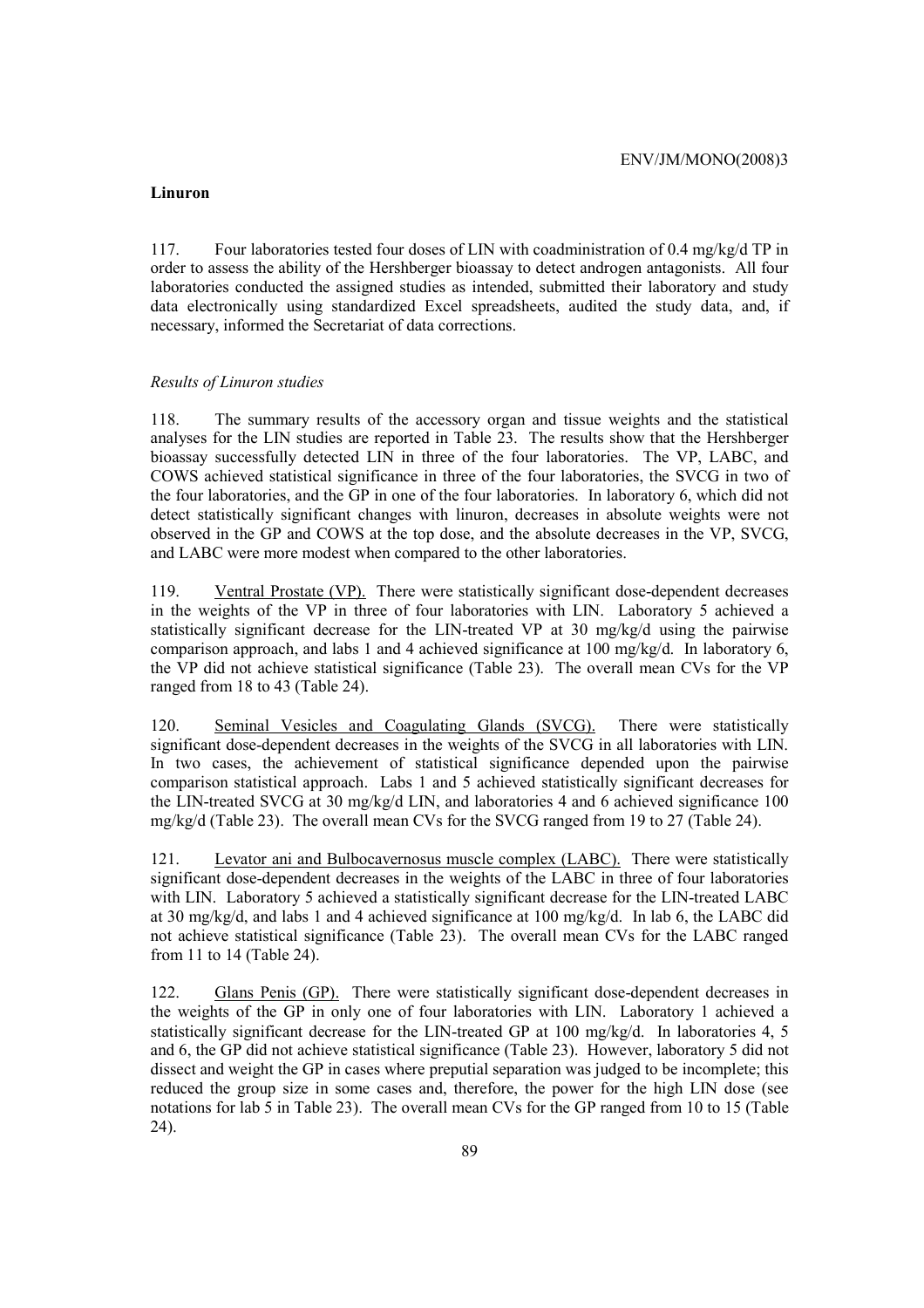123. Cowper's Glands (COWS). There were statistically significant dose-dependent decreases in the weights of the COWS in three of four laboratories with LIN. Labs 1, 4 and 5 achieved a statistically significant decrease for the LIN-treated COWS at 100 mg/kg/d. In lab 6, the COWS did not achieve statistical significance (Table 23). The overall mean CVs for the SVCG ranged from 15 to 41 (Table 24).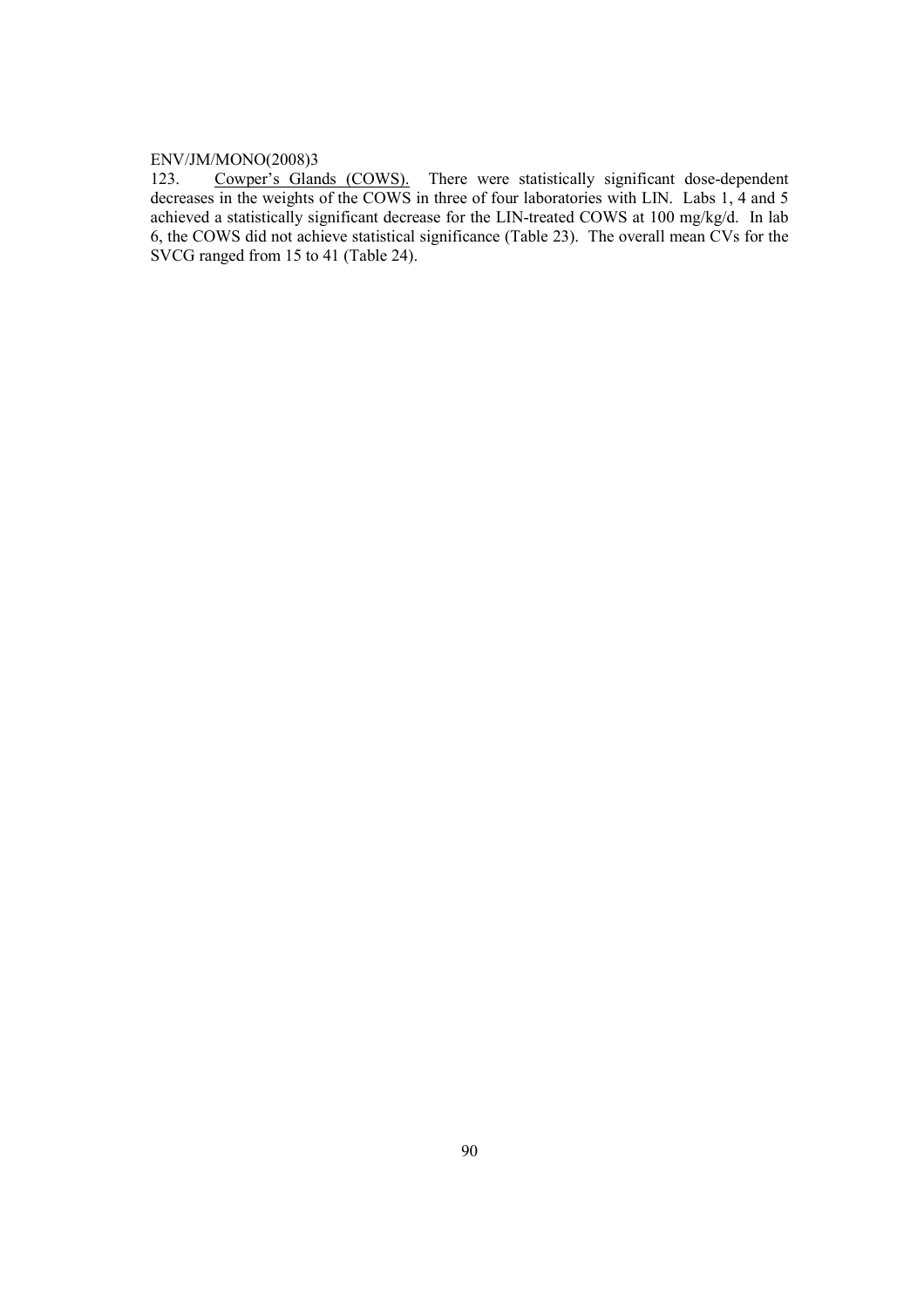|                | <b>Testosterone Propionate</b>      | 0.4                | 0.4                | 0.4               | 0.4                          | 0.4                          |
|----------------|-------------------------------------|--------------------|--------------------|-------------------|------------------------------|------------------------------|
| Lab            | (mg/kg/d)                           |                    |                    |                   |                              |                              |
|                | Linuron (mg/kg/d)                   | $\bf{0}$           | 3                  | 10                | 30                           | 100                          |
|                | Starting Body Wt $(g)^a$            | $205.2 \pm 11.42$  | $209.1 \pm 9.41$   | $209.6 \pm 13.18$ | $202.7 \pm 9.69$             | $206.5 \pm 9.94$             |
|                | Terminal Body Wt $(g)$ <sup>a</sup> | $219.9 \pm 11.37$  | $221.7 \pm 17.58$  | $218.9 \pm 16.63$ | $218.2 \pm 11.13$            | $203.1 \pm 11.04*$           |
|                | Ventral prostate (mg)               | $106.5 \pm 19.82$  | $113.3 \pm 16.66$  | $122.5 \pm 23.95$ | $89.0 \pm 20.10$             | $60.7 \pm 10.93$ ***         |
| $\mathbf{1}$   | Seminal vesicles (mg)               | $216.7 \pm 58.54$  | $293.3 \pm 54.28$  | $265.0 \pm 41.83$ | $191.7 \pm 35.45$ *          | $101.7 \pm 11.69$ ***        |
|                | LABC muscles (mg)                   | $310.0 \pm 22.80$  | $368.3 \pm 32.51$  | $333.3 \pm 49.67$ | $286.7 \pm 48.03$            | $188.3 \pm 44.46$ ** $\cdot$ |
|                | Glans penis (mg)                    | $66.0 \pm 4.29$    | $68.0 \pm 8.53$    | $65.8 \pm 6.91$   | $61.5 \pm 5.89$              | $55.2 \pm 4.79$ ***          |
|                | Cowper's glands (mg)                | $21.7 \pm 1.97$    | $30.2 \pm 7.28$    | $24.2 \pm 2.14$   | $23.3 \pm 5.72$              | $15.2 \pm 1.47$ ** $\cdot$   |
|                | Starting Body Wt (g)                | $275.8 \pm 11.58$  | $279.2 \pm 11.21$  | $274.7 \pm 12.19$ | $276.2 \pm 12.30$            | $275.3 \pm 12.08$            |
|                | Terminal Body Wt (g)                | $372.3 \pm 14.74$  | $364.7 \pm 15.59$  | $355.7 \pm 17.42$ | $351.8 \pm 14.84*$           | $330.9 \pm 12.86**$          |
|                | Ventral prostate (mg)               | $167.1 \pm 34.58$  | $192.8 \pm 35.16$  | $203.2 \pm 33.54$ | $184.4 \pm 38.47$            | $99.0 \pm 26.74$ ** $\cdot$  |
| $\overline{4}$ | Seminal vesicles (mg)               | $484.6 \pm 65.58$  | $568.5 \pm 172.20$ | $536.1 \pm 79.17$ | $541.5 \pm 103.25$           | $293.4 \pm 72.09$ **         |
|                | LABC muscles (mg)                   | $651.3 \pm 87.10$  | $654.6 \pm 93.90$  | $631.1 \pm 52.24$ | $571.5 \pm 54.51$            | $438.0 \pm 40.11$ ***        |
|                | Glans penis (mg)                    | $91.2 \pm 5.90$    | $94.4 \pm 14.34$   | $102.4 \pm 11.32$ | $101.1 \pm 4.80$             | $89.5 \pm 16.77$             |
|                | Cowper's glands (mg)                | $43.1 \pm 7.41$    | $37.8 \pm 7.14$    | $43.8 \pm 6.61$   | $40.5 \pm 4.38$              | $31.6 \pm 5.68$ ** $\cdot$   |
|                | Starting Body Wt (g)                | $237.3 \pm 15.37$  | $245.3 \pm 24.62$  | $234.7 \pm 19.24$ | $238.5 \pm 13.92$            | $241.8 \pm 14.20$            |
|                | Terminal Body Wt (g)                | $281.2 \pm 18.73$  | $284.0 \pm 22.71$  | $280.0 \pm 21.48$ | $277.2 \pm 18.17$            | $264.2 \pm 10.85$            |
|                | Ventral prostate (mg)               | $114.2 \pm 22.22$  | $111.6 \pm 14.95$  | $111.6 \pm 16.92$ | $83.7 \pm 21.10$ *           | $46.2 \pm 11.28$ **^         |
| 5              | Seminal vesicles (mg)               | $436.5 \pm 97.17$  | $388.6 \pm 64.12$  | $339.1 \pm 71.55$ | $247.9 \pm 44.07$ ** $\cdot$ | $140.6 \pm 40.20$ ***        |
|                | LABC muscles (mg)                   | $377.5 \pm 41.51$  | $351.0 \pm 7.38$   | $349.5 \pm 56.18$ | $297.3 \pm 23.22$ ** $\sim$  | $158.3 \pm 33.15$ ***        |
|                | Glans penis (mg) $b$                | $73.3 \pm 6.81$    | $75.0 \pm 8.39$    | $73.8 \pm 6.60$   | $79.0 \pm 8.19$              | $64.1 \pm 3.98$ (3)          |
|                | Cowper's glands (mg)                | $24.9 \pm 4.73$    | $23.1 \pm 4.04$    | $24.6 \pm 6.12$   | $19.5 \pm 4.04$              | $12.2 \pm 4.20$ ** $\cdot$   |
|                | Starting Body Wt (g)                | $231.4 \pm 4.47$   | $231.9 \pm 8.09$   | $228.5 \pm 9.31$  | $232.4 \pm 10.65$            | $228.9 \pm 9.59$             |
|                | Terminal Body Wt (g)                | $306.5 \pm 9.96$   | $310.5 \pm 12.69$  | $305.5 \pm 8.63$  | $302.3 \pm 13.13$            | $291.8 \pm 17.62$            |
|                | Ventral prostate (mg)               | $83.3 \pm 33.97$   | $109.5 \pm 51.89$  | $115.2 \pm 25.07$ | $109.8 \pm 25.32$            | $67.9 \pm 18.94$             |
| 6              | Seminal vesicles (mg)               | $371.7 \pm 137.19$ | $412.3 \pm 92.28$  | $394.7 \pm 82.92$ | $323.1 \pm 44.27$            | $255.6 \pm 58.67$ *          |
|                | LABC muscles (mg)                   | $477.7 \pm 50.98$  | $485.5 \pm 59.16$  | $492.3 \pm 30.27$ | $496.1 \pm 42.24$            | $427.7 \pm 42.40$            |
|                | Glans penis (mg)                    | $95.7 \pm 12.07$   | $93.4 \pm 11.77$   | $85.1 \pm 13.88$  | $97.9 \pm 4.91$              | $92.7 \pm 19.05$             |
|                | Cowper's glands (mg)                | $24.1 \pm 5.52$    | $25.3 \pm 2.93$    | $24.6 \pm 3.46$   | $23.4 \pm 5.54$              | $24.6 \pm 8.61$              |

**Table 23. Body weights, mandatory tissue weights and pooled statistics in linuron (LIN) studies**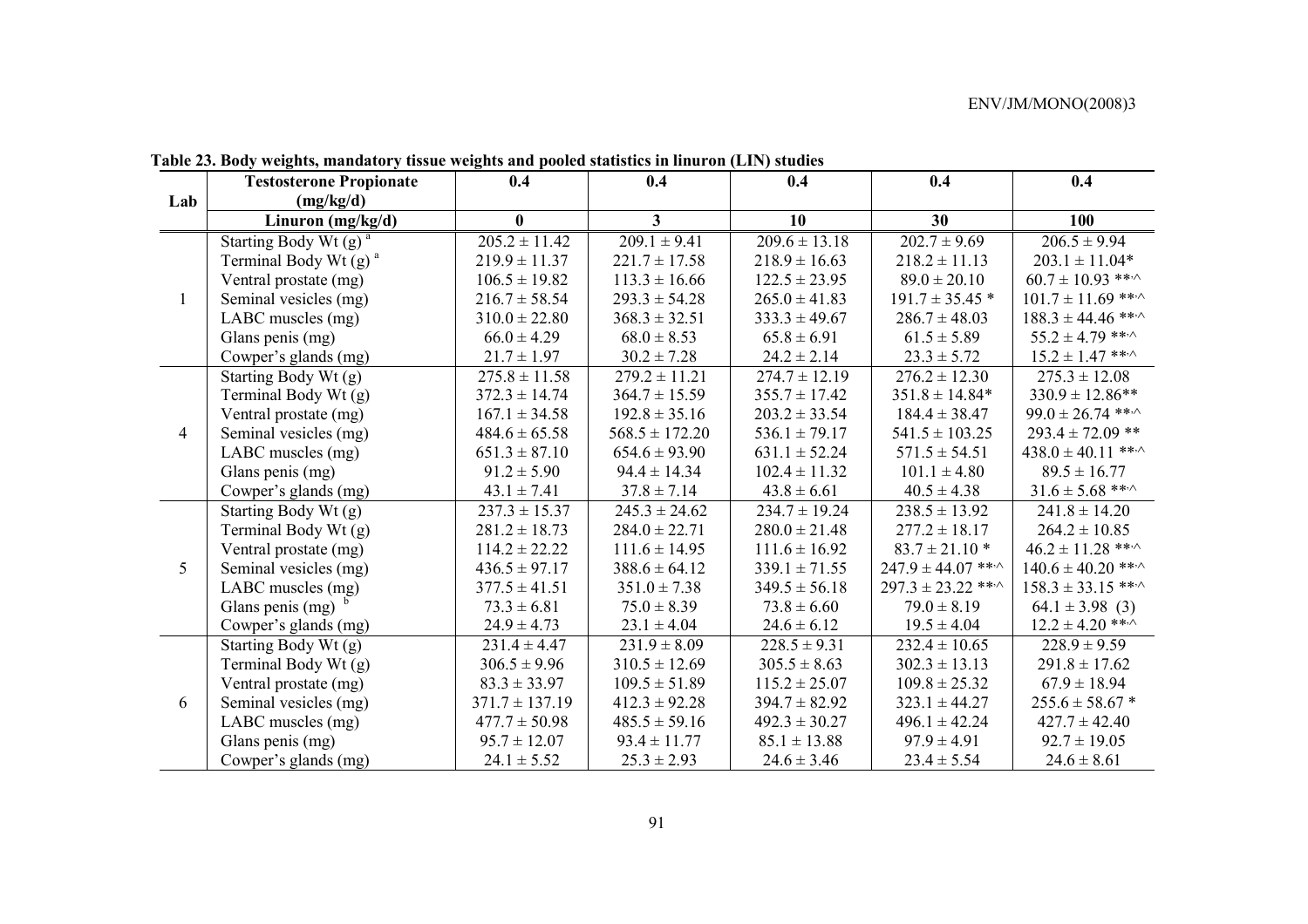|                       |            | R-square $(\% )$ |            |          |                                                    |          |               |               |  |  |  |
|-----------------------|------------|------------------|------------|----------|----------------------------------------------------|----------|---------------|---------------|--|--|--|
|                       | <b>OVR</b> | <b>TRT</b>       | <b>LAB</b> |          | Overall means and [CV] for tissues at a given dose |          |               |               |  |  |  |
| Ventral prostate (mg) | 59         | 32               | 33         | 118 [35] | 132 [36]                                           | 139 [33] | 117[45]       | 69 [47] **    |  |  |  |
| Seminal vesicles      | 65         | 35               | 49         | 377 [31] | $416$ [34]                                         | 383 [32] | 326 [45] $*$  | $200$ [47] ** |  |  |  |
| (mg)                  |            |                  |            |          |                                                    |          |               |               |  |  |  |
| $LABC$ (mg)           | 63         | 22               | 60         | 454 [31] | 465 [29]                                           | 450 [30] | 413 [32] $**$ | 309 [44] **   |  |  |  |
| Glans penis (mg)      | 26         | 3.8              | 66         | 82 [18]  | 83 [19]                                            | 82 [21]  | 85 [20]       | $77$ [28] $*$ |  |  |  |
| Cowper's glands       | 43         | 16               | 49         | 28 [35]  | 29 [27]                                            | 30 [33]  | 27 [36]       | $21[44]$ **   |  |  |  |
| (mg)                  |            |                  |            |          |                                                    |          |               |               |  |  |  |

OVR – Overall effect on tissue; TRT - Effect of treatments; LAB - Effect of laboratory; CV - Coefficient of variation.

\*, \*\* Significantly different from control at P<0.05 and P<0.01, respectively, using T-test pairwise comparisons.

^ Significantly different from control at P<0.05 using two-tailed Dunnett's multiple comparisons of the tissue with body weight adjustment.

<sup>a</sup> The starting body weight is on the first day of substance administration and the terminal body weight is at necropsy approximately 24-hours after the last administration.

 $<sup>b</sup>$  If preputial separation was incomplete, this lab did not dissect and weigh that individual GP. Actual numbers per group are in parenthesis, if the</sup> group size was decreased as a result.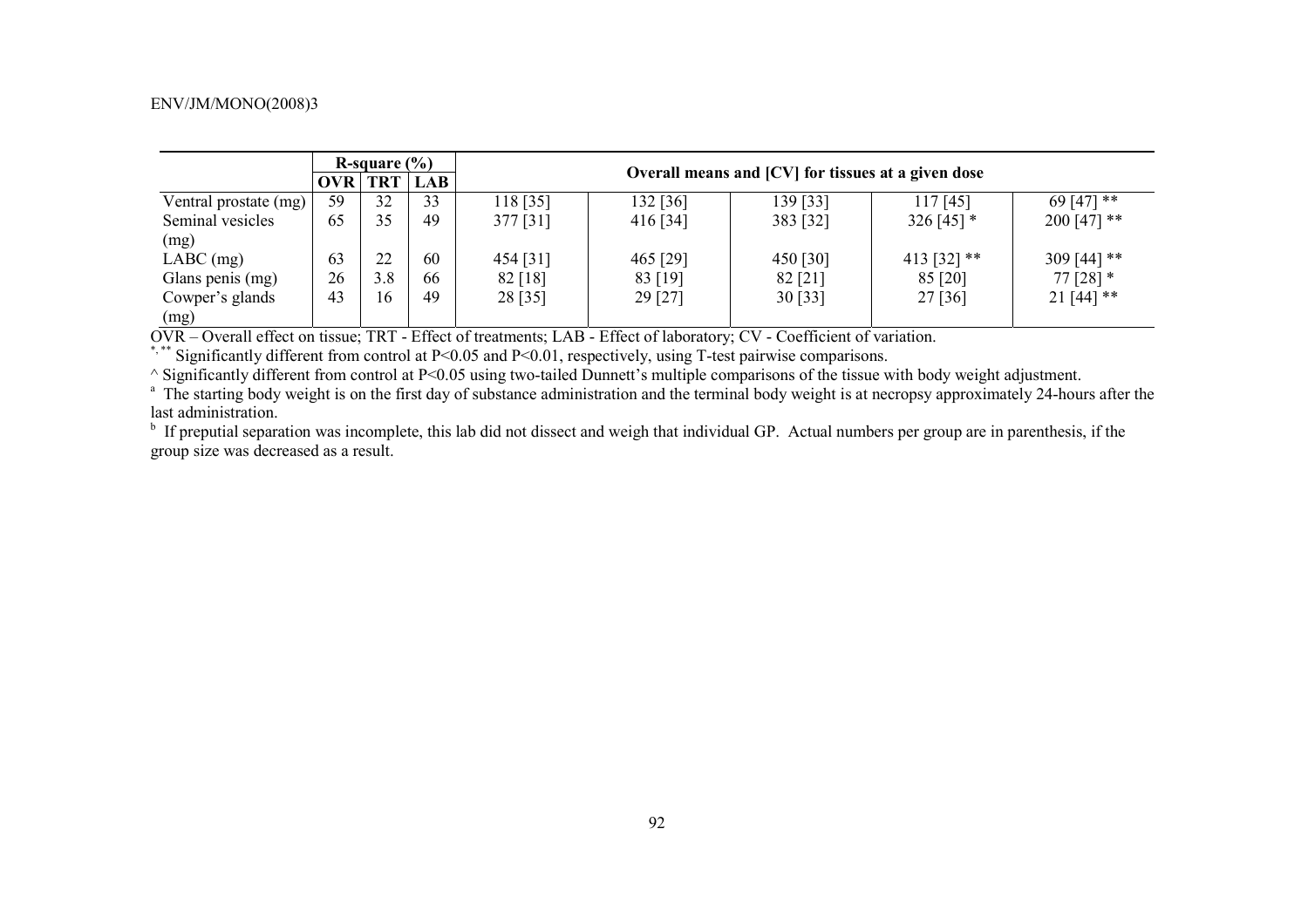|                | <b>Testosterone Prop.</b> | 0.4      | 0.4          | 0.4   | 0.4   | 0.4   |                         |
|----------------|---------------------------|----------|--------------|-------|-------|-------|-------------------------|
| Lab            | (mg/kg/d)                 |          |              |       |       |       | <b>MEAN<sup>a</sup></b> |
|                | Linuron $(mg/kg/d)$       | $\bf{0}$ | $\mathbf{3}$ | 10    | 30    | 100   |                         |
|                | Terminal Body Wt (g)      | 5.17     | 7.93         | 7.60  | 5.10  | 5.43  | 6.26                    |
|                | Ventral prostate (mg)     | 18.61    | 14.70        | 19.55 | 22.58 | 18.02 | 20.97                   |
| $\mathbf{1}$   | Seminal vesicles (mg)     | 27.02    | 18.51        | 15.79 | 18.50 | 11.50 | 20.19                   |
|                | LABC muscles (mg)         | 7.36     | 8.83         | 14.90 | 16.75 | 23.61 | 14.47                   |
|                | Glans penis (mg)          | 6.50     | 12.55        | 10.50 | 9.58  | 8.69  | 11.55                   |
|                | Cowper's glands (mg)      | 24.13    | 24.13        | 8.84  | 24.49 | 9.71  | 16.85                   |
|                | Terminal Body Wt (g)      | 3.96     | 4.28         | 4.90  | 4.22  | 3.89  | 4.25                    |
|                | Ventral prostate (mg)     | 20.69    | 18.24        | 16.51 | 20.86 | 27.00 | 20.66                   |
| $\overline{4}$ | Seminal vesicles (mg)     | 13.53    | 30.29        | 14.77 | 19.07 | 24.57 | 20.45                   |
|                | LABC muscles (mg)         | 13.37    | 14.35        | 8.28  | 9.54  | 9.16  | 10.94                   |
|                | Glans penis (mg)          | 6.48     | 15.19        | 11.06 | 4.75  | 18.74 | 11.24                   |
|                | Cowper's glands (mg)      | 17.20    | 15.07        | 15.07 | 10.82 | 18.00 | 15.23                   |
|                | Terminal Body Wt (g)      | 6.66     | 8.00         | 7.67  | 6.56  | 4.11  | 6.65                    |
|                | Ventral prostate (mg)     | 19.46    | 13.39        | 15.17 | 25.22 | 24.44 | 17.81                   |
| 5              | Seminal vesicles (mg)     | 22.26    | 16.50        | 21.10 | 17.78 | 28.60 | 19.14                   |
|                | LABC muscles (mg)         | 11.00    | 2.10         | 16.07 | 7.81  | 20.94 | 11.10                   |
|                | Glans penis (mg)          | 9.29     | 11.19        | 8.94  | 10.37 | 6.20  | 10.23                   |
|                | Cowper's glands (mg)      | 26.08    | 17.50        | 24.84 | 20.76 | 34.57 | 27.74                   |
|                | Terminal Body Wt (g)      | 3.25     | 4.09         | 2.82  | 4.34  | 6.04  | 3.82                    |
|                | Ventral prostate (mg)     | 40.76    | 47.39        | 21.75 | 23.06 | 27.90 | 42.92                   |
| 6              | Seminal vesicles (mg)     | 36.91    | 22.38        | 21.01 | 13.70 | 22.95 | 27.07                   |
|                | LABC muscles (mg)         | 10.67    | 12.19        | 6.15  | 8.52  | 9.91  | 12.46                   |
|                | Glans penis (mg)          | 12.62    | 12.60        | 16.30 | 5.02  | 20.55 | 14.86                   |
|                | Cowper's glands (mg)      | 64.94    | 11.60        | 14.04 | 23.72 | 35.04 | 41.37                   |

**Table 24. Coefficients of variation for the mandatory endpoints in the linuron (LIN) studies** 

<sup>a</sup> The overall mean CV, depending upon the laboratory, may also include the vehicle control and a flutamide positive control.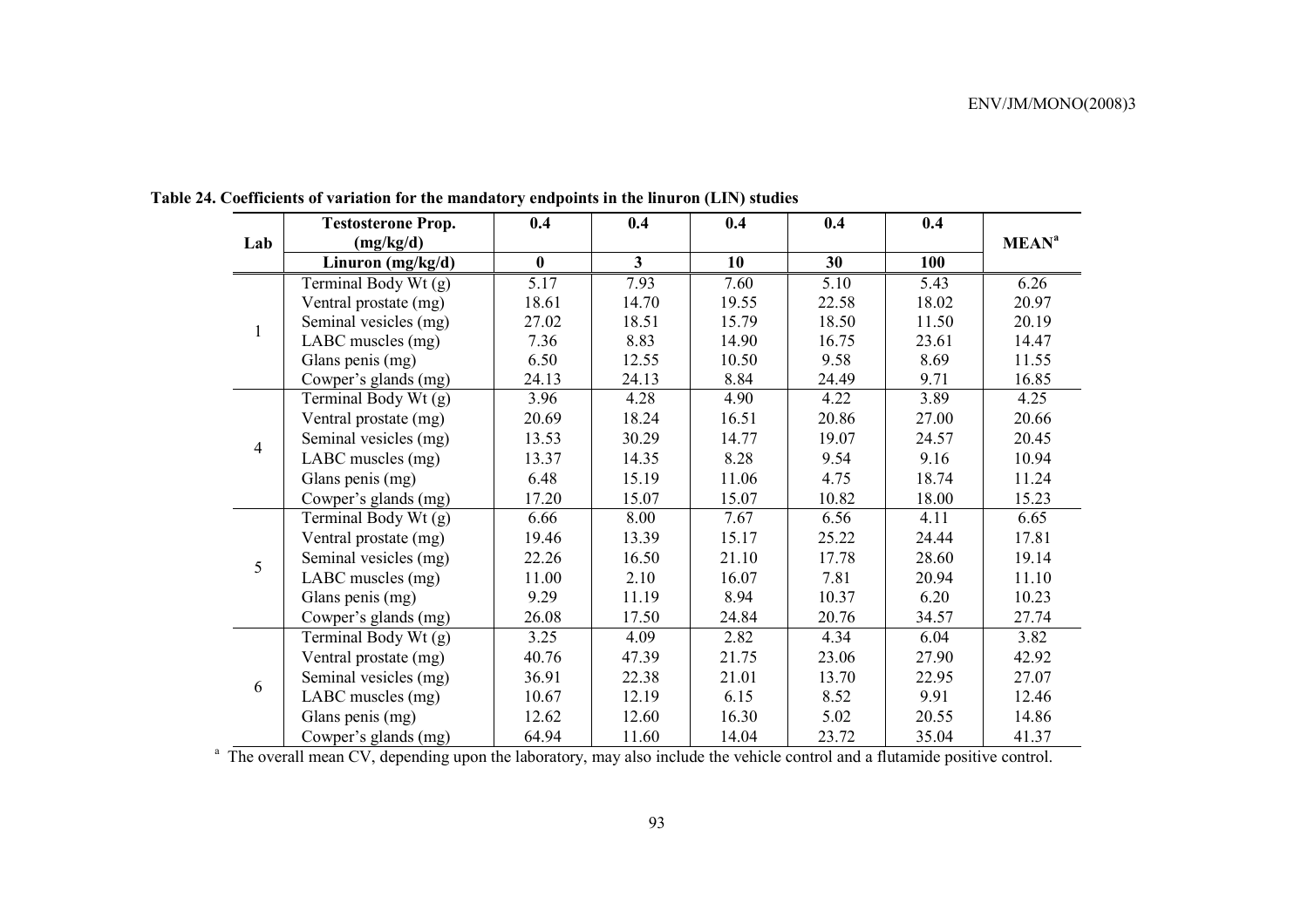| Lab          | <b>Testosterone Prop.</b><br>(mg/kg/d) | 0.4<br>0.4          |                     | 0.4                 | 0.4                | 0.4                 |
|--------------|----------------------------------------|---------------------|---------------------|---------------------|--------------------|---------------------|
|              | Linuron $(mg/kg/d)$                    | $\bf{0}$            | 3 <sup>1</sup>      | 10                  | 30                 | 100                 |
|              | Terminal Body Wt (g)                   | $219.9 \pm 11.37$   | $221.7 \pm 17.58$   | $218.9 \pm 16.63$   | $218.2 \pm 11.13$  | $203.1 \pm 11.04$   |
|              | Liver $(g)$                            | $6.6 \pm 0.29$      | $6.4 \pm 0.44$      | $6.7 \pm 0.78$      | $6.5 \pm 0.48$     | $6.3 \pm 0.67$      |
|              | (relative to bw)                       | 3.00%               | 2.89%               | 3.06%               | 2.98%              | 3.10%               |
| $\mathbf{1}$ | Adrenals (mg)                          | $69.3 \pm 12.79$    | $60.3 \pm 7.17$     | $67.0 \pm 16.96$    | $68.5 \pm 7.31$    | $63.7 \pm 15.07$    |
|              | (relative to bw)                       | 0.0315%             | 0.0272%             | 0.0306%             | 0.0314%            | 0.0314%             |
|              | Kidneys (mg)                           | $1681.7 \pm 75.74$  | $1761.7 \pm 132.73$ | $1665.0 \pm 115.89$ | $1633.3 \pm 77.11$ | $1626.7 \pm 139.67$ |
|              | (relative to bw)                       | 0.7648%             | 0.7946%             | 0.7606%             | 0.7485%            | 0.8009%             |
|              | Terminal Body Wt (g)                   | $372.3 \pm 14.74$   | $364.7 \pm 15.59$   | $355.7 \pm 17.42$   | $351.8 \pm 14.84$  | $330.9 \pm 12.86$   |
|              | Liver $(g)$                            | $15.7 \pm 1.34$     | $15.6 \pm 1.54$     | $14.7 \pm 1.30$     | $13.9 \pm 1.27$    | $15.7 \pm 1.34$     |
|              | (relative to bw)                       | 4.22%               | 4.28%               | 4.13%               | 3.95%              | 4.74%               |
| 4            | Adrenals (mg)                          | $64.6 \pm 11.20$    | $58.3 \pm 7.30$     | $57.3 \pm 4.89$     | $64.1 \pm 4.68$    | $64.6 \pm 11.20$    |
|              | (relative to bw)                       | 0.0174%             | 0.0160%             | 0.0161%             | 0.0182%            | 0.0195%             |
|              | Kidneys (mg)                           | $2573.5 \pm 145.73$ | $2522.5 \pm 125.99$ | $2345.0 \pm 183.04$ | $2404.1 \pm 77.97$ | $2573.5 \pm 145.73$ |
|              | (relative to bw)                       | 0.6912%             | 0.6917%             | 0.6593%             | 0.6834%            | 0.7777%             |
|              | Terminal Body Wt (g)                   | $281.2 \pm 18.73$   | $284.0 \pm 22.71$   | $280.0 \pm 21.48$   | $277.2 \pm 18.17$  | $264.2 \pm 10.85$   |
|              | Liver $(g)$                            | $9.9 \pm 1.49$      | $11.0 \pm 1.32$     | $10.3 \pm 1.21$     | $9.6 \pm 1.06$     | $9.0 \pm 0.92$      |
|              | (relative to bw)                       | 3.52%               | 3.87%               | 3.68%               | 3.46%              | 3.41%               |
| 5            | Adrenals (mg)                          | $57.2 \pm 11.04$    | $63.5 \pm 9.80$     | $47.5 \pm 8.66$     | $60.4 \pm 14.94$   | $66.1 \pm 10.22$    |
|              | (relative to bw)                       | 0.0203%             | 0.0224%             | 0.0170%             | 0.0218%            | 0.0250%             |
|              | Kidneys (mg)                           | $1607.0 \pm 199.61$ | $1615.3 \pm 171.69$ | $1558.4 \pm 131.98$ | $1563.7 \pm 95.03$ | $1539.7 \pm 96.96$  |
|              | (relative to bw)                       | 0.5715%             | 0.5688%             | 0.5566%             | 0.5641%            | 0.5828%             |
|              | Terminal Body Wt (g)                   | $306.5 \pm 9.96$    | $310.5 \pm 12.69$   | $305.5 \pm 8.63$    | $302.3 \pm 13.13$  | $291.8 \pm 17.62$   |
|              | Liver $(g)$                            | $15.1 \pm 2.021$    | $17.3 \pm 2.42$     | $16.9 \pm 1.33$     | $14.9 \pm 1.89$    | $15.8 \pm 2.34$     |
| 6            | (relative to bw)                       | 4.93%               | 5.57%               | 5.53%               | 4.93%              | 5.41%               |
|              | Adrenals (mg)                          | $57.9 \pm 6.5$      | $64.9 \pm 8.82$     | $62.7 \pm 18.42$    | $59.1 \pm 8.30$    | $63.9 \pm 7.82$     |
|              | (relative to bw)                       | 0.0189%             | 0.0209%             | 0.0205%             | 0.0196%            | 0.0219%             |

## **Table 25. Optional organ weights in the linuron (LIN) studies***.*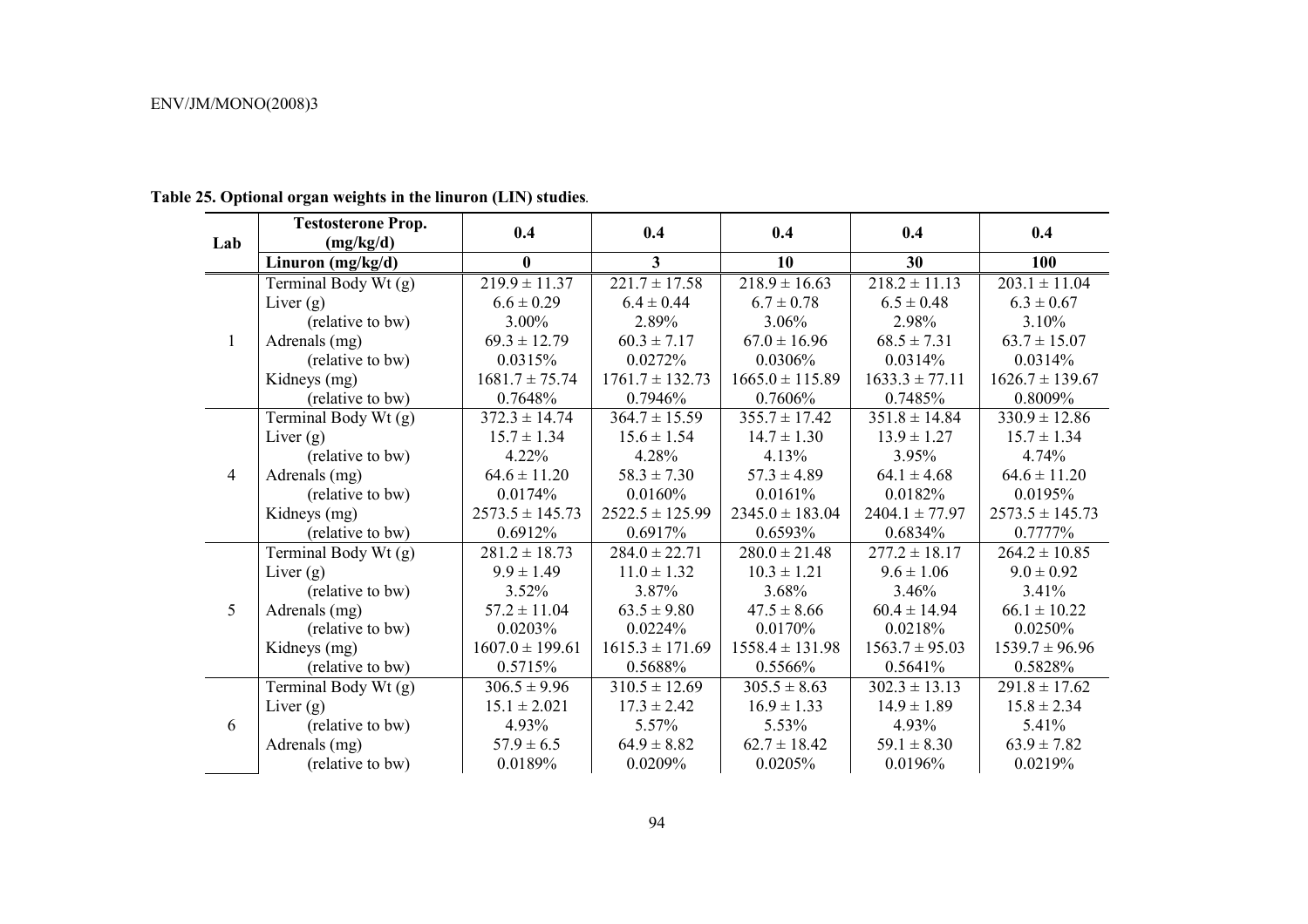| Kidneys (mg)     | $2622.7 \pm 288.08$ | $2768.1 \pm 87.85$ | $12674.7 \pm 197.14$ $2639.9 \pm 73.07$ |         | $2699.5 \pm 309.99$ |
|------------------|---------------------|--------------------|-----------------------------------------|---------|---------------------|
| (relative to bw) | 0.8557%             | 0.8915%            | 0.8755%                                 | 0.8733% | $0.9251\%$          |

\*,\*\* Significantly different from control at P<0.05 and P<0.01, respectively, using T-test pairwise comparisons.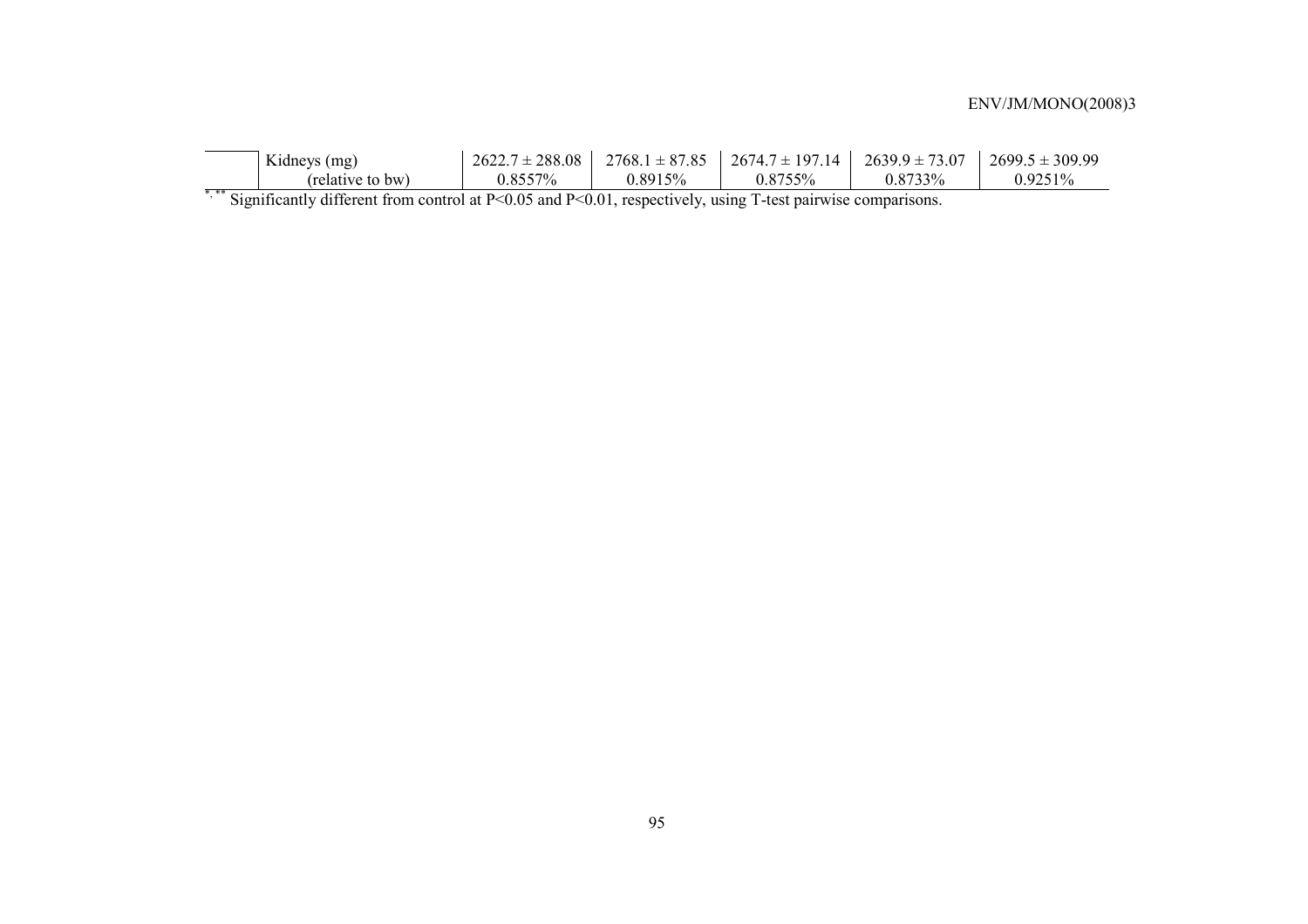124. Overall Review of Mandatory Endpoints. When the data were pooled across the labs, all five mandatory endpoints achieved statistical significance using the pairwise comparison approach. The SCVG and LABC achieved significance at 30 mg LIN/kg/d, and the VP, GP, and COWS achieved significance at 100 mg/kg/d (Table 23), although the GP attained significance only at  $p < 0.05$ . The R-square analyses indicate moderate overall relationships, treatment relationships were modest for the VP, SCVG, and LABC and increasingly weak for the COWS [16] and GP [3.8], and there were relationships for laboratory effects for all tissues that were probably accentuated by the modest to weak treatment relationships (Table 23).

125. Body weights. The initial body weights ranged from approximately 205 to 275 grams among the four laboratories. The absolute body weight gains during the treatment period were reduced at the high doses LIN based on the starting and terminal body weights (Table 23). Significant decreases occurred at 30 mg/kg/d in lab 4 and 100 mg/kg/d in lab 1. The decrease was statistically significant in the pooled data at 100 mg/kg/d  $(p<0.01)$ .

126. Optional organ weights. The absolute optional organ weights were largely unchanged by LIN administration (Table 25). Increasing relative organ weights appeared to parallel decreased body weights, so no specific organ effects were attributed to LIN, and no statistically significant changes were observed.

### *p,p'***-DDE**

127. Nine laboratories tested four doses of *p,p'*-DDE (DDE) in order to assess the ability of the Hershberger bioassay to detect androgen antagonists. Five laboratories performed the studies using coadministration with 0.2 mg/kg/d TP, and four laboratories performed the studies using coadministration with  $0.4 \text{ mg/kg/d}$  TP. All laboratories conducted the assigned studies as intended, submitted their laboratory and study data electronically using standardized Excel spreadsheets, audited the study data, and, if necessary, informed the Secretariat of data corrections.

### *Results of* p,p'*-DDE studies using 0.4 mg/kg/d TP coadministration*

128. The summary results of the accessory organ and tissue weights and the statistical analyses for the DDE studies conducted using 0.4 mg/kg/d TP coadministration are reported in Table 26. The results show that the Hershberger bioassay successfully and reproducibly detected DDE in three of the four laboratories. The absolute weights of all five male sex accessory tissues decreased with increasing DDE doses in a doseresponsive manner. The SVCG and GP did not achieve statistical significance in one of the four laboratories.

129. Ventral Prostate (VP). There were statistically significant dose-dependent decreases in the weights of the VP in all four laboratories with DDE. Laboratory 8 achieved a statistically significant decrease for the DDE-treated VP at 50 mg/kg/d DDE with both statistical methods, and lab 3 and 9 using the pairwise comparison approach. In laboratory 9, the VP was significantly decreased at 160 mg/kg/d (Table 26). The overall mean CVs for the VP ranged from 15 to 35 (Table 27).

130. Seminal Vesicles and Coagulating Glands (SVCG). There were statistically significant dosedependent decreases in the weights of the SVCG in all laboratories with DDE. Labs 8 and 9 achieved a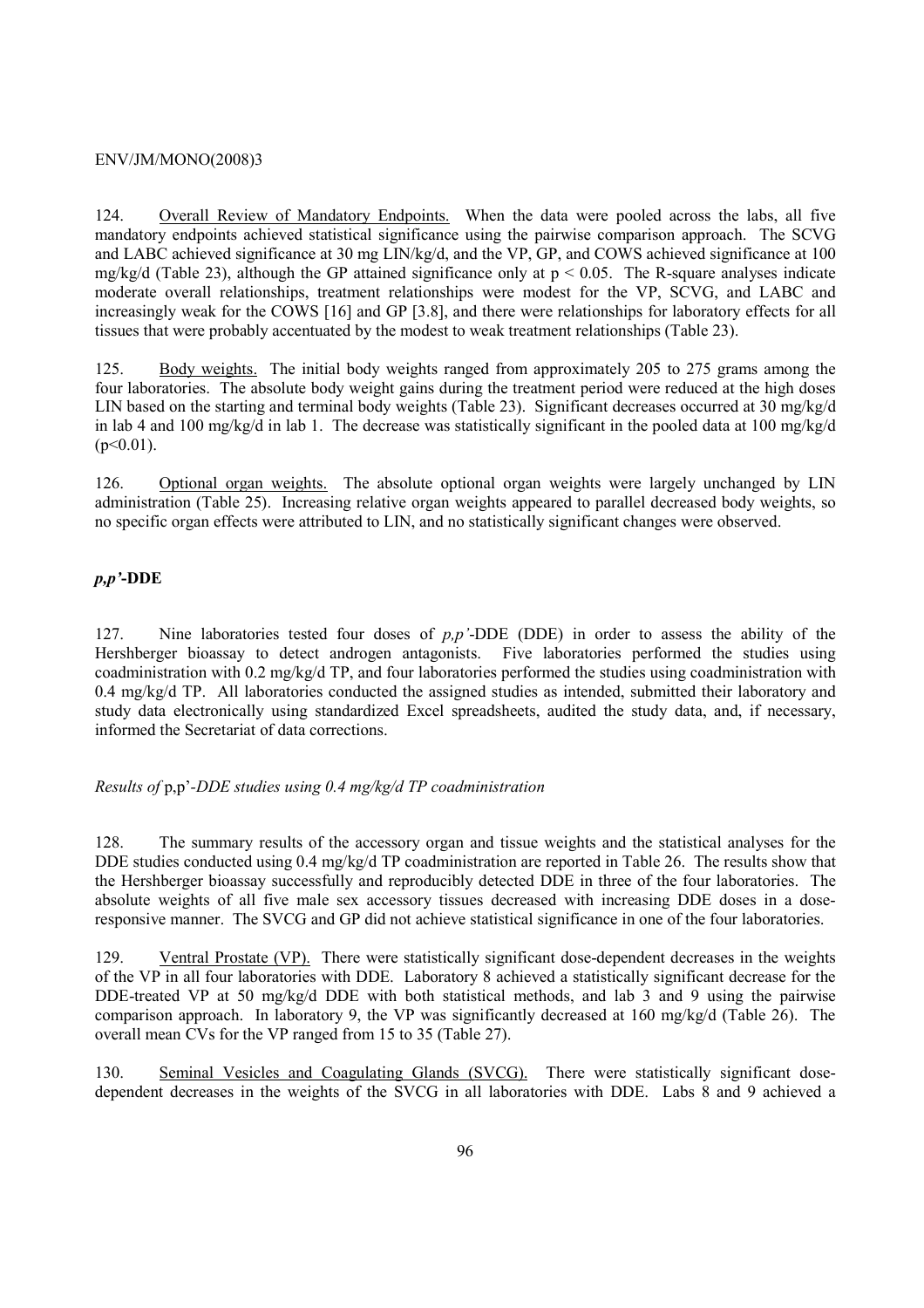statistically significant decrease for the DDE-treated SVCG at 50 mg/kg/d DDE, lab 3 achieved significance at 160 mg/kg/d with both statistical approaches, and lab 4 at the same dose only when using the pairwise comparison approach (Table 26). The overall mean CVs for the SVCG ranged from 13 to 32 (Table 27).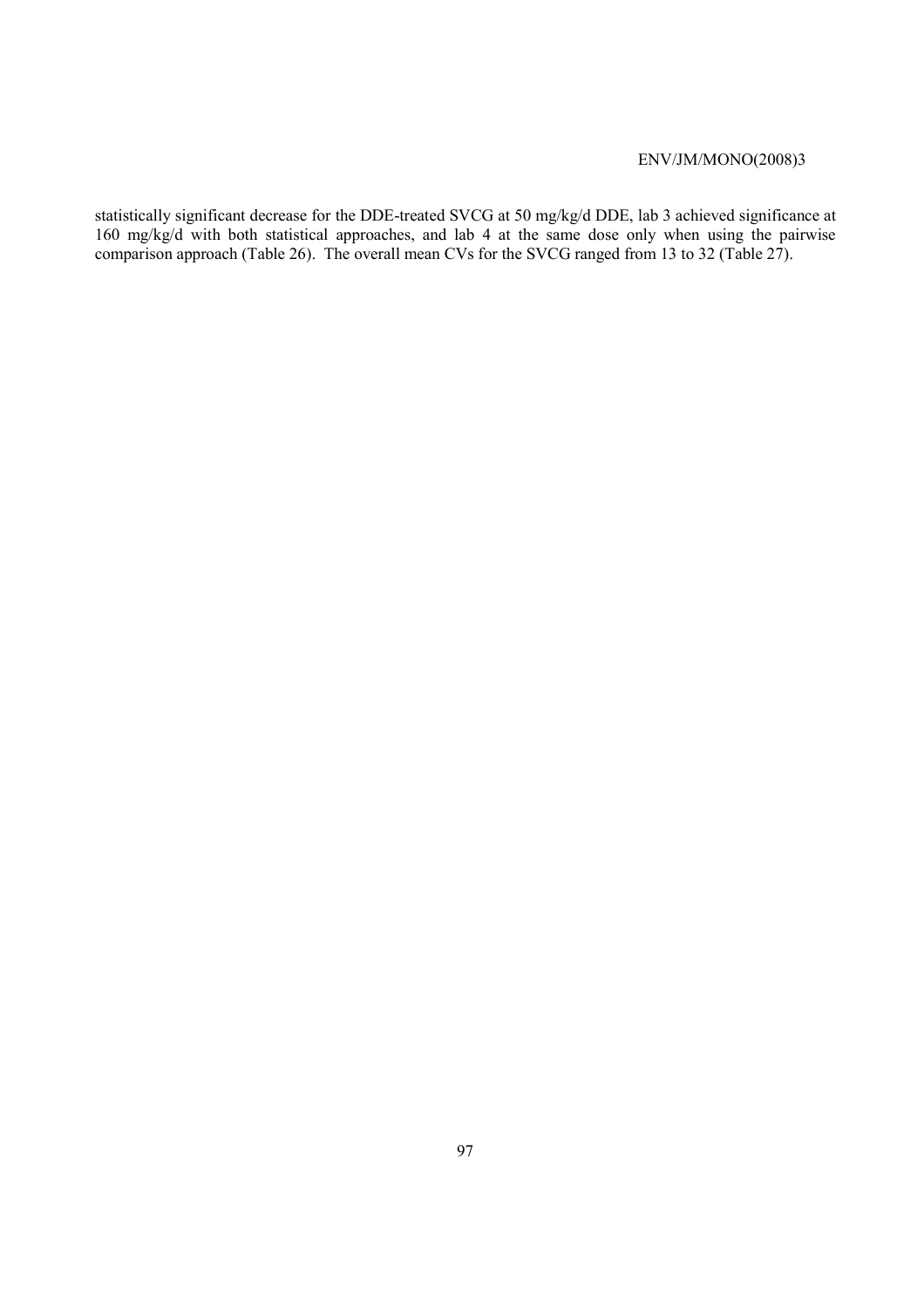|                | <b>Testosterone Propionate (mg/kg/d)</b> | 0.4                | 0.4                | 0.4                | 0.4                          | 0.4                          |
|----------------|------------------------------------------|--------------------|--------------------|--------------------|------------------------------|------------------------------|
| Lab            | $p, p'$ -DDE (mg/kg/d)                   | $\mathbf{0}$       | 5                  | 16                 | 50                           | 160                          |
|                | Starting Body Wt $(g)$ <sup>a</sup>      | $202.6 \pm 13.22$  | $205.2 \pm 18.74$  | $210.7 \pm 16.70$  | $205.6 \pm 13.89$            | $209.2 \pm 12.48$            |
|                | Terminal Body Wt $(g)$ <sup>a</sup>      | $259.3 \pm 20.92$  | $261.1 \pm 34.32$  | $273.5 \pm 20.22$  | $257.1 \pm 21.56$            | $228.5 \pm 32.18$            |
|                | Ventral prostate (mg)                    | $152.7 \pm 16.11$  | $156.1 \pm 32.23$  | $147.2 \pm 19.51$  | $94.3 \pm 21.81$ *           | $40.1 \pm 22.69$ ***         |
| $\overline{3}$ | Seminal vesicles (mg)                    | $539.4 \pm 77.45$  | $601.4 \pm 133.48$ | $523.8 \pm 85.71$  | $401.9 \pm 97.74$            | $127.9 \pm 54.21$ ***        |
|                | LABC muscles (mg)                        | $528.8 \pm 83.97$  | $498.4 \pm 75.97$  | $451.3 \pm 27.73$  | $369.9 \pm 40.58$ ** $\cdot$ | $194.2 \pm 36.01$ ** $\cdot$ |
|                | Glans penis (mg)                         | $80.2 \pm 10.13$   | $80.9 \pm 9.92$    | $76.4 \pm 6.14$    | $73.6 \pm 7.84$              | $53.8 \pm 8.18$ ** $\cdot$   |
|                | Cowper's glands (mg)                     | $29.3 \pm 5.06$    | $27.4 \pm 1.68$    | $23.5 \pm 4.3$     | $17.3 \pm 2.54$ ** $\cdot$   | $10.7 \pm 2.89$ ** $\cdot$   |
|                | Starting Body Wt (g)                     | $278.2 \pm 12.07$  | $278.0 \pm 11.75$  | $280.2 \pm 19.85$  | $278.2 \pm 13.56$            | $279.0 \pm 15.56$            |
|                | Terminal Body Wt (g)                     | $377.9 \pm 19.85$  | $364.4 \pm 11.71$  | $376.6 \pm 38.44$  | $356.8 \pm 23.13$            | $333.7 \pm 28.80*$           |
|                | Ventral prostate (mg)                    | $183.8 \pm 81.46$  | $166.1 \pm 22.94$  | $202.0 \pm 48.74$  | $159.3 \pm 34.67$            | $90.9 \pm 27.43$ **          |
| $\overline{4}$ | Seminal vesicles (mg)                    | $551.2 \pm 179.45$ | $599.5 \pm 185.33$ | $594.2 \pm 121.37$ | $483.8 \pm 194.37$           | $310.0 \pm 109.74$ **        |
|                | LABC muscles (mg)                        | $635.2 \pm 72.45$  | $616.5 \pm 72.95$  | $619.1 \pm 47.67$  | $525.5 \pm 57.59$ **         | $338.5 \pm 43.53$ ** $\cdot$ |
|                | Glans penis (mg)                         | $101.4 \pm 6.34$   | $100.9 \pm 17.35$  | $107.1 \pm 7.16$   | $100.2 \pm 13.81$            | $83.8 \pm 13.63$ *           |
|                | Cowper's glands (mg)                     | $45.3 \pm 6.66$    | $45.7 \pm 5.80$    | $42.8 \pm 5.41$    | $33.2 \pm 8.24$ ** $\cdot$   | $28.0 \pm 5.98$ ** $\cdot$   |
|                | Starting Body Wt (g)                     | $248.7 \pm 12.81$  | $247.7 \pm 12.20$  | $248.5 \pm 13.68$  | $248.3 \pm 12.28$            | $248.6 \pm 14.56$            |
|                | Terminal Body Wt (g)                     | $325.1 \pm 19.36$  | $325.9 \pm 13.00$  | $321.0 \pm 17.19$  | $322.1 \pm 20.40$            | $299.3 \pm 24.69*$           |
|                | Ventral prostate (mg)                    | $210.4 \pm 22.59$  | $200.4 \pm 24.02$  | $195.9 \pm 25.96$  | $163.4 \pm 25.67$ **         | $78.0 \pm 21.64$ ***         |
| 8              | Seminal vesicles (mg)                    | $693.9 \pm 78.29$  | $590.2 \pm 107.61$ | $701.2 \pm 131.03$ | $460.8 \pm 73.67$ ***        | $214.5 \pm 45.64$ ***        |
|                | LABC muscles (mg)                        | $655.7 \pm 80.55$  | $579.8 \pm 29.46$  | $606.2 \pm 54.61$  | $509.8 \pm 37.96$ *^         | $341.0 \pm 108.73$ ***^      |
|                | Glans penis (mg)                         | $97.4 \pm 8.18$    | $84.5 \pm 3.70$ *  | $92.7 \pm 9.70$    | $87.0 \pm 6.20$              | $68.4 \pm 12.63$ ***         |
|                | Cowper's glands (mg)                     | $50.8 \pm 9.69$    | $51.6 \pm 10.14$   | $46.1 \pm 5.53$    | $40.8 \pm 9.59$ *            | $27.0 \pm 4.53$ ** $\cdot$   |
|                | Starting Body Wt (g)                     | $244.2 \pm 10.65$  | $245.8 \pm 11.58$  | $245.3 \pm 9.56$   | $244.8 \pm 11.03$            | $244.0 \pm 14.03$            |
|                | Terminal Body Wt (g)                     | $335.3 \pm 17.83$  | $327.7 \pm 15.53$  | $326.8 \pm 18.03$  | $337.5 \pm 15.41$            | $317.8 \pm 30.10$            |
|                | Ventral prostate (mg)                    | $144.2 \pm 23.18$  | $123.6 \pm 13.05$  | $123.0 \pm 37.41$  | $105.4 \pm 10.88$ *          | $71.4 \pm 8.21$ ***          |
| 9              | Seminal vesicles (mg)                    | $474.9 \pm 37.42$  | $423.8 \pm 73.33$  | $396.2 \pm 78.63$  | $382.8 \pm 36.77$ **         | $229.2 \pm 26.02$ ** $\cdot$ |
|                | LABC muscles (mg)                        | $372.0 \pm 28.74$  | $372.6 \pm 43.20$  | $340.4 \pm 26.08$  | $314.5 \pm 29.16$ ***        | $231.2 \pm 34.65$ ***        |
|                | Glans penis (mg)                         | $110.6 \pm 4.53$   | $111.0 \pm 10.63$  | $112.0 \pm 9.57$   | $105.7 \pm 4.75$             | $88.3 \pm 7.40$ ** $\cdot$   |
|                | Cowper's glands (mg)                     | $36.7 \pm 2.91$    | $33.8 \pm 5.32$    | $31.4 \pm 7.17$    | $29.4 \pm 4.11$ *            | $19.1 \pm 2.38$ **           |

*Table 26. Body weights, mandatory tissue weights and pooled statistics in* **p,p'***-DDE (DDE) studies using 0.4 mg/kg/d TP.*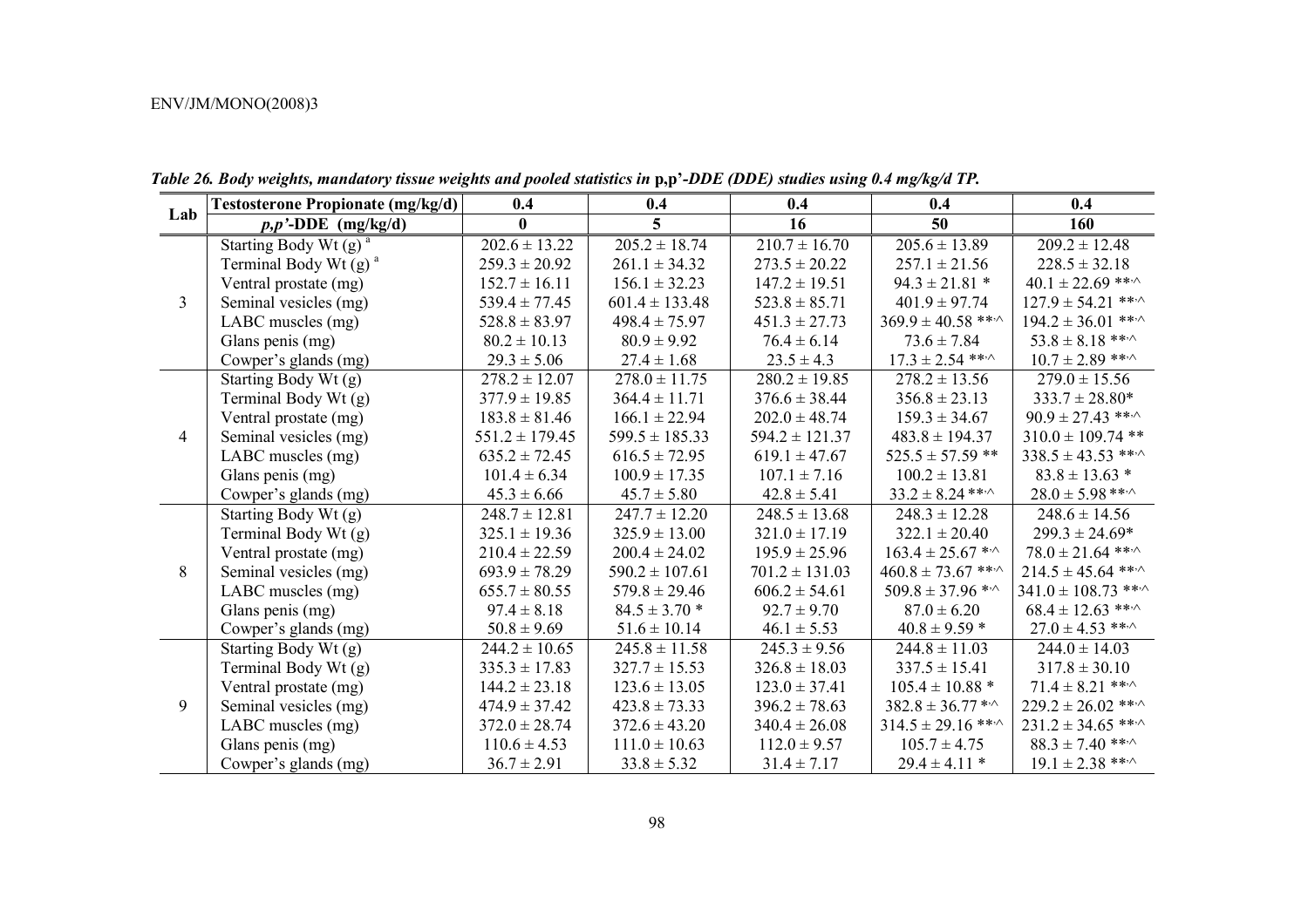|                  | R-square $(\% )$ |            |            |           |                                                    |              |               |              |  |  |  |  |
|------------------|------------------|------------|------------|-----------|----------------------------------------------------|--------------|---------------|--------------|--|--|--|--|
|                  | <b>OVR</b>       | <b>TRT</b> | <b>LAB</b> |           | Overall means and [CV] for tissues at a given dose |              |               |              |  |  |  |  |
| Ventral prostate | 68               | 54         | 15         | 173 [29]  | $160$ [25]                                         | 162 [30]     | $122 [38]$ ** | 64 [46] **   |  |  |  |  |
| (mg)             |                  |            |            |           |                                                    |              |               |              |  |  |  |  |
| Seminal vesicles | 73               | 65         | 7.1        | 565 [24]  | 545 [28]                                           | 550 [27]     | 394 [38] **   | 193 [50] **  |  |  |  |  |
| (mg)             |                  |            |            |           |                                                    |              |               |              |  |  |  |  |
| $LABC$ (mg)      | 81               | 49         | 36         | 548 [24]  | 506 [24]                                           | 498 [27] *   | 409 [31] **   | 268 [36] **  |  |  |  |  |
| Glans penis (mg) | 56               | 27         | 18         | 97 [14]   | 95 [18]                                            | $95$ [15]    | $87$ [15] $*$ | $71$ [22] ** |  |  |  |  |
| Cowper's glands  | 70               | 37         | 48         | 41 $[26]$ | 39 [31]                                            | 35 [30] $**$ | $28[42]$ **   | $19[47]$ **  |  |  |  |  |
| (mg)             |                  |            |            |           |                                                    |              |               |              |  |  |  |  |

TRT - Effect of treatments; LAB - Effect of laboratory; CV - Coefficient of variation.

<sup>T</sup> Significantly different from control at  $P<0.05$  using. T-test pairwise comparisons.

 $<sup>D</sup>$  Significantly different from control at P<0.05 using two-tailed Dunnett's multiple comparisons of the tissue with body weight adjustment.</sup>

<sup>a</sup> The starting body weight is on the first day of substance administration and the terminal body weight is at necropsy approximately 24-hours after the last administration.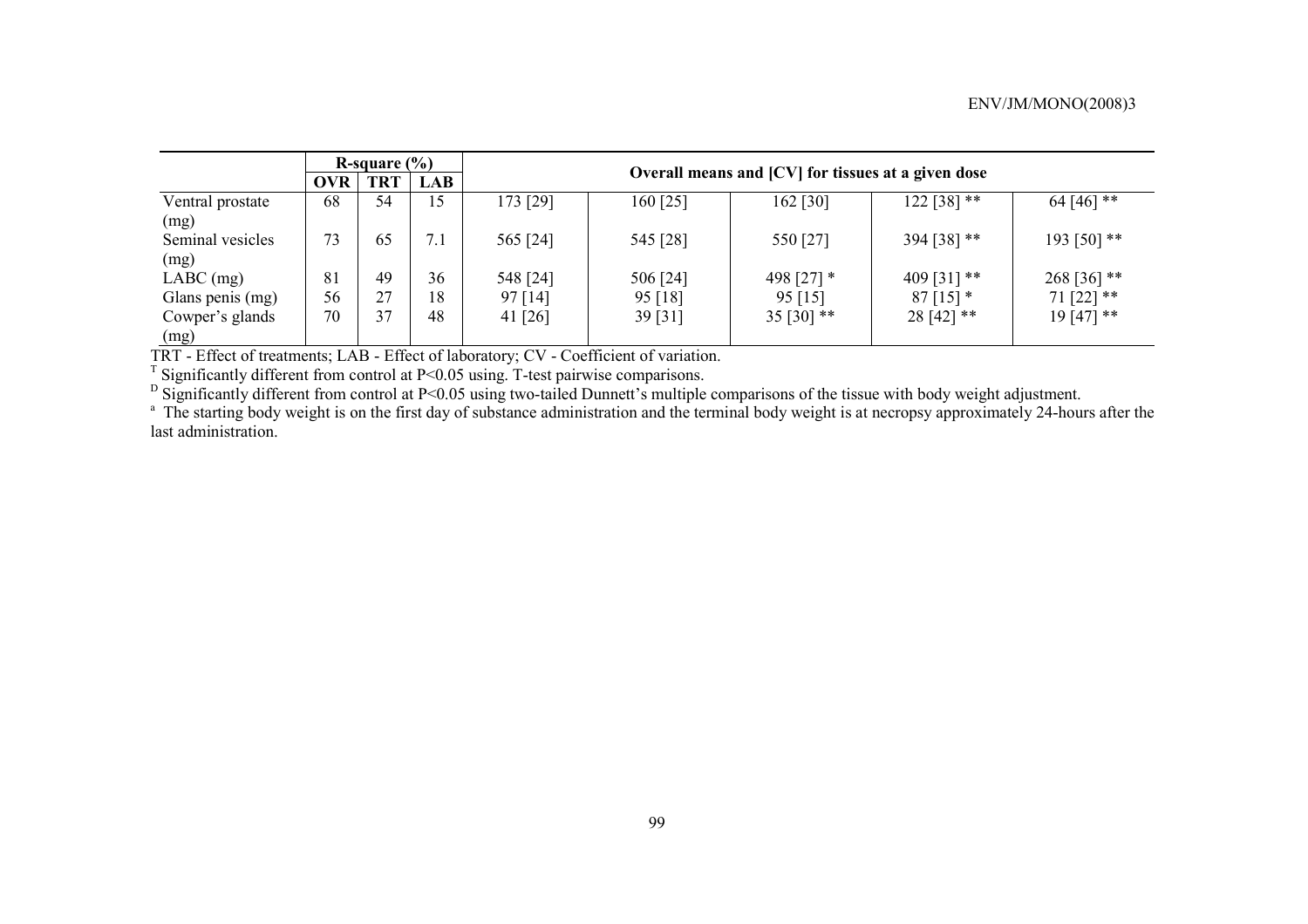|                | <b>Testosterone Prop.</b> | 0.4          | 0.4             | 0.4   | 0.4   | 0.4   |                         |
|----------------|---------------------------|--------------|-----------------|-------|-------|-------|-------------------------|
| Lab            | (mg/kg/d)                 |              |                 |       |       |       | <b>MEAN<sup>a</sup></b> |
|                | $p, p'$ -DDE (mg/kg/d)    | $\mathbf{0}$ | $5\overline{)}$ | 16    | 50    | 160   |                         |
|                | Terminal Body Wt (g)      | 8.07         | 13.15           | 7.39  | 8.39  | 14.08 | 9.74                    |
|                | Ventral prostate (mg)     | 10.55        | 20.65           | 13.25 | 23.14 | 56.61 | 34.54                   |
| $\overline{3}$ | Seminal vesicles (mg)     | 14.36        | 22.20           | 16.36 | 24.32 | 42.40 | 26.74                   |
|                | LABC muscles (mg)         | 15.88        | 15.24           | 6.14  | 10.97 | 18.54 | 12.83                   |
|                | Glans penis (mg)          | 12.64        | 12.26           | 8.03  | 10.68 | 15.21 | 14.11                   |
|                | Cowper's glands (mg)      | 6.12         | 6.12            | 18.33 | 14.69 | 26.96 | 16.89                   |
|                | Terminal Body Wt (g)      | 5.25         | 3.21            | 10.21 | 6.48  | 8.58  | 6.75                    |
|                | Ventral prostate (mg)     | 44.32        | 13.82           | 24.13 | 21.77 | 30.17 | 26.84                   |
| $\overline{4}$ | Seminal vesicles (mg)     | 32.55        | 30.92           | 20.43 | 40.17 | 35.41 | 31.90                   |
|                | LABC muscles (mg)         | 11.41        | 11.83           | 7.70  | 10.96 | 12.86 | 10.95                   |
|                | Glans penis (mg)          | 6.26         | 17.19           | 6.68  | 13.78 | 16.26 | 12.03                   |
|                | Cowper's glands (mg)      | 14.72        | 12.62           | 12.62 | 24.84 | 21.39 | 17.24                   |
|                | Terminal Body Wt (g)      | 5.96         | 3.99            | 5.36  | 6.33  | 8.25  | 5.82                    |
|                | Ventral prostate (mg)     | 10.74        | 11.99           | 13.25 | 15.71 | 27.76 | 15.08                   |
| 8              | Seminal vesicles (mg)     | 11.28        | 18.23           | 18.69 | 15.99 | 21.28 | 16.18                   |
|                | LABC muscles (mg)         | 12.28        | 5.08            | 9.01  | 7.44  | 31.89 | 12.65                   |
|                | Glans penis (mg)          | 8.40         | 4.37            | 10.46 | 7.13  | 18.46 | 9.26                    |
|                | Cowper's glands (mg)      | 19.67        | 19.67           | 11.99 | 23.53 | 16.79 | 21.89                   |
|                | Terminal Body Wt (g)      | 5.32         | 4.74            | 5.52  | 4.57  | 9.47  | 5.80                    |
|                | Ventral prostate (mg)     | 16.07        | 10.56           | 30.41 | 10.32 | 11.49 | 18.36                   |
| 9              | Seminal vesicles (mg)     | 7.88         | 17.30           | 19.85 | 9.61  | 11.35 | 13.09                   |
|                | LABC muscles (mg)         | 7.73         | 11.59           | 7.66  | 9.27  | 14.99 | 11.33                   |
|                | Glans penis (mg)          | 4.10         | 9.58            | 8.54  | 4.49  | 8.38  | 6.65                    |
|                | Cowper's glands (mg)      | 7.93         | 22.86           | 22.86 | 13.99 | 12.45 | 17.67                   |

*Table 27. Coefficients of variation for the mandatory endpoints in the* **p,p'***-DDE (DDE) studies using 0.4 mg/kg/d TP* 

<sup>a</sup> The overall mean CV, depending upon the laboratory, may also include the vehicle control and a flutamide positive control.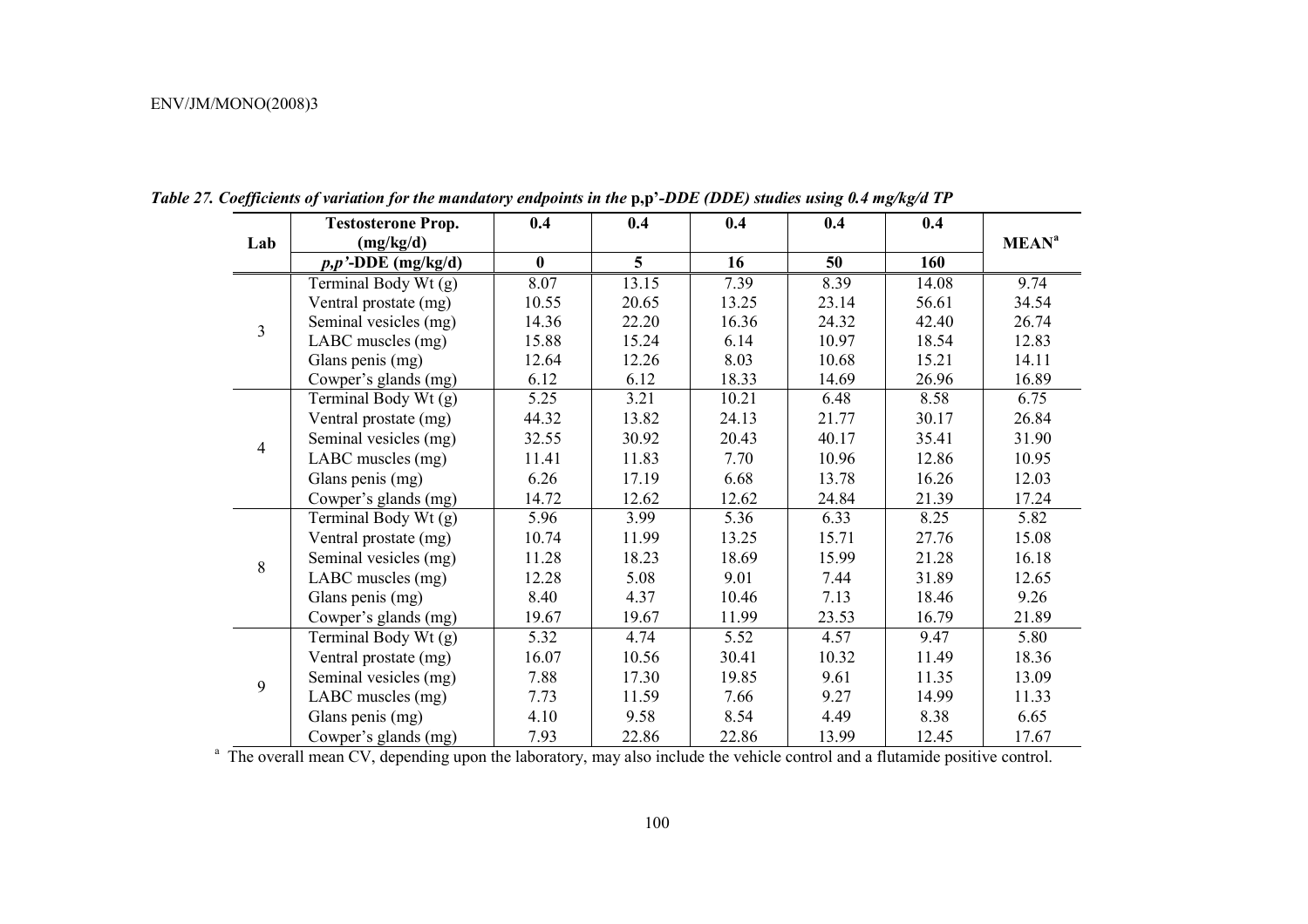|                | <b>Testosterone Prop.</b> | 0.4                 | 0.4                 | 0.4                 | 0.4                 | 0.4                 |
|----------------|---------------------------|---------------------|---------------------|---------------------|---------------------|---------------------|
| Lab            | (mg/kg/d)                 |                     |                     |                     |                     |                     |
|                | $p, p'$ -DDE (mg/kg/d)    | $\bf{0}$            | 5                   | 16                  | 50                  | 160                 |
|                | Terminal Body Wt (g)      | $259.3 \pm 20.92$   | $261.1 \pm 34.32$   | $273.5 \pm 20.22$   | $257.1 \pm 21.56$   | $228.5 \pm 32.18$   |
|                | Liver $(g)$               | $12.2 \pm 0.99$     | $12.9 \pm 2.31$     | $15.5 \pm 1.51$ **  | $16.7 \pm 2.26$ **  | $18.0 \pm 2.89$ **  |
|                | (relative to bw)          | 4.71%               | 4.95%               | 5.67%               | 6.51%               | 7.86%               |
| $\overline{3}$ | Adrenals (mg)             | $44.8 \pm 7.27$     | $43.2 \pm 7.98$     | $44.5 \pm 3.89$     | $45.6 \pm 3.60$     | $51.0 \pm 8.4$ **   |
|                | (relative to bw)          | 0.0173%             | 0.0165%             | 0.0163%             | 0.0177%             | 0.0223%             |
|                | Kidneys (mg)              | $1736.2 \pm 106.59$ | $1756.0 \pm 259.19$ | $1781.4 \pm 197.78$ | $1781.4 \pm 161.22$ | $1679.0 \pm 241.0$  |
|                | (relative to bw)          | 0.6703%             | 0.6725%             | 0.6514%             | 0.6929%             | 0.7348%             |
|                | Terminal Body Wt (g)      | $377.9 \pm 19.85$   | $364.4 \pm 11.71$   | $376.6 \pm 38.44$   | $356.8 \pm 23.13$   | $333.7 \pm 28.80*$  |
|                | Liver $(g)$               | $15.7 \pm 1.18$     | $15.5 \pm 0.72$     | $18.2 \pm 2.56$ **  | $19.6 \pm 1.54$ **  | $23.1 \pm 2.44$ **  |
|                | (relative to bw)          | 4.15%               | 4.25%               | 4.83%               | 5.49%               | 6.88%               |
| $\overline{4}$ | Adrenals (mg)             | $57.2 \pm 7.79$     | $56.9 \pm 8.91$     | $56.1 \pm 5.31$     | $52.2 \pm 5.29$     | $59.3 \pm 7.34$     |
|                | (relative to bw)          | 0.0151%             | 0.0156%             | 0.0149%             | 0.0146%             | 0.0177%             |
|                | Kidneys (mg)              | $2265.1 \pm 163.56$ | $2232.5 \pm 80.55$  | $2306.4 \pm 230.42$ | $2217.2 \pm 167.79$ | $2214.5 \pm 261.35$ |
|                | (relative to bw)          | 0.5994%             | 0.6127%             | 0.6124%             | 0.6214%             | 0.6597%             |
|                | Terminal Body Wt (g)      | $325.1 \pm 19.36$   | $325.9 \pm 13.00$   | $321.0 \pm 17.19$   | $322.1 \pm 20.40$   | $299.3 \pm 24.69*$  |
|                | Liver $(g)$               | $13.9 \pm 1.28$     | $14.7 \pm 0.76$     | $16.0 \pm 1.16$ **  | $19.0 \pm 0.74$ **  | $20.6 \pm 2.99$ **  |
|                | (relative to bw)          | 4.28%               | 4.51%               | 4.98%               | 5.90%               | 6.88%               |
| 8              | Adrenals (mg)             | $51.2 \pm 6.41$     | $59.0 \pm 3.70$     | $55.3 \pm 5.84$     | $50.5 \pm 9.42$     | $55.6 \pm 10.99$    |
|                | (relative to bw)          | 0.0157%             | 0.0181%             | 0.0172%             | 0.0157%             | 0.0186%             |
|                | Kidneys (mg)              | $2198.4 \pm 186.19$ | $2174.7 \pm 105.99$ | $2142.4 \pm 118.00$ | $2236.5 \pm 125.02$ | $2112.7 \pm 151.36$ |
|                | (relative to bw)          | 0.6762%             | 0.6673%             | 0.6674%             | 0.6943%             | 0.7059%             |
|                | Terminal Body Wt (g)      | $335.3 \pm 17.83$   | $327.7 \pm 15.53$   | $326.8 \pm 18.03$   | $337.5 \pm 15.41$   | $317.8 \pm 30.10$   |
|                | Liver $(g)$               | $16.0 \pm 1.60$     | $17.2 \pm 1.19$ *   | $18.6 \pm 1.33$ **  | $23.1 \pm 1.26$ **  | $25.7 \pm 3.35$ **  |
| 9              | (relative to bw)          | 4.77%               | 5.25%               | 5.69%               | 6.84%               | 8.09%               |
|                | Adrenals (mg)             | $54.5 \pm 7.56$     | $57.9 \pm 6.00$     | $60.4 \pm 4.45$     | $65.2 \pm 4.11$     | $58.7 \pm 6.28$     |
|                | (relative to bw)          | 0.0163%             | 0.0177%             | 0.0185%             | 0.0193%             | 0.0185%             |

*Table 28. Optional organ weights in the* **p,p'***-DDE (DDE) studies using 0.4 mg/kg/d TP.*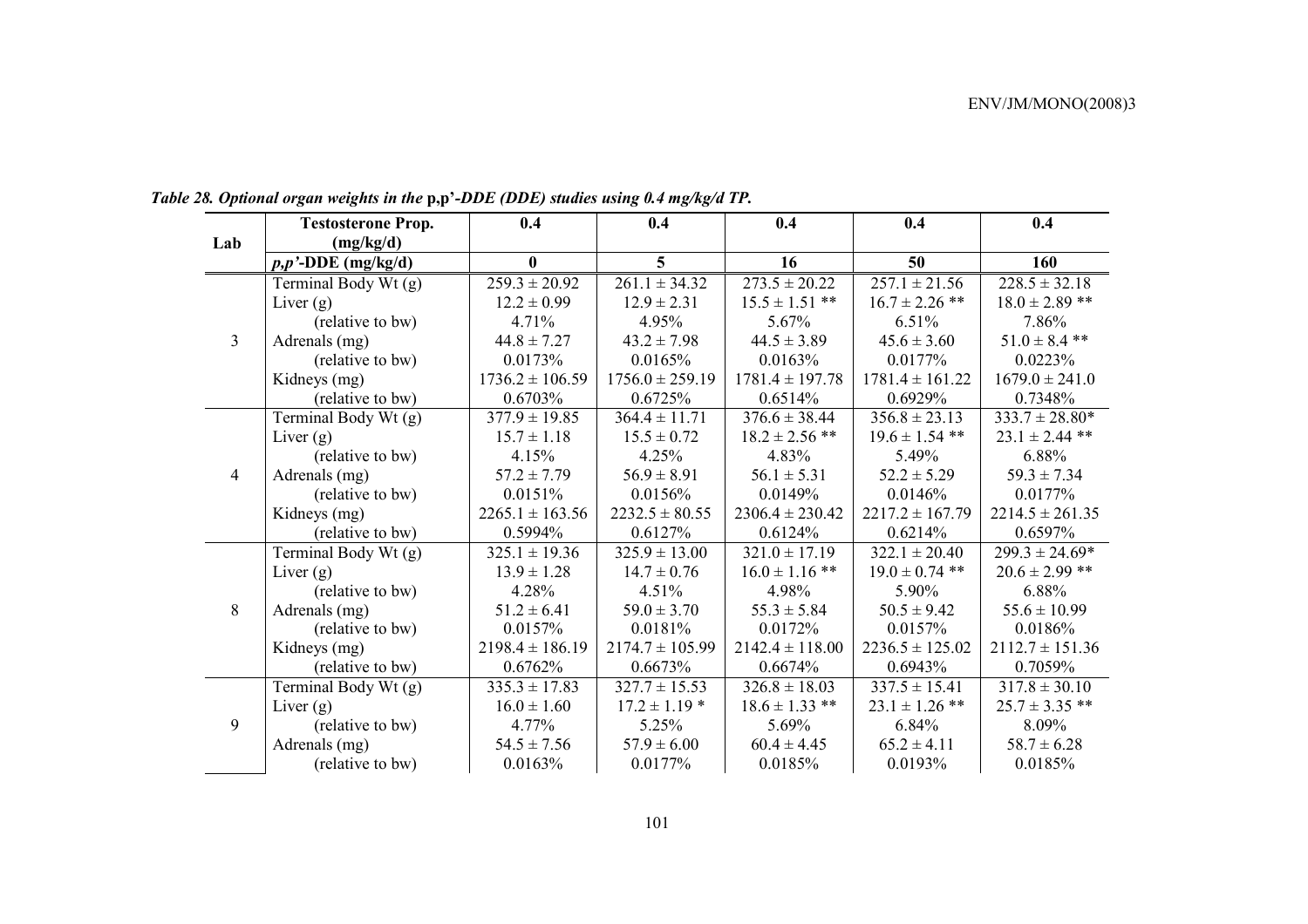| Kidneys (mg)     | $2349.0 \pm 96.38$ |            | $2392.4 \pm 118.63$   2443.5 $\pm$ 172.32   2560.1 $\pm$ 157.59 |         | $2506.4 \pm 226.47$ |
|------------------|--------------------|------------|-----------------------------------------------------------------|---------|---------------------|
| (relative to bw) | $0.7006\%$         | $0.7301\%$ | $0.7477\%$                                                      | 0.7585% | 0.7887%             |

\*,\*\* Significantly different from control at P<0.05 and P<0.01, respectively, using T-test pairwise comparisons.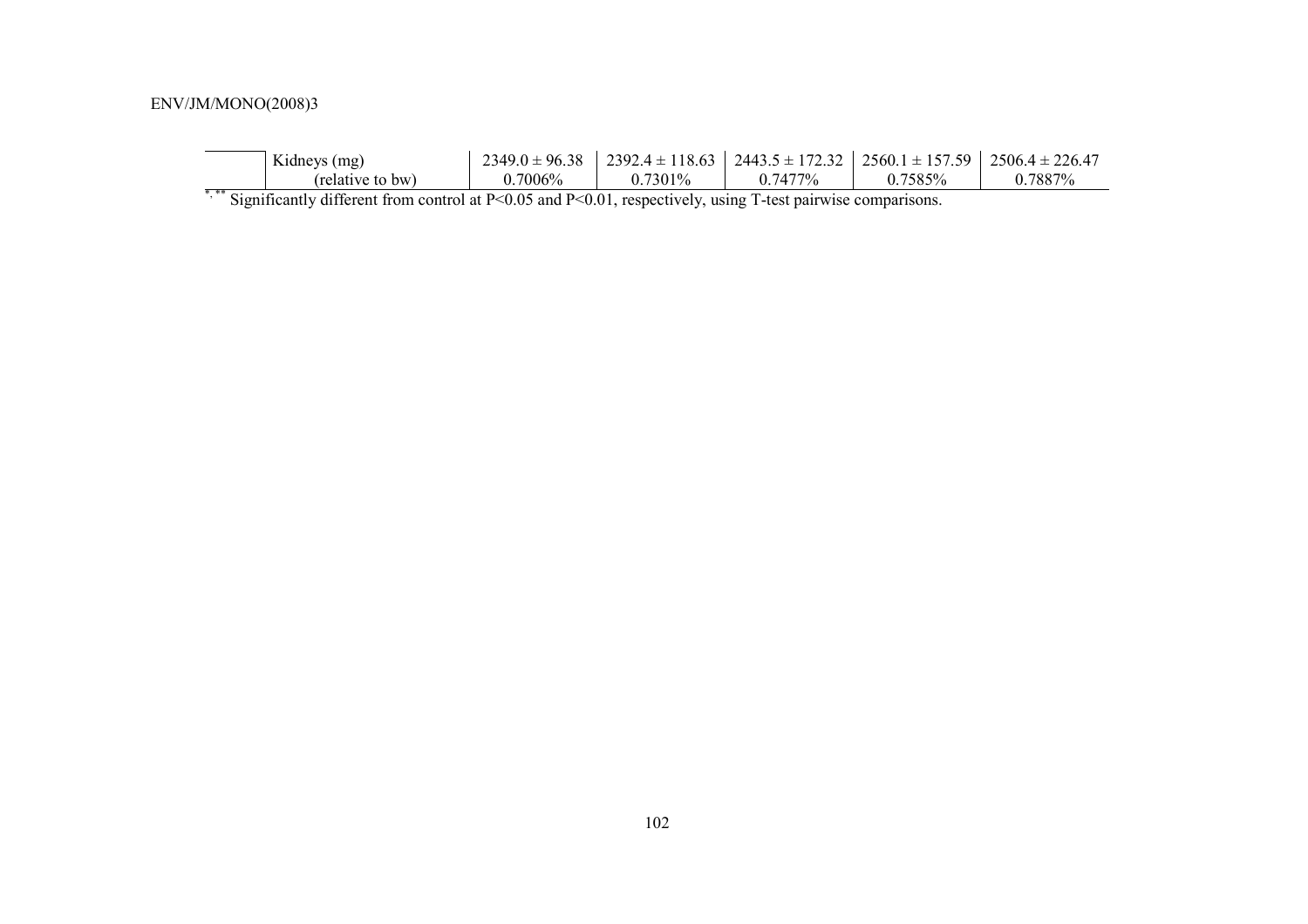131. Levator ani and Bulbocavernosus muscle complex (LABC). There were statistically significant dose-dependent decreases in the weights of the LABC in all laboratories with DDE. All laboratories achieved statistically significant decreases for the DDE-treated LABC at 50 mg/kg/d (Table 26). The overall mean CVs for the LABC ranged from 11 to 13 (Table 27).

132. Glans Penis (GP). There were statistically significant dose-dependent decreases in the weights of the GP in all laboratories with DDE. Labs 3, 8 and 9 achieved a statistically significant decrease for the DDEtreated GP at 160 mg/kg/d with both statistical approaches, and lab 4 achieved significance only with pairwise comparisons (Table 26). The overall mean CVs for the GP ranged from 7 to 14 (Table 27).

133. Cowper's Glands (COWS). There were statistically significant dose-dependent decreases in the weights of the COWS in all laboratories with DDE. Labs 3 and 4 achieved a statistically significant decrease for the DDE-treated COWS at 50 mg/kg/d with both statistical approaches, and labs 8 and 9 achieved significance at 50 mg/kg/d only with pairwise comparisons (Table 26). The overall mean CVs for the COWS ranged from 17 to 22 (Table 27).

134. Overall Review of Mandatory Endpoints. When the data were pooled across the participating laboratories, all five mandatory endpoints achieved statistical significance using the pairwise comparison approach. The LABC and COWS achieved significance at 16 mg DDE/kg/d, and the VP, SVCG, and GP achieved significance at 50 mg DDE/kg/d (Table 26). The R-square analyses indicate overall and treatment relationships exist for all tissues, and some relationships for laboratory effects exist for the LABC [36] and COWS [48] (Table 26).

135. Body weights. The initial body weights ranged from approximately 205 to 280 grams among the four laboratories. The body weight gains during the treatment period were reduced with increasing doses of DDE based on the starting and terminal body weights. The changes in body weights achieved statistical significance at 160 mg/kg/d DDE in labs 4 and 8 ( $p<0.05$ ) (Table 26) and in the overall pooled data at the same dose ( $p<0.01$ ).

136. Optional organ weights. The absolute liver organ weights were changed by DDE administration (Table 27). The liver weights were dramatically increased by DDE in all laboratories, achieving statistical significance at 5 mg/kg/d in lab 9 and at 16 mg/kg/d in the other three laboratories. The paired adrenal weights were significantly increased only in lab 3 at the high DDE dose. The paired kidney weights were not significantly changed by DDE administration.

*Results of* p,p'*-DDE studies using 0.2 mg/kg/d TP coadministration* 

137. The summary results of the accessory tissue weights and the statistical analyses for the DDE studies conducted using 0.2 mg/kg/d TP coadministration are reported in Table 29. The results show that the Hershberger bioassay successfully and reproducibly detected DDE in all laboratories. All five sex accessory tissue weights decreased with increasing DDE doses and achieved statistical significance in all labs.

138. Ventral Prostate (VP). There were statistically significant dose-dependent decreases in the weights of the VP in three of four laboratories with DDE. Labs 10, 11, and 16 achieved statistically significant decreases for the DDE-treated VP at 30 mg/kg/d, and labs 12 and 14 achieved significance at 100 mg/kg/d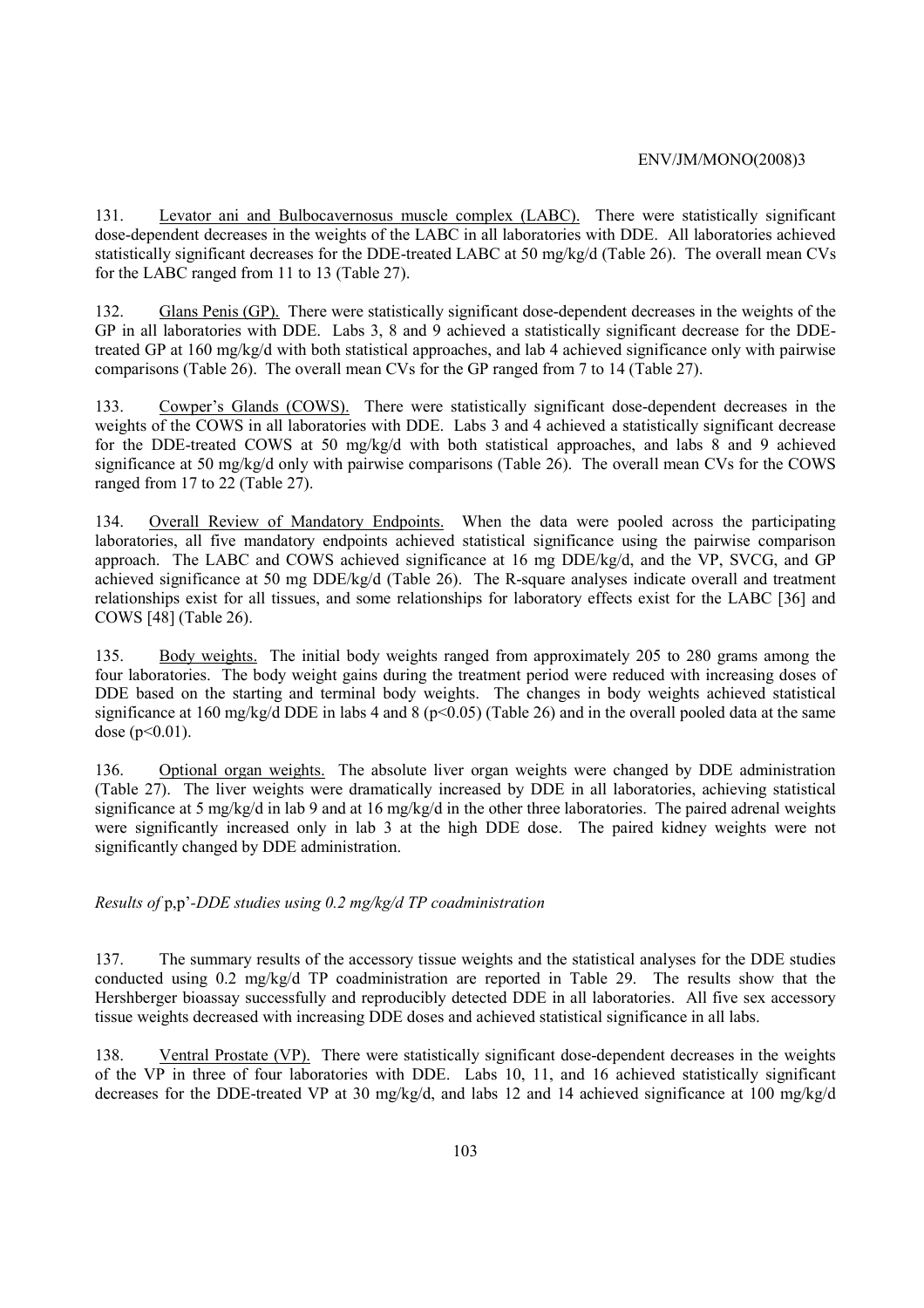(Table 29). The overall mean CVs for the VP ranged from 15 to 31 (Table 30).

139. Seminal Vesicles and Coagulating Glands (SVCG). There were statistically significant dosedependent decreases in the weights of the SVCG in all laboratories with DDE. Labs 10, 11, 12 and 15 achieved significant decreases for the DDE-treated SVCG at 30 mg/kg/d, and lab 13 achieved significance at 100 mg/kg/d (Table 29). The overall mean CVs for the SVCG ranged from 16 to 24 (Table 30).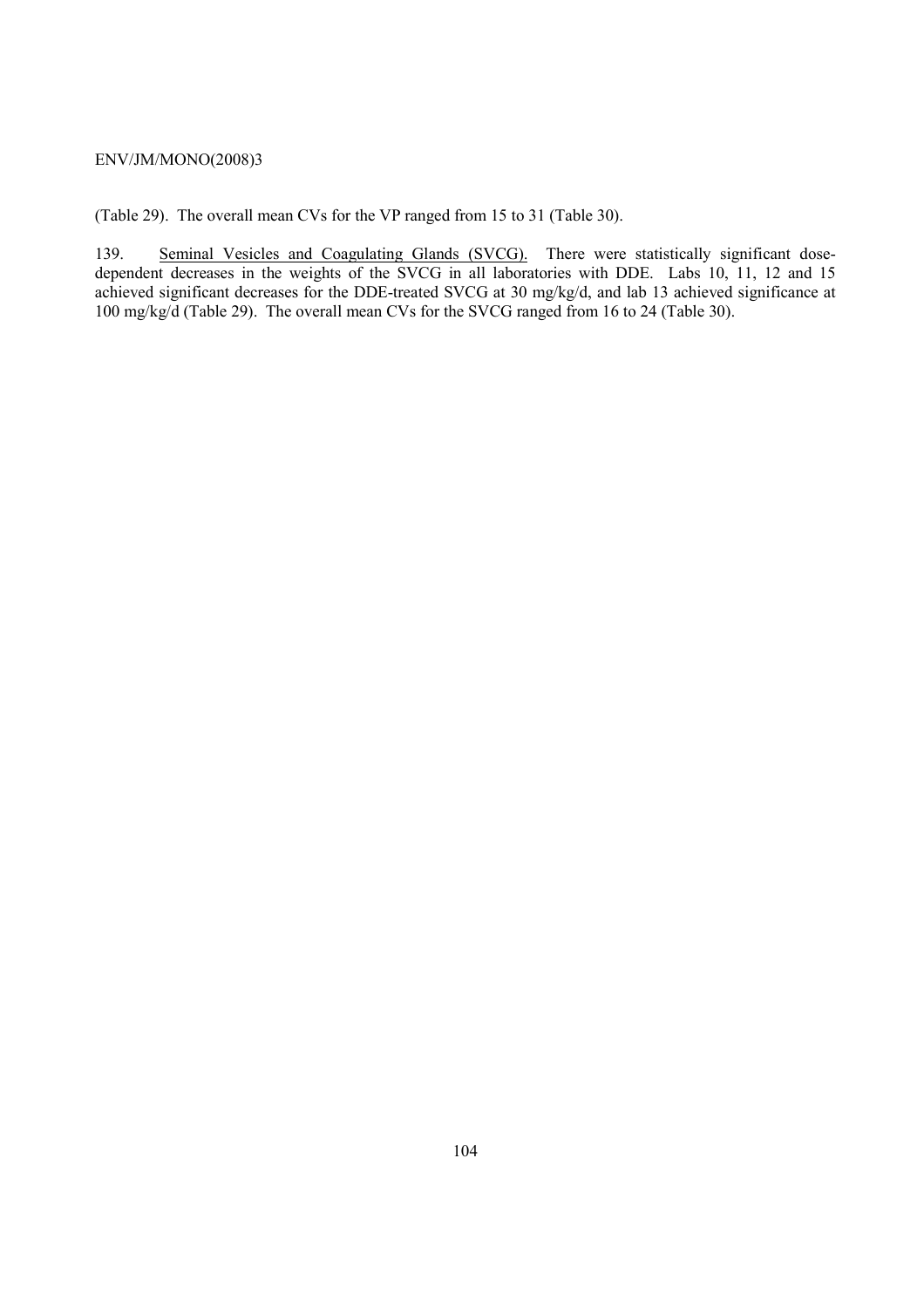|     | <b>Testosterone Propionate (mg/kg/d)</b> | 0.2               | 0.2                               | 0.2               | 0.2                          | 0.2                          |
|-----|------------------------------------------|-------------------|-----------------------------------|-------------------|------------------------------|------------------------------|
| Lab | $p, p'$ -DDE (mg/kg/d)                   | $\mathbf{0}$      | $\mathbf{3}$                      | 10                | 30                           | 100                          |
|     | Starting Body Wt $(g)$ <sup>a</sup>      | $220.8 \pm 8.33$  | $219.8 \pm 8.72$                  | $219.9 \pm 7.31$  | $220.5 \pm 8.99$             | $224.8 \pm 6.10$             |
|     | Terminal Body Wt (g) <sup>a</sup>        | $276.6 \pm 11.71$ | $270.2 \pm 9.94$                  | $272.6 \pm 8.38$  | $274.7 \pm 11.41$            | $273.0 \pm 8.01$             |
|     | Ventral prostate (mg)                    | $106.2 \pm 13.20$ | $89.8 \pm 6.28$ **                | $100.0 \pm 18.09$ | $71.7 \pm 13.49$ ** $\cdot$  | $52.4 \pm 8.47$ ** $\cdot$   |
| 10  | Seminal vesicles (mg)                    | $225.7 \pm 49.00$ | $219.4 \pm 29.11$                 | $202.4 \pm 13.19$ | $164.5 \pm 35.71$ ** $\cdot$ | $75.1 \pm 11.69$ ***         |
|     | LABC muscles (mg)                        | $300.3 \pm 31.26$ | $305.7 \pm 22.67$                 | $290.3 \pm 33.57$ | $309.0 \pm 59.86$            | $209.9 \pm 16.29$ ***        |
|     | Glans penis (mg)                         | $67.0 \pm 4.45$   | $62.3 \pm 5.13$                   | $66.3 \pm 3.02$   | $65.0 \pm 5.42$              | $56.6 \pm 7.47$ ***          |
|     | Cowper's glands (mg)                     | $21.0 \pm 2.35$   | $21.5 \pm 3.1$                    | $19.8 \pm 1.28$   | $15.4 \pm 2.93$ ** $\cdot$   | $11.0 \pm 2.18$ ***          |
|     | Starting Body Wt (g)                     | $237.6 \pm 7.92$  | $237.1 \pm 8.75$                  | $237.9 \pm 9.29$  | $238.9 \pm 9.06$             | $237.3 \pm 9.78$             |
|     | Terminal Body Wt (g)                     | $313.4 \pm 16.57$ | $313.4 \pm 11.52$                 | $313.0 \pm 12.67$ | $317.3 \pm 14.54$            | $303.3 \pm 17.14$            |
|     | Ventral prostate (mg)                    | $137.8 \pm 33.84$ | $125.7 \pm 26.44$                 | $128.8 \pm 22.07$ | $93.6 \pm 26.49$ **          | $51.1 \pm 16.36$ ***         |
| 11  | Seminal vesicles (mg)                    | $387.2 \pm 63.24$ | $272.3 \pm 21.77$ **              | $377.0 \pm 47.69$ | $256.0 \pm 68.18$ ** $\cdot$ | $88.3 \pm 42.45$ ** $\cdot$  |
|     | LABC muscles (mg)                        | $549.9 \pm 35.88$ | $521.9 \pm 63.63$                 | $519.4 \pm 57.96$ | $458.5 \pm 59.68$ ** $\cdot$ | $300.4 \pm 31.12$ ***        |
|     | Glans penis (mg)                         | $73.3 \pm 2.72$   | $76.5 \pm 3.90$                   | $73.5 \pm 2.72$   | $73.6 \pm 3.46$              | $63.0 \pm 3.04$ ** $\cdot$   |
|     | Cowper's glands (mg)                     | $27.2 \pm 7.21$   | $21.8 \pm 4.43$                   | $28.3 \pm 4.77$   | $23.7 \pm 7.17$              | $17.4 \pm 3.96$ ** $\cdot$   |
|     | Starting Body Wt (g)                     | $170.9 \pm 6.87$  | $171.4 \pm 3.47$                  | $171.1 \pm 5.77$  | $170.5 \pm 4.25$             | $172.0 \pm 4.98$             |
|     | Terminal Body Wt (g)                     | $240.9 \pm 7.31$  | $241.4 \pm 6.78$                  | $241.4 \pm 9.46$  | $238.0 \pm 6.45$             | $235.8 \pm 8.61$             |
|     | Ventral prostate (mg)                    | $90.6 \pm 16.56$  | $79.1 \pm 7.84$                   | $88.1 \pm 14.65$  | $89.6 \pm 12.10$             | $56.5 \pm 7.03$ ** $\cdot$   |
| 12  | Seminal vesicles (mg)                    | $282.8 \pm 33.32$ | $246.2 \pm 48.56$                 | $240.0 \pm 27.39$ | $231.6 \pm 39.18$ **         | $152.0 \pm 31.77$ ***        |
|     | LABC muscles (mg)                        | $435.7 \pm 74.78$ | $430.3 \pm 52.45$                 | $407.0 \pm 14.95$ | $408.2 \pm 55.67$            | $311.9 \pm 28.81$ **         |
|     | Glans penis (mg)                         | $65.5 \pm 8.62$   | $64.9 \pm 3.66$                   | $63.8 \pm 5.80$   | $66.9 \pm 6.69$              | $52.0 \pm 10.93$ ** $\cdot$  |
|     | Cowper's glands (mg)                     | $26.2 \pm 4.04$   | $26.7 \pm 4.9$<br>$25.4 \pm 2.77$ |                   | $25.9 \pm 3.46$              | $17.0 \pm 2.17$ ** $\sim$    |
|     | Starting Body Wt (g)                     | $244.3 \pm 6.97$  | $243.2 \pm 7.46$                  | $242.6 \pm 4.73$  | $244.9 \pm 5.38$             | $245.1 \pm 6.86$             |
|     | Terminal Body Wt (g)                     | $319.4 \pm 14.69$ | $326.9 \pm 10.90$                 | $322.9 \pm 6.93$  | $323.6 \pm 7.73$             | $307.3 \pm 12.49$            |
|     | Ventral prostate (mg)                    | $153.3 \pm 20.50$ | $158.4 \pm 40.49$                 | $165.9 \pm 43.29$ | $141.8 \pm 16.57$            | $77.6 \pm 27.64$ ** $\cdot$  |
| 14  | Seminal vesicles (mg)                    | $371.1 \pm 56.95$ | $432.6 \pm 47.60$                 | $411.8 \pm 60.35$ | $326.1 \pm 81.75$            | $148.1 \pm 47.07$ ***        |
|     | LABC muscles (mg)                        | $518.7 \pm 11.70$ | $574.3 \pm 39.93$ **              | $547.0 \pm 38.67$ | $490.9 \pm 54.06$            | $291.3 \pm 31.25$ ***        |
|     | Glans penis (mg)                         | $77.3 \pm 3.89$   | $75.9 \pm 4.87$                   | $76.5 \pm 5.63$   | $74.0 \pm 4.29$              | $60.8 \pm 2.10$ ** $\cdot$   |
|     | Cowper's glands (mg)                     | $33.9 \pm 6.42$   | $33.8 \pm 5.6$                    | $32.8 \pm 4.31$   | $32.6 \pm 9.05$              | $20.2 \pm 5.79$ ** $\sim$    |
|     | Starting Body Wt (g)                     | $224.6 \pm 10.24$ | $223.8 \pm 9.60$                  | $223.6 \pm 12.35$ | $222.5 \pm 9.98$             | $224.0 \pm 9.93$             |
|     | Terminal Body Wt (g)                     | $292.7 \pm 23.38$ | $291.0 \pm 15.15$                 | $290.4 \pm 18.64$ | $293.2 \pm 15.55$            | $289.4 \pm 12.62$            |
|     | Ventral prostate $(mg)^b$                | $115.0 \pm 18.8$  | $101.3 \pm 27.6$                  | $103.3 \pm 16.5$  | $74.7 \pm 18.3$ ** $\cdot$   | $48.7 \pm 12.2$ ** $\cdot$   |
| 16  | Seminal vesicles (mg)                    | $237.2 \pm 27.21$ | $219.5 \pm 41.02$                 | $251.4 \pm 48.84$ | $156.8 \pm 33.24$ ***        | $82.7 \pm 23.07$ ** $\cdot$  |
|     | LABC muscles (mg)                        | $495.5 \pm 79.30$ | $496.6 \pm 30.97$                 | $450.9 \pm 48.10$ | $395.1 \pm 30.79$ ** $\sim$  | $301.5 \pm 42.63$ ** $\cdot$ |
|     | Glans penis (mg)                         | $81.0 \pm 6.76$   | $80.1 \pm 3.27$                   | $77.6 \pm 4.85$   | $76.2 \pm 5.02$              | $66.7 \pm 6.76$ ** $\cdot$   |
|     | Cowper's glands $(mg)^b$                 | $30.2 \pm 4.55$   | $28.1 \pm 5.1$                    | $25.5 \pm 4.43$   | $24.2 \pm 6.02$ **           | $12.3 \pm 3.13$ ** $\cdot$   |

**Table 29. Body weights, mandatory tissue weights and pooled statistics in p,p'-DDE (DDE) studies using 0.2 mg/kg/d TP**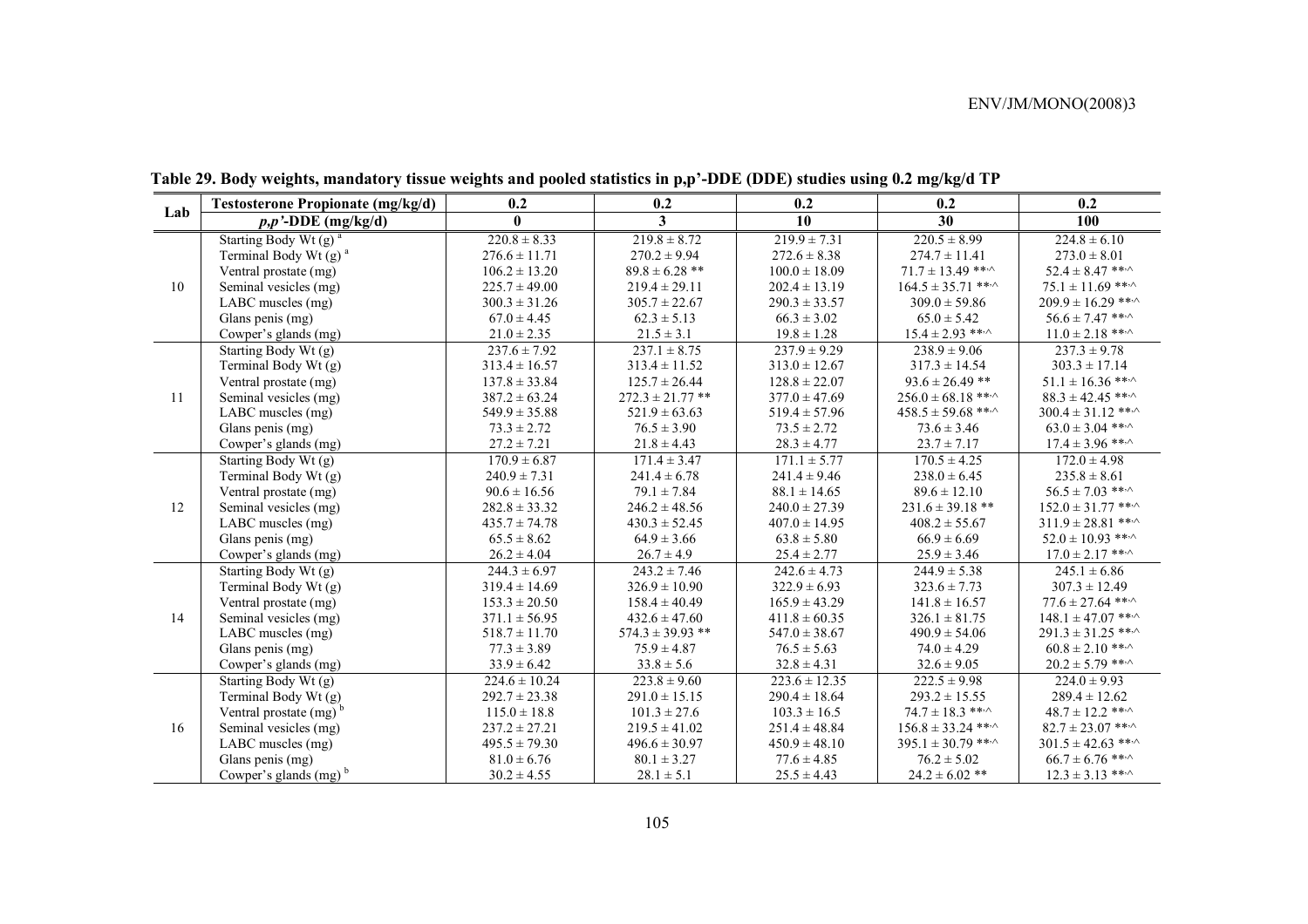| Lab                   | <b>Testosterone Propionate (mg/kg/d)</b> |                        |            | 0.2                                                | 0.2                                                           | 0.2           | 0.2      | 0.2           |               |  |  |
|-----------------------|------------------------------------------|------------------------|------------|----------------------------------------------------|---------------------------------------------------------------|---------------|----------|---------------|---------------|--|--|
|                       |                                          | $p, p'$ -DDE (mg/kg/d) |            |                                                    |                                                               |               | 10       | 30            | 100           |  |  |
| R-square $(\% )$      |                                          |                        |            |                                                    |                                                               |               |          |               |               |  |  |
|                       | <b>OVR</b>                               | TRT                    | <b>LAB</b> | Overall means and [CV] for tissues at a given dose |                                                               |               |          |               |               |  |  |
| Ventral prostate (mg) |                                          | 63                     | 36         | 32                                                 | 57 [32] **<br>$94$ [33] **<br>121 [25]<br>111 [34]<br>117[31] |               |          |               |               |  |  |
|                       | Seminal vesicles (mg)<br>45              |                        | 45         | 31                                                 | 301 [27]                                                      | $278$ [32] ** | 297 [31] | $227[36]$ **  | $109$ [42] ** |  |  |
| $LABC$ (mg)           |                                          | 69                     | 37         | 42                                                 | 460 [22]                                                      | 466 [22]      | 443 [23] | $412$ [19] ** | $283$ [17] ** |  |  |
| Glans penis (mg)      |                                          | 54                     | 30         | 37                                                 | 73 [11]                                                       | 72 [11]       | 72 [10]  | 71 [9]        | $60$ [14] **  |  |  |
| Cowper's glands (mg)  |                                          | 56                     | 33         | 29                                                 | 28 [24]                                                       | 26 [24]       | 26[21]   | $24$ [33] **  | $16[31]$ **   |  |  |

Table 29 continued. Body weights, mandatory tissue weights and pooled statistics in  $p, p$ <sup>2</sup>-DDE (DDE) studies using 0.2 mg/kg/d TP

OVR – Overall effect on tissue; TRT - Effect of treatments; LAB - Effect of laboratory; CV - Coefficient of variation.

\*, \*\* Significantly different from control at P<0.05 and P<0.01, respectively, using T-test pairwise comparisons.

^ Significantly different from control at P<0.05 using two-tailed Dunnett's multiple comparisons of the tissue with body weight adjustment.

<sup>a</sup> The starting body weight is on the first day of substance administration and the terminal body weight is at necropsy approximately 24-hours after the last administration.

 $b$  The VP and COWS were fixed and then weighed in laboratory 16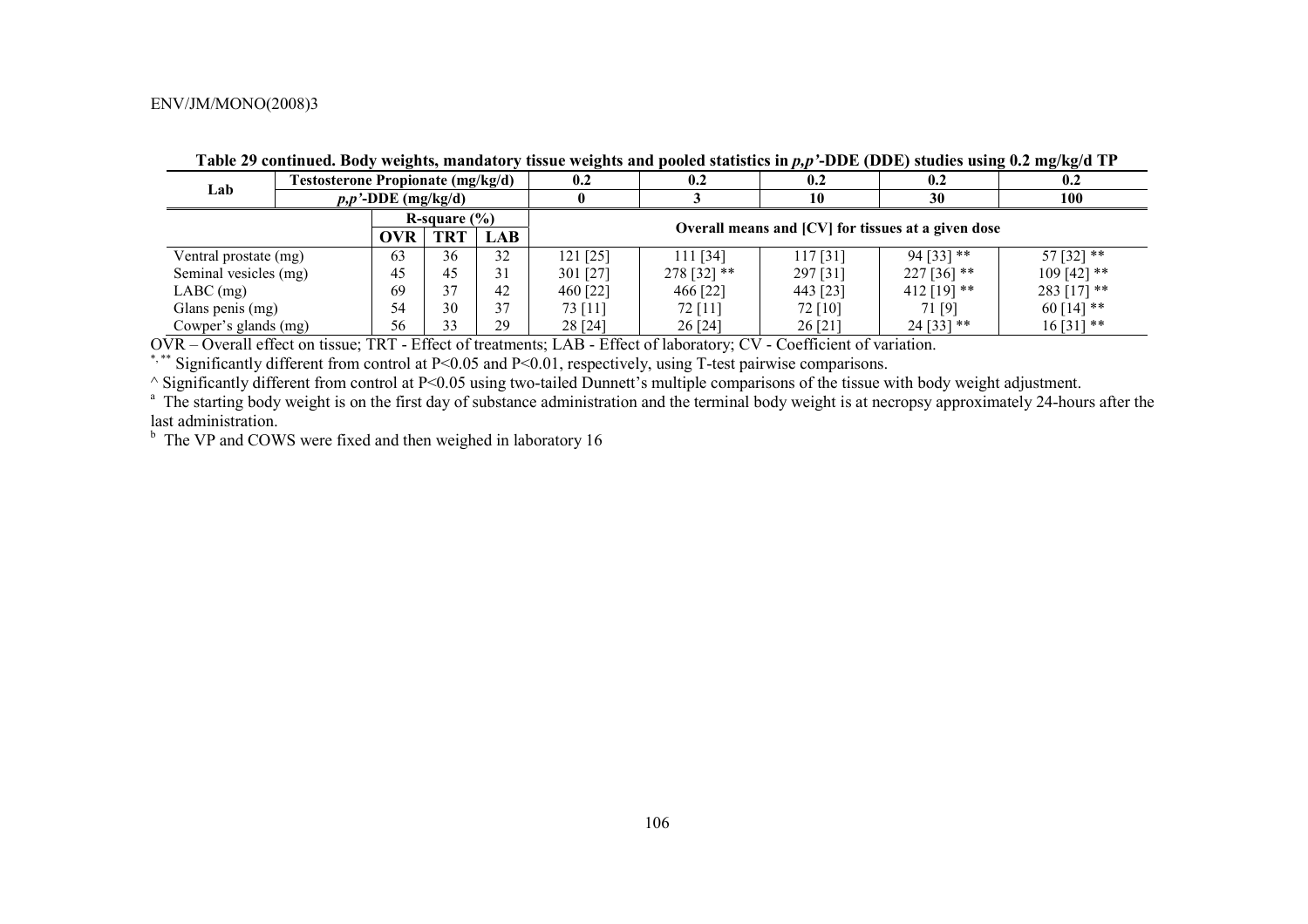|     | <b>Methyl Testosterone (mg/kg/d)</b> | 0.2      | 0.2                     | 0.2               | 0.2   | 0.2   |                         |
|-----|--------------------------------------|----------|-------------------------|-------------------|-------|-------|-------------------------|
| Lab | $\overline{p,p'}$ -DDE (mg/kg/d)     | $\bf{0}$ | $\overline{\mathbf{3}}$ | 10                | 30    | 100   | <b>MEAN<sup>a</sup></b> |
|     | Terminal Body Wt (g)                 | 4.23     | 3.68                    | $\overline{3.08}$ | 4.15  | 2.94  | 3.78                    |
|     | Ventral prostate (mg)                | 12.43    | 6.99                    | 18.10             | 18.82 | 16.16 | 14.53                   |
| 10  | Seminal vesicles (mg)                | 21.72    | 13.27                   | 6.51              | 21.71 | 15.56 | 16.19                   |
|     | LABC muscles (mg)                    | 10.41    | 7.42                    | 11.57             | 19.38 | 7.76  | 12.37                   |
|     | Glans penis (mg)                     | 6.64     | 8.23                    | 4.56              | 8.33  | 13.21 | 8.20                    |
|     | Cowper's glands (mg)                 | 11.19    | 14.51                   | 6.47              | 19.09 | 19.85 | 14.91                   |
|     | Terminal Body Wt (g)                 | 5.29     | 3.68                    | 4.05              | 4.58  | 5.65  | 4.73                    |
|     | Ventral prostate (mg)                | 24.57    | 21.04                   | 17.13             | 28.30 | 32.01 | 30.99                   |
| 11  | Seminal vesicles (mg)                | 16.33    | 8.00                    | 12.65             | 26.64 | 48.09 | 24.17                   |
|     | LABC muscles (mg)                    | 6.53     | 12.19                   | 11.16             | 13.02 | 10.36 | 10.82                   |
|     | Glans penis (mg)                     | 3.72     | 5.10                    | 3.70              | 4.71  | 4.82  | 5.38                    |
|     | Cowper's glands (mg)                 | 20.28    | 20.28                   | 16.85             | 30.24 | 22.77 | 22.07                   |
|     | Terminal Body Wt (g)                 | 3.03     | 2.81                    | 3.92              | 2.71  | 3.65  | 3.46                    |
|     | Ventral prostate (mg)                | 18.28    | 9.91                    | 16.63             | 13.51 | 12.45 | 21.76                   |
| 12  | Seminal vesicles (mg)                | 11.78    | 19.73                   | 11.41             | 16.92 | 20.90 | 16.71                   |
|     | LABC muscles (mg)                    | 17.16    | 12.19                   | 3.67              | 13.64 | 9.24  | 12.36                   |
|     | Glans penis (mg)                     | 13.15    | 5.63                    | 9.08              | 10.01 | 21.05 | 15.53                   |
|     | Cowper's glands (mg)                 | 15.41    | 18.31                   | 10.92             | 13.38 | 12.75 | 16.16                   |
|     | Terminal Body Wt $(g)$               | 4.60     | 3.33                    | 2.15              | 2.39  | 4.06  | 3.25                    |
|     | Ventral prostate (mg)                | 13.38    | 25.56                   | 26.09             | 11.68 | 35.61 | 22.39                   |
| 14  | Seminal vesicles (mg)                | 15.35    | 11.00                   | 14.65             | 25.07 | 31.79 | 17.39                   |
|     | LABC muscles (mg)                    | 2.26     | 6.95                    | 7.07              | 11.01 | 10.73 | 7.88                    |
|     | Glans penis (mg)                     | 5.03     | 6.41                    | 7.36              | 5.79  | 3.46  | 6.26                    |
|     | Cowper's glands (mg)                 | 18.92    | 16.45                   | 13.14             | 27.74 | 28.66 | 21.07                   |
|     | Terminal Body Wt (g)                 | 7.99     | 5.21                    | 6.42              | 5.30  | 4.36  | 5.90                    |
|     | Ventral prostate $(mg)^b$            | 16.34    | 27.29                   | 15.93             | 24.46 | 25.11 | 19.65                   |
|     | Seminal vesicles (mg)                | 11.47    | 18.69                   | 19.43             | 21.20 | 27.89 | 18.18                   |
| 16  | LABC muscles (mg)                    | 16.00    | 6.24                    | 10.67             | 7.79  | 14.14 | 11.50                   |
|     | Glans penis (mg)                     | 8.35     | 4.08                    | 6.24              | 6.59  | 10.14 | 7.00                    |
|     | Cowper's glands $(mg)^b$             | 15.09    | 18.25                   | 17.38             | 24.85 | 25.54 | 21.57                   |

**Table 30. Coefficients of variation for the mandatory endpoints in the p,p'-DDE (DDE) studies using 0.2 mg/kg/d TP***.* 

<sup>a</sup> The overall mean CV, depending upon the laboratory, may also include a vehicle control group and a flutamide positive control group.

 $b<sup>b</sup>$  The ventral prostate and Cowper's glands were first fixed and then weighed in laboratory 16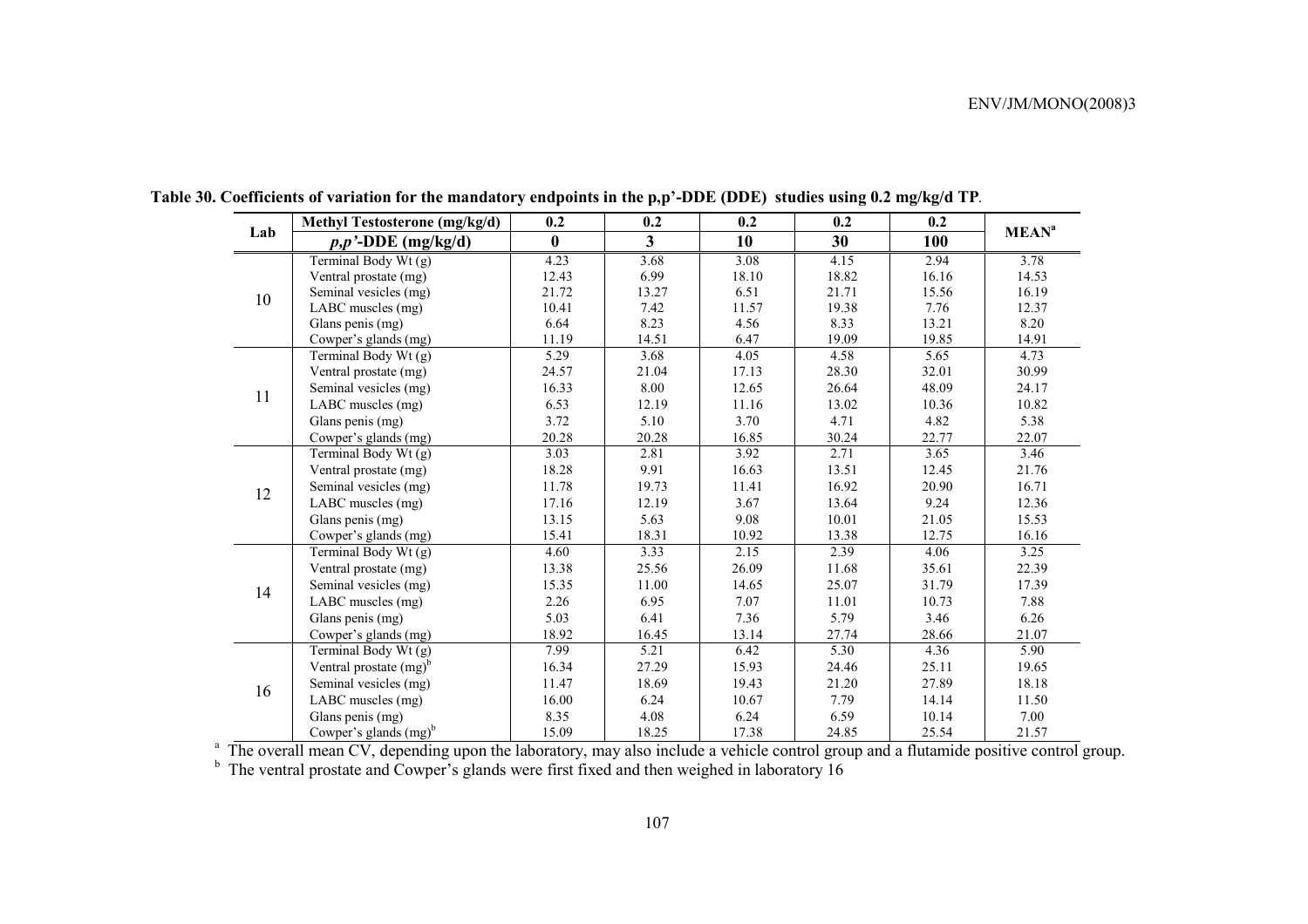140. Levator ani and Bulbocavernosus muscle complex (LABC). There were statistically significant dose-dependent decreases in the LABC weight in all labs with DDE. Labs 11 and 16 achieved statistically significant decreases for the DDE-treated LABC at 30 mg/kg/d, and labs 10, 12 and 14 achieved significance at 100 mg/kg/d (Table 29). The overall mean CVs for the LABC ranged from 8 to 12 (Table 30).

141. Glans Penis (GP). There were statistically significant dose-dependent decreases in the GP weight in all laboratories with DDE. All five laboratories achieved a statistically significant decrease for the DDEtreated GP at 100 mg/kg/d (Table 23). The overall mean CVs for the GP ranged from 5 to 16 (Table 30).

142. Cowper's Glands (COWS). There were statistically significant dose-dependent decreases in the COWS weight in all laboratories with DDE. Laboratories 10 and 16 achieved statistically significant decreases for the DDE-treated COWS at 30 mg/kg/d, and labs 11, 12, and 14 achieved significance at 100 mg/kg/d (Table 29). The overall mean CVs for the SVCG ranged from 15 to 22 (Table 304).

143. Overall Review of Mandatory Endpoints. When the data were pooled across the participating laboratories, all five mandatory endpoints achieved statistical significance using the pairwise comparison approach. The statistical significance for the SVCG at 3 mg DDE/kg/d is judged to be spurious where labs 10 and 11 had significant decreases and lab 14 displayed a significant increase in this particular tissue at this dose. This suggests some possible variability in the TP baseline. The significance was achieved using the pairwise comparison technique and did not occur with the multiple comparisons Dunnett's technique. The VP, SCVG, LABC and COWS all achieved significance at 30 mg/kg/d, and the GP achieved significance at 100 mg DDE/kg/d (Table 29). The R-square analyses indicated moderate to strong overall relationships and treatment relationships and indicated laboratory effects for all tissues (Table 29).

144. Body weights. The initial body weights for the five labs ranged from approximately 170 to 245 grams. The body weight gains during the treatment period were slightly reduced at the high doses DDE based on the starting and terminal body weights (Table 29). This is in contrast to the labs with the other dose series (Table 26). The difference appears to be related to the high DDE dose which was 160 mg/kg/d in the affected dose series and lower at 100 mg/kg/d in the unaffected dose series.

### *Comparison of* p,p'*-DDE results with different TP coadministration doses*

145. The DDE results using 0.2 mg/kg/d TP coadministered dose were produced approximately one year earlier than the results using 0.4 mg/kg/d TP. As with other test substance studies in this report, there were modest differences in body weights among the animals in these studies and some apparent absolute weight differences in the tissues that may be attributed to variations in dissection and handling among the laboratories. In addition, there were strain, diet and other differences among laboratories (see Table 4). However, the results were similar with the weak DDE antagonist, supporting the reproducibility and robustness of the Hershberger bioassay.

146. To illustrate the consistency of the dose response of these tissues, the relative decreases in tissue weights in response to DDE administration have been analyzed. Figures 5A-E show the relative decrease for the five tissues in the nine laboratories with increasing DDE doses coadministered with TP and using the group administered only TP as the control. The results for the mean relative decrease show the excellent reproducibility of the overall dose response.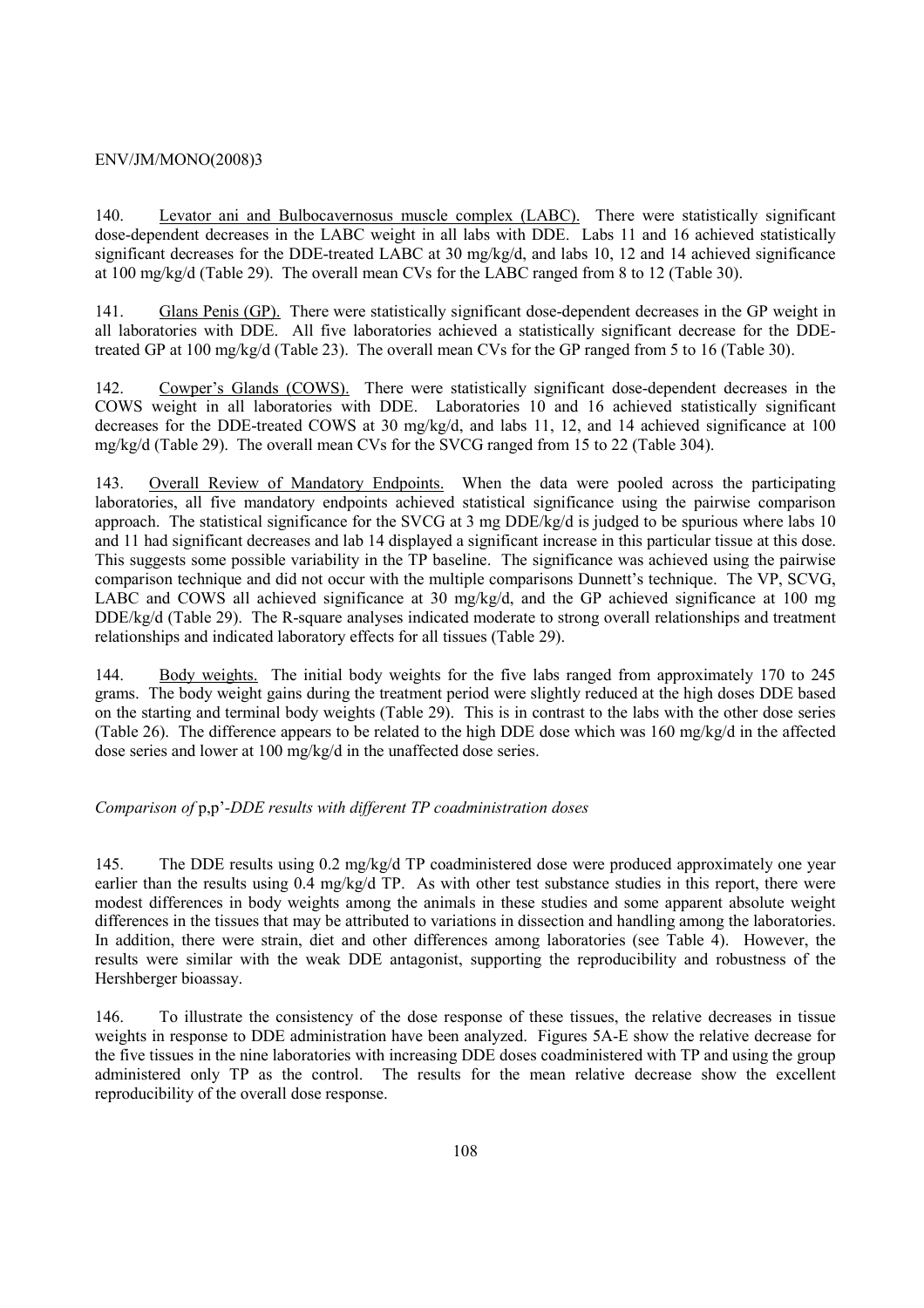

**Figure 5A. Relative decrease in ventral prostate (VP) mean weights with DDE doses in nine laboratories. Labs 3 through 9 used 0.4 mg/kg/d TP and labs 10 through 16 used 0.2 mg/kg/d TP**.



**Figure 5B. Relative decrease in levator ani and bulbocavernosus (LABC) mean weights with DDE doses in nine laboratories. Labs 3 through 9 used 0.4 mg/kg/d TP and labs 10 through 16 used 0.2 mg/kg/d TP**.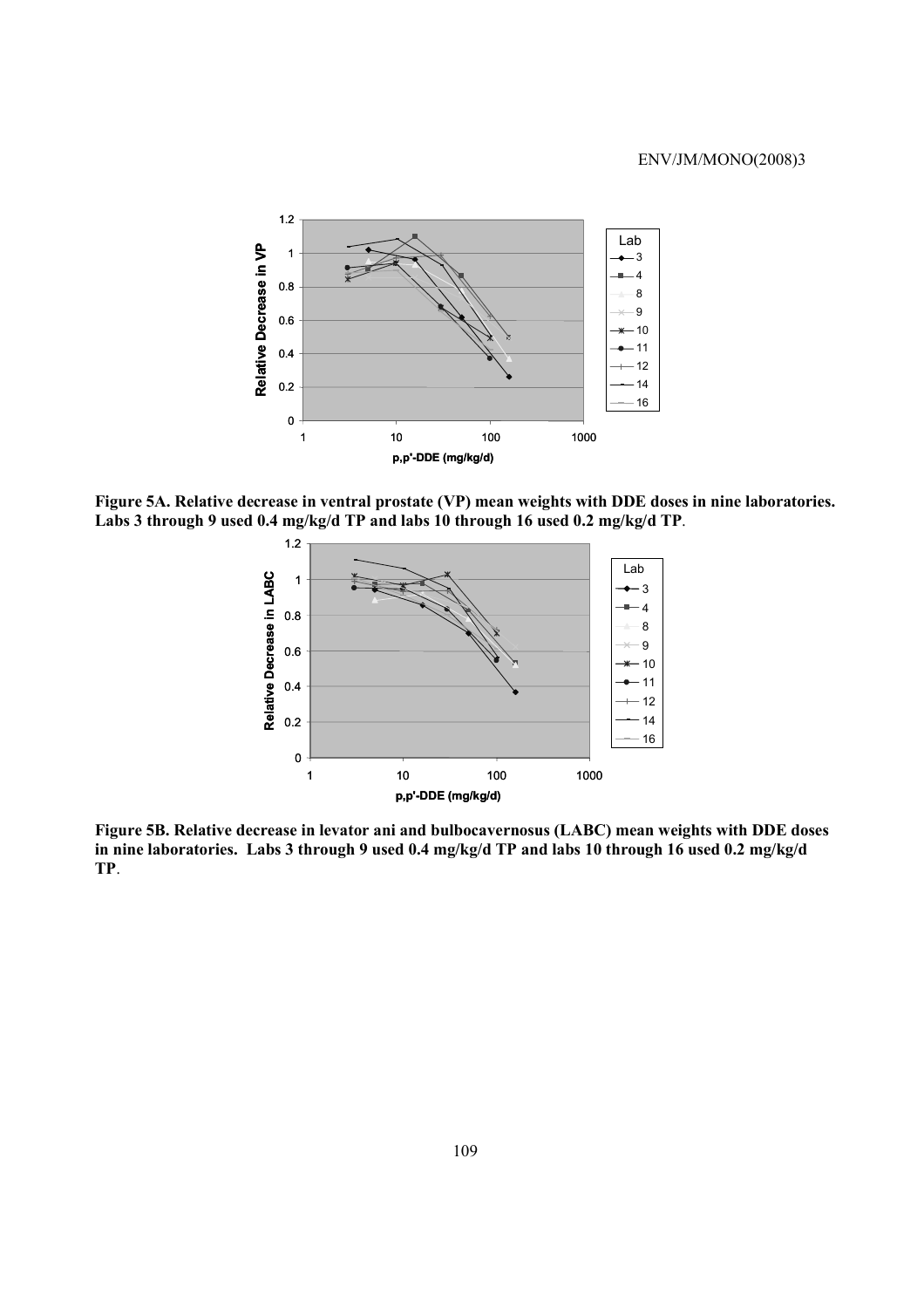

**Figure 5C. Relative decrease in seminal vesicles and coagulating gland (SVCG) mean weights with DDE doses in nine laboratories. Labs 3 through 9 used 0.4 mg/kg/d TP and labs 10 through 16 used 0.2 mg/kg/d** TP.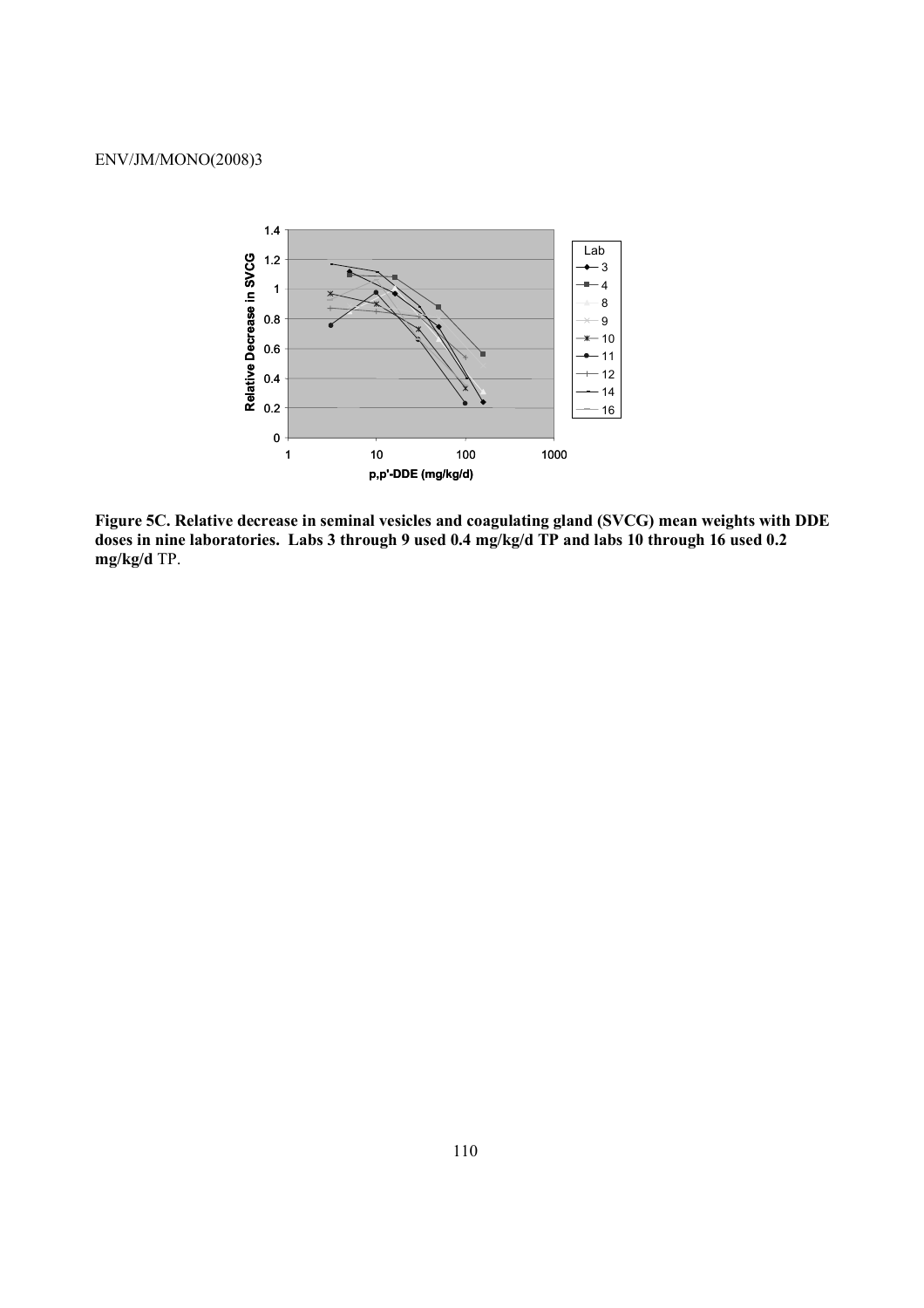

**Figure 5D. Relative decrease in glans penis (GP) mean weights with DDE doses in nine laboratories. Labs 3 through 9 used 0.4 mg/kg/d TP and labs 10 through 16 used 0.2 mg/kg/d TP.** 



**Figure 5E. Relative decrease in Cowper's gland (COWS) mean weights with DDE doses in nine laboratories. Labs 3 through 9 used 0.4 mg/kg/d TP and labs 10 through 16 used 0.2 mg/kg/d TP**.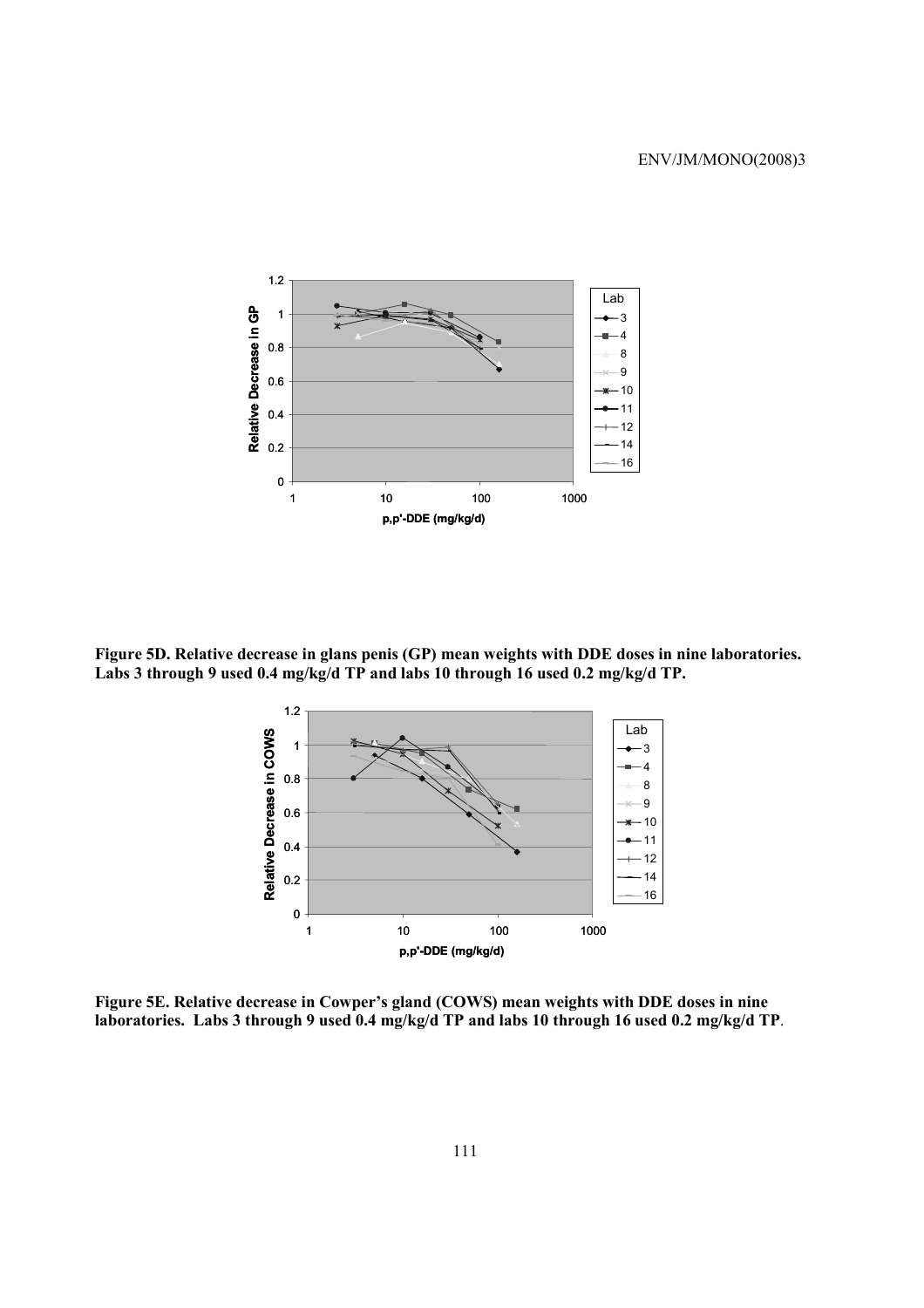# **PHASE 2: 5**α**-REDUCTASE INHIBITORS**

147. FIN was employed as a  $5\alpha$ -reductase inhibitor test substance in Phase-2 laboratory studies.

### **Finasteride**

148. Four laboratories tested four doses of finasteride (FIN) with coadministration of 0.4 mg/kg/d TP in order to assess the ability of the Hershberger bioassay to detect  $5\alpha$ -reductase inhibitors. All four laboratories conducted the assigned studies as intended, submitted their laboratory and study data electronically using standardized Excel spreadsheets, audited the study data, and, if necessary, informed the Secretariat of data corrections.

### *Results of Finasteride studies*

149. The results of the accessory organ and tissue weights and the statistical analyses for the FIN studies are reported in Table 31. FIN proved to be very potent; in three laboratories a NOEL was not observed in one or more tissues (VP, SCVG, LABC, COWS), indicating that, although the original suggested doses for Phase-2 had been reduced from the original recommendation of the Lead Laboratory, this reduction of nearly one order of magnitude had not been sufficient.

150. The results show that the Hershberger bioassay successfully and reproducibly detected FIN in all laboratories. The weights of all five sex accessory tissues decreased with increasing FIN doses in a doseresponsive manner, and the decreases in four tissues were consistently statistically significant. However, the GP did not achieve significance in either laboratory 2 or 6.

151. Ventral Prostate (VP). There were statistically significant dose-dependent decreases in the weights of the VP in all laboratories with FIN. Laboratories 5 and 9 achieved a statistically significant decrease for the FIN-treated GP at the lowest 0.2 mg/kg/d, and labs 2 and 6 achieved significance at 1 mg/kg/d (Table 31). The overall mean CVs for the VP ranged from 16 to 32 (Table 32).

152. Seminal Vesicles and Coagulating Glands (SVCG). There were statistically significant dosedependent decreases in the weights of the SVCG in all laboratories with FIN. Labs 5, 6 and 9 achieved a statistically significant decrease for the FIN-treated GP at the lowest 0.2 mg/kg/d, and lab 2 achieved significance at 1 mg/kg/d (Table 31). The overall mean CVs for the SVCG ranged from 13 to 46 (Table 32).

153. Levator ani and Bulbocavernosus muscle complex (LABC). There were statistically significant dose-dependent decreases in the weights of the LABC in all laboratories with FIN. Labs 5 and 9 achieved a statistically significant decrease for the FIN-treated GP at 1 mg/kg/d with both statistical approaches, lab 2 achieved significance at 1 mg/kg/d with pairwise comparisons, and lab 6 achieved significance at 5 mg/kg/d (Table 31). The overall mean CVs for the LABC ranged from 9 to 14 (Table 32).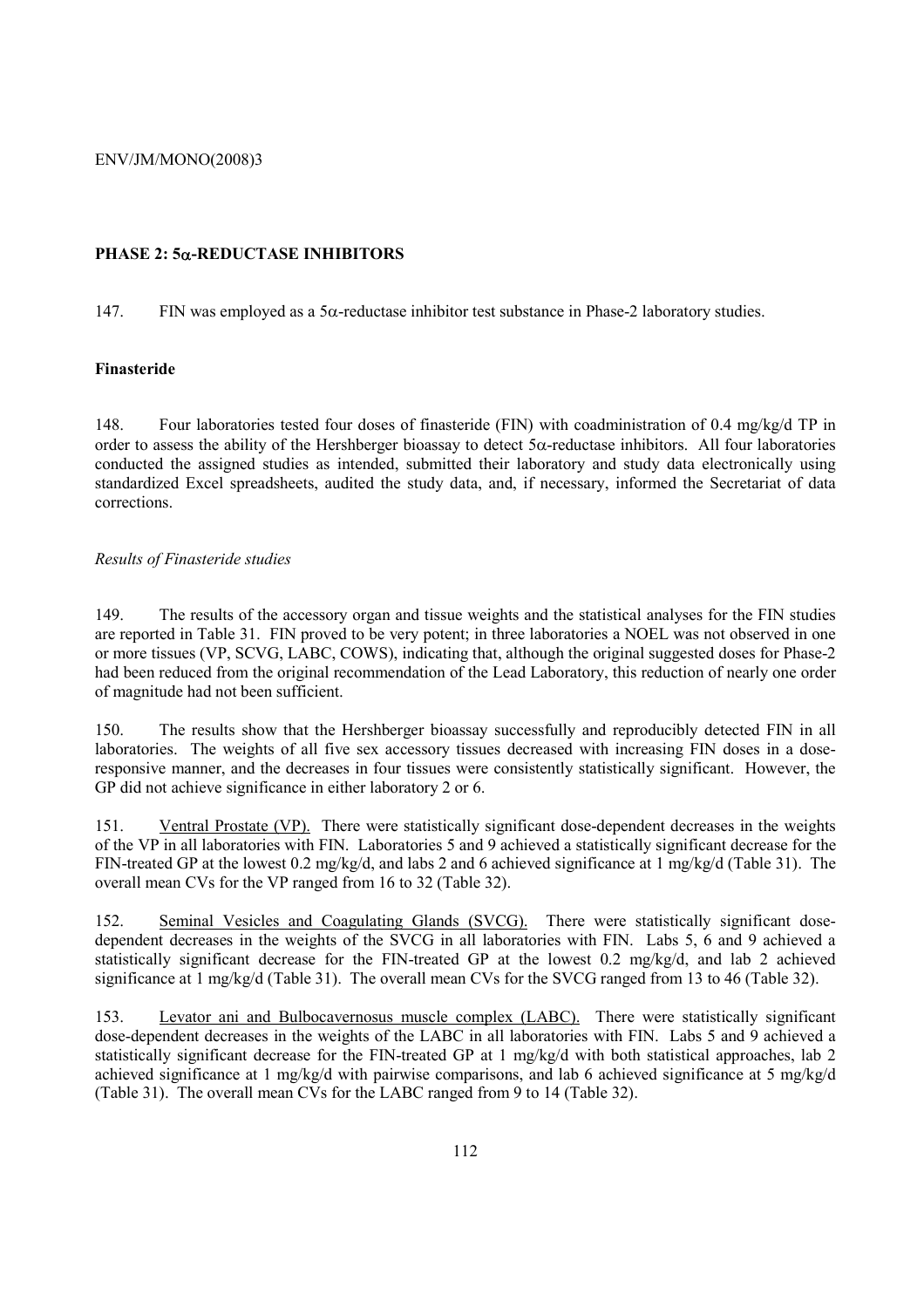154. Glans Penis (GP). There were statistically significant dose-dependent decreases in the weights of the GP in two of four laboratories with FIN. Laboratories 5 and 9 achieved a statistically significant decrease for the FIN-treated GP at 0.2 mg/kg/d with pairwise comparisons. In contrast, laboratory 6 achieved a statistically significant decrease at 5 mg/kg/d, but not at 25 mg/kg/d, so this event was judged not to be a dose response. In laboratory 2, FIN-treatment did not significantly reduce the GP weight at any dose (Table 31). Laboratory 5, as noted previously, did not dissect and weight the GP in cases where preputial separation was judged to be incomplete; this reduced the group size in some cases (see notations for lab 5 in Table 31). The overall mean CVs for the GP ranged from 8 to 12 (Table 32).

155. Cowper's Glands (COWS). There were statistically significant dose-dependent decreases in the weights of the COWS in all laboratories with FIN. Laboratory 5 achieved a statistically significant decrease for the FIN-treated GP at the lowest dose of 0.2 mg/kg/d, lab 2 achieved significance at 1 mg/kg/d laboratories, and 6 and 9 achieved significance at 5 mg/kg/d, and (Table 31). The overall mean CVs for the COWS ranged from 17 to 39 (Table 32).

156. Overall Review of Mandatory Endpoints. When the data were pooled across the participating laboratories, all five mandatory endpoints achieved statistical significance. All tissues achieved significance at 0.2 mg FIN/kg/d using pairwise comparisons, indicating that a NOEL was not observed. This was despite the reduction in the lowest dose by five-fold from the original recommendation of 1 mg/kg/d for the lowest dose in the series (Table 31). The R-square analyses indicate strong overall relationships; strong treatment relationships for the VP, SVCG, and COWS; and some relationships for laboratory effects for the LABC [60] and GP [49] (Table 31). This treatment relationship is consistent with the expected sensitivity of the VP, SVCG, and COWS to FIN as these tissues have the 5α-reductase, while the LABC and GP do not.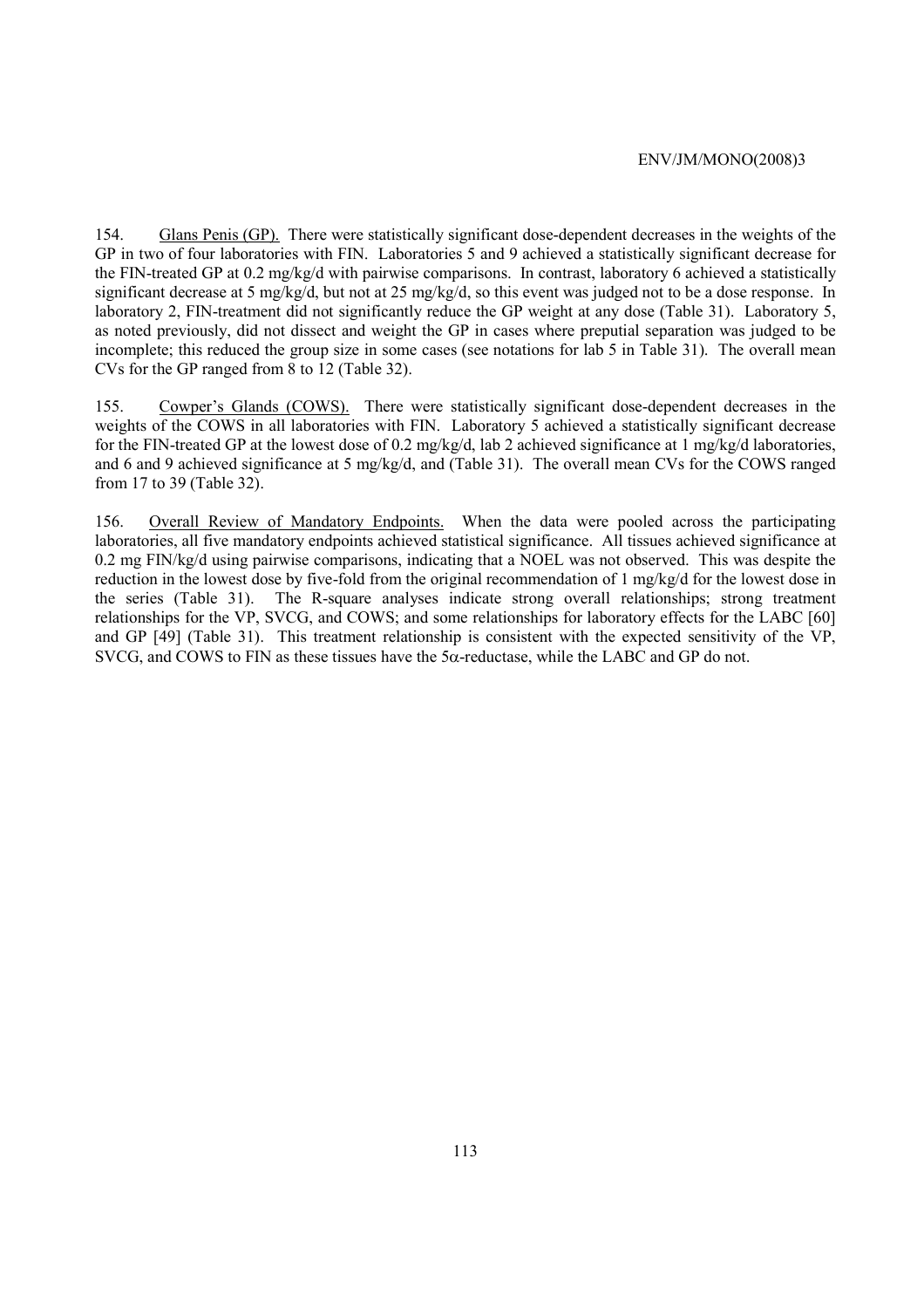|                | <b>Testosterone Propionate</b>      | 0.4                | 0.4                          | 0.4                          | 0.4                          | 0.4                               |
|----------------|-------------------------------------|--------------------|------------------------------|------------------------------|------------------------------|-----------------------------------|
| Lab            | (mg/kg/d)                           |                    |                              |                              |                              |                                   |
|                | Finasteride (mg/kg/d)               | $\bf{0}$           | 0.2                          | 1                            | $5\overline{)}$              | 25                                |
|                | Starting Body Wt $(g)$ <sup>a</sup> | $211.5 \pm 9.09$   | $212.2 \pm 10.65$            | $208.8 \pm 4.26$             | $209.3 \pm 6.89$             | $211.8 \pm 6.43$                  |
|                | Terminal Body Wt $(g)$ <sup>a</sup> | $301.2 \pm 20.90$  | $287.9 \pm 18.69$            | $288.5 \pm 12.64$            | $283.9 \pm 21.19$            | $293.2 \pm 6.79$                  |
|                | Ventral prostate (mg)               | $133.1 \pm 36.20$  | $115.5 \pm 21.60$            | $67.4 \pm 27.29$ ** $\cdot$  | $54.0 \pm 16.10$ ***         | $42.7 \pm 12.53$ ** $\cdot$       |
| $\overline{2}$ | Seminal vesicles (mg)               | $316.2 \pm 107.89$ | $186.0 \pm 49.63$            | $89.1 \pm 57.74$ ** $\cdot$  | $102.3 \pm 39.28$ ** $\cdot$ | $62.8 \pm 50.88$ ** $\cdot$       |
|                | LABC muscles (mg)                   | $301.1 \pm 36.40$  | $286.1 \pm 20.89$            | $254.6 \pm 11.60$ *          | $254.5 \pm 19.09$ *          | $247.6 \pm 46.75$<br>$***\wedge$  |
|                | Glans penis (mg)                    | $79.7 \pm 6.44$    | $72.7 \pm 7.13$              | $72.2 \pm 8.96$              | $69.7 \pm 8.53$              | $70.2 \pm 16.11$                  |
|                | Cowper's glands (mg)                | $28.8 \pm 8.72$    | $24.4 \pm 2.68$              | $15.8 \pm 10.24$ *           | $14.7 \pm 4.71$ *            | $10.3 \pm 4.69$ ***               |
|                | Starting Body Wt (g)                | $221.7 \pm 13.03$  | $222.7 \pm 11.06$            | $227.5 \pm 9.85$             | $228.3 \pm 14.54$            | $226.3 \pm 8.04$                  |
|                | Terminal Body Wt (g)                | $272.8 \pm 21.48$  | $273.5 \pm 17.24$            | $278.0 \pm 22.53$            | $276.0 \pm 22.92$            | $275.0 \pm 15.10$                 |
|                | Ventral prostate (mg)               | $155.1 \pm 25.55$  | $62.2 \pm 14.14$ ***         | $58.2 \pm 16.80$ ** $\cdot$  | $49.4 \pm 38.22$ ** $\cdot$  | $36.8 \pm 19.67$ ** $\cdot$       |
|                | Seminal vesicles (mg)               | $576.1 \pm 96.66$  | $166.4 \pm 30.55$ ** $\cdot$ | $137.9 \pm 30.00$ ** $\cdot$ | $114.7 \pm 19.79$ ** $\cdot$ | $97.9 \pm 16.83$ ** $\cdot$       |
| 5 <sup>5</sup> | LABC muscles (mg)                   | $463.9 \pm 50.41$  | $317.1 \pm 40.87$ ** $\cdot$ | $336.8 \pm 55.83$ ***        | $303.5 \pm 58.30$ ** $\cdot$ | $242.7 \pm 35.32$<br>$***\wedge$  |
|                | Glans penis $(mg)^b$                | $84.4 \pm 6.03$    | $71.9 \pm 4.83$ **           | $68.3 \pm 4.92$ ** $\cdot$   | $70.9 \pm 5.65$ ** (4)       | $61.5 \pm 5.82$ ** $\cdot$<br>(3) |
|                | Cowper's glands (mg)                | $34.8 \pm 4.84$    | $21.3 \pm 3.40$ ** $\cdot$   | $18.4 \pm 2.55$ ** $\cdot$   | $15.3 \pm 3.03$ ** $\cdot$   | $8.5 \pm 2.36$ ** $\cdot$         |
|                | Starting Body Wt (g)                | $240.4 \pm 11.52$  | $242.2 \pm 10.10$            | $240.8 \pm 10.88$            | $241.0 \pm 6.14$             | $238.0 \pm 8.34$                  |
|                | Terminal Body Wt (g)                | $311.9 \pm 18.24$  | $316.7 \pm 12.13$            | $317.3 \pm 14.90$            | $313.9 \pm 10.83$            | $314.3 \pm 13.60$                 |
|                | Ventral prostate (mg)               | $116.9 \pm 27.88$  | $73.2 \pm 15.81$             | $57.4 \pm 27.09$ ** $\cdot$  | $53.4 \pm 14.30$ ** $\cdot$  | $29.8 \pm 13.44$ ** $\cdot$       |
| 6              | Seminal vesicles (mg)               | $425.5 \pm 54.25$  | $192.7 \pm 58.04$ ** $\cdot$ | $212.5 \pm 48.29$ ***        | $132.1 \pm 27.73$ ** $\cdot$ | $139.6 \pm 56.40$<br>$***\wedge$  |
|                | LABC muscles (mg)                   | $512.1 \pm 70.15$  | $455.5 \pm 55.74$            | $542.1 \pm 48.95$            | $408.7 \pm 53.47$ ** $\cdot$ | $473.3 \pm 33.73$                 |
|                | Glans penis (mg)                    | $97.4 \pm 8.64$    | $90.2 \pm 8.95$              | $100.9 \pm 11.04$            | $85.1 \pm 3.71$ **           | $99.5 \pm 3.71$                   |
|                | Cowper's glands (mg)                | $26.4 \pm 4.54$    | $22.5 \pm 5.10$              | $26.6 \pm 7.22$              | $16.2 \pm 6.07$ ** $\cdot$   | $15.0 \pm 4.05$ ** $\cdot$        |
| 9              | Starting Body Wt (g)                | $249.7 \pm 9.81$   | $255.2 \pm 10.70$            | $251.2 \pm 8.66$             | $252.8 \pm 6.27$             | $254.3 \pm 7.06$                  |
|                | Terminal Body Wt (g)                | $322.3 \pm 13.08$  | $333.5 \pm 14.10$            | $330.3 \pm 11.38$            | $338.2 \pm 14.47$            | $334.3 \pm 13.44$                 |

**Table 31. Body weights, mandatory tissue weights and pooled statistics in finasteride (FIN) studies**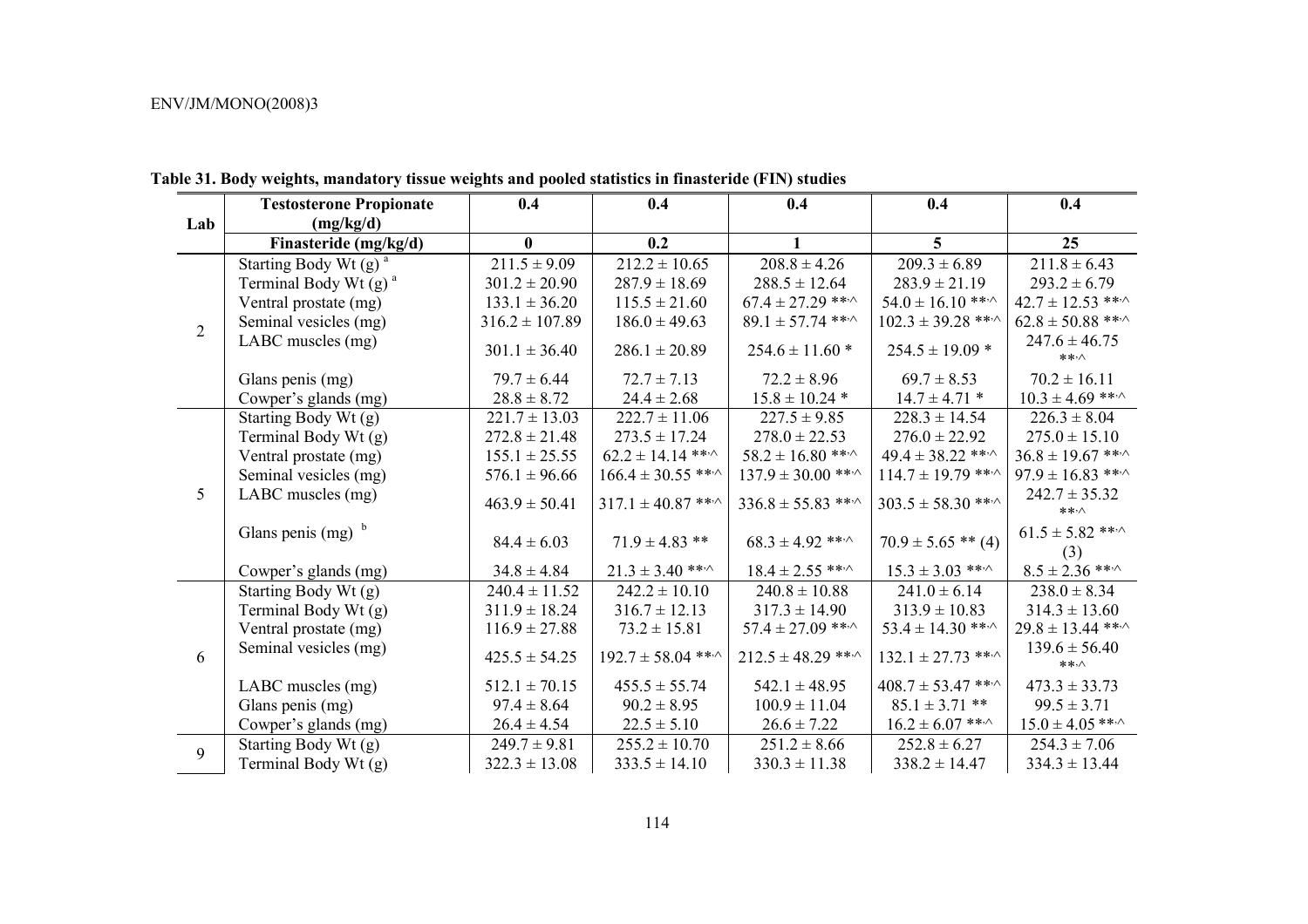| Ventral prostate (mg) |                       | $122.0 \pm 25.06$ | $79.0 \pm 11.56$ *** | $72.6 \pm 11.29$ ** $\cdot$                                                  | $58.8 \pm 7.48$ ** $\cdot$   | $45.1 \pm 8.50$ ** $\cdot$                         |                                  |                            |
|-----------------------|-----------------------|-------------------|----------------------|------------------------------------------------------------------------------|------------------------------|----------------------------------------------------|----------------------------------|----------------------------|
|                       | Seminal vesicles (mg) |                   | $428.9 \pm 45.19$    | $274.6 \pm 54.49$ ** $\sim$                                                  | $222.7 \pm 14.82$ **         | $172.2 \pm 28.02$ ** $\cdot$                       | $140.3 \pm 14.50$<br>$***\wedge$ |                            |
| LABC muscles (mg)     |                       |                   | $385.8 \pm 37.60$    | $362.9 \pm 31.72$                                                            | $304.5 \pm 24.86$ ** $\cdot$ | $301.2 \pm 15.61$ ***                              | $301.8 \pm 23.52$<br>$***\wedge$ |                            |
| Glans penis (mg)      |                       |                   | $106.6 \pm 16.62$    | $92.5 \pm 6.44$ *                                                            | $90.9 \pm 5.74$ *            | $84.8 \pm 4.43$ ** $\cdot$                         | $82.1 \pm 6.39$ ***              |                            |
| Cowper's glands (mg)  |                       |                   |                      | $33.1 \pm 4.32$                                                              | $31.2 \pm 4.67$              | $27.3 \pm 3.94$                                    | $20.5 \pm 4.51$ **               | $16.0 \pm 3.47$ ** $\cdot$ |
| R-square $(\% )$      |                       |                   |                      |                                                                              |                              |                                                    |                                  |                            |
|                       | OV                    |                   | <b>TRT LAB</b>       |                                                                              |                              | Overall means and [CV] for tissues at a given dose |                                  |                            |
|                       | R                     |                   |                      |                                                                              |                              |                                                    |                                  |                            |
| Ventral prostate (mg) | 71                    | 61                | 3.5                  | 132 [23]                                                                     | $83$ [31] **                 | 64 [33] **                                         | 54 [37] **                       | $39[38]$ **                |
| Seminal vesicles (mg) | 82                    | 61                | 15                   | 437 [26]                                                                     | $205$ [30] **                | $166$ [41] **                                      | $131 [30]$ **                    | $110$ [45] **              |
| $LABC$ (mg)           | 56                    | 15                | 60                   | $318 [22]$ **<br>$316$ [32] **<br>355 [21] $**$<br>$359$ [33] **<br>416 [23] |                              |                                                    |                                  |                            |
| Glans penis (mg)      | 44                    | 12                | 49                   | $82$ [14] **<br>$78$ [12] **<br>$81$ [21] **<br>$83$ [19] **<br>$92$ [16]    |                              |                                                    |                                  |                            |
| Cowper's glands (mg)  | 64                    | 46                | 10                   | 31 [21]                                                                      | $25 [22]$ *                  | $22$ [37] **                                       | $17$ [30] **                     | $12 [38]$ **               |

OVR – Overall effect on tissue; TRT - Effect of treatments; LAB - Effect of laboratory; CV - Coefficient of variation.

\*,\*\* Significantly different from control at P<0.05 and P<0.01, respectively, using T-test pairwise comparisons.

^ Significantly different from control at P<0.05 using two-tailed Dunnett's multiple comparisons of the tissue with body weight adjustment.

<sup>a</sup> The starting body weight is on the first day of substance administration and the terminal body weight is at necropsy approximately 24-hours after the last administration.

 $<sup>b</sup>$  If preputial separation was incomplete, this lab did not dissect and weigh that individual GP. Actual numbers per group are in parenthesis, if the</sup> group size was decreased as a result.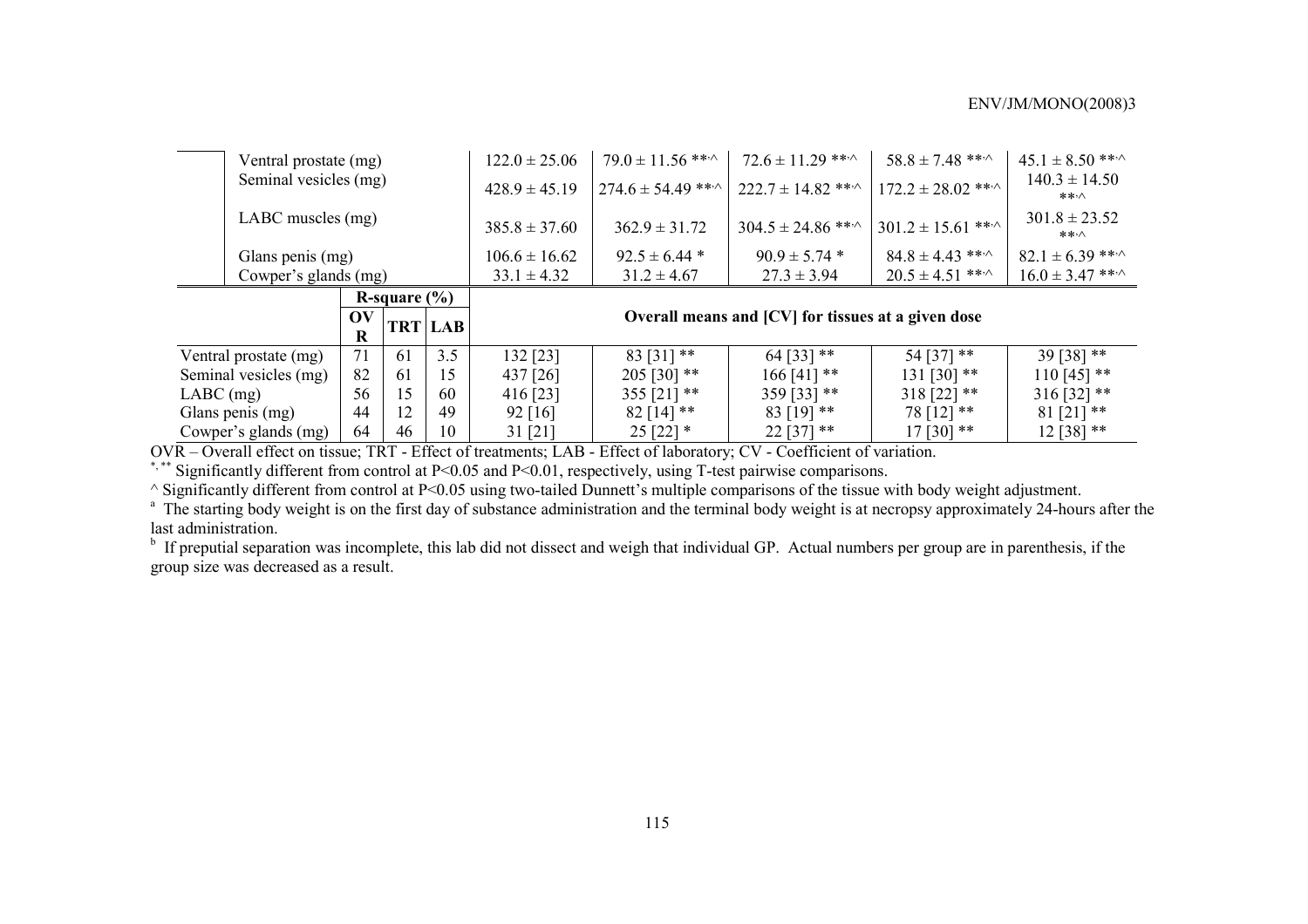|                | <b>Testosterone Prop.</b> | 0.4      | 0.4   | 0.4          | 0.4   | 0.4   |                         |
|----------------|---------------------------|----------|-------|--------------|-------|-------|-------------------------|
| Lab            | (mg/kg/d)                 |          |       |              |       |       | <b>MEAN<sup>a</sup></b> |
|                | Finasteride (mg/kg/d)     | $\bf{0}$ | 0.2   | $\mathbf{1}$ | 5     | 25    |                         |
|                | Terminal Body Wt (g)      | 6.94     | 6.49  | 4.38         | 7.46  | 2.32  | 4.94                    |
|                | Ventral prostate (mg)     | 27.21    | 18.71 | 40.50        | 29.82 | 29.34 | 29.32                   |
| $\overline{2}$ | Seminal vesicles (mg)     | 34.13    | 26.68 | 64.80        | 38.39 | 80.97 | 46.40                   |
|                | LABC muscles (mg)         | 12.09    | 7.30  | 4.56         | 7.50  | 18.88 | 11.53                   |
|                | Glans penis (mg)          | 8.08     | 9.81  | 12.41        | 12.24 | 22.96 | 12.33                   |
|                | Cowper's glands (mg)      | 10.99    | 10.99 | 64.88        | 32.12 | 45.71 | 38.76                   |
| 5              | Terminal Body Wt (g)      | 7.87     | 6.30  | 8.10         | 8.31  | 5.49  | 7.24                    |
|                | Ventral prostate (mg)     | 16.47    | 22.73 | 28.86        | 77.39 | 53.48 | 31.56                   |
|                | Seminal vesicles (mg)     | 16.78    | 18.36 | 21.76        | 17.26 | 17.20 | 15.94                   |
|                | LABC muscles (mg)         | 10.87    | 12.89 | 16.58        | 19.21 | 14.56 | 14.11                   |
|                | Glans penis (mg)          | 7.15     | 6.72  | 7.21         | 7.96  | 9.46  | 9.82                    |
|                | Cowper's glands (mg)      | 41.19    | 15.94 | 13.88        | 19.80 | 27.90 | 25.26                   |
|                | Terminal Body Wt (g)      | 5.85     | 3.83  | 4.69         | 3.45  | 4.33  | 4.53                    |
|                | Ventral prostate (mg)     | 23.85    | 21.58 | 47.22        | 26.78 | 45.16 | 38.22                   |
| 6              | Seminal vesicles (mg)     | 12.75    | 30.11 | 22.73        | 20.99 | 40.42 | 28.14                   |
|                | LABC muscles (mg)         | 13.70    | 12.24 | 9.03         | 13.08 | 7.13  | 12.59                   |
|                | Glans penis (mg)          | 8.87     | 9.92  | 10.95        | 4.36  | 3.73  | 8.53                    |
|                | Cowper's glands (mg)      | 38.76    | 22.62 | 27.19        | 37.46 | 27.90 | 35.78                   |
|                | Terminal Body Wt (g)      | 4.06     | 4.23  | 3.44         | 4.28  | 4.02  | 4.13                    |
|                | Ventral prostate (mg)     | 20.53    | 14.64 | 15.54        | 12.73 | 18.84 | 15.50                   |
| 9              | Seminal vesicles (mg)     | 10.54    | 19.84 | 6.66         | 16.27 | 10.33 | 12.61                   |
|                | LABC muscles (mg)         | 9.75     | 8.74  | 8.16         | 5.18  | 7.80  | 9.47                    |
|                | Glans penis (mg)          | 15.59    | 6.96  | 6.31         | 5.22  | 7.79  | 8.33                    |
|                | Cowper's glands (mg)      | 13.06    | 14.99 | 14.47        | 22.03 | 21.72 | 16.88                   |

**Table 32. Coefficients of variation for the mandatory endpoints in the finasteride (FIN) studies** 

<sup>a</sup> The overall mean CV, depending upon the laboratory, may also include the vehicle control and a flutamide positive control.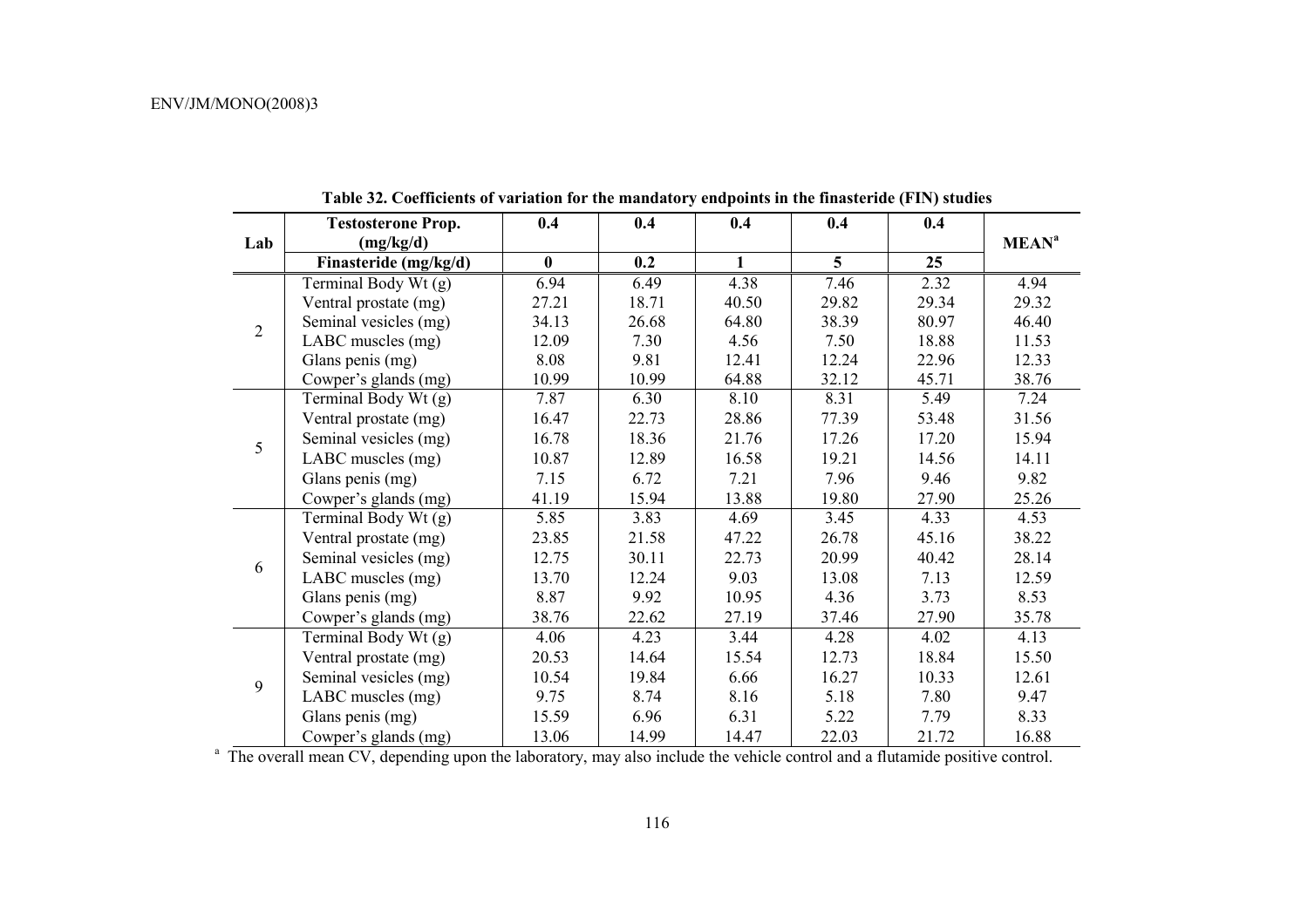|                | <b>Testoster. Prop.</b> | 0.4                 | 0.4                 | 0.4                 | 0.4                 | 0.4                 |
|----------------|-------------------------|---------------------|---------------------|---------------------|---------------------|---------------------|
| Lab            | (mg/kg/d)               |                     |                     |                     |                     |                     |
|                | Finasteride (mg/kg/d)   | $\mathbf{0}$        | 0.2                 | 1                   | $\overline{5}$      | 25                  |
|                | Terminal Body Wt (g)    | $301.2 \pm 20.90$   | $287.9 \pm 18.69$   | $288.5 \pm 12.64$   | $283.9 \pm 21.19$   | $293.2 \pm 6.79$    |
|                | Liver $(g)$             | $12.2 \pm 1.03$     | $11.5 \pm 1.59$     | $11.6 \pm 1.52$     | $11.3 \pm 1.01$     | $12.5 \pm 0.70$     |
|                | (relative to bw)        | 4.05%               | 3.99%               | 4.02%               | 3.98%               | 4.26%               |
| $\overline{2}$ | Adrenals (mg)           | $55.3 \pm 7.75$     | $54.8 \pm 9.64$     | $45.7 \pm 12.18$    | $55.8 \pm 4.38$     | $52.3 \pm 11.30$    |
|                | (relative to bw)        | 0.0184%             | 0.0190%             | 0.0158%             | 0.0197%             | 0.0178%             |
|                | Kidneys (mg)            | $2194.7 \pm 149.79$ | $1947.8 \pm 185.24$ | $1988.0 \pm 138.86$ | $1961.7 \pm 211.31$ | $2013.3 \pm 109.20$ |
|                | (relative to bw)        | 0.7287%             | 0.6766%             | 0.6891%             | 0.6910%             | 0.6867%             |
|                | Terminal Body Wt (g)    | $272.8 \pm 21.48$   | $273.5 \pm 17.24$   | $278.0 \pm 22.53$   | $276.0 \pm 22.92$   | $275.0 \pm 15.10$   |
|                | Liver $(g)$             | $10.8 \pm 1.85$     | $10.6 \pm 1.41$     | $10.7 \pm 1.86$     | $10.5 \pm 1.13$     | $10.8 \pm 1.23$     |
|                | (relative to bw)        | 3.96%               | 3.88%               | 3.85%               | 3.80%               | 3.93%               |
| 5              | Adrenals (mg)           | $57.6 \pm 10.52$    | $58.5 \pm 7.09$     | $52.8 \pm 5.85$     | $52.5 \pm 4.64$     | $52.7 \pm 11.18$    |
|                | (relative to bw)        | 0.0211%             | 0.0214%             | 0.0190%             | 0.0190%             | 0.0192%             |
|                | Kidneys (mg)            | $1724.7 \pm 120.74$ | $1718.0 \pm 115.96$ | $1680.7 \pm 185.77$ | $1750.9 \pm 126.18$ | $1669.3 \pm 182.22$ |
|                | (relative to bw)        | 0.6322%             | 0.6282%             | 0.6046%             | 0.6344%             | 0.6070%             |
|                | Terminal Body Wt (g)    | $311.9 \pm 18.24$   | $316.7 \pm 12.13$   | $317.3 \pm 14.90$   | $313.9 \pm 10.83$   | $314.3 \pm 13.60$   |
|                | Liver $(g)$             | $15.8 \pm 1.65$     | $16.5 \pm 1.98$     | $16.6 \pm 1.66$     | $16.7 \pm 1.98$     | $16.7 \pm 1.96$     |
|                | (relative to bw)        | 5.07%               | 5.21%               | 5.23%               | 5.32%               | 5.31%               |
| 6              | Adrenals (mg)           | $59.3 \pm 9.62$     | $57.4 \pm 6.53$     | $53.6 \pm 13.68$    | $53.7 \pm 7.92$     | $51.7 \pm 6.13$     |
|                | (relative to bw)        | 0.0190%             | 0.0181%             | 0.0169%             | 0.0171%             | 0.0164%             |
|                | Kidneys (mg)            | $2688.9 \pm 246.29$ | $2666.2 \pm 236.50$ | $2751.9 \pm 155.57$ | $2643.7 \pm 178.06$ | $2716.7 \pm 272.94$ |
|                | (relative to bw)        | 0.8621%             | 0.8419%             | 0.8673%             | 0.8422%             | 0.8644%             |
|                | Terminal Body Wt (g)    | $322.3 \pm 13.08$   | $333.5 \pm 14.10$   | $330.3 \pm 11.38$   | $338.2 \pm 14.47$   | $334.3 \pm 13.44$   |
|                | Liver $(g)$             | $15.7 \pm 1.06$     | $16.9 \pm 1.11$     | $16.7 \pm 1.21$     | $17.4 \pm 1.23$     | $17.4 \pm 0.73$     |
| 9              | (relative to bw)        | 4.87%               | 5.07%               | 5.06%               | 5.14%               | 5.20%               |
|                | Adrenals (mg)           | $57.1 \pm 6.19$     | $54.7 \pm 5.63$     | $50.2 \pm 3.16$     | $50.5 \pm 3.54$     | $53.6 \pm 2.83$     |
|                | (relative to bw)        | 0.0177%             | 0.0164%             | 0.0152%             | 0.0149%             | 0.0160%             |

**Table 33. Optional organ weights in the finasteride (FIN) studies.**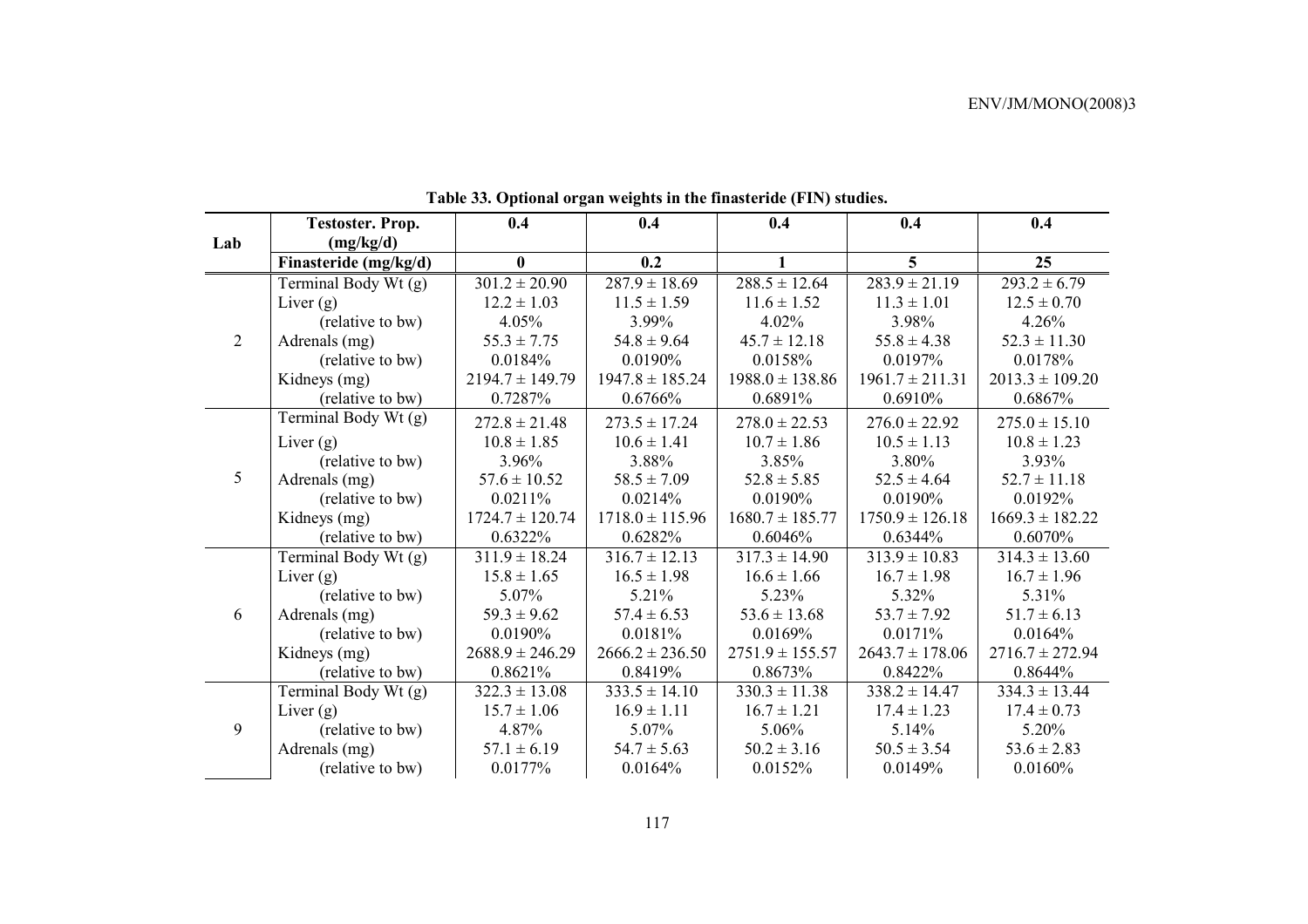|                             | $2423.1 \pm 188.53$ |            |         | $2488.1 \pm 195.63$   $2423.4 \pm 179.53$   $2496.5 \pm 161.99$   $2494.0 \pm 190.43$ |
|-----------------------------|---------------------|------------|---------|---------------------------------------------------------------------------------------|
| 0.7518%<br>(relative to bw) | $0.7461\%$          | $0.7337\%$ | 0.7382% | 0.7460%                                                                               |

\*,\*\* Significantly different from control at P<0.05 and P<0.01, respectively, using T-test pairwise comparisons.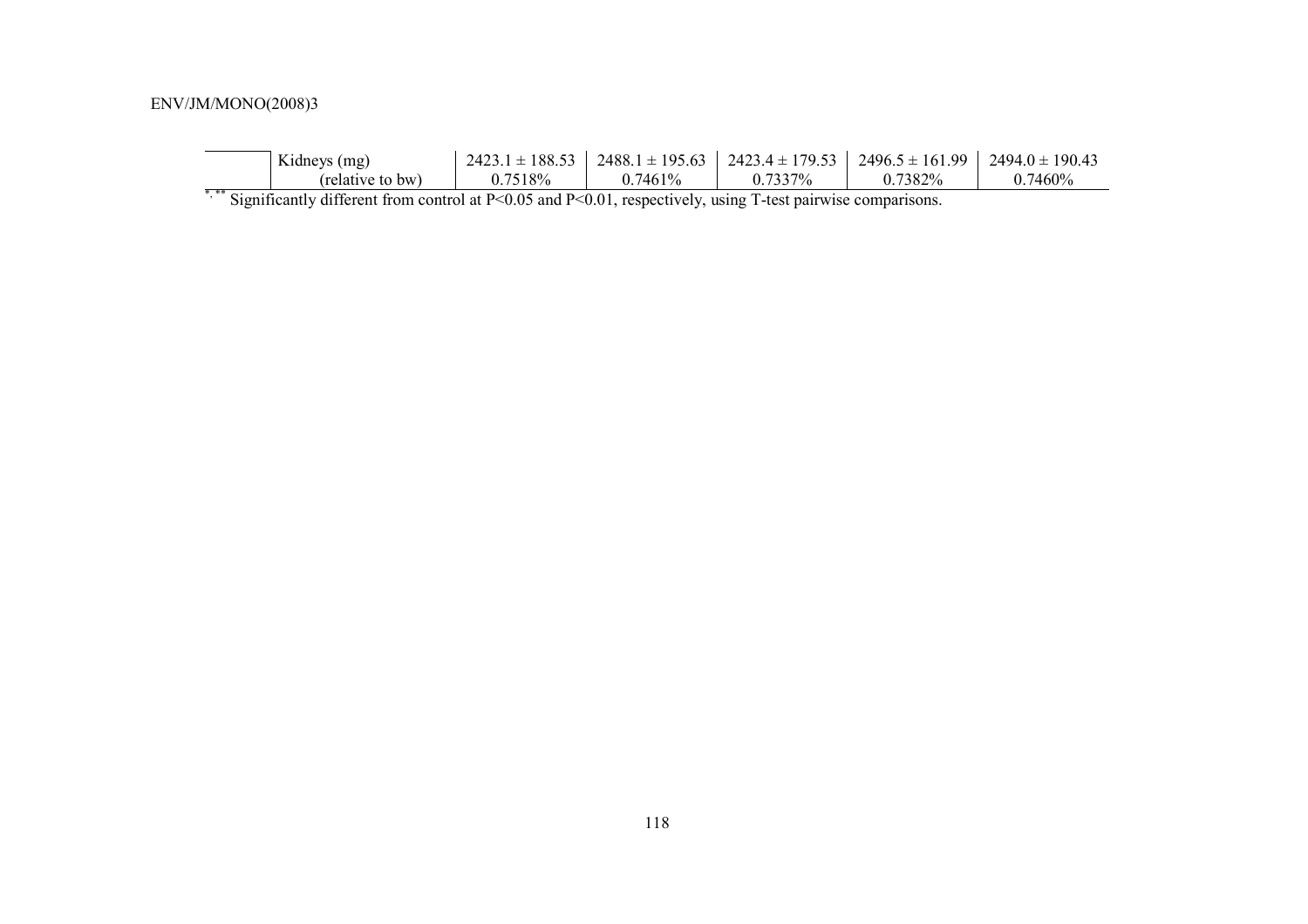157. Body weights. The initial body weights for the four labs ranged from approximately 210 to 255 grams. Coadministration of testosterone propionate and finasteride had no discernable impact on body weights and body weight gains during the administration period in any of the 4 laboratories (Table 31.)

158. Optional organ weights. Administration of testosterone propionate and finasteride did not significantly change any of the optional organ weights in any laboratory (Table 33).

### **PROTOCOL CONDITIONS AND PROCEDURES**

159. Several protocol conditions and procedures are reviewed below, including the occurrence or lack thereof of preputial separation, a comparison of weighing the ventral prostate fresh and after fixation, a comparison of the differences in mandatory tissue variability and the impact of laboratory performance on variability, a comparison of the performance of the five mandatory tissues, and a review of the two TP reference doses used (i.e., 0.2 and 0.4 mg/kg/d) in the antagonist studies.

### **Preputial Separation**

160. The model protocol (Annex 2) calls for timing the castration so that the animals are still sexually immature, but are still highly likely to achieve preputial separation during the recovery period and administration of the test substance. Preputial separation has been considered necessary for proper dissection of the glans penis and achievement of lower coefficient of variations.

161. The model protocol also calls for the recording of the state of preputial separation at necropsy. The degree of preputial separation recorded in the nine laboratories during the 27 studies is shown in Table 34. These data indicate 100 % preputial separation was observed in 7 of the 9 laboratories. In laboratories 2 and 5, about 30% of the animals did not achieve preputial separation. This did impact the results for the glans penis in laboratory 5, because, in those individual animals with incomplete preputial separation, this laboratory did not dissect and weigh the glans penis.

162. This reduced the group size in some cases as the instances of incomplete preputial separation tended to be treatment related. In the LIN studies of laboratory 5, this included 5 of  $\overline{6}$  animals in the vehicle group, 0 of 6 in the 0.4 mg/kg/d TP group, 4 of 6 in the FLU control group (3 mg/kg/d FLU with TP), and 2 of 6 in the high dose LIN group coadministered with TP, and none in the three lower dose LIN groups coadministered with TP. In the VIN studies, this included 4 of 6 animals in the vehicle group, 0 of 6 in the 0.4 mg/kg/d TP group, 3 of 6 in the FLU control group (3 mg/kg/d FLU with TP), 1 of 6 in the 30 mg/kg/d VIN group coadministered with TP, 4 of 6 in the 100 mg/kg/d VIN group coadministered with TP, and none in the two lower dose VIN groups coadministered with TP. In the FIN studies, this included 4 of 6 animals in the vehicle group, 0 of 6 in the 0.4 mg/kg/d TP group, 1 of 6 in the FLU control group (3 mg/kg/d FLU with TP), 1 of 6 in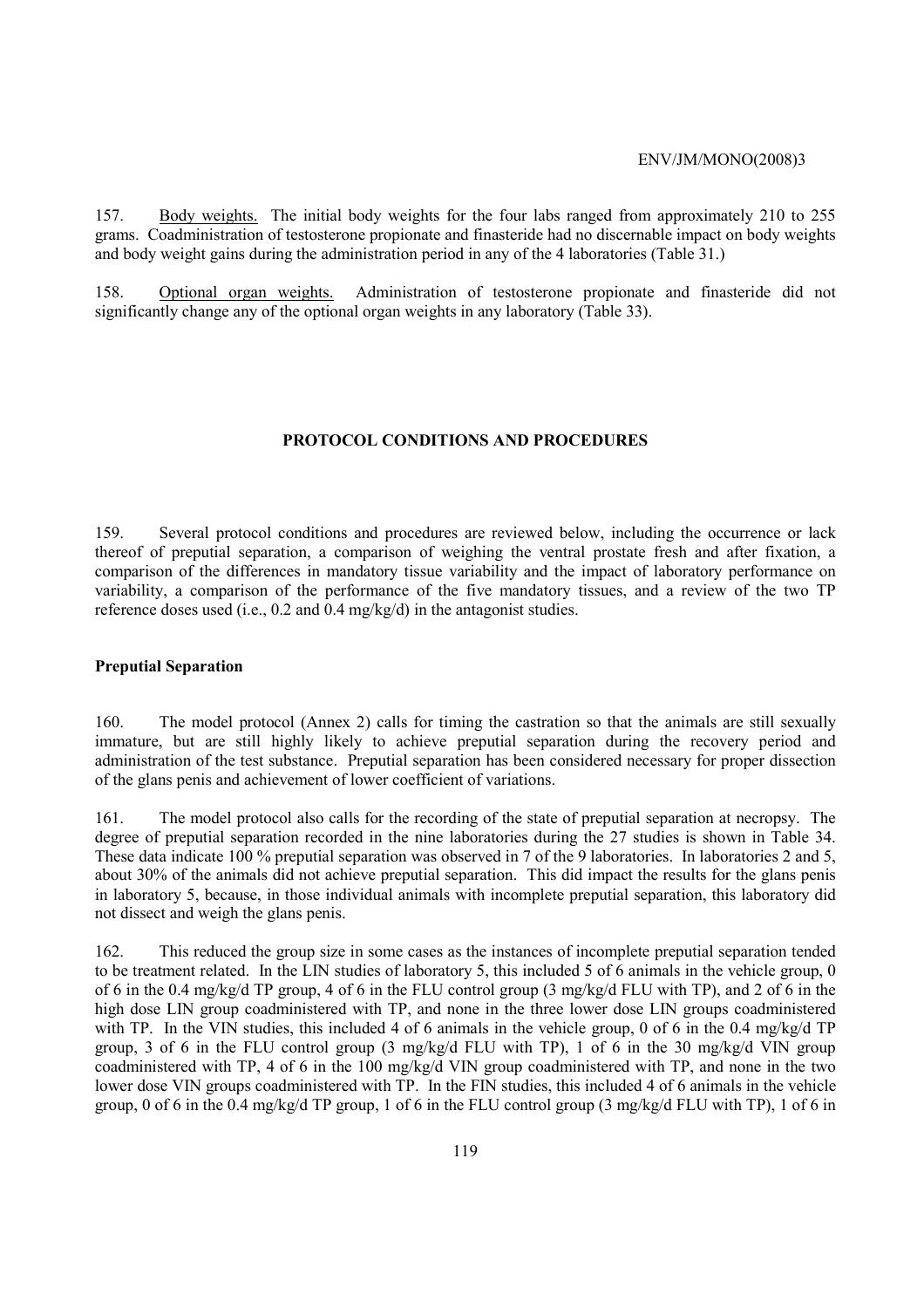the 5 mg/kg/d FIN group coadministered with TP, 3 of 6 in the 25 mg/kg/d FIN group coadministered with TP, and none in the two lower dose FIN groups coadministered with TP.

163. In laboratory 2, similar patterns were observed in the FIN and PRO studies. Interestingly, with MT, this agonist appeared not to accelerate preputial separation. The rates of incomplete preputial separation in this study were 1 of 6 in the vehicle control, 0 of 6 in the 0.5 mg/kg/d MT group, 2 of 6 in the 2 mg/kg/d MT group, 3 of 6 in the 10 mg/kg/d MT group, and 1 of 6 in the 40 mg/kg/d MT group. EARL – ANY COMMENT ON PLASUBILITY OR MECHANISM HERE??.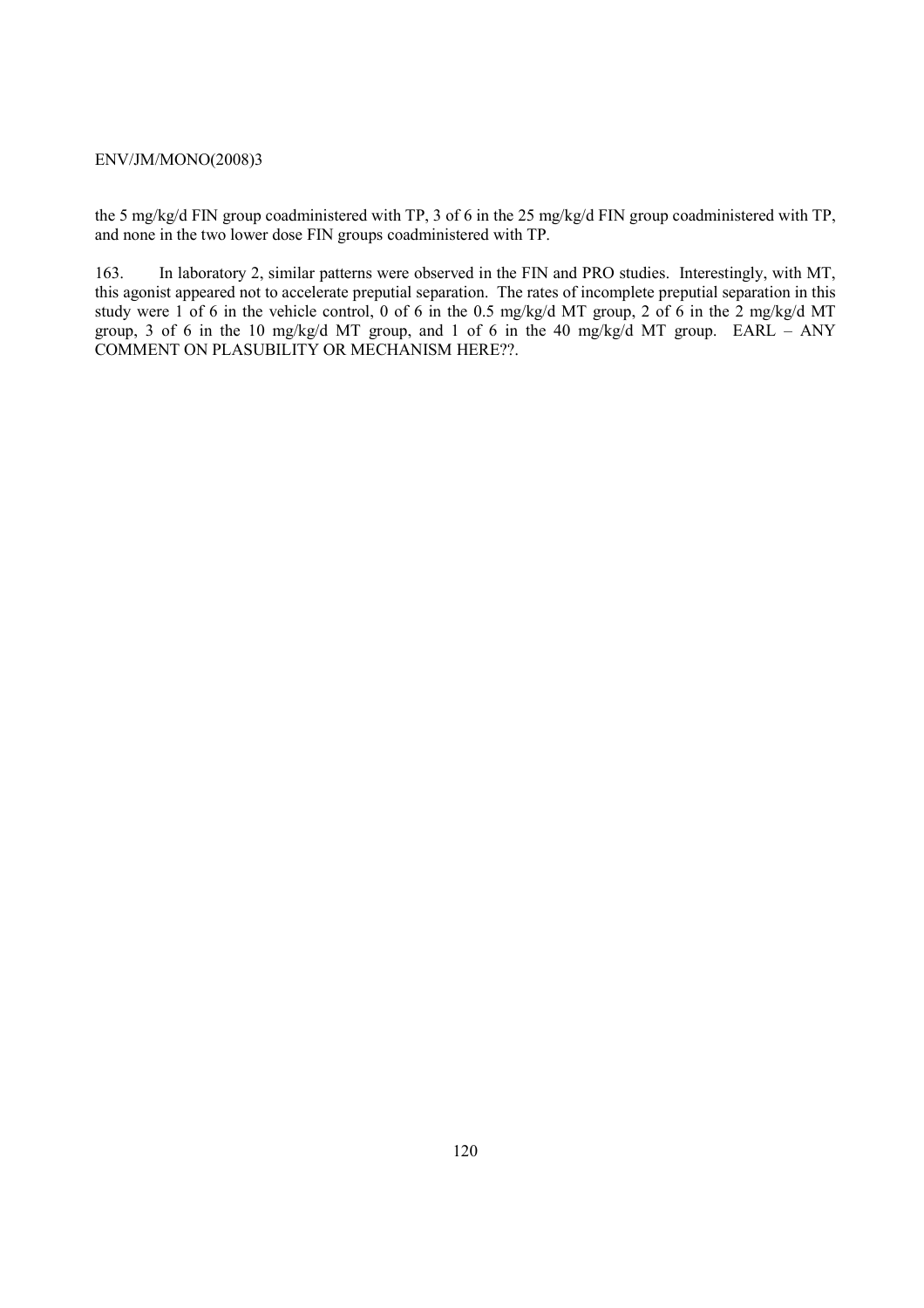| Lab            | Substance #1 | <b>Preputial</b><br>Separation | Substance #2        | Preputial<br><b>Separation</b> | Substance #3               | <b>Preputial</b><br>Separatio<br>n |
|----------------|--------------|--------------------------------|---------------------|--------------------------------|----------------------------|------------------------------------|
|                | Linuron      | 100%                           | Trenbolone          | 100%                           | Vinclozolin                | 100%                               |
| $\overline{2}$ | Finasteride  | 66.7%                          | Methyl Testosterone | 76.7%                          | Procymidone                | 66.7%                              |
| 3              | DDE.         | 100%                           | Trenbolone          | 100%                           | Vinclozolin                | 100%                               |
| 4              | DDE.         | $100\%$                        | Linuron             | 100%                           | <b>Methyl Testosterone</b> | 100%                               |
| 5              | Finasteride  | 78%                            | Linuron             | 73.2%                          | Vinclozolin                | 71.4%                              |
| 6              | Finasteride  | $100\%$                        | Methyl Testosterone | 100%                           | Linuron                    | $100\%$                            |
|                | Procymidone  | $100\%$                        | Trenbolone          | 100%                           | Vinclozolin                | 100%                               |
| 8              | DDE.         | $100\%$                        | Methyl Testosterone | 100%                           | Procymidone                | 100%                               |
| 9              | DDE.         | 100%                           | Finasteride         | 100%                           | Procymidone                | 100%                               |

**Table 34. Preputial separation recorded at necropsy during Phase-2 Hershberger studies***.* 

164. In laboratory 2, where the GP was dissected despite incomplete preputial separation, the CVs of this tissue were somewhat higher than other laboratories, but so were several other mandatory tissues. This observation and the other data in this section leads to several recommendations:

- Each laboratory should have data on their particular strain and animal supplier as to when to expect preputial separation.
- In the circumstances where animals have a late arrival to sexual maturity, the timing of castration may need to be delayed for a few days beyond pnd 42.
- If incomplete preputial separation is observed, it should be recorded. However, the dissection should proceed and the GP should be weighed to maintain animal numbers and overall power, accepting the modest diminishment in power of a slightly higher CV.

# **Possible Alternative Procedures: Fixation of the Ventral Prostate**

165. Fixation has been proposed to reduce the variability of the ventral prostate weights and thereby improving sensitivity and the detection of changes in the ventral prostate (50). Six of the nine laboratories compared the weights of the ventral prostate when weighed fresh and when weighed after 24-hours of fixation. Data is available from a minimum of two laboratories for each test substance used in Phase-2 to examine this hypothesis.

166. The comparison of the potential benefit of fixation was tested in two ways: by a comparison of the coefficients of variation of the fresh and fixed ventral prostate weights and by a comparison of statistical significance achieved with the fresh and fixed ventral prostate. These data are presented for the androgen agonists MT and TREN in Table 35A, for the 5 $\alpha$ -reductase inhibitor FIN in Table 35B, and for the androgen antagonists PRO, VIN, LIN, and DDE in Table 35C.

167. The coefficients of variation between the fresh and fixed ventral prostate weights were consistently similar across all classes of test substances and the individual test substances for a given laboratory (Tables 35A, 35B, and 35C). This similarity of the coefficient of variation within a laboratory reinforces the finding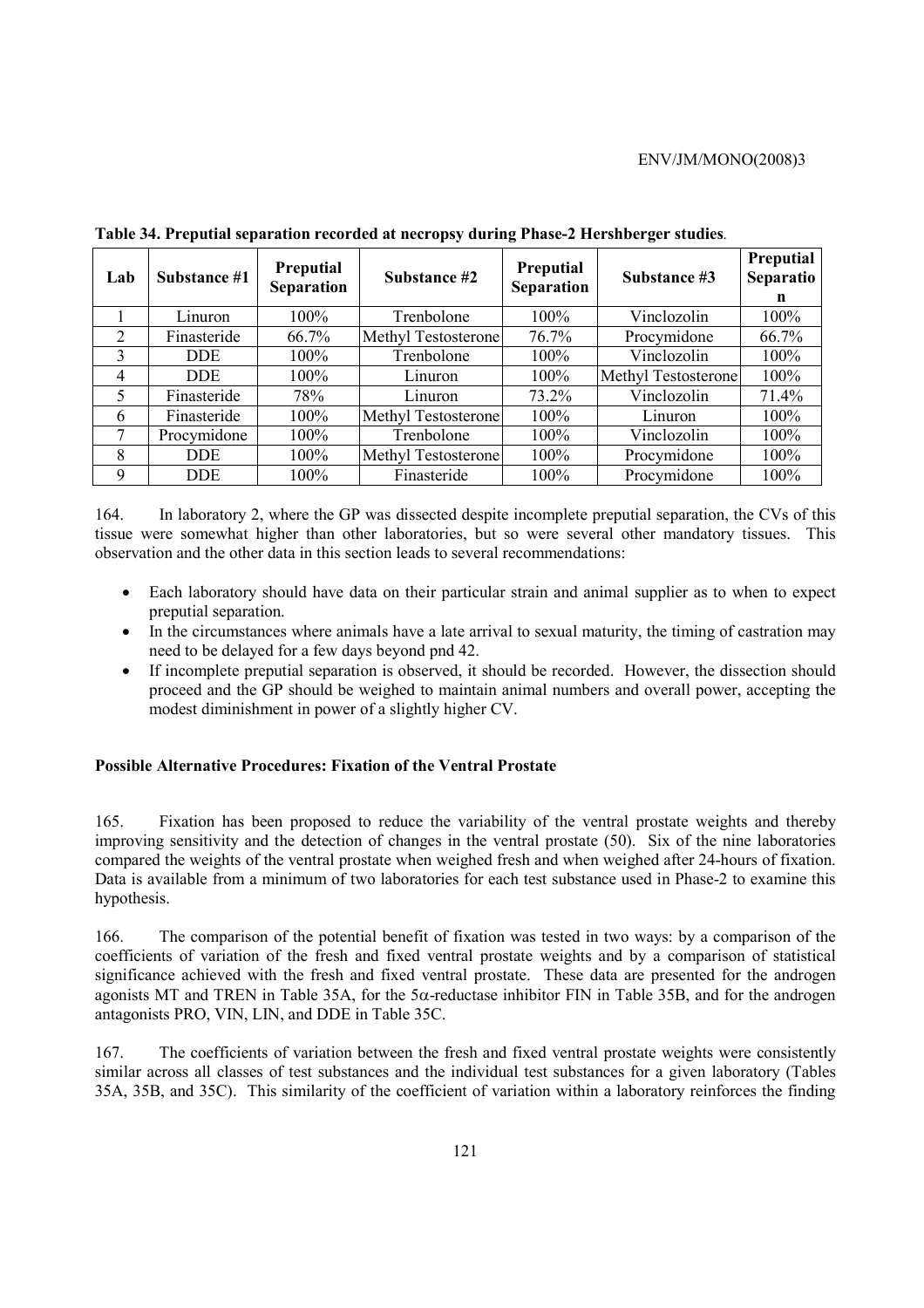that laboratory procedures and techniques have a major impact on the performance of the assay. This similarity of the coefficient of variation also suggests that the individual tissue weights and their distribution before and after fixation as might be expected if one posits that any major losses of tissue fluid during dissection and handling occur prior to fresh weighing or fixation.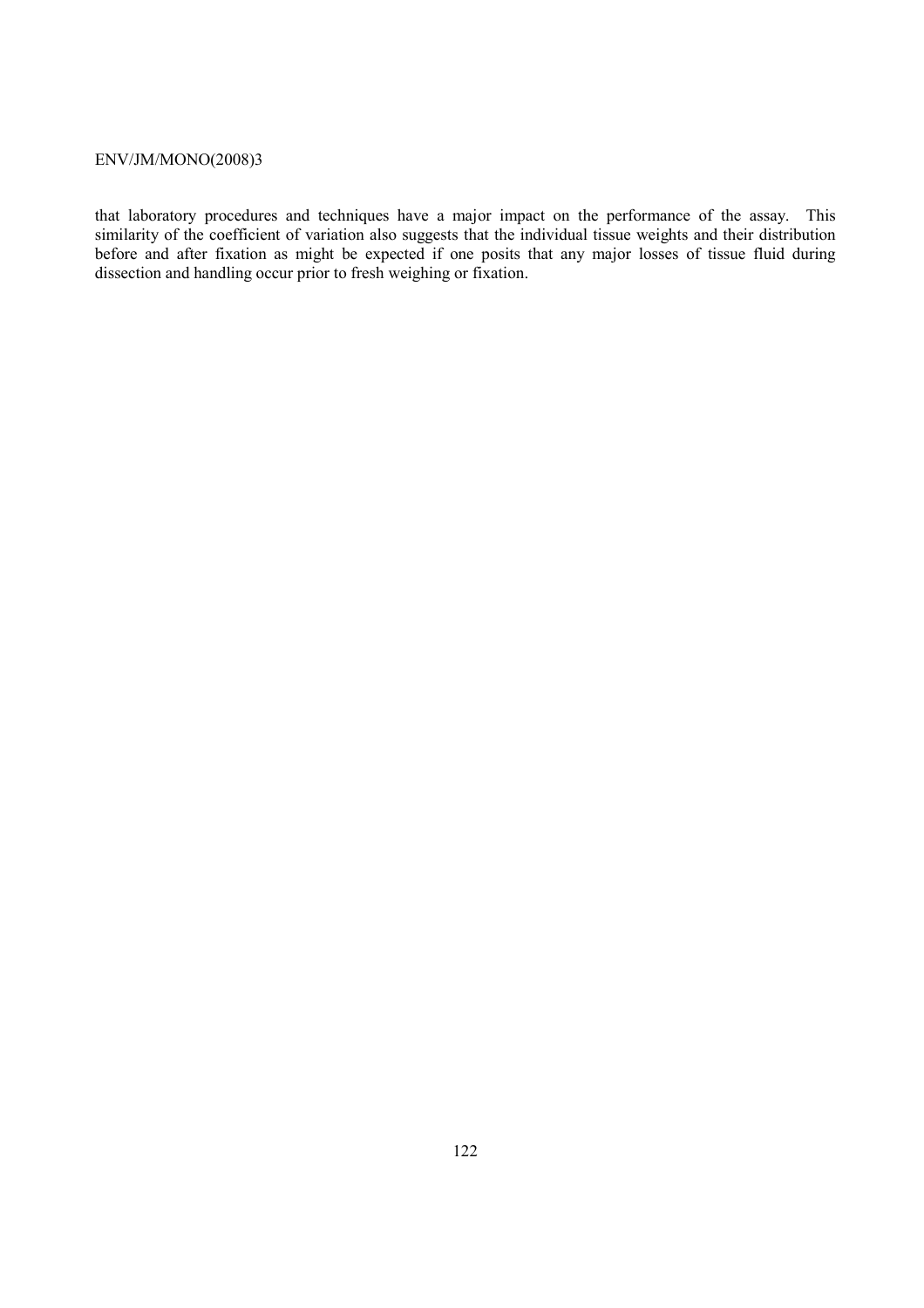| Lab            | MT (mg/kg/d)                                                       | $\bf{0}$                                     | 0.5                                          | $\mathcal{L}$                                | <b>10</b>                                                          | 40                                                            |
|----------------|--------------------------------------------------------------------|----------------------------------------------|----------------------------------------------|----------------------------------------------|--------------------------------------------------------------------|---------------------------------------------------------------|
|                | Ventral prostate – fresh (mg)                                      | $15.6 \pm 5.53$ [36] <sup>a</sup>            | $17.5 \pm 7.89$ [45]                         | $21.6 \pm 11.34$ [53]                        | $50.3 \pm 25.30^{\mathrm{D}}$<br>[50]                              | $110.2 \pm 34.88$ <sup>D</sup><br>$[32]$                      |
| $\overline{2}$ | Ventral prostate $-$ fixed (mg)                                    | $22.7 \pm 18.74$ [83]                        | $20.2 \pm 8.35$ [41]                         | $27.0 \pm 18.41$ [68]                        | $74.3 \pm 33.73$ <sup>D</sup><br>[45]                              | $141.8 \pm 48.86$ <sup>D</sup><br>$[34]$                      |
|                | Ventral prostate $-$ fresh (mg)                                    | $24.8 \pm 10.81$ [44]                        | $26.8 \pm 5.97$ [22]                         | $50.5 \pm 28.93$ <sup>D</sup><br>$[57]$      | $75.5 \pm 9.33$ <sup>D</sup> [12]                                  | $162.5 \pm 58.11^{D}$<br>$\lceil 36 \rceil$                   |
| $\overline{4}$ | Ventral prostate $-$ fixed (mg)                                    | $31.8 \pm 13.47$ [42]                        | $33.6 \pm 6.27$ [19]                         | $66.7 \pm 38.91$ <sup>D</sup><br>[58]        | $103.3 \pm 13.77$ <sup>D</sup><br>[13]                             | $212.0 \pm 72.10^{D}$<br>$[34]$                               |
|                | Ventral prostate $-$ fresh (mg)                                    | $4.9 \pm 3.24$ [66]                          | $4.2 \pm 1.55$ [37]                          | $8.1 \pm 4.74$ [59]                          | $21.1 \pm 21.53$ [102]                                             | $70.0 \pm 26.19^{D}$<br>$[37]$                                |
| 6              | Ventral prostate $-$ fixed (mg)                                    | $9.4 \pm 4.40$ [47]                          | $17.6 \pm 14.70$ [83]                        | $19.2 \pm 9.41$ [49]                         | $42.4 \pm 40.16^{\text{D}}$<br>[95]                                | $112.1 \pm 57.61$ <sup>D</sup><br>$\lceil 51 \rceil$          |
|                | Ventral prostate $-$ fresh (mg)                                    | $18.8 \pm 6.74$ [36]                         | $21.1 \pm 2.32$ [11]                         | $24.8 \pm 6.87$ [28]                         | $62.5 \pm 14.13^{D}$<br>$[23]$                                     | $151.1 \pm 38.29$ <sup>D</sup><br>$[25]$                      |
| 8              | Ventral prostate $-$ fixed (mg)                                    | $21.3 \pm 3.78$ [18]                         | $26.1 \pm 4.07$ [16]                         | $31.1 \pm 10.55$ <sup>D</sup><br>$[34]$      | $78.8 \pm 16.55$ <sup>D</sup><br>$\lceil 21 \rceil$                | $177.5 \pm 47.02$ <sup>D</sup><br>$[27]$                      |
| Lab            | Trenbolone (mg/kg/d)                                               | $\mathbf{0}$                                 | 0.3                                          | 1.5                                          | 8                                                                  | 40                                                            |
|                | Ventral prostate $-$ fresh (mg)                                    | $15.7 \pm 3.14$ [20]                         | $19.7 \pm 5.02$ [26]                         | $18.8 \pm 3.63$ [19]                         | $19.8 \pm 4.27$ [22]                                               | $37.6 \pm 11.36$ <sup>D</sup><br>$\lceil 30 \rceil$           |
|                | Ventral prostate $-$ fixed (mg)                                    | $22.9 \pm 2.09$ [9]                          | $22.7 \pm 5.99$ [26]                         | $23.8 \pm 3.98$ [17]                         | $23.4 \pm 5.35$ [23]                                               | $49.9 \pm 15.08$ <sup>D</sup><br>[30]                         |
| $\overline{7}$ | Ventral prostate – fresh $(mg)$<br>Ventral prostate $-$ fixed (mg) | $15.2 \pm 5.41$ [36]<br>$20.8 \pm 6.62$ [32] | $19.5 \pm 5.39$ [28]<br>$23.4 \pm 6.30$ [27] | $16.5 \pm 6.11$ [37]<br>$20.3 \pm 7.11$ [35] | $\overline{25.3 \pm 5.92^{\text{D}}}$ [23]<br>$30.8 \pm 7.11$ [23] | $35.2 \pm 6.81^{D}$ [19]<br>$42.9 \pm 7.95$ <sup>D</sup> [19] |

**Table 35A. Comparison of fresh and fixed ventral prostate data for androgen agonists: means, standard deviations, coefficients of variations, and statistical significance.** 

<sup>a</sup> Mean  $\pm$  standard deviation [coefficient of variation]

<sup>D</sup> Significantly different from control at P<0.05 using two-tailed Dunnett's multiple comparisons of the tissue with body weight adjustment.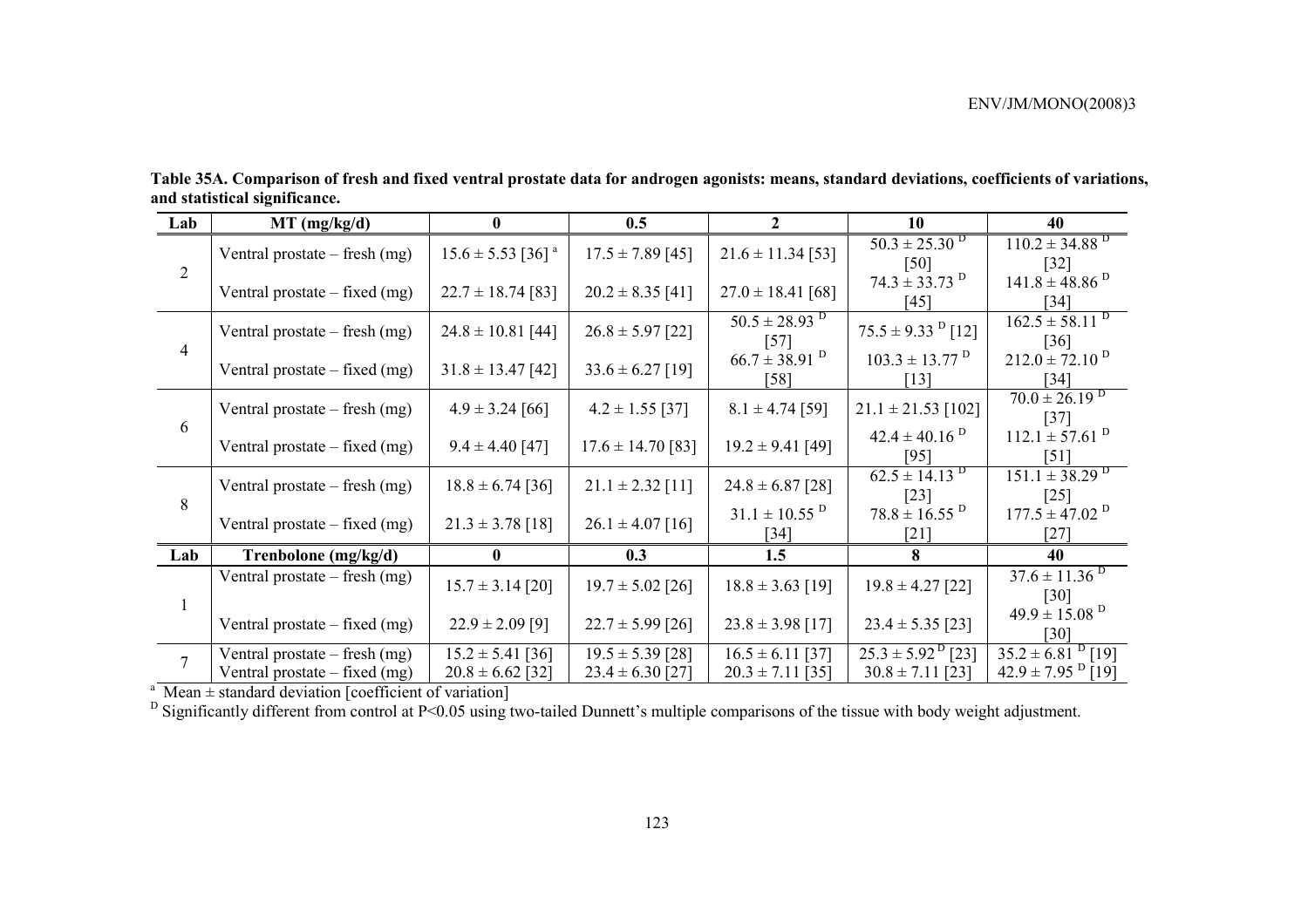| Table 35B. Comparison of fresh and fixed ventral prostate data for 5 $\alpha$ -reductase inhibitors: means, standard deviations, coefficients of |  |  |  |
|--------------------------------------------------------------------------------------------------------------------------------------------------|--|--|--|
| variations, and statistical significance.                                                                                                        |  |  |  |
|                                                                                                                                                  |  |  |  |

|     | <b>Testosterone Prop.</b>       | 0.4                    | 0.4                    | 0.4                           | 0.4                           | 0.4                           |
|-----|---------------------------------|------------------------|------------------------|-------------------------------|-------------------------------|-------------------------------|
| Lab | (mg/kg/d)                       |                        |                        |                               |                               |                               |
|     | Finasteride (mg/kg/d)           |                        | 0.2                    |                               |                               | 25                            |
|     | Ventral prostate $-$ fresh (mg) | $133.1 \pm 36.20$ [27] | $115.5 \pm 21.60$ [19] | $67.4 \pm 27.29$ <sup>D</sup> | $54.0 \pm 16.10^{D}$          | $42.7 \pm 12.53$ <sup>D</sup> |
|     |                                 |                        |                        | [41]                          | $[30]$                        | [29]                          |
|     | Ventral prostate $-$ fixed (mg) | $180.6 \pm 55.38$ [31] | $152.5 \pm 30.62$ [20] | $93.7 \pm 37.46^{\text{D}}$   | $73.7 \pm 16.21$ <sup>D</sup> | $62.0 \pm 10.91$ <sup>D</sup> |
|     |                                 |                        |                        | [40]                          | [22]                          | [18]                          |
|     | Ventral prostate – fresh $(mg)$ | $116.9 \pm 27.88$ [24] | $73.2 \pm 15.81$ [22]  | $57.4 \pm 27.09$ <sup>D</sup> | $53.4 \pm 14.30^{\mathrm{D}}$ | $29.8 \pm 13.44$ <sup>D</sup> |
| 6   |                                 |                        |                        | [47]                          | [27]                          | $[45]$                        |
|     | Ventral prostate $-$ fixed (mg) | $193.7 \pm 54.06$ [28] | $123.8 \pm 25.01$ [20] | $86.9 \pm 37.21$ <sup>D</sup> | $79.4 \pm 21.58$ <sup>D</sup> | $52.7 \pm 22.51$ <sup>D</sup> |
|     |                                 |                        |                        | [43]                          | $\lceil 27 \rceil$            | $[43]$                        |

<sup>a</sup> Mean  $\pm$  standard deviation [coefficient of variation]

<sup>D</sup> Significantly different from control at P<0.05 using two-tailed Dunnett's multiple comparisons of the tissue with body weight adjustment.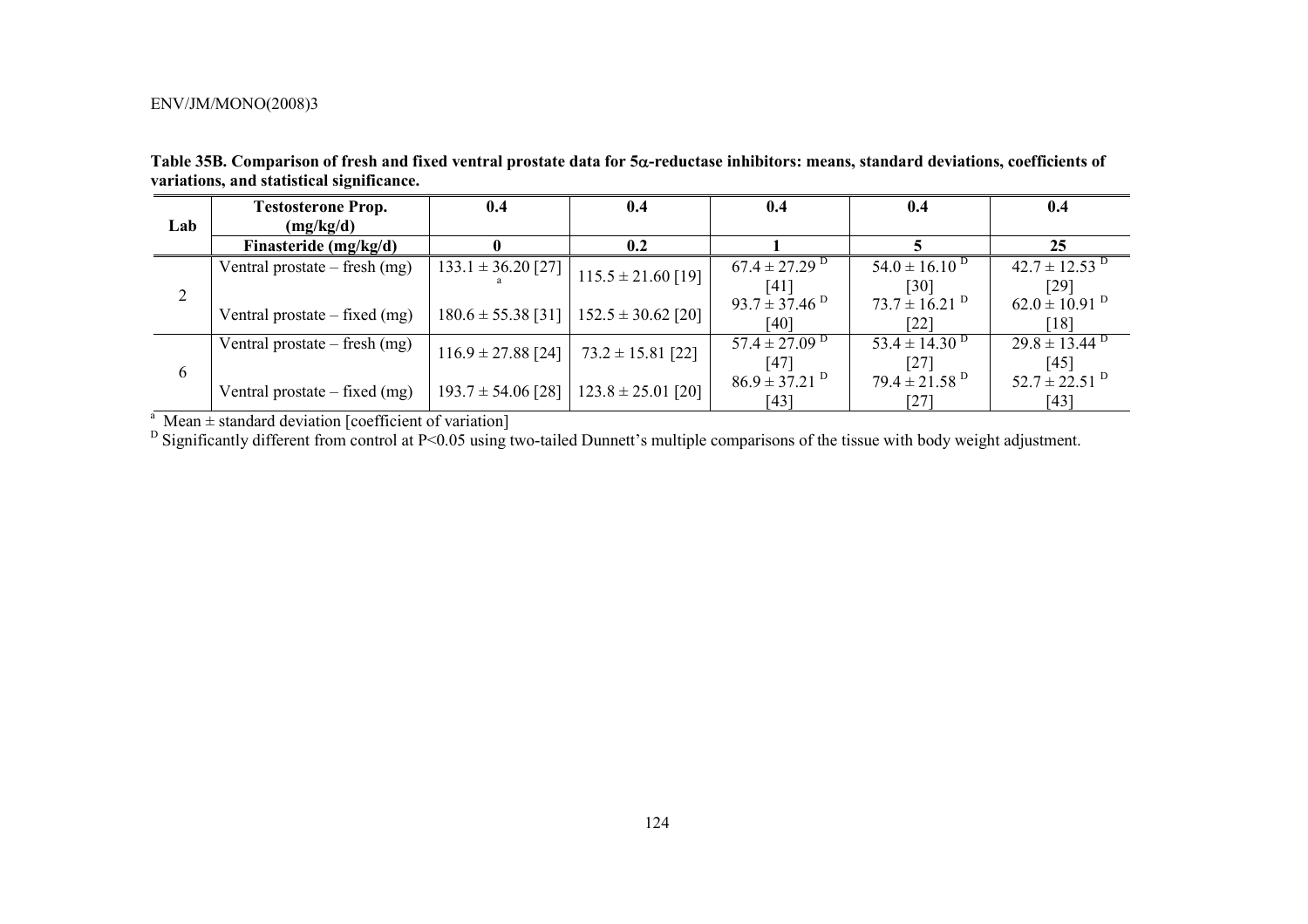|                | <b>Testosterone Prop.</b>       | 0.4                                 | 0.4                    | 0.4                                 | 0.4                                              | 0.4                                 |
|----------------|---------------------------------|-------------------------------------|------------------------|-------------------------------------|--------------------------------------------------|-------------------------------------|
| Lab            | (mg/kg/d)                       |                                     |                        |                                     |                                                  |                                     |
|                | Procymidone (mg/kg/d)           | $\mathbf{0}$                        | 3                      | 10                                  | 30                                               | <b>100</b>                          |
| $\overline{2}$ | Ventral prostate – fresh $(mg)$ | $173.8 \pm 32.53$ [19] <sup>a</sup> | $180.2 \pm 43.10$ [24] | $150.9 \pm 52.33$ [35]              | $103.3 \pm 16.49$ <sup>D</sup> [16]              | $\overline{52.7 \pm 23.55^{D}$ [45] |
|                | Ventral prostate - fixed (mg)   | $257.3 \pm 43.78$ [17]              | $259.7 \pm 69.15$ [27] | $217.7 \pm 66.42$ [31]              | $146.8 \pm 28.12$ <sup>D</sup> $\overline{19}$ ] | $82.3 \pm 30.43$ <sup>D</sup> [37]  |
| $\tau$         | Ventral prostate – fresh (mg)   | $157.4 \pm 18.02$ [11]              | $140.5 \pm 49.23$ [35] | $103.8 \pm 33.01$ [32]              | $\frac{80.4 \pm 25.95}{9}$ [32]                  | $57.9 \pm 19.68$ <sup>D</sup> [34]  |
|                | Ventral prostate $-$ fixed (mg) | $200.0 \pm 21.73$ [11]              | $173.2 \pm 61.29$ [35] | $125.7 \pm 43.15$ [34]              | $100.4 \pm 33.37$ <sup>D</sup> [33]              | $71.0 \pm 22.51$ <sup>D</sup> [32]  |
| 8              | Ventral prostate – fresh (mg)   | $210.4 \pm 22.59$ [11]              | $206.8 \pm 8.64$ [4]   | $151.8 \pm 31.83$ <sup>D</sup> [21] | $124.3 \pm 13.54$ <sup>D</sup> [11]              | $67.8 \pm 10.92$ <sup>D</sup> [16]  |
|                | Ventral prostate $-$ fixed (mg) | $255.0 \pm 28.03$ [11]              | $269.3 \pm 28.81$ [11] | $198.0 \pm 21.52$ <sup>D</sup> [12] | $185.4 \pm 20.41$ <sup>D</sup> [11]              | $95.2 \pm 16.27$ [17]               |
|                | Vinclozolin (mg/kg/d)           |                                     |                        | 10                                  | 30                                               | 100                                 |
|                | Ventral prostate – fresh $(mg)$ | $106.5 \pm 19.82$ [19]              | $103.7 \pm 25.01$ [24] | $94.5 \pm 12.57$ [13]               | $79.0 \pm 16.38$ [21]                            | $32.2 \pm 8.04$ <sup>D</sup> [25]   |
|                | Ventral prostate $-$ fixed (mg) | $120.2 \pm 18.31$ [15]              | $123.2 \pm 35.11$ [29] | $104.2 \pm 16.76$ [16]              | $91.8 \pm 17.22$ [19]                            | $38.2 \pm 10.87$ <sup>D</sup> [28]  |
| $\tau$         | Ventral prostate – fresh (mg)   | $161.1 \pm 28.20$ [18]              | $131.4 \pm 31.05$ [24] | $130.6 \pm 23.82$ [18]              | $92.9 \pm 18.57$ <sup>D</sup> [20]               | $50.7 \pm 23.49$ $[46]$             |
|                | Ventral prostate $-$ fixed (mg) | $193.8 \pm 32.70$ [17]              | $155.5 \pm 37.23$ [24] | $166.2 \pm 22.66$ [14]              | $118.5 \pm 20.98$ <sup>D</sup> [18]              | $67.2 \pm 29.39$ <sup>D</sup> [44]  |
|                | Linuron $(mg/kg/d)$             | $\mathbf{0}$                        | 3                      | 10                                  | 30                                               | <b>100</b>                          |
|                | Ventral prostate $-$ fresh (mg) | $106.5 \pm 19.82$ [19]              | $113.3 \pm 16.66$ [15] | $122.5 \pm 23.95$ [20]              | $89.0 \pm 20.10$ [23]                            | $60.7 \pm 10.93$ <sup>D</sup> [18]  |
|                | Ventral prostate $-$ fixed (mg) | $120.2 \pm 18.31$ [15]              | $125.3 \pm 14.65$ [12] | $137.8 \pm 21.24$ [15]              | $125.8 \pm 51.68$ [41]                           | $72.0 \pm 12.18$ <sup>D</sup> [17]  |
| $\overline{4}$ | Ventral prostate $-$ fresh (mg) | $167.1 \pm 34.58$ [21]              | $192.8 \pm 35.16$ [18] | $203.2 \pm 33.54$ [17]              | $184.4 \pm 38.47$ [21]                           | $99.0 \pm 26.74$ <sup>D</sup> [27]  |
|                | Ventral prostate - fixed (mg)   | $217.4 \pm 36.28$ [17]              | $269.0 \pm 44.91$ [17] | $277.6 \pm 46.80$ [17]              | $255.0 \pm 61.63$ [24]                           | $128.8 \pm 29.54$ <sup>D</sup> [23] |
| 6              | Ventral prostate $-$ fresh (mg) | $83.3 \pm 33.97$ [41]               | $109.5 \pm 51.89$ [41] | $115.2 \pm 25.07$ [22]              | $109.8 \pm 25.32$ [23]                           | $67.9 \pm 18.94$ [28]               |
|                | Ventral prostate $-$ fixed (mg) | $122.0 \pm 53.45$ [44]              | $173.9 \pm 86.56$ [50] | $192.3 \pm 37.71$ [20]              | $165.6 \pm 30.24$ [18]                           | $117.9 \pm 23.43$ [20]              |
|                | $p, p'$ -DDE (mg/kg/d)          |                                     |                        | 16                                  | 50                                               | 160                                 |
| $\overline{4}$ | Ventral prostate $-$ fresh (mg) | $183.8 \pm 81.46$ [44]              | $166.1 \pm 22.94$ [14] | $202.0 \pm 48.74$ [24]              | $159.3 \pm 34.67$ [22]                           | $90.9 \pm 27.43$ <sup>D</sup> [30]  |
|                | Ventral prostate $-$ fixed (mg) | $258.6 \pm 113.43$ [44]             | $232.3 \pm 39.20$ [17] | $287.3 \pm 76.88$ [27]              | $233.1 \pm 66.34$ [28]                           | $121.1 \pm 36.27$ <sup>D</sup> [30] |
| 8              | Ventral prostate – fresh $(mg)$ | $210.4 \pm 22.59$ [11]              | $200.4 \pm 24.02$ [12] | $195.9 \pm 25.96$ [13]              | $163.4 \pm 25.67$ <sup>D</sup> [16]              | $78.0 \pm 21.64$ <sup>D</sup> [28]  |
|                | Ventral prostate – fixed (mg)   | $254.5 \pm 27.84$ [11]              | $285.5 \pm 33.67$ [12] | $273.2 \pm 27.47$ [10]              | $237.9 \pm 43.53$ [18]                           | $110.5 \pm 30.76$ <sup>D</sup> [28] |

**Table 35C. Comparison of fresh and fixed ventral prostate data for androgen antagonists: means, standard deviations, coefficients of variations, and statistical significance.** 

<sup>a</sup> Mean  $\pm$  standard deviation [coefficient of variation]

<sup>D</sup> Significantly different from control at P<0.05 using two-tailed Dunnett's multiple comparisons of the tissue with body weight adjustment.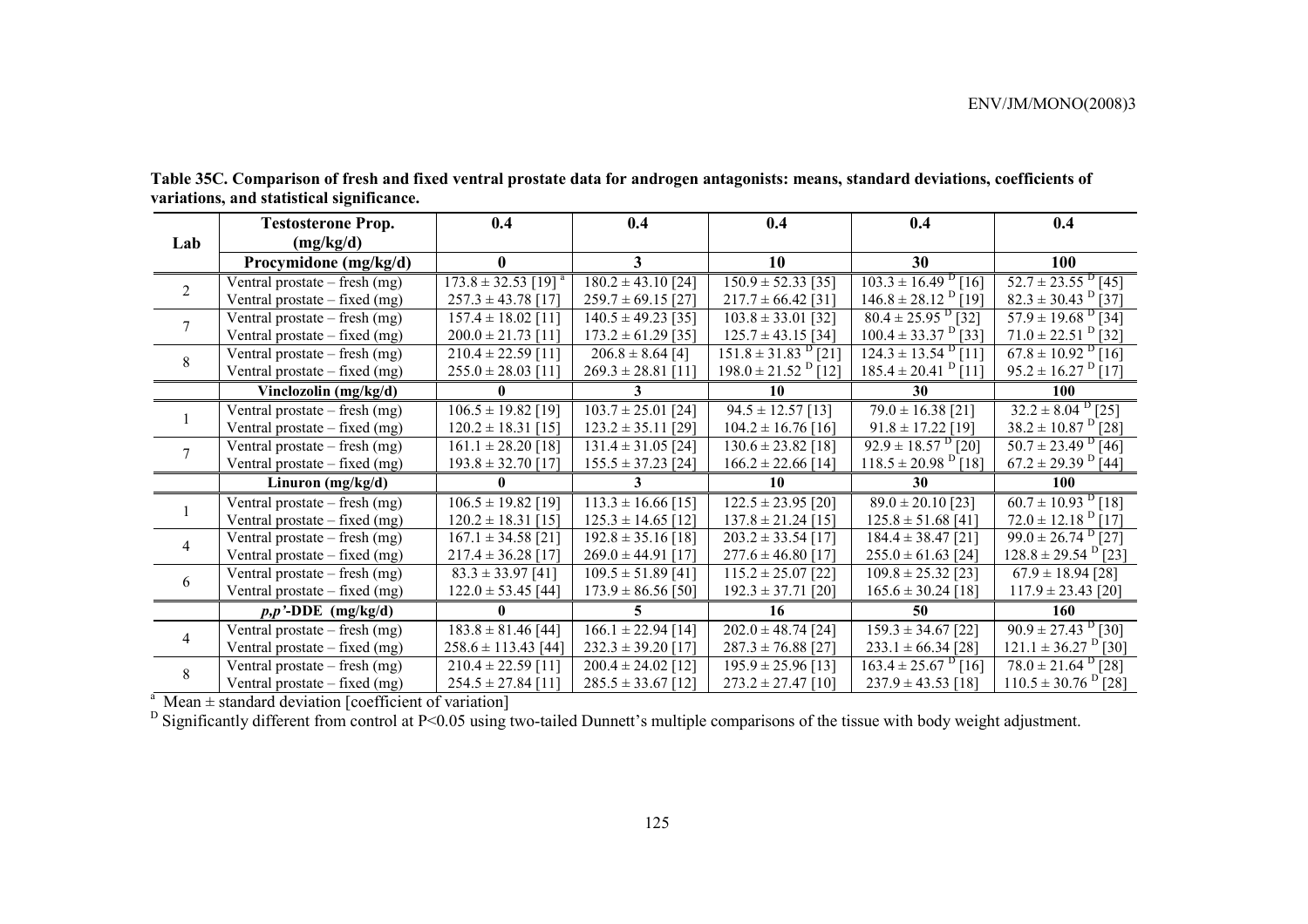168. The statistical significance of the fresh and fixed ventral prostate was achieved at the same dose in 14 of the 18 studies. In two studies, the fixed ventral prostate achieved statistical significance at one dose unit lower than the fresh ventral prostate. These studies were both with the more potent androgen agonist MT in laboratories 6 and 8 (Table 35A). In two other studies, the fresh ventral prostate achieved statistical significance at one dose unit lower than the fixed ventral prostate. These studies were with the weak androgen agonist TREN in laboratory 7 (Table 35A) and the weak androgen antagonist DDE in laboratory 8 (Table 35C). The limited differences between the procedures in achieving statistical significance and the equal number of instances in which one technique achieved statistical significance at a lower dose were consistent with the similarity in the coefficient of variation comparison. The conclusion is that fixation of the ventral prostate provides no significant benefit in sensitivity particularly taking into account the additional work the day after necropsy.

169. Although histopathology was not used in these studies, it is an endpoint in many other toxicity studies. Thus, the impact of fixation on preserving the integrity of the VP for histopathological examination was not tested in these studies. The negative results here for tissue weight should not be extrapolated to the need to preserve the integrity of the VP for procedures such as histopathology.

# **Coefficient of Variation – Mandatory tissue variability and laboratory performance**

170. In the previous section, the CV within and among labs for the fresh and fixed VP suggested that laboratories procedures and techniques have a major impact on the performance of the assay. This analysis is expanded in Table 36 to include the mean CV for all five mandatory tissues in all laboratories.

171. Table 36 supports two findings. First, there were apparent differences in the variability as indicated by CV values among the five mandatory tissues. The LABC and GP have lower CVs, suggesting that these tissues may be somewhat easier to consistently dissect and handle. This would appear to correspond to the general absence of fluid in these solid tissues. In contrast, the fluid-filled tissues such as the VP, SVCG, and COWS generally have greater and more variable CVs from laboratory to laboratory than the LABC and GP in Table 36. These unstimulated tissues in some cases are not only physically small, but embedded in adipose tissue increasing the difficulty of dissection.

172. Second, there were indeed differences in the variability (CV values for a given tissue) among labs. Table 36 is arranged so that the results are also grouped by individual laboratory. This arrangement suggests that individual laboratories were relatively consistent internally in the CVs for the five tissues from experiment to experiment. The CVs in the Table also suggests that certain laboratories were more proficient overall than others, e.g., compare the CVs of laboratories 8 and 9 to those of 2 and 6 for the all mandatory tissues. This further reinforces the finding that laboratory procedures and techniques themselves have a major impact on the performance of the assay. This range of lab performance and general consistency within a lab was also observed with the uterotrophic bioassay (49), indicating that validation programmes characterize not only the performance of particular assays, but also characterize the performance of the individual participating labs.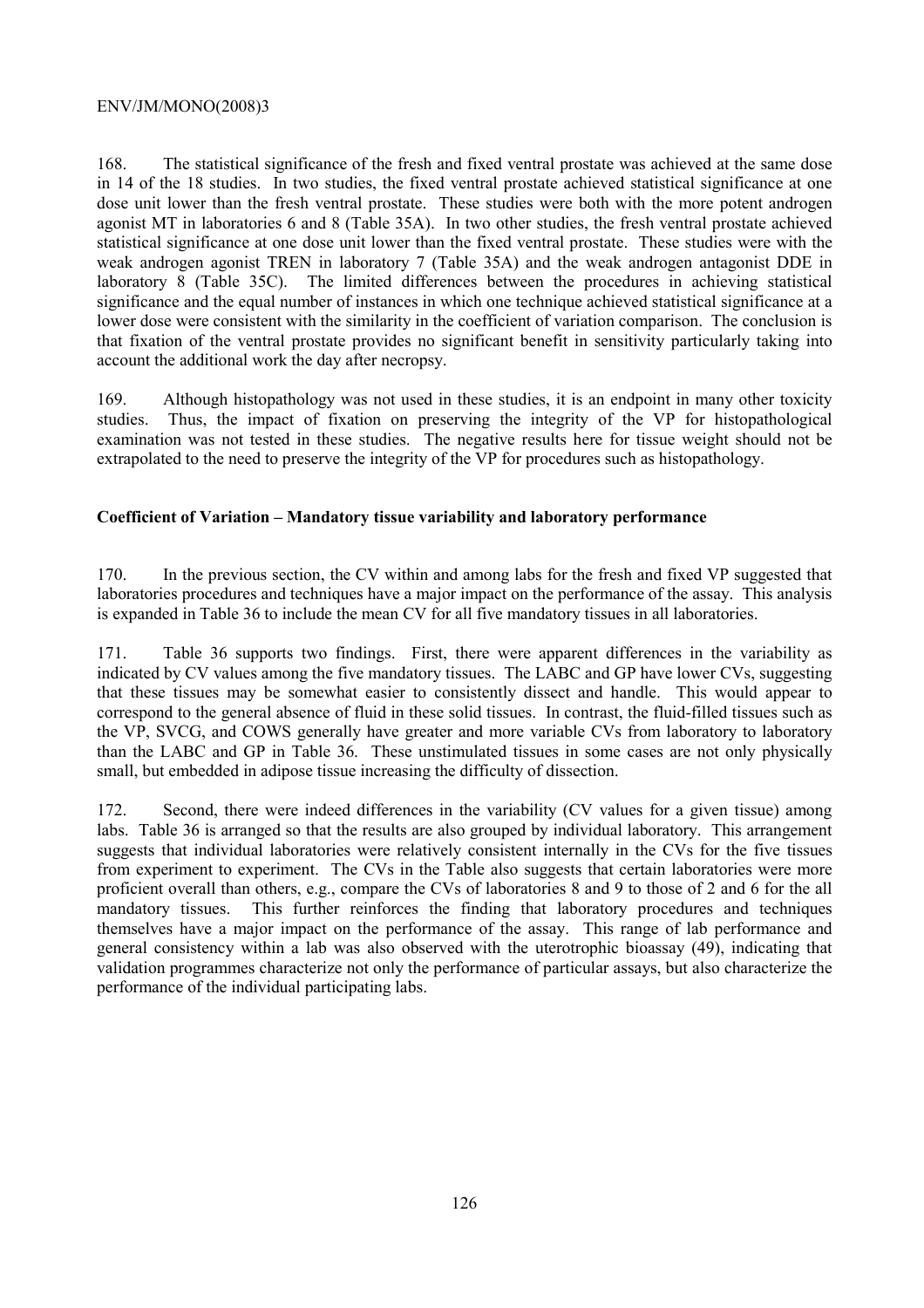| Lab - Test Substance | <b>LABC</b> | GP   | <b>VP</b>         | <b>SVCG</b>       | <b>COWS</b> |
|----------------------|-------------|------|-------------------|-------------------|-------------|
| $1 - TREN$           | 17.2        | 10.6 | 23.3              | 37.3              | 26.2        |
| $1 - VIN$            | 12.7        | 11.9 | 22.4              | 28.1              | 21.1        |
| $1 - LIN$            | 14.5        | 11.6 | 21.0              | 20.2              | 16.9        |
| $2 - MT$             | 14.4        | 18.5 | 43.1              | 38.1              | 30.5        |
| $2 - PRO$            | 17.7        | 16.8 | 31.8              | 30.3              | 32.9        |
| $2 - FIN$            | 11.5        | 12.3 | 29.3              | 46.4              | 38.8        |
| $3 - TREN$           | 16.7        | 11.5 | 50.6              | 31.6              | 21.6        |
| $\frac{1}{3 - V}$    | 9.8         | 9.7  | 26.3              | 19.5              | 16.3        |
| $3 - DDE$            | 12.8        | 14.1 | 34.5              | 26.7              | 16.9        |
| $4 - MT$             | 18.0        | 14.7 | 34.3              | 23.2              | 25.4        |
| $4 - LIN$            | 10.9        | 11.2 | 20.7              | 20.5              | 15.2        |
| $4 - DDE$            | 11.0        | 12.0 | 26.8              | 31.9              | 17.2        |
| $5 - VIN$            | 15.4        | 9.4  | 25.9              | 20.0              | 24.1        |
| $5 - LIN$            | 11.1        | 10.2 | 17.8              | 19.1              | 27.7        |
| $5 - FIN$            | 14.1        | 9.8  | 31.6              | 15.9              | 25.3        |
| $6 - MT$             | 18.6        | 20.3 | 60.3              | 38.0              | 56.5        |
| $6 - LIN$            | 12.5        | 14.9 | 42.9              | 27.1              | 41.4        |
| $6 - FIN$            | 12.6        | 8.5  | 38.2              | 28.1              | 35.8        |
| $7 - TREN$           | 19.0        | 8.9  | 28.6              | 30.6              | 43.7        |
| $7 - PRO$            | 24.0        | 11.4 | 32.6              | 23.2              | 25.7        |
| $7 - VIN$            | 12.3        | 11.7 | 23.8              | 24.9              | 30.1        |
| $8 - MT$             | 14.7        | 18.8 | $\overline{2}4.5$ | 26.1              | 21.1        |
| $8 - PRO - A$        | 9.8         | 8.8  | 12.3              | 15.1              | 22.6        |
| $8 - PRO - B$        | 10.1        | 9.9  | 16.4              | 16.9              | 15.5        |
| 8-DDE                | 12.7        | 9.3  | 15.1              | 16.2              | 21.9        |
| $9 - PRO$            | 9.3         | 6.6  | 12.6              | 10.8              | 8.7         |
| $9 - DDE$            | 11.3        | 6.7  | 18.4              | 13.1              | 17.7        |
| $9 - FIN$            | 9.5         | 8.3  | 15.5              | 12.6              | 16.7        |
| $10 - VIN$           | 12.8        | 19.1 | 33.9              | 32.0              | 23.7        |
| $10 - DDE$           | 12.4        | 8.2  | 14.5              | 16.2              | 14.9        |
| $11 - MT$            | 9.2         | 3.6  | 17.8              | 17.1              | 25.7        |
| $11 - VIN$           | 9.2         | 8.8  | 31.8              | 23.3              | 17.3        |
| $11 - DDE$           | 10.8        | 5.4  | 31.0              | $\overline{24.2}$ | 22.1        |
|                      |             |      |                   |                   |             |

# **Table 36. Mean coefficients of variation for the five mandatory tissues in each Phase-2 study.**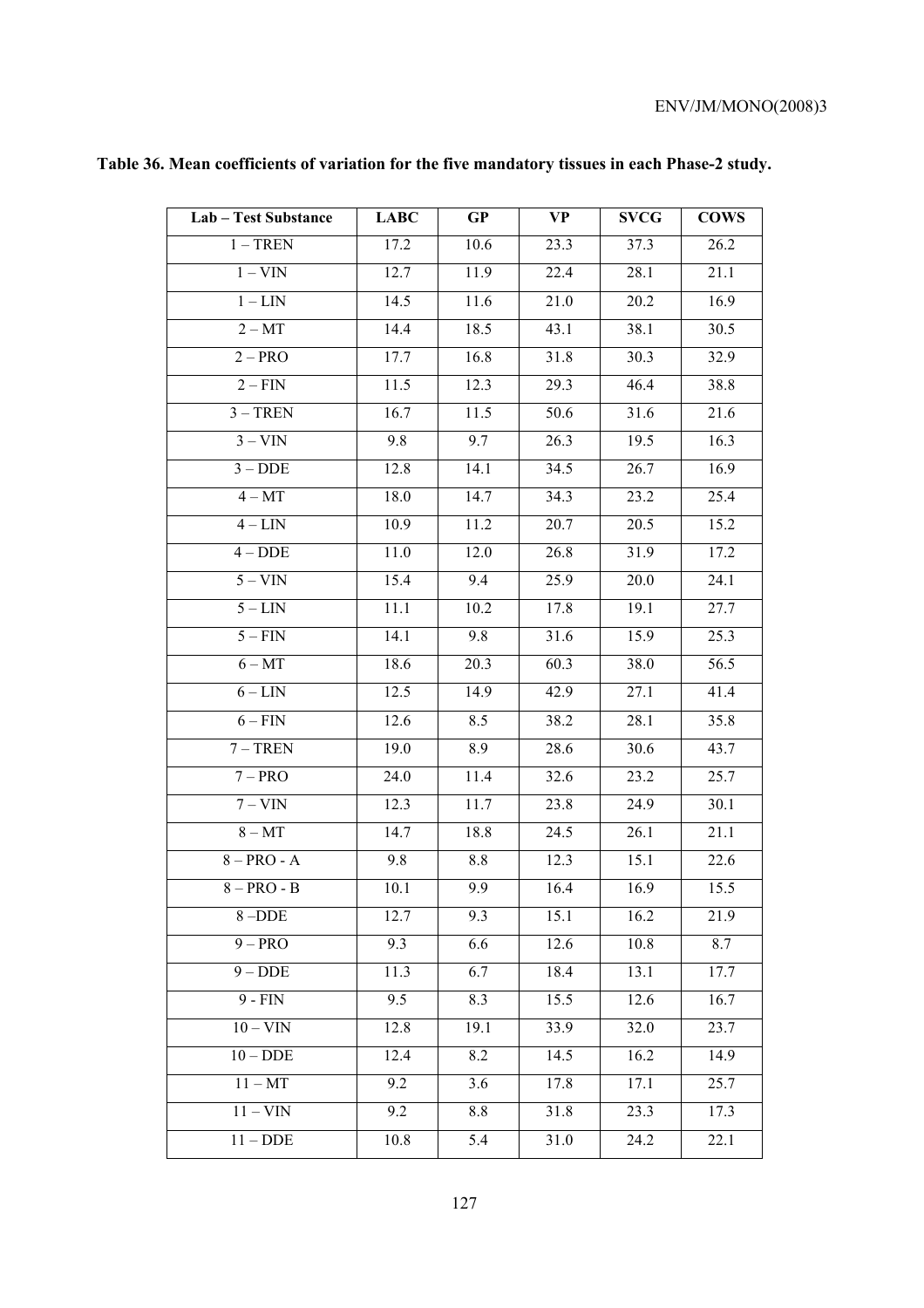| $12 - DDE$ | 12.4 | 15.5 | 21.8 | 16.7 | 16.2 |
|------------|------|------|------|------|------|
| $13 - MT$  | 11.7 | 7.8  | 21.2 | 17.7 | 21.5 |
| $13 - VIN$ | 20.0 | 4.5  | 27.3 | 21.4 | 20.2 |
| $14 - VIN$ | 10.1 | 4.9  | 20.3 | 16.7 | 34.8 |
| $14 - DDE$ | 7.9  | 6.3  | 22.4 | 17.4 | 21.1 |
| $15 - MT$  | 11.5 | 7.1  | 8.8  | 8.5  | 17.3 |
| $16 - MT$  | 9.8  | 4.8  | 10.0 | 12.2 | 10.0 |
| $16 - DDE$ | 11.5 | 7.0  | 19.7 | 18.2 | 21.6 |

# **Endpoint Responsiveness and Value**

173. The Phase-1 report concluded that the need for all five mandatory tissues remained to be tested against weaker (anti)androgens and differences in metabolism. There are two approaches that can be used to assess the value of each mandatory endpoint. In the first approach, the ability of the tissue to reach statistical significance with test substances of varying mechanisms and to be the most sensitive tissue is analyzed. In the second approach, the R-square for a tissue and the effect of test substances of varying mechanisms can be analyzed. While the R-square is not a direct statistical metric, it certainly illustrates whether a strong relationship exists between the substance and a change in the tissue has occurred. Both approaches should be mindful of the different uses to which the results can be applied, ranging from the simple identification of a possible hazard to contributing to the diagnosis of a substance's mechanism of action based on the differential response profile among the tissues.

174. Table 37 compares, for each test substance and laboratory, whether a tissue achieved statistical significance in the doses used in these studies, whether the more conservative Dunnett's approach achieved statistical significance, the times a tissue was among the most sensitive endpoints in a laboratory (the lowest LOEL), and the times a tissue was the sole most sensitive endpoint. The Table is arranged by androgen, antagonists, and the 5α-reductase mechanisms, and includes studies from both stages. The LABC and GP with lower relative response, but lower CVs, are grouped in the first two columns. The VP, SVCG, and COWS with the higher relative response, but higher CVs, are grouped in the three right columns.

175. If the need for the Hershberger bioassay is simply to identify potential hazard, Table 37 suggests that the battery of the VP, SVCG, COWS, and LABC are sufficient for detection of all mechanisms. The GP was not of significant value in the ability to grossly detect substances. However, it should be noted that in two instances, the apparent failure of the GP to detect a compound, is confounded. These two instances involve laboratory 5, the incomplete preputial separation in some animals, and diminished group sizes at the high doses of VIN and LIN.

176. Table 38 approaches the problem from a somewhat different perspective. Rather than fulfilling the simple purpose of detection of several possible mechanisms, would the Hershberger be used as discriminating among or helping to discriminate among mechanisms of action. That is, does the response of the individual tissues and their overall profile generated provide any additional insights into questions of mechanism? In Table 38, the overall R-square of the tissue response is reviewed and are ranked. With the agonists, the LABC, VP, SVCG, and COWS have high R-square values with MT in all studies from both stages. However, with the weaker TREN, which is not metabolised by the  $5\alpha$ -reductase, the relationship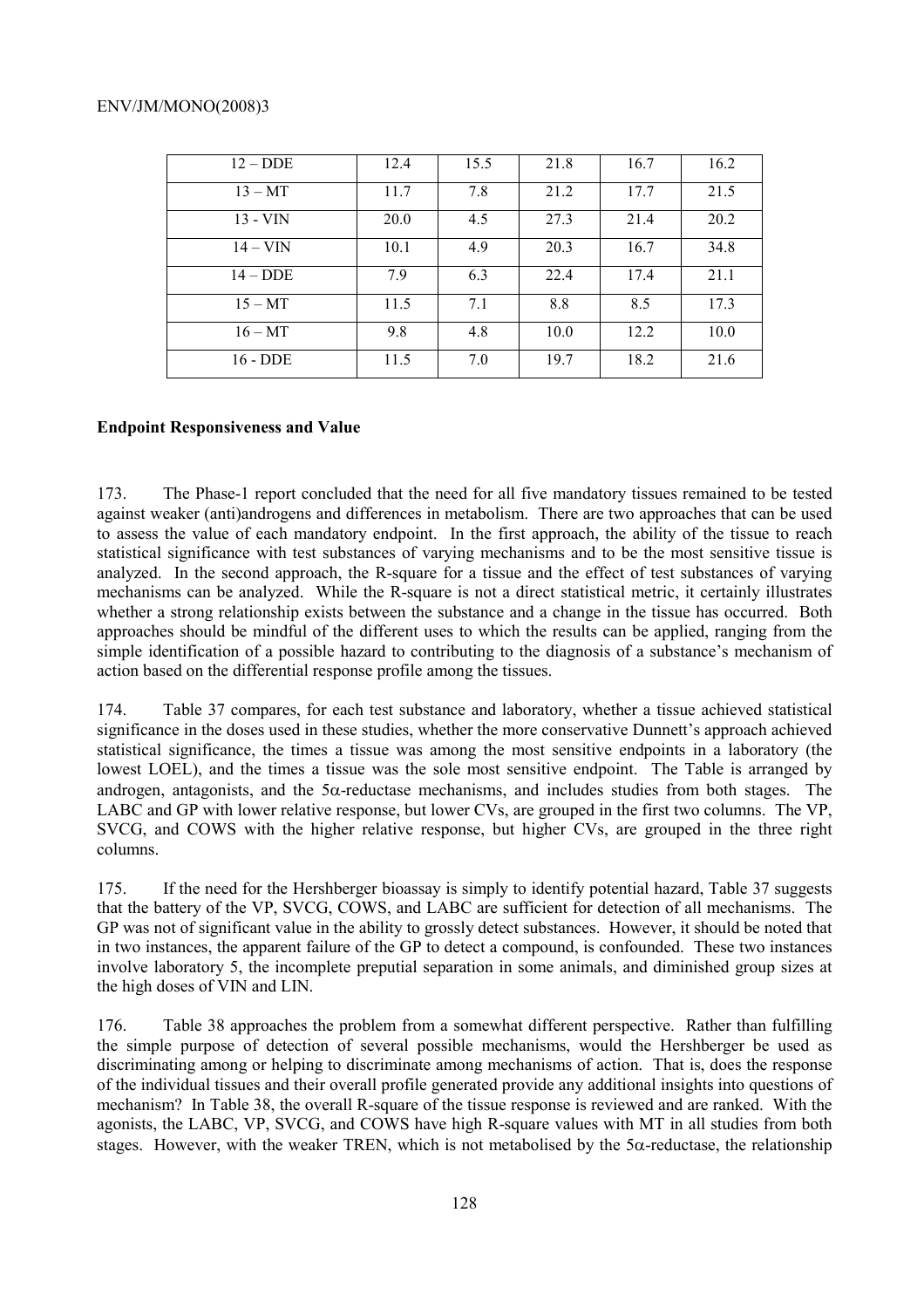of the GP to the response is higher and those of tissues containing the 5α-reductase (VP, SVCG, and COWS) were lower. With the antagonists, the values for the LABC, VP, SVCG, and COWS were consistently high and the values for the GP were consistently lower. For the 5 $\alpha$ -reductase, the three 5 $\alpha$ reductase containing tissues (VP, SVCG, and COWS) were higher, while the LABS and GP were lower. This suggests some utility in the battery of tissue providing some indication of a metabolic profile for the test substances and a possible role for the GP endpoint.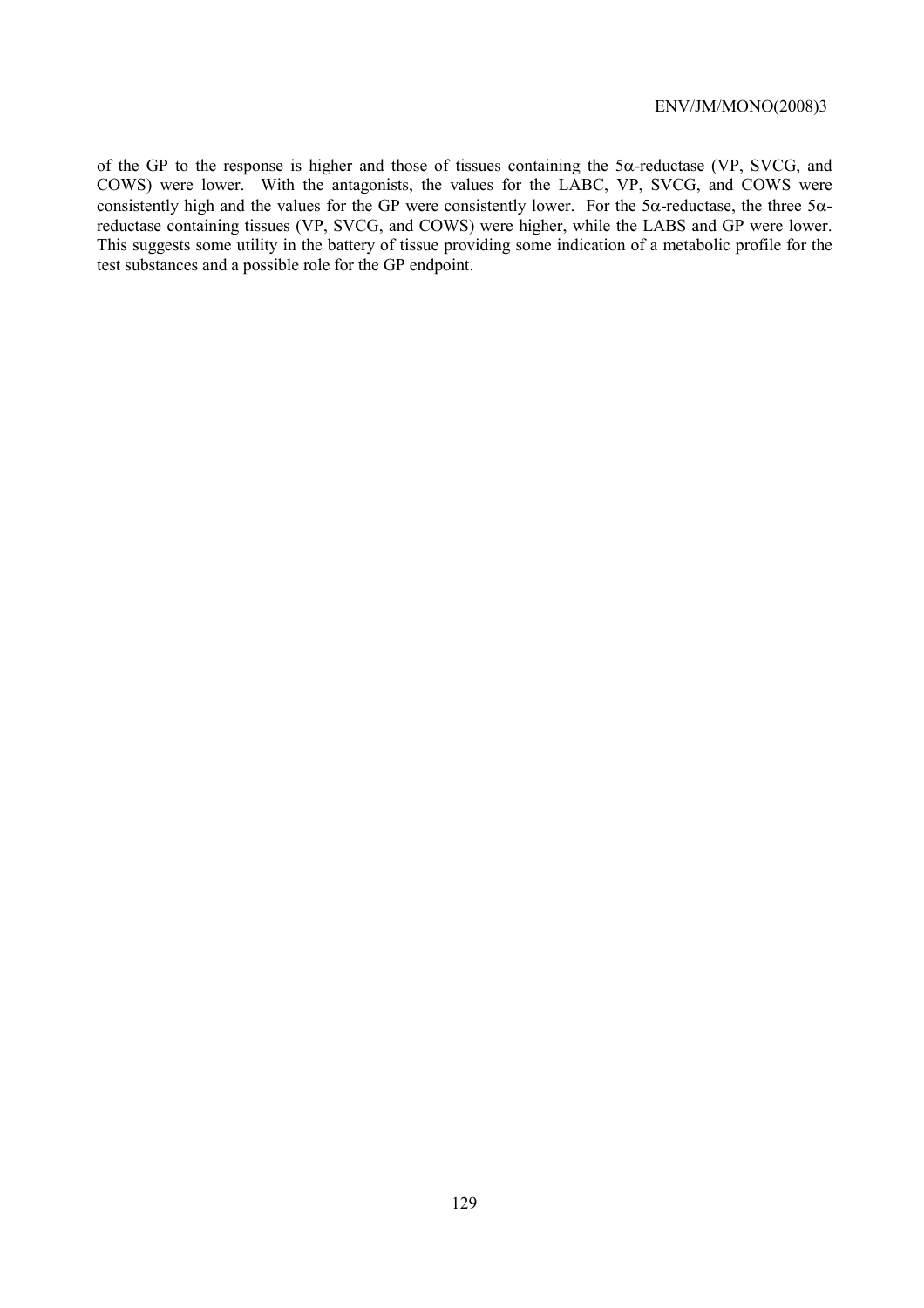| <b>Test Substance - Lab</b> |                  | <b>VP</b>        | <b>SVCG</b>              | <b>LABC</b>     | GP              | <b>COWS</b>              |
|-----------------------------|------------------|------------------|--------------------------|-----------------|-----------------|--------------------------|
|                             |                  |                  | <b>ANDROGEN AGONISTS</b> |                 |                 |                          |
| MT                          | $\overline{2}$   | 10               | 40                       | 10              | 10              | 40                       |
| $\rm{MT}$                   | $\overline{4}$   | $\overline{2}$   | $\overline{2}$           | $\overline{2}$  | $\overline{2}$  | $\overline{2}$           |
| MT                          | 6                | 10               | 10                       | $\overline{2}$  | 40              | $\overline{2}$           |
| MT                          | 8                | 10               | 10                       | $\overline{2}$  | 10              | $\mathbf{2}$             |
| MT                          | 11               | 0.5 <sup>c</sup> | 50                       | $\overline{5}$  | 5               | 5                        |
| MT                          | 13               | $\overline{5}$   | $\overline{5}$           | $\overline{5}$  | $\overline{5}$  | $\overline{5}$           |
| MT                          | 15               | 5                | 5                        | 5               | $\overline{5}$  | 5                        |
| MT                          | 16               | 50               | 50                       | $\overline{5}$  | 5               | 50                       |
| <b>TREN</b>                 | $\mathbf{1}$     | 40               | 40                       | 40              | 40              | 40                       |
| <b>TREN</b>                 | $\overline{3}$   | 40               | 40 <sup>a</sup>          | 40              | 40              | 40                       |
| <b>TREN</b>                 | $\boldsymbol{7}$ | $8\,$            | 40 <sup>a</sup>          | 8               | $8\,$           | 40                       |
|                             |                  |                  | ANDROGEN ANTAGONISTS     |                 |                 |                          |
| <b>PRO</b>                  | $\sqrt{2}$       | 10 <sup>c</sup>  | 30                       | 100             | - -             | 100                      |
| <b>PRO</b>                  | $\overline{7}$   | 30               | 30                       | 30              | - -             | 30                       |
| PRO                         | 8 A              | 10               | 10                       | 10              | 30              | 100                      |
| <b>PRO</b>                  | 8 B              | 10               | 30                       | 30              | 30              | 10                       |
| <b>PRO</b>                  | $\overline{9}$   | 10               | 10                       | $\overline{3}$  | 10              | $\overline{\mathbf{3}}$  |
| <b>VIN</b>                  | $\mathbf{1}$     | 30               | 30                       | 30              | 30              | 30                       |
| $\ensuremath{\text{VIN}}$   | $\mathfrak{Z}$   | 30               | $30\,$                   | 30              | 100             | 100                      |
| $\ensuremath{\text{VIN}}$   | $\overline{5}$   | 100              | 30                       | 30              | $\overline{a}$  | 100                      |
| <b>VIN</b>                  | $\overline{7}$   | 30               | 30                       | 30              | 100             | 100                      |
| <b>VIN</b>                  | 10               | 10 <sup>c</sup>  | 30                       | 30              | 30              | 30                       |
| VIN                         | 11               | 100              | 30                       | $\overline{30}$ | 30              | 10 <sup>c</sup>          |
| <b>VIN</b>                  | 13               | 10               | 10                       | 10              | 10              | 10                       |
| <b>VIN</b>                  | 14               | 3 <sup>c</sup>   | 30                       | 30              | 30              | 30                       |
| LIN                         | $\mathbf{1}$     | 100              | 30 <sup>c</sup>          | 100             | 100             | 100                      |
| LIN                         | $\overline{4}$   | 100              | 100 <sup>a</sup>         | 100             |                 | 100                      |
| LIN                         | 5                | 30               | 30                       | 30              | $-\overline{d}$ | 100                      |
| LIN                         | 6                | - -              | $100^{a, c}$             | - -             | - -             | $\overline{\phantom{a}}$ |

**Table 37. Summary of the LOEL dose performance of the five mandatory tissues in each Phase-2 study***.*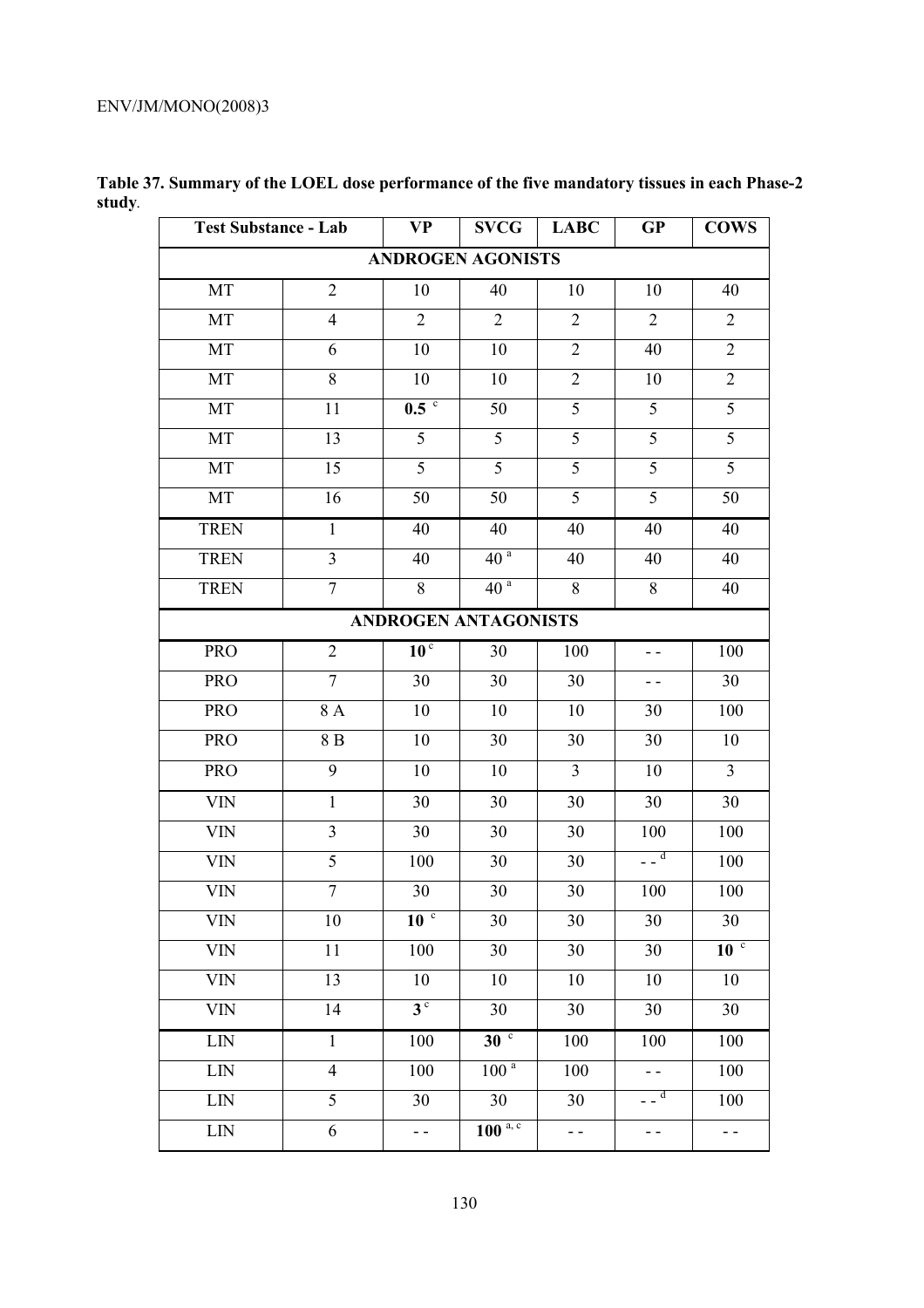| <b>DDE</b>                                                               | $\overline{3}$  | 50               | 160                           | 50            | 160                     | $\overline{50}$  |
|--------------------------------------------------------------------------|-----------------|------------------|-------------------------------|---------------|-------------------------|------------------|
| <b>DDE</b>                                                               | $\overline{4}$  | 160              | 160 <sup>a</sup>              | 50            | 160 <sup>a</sup>        | $\overline{50}$  |
| <b>DDE</b>                                                               | 8               | 50               | 50                            | 50            | 160                     | 50               |
| <b>DDE</b>                                                               | 9               | 50               | 50                            | 50            | 160                     | 50               |
| <b>DDE</b>                                                               | 10              | 30               | 30                            | 100           | 100                     | 30               |
| <b>DDE</b>                                                               | 11              | 30               | 30                            | 30            | 100                     | $\overline{100}$ |
| <b>DDE</b>                                                               | 12              | $\overline{100}$ | 30                            | 100           | 100                     | $\overline{100}$ |
| <b>DDE</b>                                                               | 14              | 100              | 100                           | 100           | 100                     | 100              |
| <b>DDE</b>                                                               | $\overline{16}$ | 30               | 30                            | 30            | 100                     | 30               |
| 5α-REDUCTASE INHIBITORS                                                  |                 |                  |                               |               |                         |                  |
| <b>FIN</b>                                                               | $\overline{2}$  | $\mathbf{1}$     | $\mathbf{1}$                  | $\mathbf{1}$  |                         | $\mathbf{1}$     |
| <b>FIN</b>                                                               | $\overline{5}$  | 0.2              | 0.2                           | 0.2           | 0.2                     | 0.2              |
| <b>FIN</b>                                                               | 6               | 1                | $\overline{0.2}$ <sup>c</sup> | 5             | $5 - 25$ <sup>a,b</sup> | 5                |
| <b>FIN</b>                                                               | 9               | 0.2              | 0.2                           | $\mathbf{1}$  | 0.2                     | 5                |
| One among most sensitive<br>endpoints                                    |                 | 30               | 27                            | 29            | 13                      | 23               |
| Sole most sensitive endpoint                                             |                 | $\overline{4}$   | $\overline{3}$                | $\sim$ $\sim$ | $ -$                    | $\mathbf{1}$     |
| Times not achieving<br>statistical<br>significance by<br>either approach |                 | $\mathbf{1}$     | $\mathbf{0}$                  | $\mathbf{1}$  | 7 <sup>b</sup>          | $\mathbf{1}$     |
| Times not achieving<br>statistical<br>significance by<br>Dunnett's       |                 | $\mathbf{1}$     | $\overline{5}$                | $\mathbf{1}$  | 9                       | $\mathbf{1}$     |

<sup>a</sup> Highest dose in series and did not achieve statistical significance using Dunnett's multiple comparison approach.

<sup>b</sup> The 5 mg/kg/d dose achieved significance using the pairwise comparison approach only, the higher 25  $mg/kg/d$  dose was not significant for the glans penis. If this point was judged spurious, then the times the glans penis did not achieve statistical significance would rise to 8 instances.

<sup>c</sup> Where a tissue is the sole most sensitive endpoint in a study the value is in boldface to assist the reader.

<sup>d</sup> Potential loss of statistical power should be recognized; animals with incomplete preputial separation were not dissected.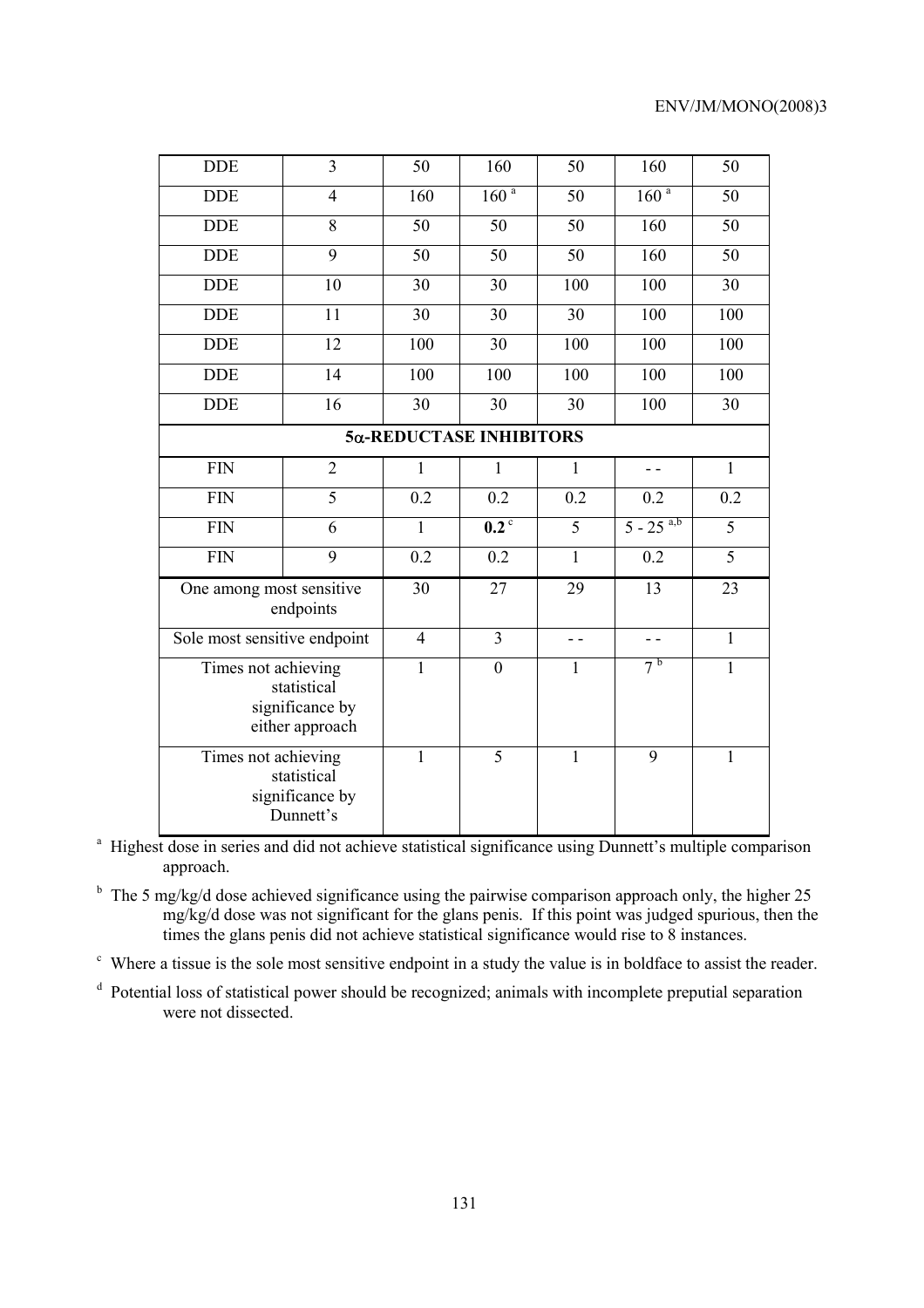| <b>R2 ANDROGENS</b>        |                                |           |                                |             |           |             |          |
|----------------------------|--------------------------------|-----------|--------------------------------|-------------|-----------|-------------|----------|
| Chemic                     |                                |           |                                |             |           |             |          |
| al                         | Lab                            | <b>VP</b> | <b>SV</b>                      | <b>LABC</b> | <b>GP</b> | <b>COWS</b> | Lab Mean |
| MT                         | $\overline{2}$                 | 68        | 64                             | 84          | 57        | 69          | 68       |
| MT                         | 4                              | 83        | 86                             | 76          | 55        | 80          | 76       |
| MT                         | 6                              | 67        | 66                             | 80          | 37        | 73          | 65       |
| MT                         | 8                              | 91        | 85                             | 89          | 59        | 87          | 82       |
| Tissue Mean [Rank]         |                                | 77 [2]    | 75[4]                          | $82$ [1]    | 52 [5]    | 77[2]       | 73       |
| MT                         | 11                             | 89        | 90                             | 92          | 82        | 71          | 85       |
| MT                         | 13                             | 95        | 90                             | 92          | 87        | 93          | 91       |
| MT<br>MT                   | 15                             | 92<br>91  | 82<br>98                       | 88<br>95    | 77<br>97  | 86<br>92    | 85<br>95 |
| Tissue Mean [Rank]         | 16                             | 89 [1]    | 81 [3]                         | 90 [1]      | 68 [5]    | 81 [3]      | 90       |
|                            |                                |           |                                |             |           |             | 54       |
| <b>TREN</b><br><b>TREN</b> | $\mathbf{1}$<br>$\mathfrak{Z}$ | 64<br>18  | 31<br>57                       | 68<br>77    | 65<br>60  | 42<br>58    | 54       |
| <b>TREN</b>                | $\overline{7}$                 | 53        | 51                             | 69          | 61        | 39          | 55       |
| Tissue Mean [Rank]         |                                | 45 $[3]$  | 46 [3]                         | 71[1]       | 62 [2]    | 46 [3]      | 54       |
|                            |                                |           | R2 ANTIANDROGENS - ANTAGONISTS |             |           |             |          |
| <b>PRO</b>                 | $\overline{2}$                 | 74        | 59                             | 57          | 23        | 50          | 53       |
| <b>PRO</b>                 | $\overline{7}$                 | 62        | 77                             | 40          | 34        | 44          | 51       |
| <b>PRO</b>                 | 8                              | 88        | 84                             | 88          | 57        | 68          | 71       |
| <b>PRO</b>                 | 9                              | 78        | 90                             | 83          | 34        | 90          | 75       |
| Tissue Mean [Rank]         |                                | 76 [2]    | 78 [1]                         | 67 $[3]$    | 37[5]     | 63 $[4]$    | 63       |
| <b>VIN</b>                 | 1                              | 84        | 85                             | 84          | 75        | 72          | 80       |
| <b>VIN</b>                 | $\mathfrak{Z}$                 | 63        | 72                             | 65          | 44        | 69          | 63       |
| <b>VIN</b>                 | 5                              | 62        | 86                             | 75          | 14        | 61          | 91       |
| <b>VIN</b>                 | $\overline{7}$                 | 74        | 80                             | 80          | 38        | 49          | 64       |
| Tissue Mean [Rank]         |                                | 71 [3]    | 81 [1]                         | 76[2]       | 43 $[5]$  | 63 [4]      | 67       |
| <b>VIN</b>                 | 10                             | 77        | 86                             | 79          | 74        | 75          | 81       |
| <b>VIN</b>                 | 11                             | 62        | 84                             | 69          | 62        | 71          | 75       |
| <b>VIN</b>                 | 13                             | 77        | 89                             | 83          | 83        | 72          | 87       |
| <b>VIN</b>                 | 14                             | 91        | 79                             | 82          | 69        | 71          | 83       |
| Tissue Mean [Rank]         |                                | 60 [2]    | $64$ [1]                       | 50[4]       | 53 [3]    | 51[4]       | 82       |
| LIN                        | $\mathbf{1}$                   | 67        | 80                             | 73          | 41        | 67          | 66       |
| LIN                        | 4                              | 67        | 61                             | 67          | 20        | 38          | 51       |
| LIN                        | 5                              | 74        | $77 \,$                        | 86          | 29        | 64          | 66       |
| LIN                        | 6                              | 26        | 41                             | 27          | 12        | 2.5         | 22       |
| Tissue Mean [Rank]         |                                | 59 [3]    | 65 $[1]$                       | 63 [2]      | 26 [5]    | 43 [4]      | 46       |
| <b>DDE</b>                 | 3                              | 79        | 85                             | 89          | 67        | 82          | 80       |
| <b>DDE</b>                 | 4                              | 47        | 39                             | 83          | 31        | 61          | 52       |
| <b>DDE</b>                 | 8                              | 86        | 89                             | 74          | 62        | 66          | 75       |
| <b>DDE</b>                 | 9                              | 60        | 79                             | 78          | 65        | 72          | 71       |
| Tissue Mean [Rank]         |                                | 68 [4]    | 73 [2]                         | 81 [1]      | 56[5]     | 70 [3]      | 70       |
| <b>DDE</b>                 | 10                             | 75        | 79                             | 56          | 38        | 76          | 65       |
| <b>DDE</b>                 | 11                             | 65        | 84                             | 79          | 72        | 37          | 67       |
| <b>DDE</b>                 | 12                             | 57        | 62                             | 49          | 38        | 55          | 52       |
| <b>DDE</b>                 | 14                             | 55        | 78                             | 89          | 71        | 45          | 68       |
| <b>DDE</b>                 | 16                             | 65        | 78                             | 72          | 51        | 67          | 67       |

**Table 38. R-Square for test substance response of the five mandatory tissues in each Phase-2 study***.*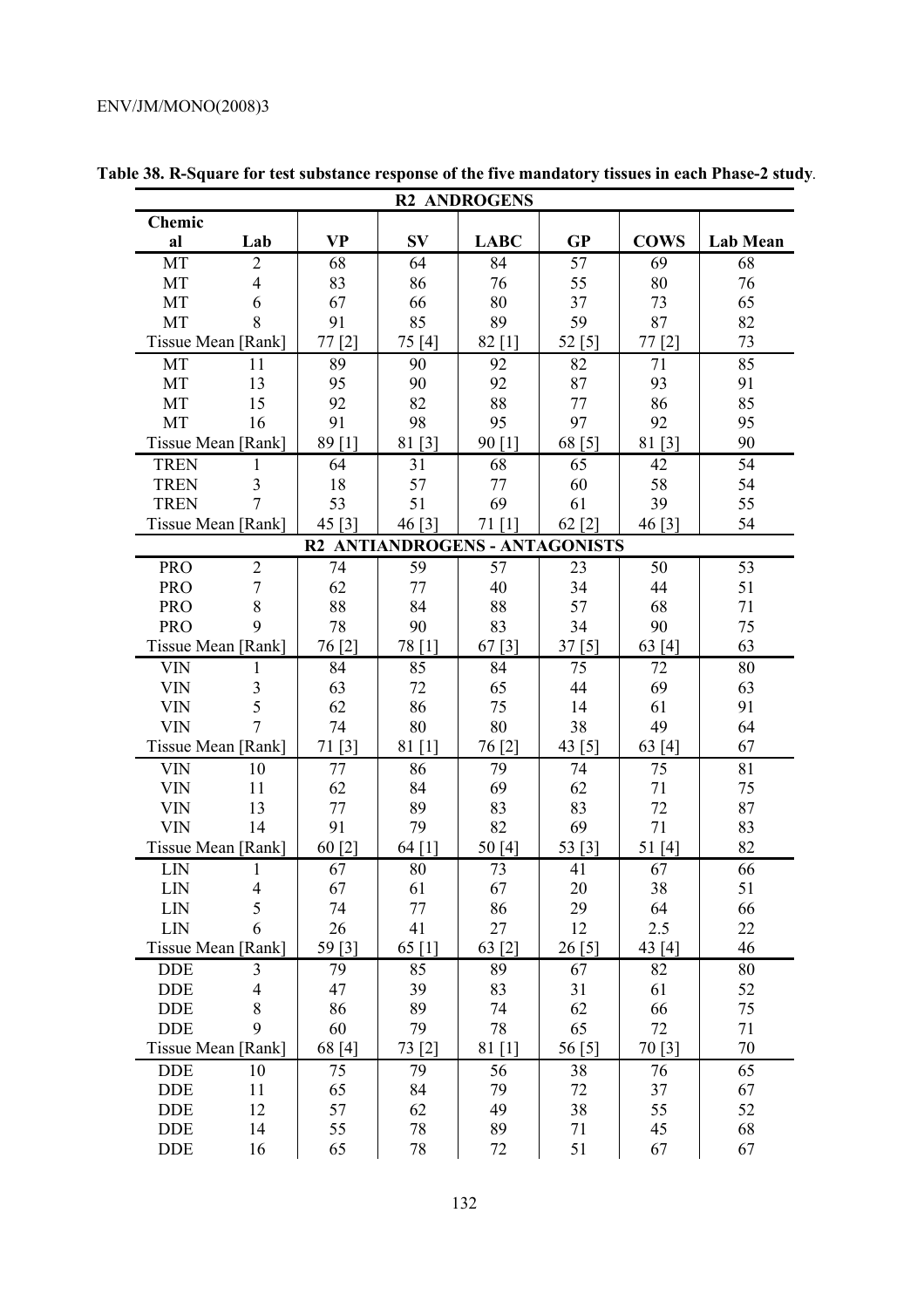| Tissue Mean [Rank]                                     | 36[2]             | 45 $[1]$ | 37[2]  | 30[5]  | 33[4]  | 64 |
|--------------------------------------------------------|-------------------|----------|--------|--------|--------|----|
| <b>OVERALL R2</b><br>Stage 2                           | 68 [3]            | 74 [1]   | 71 [2] | 40 [5] | 60[4]  |    |
| <b>R2 ANTIANDROGENS - 5 ALPHA REDUCTASE INHIBITORS</b> |                   |          |        |        |        |    |
| <b>FIN</b>                                             | 70                | 70       | 37     | 13     | 44     |    |
| FIN                                                    | 69                | 93       | 72     | 69     | 88     | 78 |
| <b>FIN</b>                                             | 64                | 75       | 47     | 42     | 49     | 55 |
| <b>FIN</b>                                             | 82                | 90       | 67     | 50     | 76     | 73 |
| Tissue Mean [Rank]                                     | $\lceil 2 \rceil$ |          | 56[4]  | 44 [5] | 64 [3] | 63 |

177. Such a putative profile may not be consistently clear, e.g., the LABC and GP R-square values were relatively high in laboratory 5 in the finasteride studies. In addition, there are more direct analyses for androgen receptor binding and 5α-reductase metabolism and inhibition. Therefore, it is assumed that the profile of mandatory endpoints generated by a Hershberger would be interpreted as part of the overall weight of the evidence and not necessarily as the primary evidence, but rather as the supporting evidence, for mechanistic studies.

178. Another means to review the GP data is to examine the treatment related R-square for this endpoint. These values have been extracted into Table 39. The summary indicates a relatively poor association with response in a number of cases. This should be true with FIN, which is the  $5\alpha$ -reductase inhibitor, but the low value with TREN brings the interpretation of the overall R-square value with this compound into question.

| across Phase-2 test substances |                              |  |  |
|--------------------------------|------------------------------|--|--|
| <b>Test Substance</b>          | <b>Treatment</b><br>R-square |  |  |
| Methyl Testosterone – series 1 | 43                           |  |  |
| Methyl Testosterone - series 2 | 68                           |  |  |
| Trenbolone                     | 16                           |  |  |
| Procymidone                    | 16                           |  |  |
| Vinclozolin $-0.4$ mg/kg/d TP  | 16                           |  |  |
| Vinclozolin $-0.2$ mg/kg/d TP  | 53                           |  |  |
| Linuron                        | 3.8                          |  |  |
| $DDE - 0.4$ mg/kg/d TP         | 27                           |  |  |
| $DDE - 0.2$ mg/kg/d TP         | 30                           |  |  |
| Finasteride                    | 12                           |  |  |

# **Table 39. Comparison of GP treatment R-square values**

179. Therefore, while the GP may not be essential to the detection of any particular mechanism, the question then remains open that it may have some utility in assisting a discrimination among mechanisms, particularly when combined with other data.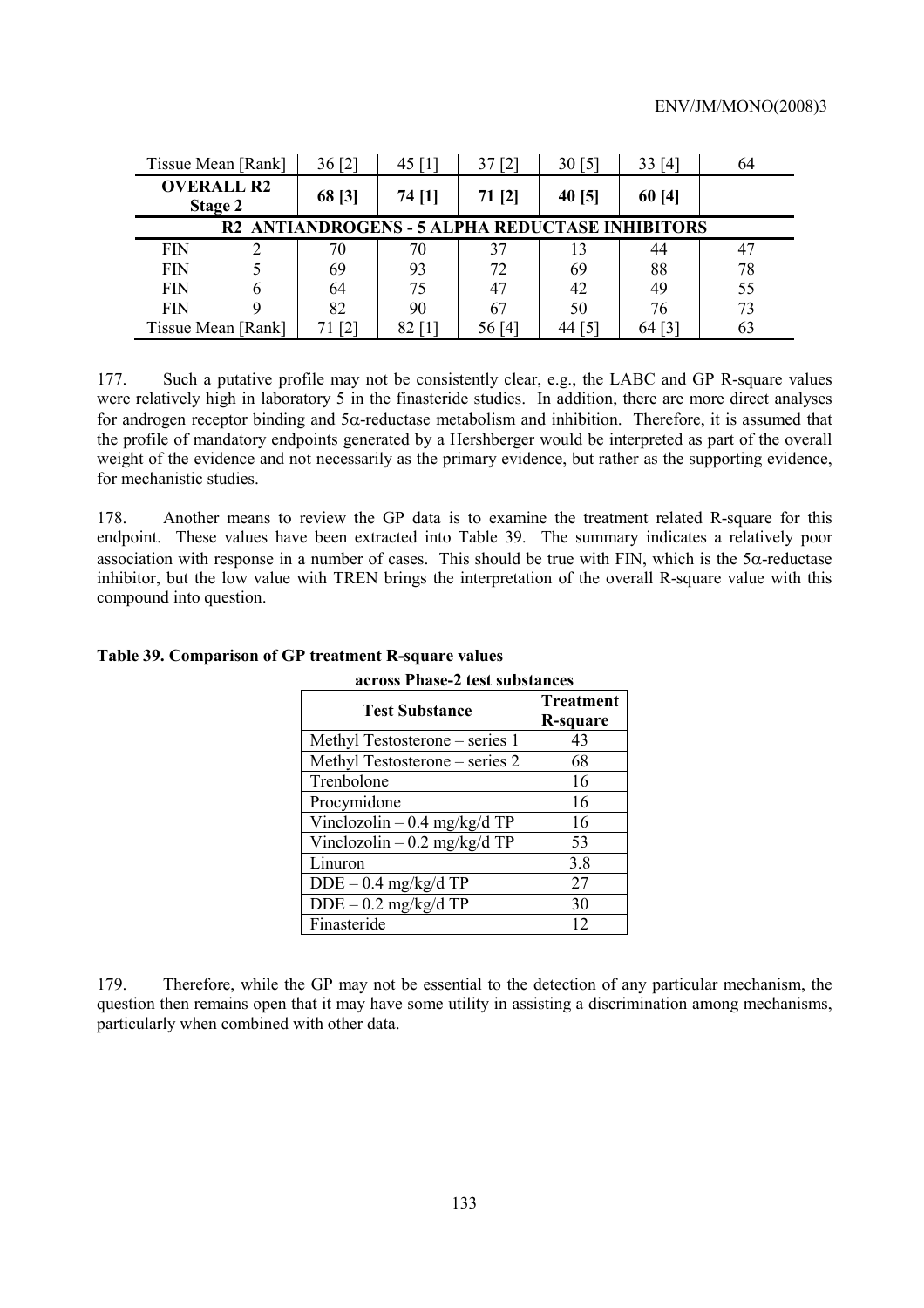## **Testosterone propionate dosage for antiandrogen control groups**

180. In Phase 1B, the reference TP doses of 0.2 mg/kg/d and 0.4 mg/kg/d had both been coadministered to the same series of FLU doses (3). In those studies, the overall performance of the two TP reference doses had been equivalent in their ability to provide a clear dose response in all five mandatory tissues with FLU. Neither dose appeared to have truly superior qualities over the other in any respect. While the 0.4 mg/kg/d TP dose provided an overall larger absolute increase in the baseline weights against which the antiandrogen could act, the lower absolute increase from the 0.2 mg/kg/d TP dose offered a less robust response that might provide slightly greater sensitivity against a weak antiandrogen.

181. In Phase-2, the TP doses were presented with a somewhat weaker antiandrogen VIN and a very weak antiandrogen DDE. This presents the opportunity to reevaluate whether these TP reference doses remain equivalent against a broad range of antiandrogen potencies or whether one TP reference dose displays discernable advantages over the other.

182. The Lead Laboratory has performed several comparisons of the 0.2 and 0.4 mg/kg/d TP reference doses using the data from VIN (see Section II A 3 of Annex 3) and DDE (Section II C 3 of Annex 3).

183. As the VIN dose series was identical, a direct statistical comparison could be made between the TP reference doses. The results of the analysis based on VIN dose \* TP dose (termed protocol by the Lead Laboratory) did not achieve significance for any tissue. The P values were 0.57 (VP), 0.45 (LABC), 0.15 (COWS) and 0.07 (SCVG).

184. A comparison of the LOELs for both VIN and DDE was conducted to assess whether either of the two TP reference doses would be more sensitive (produce a consistently lower LOEL). In this regard, the 0.2 mg/kg/d TP dose has a theoretical advantage.

### *Positive TP control group variability*

185. One characteristic of the positive TP control group that should be taken into account and analyzed is its inherent variability. Whether a 0.2 or a 0.4 mg/kg/d dose is used, both doses are in the midst of an ascending dose response curve prior to a maximum plateau. A review of the anitandrogen data in Tables 15, 18, 21, 23, 26 and 29 will indicate that, on a number of occasions, tissues from the  $TP + test$ substance groups were sometimes larger in absolute terms than the TP only dose. This strongly suggests group-to-group variability based only on the TP dose. Further, on four occasions, isolated events of statistical significance occurred (see Tables 26 and 29) using the pairwise statistical approach, where three groups were significantly decreased and one group was significantly increased. All four events were in the two DDE dose series. This raises the possibility of both false positives, but also of false negatives. For example, in lab 6 in Table 23, in addition to the size of the CVs, absolute weights of the VP are higher than the positive control at 3 treatment doses, SVCG at 2 treatment doses, LABC at 3 treatment doses, GP at 1 treatment dose, and COWS at 3 treatment doses. This raises legitimate concerns about the TP positive control values in this case as contributing to the absence of detection. Therefore, the combined TP data from Phases-1, -2, and -3, when complete, should be pooled and analyzed for the contribution that TP group tissue weight variability may contribute to false positive and negative events.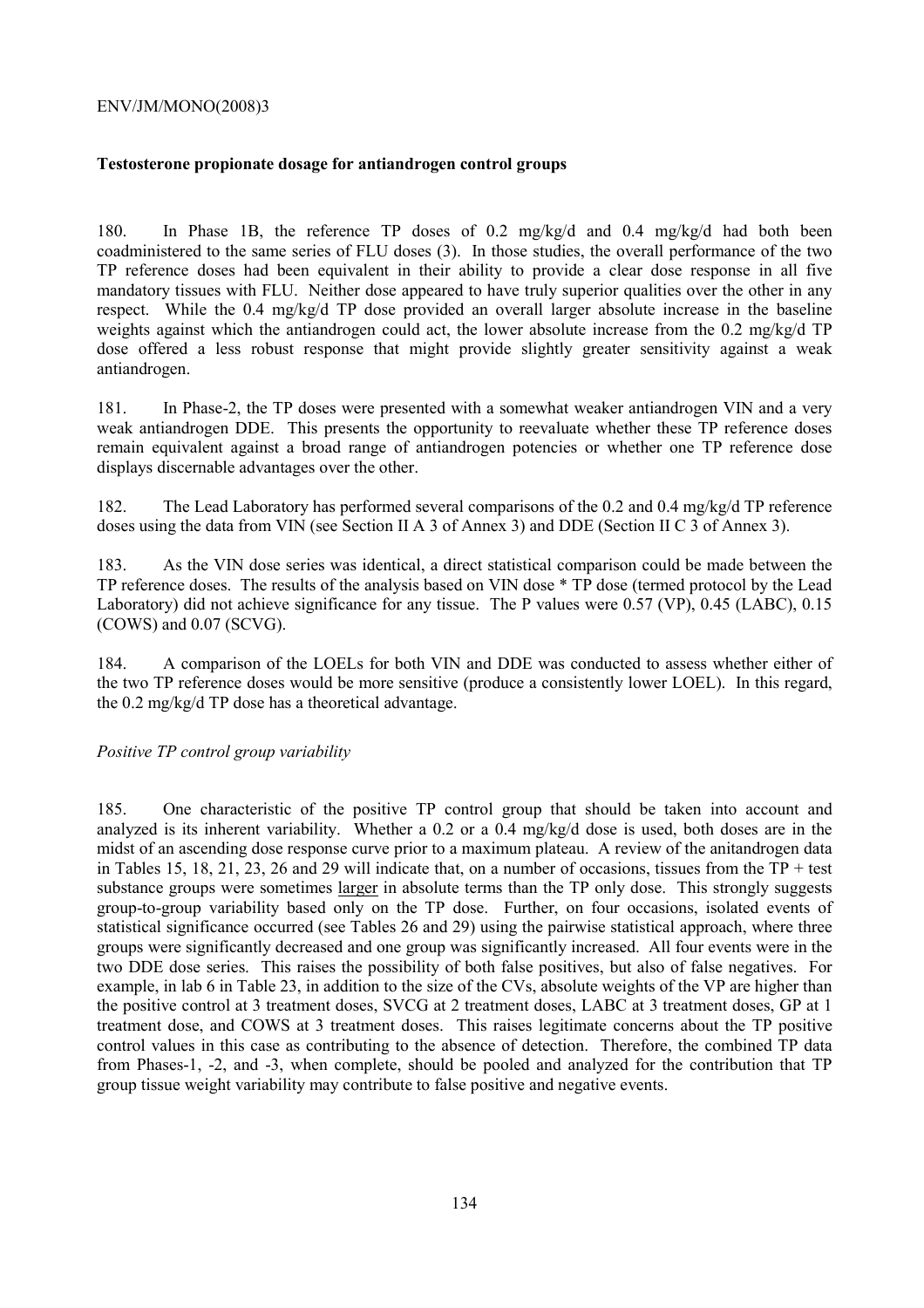# **TOXICOLOGICAL RELEVANCE AND REPRODUCIBILITY**

# **Correspondence of Hershberger Phase-2 results with developmental and reproductive results**

186. An important question is whether the Hershberger bioassay can reasonably indicate the occurrence of (anti)androgen effects in developmental and reproductive assays. That is, what is the apparent toxicological relevance or correspondence of the Hershberger bioassay results? To address this important question, available studies with the test substances used in Phase-2 have been compiled and extracted for LOELs. No data were discovered for methyl testosterone. In Tables 40A-F, brief summary comparisons are made between the Hershberger Phase-2 results and the available data.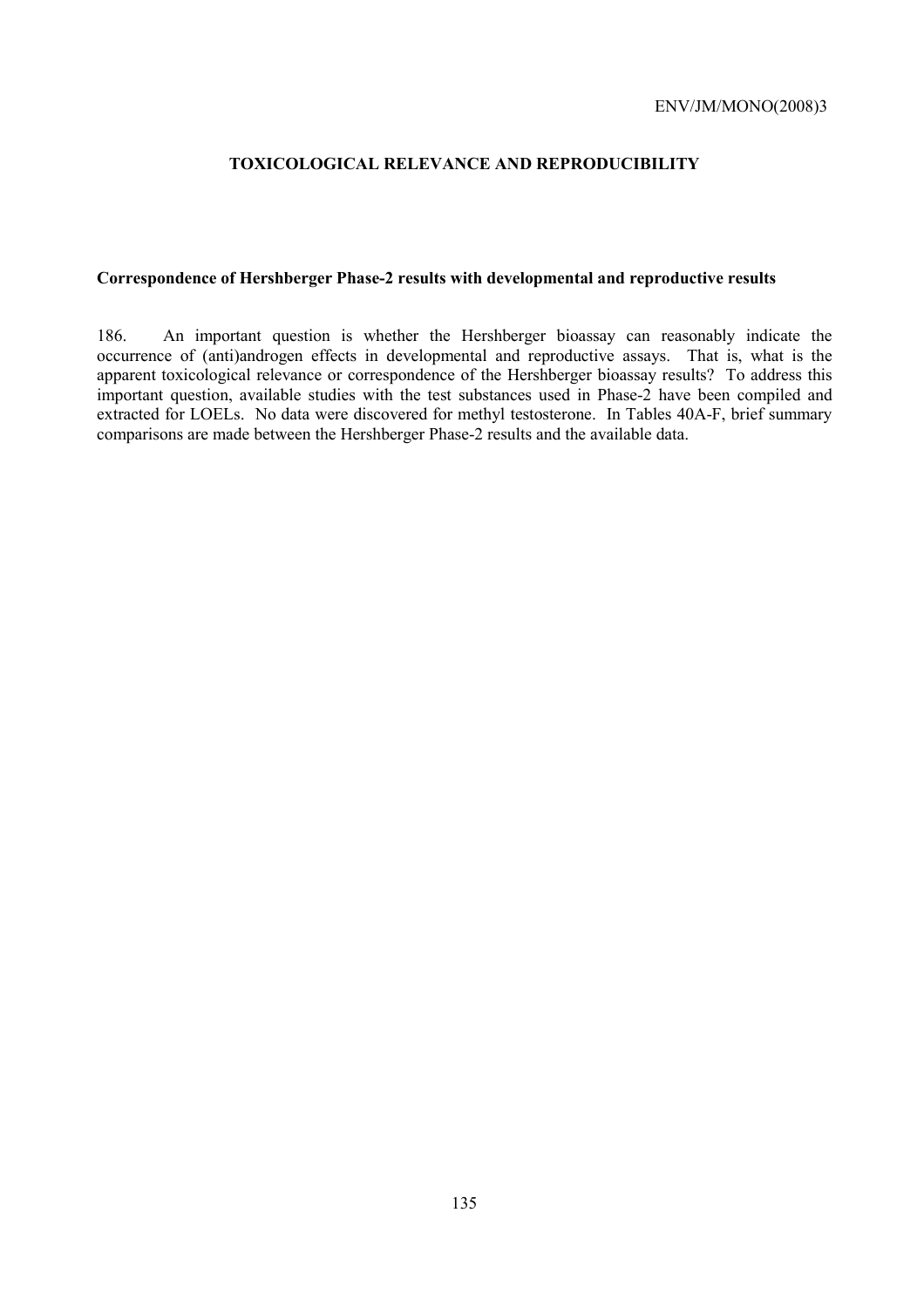**Table 40A. Comparison of TREN Hershberger Phase 2 results with developmental and reproductive results** 

| <b>Hershberger Bioassay</b>                                                                   | <b>Developmental and/or Reproductive Bioassay (51)</b>                                                           |  |
|-----------------------------------------------------------------------------------------------|------------------------------------------------------------------------------------------------------------------|--|
| VP:<br>$8-40$ mg/kg/d                                                                         | By sc administration – increased female anogenital distance $\geq 0.5$                                           |  |
| SVCG: $40 \text{ mg/kg/d}$                                                                    | mg/kg/d                                                                                                          |  |
| LABC: $8-40$ mg/kg/d                                                                          | By sc administration – reduced female arealas retention $\geq 2$                                                 |  |
| GP:<br>$8-40$ mg/kg/d                                                                         | mg/kg/d                                                                                                          |  |
| COWS: $40 \text{ mg/kg/d}$                                                                    | By sc administration – reduced female nipple retention $\geq 0.5$                                                |  |
|                                                                                               | mg/kg/d                                                                                                          |  |
|                                                                                               | No frank malformations observed                                                                                  |  |
|                                                                                               | Comments: The route of administration differences should be taken into account. The authors performed            |  |
| both oral and sc Hershberger studies. By gavage, LABC and SVCG were significant at 10 mg/kg/d |                                                                                                                  |  |
|                                                                                               | $\pm$ 11 $\pm$ 1 $\pm$ 1 $\pm$ 0 $\pm$ 0 $\pm$ 0 $\pm$ 0 $\pm$ 11 $\pm$ 11 $\pm$ 0 $\pm$ $\pm$ 11 $\pm$ 10 $\pm$ |  |

trenbolone via po and VP, COWS, GP at 50 mg/kg/d trenbolone via po. By injection, LABC was significant at 0.05 µg/kg/d sc; other tissues at 0.20 µg/kg/d sc.

**Table 40B. Comparison of PRO Hershberger Phase 2 results with developmental and reproductive results** 

| <b>Hershberger Bioassay</b>                     | <b>Developmental and/or Reproductive Bioassay (51)(52)</b>                                          |
|-------------------------------------------------|-----------------------------------------------------------------------------------------------------|
| 10-30 mg/kg/d<br>VP:                            | Anogenital distance: 25 mg/kg/d                                                                     |
| SVCG: $10-30$ mg/kg/d                           | Retained nipples: 50 mg/kg/d                                                                        |
| LABC: $3-100$ mg/kg/d                           | Malformations (hypospadias) incidence at $\geq$ 50 mg/kg/d                                          |
| $10 \text{ mg/kg/d} - \text{Non-detect}$<br>GP: | Decreased adult sex accessory tissue wts at $\geq 100$ mg/kg/d                                      |
| COWS: $3-100$ mg/kg/d                           | Histopath lesions in adult sex accessory tissue at $\geq$ 50 mg/kg/d                                |
|                                                 | Comments: There is general correspondence between the Hershberger results and those studies with in |
| utero exposure to procymidone.                  |                                                                                                     |

| Table 40C. Comparison of VIN Hershberger Phase 2 results with developmental and reproductive |
|----------------------------------------------------------------------------------------------|
| results                                                                                      |

| <b>Hershberger Bioassay</b> | <b>Developmental and/or Reproductive Bioassay (53)(54)</b>                                                  |
|-----------------------------|-------------------------------------------------------------------------------------------------------------|
| VP:<br>$10-100$ mg/kg/d     | Anogenital distance reduced $\geq$ 3.125 mg/kg/d                                                            |
| SVCG: $10-30$ mg/kg/d       | Nipple retention in pnd 14 males increased $\geq$ 50 mg/kg/d                                                |
|                             | Nipple retention in pubertal males increased $\geq$ 50 mg/kg/d                                              |
| LABC: $10-100$ mg/kg/d      | Malformations (hypospadias) incidence at $\geq$ 50 mg/kg/d                                                  |
| $10-100$ mg/kg/d<br>GP:     | Decreased adult VP wts at $\geq$ 50 mg/kg/d                                                                 |
| COWS: $10-100$ mg/kg/d      | Reduced sperm count at 100 mg/kg/d                                                                          |
|                             | Comments: There is a general correspondence between the Hershberger results and the developmental           |
|                             | assays $(53)(54)$ . However, a multi-generation study did not reproduce the Anogenital distance findings at |
| 3.125 -15 mg/kg/d $(55)$ ,. |                                                                                                             |

**Table 40D. Comparison of LIN Hershberger Phase 2 results with developmental and reproductive results** 

| <b>Hershberger Bioassay</b>   | Developmental and/or Reproductive Bioassay (51)(56)(57)(58)        |
|-------------------------------|--------------------------------------------------------------------|
| VP:<br>30-Nondetect $mg/kg/d$ | Anogenital distance not statistically significant up to 50 mg/kg/d |
| SVCG: $30-100$ mg/kg/d        | Nipple retention in pnd 13 males increased 50 mg/kg/d              |
|                               | Nipple retention in pubertal males increased $\geq$ 50 mg/kg/d     |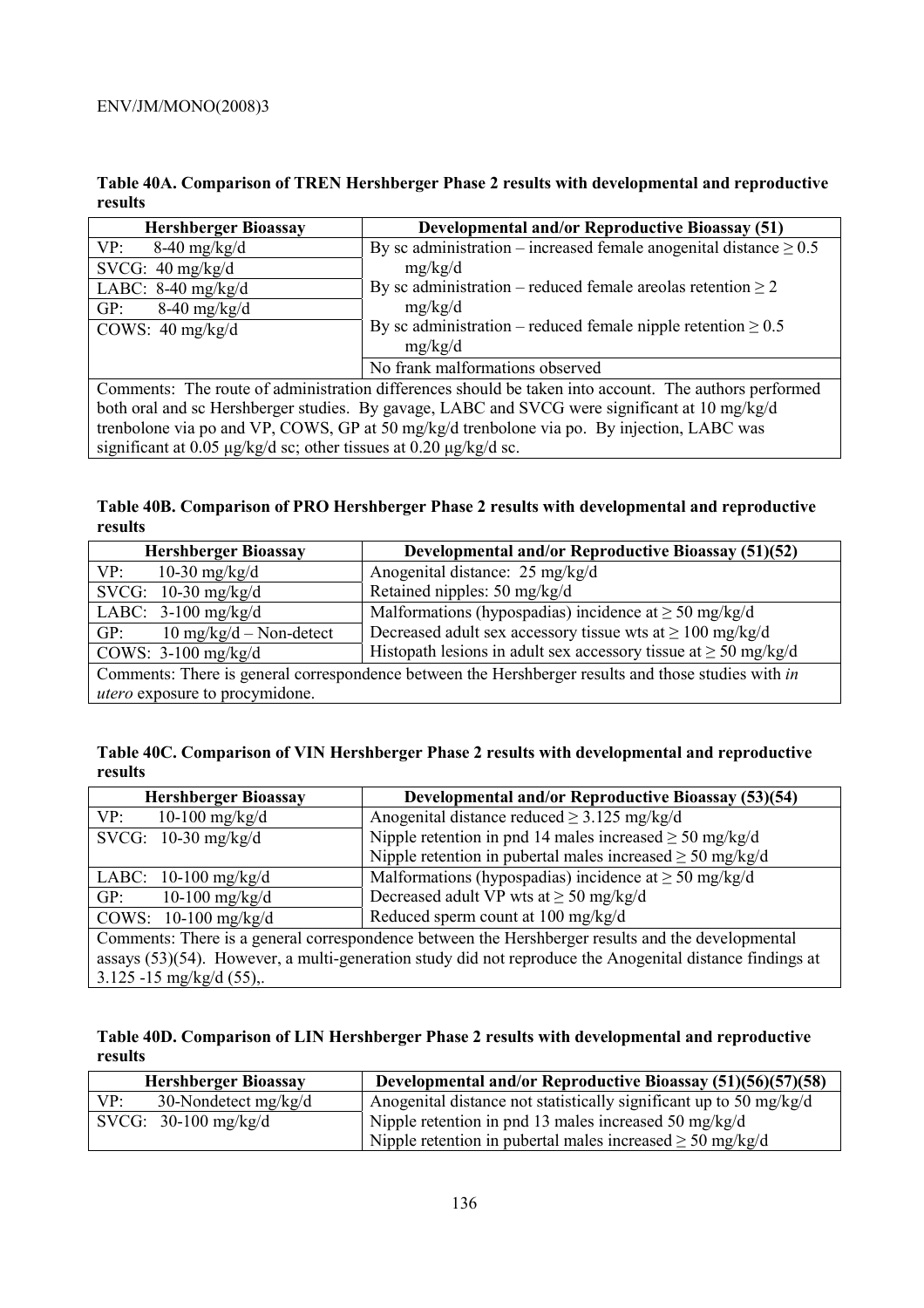| $\vert$ LABC: 30-Nondetect mg/kg/d                                                                | Malformations (epididymis) incidence observable at $\geq$ 25 mg/kg/d |  |  |
|---------------------------------------------------------------------------------------------------|----------------------------------------------------------------------|--|--|
| 100-Nondetect $mg/kg/d$<br>GP:                                                                    | Decreased adult dorsolateral prostate wts at 50 mg/kg/d              |  |  |
| $\vert$ COWS: 100-Nondetect mg/kg/d                                                               | Histological abnormalities in male repro tract $\geq$ 25 mg/kg/d     |  |  |
| Comments: There is a general correspondence between the Hershberger results and the developmental |                                                                      |  |  |
| assays.                                                                                           |                                                                      |  |  |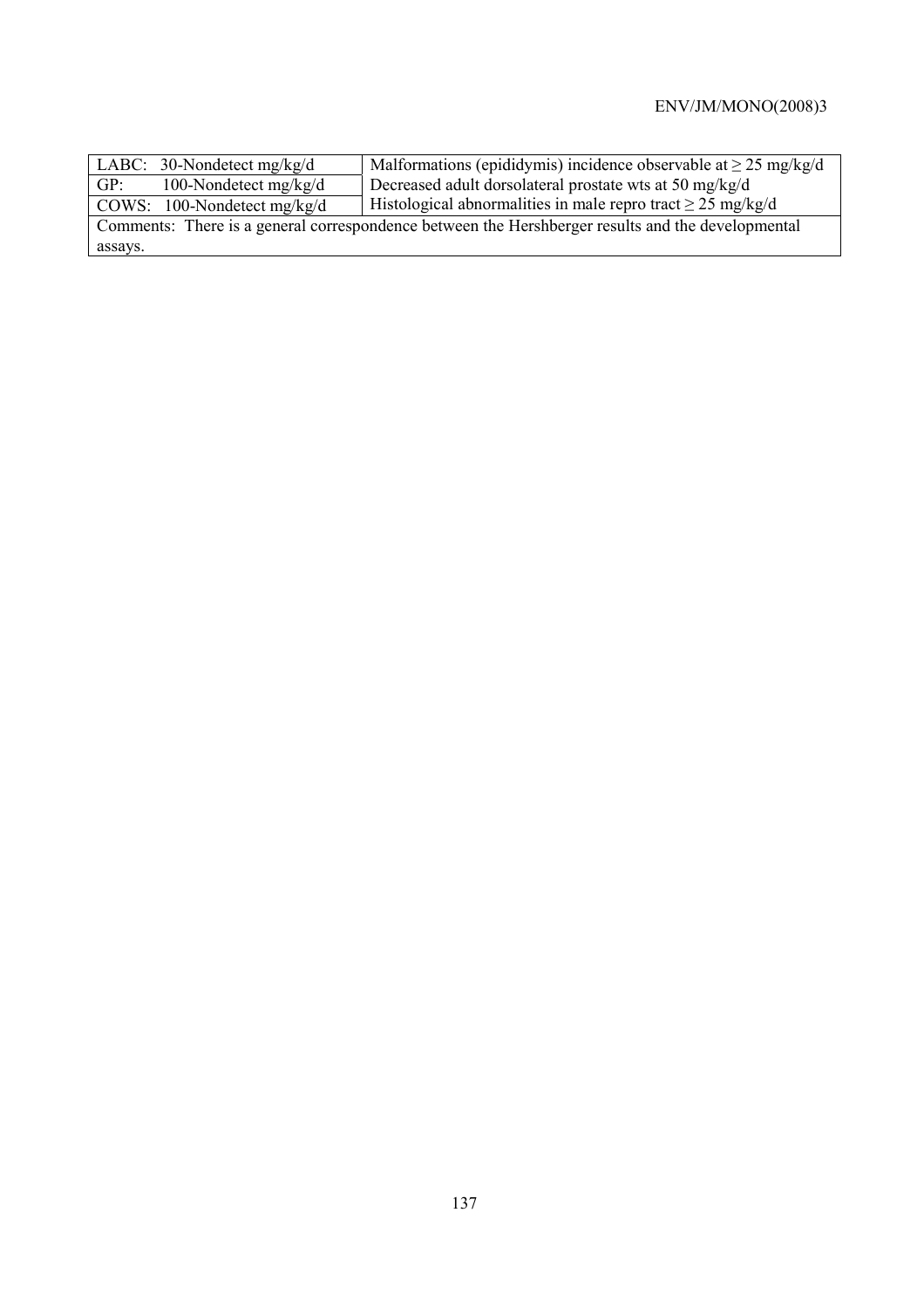**Table 40E. Comparison of DDE Hershberger Phase 2 results with developmental and reproductive results** 

| <b>Hershberger Bioassay</b> | Developmental and/or Reproductive Bioassay (51)(59)(60)                                           |
|-----------------------------|---------------------------------------------------------------------------------------------------|
| VP:<br>30-160 mg/kg/d       | Anogenital distance reduced in Long Evans and not SD rats 100                                     |
| SVCG: $30-160$ mg/kg/d      | mg/kg/d                                                                                           |
|                             | Nipple retention in pnd 13 males increased 10 mg/kg/d SD rats;                                    |
|                             | 100 mg/kg/d Long Evans rats                                                                       |
| LABC: $30-100$ mg/kg/d      | Malformations (hypospadias) low incidence at 100 mg/kg/d in one                                   |
| 100-160 $mg/kg/d$<br>GP:    | study but not observed in second study                                                            |
| COWS: $30-100$ mg/kg/d      | Decreased adult VP wts at 200 mg/kg/d                                                             |
|                             | Comments: There is a general correspondence between the Hershberger results and the developmental |

assays.

### **Table 40F. Comparison of FIN Hershberger Phase 2 results with developmental and reproductive results**

| <b>Hershberger Bioassay</b>                                                                            | <b>Developmental and/or Reproductive Bioassay</b>                 |  |  |  |
|--------------------------------------------------------------------------------------------------------|-------------------------------------------------------------------|--|--|--|
|                                                                                                        | (19)(20)(61)(62)(63)                                              |  |  |  |
| VP:<br>0.2-1 mg/kg/d                                                                                   | Anogenital distance reduced pnd $1 \ge 0.01$ mg/kg/d              |  |  |  |
| SVCG: $0.2-1$ mg/kg/d                                                                                  | Nipple retention in pnd 13 males increased $\geq 0.01$ mg/kg/d    |  |  |  |
|                                                                                                        | Nipple retention in adult males increased $\geq 0.1$ mg/kg/d      |  |  |  |
| LABC: $0.2-5$ mg/kg/d                                                                                  | Malformations (multiple tissues) significant at $\geq 10$ mg/kg/d |  |  |  |
| 0.2-Nondetect $mg/kg/d$<br>GP:                                                                         | Decreased adult LABC wts at $\geq 1$ mg/kg/d                      |  |  |  |
| COWS: $0.2-5$ mg/kg/d                                                                                  | Decreased adult VP and COWS wts at $\geq 10$ mg/kg/d              |  |  |  |
| Comments: 0.2 mg/kg/d was the lowest dose; the data of Bowman et al. were not available when the doses |                                                                   |  |  |  |

were selected.

187. The brief summary comparisons of the Hershberger Phase-2 results with data available from various developmental and reproductive data published in the literature (Tables 40A-F) show a high level of correspondence when the route of administration is similar. In the case of trenbolone (Table 40A), there are route of administration considerations. The investigators performed two Hershberger bioassays themselves using very similar protocol conditions. The sc Hershberger corresponded well to the developmental data after exposure *in utero* with sc administration to the dams shown in Table 40A. In parallel, the investigators' gavage Hershberger data corresponded well to those generated in Phase-2. There were no developmental or reproductive data for methyl testosterone discovered.

188. In conclusion, this brief comparison lends support to the toxicological relevance of the Hershberger bioassay to predict possible hazards from *in utero* exposure to (anti)androgens.

# **Overall reproducibility of the Hershberger bioassay in Phase-2**

189. The reproducibility in Phase-2 of the Hershberger validation programme can be assessed by comparing the F values for the chemical effect (the dose response) versus the F values for the chemical \* lab effect. The chemical F value is typically from one to two orders of magnitude larger that the chemical \* lab F value as compared in Tables 41A and 41B. This demonstrates that chemical dose was the far stronger effect.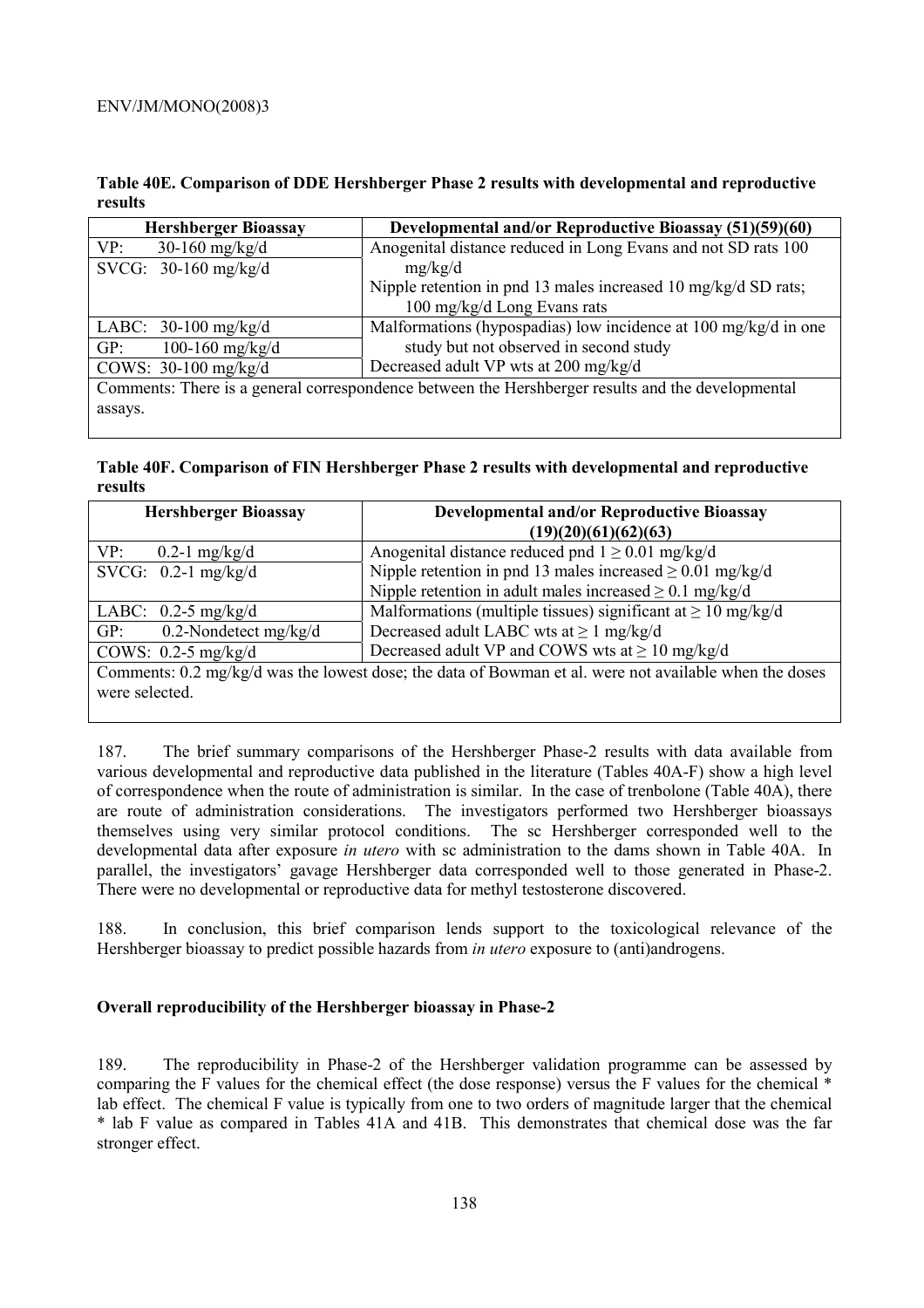| across Phase-2 test substances and tissues |                                             |             |             |           |             |  |
|--------------------------------------------|---------------------------------------------|-------------|-------------|-----------|-------------|--|
| <b>Test Substance</b>                      | <b>Test Substance * Laboratory R-square</b> |             |             |           |             |  |
|                                            | <b>VP</b>                                   | <b>SVCG</b> | <b>LABC</b> | <b>GP</b> | <b>COWS</b> |  |
| Methyl Testosterone – series 1             | 68                                          | 73          | 110         | 23        | 61          |  |
| Methyl Testosterone – series 2             | 265                                         | 176         | 274         | 125       | 127         |  |
| Trenbolone                                 | 11.1                                        | 14          | 45          | 19.2      | 13.6        |  |
| Procymidone                                | 101                                         | 95          | 11          | 16        | 46          |  |
| Vinclozolin $-0.4$ mg/kg/d TP              | 62                                          | 107         | 78.5        | 20.9      | 34.4        |  |
| Vinclozolin $-0.2$ mg/kg/d TP              | 102                                         | 264         | 118         | 70        | 88          |  |
| Linuron                                    | 27                                          | 49          | 58          | $3.5*$    | 15          |  |
| $DDE - 0.4$ mg/kg/d TP                     | 57                                          | 74          | 109         | 29        | 62          |  |
| $DDE - 0.2$ mg/kg/d TP                     | 43                                          | 97          | 83          | 31        | 31          |  |
| Finasteride                                | 51                                          | 90          | 24          | 10        | 33          |  |

# **Table 41A. Comparison of chemical F values**

**across Phase-2 test substances and tissues** 

\* P NOT <  $0.0001$ ; if no asterisk then P was <  $0.0001$ 

### **Table 41B. Comparison of chemical \* lab F values**

|  | across Phase-2 test substances and tissues |  |  |  |  |
|--|--------------------------------------------|--|--|--|--|
|--|--------------------------------------------|--|--|--|--|

| <b>Test Substance</b>          | <b>Test Substance * Laboratory R-square</b> |             |             |           |             |
|--------------------------------|---------------------------------------------|-------------|-------------|-----------|-------------|
|                                | VP                                          | <b>SVCG</b> | <b>LABC</b> | <b>GP</b> | <b>COWS</b> |
| Methyl Testosterone – series 1 | 0.9                                         | 0.8         | 1.6         | 1.4       | $4.1$ **    |
| Methyl Testosterone – series 2 | 1.1                                         | $2.4**$     | 0.4         | 0.3       | 0.2         |
| Trenbolone                     | 0.5                                         | 0.5         | 0.5         | $1.9*$    | 0.9         |
| Procymidone                    | $2.2*$                                      | $2.5*$      | $2.6*$      | 1.7       | 1.1         |
| Vinclozolin $-0.4$ mg/kg/d TP  | 0.8                                         | $2.2*$      | 0.8         | 1.6       | 1.3         |
| Vinclozolin – 0.2 mg/kg/d TP   | 1.8                                         | 1.0         | 0.5         | 1.1       | 0.8         |
| Linuron                        | 1.5                                         | $3.0**$     | $6.2**$     | 1.3       | $2.9**$     |
| $DDE - 0.4$ mg/kg/d TP         | $3.0*$                                      | $4.0**$     | $2.9**$     | 1.0       | $1.9*$      |
| $DDE - 0.2$ mg/kg/d TP         | 1.8                                         | $5.0**$     | $3.8**$     | 07        | 1.2         |
| Finasteride                    | 1.5                                         | $3.6**$     | $5.3**$     | $1.9*$    | $2.1*$      |

\*  $P < 0.05$ ; \*\*  $P < 0.01$ 

190. The F values for the chemical \* lab effect indicate that significant differences were observed in 20 of 50 cases. As the analysis is based on absolute weight values, this is not unexpected. There are two possible factors. One is the body size of the rats, and these did vary from lab to lab due to the use of different strains, but even similar strains showed some differences (all laboratories in the MT dose series 2 used the same strain from the same supplier). A second factor may be differences in the dissection technique among laboratories, yielding different weights for certain tissues (e.g., the substantial difference in COWS absolute weights in laboratory 6 in the MT dose series 1 studies and the LABC absolute weight differences among labs evident in Table 23 with LIN).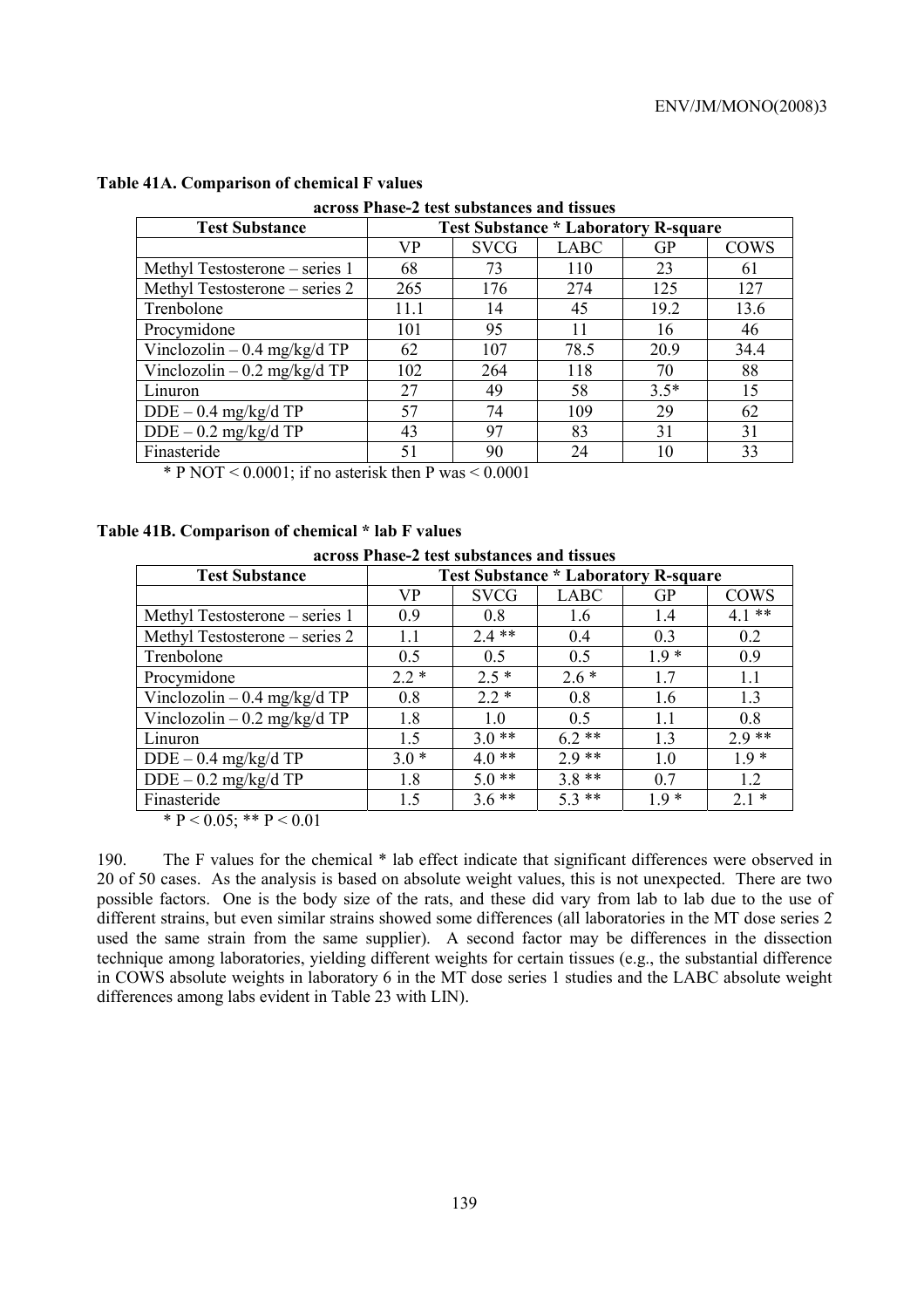# **DISCUSSION**

191. The rodent Hershberger bioassay has been recommended for use as a screening assay to identify substances potentially acting through (anti)androgen mechanisms, including androgen agonists, androgen antagonists, and 5α-reductase inhibitors. This validation study was conducted in 2002-2003 to demonstrate the ability of the Hershberger bioassay to reliably detect androgen agonists, androgen antagonists, and  $5\alpha$ -reductase inhibitors in dose response studies; to demonstrate the transferability of standardised protocols amongst laboratories; and to quantify the inter-laboratory reproducibility of the bioassay in the dose response studies. The results of this validation study are intended to support the development of an OECD Test Guideline for the uterotrophic bioassay.

192. The first phase (Phase-1) of the validation of the rodent Hershberger bioassay was conducted in two phases. Phase-1A studied the dose response to the potent androgen agonist, testosterone propionate (TP) (CASRN 57-82-5). Phase-1B studied the dose response to the potent androgen antagonist, flutamide (FLU) (CASRN 1311-84-7) using two doses of TP as the potent, coadministered androgen. Those TP doses were chosen based upon the preceding Phase-1A studies. Seventeen laboratories contributed to Phase-1A, and seven laboratories to Phase-1B. Despite differences in rat strain used and different levels of experience among the participating laboratories, there was acceptable agreement in both Phase-1A and 1B among laboratories with respect to the magnitudes of the responses at the different dose levels and the doses at which significant responses were obtained (3). In Phase-1A, TP reproducibly stimulated weight increase in five male accessory sex organs and tissues: the ventral prostate (VP), seminal vesicles plus coagulating glands (SVCG), levator ani and bulbocavernosus muscle complex (LABC), glans penis (GLANS), and Cowper's glands (COWS). In Phase-1B, FLU reproducibly antagonized the weight increase in these same accessory sex organs and tissues in dose response studies, when co-administered with specified doses of TP.

### **Demonstration of the ability to detect other androgen agonists**

193. In Phase 1A, the Hershberger bioassay detected the strong androgen agonist TP and the dose response was reproducible among laboratories (3). One of the specific goals of Phase-2 was to evaluate the reproducibility of the protocol for detecting weaker androgen agonists. The Hershberger bioassay successfully achieved this goal with MT and TREN. All laboratories were able to detect MT and TREN with all five mandatory tissues achieving statistically significant decreases.

### **Demonstration of the ability to detect weak androgen antagonists**

194. In Phase 1B, the Hershberger bioassay detected the strong androgen antagonist FLU and the dose response was reproducible among laboratories (3). One of the specific goals of Phase-2 was to evaluate the reproducibility of the protocol for detecting weaker androgen antagonists. The Hershberger bioassay successfully achieved this goal with PRO, VIN, LIN, and DDE. All laboratories were able to detect DDE with all five mandatory tissues achieving statistically significant decreases. All laboratories were able to detect PRO and VIN with four mandatory tissues achieving statistically significant decreases. Although the GP absolute weights were decreased, the GP, however, sometimes failed to achieve statistical significance in all cases. Three of four laboratories were able to detect LIN with at least four of the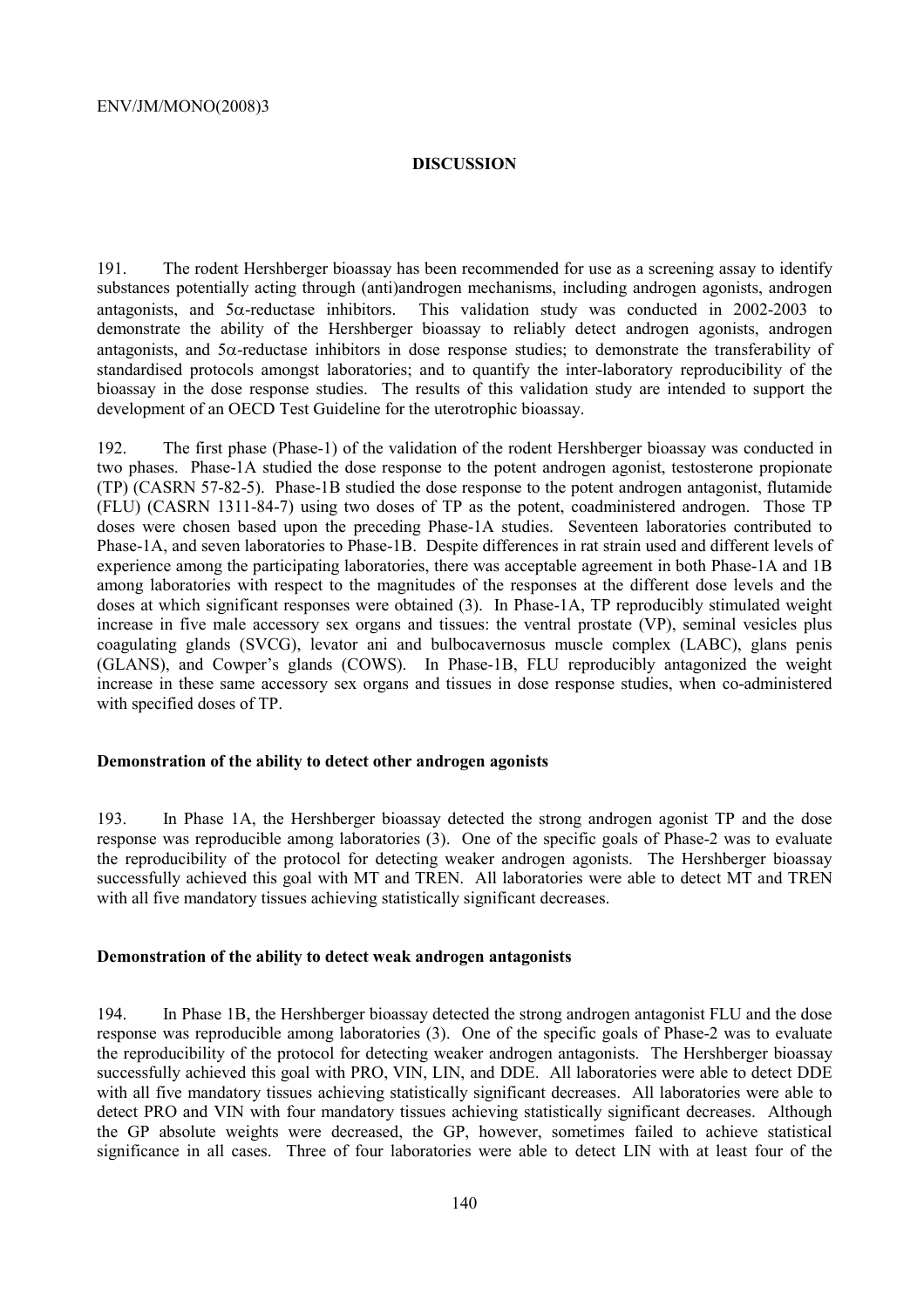mandatory tissues achieving statistically significant decreases. The fourth laboratory detected LIN only with the SCVG and only when the more liberal pairwise comparison statistical approach was used. This laboratory had the largest CVs and encountered some apparent difficulties in the dissection of the small, unstimulated tissues. This reinforces the need for laboratories to sufficiently train their personnel in the dissection of the small tissues which are sometimes embed in adipose tissues, and for laboratories to demonstrate this proficiency before undertaking the Hershberger bioassay.

### **Demonstration of the ability to detect weak a strong 5**α**-reductase inhibitor**

195. Several of the male reproductive tract tissues require an active 5α-reductase enzyme in order to covert testosterone to dihydrotestosterone and thereby amplify the androgen signal.. A final specific goal of Phase-2 was to evaluate the reproducibility of the protocol for detecting a strong 5α-reductase inhibitor and possibly to assist in the identification of this mechanism with a differential response profile among the mandatory tissues. The Hershberger bioassay successfully achieved this goal with FIN. All laboratories were able to detect FIN with four mandatory tissues achieving statistically significant decreases in all instances. In this case, the lack or low level of activity of a  $5\alpha$ -reductase enzyme in the GP is a plausible reason this tissue did not achieve statistically significant decreases in one laboratory.

### **Evaluation of protocol conditions**

196. The experience in Phase-2 continues to indicate that the Hershberger protocol is robust. There are several aspects of the protocol that deserve discussion.

# *Timing and preputial separation*

197. The dissection of the GP requires relatively complete preputial separation, which, in turn, is dependent upon the maturation rate of the set of animals. Based on the data generated in Phase-1 and Phase-2, the large majority of animals do achieve preputial separation by necropsy, when castration occurs on about pnd 42. However, in Phase-2, two of the laboratories continued to display incomplete preputial separation at necropsy. The animals with incomplete preputial separation occurred in thee types of groups: the vehicle control, FLU positive reference groups, and those groups administered high doses of antiandrogens. In one laboratory, the GP was not dissected from those animals with incomplete preputial separation, and this appeared to have reduced the statistical power of the assay.

198. The basic recommendation made based upon these data is that laboratories should understand particular characteristics of their animal strain and supplier, e.g., if the animals are castrated on pnd 42, whether preputial separation be complete at necropsy. Given that this will depend upon the particular sexual maturation rate, the obvious solution is to delay castration in those particular circumstances by the minimum time needed to ensure that preputial separation would be complete. It is presumed that the window of sensitivity will be similar in these cases, as this, too, depends upon the rate of sexual maturation. This would represent a minimal, but acceptable, change in the protocol.

199. In addition, those laboratories encountering animals with incomplete preputial separation should proceed with GP dissection. The data from the second laboratory appeared acceptable, and a small increase in CV is preferable to the significant loss of power due to a reduced number of animals.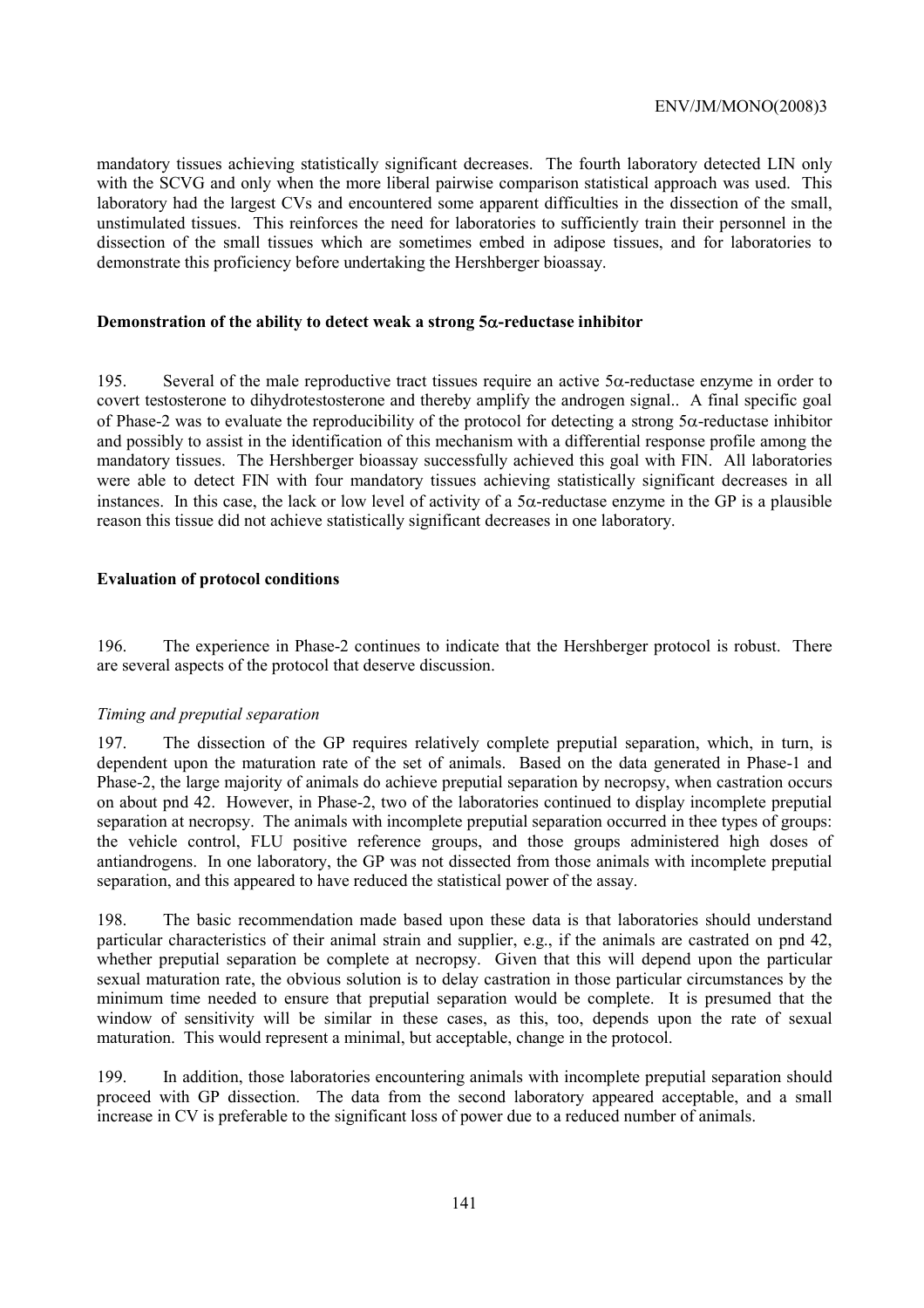### *Fixation of the ventral prostate*

200. The results of Phase-2 fully support the previous findings in Phase-1: fixation of the ventral prostate offers no increase in sensitivity and no reduction in CV. It is recommended that no further work be done with ventral prostate fixation, and that this endpoint need not be included in Phase-3.

### *TP reference doses*

201. Phase-1B results indicated that little or no difference was evident between 0.2 mg/kg/d and 0.4 mg/kg/d as the reference dose of TP when coadministered with a dose series of FLU. Phase-2 has expanded this comparison with dose series of VIN and of DDE. Again, there was no evidence for a difference between the two TP reference doses, particularly, in regards to the ability to detect weaker anitandrogens. Importantly, no obvious difference was evident in sensitivity with the weaker antiandrogen, DDE. Therefore, at this time, both doses appear acceptable for use. It is recommended, however, that studies with the two doses be continued, if it is apparent that different national authorities may desire to both of the TP reference doses. This would enlarge the data set to support both or, alternatively, may yet reveal an important difference.

202. In addition, viability in absolute and relative weights was observed in the TP dose groups and the lower test substance treatment groups in several cases. Tissues from the  $TP +$  test substance groups were sometimes larger in absolute terms than the TP only dose, and there were isolated events of statistical significance, both negative and positive decreases, on four occasions. In the case of lab 6 with linuron (see Table 23), low tissue weight values in the TP positive control group may have contributed to the absence of detectable decreases in this study. This suggests some risk exists for the variability in the positive controls to lead to false positives and false negatives. This possibility should be evaluated at the end of the validation program by pooling Phase-1, -2, and -3 data and the use of statistical simulations.

# **Tissue sensitivity and sources of variability**

### *CVs among tissues and laboratories*

203. In addition to animal number and the degree of change in an endpoint, the coefficient of variation in the measurement is one of the determining factors in the power of an assay. The results of Phase-1 and Phase-2 show that the five mandatory tissues appear to have different inherent CV values. Those of the LABC and GP are lower than for the VP, SCVG, and COWS. The tissues differ in two important respects in the unstimulated state: the former tend to be larger and the latter both contain fluid and may be embedded in adipose tissue posing further difficulty in dissection. Therefore, the observed differences in CV values are entirely plausible.

204. When this difference in CV is combined with the relative increase or decrease in a given tissue, this appears to explain the basic sensitivity of a tissue. For example, the low CV observed with the LABC and its intermediate relative response appear to make this tissue among the more reliable against various agonists, antagonists, and even 5α-reductase inhibitors. The high relative response of the VP, SCVG, and COWS appears to be somewhat compromised by their higher CVs, but these tissues appear to perform in the same class as the LABC (see Tables 37 and 38). The GP despite its low CV is apparently hampered by the low relative response of this tissue. Finally, the Phase-2 data also indicate that the particular value of a tissue may vary depending on the mode of action of a particular test substance.

205. In addition, the data set from both Phases also indicates the CV values tend to vary amongst laboratories for a given tissue and that the tendency towards a smaller or larger CV continues across all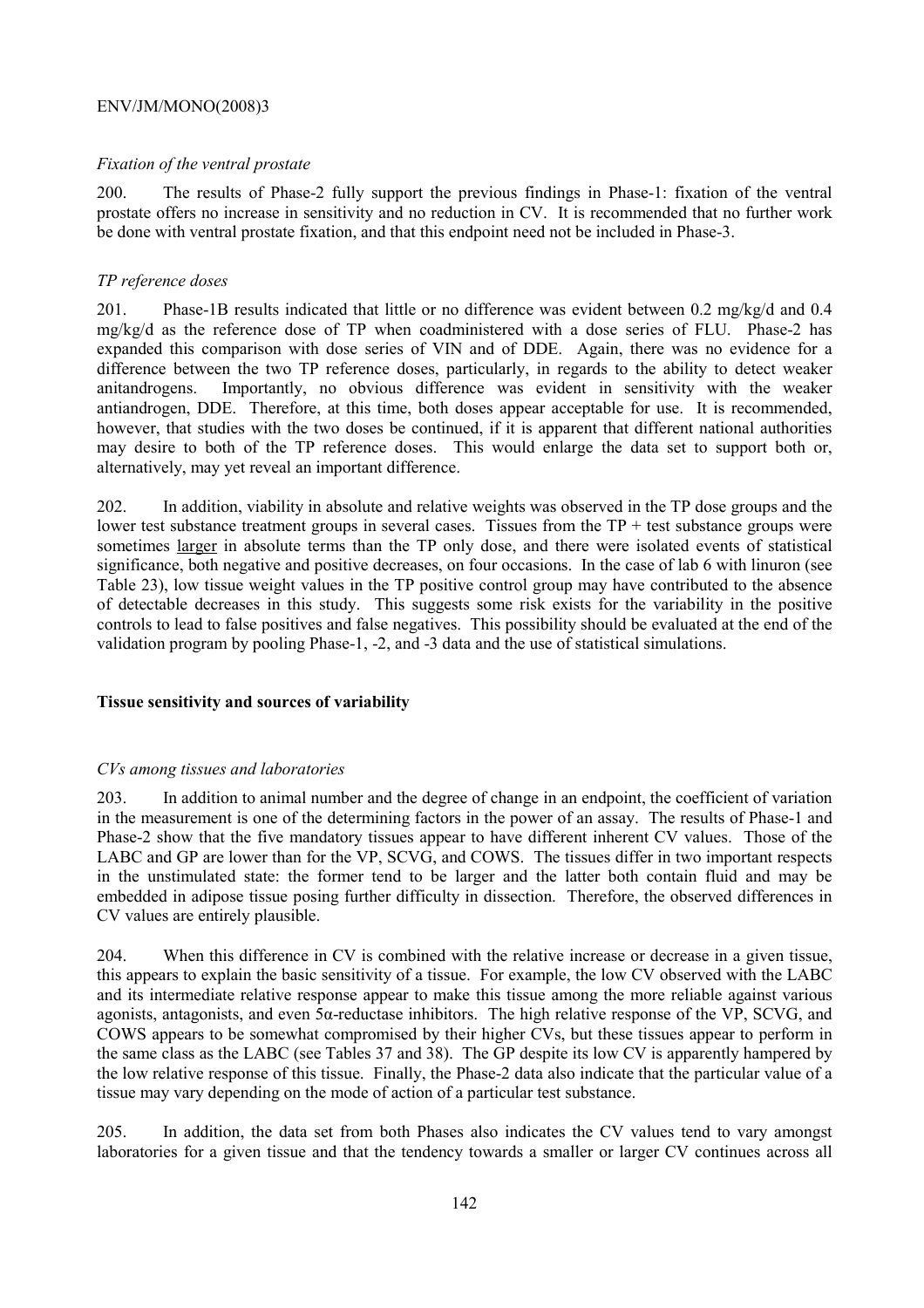five mandatory tissues. As with the uterotrophic bioassay, the CV differences among laboratories indicates that a validation programme not only characterizes a particular protocol, but also the participating laboratories. This point concerning laboratory skill and its relationship with CV is discussed further in the following section.

# *Laboratory skill*

206. The combination of CV values and some evident issues with large differences in the absolute weights of tissues like the COWS and VP, suggests that a major factor in the performance of the Hershberger bioassay is the dissecting skill and consistency of the laboratory staff. This proficiency is assumed to come both from previous training and from care exercised during the necropsy. Clearly, the publication of the Lead Laboratory's procedures for dissection, which were shared with the laboratories and which includes detailed photographs of the dissection procedures, is a priority as it appears to be essential to assist with laboratory training and consistency. Just as important, the data in the Phase-1 and Phase-2 reports provide a basis to perform studies with the studied test substances and to judge the current proficiency of a new laboratory and its ability to generate acceptable data.

# **Evaluation of male reproductive accessory tissue endpoints**

207. As noted above, the VP, SCVG, LABC, and COWS tissues appear to constitute a robust battery for the detection of androgen agonists, androgen antagonists, and 5α-reductase inhibitors when used by trained laboratories. It remains open to question, however, how well and consistently these tissues can contribute to the generation of tissue response profiles that can consistently discriminate different mechanisms or metabolic characteristics of a test substance. The data provide both some supporting evidence as well as cautions in this respect.

208. The performance of the GP was the weakest of the five mandatory tissues. The GP was never the sole most sensitive tissue (the only tissue to establish a LOEL with statistical significance regardless of statistical approach). As for the GP being one of several most sensitive tissue, this occurred only 13 times in 41 assays, and this compares to rates of 30 (LABC), 29 (SCVG), 30 (VP), and 23 (COWS) in other tissues. Further, the GP on several occasions failed to reach statistical significance, although the impact of loss of power due to incomplete preputial separation in one laboratory should be taken into account.

209. The current data set on all tissues, including the GP, can be enlarged in Phase-3. Including the GP is not a significant effort. Therefore, it is recommended that the GP continue to be used at least through Phase-3.

# **Toxicological relevance of the Hershberger bioassay**

210. A comparison between the results of the Hershberger bioassay and the findings of developmental and reproductive bioassays was made for six test substances in Tables 40A-F. A similar comparison has been made for the uterotrophic bioassay (64)(65). This comparison strongly supports the toxicological relevance of the Hershberger bioassay in its ability to predict androgen- and antiandrogen-related findings, including frank malformations in the male reproductive tract (e.g., hypospadias and epididymal deformities). In almost all cases, the LOELs observed in Phase-2 are similar to the LOELs seen in the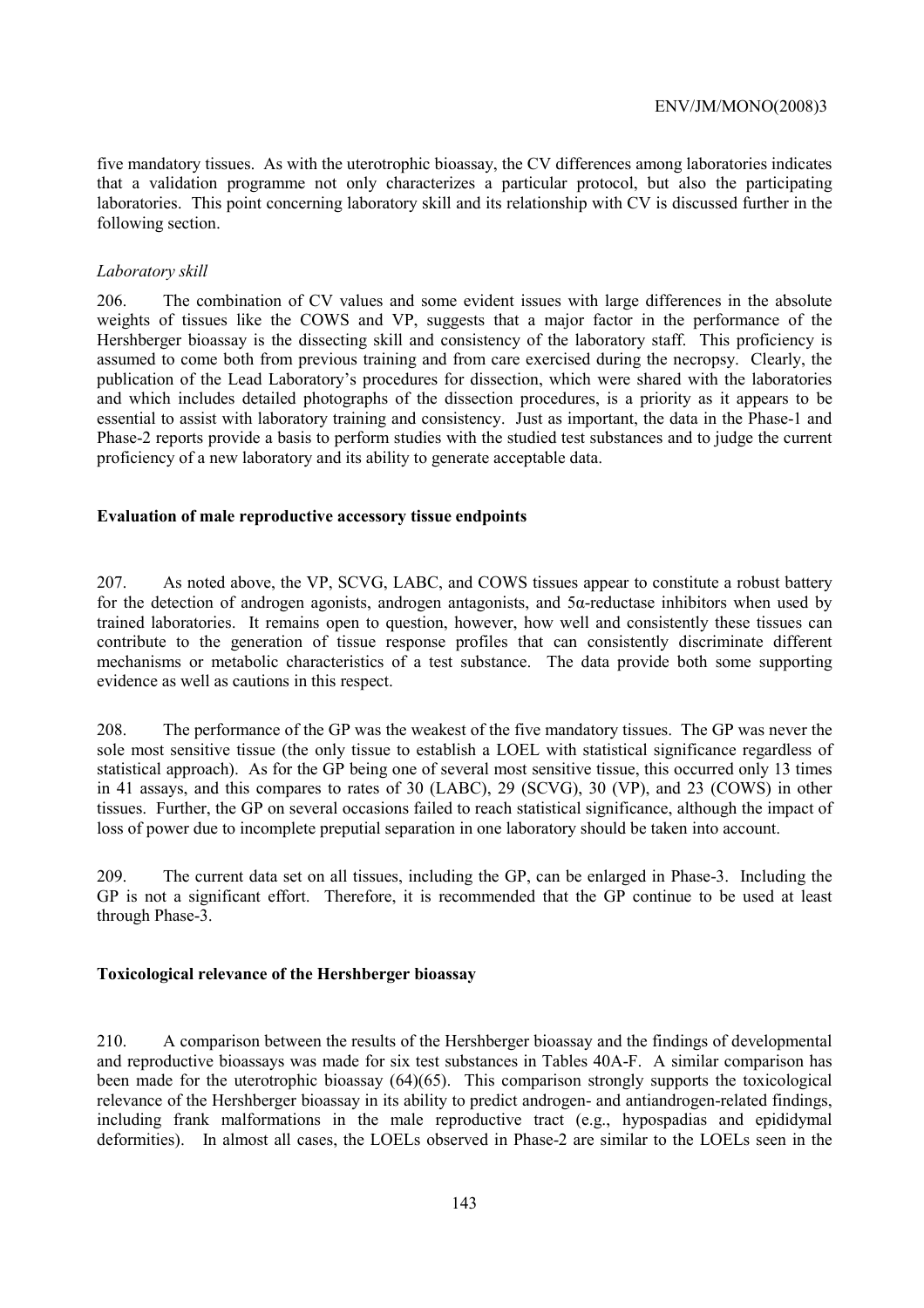developmental and reproductive studies. Therefore, the predictivity of the Hershberger bioassay based on the current data appears to be excellent. Final conclusions should, however, await work with coded negative substances.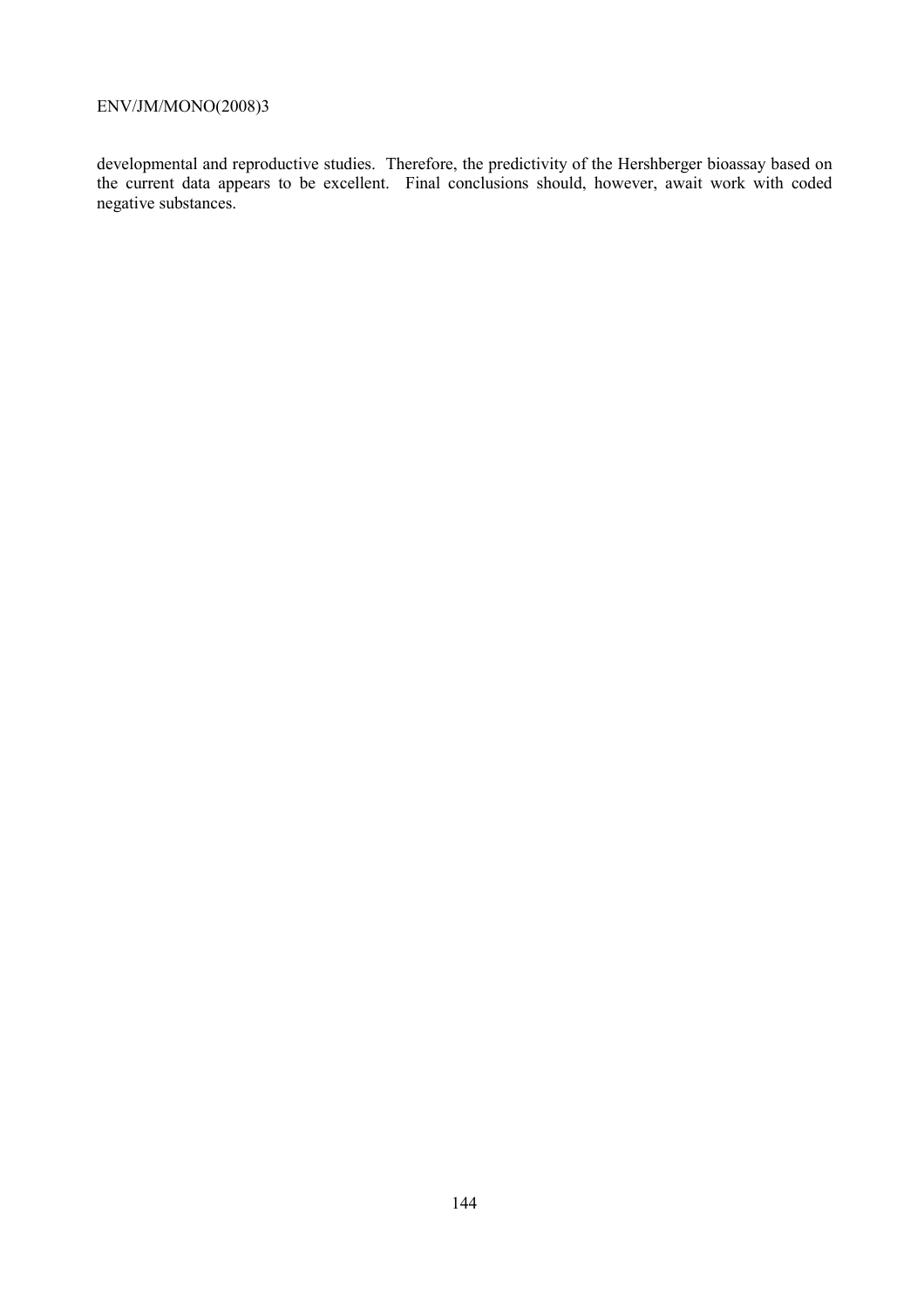## **CONCLUSIONS**

211. The following conclusions are made based upon the results of Phase-2 and in combination with the previous results of Phase-1:

- 1. The Hershberger bioassay has successfully demonstrated reliability and reproducibility in dose response studies to detect androgen agonists, antagonists, and a 5α-reductase inhibitor.
- 2. Four mandatory male sex accessory tissues and glands have proven robust and complementary in this successful detection: the ventral prostate, the seminal vesicles and coagulating glands, the levator ani and bulbocavernosus muscles, and the Cowper's glands. Although the value of the glans penis is open to some question, it would be premature to cease work on this tissue.
- 3. The dissection and tissue handling (e.g., trimming) capabilities of individual laboratories appears to differ. This conclusion is reached based on differences in CVs and, in a few instances, large and unexplained differences in the absolute weights of tissues. Both appear related to small, unstimulated tissues that may also be embedded in adipose tissue, and laboratories would need skilled and experienced personnel. Therefore, the role of personnel training and experiences should be reemphasized, and the excellent dissection description provided by the Lead Laboratory should be published in the literature as a guide.
- 4. The fixation of the ventral prostate before weighing has not demonstrated any value in the ability or sensitivity to detect the test substances. Work on this protocol option should cease.
- 5. In two laboratories, a low rate of incomplete preputial separation was observed, and this impairs the ability to dissect the glans penis. The protocol should be modified so that laboratories whose particular strain or animal supplier may result in a slower rate of sexual maturation may delay castration for a minimal time beyond pnd 42 in order to achieve complete preputial separation.
- 6. These Phase-2 data in the peripubertal surgically castrated male provide an additional body of data other than Phase-1 reference compounds against which to compare the proposed alternative animal model, the stimulated weanling. In particular, the Phase-2 body of data includes a weak agonist, trenbolone, and two weak antagonists, linuron and *p,p'*-DDE, to compare the capabilities and performance of the models.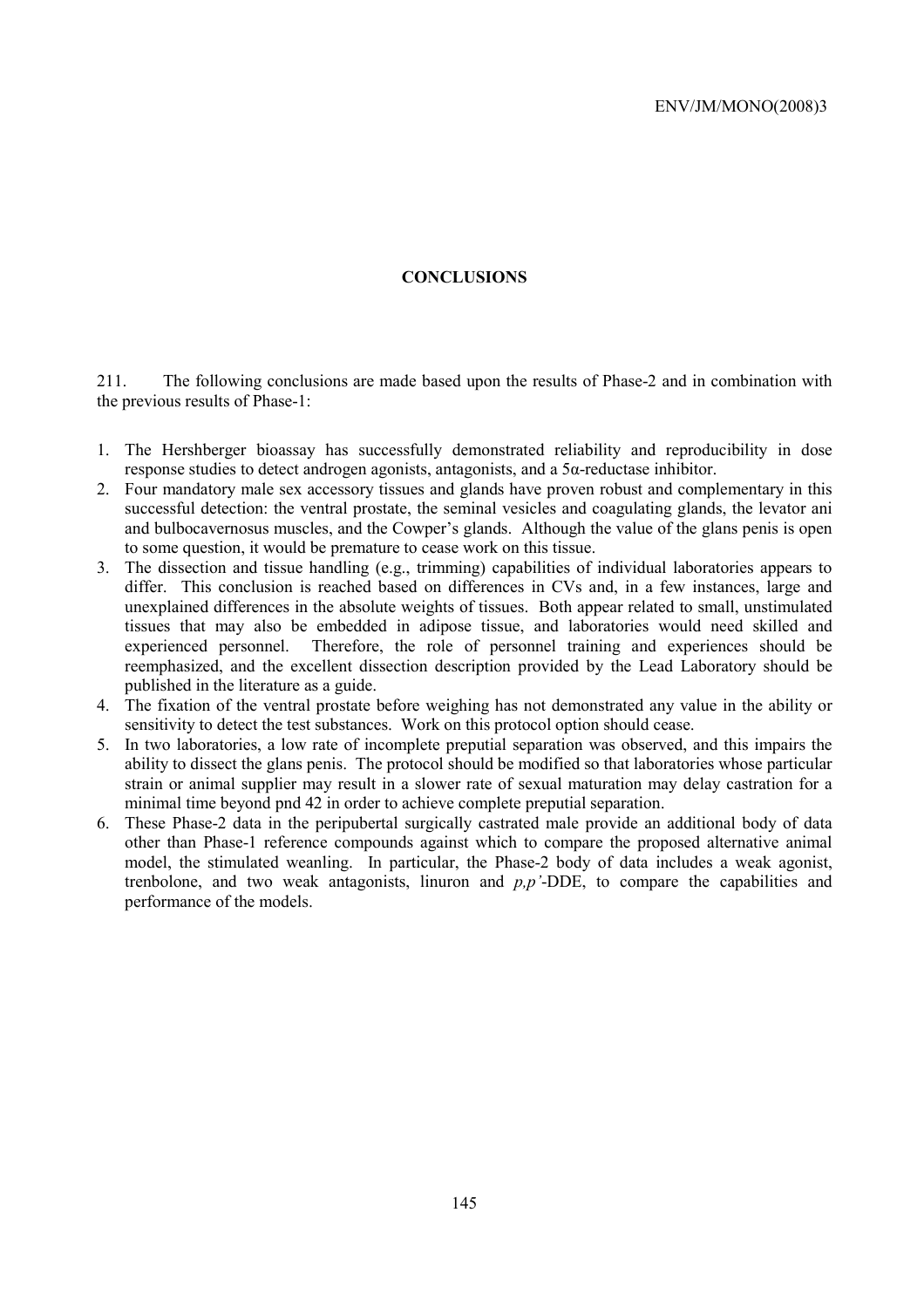# **RECOMMENDATIONS**

212. The following recommendations are offered:

- 1. The current plans to the use of coded doses in inter-laboratory studies in a Phase-3 of the Hershberger validation programme should proceed with the surgical castrate.
- 2. The current plans to study the use of the stimulated weanling as an alternative to the surgical castrate should proceed.
- 3. The training of laboratory personnel for the five mandatory tissues should be reemphasized to the participating laboratories.
- 4. Minor changes in the protocol should be made:
	- o the provision should be made to delay the timing of castration in laboratories with slower rates of sexual maturation in their animals in order to achieve complete preputial separation.
	- o the option to fix the ventral prostate prior to weighing should be deleted.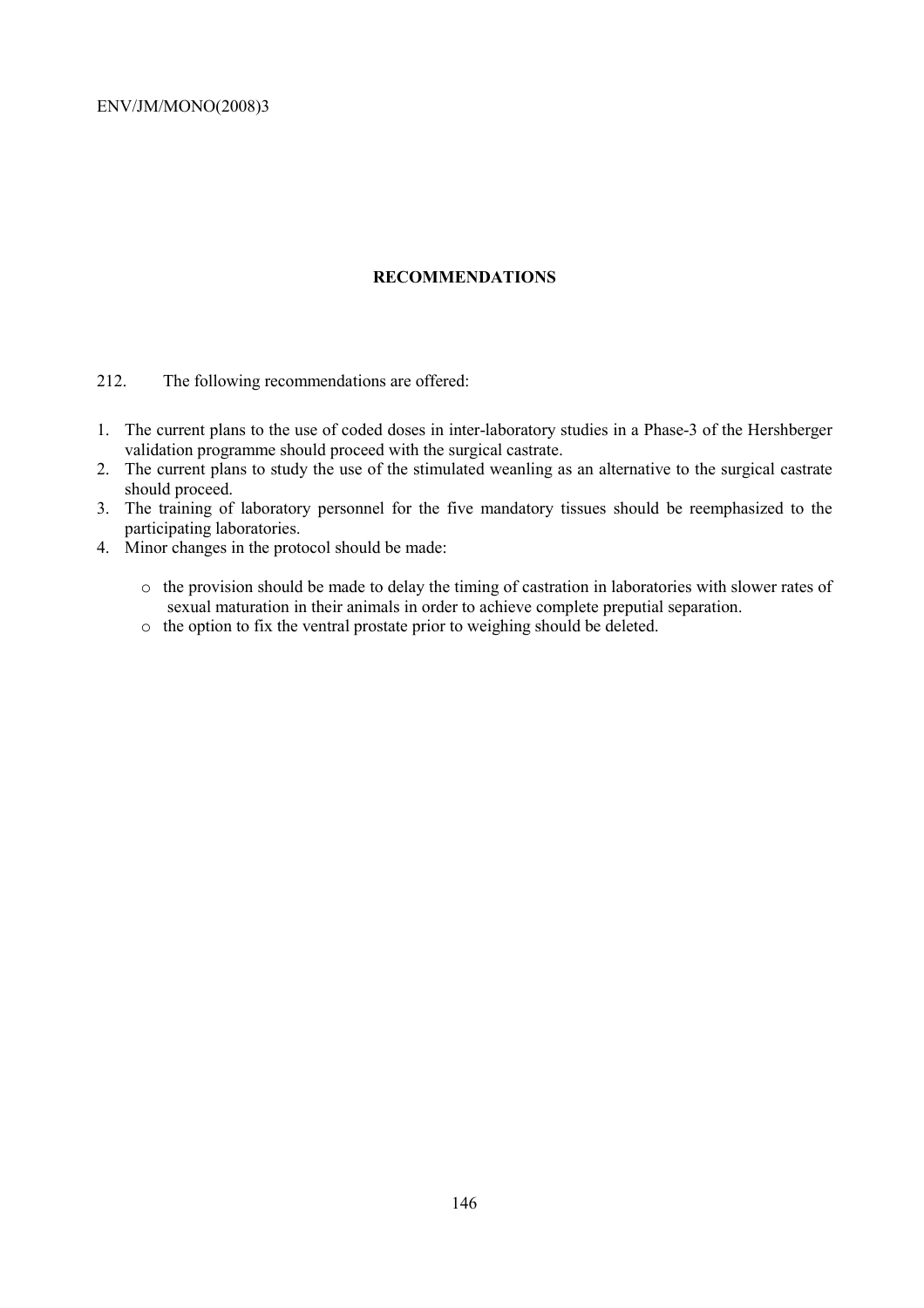#### **REFERENCES**

- 1. OECD. (1998). Report of the First Meeting of the OECD Endocrine Disrupter Testing and Assessment  $(EDTA)$  Task Force,  $10^{th}$ -11<sup>th</sup> March 1998, ENV/MC/CHEM/RA(98)5.
- 2. OECD. (1998). Detailed review paper on the appraisal of test methods for sex hormone disrupting chemicals. OECD Monograph No 21.
- 3. OECD. (2002). Final OECD report of the initial work towards the validation of the rat Hershberger assay. Phase 1. Androgenic response to testosterone propionate and anti-androgenic effects of flutamide. ENV/JM/TG/EDTA(2002)1/REV2/ADD1.
- 4. Crisp, TM, Clegg ED., Cooper, RL, Wood, WP, Anderson, DG, Baetcke, KP, Hoffmann, JL, Morrow, MS, Rodier, DJ, Schaeffer, JE, Touart, LW, Zeeman, MG, and Patel, YM. (1998). Environmental endocrine disruption: An effects assessment and analysis. Environ. Health Perspect. 106(Suppl. 1):11- 56.
- 5. CSTEE. (1999). CSTEE Opinion on Human and Wildlife Health Effects of Endocrine Disrupting Chemicals, with Emphasis on Wildlife and on Ecotoxicology Test Methods. Report of the Working Group on Endocrine Disrupters of the Scientific Committee on Toxicity, Ecotoxicity and the Environment (CSTEE) of DG XXIV, Consumer Policy and Consumer Health Protection. Brussels, Belgium.
- 6. IPCS. (2002). Global Assessment of the State-of-the-Science of Endocrine Disruptors. T. Damstra, S. Barlow, A. Bergman, R. Kavlock, G. Van der Kraack, ed. International Programme on Chemical Safety. WHO/PCS/ECD/02.2 Geneva, Switzerland.
- 7. Weisner BP. (1934). The post-natal development of the genital organs in the albino rat. With a discussion of a new theory of sexual differentiation. I. Introduction. *J. Obstet. Gynaec. Brit. Emp.* 41:867-922.
- 8. Weisner BP. (1935). The post-natal development of the genital organs in the albino rat. With a discussion of a new theory of sexual differentiation. VI. Effects of sex hormones in the heteronomous sex. *J. Obstet. Gynaec. Brit. Emp.* 41:8-78.
- 9. Jost A. (1947). Recherches sur la différenciation de l'embryon de Lapin. III. Rôle des gonads foetales dans la différenciation seuelle. Somatique. *Arch. Anat. Microscop. Morphol. Exptl.* 36:271-289.
- 10. Jost A. (1953). Problems of fetal endocrinology: The gonadal and hypophyseal hormones. *Rec. Prog. Horm. Res.* 8:379-402.
- 11. Hamada H, Neumann F, Junkmann K. (1963). *Acta Endocrinol. (Copenhagen)* 44:380-.
- 12. Neumann F, Wilger W, Kramer M. (1966). Development of a vagina in male rats by inhibiting androgen receptors with an anti-androgen during the critical phase of organogenesis. *Endocrinology* 78:628-632.
- 13. Neuman F, von Berswordt-Wallrabe R, Elger W, Steinbeck H, Han JD, Kramer M. (1970). Aspects of androgen-dependent events as studied by antiandrogens. *Rec. Prog. Horm. Res.* B26:337-410.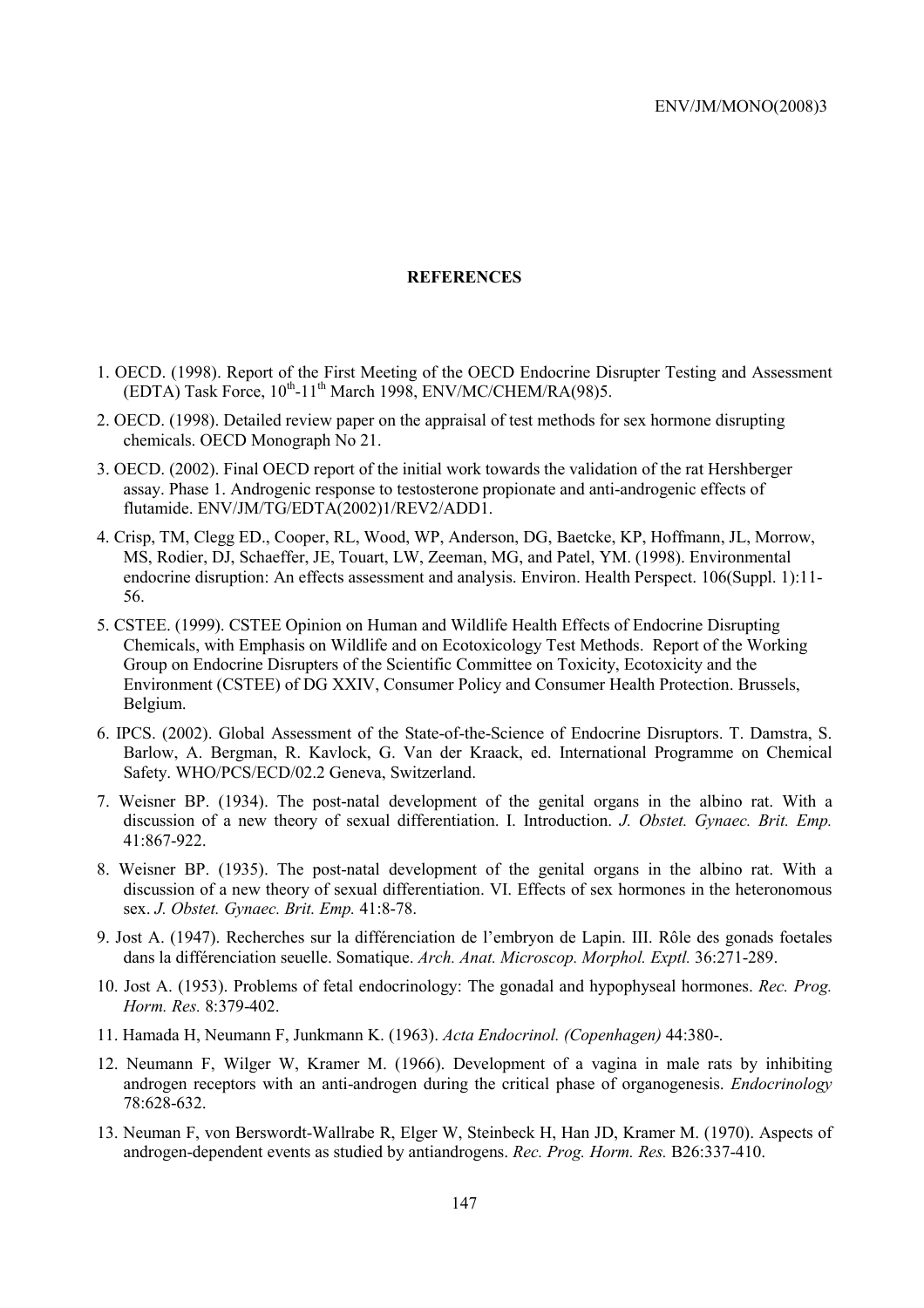- 14. Neri R, Florance K, Koziol P, van Cleave S. (1972). A biological profile of a nonsteroidal antiandrogen, SCH 13521 (4'-nitro-3'-trifluoromethylisobutyranilide) *Endocrinology* 91:427-437.
- 15. Viguier-Martinez MC, de Reviers MTH, Barenton B, Perreau C. (1983). Effect of a non-steroidal antiandrogen, Flutamide, on the hypothalamo-pituitary axis, genital tract and testis in growing male rats: Endocrinological and histological data. *Acta Endocrinol.* 102:299-306.
- 16. Bloch E, Lew M, Klein M. 1971. Studies on the inhibition of fetal androgen formation: Inhibition of testosterone synthesis in rat and rabbit fetal testes with observations on reproductive tract development. *Endocrinology* 89:16-31.
- 17. Goldman AS. (1971). Production of hypospadias in the rat by selective inhibition of fetal testicular 17α-hydroxylase and C17-26-lyase. *Endocrinology* 88:527-531.
- 18. Goldman AS, Eavey RD, Baker MK. (1976). Production of male pseudohermaphroditism in rats by two new inhibitors of steroid 17α-hydroxylase and C17-26-lyase. *J. Endocrinol.* 71:289-297.
- 19. Imperato-McGinley, J., Binieda, Z., Arthur A, Miniberg DT, Vaughan ED, Jr, Quimby FW. (1985). The development of a male pseudohermaphrodite rats using an inhibitor of the enzyme 5α-reductase. *Endocrinology* 116:807-812.
- 20. Imperato-McGinley J, Sanchez RS, Spencer JR, Yee B**,** Vaughan ED. (1992). Comparison of the effects of 5α-reductase inhibitor Finasteride and the antiandrogen Flutamide on prostate and genital differentiation: Dose-response studies. *Endocrinology* 131:1149-1156.
- 21. Cunha GR, Cooke PS, Bigsby R, Brody JR. 1992. Ontogeny of sex steroid receptors in mammals. In: Nuclear hormone receptors. Molecular mechanisms, cellular functions, clinical abnormalities. Parker, MG, ed. Academic Press, pp235-268.
- 22. Imperato-McGinley J, Peterson RE. (1976). Male pseudohermaphoroditism: The complexities of male phenotypic development. *Am. J. Med.* 61:251-272.
- 23. Peterson RE, Imperato-McGinley J, Gautier T, Stural E. (1977). Male pseudoherma-phrodism due to steroid 5α-reductase deficiency. *Am. J. Med.* 62:170-191.
- 24. Wilson JD, Griffin JE, Russell DW. (1993). Steroid 5α-reductase deficiency. *Endocr. Rev.* 14:577-593.
- 25. Yeh SY, Tsai MY, Xu QQ, Mu XM, Lardy H, Huang KE, Lin H, Yeh SD, Altuwaijri S, Zhou XC, Xing LP, Boyce BF, Hung MC, Zhang S, Gan L, Chang CS. (2002). Generation and characterization of androgen receptor knockout (ARKO) mice: An in vivo model for the study of androgen functions in selective tissues *PNAS* 99:13498-13503.
- 26. Sato T, Kawano H, Kato S. (2002). Study of androgen action in bone by analysis of androgen-receptor deficient mice. *J. Bone Min. Metab.* 20:326-330
- 27. Callow RK, Deanesly R. (1935). Effect of androsterone and of male hormone concentrate on the accessory reproductive organs of castrated rats, mice and guinea-pigs. *Biochem. J.* 29:1424-1445.
- 28. Korenchevsky V. (1932). The assay of testicular hormone preparations. Biochem. J. 26:413-422.
- 29. Korenchevsky V, Dennison M, Schalit R. (1932). The response of castrated male rats to the injection of the testicular hormone. *Biochem. J.* 26:1306-1314.
- 31. Eisenberg E, Gordan GS. (1950). The levator ani muscle of the rat as an index of myotrophic activity of steroidal hormones. *J. Pharmacol. Exp. Therap.* 99:38-44.
- 32. Eisenberg E, Gordan GS, Elliott HW. (1949). Testosterone and tissue respiration of the castrate male rat with a possible test for mytrophic activity. *Endocrincology* 45:113-119.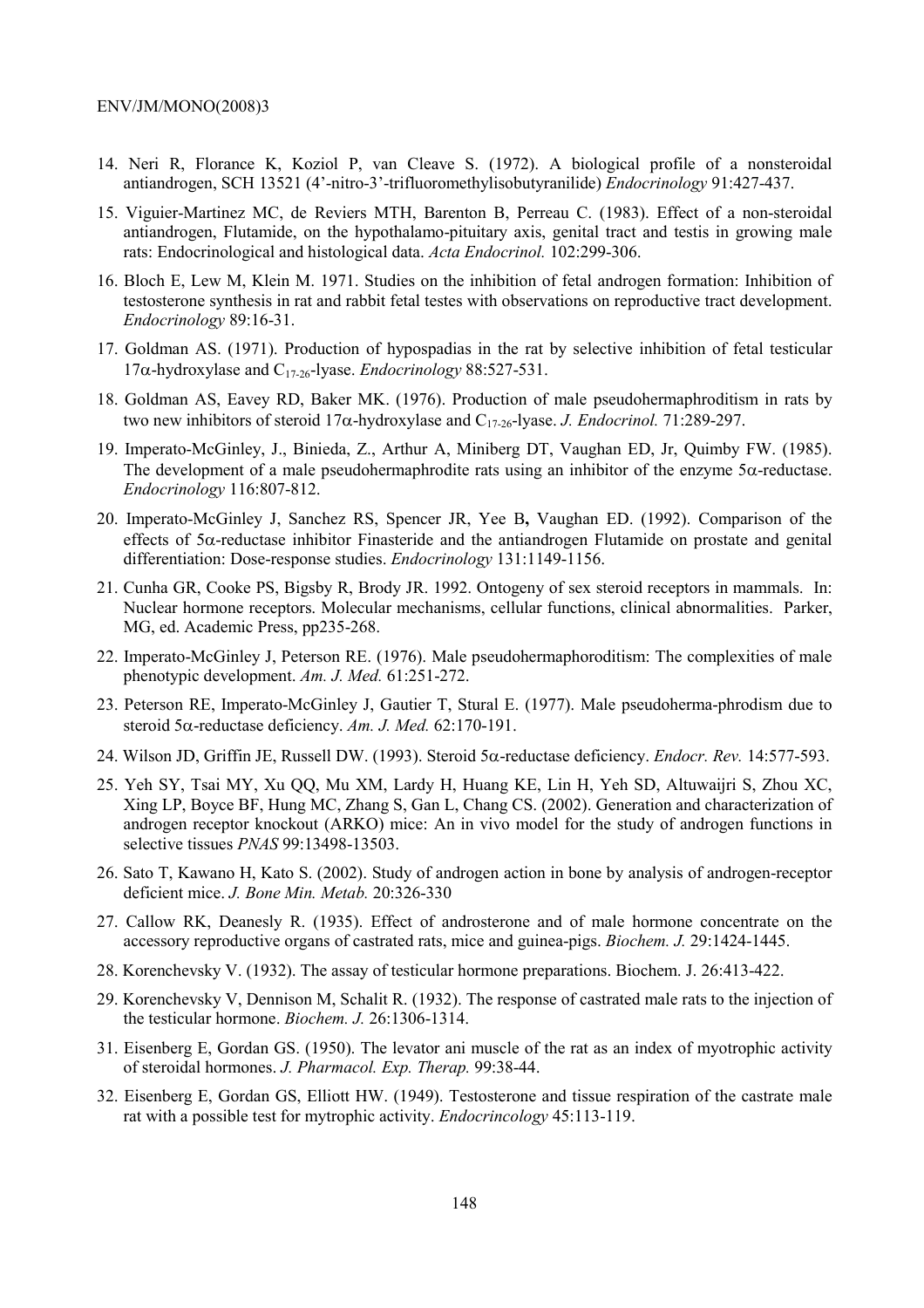- 33. Hershberger L, Shipley E, Meyer R. (1953). Myotrophic activity of 19-nortestosterone and other steroids determined by modified levator ani muscle method. *Proc Soc Exp Biol Med.* 83:175-180.
- 34. Peets EA, Henson MF, Neri R. (1973). On the mechanism of the antiandrogenic action of flutamide ( $\alpha$ α-α-trifluoro-2-methyl-4'-nitro-m-propionotoluidide) in the rat. *Endocrinology* 94:532-540.
- 35. Dorfman RI. (1969) Androgens and anabolic agents. In: *Methods in Hormone Research, volume IIA*. Ed.: RI Dorfman. Academic Press, New York. pp 151-220.
- 36. Dorfman RI. (1969) Antiandrogens. In: *Methods in Hormone Research, volume IIA*. Ed.: RI Dorfman. Academic Press, New York. pp 221-249.
- 37. OECD. (2002). Summary record of the sixth meeting of the Task Force on Endocrine Disrupters Testing and Assessment (EDTA 6). ENV/JM/TG/EDTA/M(2002)2.
- 38. OECD. (1996). Final Report of the OECD Workshop on the Harmonisation of Validation and Acceptance Criteria for Alternative Toxicological Test Methods (Solna Report) as presented to the Seventh Meeting of the National Co-ordinators of the Test Guidelines Programme, 18<sup>th</sup>-19<sup>th</sup> September 1996. ENV/MC/CHEM/TG(96)9.
- 39. OECD. (2002). Report of the Stockholm Conference on Validation and Regulatory Acceptance of New and Updated Methods in Hazard Assessment Document. ENV/JM/TG/M(2002)2.
- 40. ECVAM. (1995). Practical Aspects of the Validation of Toxicity Test Procedures: The Report and Recommendations of ECVAM Workshop No. 5. ATLA 23: 129-147.
- 41. ICCVAM (Intra-agency Coordinating Committee on the Validation of Alternative Methods). 1997. Validation and Regulatory Acceptance of Toxicological Test Methods. A report of the Ad Hoc Interagency Coordinating Committee on the Validation of Alternative Methods, NIH Report No. 97- 3981, National Institute of Environmental Health Sciences, Research Triangle Park, NC, March, 1997.
- 42. OECD. (1999). Final record of the OECD Validation Management Committee for the Screening and Testing of Endocrine Disrupting Substances – Mammalian Effects. ENV/JM/TG/EDTA(99)1/FINAL.
- 43. OECD. (2000). Summary record of the fourth meeting of the Task Force on Endocrine Disrupters (EDTA 4). OECD document ENV/JM/TG/EDTA/M(2000)2.
- 43. EPA. (1998). Endocrine Disrupter Screening and Testing Advisory Committee (EDSTAC) Final Report EPA/743/R-98/003. [http://www.epa.gov/scipoly/oscpendo/history/finalrpt.htm]
- 44. OECD. (2001). Summary record of the fifth meeting of the Task Force on Endocrine Disrupters (EDTA 5). OECD document ENV/JM/TG/EDTA/M(2001)3.
- 45. OECD. (2001). Summary record of the third meeting of the OECD Validation Management Group on Screening and Testing of Endocrine Disrupters for Mammalian Effects (VMG 3). OECD document ENV/JM/TG/EDTA/M(2001)1\REV1.
- 46. Dunnett CW. (1955). A multiple comparison procedure for comparing several treatments with a control. *J. Amer. Statistical Assoc.* 50:1096-1121.
- 47. Dunnett CW. (1964). New tables for multiple comparisons with a control. *Biometrics* 20:482-491.
- 48. Hsu JC. (1996). *Multiple Comparisons: Theory and Methods.* London: Chapman and Hall.
- 48. OECD. (2001). Final Report of the Phase 1 of the Validation Study of the Uterotrophic Assay. ENV/JM/TG/EDTA (2001)1/REV1.
- 49. OECD. (2003). OECD Report of the Validation of the Rat Uterotrophic Bioassay: Phase 2:. Testing of Potent and Weak Oestrogen Agonists by Multiple Laboratories. ENV/JM/TG/EDTA(2003)1.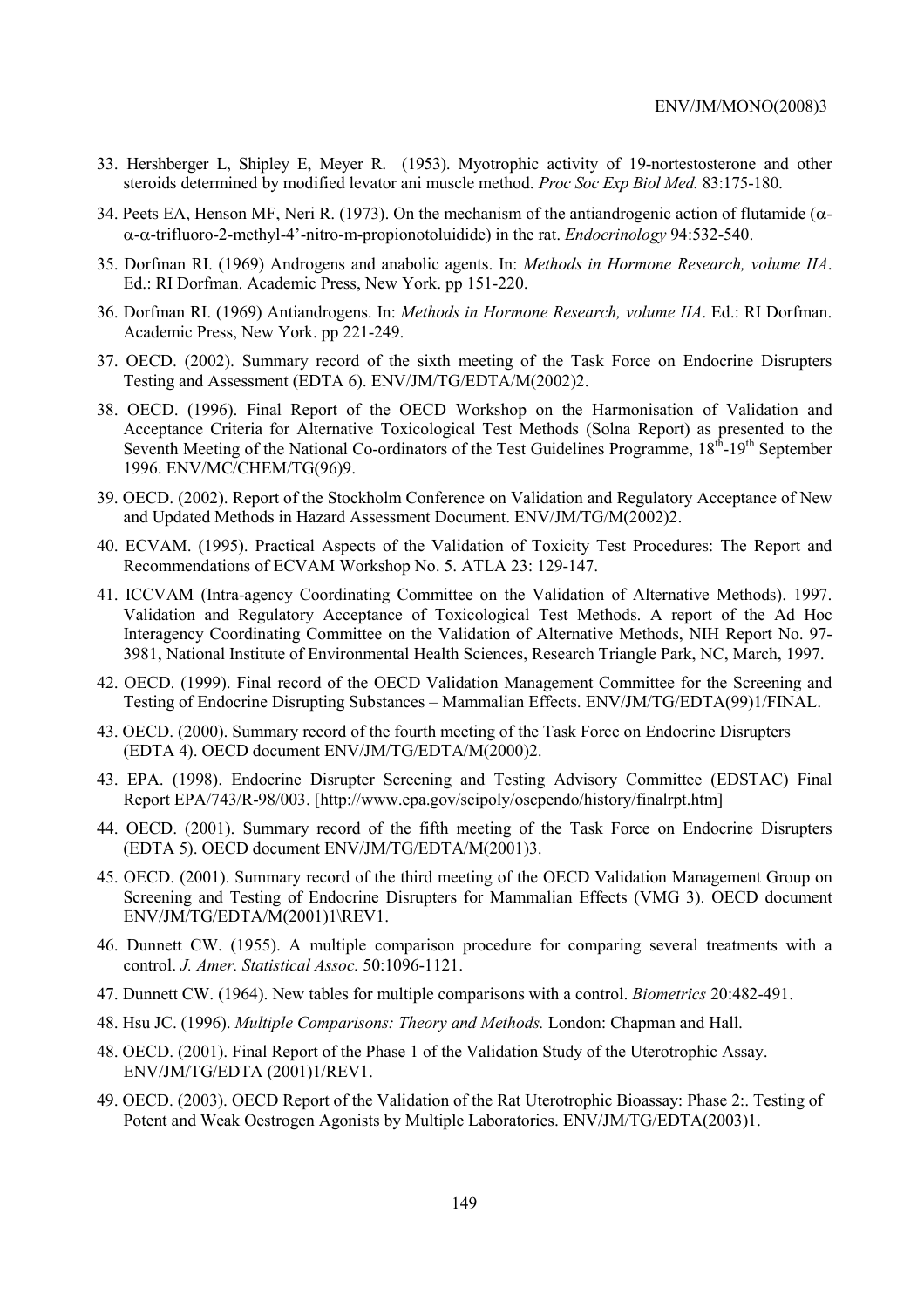- 50. Yamada T, Sunami O, Kunimatsu T, Kmita Y, Okuno Y, Seki T, Nakatsuka I, Matsuo M. (2001). Dissection and weighing of accessory sex glands after formalin fixation, and a 5-day assay using young mature rats are reliable and feasible in the Hershberger assay. Toxicology 162:103-119.
- 51. Gray LE, Jr, Wolf C, Lambright C, Mann P, Price M, Cooper RL, Ostby J. (1999). Administration of potentially antiandrogenic pesticides (procymidone, linuron, iprodione, chlozolinate, *p,p´*-DDE, and ketoconazole) and toxic substances (dibutyl- and diethylhexyl phthalate, PCB 169, and ethane dimethane sulphonate) during sexual differentiation produces diverse profiles of reproductive malformations in the male rat. *Toxicol. Ind. Health* 15:94-118.
- 52. Ostby J, Kelce WR, Lambright C, Wolf C, Mann P, Gray LE, Jr. (1999). The fungicide procymidone alters sexual differentiation in the male rat by acting as an androgen-receptor antagonist *in vivo* and *in vitr*o. *Toxicol. Ind. Health* 15:80-93.
- 53. Gray LE, Jr, Ostby JS, Kelce WR. (1994). Developmental effects of an environmental antiandrogen: The fungicide vinclozolin alters sex differentiation of the male rat. *Toxicol. Appl. Pharmacol.* 129:46– 52.
- 54. Monosson E, Kelce WR, Lambright CR., Ostby J, Gray LE, Jr. (1999). Peripubertal exposure to the antiandrogenic fungicide, vinclozolin, delays puberty, inhibits the development of androgen-dependent tissues, and alters androgen receptor function in the male rat. *Toxicol. Ind. Health* 15:65-79.
- 55. Hellwig J, van Ravenzwaay B, Mayer M, Gembardt C. (2000). Pre- and postnatal oral toxicity of Vinclozolin in Wistar and Long-Evans rats. *Reg. Toxicol. Pharmacol.* **32:**42-50.
- 56. McIntyre BS, Barlow NJ, Wallace DG, Maness SC, Gaido KW, Foster PMD. (2000). Effects of in utero exposure to linuron on androgen*-*dependent reproductive development in the male Crl:CD(SD)BR rat. *Toxicol. Appl. Pharmacol.* 167:87-99.
- 57. McIntyre BS, Barlow NJ, Foster PMD. (2002). Male rats exposed to linuron in utero exhibit permanent changes in anogenital distance, nipple retention, and epididymal malformations that result in subsequent testicular atrophy. *Toxicol. Sci.* 65:62-70.
- 58. McIntyre BS, Barlow NJ, Sar M, Wallace DG, Foster PM. (2002). Effects of *in utero* linuron exposure on rat Wolffian duct development. *Reprod. Toxicol.* 16:131-139.
- 59. Kelce WR., Stone CR, Laws SC, Gray LE, Kemppainen JA, Wilson EM. (1995). Persistent DDT metabolite *p,p'-*DDE is a potent androgen receptor antagonist. *Nature* 375:581-585.
- 60. You L, Casanova M, Archibeque-Engle S, Sar M, Fan LQ, Heck HA. (1998). Impaired male sexual development in perinatal Sprague-Dawley and Long-Evans hooded rats exposed in utero and lactationally to *p,p´*-DDE. *Toxicol. Sci.* 45:162-73.
- 61. Bowman CJ, Barlow NJ, Turner KJ, Wallace DG, Foster PMD. (2003). Effects of *in utero* exposure to Finasteride on androgen-dependent reproductive development in the male rat. *Toxicol. Sci.* 74:393- 406.
- 62. Clark RL., Antonello JM, Grossman SJ, Wise LD, Anderson C, Bagdon WJ., Prahalada S, MacDonald JS, Robertson RT. (1990). External genitalia abnormalities in male rats exposed *in utero* to finasteride, a 5α-reductase inhibitor. *Teratology* 42:91–100.
- 63. Imperato-McGinley J, Binieda Z, Gedney J, Vaughan ED, Jr. (1986). Nipple differentiation in fetal male rats treated with an inhibitor of the enzyme  $5\alpha$ -reductase: Definition of selective role for dihydrotestosterone. *Endocrinology* 118:132-137.
- 64. OECD. (2002). EHS Monograph No.38 in the Series on Testing and Assessment: Detailed Background Review of the Uterotrophic Bioassay.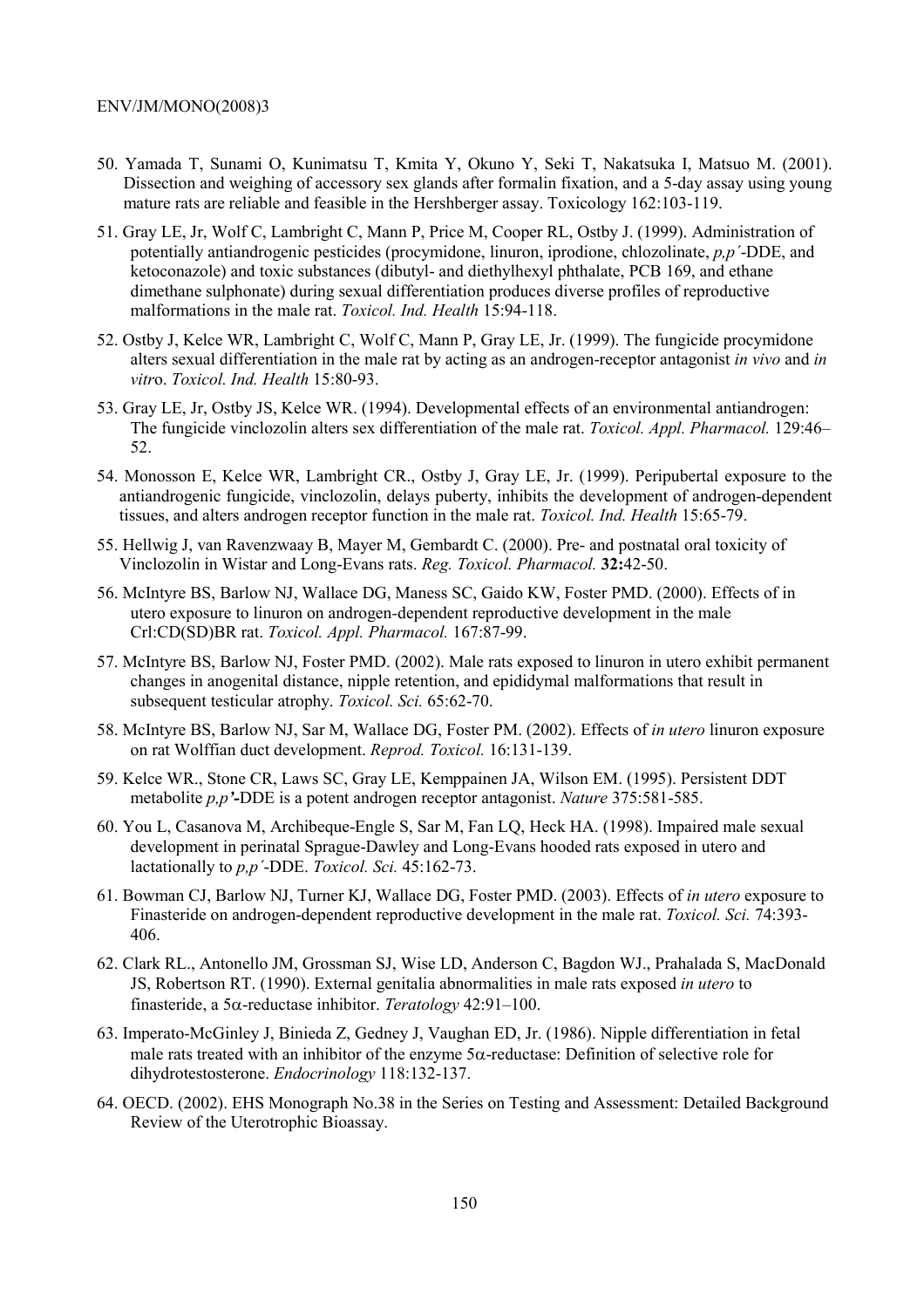65. Owens JW, Ashby J. (2002). Critical review and evaluation of the uterotrophic bioassay for the identification of possible estrogen agonists and antagonists: In support of the validation of the OECD uterotrophic protocols for the laboratory rodent. Crit. Rev. Toxicol. 32:445-520.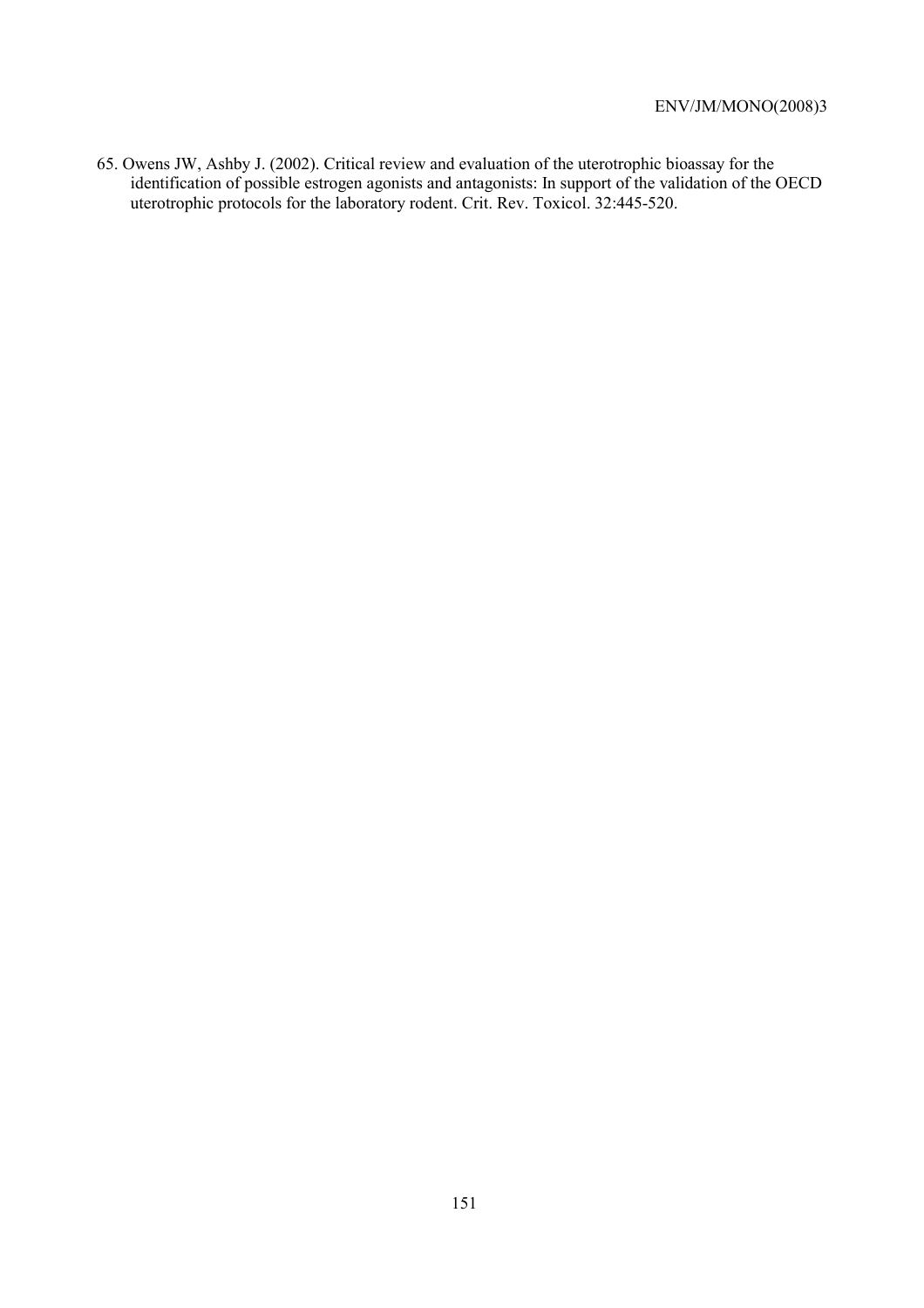## **ACKNOWLEDGMENTS**

 The dedicated efforts and work of Dr. L. Earl Gray Jr. of the U.S. Lead Laboratory, and the statistical support of Mr. Joel Chaney of Procter & Gamble Company are appreciated.

152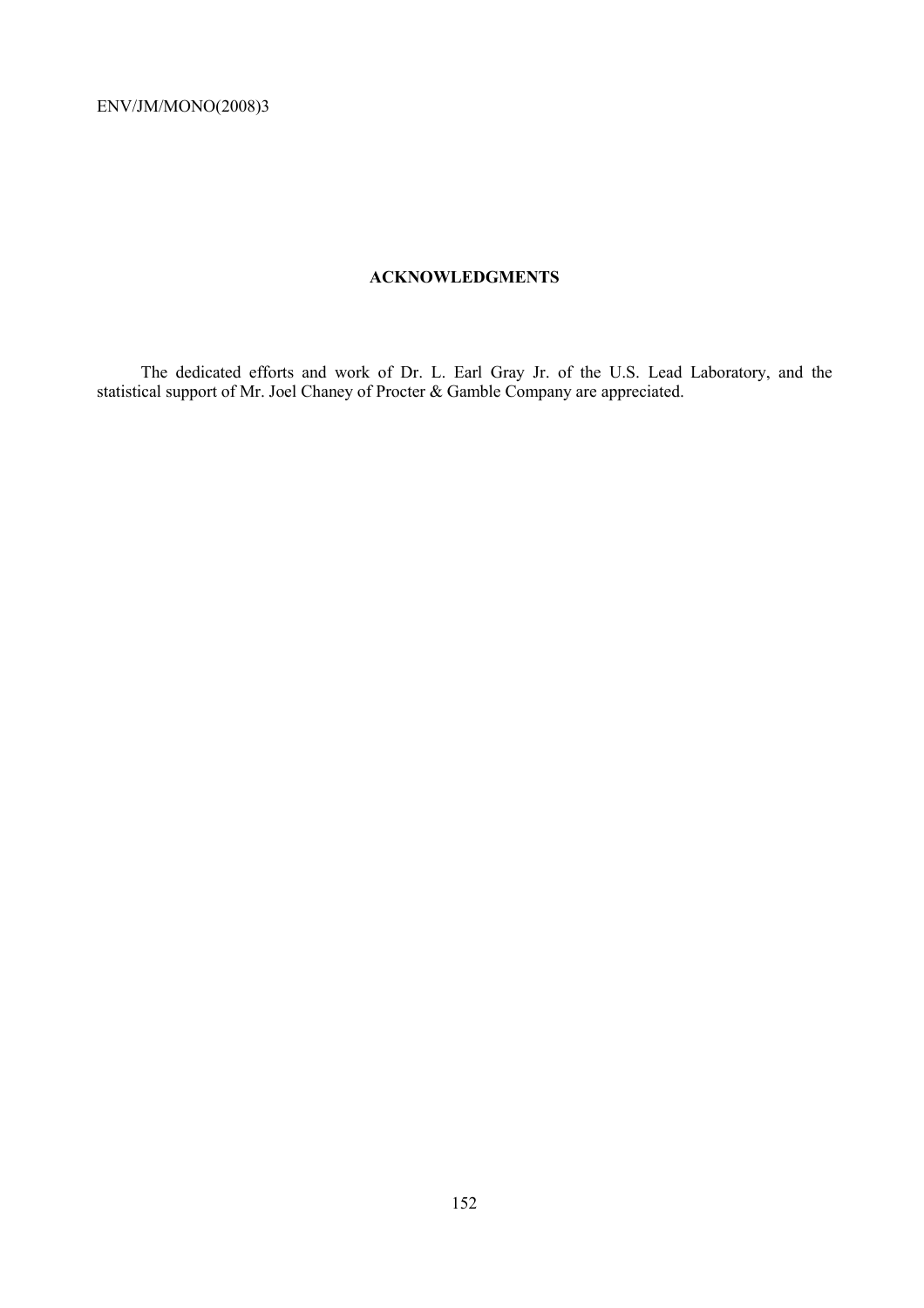**ANNEX 1** 

# **PARTICIPATING LABORATORIES – PHASE-2 HERSHBERGER VALIDATION PROGRAM**

**This Information is Only Available to Government Representatives of OECD Member Countries**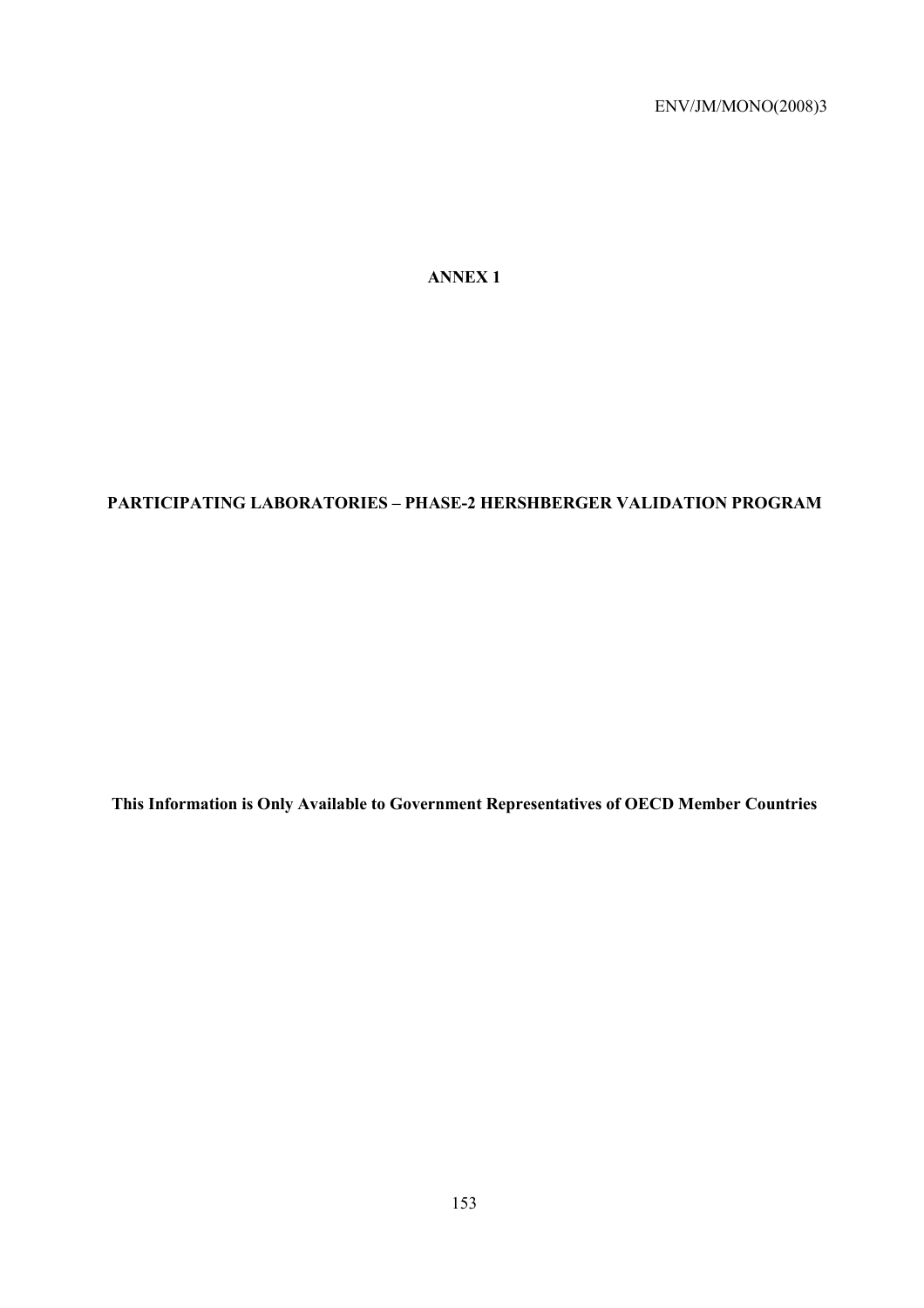# **ANNEX 2**

# **PROTOCOL OUTLINE FOR PHASE-2 OF THE HERSHBERGER VALIDATION PROGRAM OUTSIDE OF JAPAN**

This protocol was contained in a document distributed to each of the participating laboratories as the basis for writing their individual laboratory protocols.

The intended use and purpose of the protocol is to identify potential androgen agonists and antagonists using an in vivo anima model that will incorporate metabolism, distribution, and excretion characteristics while measuring biological responses in the target tissues of the male reproductive tract. Androgen agonists Biological activity consistent with androgen agonists is tested by administering a test substance to immature castrated rats for 10 consecutive days. The positive control for the tissue responses is TP. The vehicle is the negative control. The weights of the sex accessory tissues of the test chemical groups are compared to the vehicle group for a statistically significant increase in weight.

#### **Androgen antagonists**

2. Biological activity consistent with androgen antagonists and 5-alpha reductase inhibitors is tested by administering the test substance to immature castrated rats for 10 consecutive days together with a reference androgen agonist, TP. TP is converted to a more potent from, DHT, by 5-alpha reductase. Administration of TP alone is the negative control. The weights of the sex accessory tissues after coadministration of the test chemical and the reference androgen TP together are compared with the weights of tissues of the reference androgen TP alone for a statistically significant decrease in weight.

### **DESCRIPTION OF METHOD/PREPARATIONS FOR THE TEST**

## **Animal Species and Strain**

16. This protocol allows laboratories to select the strain of rat to be used in the validation of the assay. The selection should be the strain used historically by the participating laboratory, but should not include strains like the Fisher 344 rat. The Fisher 344 rat has a different timing of sexual development compared to other more commonly used strains such as Sprague Dawley or Wistar strains. Where the screening assay may be preliminary to a repeated dose oral study, a reproductive and developmental study, or a long-term study, preferably animals from the same strain and source should be used in all studies. If a laboratory is planning to use an unusual rat strain, or one unique to their own facility, they should determine whether the sexual development criteria noted under the section, *INITIAL CONSIDERATIONS AND PRINCIPLE OF THE ASSAY*, are met.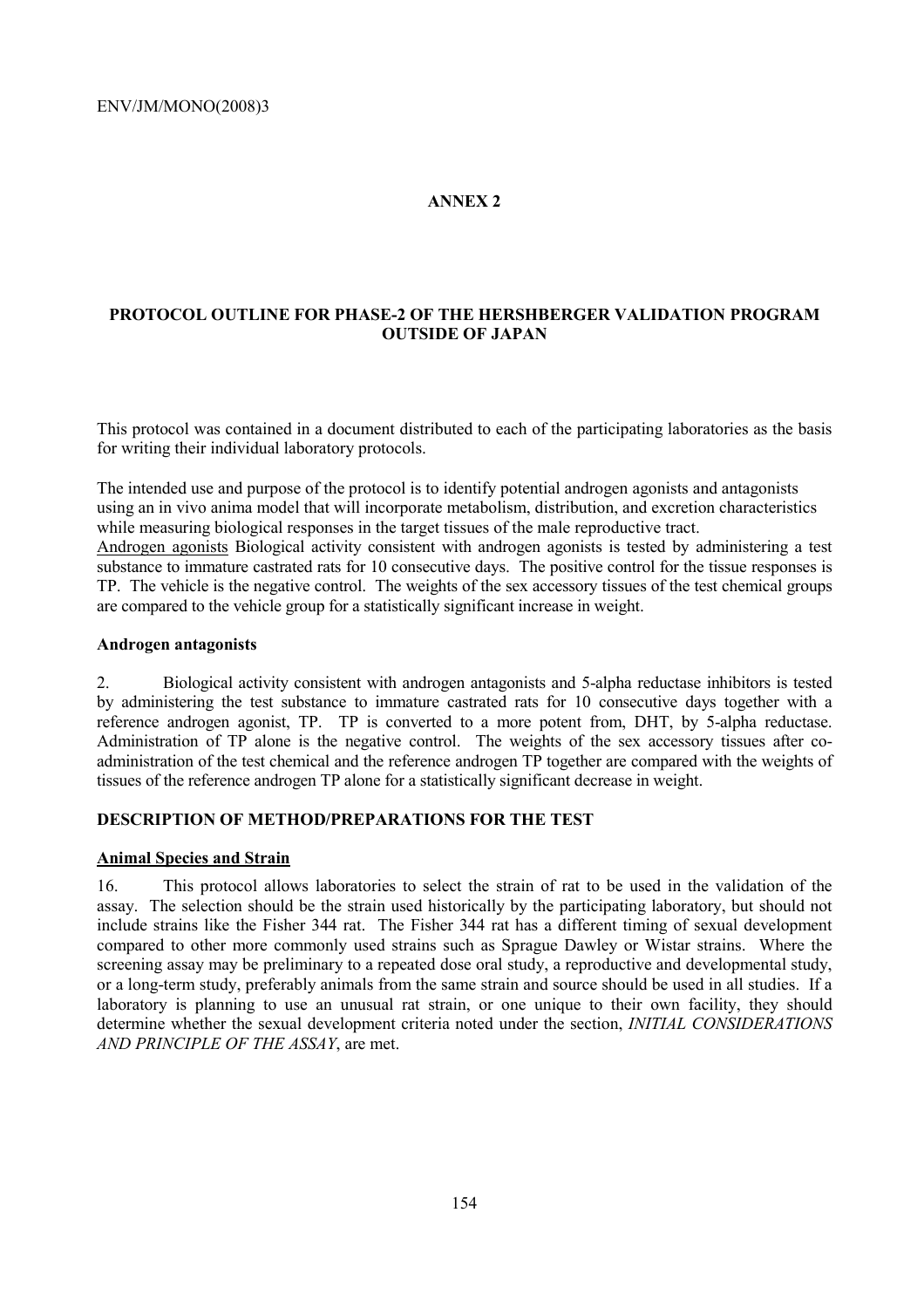# **Castration**

17. After an initial acclimatisation period to ensure that the animals are health and thriving, the animals are castrated under anesthesia by placing an incision in the scrotum and removing both testes and epididymes with ligation of blood vessels and seminal ducts. After confirming that no bleeding is occurring, the scrotum should be closed with suture or autoclips. If castrated animals are purchased from an animal supplier, the age of animals and stage of sexual maturity should be assured by the supplier. The time between castration and initiation of dosing will be counted as part of the acclimatisation period. In Phase 1, four laboratories did not observe preputial separation in over two thirds or more of the control group animals. In all these cases, the animals were castrated before 42 days of age or postnatal day (pnd) 42 (6). Therefore, animals shall be castrated on pnd 42 or thereafter, not before.

## **Acclimatisation after castration**

18. Healthy young animals should be acclimatised to the laboratory conditions for a minimum of 7 days following castration. Animals will be observed daily, and any animals with evidence of disease or physical abnormalities will be removed. The treatment with initiation of dosing (on study) may commence as early as pnd 49 days of age, but not later than pnd 60. Age at necropsy should not be greater than pnd 70. This flexibility allows a laboratory to schedule the experimental work efficiently.

#### **Housing and feeding conditions**

19. Temperature in the experimental animal room should be 22  $^{\circ}C$  ( $\pm$ 3°). The relative humidity should be 50 to 60%, but should not exceed limits of 30 to 70% except during room cleaning. Lighting should be artificial, the photoperiod being 12 hours light, 12 hours dark.

20. Laboratories participating in the validation should use the laboratory diet normally used in their chemical testing work. In phase 1, no effects or variability were observed that were attributable to the diet. The diet used will be recorded and a sample of the laboratory diet will be retained for possible future analysis. Both diet and drinking water will be supplied *ad libitum*.

21. Animals should be caged in groups of no more than 3 similarly treated rats per cage, giving a minimum of 2 cages of 3 rats/cage per treatment group. Three animals or less per cage will avoid crowding and associated stress that may interfere with the hormonal control of the development of the sex accessory tissue. Individual housing of animals is permitted. Cages should be thoroughly cleaned to remove possible contaminants and arranged in such a way that possible effects due to cage placement are minimised.

22. Each animal will be identified individually (e.g., ear mark or tag). The method of identification will be recorded.

### **Body Weight and the selection of animals for the study**

23. Increasing differences in body weight may be a source of variability in the weight of tissues of interest (especially the liver) within and among groups of animals. This variability may potentially reduce the assay sensitivity, possibly leading to false positives or false negatives. Therefore, variations in body weight should be both experimentally and statistically controlled, and the statistical analysis should be done both with and without body weight as a covariate. As toxicity may also impact the body weight, the body weight on the first day of administration should be used as the covariate in these cases, not the necropsy body weight.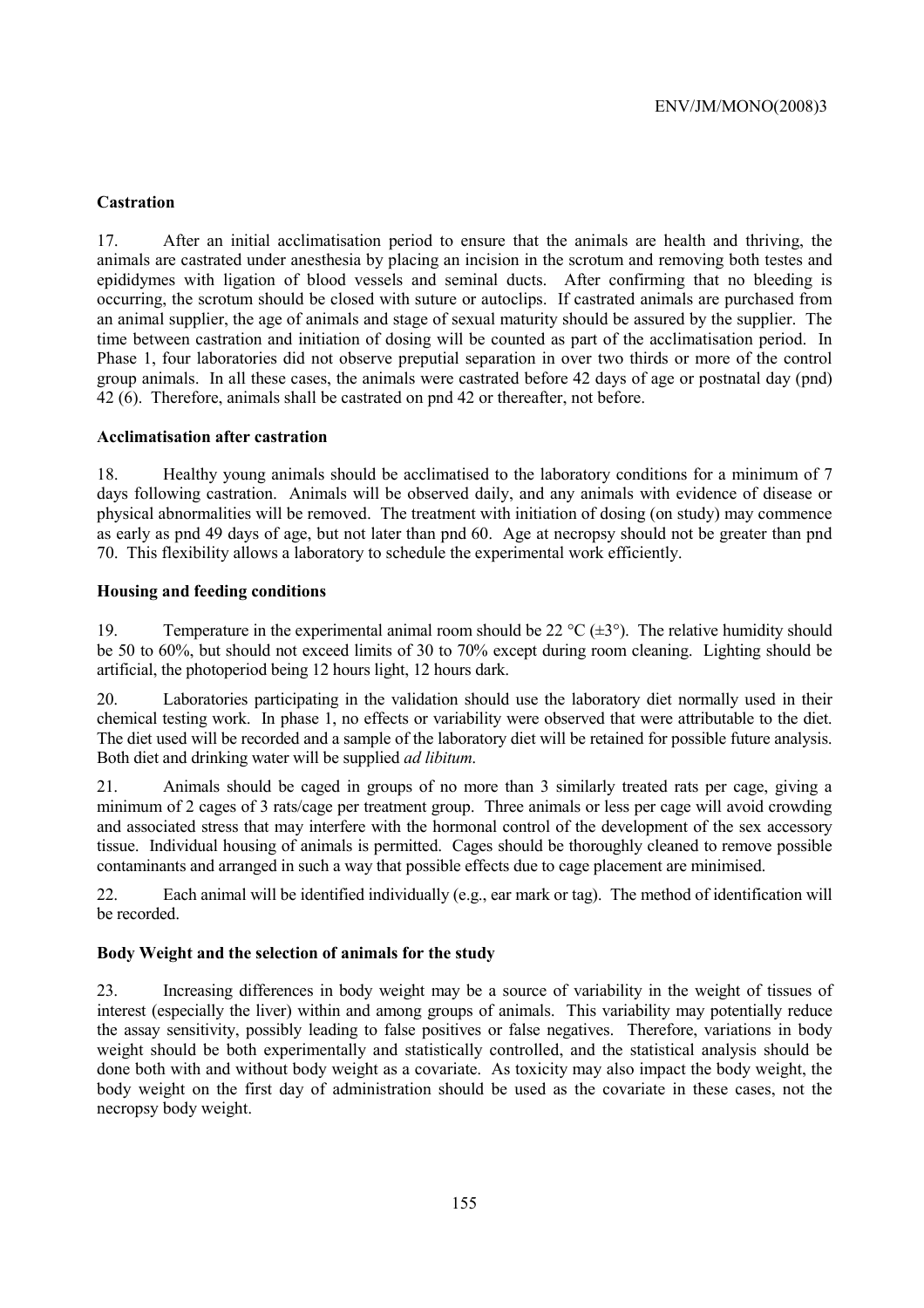24. Experimental control of body weight is accomplished in two steps. The first step involves selection of animals with relatively small variation in body weight for the study cohort from the larger population of animals that have been supplied. Unusually small or large animals should be avoided and not placed in the study cohort. A reasonable level of body weight variation within the study cohort should be tolerated. Here,  $\pm 20\%$  of the mean body weight for the cohort population is judged to be reasonable (e.g. 175g  $\pm$  35g). The second step involves the assignment of animals to different treatment groups (n = 6) by a randomised complete block approach. Under this approach animals are randomly assigned to treatment groups so that each group has the same mean and standard deviation in weight at the beginning of the study. The procedure used for block randomization should be recorded.

#### **Non-routine health and safety requirements**

25. The test substances are known as possible reproductive and developmental toxicants and therefore appropriate precautions should be taken to protect personnel during the validation work, e.g. necessary training, labeling and storage procedures, and protective handling procedures during dose preparation and dose administration.

26. Appropriate precautions such as wearing protective gloves, protective clothing and eye protection will be taken when handling the animals, diets, cages, and wastes (e.g. remaining test solutions, faeces, and carcasses). Waste disposal will be in accordance with good practice and existing regulations.

# **PROCEDURE - VALIDATION PHASE 2**

27. The following procedure is focused on the initial validation work where the only test substances used are a reference androgen agonist and a reference antagonist.

### **Reference substances and vehicle**

28. The reference androgen agonist will be Testosterone Propionate (TP), CAS No 57-85-2. The reference androgen antagonist will be Flutamide (FT), CAS No 1311-84-7.

29. All participating laboratories should use a vehicle, such as stripped corn oil, that is not easily disposed to potential microbial degradation of the vehicle or the reference and test substances. If the dosing samples are not made daily, care should be taken to preserve and to avoid contamination and spoilage of the samples.

### **Test substances in phase 2 of the Hershberger validation**

30. The test substances for Phase-2 dose response studies will be:

| $17\alpha$ -Methyl Testosterone                     | CAS No 58-18-4    |
|-----------------------------------------------------|-------------------|
| Trenbolone (17β-Hydroxyestra-4,9,11-trien-3-one)    | CAS No 10161-33-8 |
| Vinclozolin                                         | CAS No 50471-44-8 |
| Procymidone                                         | CAS No 32809-16-8 |
| Linuron                                             | CAS No 330-55-2   |
| $p, p'$ -DDE (4,4'Dichlorodiphenyldichloroethylene) | CAS No 72-55-9    |
| Finasteride                                         | CAS No 98319-26-7 |

31. Ideally, three substances will be assigned to each laboratory with four prescribed doses of each test substance. However, due to resource constraints, some laboratories may be assigned less than three chemicals. A minimum of three laboratories will analyze the response of each test substance.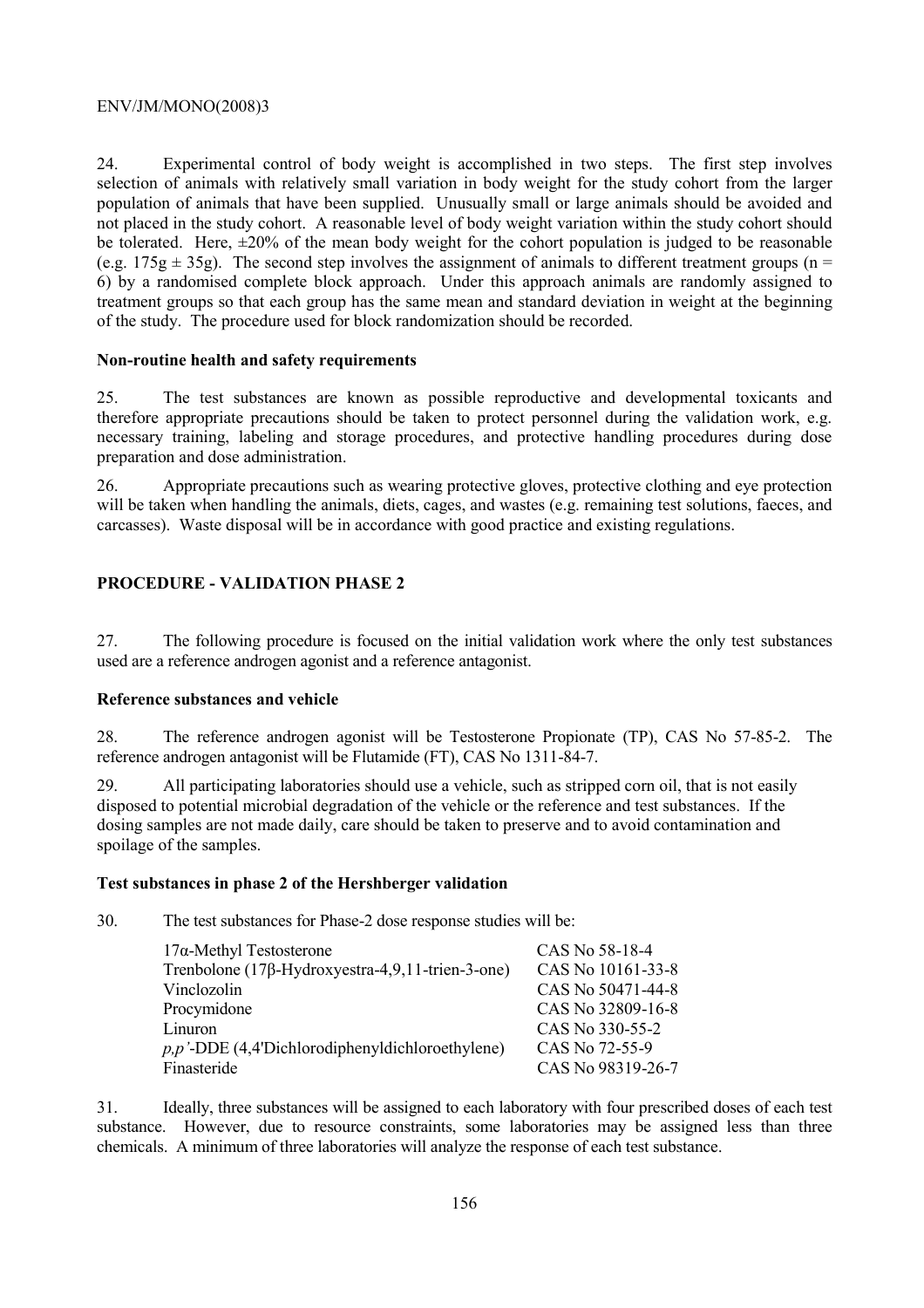# **Test groups in phase 2 of the Hershberger validation**

32. 6 animals of the same age and cohort will be used for the vehicle, TP, and any other control group and for each treatment or test substance group.

33. The response of the sex accessory tissues and glands to two agonists, methyl testosterone and trenbolone, will be studied. This work will involve four test groups for each agonist having a prescribed does of the test substance and one vehicle control group.

34. The response of the sex accessory tissues and glands to four antagonists, vinclozolin, procymidone, linuron, and p,p'-DDE, and one 5-alpha reductase inhibitor, finasteride, will be studied. This work will involve four test groups for each antagonist or inhibitor and the coadministration of a dose of 0.4 mg/kg/d of the reference agonist TP to each group. Each test substance will have a prescribed dose for each of its groups. The negative control group will be the reference dose of 0.4 mg/kg/d TP.

### **Doses in phase 2 of the Hershberger validation**

35. All participating laboratories will use the same dose levels. The following table provides the requirements. Ideally, each chemical will have its own unique control group and, where appropriate, a negative control. However, some laboratories may choose to study more than one chemical at a time. In these cases, a single control group and negative control group may be used in order to reduce the number of animals. For those studies of the agonist trenbolone, a TP control group is needed to compare the response profile of the target tissues against the trenbolone profile. In these studies, a dose of \_\_\_\_  $mg/kg/d$  TP should be used in this comparative control group. Additionally, participating laboratories may choose to run an additional, optional control group in antagonists studies using 0.4 mg/kg/d TP and \_\_\_ mg/kg/d Flutamide to demonstrate the full response of their system to a potent antagonist. Examples are outlined in the following table:

|                                                                               | <b>Agonist response</b>                                                                                  | <b>Antagonist response</b>                                                                               |
|-------------------------------------------------------------------------------|----------------------------------------------------------------------------------------------------------|----------------------------------------------------------------------------------------------------------|
| Group A                                                                       | Vehicle                                                                                                  | Vehicle                                                                                                  |
| Vehicle Control                                                               |                                                                                                          |                                                                                                          |
| Group B                                                                       | Provided by vehicle                                                                                      | TP $0.4 \text{ mg/kg/d}$                                                                                 |
| <b>Negative Control</b>                                                       | control (no additional<br>group needed for agonist)                                                      |                                                                                                          |
| Group C                                                                       | Test substance at                                                                                        | $TP 0.4$ mg/kg/d                                                                                         |
| prescribed dose $1^a$ in a<br>series of mg/kg/day doses<br>for that substance | Test substance at prescribed dose 1 <sup>a</sup><br>in a series of mg/kg/day doses for<br>that substance |                                                                                                          |
| Group D                                                                       | Test substance at                                                                                        | $TP 0.4$ mg/kg/d                                                                                         |
|                                                                               | prescribed dose $2a$ in a<br>series of mg/kg/day doses<br>for that substance                             | Test substance at prescribed dose 2 <sup>a</sup><br>in a series of mg/kg/day doses for<br>that substance |
| Group E                                                                       | Test substance at<br>prescribed dose $3a$ in a<br>series of mg/kg/day doses<br>for that substance        | $TP 0.4$ mg/kg/d                                                                                         |
|                                                                               |                                                                                                          | Test substance at prescribed dose 3 <sup>a</sup><br>in a series of mg/kg/day doses for<br>that substance |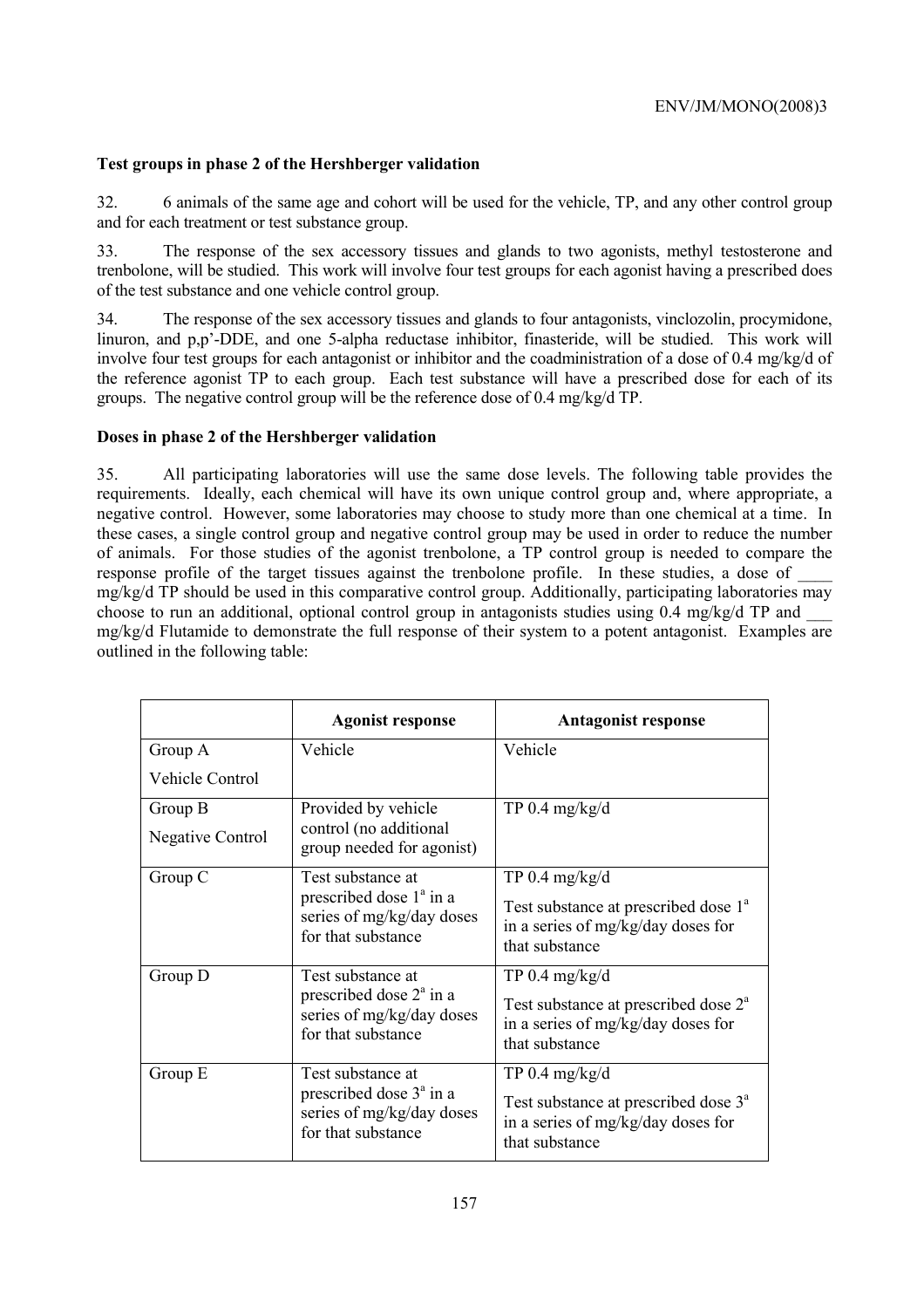| Group F | Test substance at<br>prescribed dose $4^a$ in a<br>series of mg/kg/day doses<br>for that substance | TP 0.4 $mg/kg/d$<br>Test substance at prescribed dose 4 <sup>a</sup><br>in a series of mg/kg/day doses for<br>that substance |
|---------|----------------------------------------------------------------------------------------------------|------------------------------------------------------------------------------------------------------------------------------|
|---------|----------------------------------------------------------------------------------------------------|------------------------------------------------------------------------------------------------------------------------------|

<sup>a</sup> The doses of each test substance will be prescribed in order to have comparable data for the analysis of variability among labs.

36. The selected routes of administration and doses for the test substances in phase 2 are:

| $17\alpha$ -Methyl Testosterone | per os | $0.5, 2, 10,$ and 40 mg/kg/d |
|---------------------------------|--------|------------------------------|
| Trenbolone                      | per os | 0.3, 1.5, 8, and 40 mg/kg/d  |
| Vinclozolin                     | per os | 3, 10, 30, and 100 mg/kg/d   |
| Procymidone                     | per os | 3, 10, 30, and 100 mg/kg/d   |
| Linuron                         | per os | 3, 10, 30, and 100 mg/kg/d   |
| $p, p'$ -DDE                    | per os | 5, 16, 50, and 160 mg/kg/d   |
| Finasteride                     | per os | 0.2, 1, 5, and 25 mg/kg/d    |

In addition, for those laboratories with trenbolone as a test substance, an optional study is to perform a parallel subcutaneous administration, at doses of 0.015, 0.0.62, 0.250 and 1 mg/kg/d, in order to demonstrate dose response differences in the routes of administration.

#### **Administration of doses**

37. TP will be administered by s.c injection as in phase 1.

38. All test substances in phase 2 will be administered by oral gavage.

39. S.c. injections will be on the dorsal surface of the animal after shaving or trimming of fur. Multiple injections sites may be used. The maximum limit on the volume administered per animal is approximately 0.5 ml/kg body weight per day.

40. Oral gavage will be the delivery of the test substance in vehicle by means such as intubation with an oral gavage syringe. The maximum limit on the volume administered per animal will be 5 ml/kg/day.

41. The animals will be dosed in the same manner and time sequence for ten consecutive days at approximately 24 hour intervals. The dosage level will be adjusted daily based on the concurrent daily measures of body weight. The volume of dose and time that it is administered will be recorded on each day of exposure.

### **Good Laboratory Practice**

42. Work will be conducted according to the principles of Good Laboratory Practice (OECD Good Laboratory Practice and Compliance Monitoring (7). In particular, data will have a full audit trail and be retained on file. Data will be collected in a manner that will allow independent peer review. Calibration data for all balances used should be determined a part of the study and written records maintained.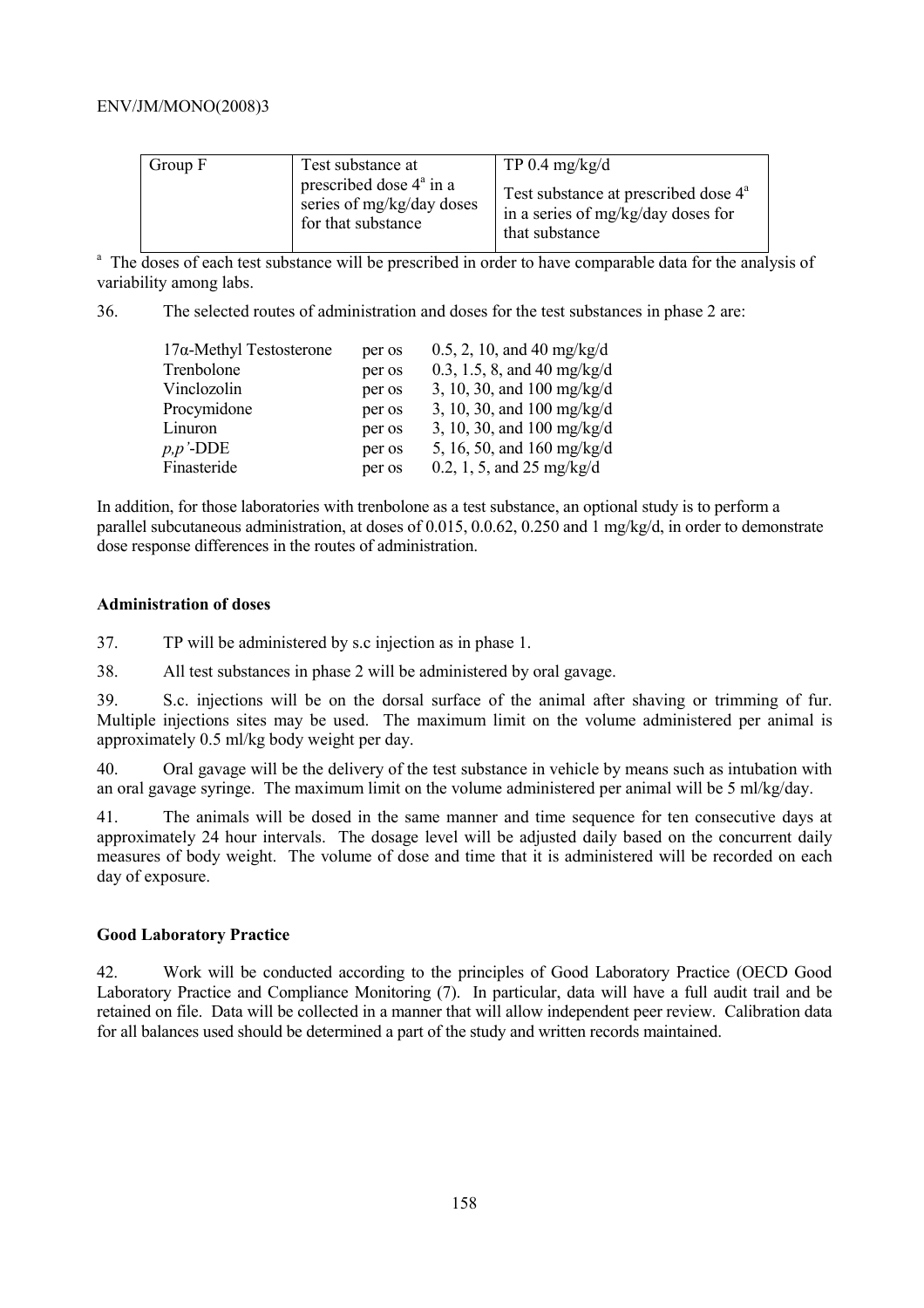# **OBSERVATIONS**

### **Clinical observations**

43. Animals will be evaluated at least once daily for mortality, morbidity, and signs of injury as well as general appearance and signs of toxicity. Any animals in poor health will be identified for further monitoring.

44. Any animal found dead will be removed and disposed of without further data analysis. Any mortality of animals prior to necropsy will be included in the study record together with any apparent reasons for mortality.

#### **Body weight and food consumption**

45. Individual body weights will be recorded prior to start of treatment (to the nearest 0.1g), on each day of administration period and prior to necropsy. Group means and standard deviations will be calculated.

46. Food consumption should be generally observed and any significant changes recorded.

# **Necropsy**

47. Approximately 24 hours after the last administration of the test substance, the rats will be euthanized and exsanquinated according to the normal procedures of the participating laboratory, and necropsy carried out. The method of humane killing will be recorded in the laboratory report.

48. The order in which the animals are necropsied will be designed such that one animal from each of the groups is necropsied in a random fashion before necropsy of the second animal from each group. In this way, all the animals in the same treatment group are not necropsied at once.

49. The five sex accessory tissues (VP, SV, LABC, COW, GP) are mandatory measurements. The sex accessory tissues will be excised, carefully trimmed of excess adhering tissue and fat, and their fresh (unfixed) weights determined. Each tissue should be handled with particular care to avoid the loss of fluids and to avoid desiccation, which may introduce significant errors and variability by decreasing the recorded weights.

50. Several of the tissues may be very small or difficult to dissect, and this will introduce variability. Therefore, it is important that persons carrying out the dissection of the sex accessory tissues are familiar with standard dissection procedures for these tissues. A standard operating procedure (SOP) manual for dissection has been provided by the Lead Laboratory for phase 1. This manual will remain the SOP reference for phase 2. Careful training according to the SOP guide will minimise a potential source of variation in the study. Ideally the same prosector should be responsible for the weighing a given tissue to eliminate inter-individual differences in tissue processing. If this is not possible, the necropsy should be designed such that each prosector weighs a given tissue from all treatment groups as opposed to one individual weighing all tissues from a control group, while someone else is responsible for the treated groups.

51. Each sex accessory tissues will be weighed without blotting to the nearest 0.1 mg, and the weights recorded for each animal.

52. As an optional exercise, the impact of fixation on the ventral prostate may be studied. In these cases, after excision and weighing of the fresh ventral prostate, the tissue will be fixed for 24 hours in 10% neutral buffered formalin (4% formaldehyde) and weighed again approximately 24 hours later and the weight recorded to the nearest 0.1 mg for each animal.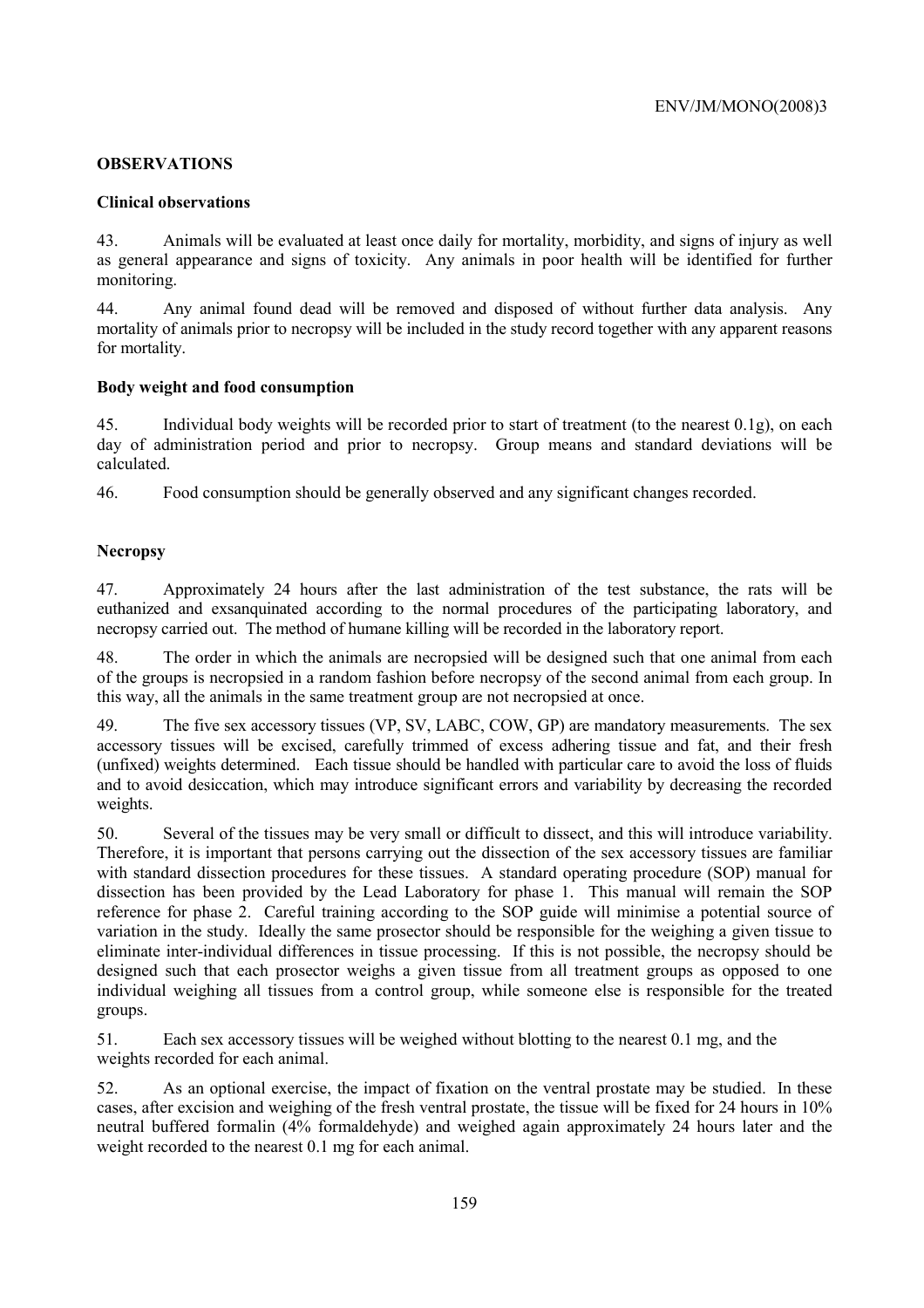53. Liver, paired kidney, and paired adrenal weights are optional measurements. Again, tissues should be trimmed free of any adhering fascia and fat. The liver will be weighted to the nearest 0.1 g, and the paired kidneys and paired adrenals will be weighted to the nearest 0.1 mg. All weights will be recorded for each animal.

54. The serum hormones LH and T are optional measurements. In those cases, the rodents will be anesthetised prior to necropsy and blood taken by cardiac puncture, and the method of anesthesia should be chosen with care so that it does not affect hormone measurement. The method of serum preparation, the source of radioimmunoassay or other measurement kits, the analytical procedures, and the results should be recorded. LH levels should be reported as ng per ml of serum, and T should also be reported as ng per ml of serum.

55. If the evaluation of each chemical requires necropsy of more animals than is reasonable for a single day, necropsy may be staggered on two consecutive days. In this case the work could be divided so that necropsy of 3 animals per treatment per day (1 cage) takes place on the first day with the dosing and necropsy being delayed by one day in the second half of the animals.

56. Carcasses will be disposed of in an appropriate manner following necropsy.

# **REPORTING**

# **Data**

57. Data will be reported individually (i.e. body weight, accessory sex tissue weights, optional measurements and other responses and observations) and for each group of animals (means and standard deviations). The data will be summarised in tabular form. The data will show the number of animals at the start of the test, the number of animals found dead during the test or found the test number of animals found showing signs of toxicity, a description of the signs of toxicity observed, including time of onset, duration and severity.

58. To assist data reporting and compilation, a standardised electronic spreadsheet will be used by participating laboratories to report and transmit data during the validation work to the Secretariat so that it may be easily exchanged and compiled with the Lead Laboratory and independent statisticians. This spreadsheet will be provided by the OECD Secretariat.

# **Test report**

59. The test report must include the following information:

# **Laboratory identification**

- − Name of laboratory, location
- − Principal investigator and other personnel and their roles in the study
- − Dates study began and ended

### **Test substance:**

- − Physical nature and, where relevant, physicochemical properties;
- − Identification data and source
- − Purity

# **Vehicle:**

### **Test animals and procedures:**

− Species/strain used;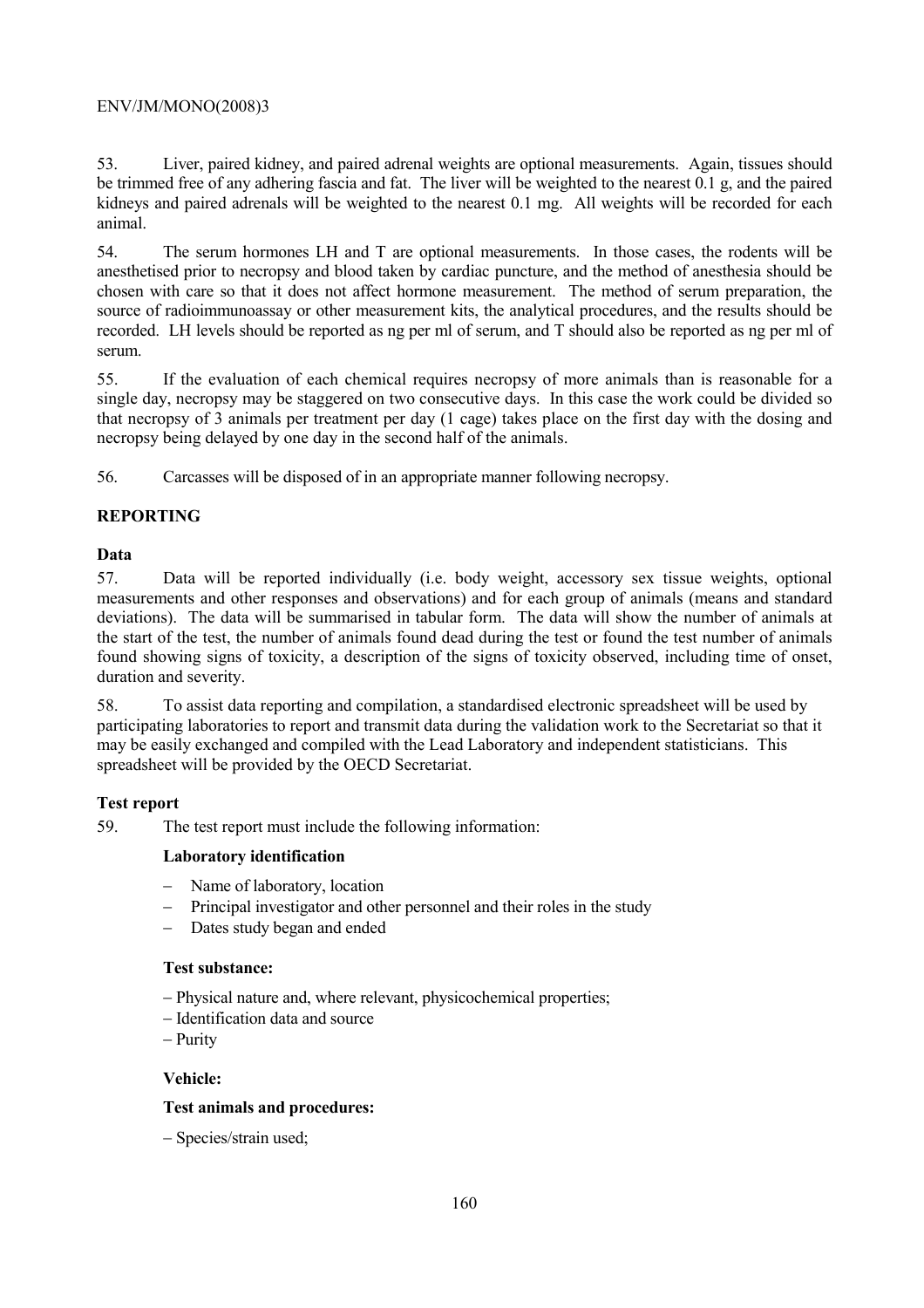- − Source or supplier of animals, including full address;
- − Number, age and sex of animals;
- − Housing conditions (temperature, lighting, and so on), diet used, lot of diet, source of diet, bedding and source of bedding;
- − Caging conditions and number of animals per cage;
- − Age at castration and time of acclimitisation after castration;
- − Individual weights of animals at the start of the study (to nearest 0.1 g);
- − Randomization process and a record of the assignment to vehicle, reference, and test substance groups;
- − Mean and standard deviation of the body weights for each group at the start of the study;
- − Necropsy procedures, including means of exsanguination and any anesthesia; and
- − If serum analyses are performed, the RIA procedure, source of RIA kits, procedure for scintillation counting, and standardization.

#### **Results:**

- − Daily observations during administration, including:
	- − Daily body weights (to the nearest 0.1 g),
	- − Clinical signs (if any),
	- − TP treatment (Yes or No),
	- − Test substance treatment (Yes or No),
	- − Dose level and volume administered each day,
	- − Time of dosing each day, and
	- − Notes on food consumption or measurement of actual food consumption each day.
- − On the day of necropsy, individual necropsy data on each animal including absolute sex accessory tissue weights, liver and body weights including the following:
	- − Date of necropsy,
	- − Animal ID,
	- − Home Cage Number or ID,
	- − Prosector,
	- − Time of day necropsy performed,
	- − Animal age, and
	- − Order of animal exsanguination and dissection at necropsy,
	- − Weights of all five mandatory sex accessory tissues and glands.
		- − Ventral prostate (fresh weight is mandatory and a second weight after 24 hours of fixation is optional – to the nearest 0.1 mg in both cases),
		- − Seminal vesicles plus coagulating glands, including fluid (fresh weight paired, to nearest 0.1 mg),
		- − Levator ani plus bulbocavernosus muscle (fresh weight to nearest 0.1 mg),
		- − Glans penis (fresh weight to nearest 0.1 mg), and
		- − Cowper's glands (fresh weight paired, to nearest 0.1 mg).
- − Weights of optional tissues, if performed.
	- − Liver (optional to nearest 0.1 g),
	- − Kidney (optional paired, to nearest 0.1 mg), and
	- − Adrenal (optional paired, to nearest 0.1 mg).
- − Analyses of serum hormones, if performed.
	- − Serum LH (optional ng per ml of serum), and
	- − Serum T (optional ng per ml of serum)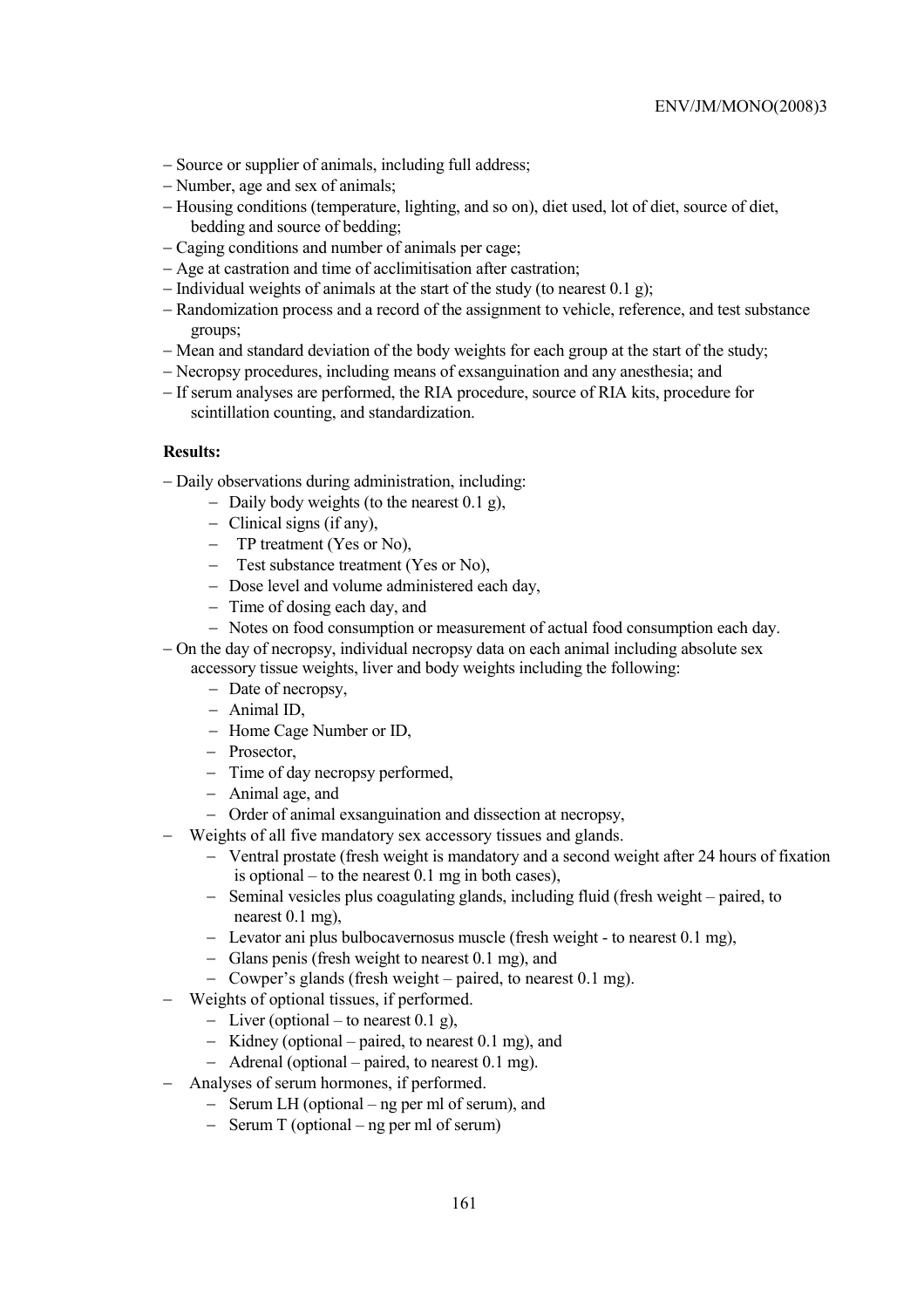− General remarks and comments

#### **Discussion**

#### **Conclusions**

### **Interpretation of results**

60. Statistical comparisons in individual laboratories will be made for the different sex accessory by analysis of variance. For androgen agonism, the test substance groups will be compared to the vehicle control. A statistically significant increase in tissue weight will be considered a positive androgen agonist result. For androgen antagonism, the test substance with co-administered reference androgen groups will be compared to the reference androgen control. A statistically significant decrease in tissue weight will be considered a positive antagonist result. If more than one set of comparisons is required, all comparisons will be conducted separately for each test group against its control.